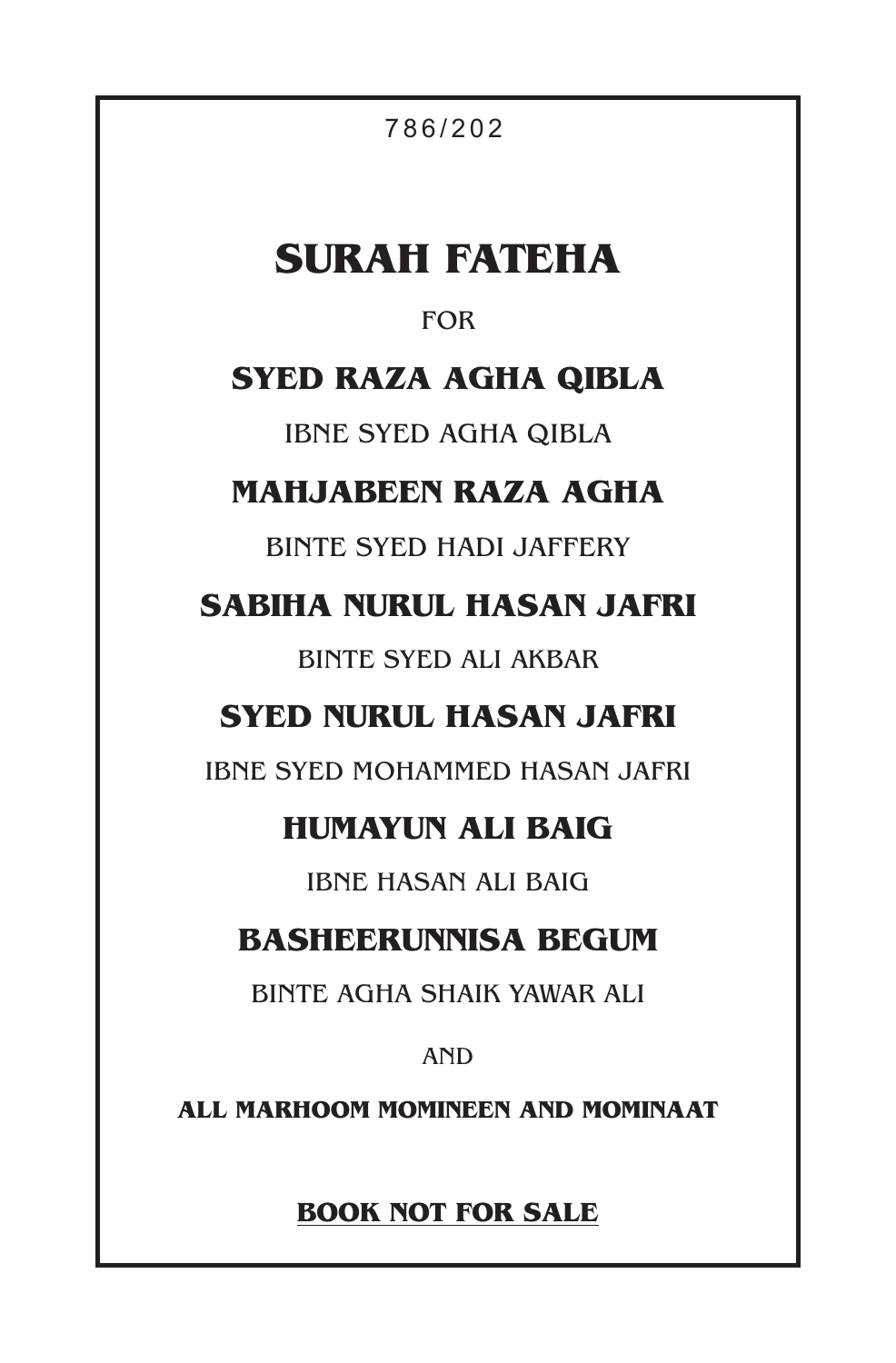

Printed by : AFTAB GRAPHICS

Jamal Market, Chatta Bazar, Hyderabad - 500 002. T.S. (INDIA) Tel.: +91-09391126001 Email: aftabgraphics@gmail.com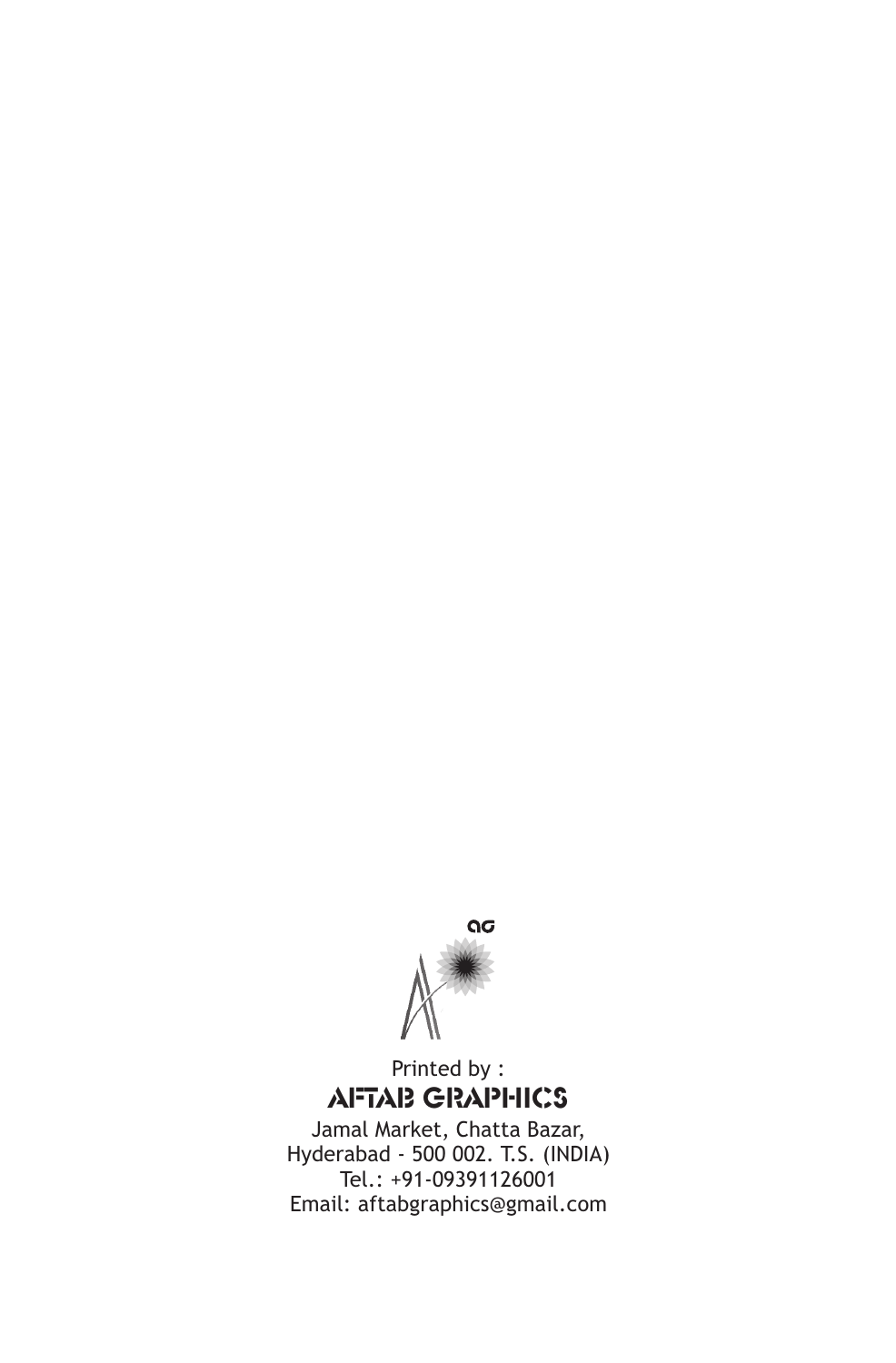786/202

As Salam Alaykum,

This book in Roman English of Salaams and Nohas is an attempt to encourage the Momineen and Mominaath who cannot read Urdu to benefit from some excellent Salaams and Nohas . The person who helped most is Aftab bhai of Aftab Graphics who spent several hours to put this together. The project started some months ago when I requested sister Tanveer Fatima of Hyderabad India to translate some Salaams and Nohas. After my mother's demise I was able to collect some more material from brother Salman Hyder, sister Sakina Askari and brother Syed Ismail Bilgrami. Brother Azher Hasan and my wife Syeda Jafri helped in corrections.

The book will be available on the **Website: Shiabooksforchildren.com**

I request the parents to help the young generation to read, understand and get benefit from this book.

Jazakallah khair.

Sincerely **Syed Abbas Hasan Jafri** abbas313@hotmail.com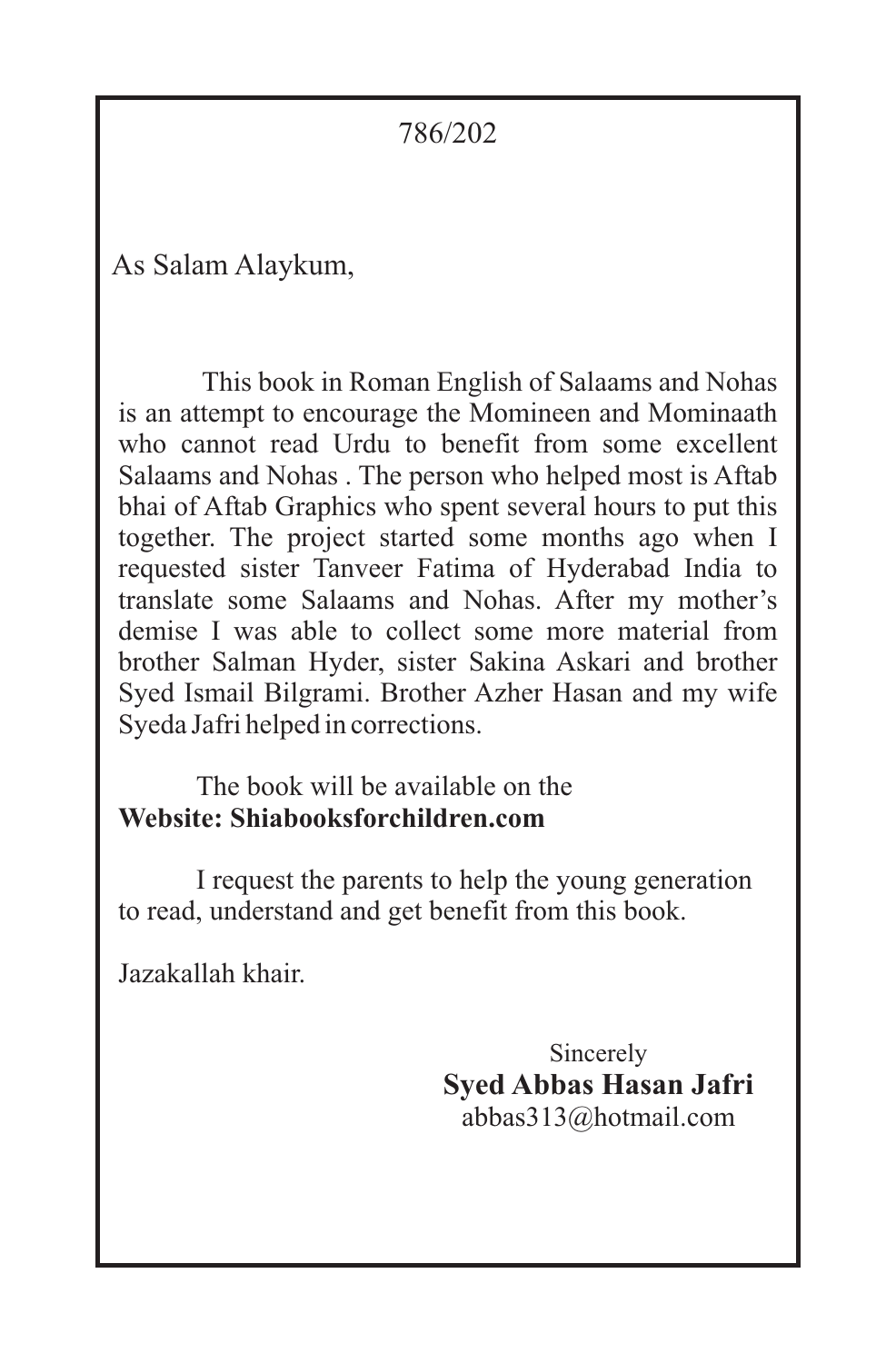| <b>Index</b> |                                               |             |                      |
|--------------|-----------------------------------------------|-------------|----------------------|
| S.No.        | <b>SALAAM</b>                                 | Page<br>No. |                      |
| 1            | Juz Panjatan Kisi Se Tawalla Na Chahiye       | 1           | Panjetan a.s.        |
| 2            | Gham Ka Toofan Hai Aaj Vavaila                | 2           | Rasul Allah s.a.     |
| 3            | Lo Salam Humara Rasul Allah                   | 3           | Rasul Allah s.a.     |
| 4            | Ali Ki Madha Karta Hoon Yahi Ek Kaam Baqi Hai | 4           | Imam Ali a.s.        |
| 5            | Hain Ali Tasveer e Riqqat Fatima Qamosh Hai   | 5           | Bibi Fatima s.a.     |
| 6            | Salaami Qalq Mein Mahshar Bapa Hai            | 6           | Bibi Fatima s.a.     |
| 7            | Kyun Tadapte Ho Is Qadar Maula                | 7           | Imam e Hasan a.s.    |
| 8            | Laqte Jigar Ugalte Hain Shabbar Hussainiyo    | 8           | Imam e Hasan a.s.    |
| 9            | Dil Ki Har Umeed Bar Latha Hai Gham Abbas Ka  | 9           | Hzt. Abbas a.s.      |
| 10           | Qafela Shah Ka Salaami Labe Darya Uthraa      | 10          | Imam e Hussain a.s.  |
| 11           | Mujhe Matloob Hoga Jaam Lena Jab Bhi          | 11          | Imam e Hussain a.s.  |
| 12           | Zikre Ghame Hussain Se Mehfil Saji Rahi       | 12          | Imam e Hussain a.s.  |
| 13           | Mujrayee Shah Ka Hoon Khuld Mein hai Ghar     | 13          | Imam e Hussain a.s.  |
| 14           | Naam Par Shah Ke Paani Jo Pila Dethe Hai      | 14          | Imam e Hussain a.s.  |
| 15           | Luta Hussain Ka Ghar Deen e Haq Bachaney      | 15          | Imam e Hussain a.s.  |
| 16           | Ghar Ko Choda Shah Ne Jangal Basa Ne Ke       | 16          | Imam e Hussain a.s.  |
| 17           | Misale Badr Jo Hasil Huwa Kamaal Mujhe        | 17          | Imam e Hussain a.s.  |
| 18           | Pahonche Ye Nazm Yun Shahe Zeeshan Ke         | 18          | Imam e Hussain a.s.  |
| 19           | Salaami Suvey Maqtal Syed e Abrar Aathay      | 19          | Imam e Hussain a.s.  |
| 20           | Ya Sayade Anaam Hamara Salaam Lo              | 20          | Imam e Hussain a.s.  |
| 21           | Fida Hoon Uspay Salaami Hai Jiska Naam        | 21          | Imam e Hussain a.s.  |
| 22           | Run Mein Aakar Sakina Pukari                  | 22          | Hzt. Qasim a.s.      |
| 23           | Ro Ke Kahti Thi Maa Quda Hafiz                | 23          | Hzt. Qasim a.s.      |
| 24           | Pardes Mein Zainab Kho Baithi Athara Baras    | 24          | Hzt. Ali Akber a.s.  |
| 25           | Roro Kahti Thi Banu e Dukhiya                 | 25          | Hzt. Ali Asghar a.s. |
| 26           | Shaher Baano Kahi Peet Kar Sar                | 26          | Hzt. Ali Asghar a.s. |
| 27           | Asghar Salaami Teer e Sitam Khaaye Aathey     | 27          | Hzt. Ali Asghar a.s. |
| 28           | Aye Salaami Qayaam Jalte Hain                 | 28          | Sham e Ghareeban     |
| 29           | Salaam Qaak Nasheenon Pe Sogwaron Ka          | 30          | Sham e Ghareeban     |
| 30           | Daraona Jangal Hai Rath Andheri               | 31          | Sham e Ghareeban     |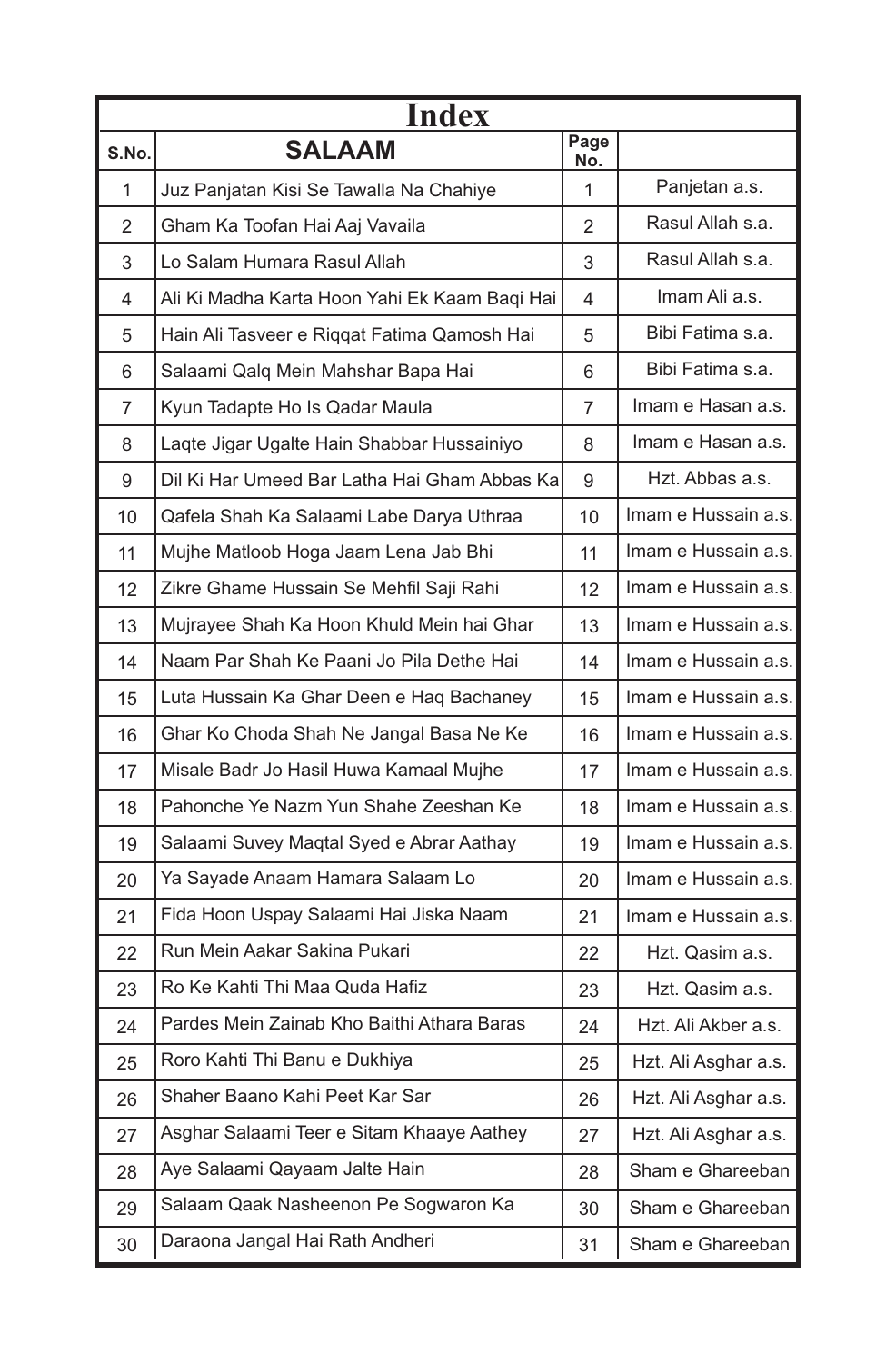| <b>Index</b> |                                                |             |                      |
|--------------|------------------------------------------------|-------------|----------------------|
| S.No.        | <b>SALAAM</b>                                  | Page<br>No. |                      |
| 31           | Qaid Me Mayyat Padi Hai Binte Sheh Qamosh Hai  | 32          | Bibi Sakina s.a.     |
| 32           | Rokay Zindaan Mein Boli Bano                   | 33          | Bibi Sakina s.a.     |
| 33           | Boli Maa Kya Huwa Sakina Ko                    | 34          | Bibi Sakina s.a.     |
| 34           | Ya Imam e Raza Khuda Hafez                     | 35          | Imam e Raza a.s.     |
| 35           | Kehthi Thi Yahi Zainab Dukhiya                 | 36          | Bibi Zainab s.a.     |
| 36           | Arbaeen Ke Sogwaro Alvida                      | 38          | Arbayeen             |
| 37           | Ghabraegi Zainab, Ghabraegi Zainab             | 39          | Bibi Zainab s.a.     |
| 38           | Noore Nazare Ahmedey Muqtar Hai Kulsoom        | 40          | Bibi Kulsoom a.s.    |
| 39           | Alvida Aye Hussain, Aye Hussain Alvida         | 41          | Alvida Moharram      |
| 40           | Aye Shahe Do Jahan Khuda Hafiz                 | 42          | Alvida Moharram      |
| 41           | Hai Ruqsath Ki Ghadi Aye Karbala Walo          | 43          | Alvida Moharram      |
| 42           | Pahonchey Qareeb Shahr e Madina Tho Ro Diye    | 44          | Wapasi Madina        |
|              | <b>NOHA</b>                                    |             |                      |
| 1            | Hyder Utha Rahe Hain Janaza Rasool Ka          | 47          | Rasul Allah s.a.     |
| 2            | Aaqa Na Jaayieh Moula Na Jaayieh               | 48          | Imam Ali a.s.        |
| 3            | Aaj Masjid May Sitamgar Ne Ali Ko Maara        | 49          | Imam Ali a.s.        |
| 4            | Jaatey Ho Kis Pey Choudkay Moula Bataeiye      | 50          | Imam Ali a.s.        |
| 5            | Boli Zainab Chali Kahan Amma                   | 51          | Bibi Fatima s.a.     |
| 6            | Fizza Pukari Peeth Kay Sar Bibi Utho Bibi Utho | 52          | Bibi Fatima s.a.     |
| 7            | Kehtey Thhey Hyder Laash Say Zehra             | 53          | Bibi Fatima s.a.     |
| 8            | Bechain Hain Rasool E Khuda Wa Museebathaa     | 54          | Mesmar e J. Baqi     |
| 9            | Na Peetain Kis Liyay Fatima Moharram Main      | 55          | Begin. of Moharram   |
| 10           | Laqte Jigar Ugaltey Hain Shabbar Hussainiyo    | 56          | Imam e Hasan a.s.    |
| 11           | Kehtee Thee Zainab Khastatan Bhaayi Hasan      | 57          | Imam e Hasan a.s.    |
| 12           | Kahtay Thay Shah Mayre Biradar Hasan Hasan     | 58          | Imam e Hasan a.s.    |
| 13           | Paigham Sar e Rah Yeh Shabbir Ko Aaya          | 59          | Hazrat e Muslim a.s. |
| 14           | Na Char Hai Muslim Be Yar Hai Muslim           | 60          | Hazrat e Muslim a.s. |
| 15           | Dekhiye Aa Kar Najaf Se Ya Ali Mushkil Kusha   | 61          | Pisarane Muslim a.s. |
| 16           | Lashay Ko Liye Gode Mein Farmate Thhe Sarwar   | 62          | Hazrat e Hur a.s.    |
| 17           | Abbas Mera Margaya Zainab Zainab               | 63          | Hazrat e Abbas a.s.  |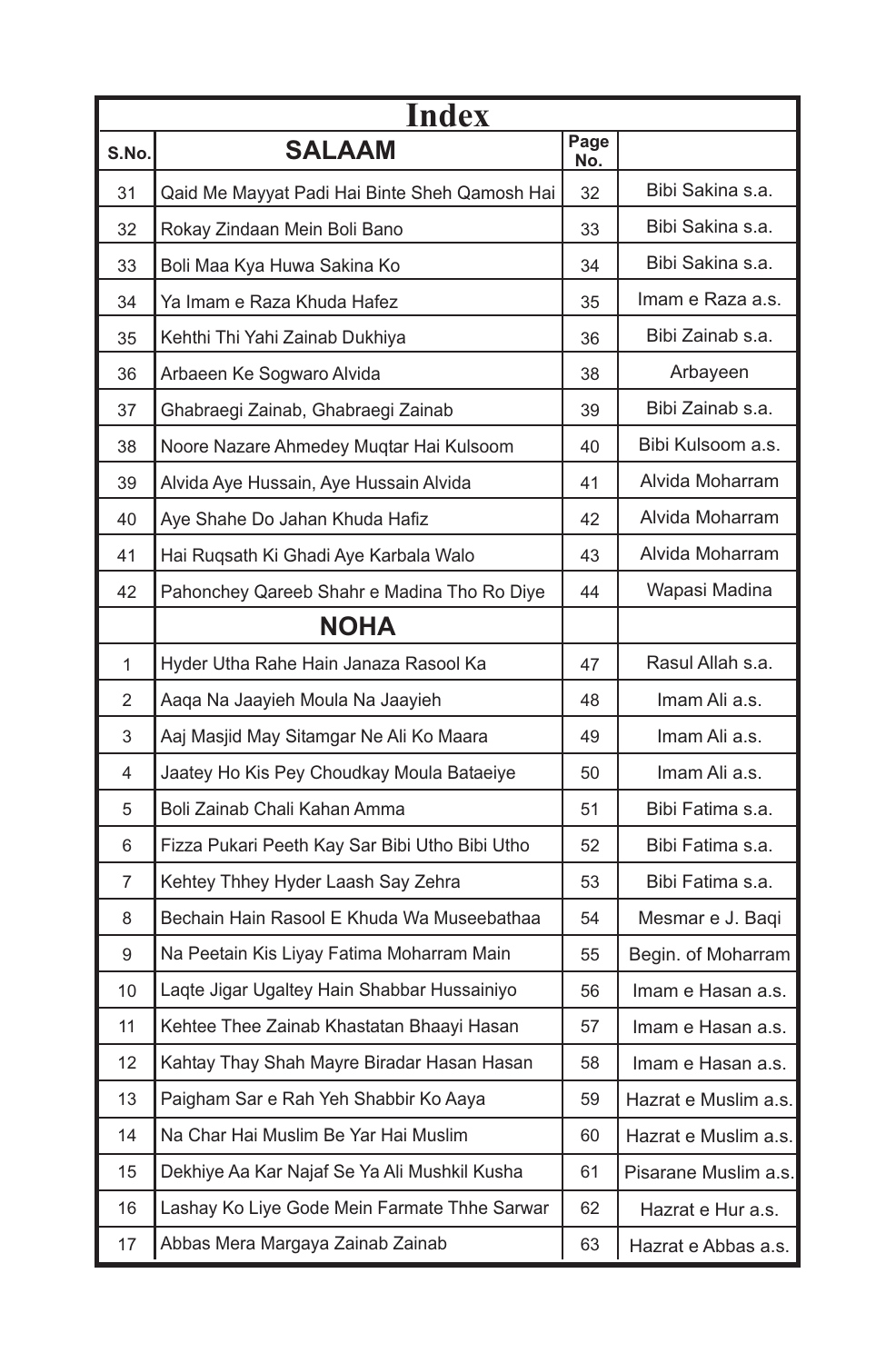| Index |                                                  |             |                       |
|-------|--------------------------------------------------|-------------|-----------------------|
| S.No. | <b>NOHA</b>                                      | Page<br>No. |                       |
| 18    | Aa Dekh Mere Ghazi Ooncha Hai Alam Tera          | 64          | Hazrat e Abbas a.s.   |
| 19    | Qatl Huve Abbas e Ali Vavaila                    | 65          | Hazrat e Abbas a.s.   |
| 20    | Ay Shair e Neyastan e Hyder Abbas                | 66          | Hazrat e Abbas a.s.   |
| 21    | Le Jayiye Qaime Mein Yeh Mash O Alam Maula       | 67          | Hazrat e Abbas a.s.   |
| 22    | Rotee Hai Binte Shahe Madina Hussainiyo          | 68          | Hazrat e Abbas a.s.   |
| 23    | Shahen Shahe Tashnalab Ke Bhai                   | 69          | Hazrat e Abbas a.s.   |
| 24    | Bhai Ka Daagh Bhaiko Yarab Hua Na Ho             | 70          | Hazrat e Abbas a.s.   |
| 25    | Sher e Jawan Mar Gaya                            | 71          | Hazrat e Abbas a.s.   |
| 26    | Jab Ridaa Sar Se Chhini                          | 74          | Hazrat e Abbas a.s.   |
| 27    | Shabeer Ko Rahe Ghurbat Mein                     | 77          | Safar I. Hussain a.s. |
| 28    | Dil Hai Bechain Shah e Huda Ka                   | 78          | Hazrat e Abbas a.s.   |
| 29    | Loota Hai Gulshan e Zehra Isi Muharram Mein      | 79          | Hazrat e Abbas a.s.   |
| 30    | Hai Karbala Walo Hai Karbala Walo                | 80          | Imam e Hussain a.s.   |
| 31    | Ay Mere Hussain Ay Mere Imam                     | 81          | Imam e Hussain a.s.   |
| 32    | Ashoor Ki Shab Kehti Thi Yahi Zainabe Naalan     | 82          | Imam e Hussain a.s.   |
| 33    | Aye Bekafan Hussain Gharibul Watan Hussain       | 83          | Imam e Hussain a.s.   |
| 34    | Sugra Ko Intezar Hai Utho Hussain Ghar Chalo     | 84          | Imam e Hussain a.s.   |
| 35    | Koi Na Tha Uthata Jo Lasha Hussain Ka            | 85          | Roze Aashoor          |
| 36    | Qayamat Ki Tapish Hai Karbala Ka Dasht Jalta Hai | 86          | Roze Aashoor          |
| 37    | Ashoor Ko Aya Ye Qate Fatima Sugra               | 87          | Roze Aashoor          |
| 38    | Garm Reti Pa Mein Girta Hoon Sambhalo Amma       | 88          | Roze Aashoor          |
| 39    | Islam Ko Jagakar Kya So Rahey Ho Bhai            | 90          | Imam e Hussain a.s.   |
| 40    | Zeray Zameen So Chukey Run Mein Bahatar          | 91          | Shoh. e Karbala a.s.  |
| 41    | Ay Arze Karbala Teri Godi Mein Aan Kar           | 92          | Imam e Hussain a.s.   |
| 42    | Kahthi Hai Ahmed Ki Aal Mar Gaye Zainab Ke Lal   | 93          | Hzt. Aun O Md.a.s.    |
| 43    | Rokey Kehtee Thee Maa Khuda Hafiz                | 94          | Hazrat e Qasim a.s.   |
| 44    | Doobi Hui Lahu Mein Pyason Ki Daastaan Hai       | 95          | Hzt. Ali Akbar a.s.   |
| 45    | Armaan Nikaloon Parwaan Chadaloon                | 96          | Hzt. Ali Akbar a.s.   |
| 46    | Tadapna Vo Akbar Ka Keh Keh Ke Pani              | 97          | Hzt. Ali Akbar a.s.   |
| 47    | Maidan Se Qaimay Ki Taraf Aatay Hai Maula        | 98          | Hzt. Ali Asghar a.s.  |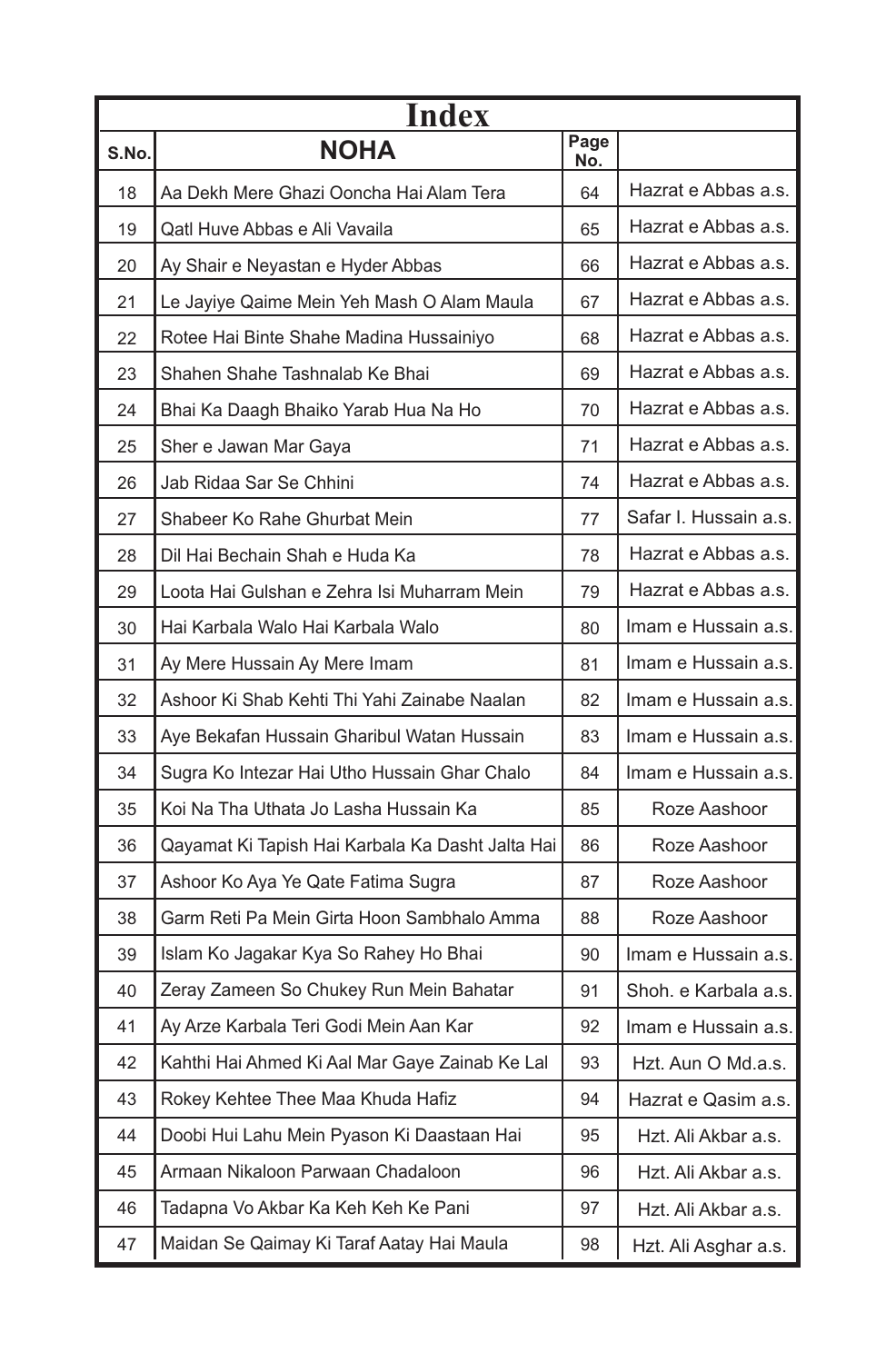| <b>Index</b> |                                                |             |                       |
|--------------|------------------------------------------------|-------------|-----------------------|
| S.No.        | <b>NOHA</b>                                    | Page<br>No. |                       |
| 48           | Salwato Salam Aap Pe Ya Fatima Zehra           | 99          | Pursa Shod. e Karbala |
| 49           | Wo Karbala Wo Shaam e Garibaan Wo Teeragi      | 100         | Sham e Ghareebaan     |
| 50           | Sholay Hain Bhadakte Huve Har Simt             | 102         | Sham e Ghareebaan     |
| 51           | Arbayeen Karna Hai Shahe Karbalayee Ka         | 104         | Arbayeen              |
| 52           | Mein Falak Ki Satayi Hoon Nana                 | 106         | Bibi Zainab s.a.      |
| 53           | Abid Ghareeb Bekaso Nachaar Margaya            | 107         | Imam e Sajjad a.s.    |
| 54           | Kargaye Sajjad Qaza Haaye Haaye                | 108         | Imam e Sajjad a.s.    |
| 55           | Bain Tha Sakina Ka Shaam Hone Waali Hai        | 109         | Bibi Sakina s.a.      |
| 56           | Jhukhae Baithey Hain Sar Ko Abid               | 110         | Bibi Sakina s.a.      |
| 57           | Yoon Sakina ne Pukara aye Mere Baba Hussain    | 111         | Bibi Sakina s.a.      |
| 58           | Sakina Ki Aseeri Saari Dunya Se Nirali Hai     | 112         | Bibi Sakina s.a.      |
| 59           | Kya Andhera Hai Phupi                          | 114         | Bibi Sakina s.a.      |
| 60           | Jab Yaad Sakina Ko Teri Aathi Hai Baba         | 115         | Bibi Sakina s.a.      |
| 61           | Dum Toodti Hai Qaak Pe Nadaan Ya Hussain       | 116         | Bibi Sakina s.a.      |
| 62           | Zindanay Shaam Kis Liyay Matam Sara Hai Aaj    | 117         | Bibi Sakina s.a.      |
| 63           | Rokey Zindaan May Boli Bano                    | 118         | Bibi Sakina s.a.      |
| 64           | Kehtee Theen Banu e Muztar Alveda              | 120         | Bibi Sakina s.a.      |
| 65           | Aye Jaan Sakina Nadaan Sakina                  | 121         | Bibi Sakina s.a.      |
| 66           | Pukari Zainab e Muztar Hussain Aajao           | 122         | Bibi Zainab s.a.      |
| 67           | Sughra Ko Intezaar Hai Utho Hussain Ghar Chalo | 123         | Bibi Sugra s.a.       |
| 68           | Wa Mohammada Wa Museebata                      | 125         | Bibi Zainab s.a.      |
| 69           | Damishk Mai Jo Gareebon Ka Khafela Pahuncha    | 127         | Bibi Zainab s.a.      |
| 70           | Koofay Ka Aur Shaam Ka Manzar                  | 129         | Bibi Zainab s.a.      |
| 71           | Bikhrey Padey Hain Laashey                     | 131         | Bibi Zainab s.a.      |
| 72           | Haaye Sayyeda Zainab, Haaye Sayyeda Zainab     | 132         | Bibi Zainab s.a.      |
| 73           | Aye Shah e Bekafan Key Muhibbon Bhai Key       | 133         | Bibi Zainab s.a.      |
| 74           | Maula Safar May Margayee Hamsheer Aaiyae       | 134         | Wafat Masoom e Qum    |
| 75           | Zainab Ke Dil Se Poochho                       | 136         | Bibi Zainab s.a.      |
| 76           | Dukh Bohut Tum Ne Behna Uthaye                 | 138         | Ummey Kulsoom s.a.    |
| 77           | Aye Sarware Zeeshan Khuda Hafiz O Naser        | 140         | Wida e Moharram       |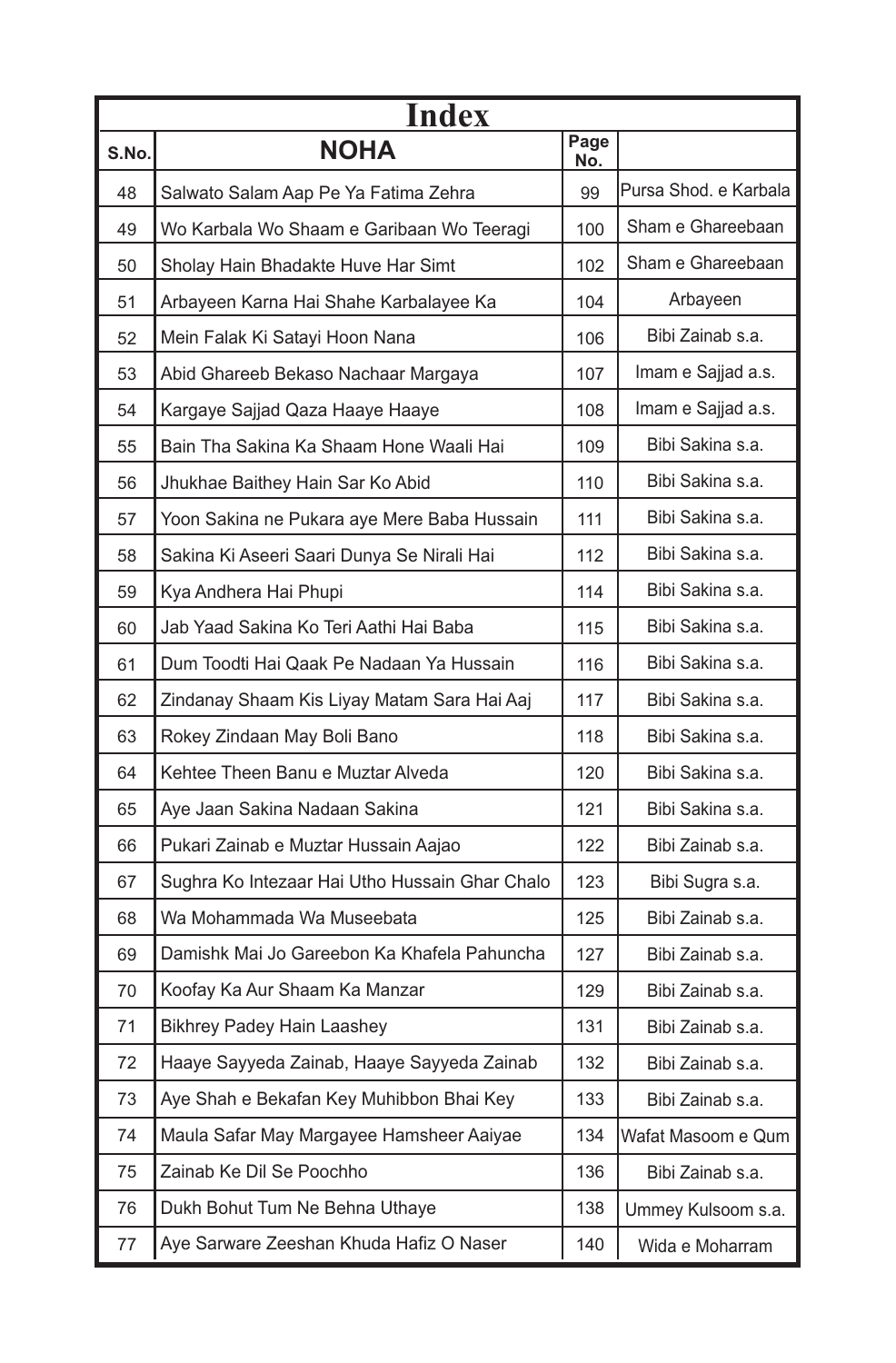| <b>Index</b>   |                                                    |             |                         |
|----------------|----------------------------------------------------|-------------|-------------------------|
| S.No.          | <b>NOHA</b>                                        | Page<br>No. |                         |
| 78             | Zainab Madinay Jaati Hai Kya Kya Liye Huve         | 142         | Wapasi Madina           |
| 79             | Beti Ali Ki Turbate Zehra Pe Aayi Hai              | 143         | Wapasi Madina           |
| 80             | Kulsoom Bayaan Karti Thhi Har Baar                 | 145         | Wapasi Madina           |
| 81             | Di Basheer Ney Rokay Yeh Sadaa                     | 146         | Wapasi Madina           |
| 82             | Kahtay Hain Sub Peeth Kay Sar Haaye Haaye          | 148         | Imam e Baqir a.s.       |
| 83             | Shiya Hain Sab Sarf E Buka Haaye Haaye             | 149         | Imam e Sadiq a.s.       |
| 84             | Ae Jaane Nabi Ibne Ali Dilbar e Jafer              | 150         | Imam e Kazim a.s.       |
| 85             | Zulm Ye Kaisa Hua Haay Raza e Ghareeb              | 151         | Imam e Raza a.s.        |
| 86             | Shor Har Harsoo Bapa Haay Raza Haay Raza           | 152         | Imam e Raza a.s.        |
| 87             | Aap Sedharey Kahan Haay Taqi e Jawad               | 153         | Imam e M. Taqi a.s.     |
| 88             | Shiyoun Ka Tha Ye Bayaan Haay Taqi Haay            | 154         | Imam e M. Taqi a.s.     |
| 89             | Matam Karo Key Aaj Qayamath Ka Roz Hai             | 155         | Imam e Ali un Naqi a.s. |
| 90             | Beychain Hain Rasool e Khuda Wa Museebathaa        | 156         | Imam e Askari a.s.      |
| 91             | Saameray Mein Ghul Hai Bapaa Haaye Haaye           | 158         | Imam e Askari a.s.      |
|                | <b>MUNAJAATH</b>                                   |             |                         |
| $\mathbf{1}$   | Ya Imam e Zaman Madad Kijiyay                      | 159         | Imam e Asr a.t.f.       |
| 2              | Ali Sheyray Quda Mushkil Kusha Ho                  | 160         | Imam Ali a.s.           |
| 3              | Pukara Dil Se Kisi Ne Jahan Jahan Abbas            | 162         | Hazrat e Abbas a.s.     |
| 4              | Ab Madad Kije Dam e Imdad Hai                      | 164         | Imam Ali a.s.           |
|                | <b>ZIARAAT</b>                                     |             |                         |
| 1              | Ziarat e Waresa                                    | 173         |                         |
| 2              | Ziarat e Hazrat e Ali Akbar A.s.                   | 177         |                         |
| 3              | Ziarat e Shuhadaa E Karbala A.s.                   | 179         |                         |
| 4              | Ziarat e Hazrat e Abbas A.s.                       | 180         |                         |
| 5              | Ziarat e Arbayeen                                  | 183         |                         |
| 6              | Ziarat e Bibi Zainab S.a.                          | 189         |                         |
| $\overline{7}$ | Ziarat e Bibi Sakina S.a.                          | 192         |                         |
|                | <b>SAFAR E SHAAM &amp; MADINA TO KARBALA</b>       |             |                         |
| 1              | Journey of Imam Hussain's Family                   | 194         |                         |
| 2              | The Route of I.Hussain a.s. From Madina to Karbala | 201         |                         |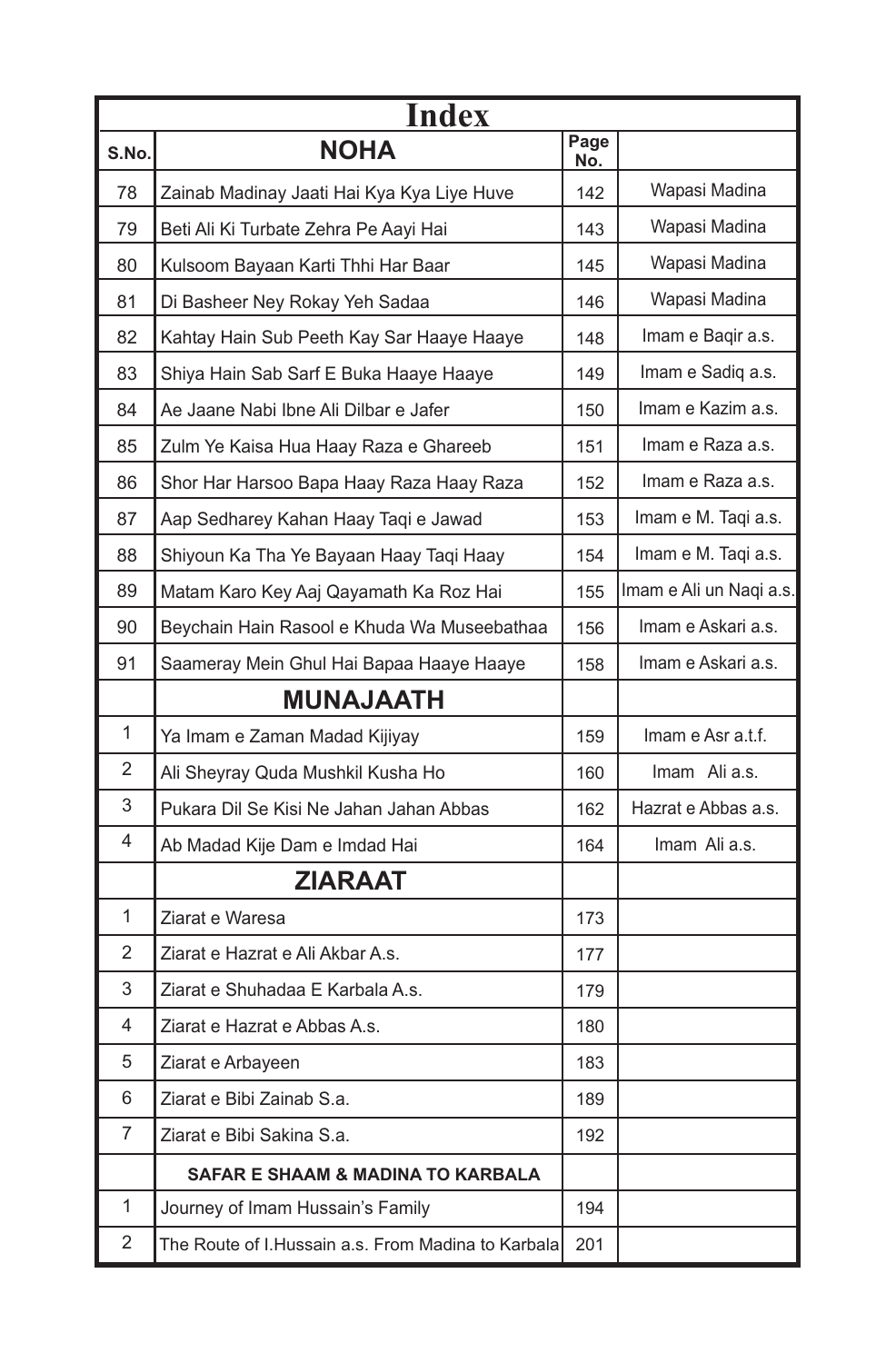### Juz panjatan kisi se tawalla Na chahiye

Juz Panjatan kisi se tawalla na chahiye Ghairaz Quda kisi ka bharosa na chahiye

Raahat Quda ne di tho kiya shukr tu ne kab Eeza bhi char din ho tho shikva na chahiye

Kehte thhe Fatima se ali ghar mein jo ho do Qali kabhi faqeer ko phera na chahiye

Kehti thhi Fizza sham mein bazariyo hato Aale Rasool par sitam aisa na chahiye

Ye kaun bibiyaan hain tumhe kuch qabar nahin Zehra ki betiyon ka tamasha na chahiye

Marqad chirage daag se roshan rahey anees Shab ko akeley ghar mein andhera na chahiye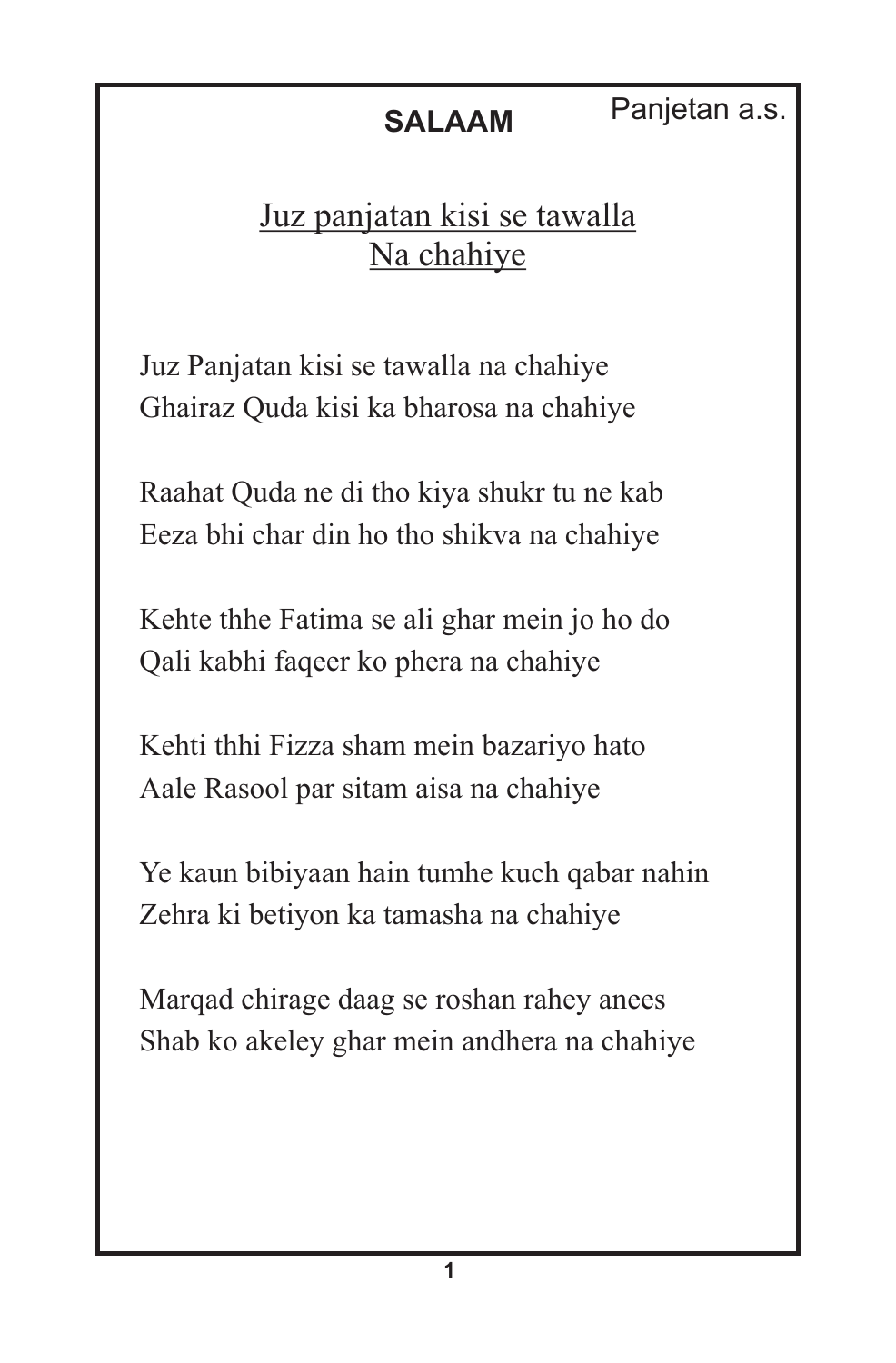### Gham ka toofaan hai aaj Vavaila

Gham ka toofaan hai aaj vavaila Zehra nalaan hai aaj vavaila

Baap ke gham mein sar nabi zadi Karti uryaan hai aaj vavaila

Hai afsoos ghar Payamber ka Hota veeraan hai aaj vavaila

Kehte Haidar hain ab meri kishti Am toofaan hai aaj vavaila

Hai Hasnain ka tha jo vaali Ghar mein bejaan hai aaj vavaila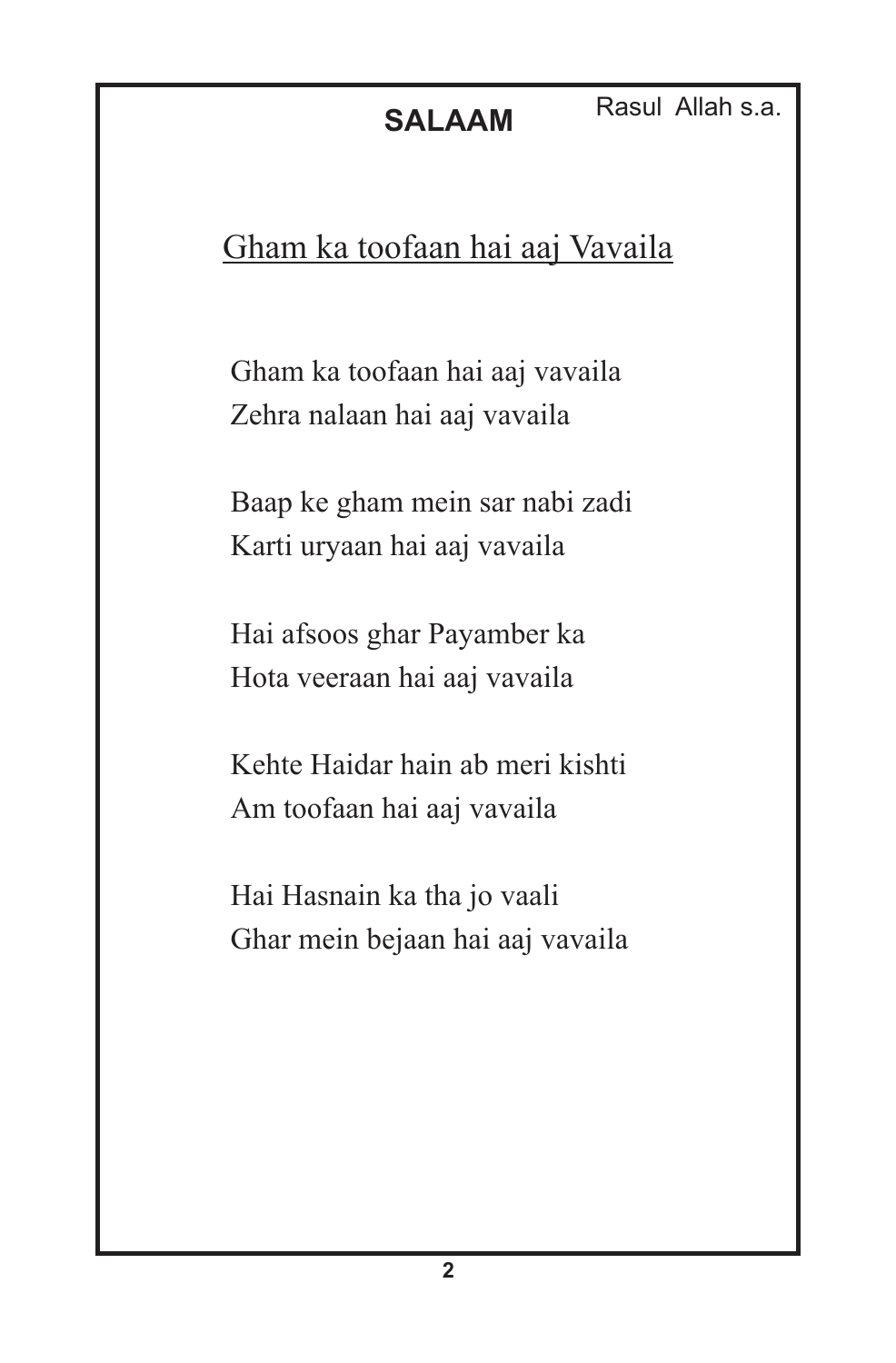## Lo salaam humara Rasul Allah

Lo salaam humara Rasul allah Ho qubool khudara Rasul allah

Kabhi hum bhi tumhare rauze ka Karey aake nazaara Rasul Allah

Jo qismat ka chamka sitaara Mohammed Toh dekhengey raza tumhara Mohammed Madine ki galion may ghuma karenge Pakad kar tumhari jaali kahenge Lo salam hamara Rasul Allah

Ye milaad aaj jisne padhaee aye khuda Maqsad unhee ka dil ka ho pura mere khuda Har ek zabaan pe har ghadi jaari rahe sada Lo salam hamara Rasul Allah

Ya Murtuza Ali hume duniya mein gham na ho Lekin ghame Hussain hamare dil say kam naho Shion ki Momino ki duaen qhubool ho Aur mud dua-e-baniya jashne husul ho Lo salam hamara Rasul Allah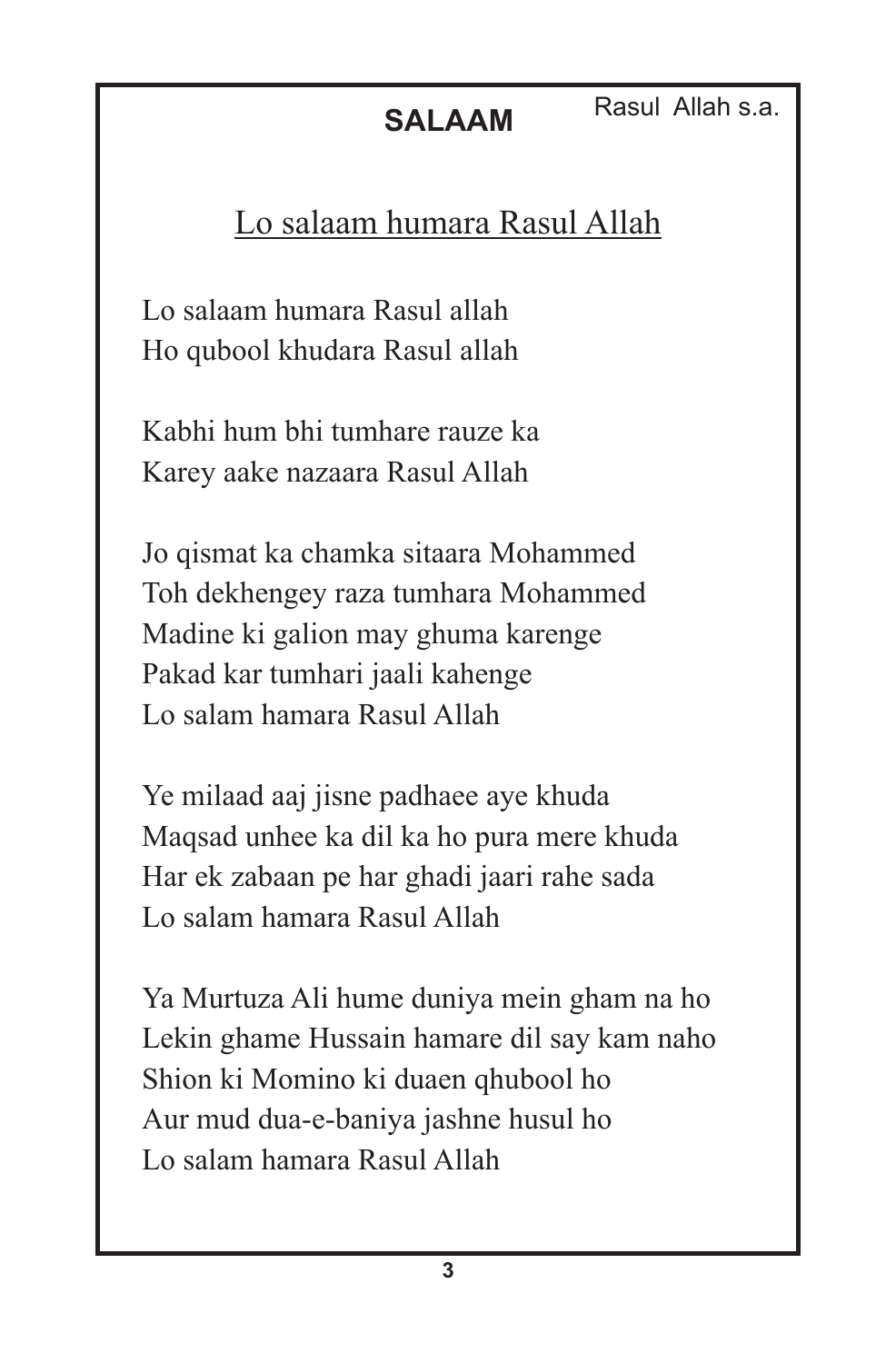## Ali ki madha karta hoon yahi ek kaam baaqi hai

Ali ki madha karta hoon yahi ek kaam baaqi hai Isi ki wajha se dunya me mera naam baaqi hai

Zamee jab tak hai jab tak charq –e- neeli faam baaqi hai Fiza me Fatima ki jaan ka paighaam baaqi hai

Ali ke saath haq hae aur ali bhi saath hain haq ke Quda ka naam jab tak hai, ali ka naam baaqi hai

Hazaroun ke gale kaate ali ne tegh se lekin Abhi bachche ki turbat khodne ke kaam baaqi

Mohammad-e- Mustafa ki aal aur darbaar mey jaaye Yazid ab tak teri gardan pey ye ilzaam baqi hai

Supurde khaak karna hai abhi zindaan me bacchi ko Ilahi gham zada zainab ko ye bhi kaam baaqi hai

Ali Murtuza aaye na teri zindagi me gar Saeed itna na ghabra naza ka hangaam baaqi hai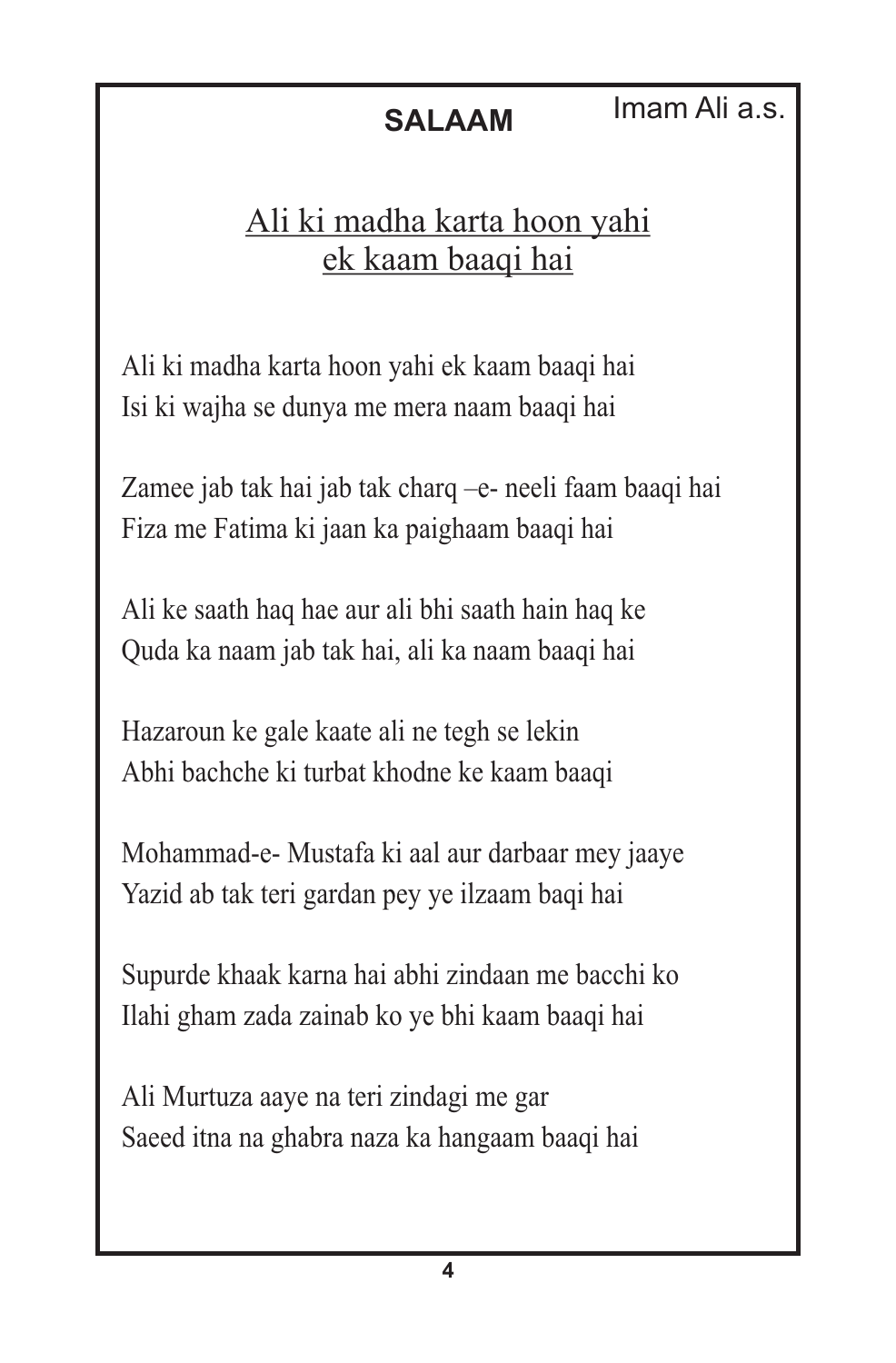### **SALAAM** Bibi Fatima s.a.

# Hain Ali tasveer-e-riqqat, Fatima qamosh hai

Hain Ali tasveer-e-riqqat, Fatima qamosh hai Sabr hi mein hai mashiyat, Murtuza qamosh hai

Boli Fizza shahzado, maa nay qidmat bhi na li Betiyaan rothi khadi hain aur ma qamosh hai

Gir pade qadmo pe jab maa ke Hussain ibne ali Hath niklay do kafan se aur Fiza qamosh hai

Zalimo nay hai aziyat, jeetay ji zehra ko di Rooh-e-Ahmed ro rahi hai, aasiya qamosh hai

Al madad ay Sayyeda, imdaad ka ye waqt hai Hai Sabiha ko bharosa, mud-dua qamosh hai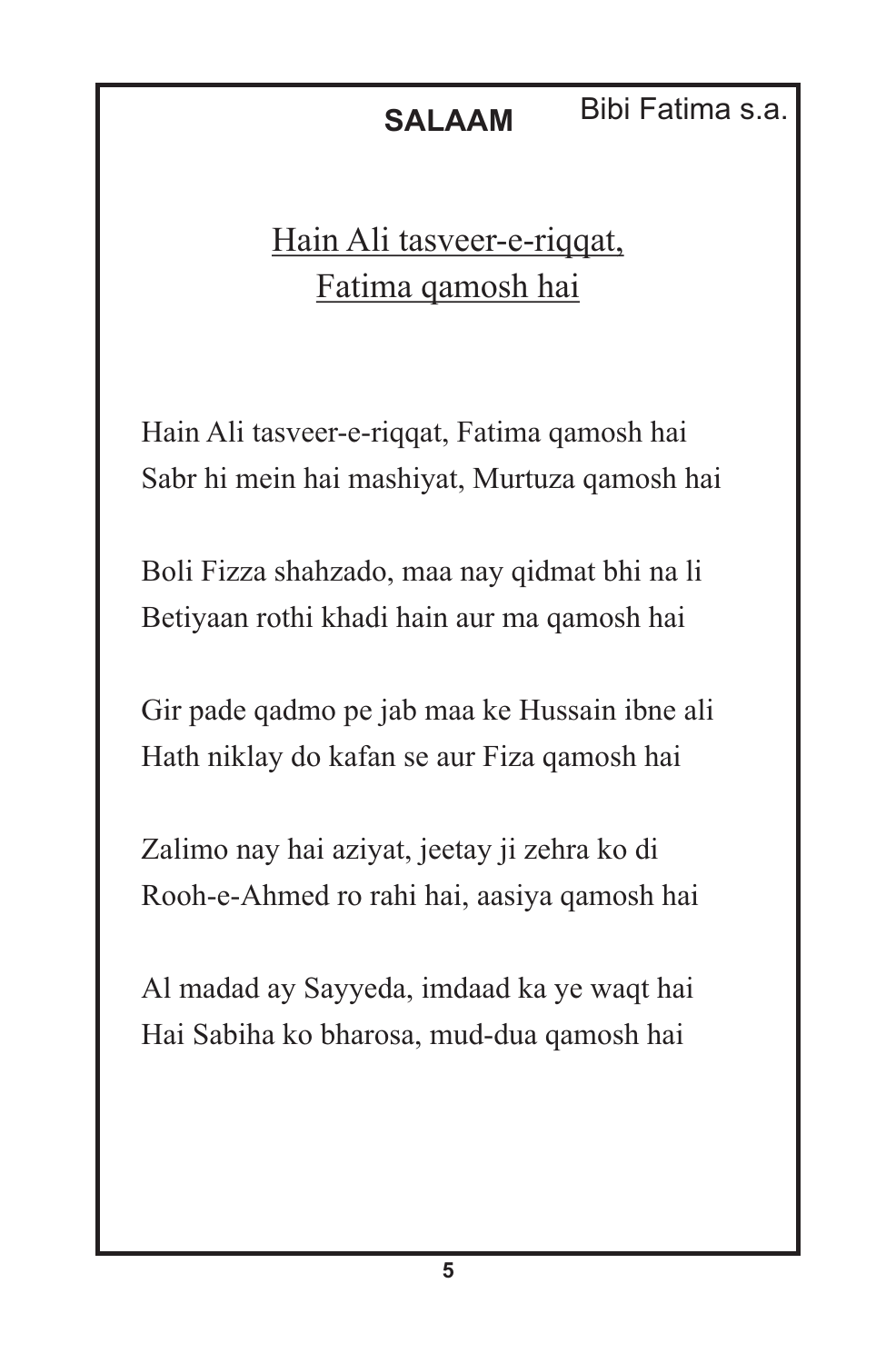Bibi Fatima s.a.

## Salaami Qalq mein mahshar bapa hai

Salaami qalq mein mahshar bapa hai Wafat e Hazrat e khairunnisa hai

Yehi aati hai har chakki se aawaz Batool e paak fakhre Aasiya hai

Malak aate nahin be izn ghar mein Ye qadre Ahlebait e Mustafa hai

Paiyambar ko jo roti shab va roz Isi ko aaj kunba ro raha hai

Kaha hyder se Zehra ne ye rokar Ke sath apna tumhara chut'ta hai

Meri do Betiyaan hai aur do betey Yatimee ka har ek ko samna hai

Suprrd un ko mein karti hun tumhare Tumhara Hafez va naser Khuda hai

Kaneezein qaak udayee hain saroon par Har ek ke lab pa faryaad vo buka hai

Garebaan chaak hain Sibtain e Ahmed Sar e Hyder pa kohe gham gira hai

Ali ki betiyaan sar peet'ti hain Janaza ghar se Zehra ka chala hai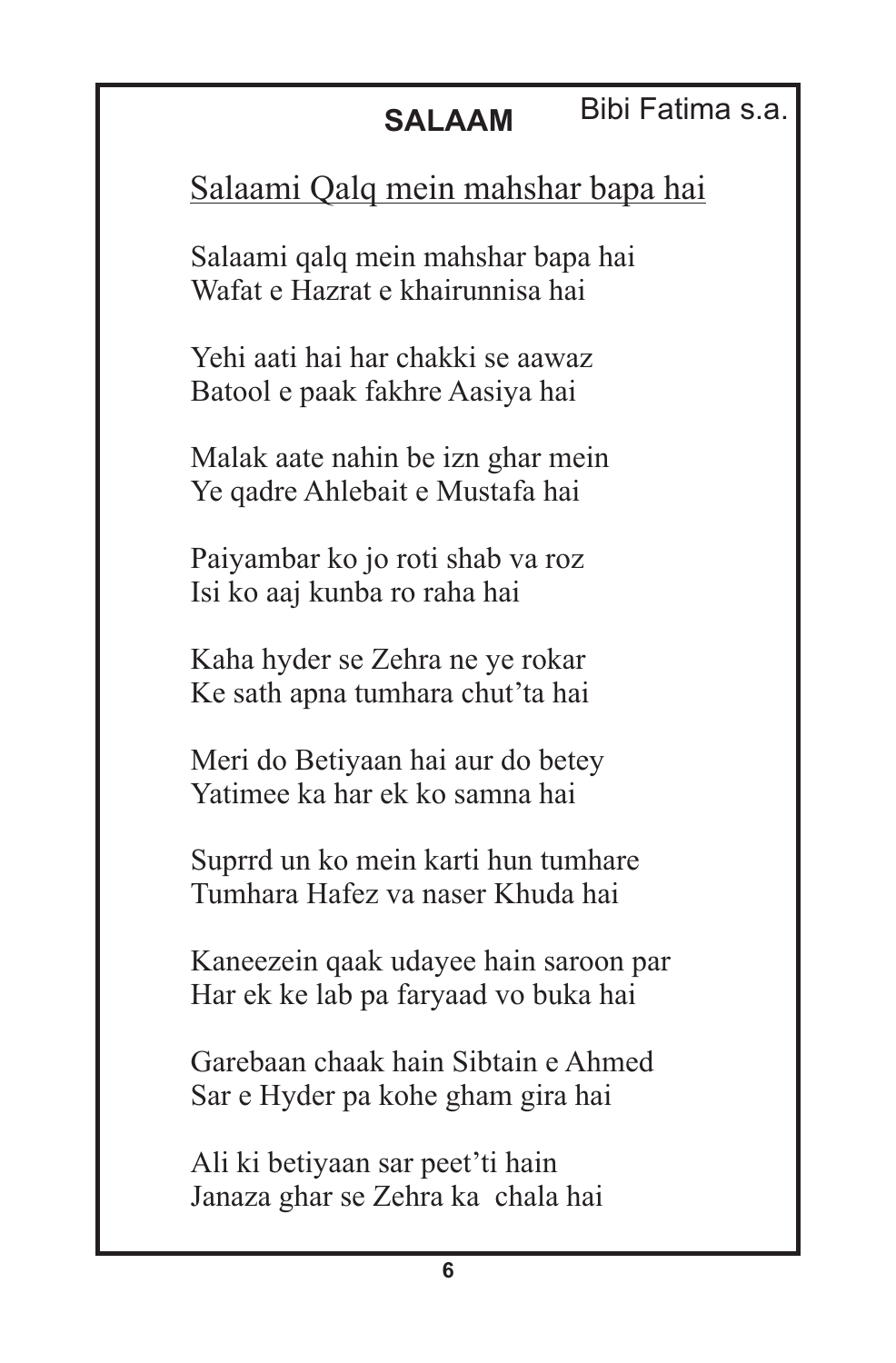# Kyun Tadapte Ho Is Qadar Maula

Kyun Tadapte ho is qadar Maula Tukde kyon ho gaya jigar Maula

Dekh kar aap ki ye baychaini Ro raha hai tamaam ghar Maula

Kis ko takleef aap ne di thi Kyon huay dushman ahle shar Maula

Sabz tan ho gaya hai ya Shabbar Zehr ka ho gaya asar Maula

Qasim o zaar ko hai sakta sa in ko kuch bhi nahin qabar Maula

Misl bismil hain aap bistar par Bhai ka phat gaya jigar Maula

Dil hai Baqir ka tukde matam se Gham rahega ye umr bhar Maula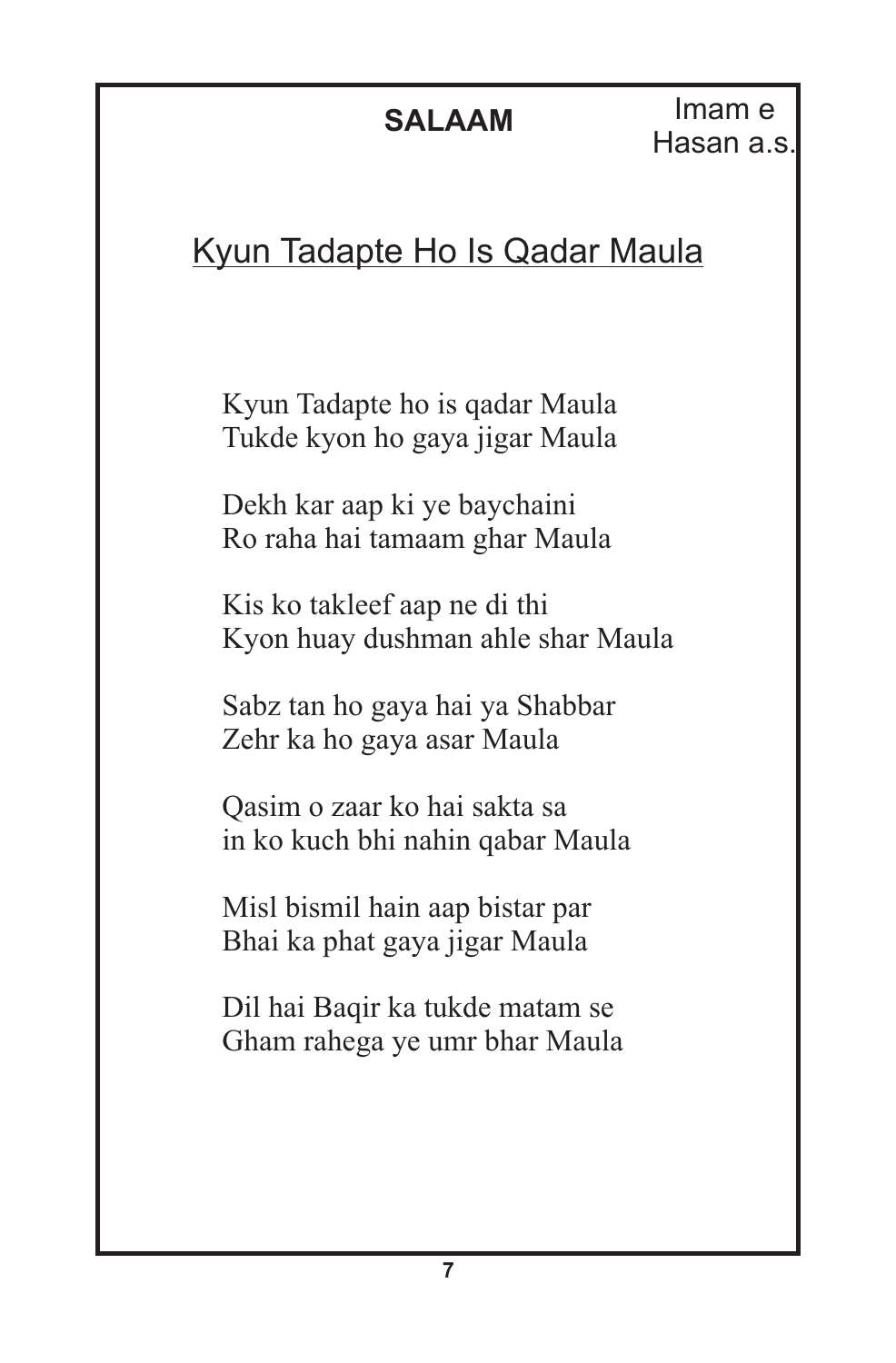# Laqte jigar ugalte hain Shabbar Hussainiyo

Laqte jigar ugalte hain Shabbar Hussainiyo Barpa hai Ahlebait mein mahshar Hussainiyo

Joda ne haay shah ko aakher kiya shaheed Pani ke sath zahr mila kar Hussainiyo

Kya waqeya ghazab ka madine mein hogaya Hilti hai aaj qabr Paiyambar Hussainiyo

Qasim yateem hota hai bin bhai ke Hussain Kahti hai roke Zainab e muztar Hussainiyo

Ruh e Batool qaak udati hai laash par Sar peet'te hain Fatahe qaibar Hussainiyo

Taboot par Hasan ke chad'hate hain ashqiyaa Phoolon ke badle teeroun ki chadar Hussainiyo

Hilmi ki maghferat ki dua kijiye zaroor Bahr e Hussain va bahr e Paiyambar Hussainiyo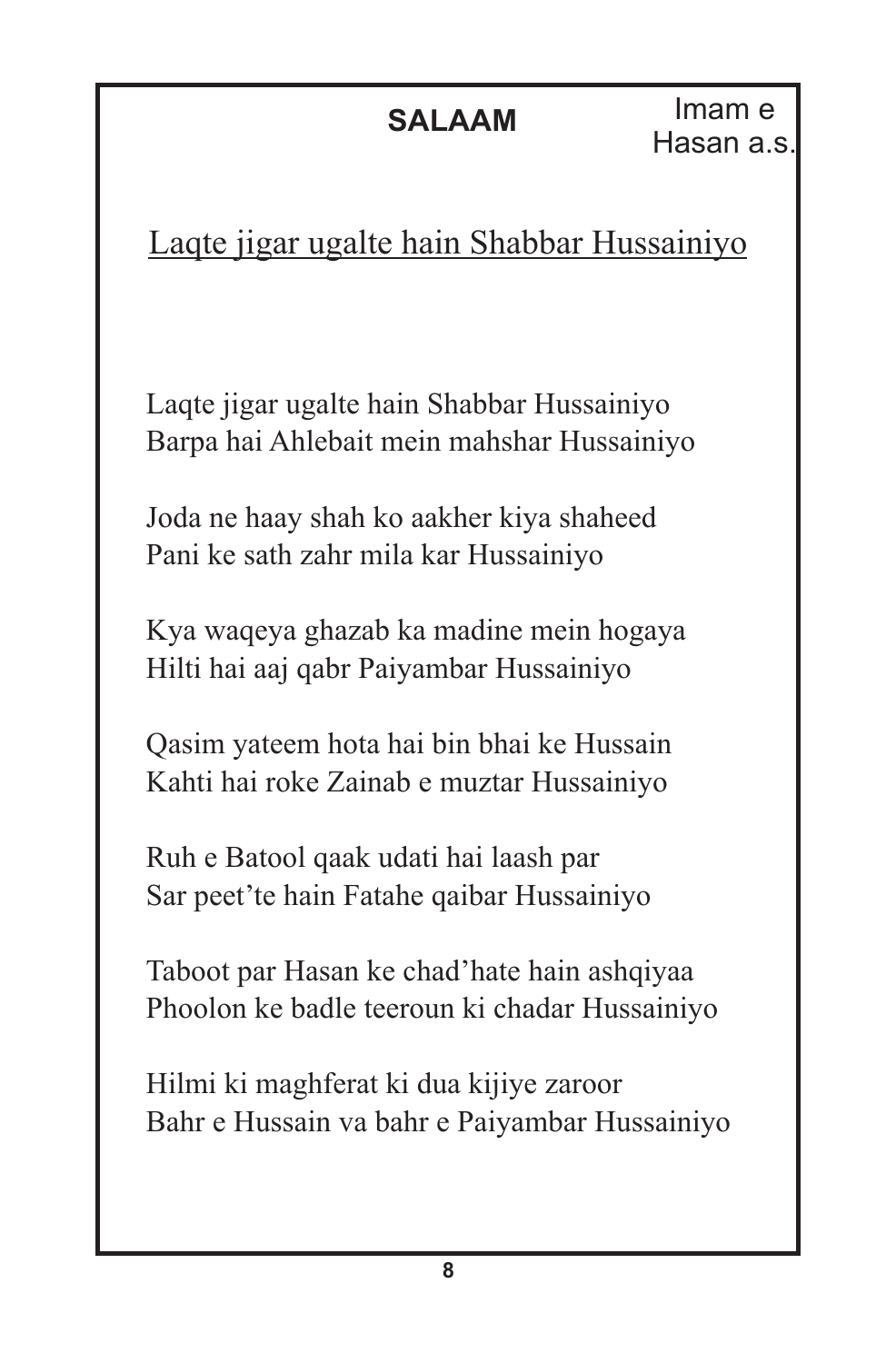**SALAAM** Hazrat e Abbas a.s.

# Dil ki har umeed bar laata hai Gham Abbas ka

Dil ki har umeed bar laata hai gham Abbas ka Ek nishane fathamandi hai alam Abbas ka

Auj par lata hai yoon daste karam Abbas ka Mein hu mimbar par mere sar par alam Abbas ka

Bay Imam Allah paani, se bhi kithni ehtiyaat Mashk bhar li aur nahi hai hath nam Abbas ka

Dono mansab haath kat janay pe bhi qaem rahay Mashk ko ab tak sambhale hai alam abbas ka

Dekhthe hi naza mein shakle hussain ibne Ali Ankh mei anay laga khich khich ke dum Abbas ka

Seedhe hokar kya chalen sheh lash uthae kis tarha Ye zaeefi aur is par baare gham Abbas ka

Bay moharram ay hasan, dil ke azaqanay mei hai Taaziya sibte Payambar ka alam Abbas kaa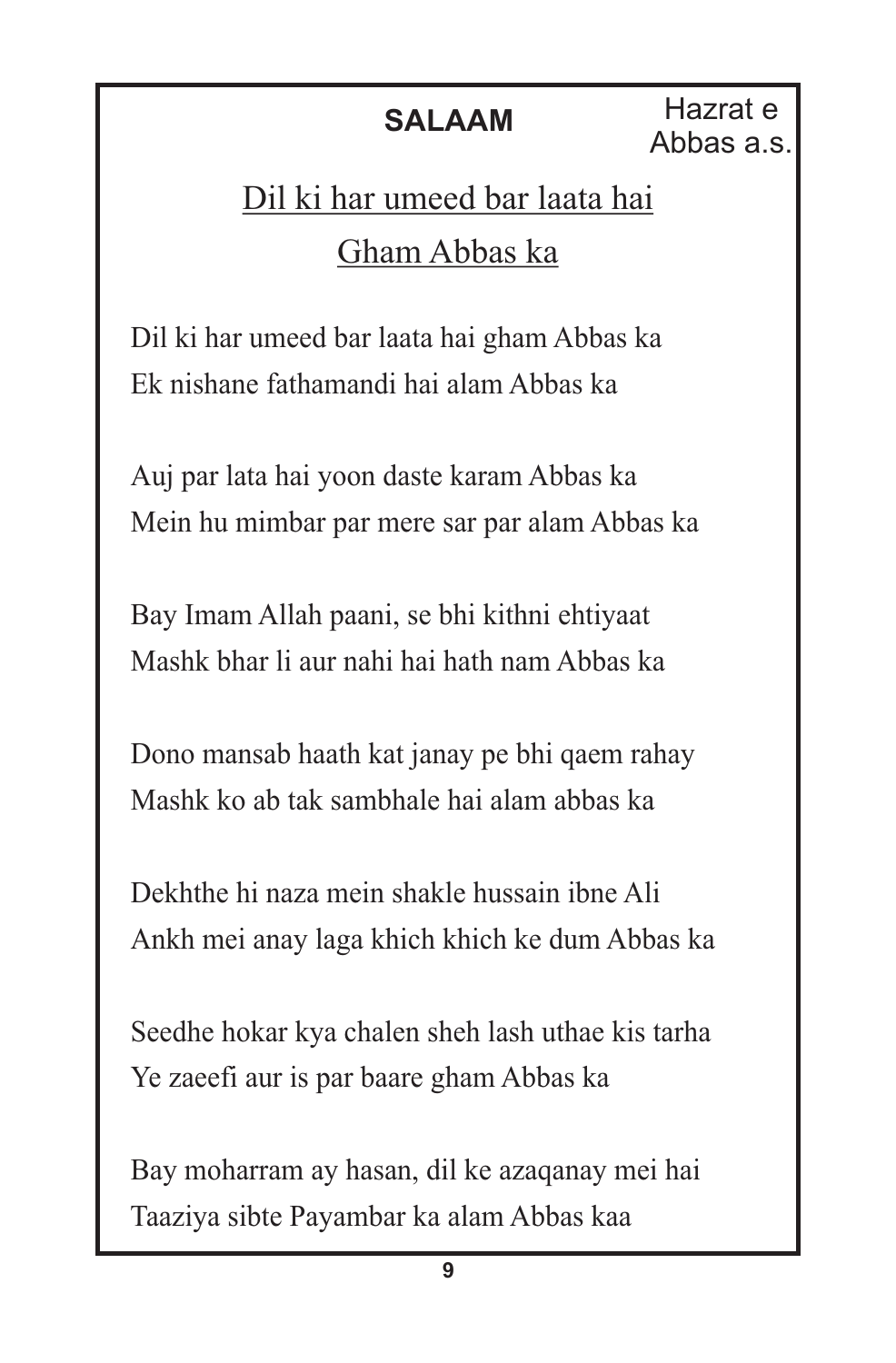# Qafela shah ka salaami labe darya uthraa

Qafela Shah ka salaami labe darya uthraa, Par muqaddar mey na ek paani ka qatra uthraa.

Karbala ka jo kisi shaher mey naqsha uthraa, Mujrayee boli zameen-e- arsh-e- moalla uthraa.

Imtehaan ki jo taraazu mey qazaaney tholaa, Hur wafadaari ye Shabbir mey poora uthraa.

Sajda- e- haq sey Nabi ne na uthaya sarko, Pusht-e-aqadas sey na jab tak ke nawasa uthraa.

Fouj manzil pey utarti tou Sakina kahti, Saahebo dekho kidhar hai mera baba uthraa.

Gird betaun ko phira kay ye kaha Zainab ne, Mere bhai ki bala rad ho ye sadqa uthraa.

Aaya jab takh na madiney mey sar-e-ibne ziyaad, Sogh naamoos- e-Nabi mey na kisi ka uthraa.

Bano kehthi thi ke kisi roz pehnaaya afsous, Khoon mey bharkay meray bachchey ka kurta uthraa.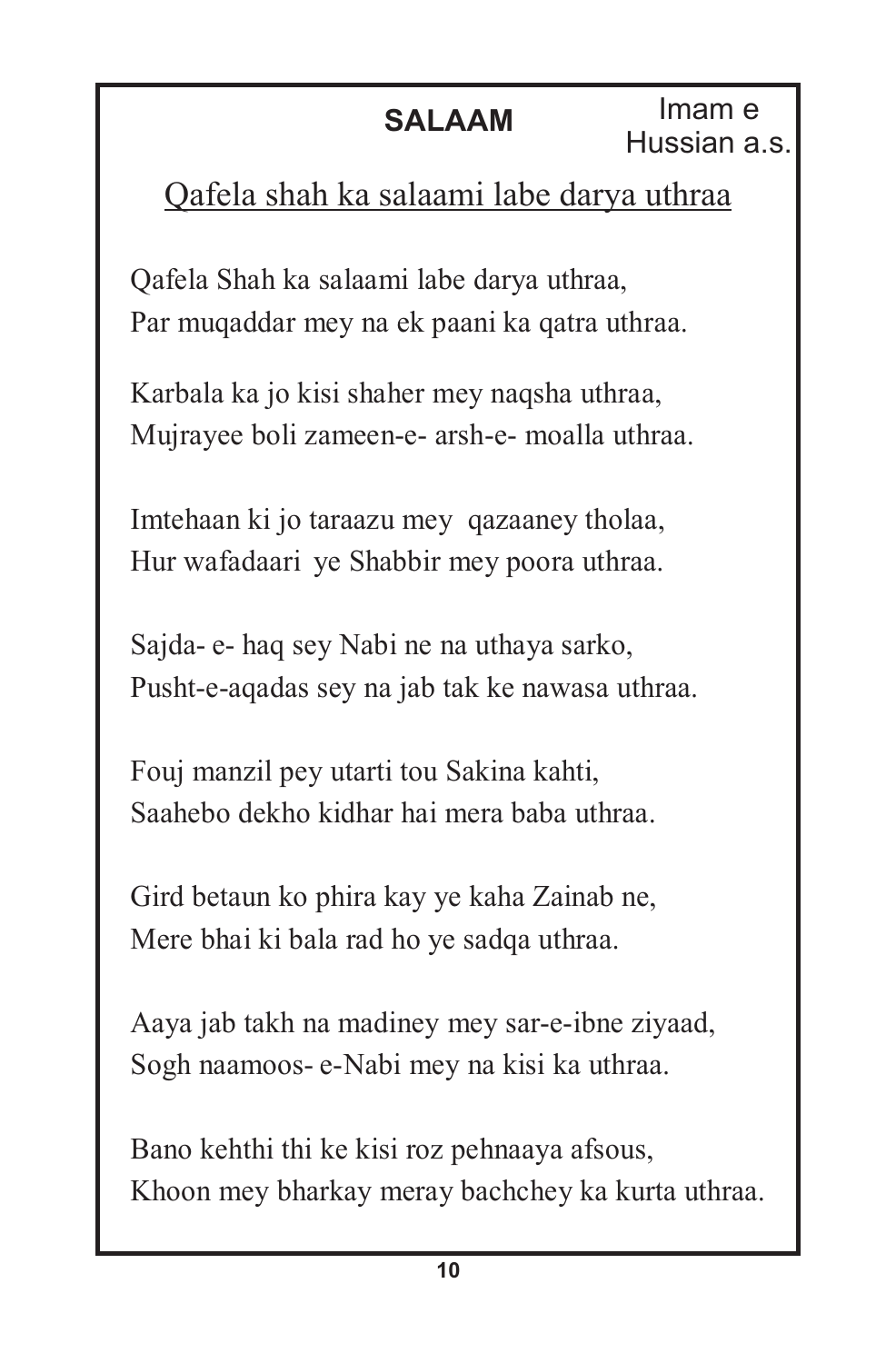# Mujhe matloob hoga jaam lena Jab bhi kausar ka

Maujhe matloob hoga jam lena jab bhi Kousar ka, Salaam aisa padhoonga dil bhar aaega payambar ka.

Zameen e karbala kya poochna tere muqaddar ka, Hae tujh mey aaj tak mahfooz sarmaya payambar ka.

Kamar qam kyon nah ho, dil gham se toote kyon na sarwar ka Alambardar aaqir bhai tha bazu barabar ka.

Lab-e-darya Alambardar bhi kaam aagaya aaqir, Bas ab Allah hafiz hazrath-e-Zainab ki chaadar ka.

Teri ghairat ko aaqir kya huwa too ne soncha bhi, Bharee mehfil may kaisa taskera Zainab ki chadar ka.

Ghaadi bhar bhi Rabab araam se sone nahi paati, Woh jab karwat badalti hai qayaal aata hai Asghar ka.

Sayeed e zaar par jab bhi koyi uftad padti hai, Bus ek aadat si hai wo naam le leta hai haider ka.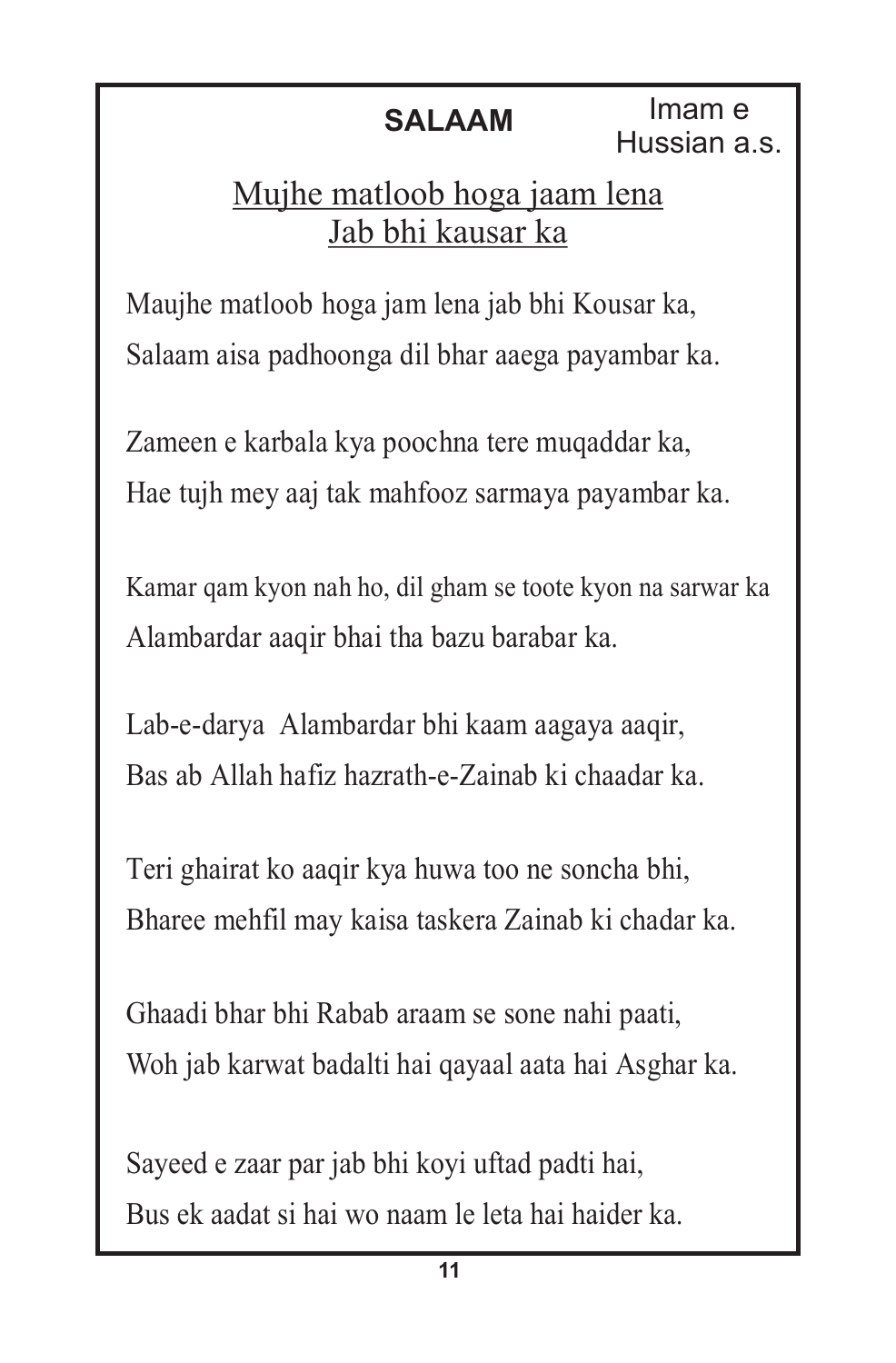Imam e Hussian a.s.

# Zikre ghame Hussain se mehfil saji rahi

Zikre ghame Hussain se mehfil saji rahi Gul ho gaya chirag magar roshni rahi

Akbar ke baad zeest mein kya dilkashi rahi Laila tamam umr yahi sonchti rahi

Akbar tho le ke run ki ijazat chaley gaye Hasrat bhari nigaah se ma dekhti rahi

Abbas lene aaye jo maidan ki raza Zainab bus apne bazuon ko dekhti rahi

Ashke ghame Hussain ka toota na silsila Rumaale Fatima mein hamesha nami rahi

Aadam se ay Sayeed risalat ma ab tak Har dam hamein zaroorate Nade Ali rahi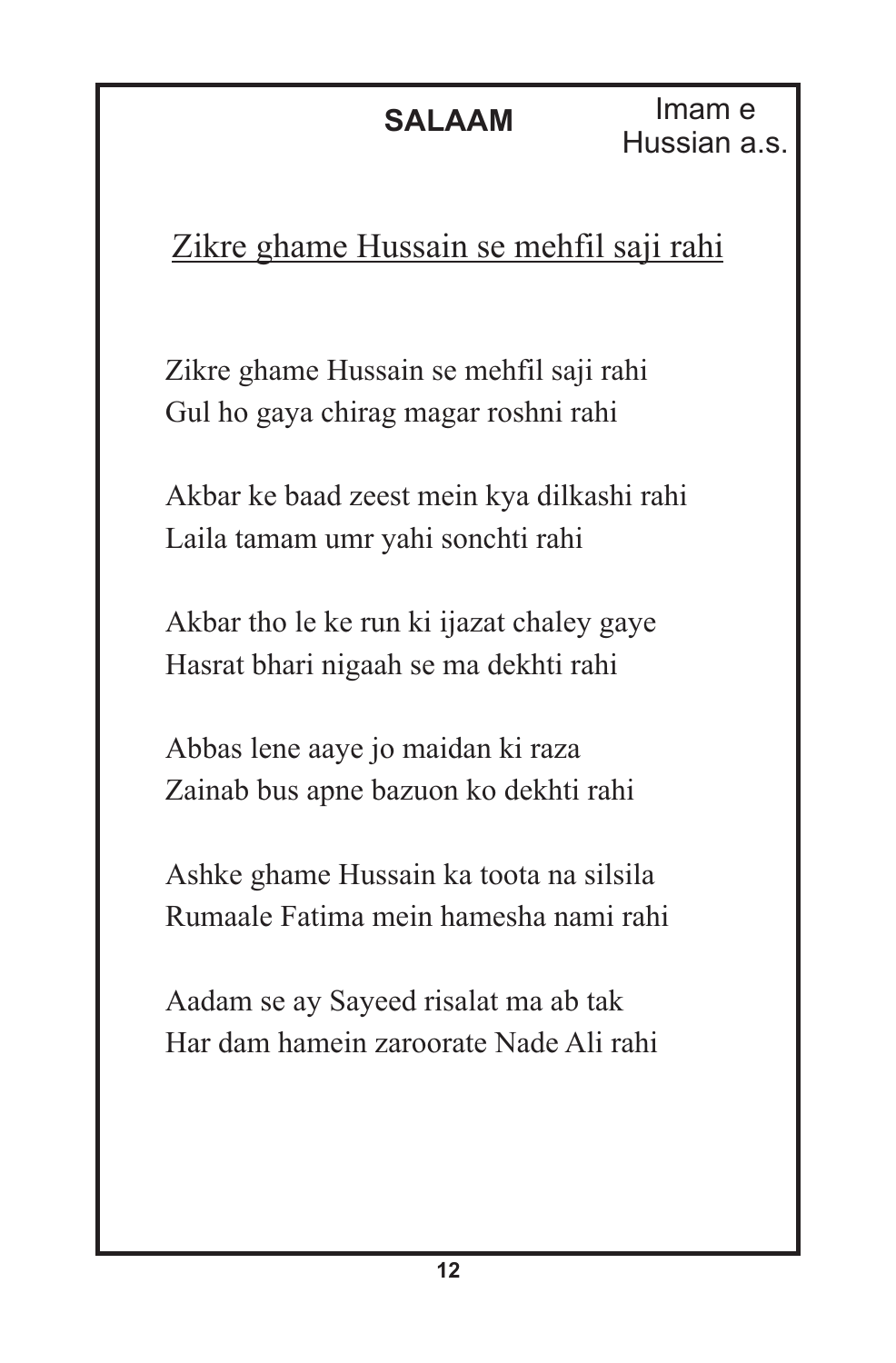# Mujrayee shah ka hoon khuld Mein hai ghar mera

Mujrayee ahah ka hoon khuld mey hai ghar mera Muntazar hoorein hain mushtaaq hai kausar mera

Shah kehthey they layeenou na sathaao mujhko Maa hai aehra meri naana hai Payambar mera

Banu kehthi thi kay jungle mey darreygaa logou Kabhi tanhaa nahin soya Ali Asghar mera

Jo koi poochtha kya sin tha toh kehthi Baanu Chey mahiney sey bhi kam tha Ali Asghar mera

Kehthi thi rooh-e Mohammad yeh tamashaaiyoun sey Bandh aankhein karo kunbaa hai khuley sar mera

Shah kehthey they na soojhi mujhey Abbas ki laash Legaye haath pakad kay Ali Akbar mera

Shimr kehtha tha main jab kartha tha Ahabbir ko qatl Kaisi mazloomi sey muh takthey they Sarwar mera

Girya-e-Ahmad-o Aehra ki sadaa aathi thi Pakadd leytha tha koyi haath sey khanjar mera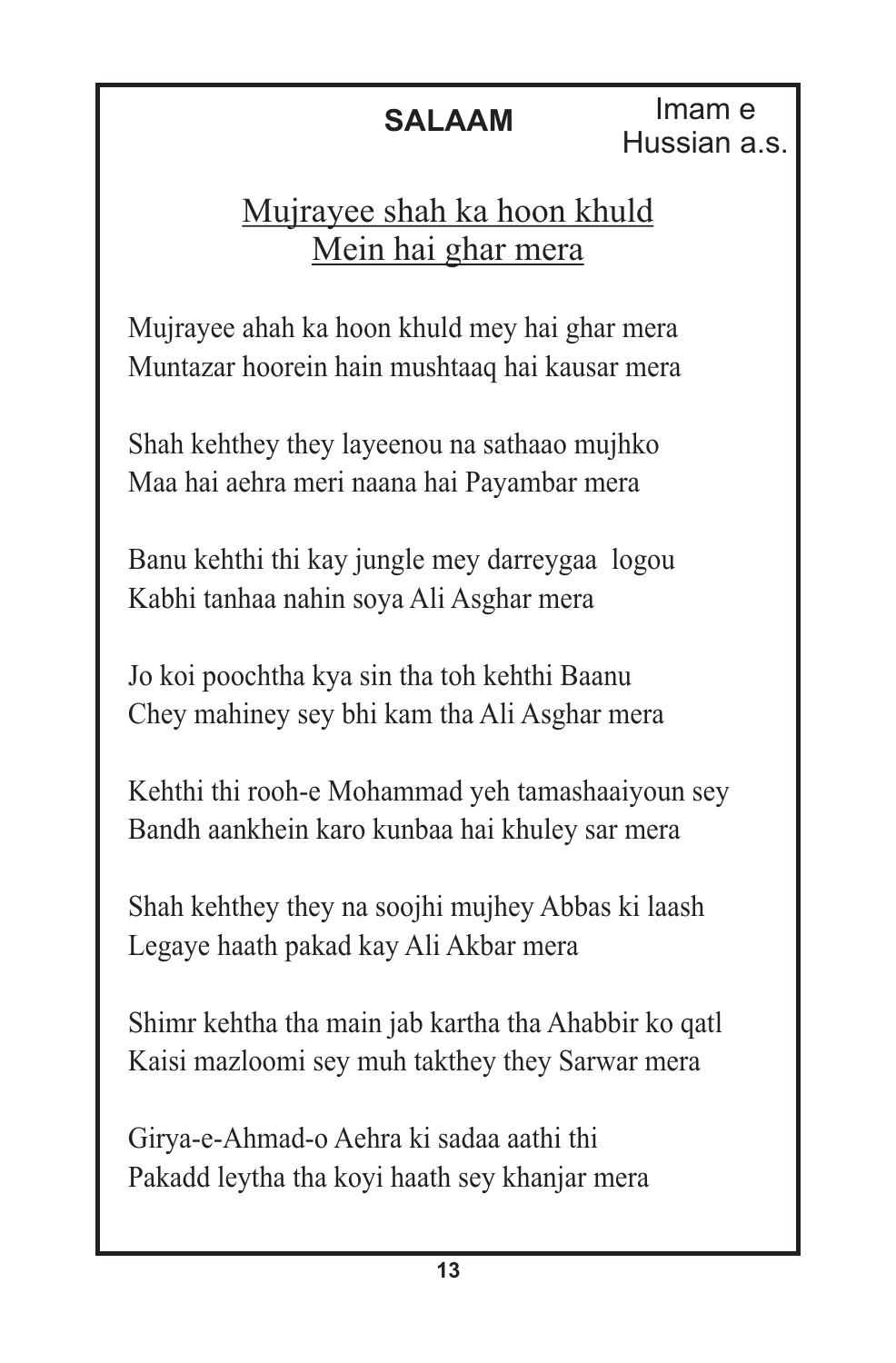# Naam par shah ke paani jo pila dethe hai

Naam par shah ke paani jo pila dethe hai Meer e kausar inhe mujrayee duwa dethe hai

Qatl Akbar sa pisar hota hai Shay karte hai shukr Sabre Aiyub ko Shabbir jila dethe hai

Fatima kahti hai duniya may ye aabaad rahe Shay ka pursa mujhe sab ahle aza dethe hai

Chashm-e-Sajjad agar zouf se ho jati hai bandh Ashkiya paon ki zanjeer hila dethe hai

Puchta hai jo koi kis ne kamar ko toda Shah Abbas ke lashe ko batha dete hai

Zibha Shabbir ko karta hai layee khanjar se Bose hulqoom pe mehboobe Khuda dethe hai

Kya saqhi hai shah-e-deen baqshish e ummath ke liye Jaan bhi dete hai aur ghar bhi luta dethe hai

Kehti thi roke Sakina ke hame qaid kiya Log zindaan se yatimo ko chudah dethe hai

Ye salaam-e-Shah-e-mazloom kaha khoob Dabeer Dekhoon inaam me moula mujhe kya dete hai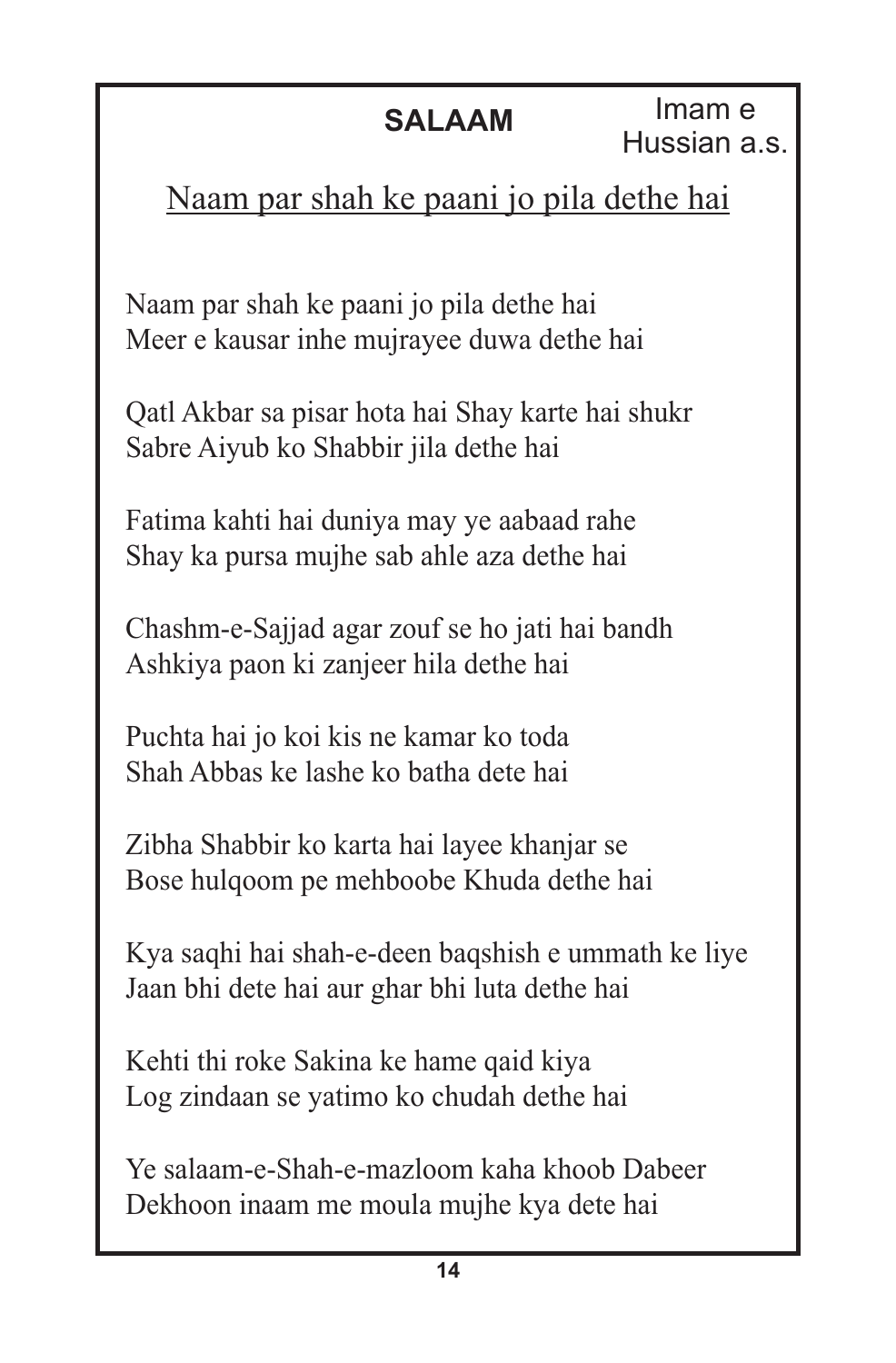# Luta Hussain ka ghar deen-e-haq bachaney mein

Luta Hussain ka ghar deen –e- haq bachaney mei, Huae aseer haram rah-e- haq dekhaney mei.

Samajh mei aagya hadees –e-Rasool ka matlab, Har ek Ali hai is haq numa gharanay mei.

Hazaaroun bastiyaan basti hain aur luthtee hain, Hussain luth gae Karbobala basaney mei.

Nazar padhi jo yakayak tadap utthi Laila, Wo geysu –e-Ali Akbar ke baal shaane mei.

Sar-e- Hussain hai naize pey, beridaa Zainab, Ye inqelaab Hai baad-e-Nabi zamaaney mei.

Tamaam raat na soye thay sogaye Asghar, Hawa-e- taaze ne hissa liya sulaney mei.

Nabuwat aur Imamath ki shaan dakhengey, Nahin hei Dayr Imam-e-Zama key aaney mei.

Mitay jahan say na jabtak payaam -e- huryath, Hussain zinda jaweed hain zamaaney mei.

Tadap raha hai ziyarath ki arzoo may Hasan, Na dayr keejiey Moula usey bulaney mei.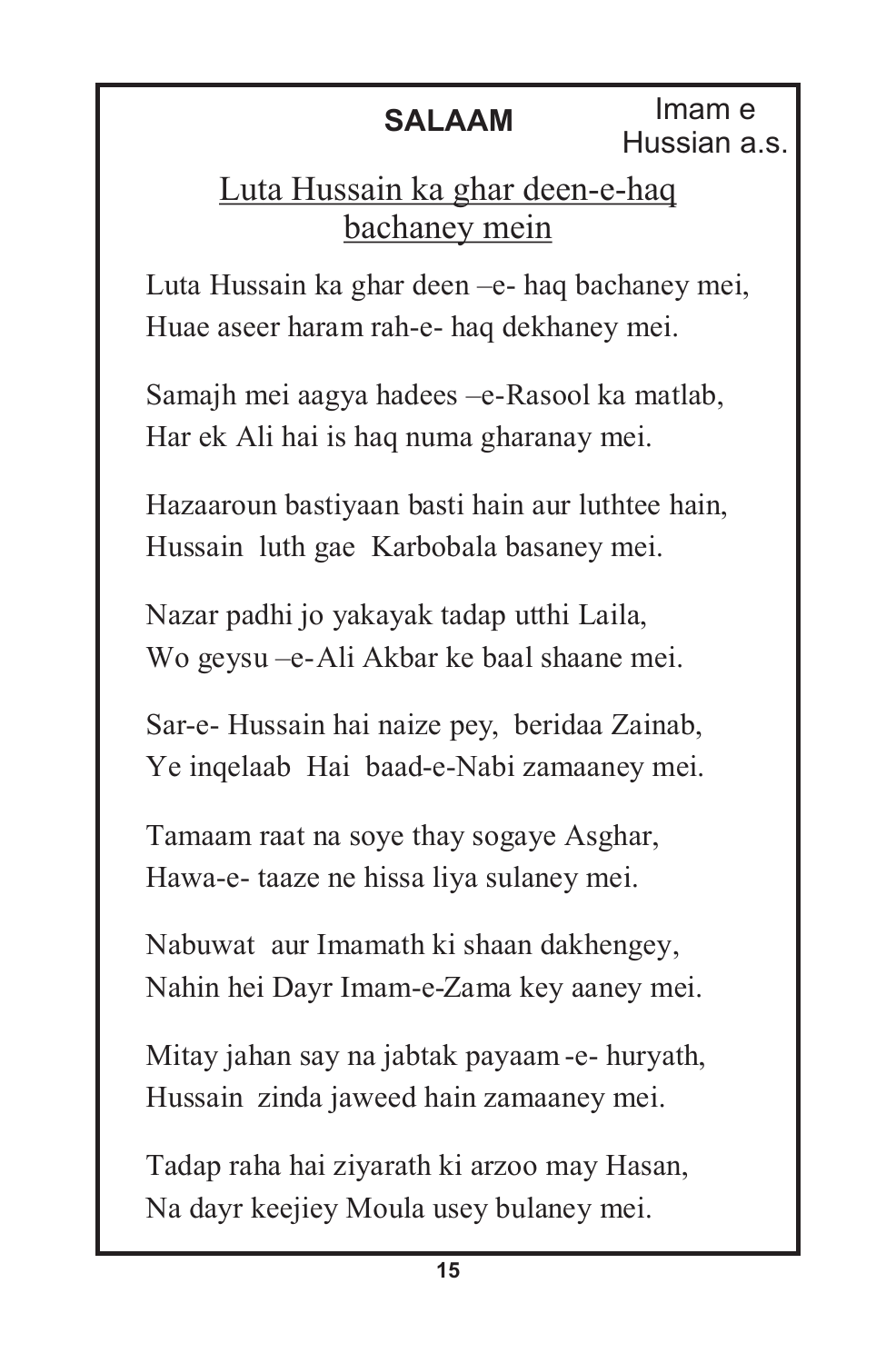# Ghar ko choda shah ne jangal basa ne ke liye

Ghar ko choda Shah ne jangal basane ke liye, Karbala me aaye the Jannat me jaane ke liye.

Zohar ko zainab se jab milne gaye ghar mey Hussain, Koi dewdi par na tha parda uthane ke liye.

Shah uthe padh kar namaz, subho mehshar hogaya, Hazrath-e- Zainab chali kapde pinane ke liye.

Kehti thi maa qath mere, Akbar ko tha paigham-e-Marg, Ye jawani aai thi goya bulane ke liye.

Thi sada Zehra ki Zainab, margaya tera Hussain, Ghar me jaa beti, safey matam bichane ke liye.

Hai Taashuqq wa'ye hasrat, kuch nahi zaade safar Haath khaali baithe ho duniya se jaane ke liye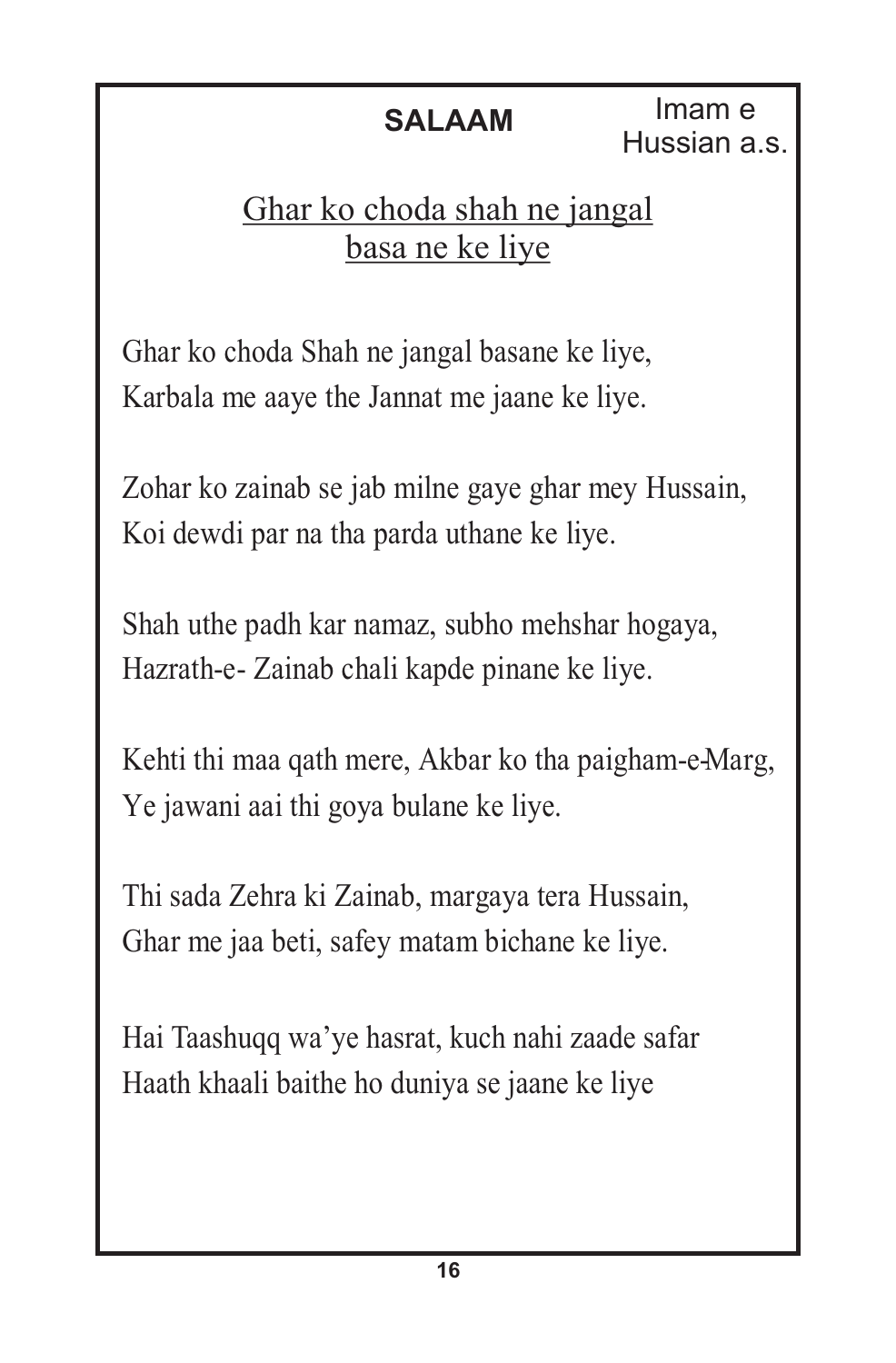Imam e Hussian a.s.

# Misale badr jo hasil huwa kamaal mujhe

Misale badr jo hasil huwa kamaal mujhe Ghata ghata ke falak ne kiya halaal mujhe

Teri madad ka faqat ya Ali bharosa hai Kisi ki aas nahi waqte inteqaal mujhe

Kareem jo tujhe dena wo be talab dede Faqeer hoon par nahi aadath-e-sawaal mujhe

Kisi ke saamne kyon jaake haath phailaun Mera Karim tu deta hai be sawaal mujhe

Hussain kahte the pusht-e-faras se girta hoon Madad ka waqt hai ae bekasi sambhai mujhe

Hussain kahte the Parwardigaar rahiyo gawah Ke qatl karte hain na haq ye bad qisaal mujhe

Andheri qabr me mushkil anees ko hai bohat Dikhado ya Ali ab chand sa jamaal mujhe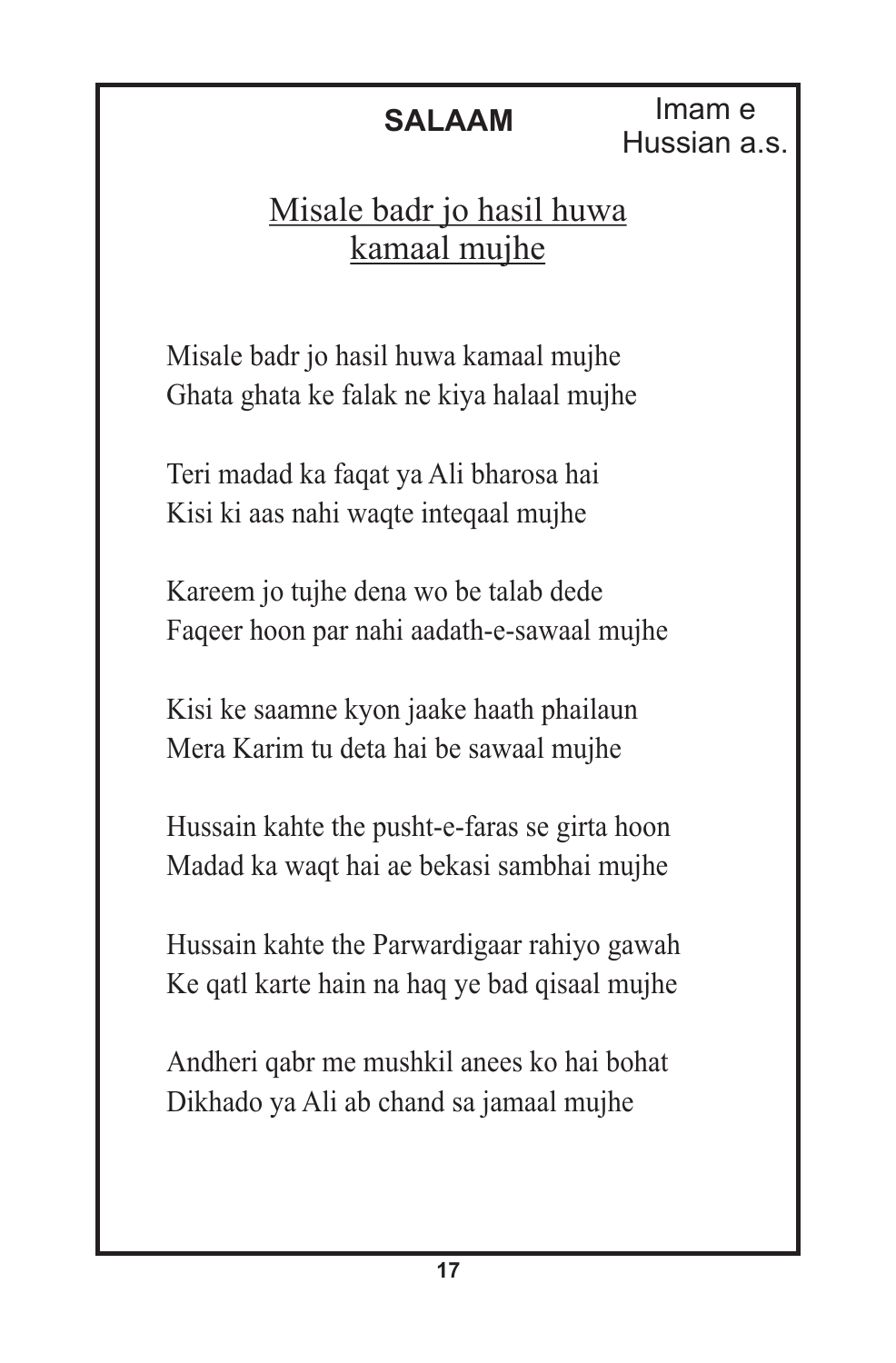Imam e Hussian a.s.

# Pahonche Ye Nazm Yun Shahe zeeshaan Ke Saamne

Pahonche ye nazm yun Shahe zeeshaan ke saamne Jis tarah paaye mour Suleman ke saamne

Har dam Sakina laati thi taskeen ke waaste Khaali katore Asghare nadaa ke saamne

Rokar Bahen se kehte the Hazrat ye roze qatl Hum zibha honge asr ko Amma ke samne

Zibhe halaal mey tou ye hukme Rasool ho Haiwa ka khoon bahao na haiwan ke saamne

Wa hasrata ke Fatima sar peeth ti rahi Pyase Hussain zibha huve maa ke samne

Rakhle uthake sar pe adab se ye chahiye Mas-haf jab aae sahib-e-imaan ke saamne

Neeche sar Hussain ho aur taqth par yazid Phailaaye paao bhaitha ho Qur'aan ke saamne

Qooli se shumr kehta tha leja sare Hussain Rak kar sinaan pe Zainab-e-zeeshan ke saamne

Moonis ye aarzu hai ke is nazm ko padhun Jaakar mazaare Shaahe shaheedaan ke saamne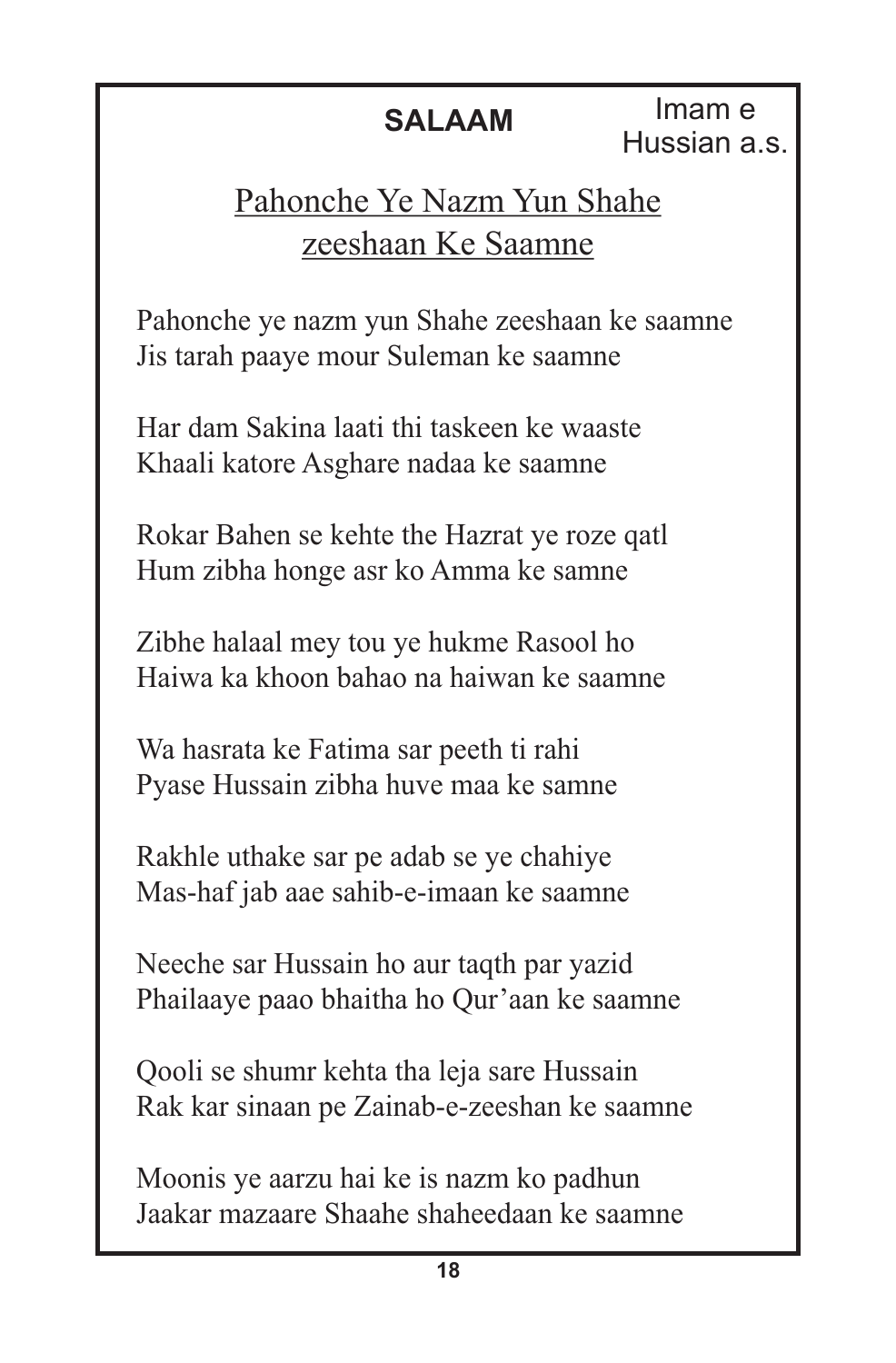# Salaami suvey maqtal Syed-e-Abraar aathay hain

Salaami suvey maqtal Syed-e-Abrar aathay hain, Hathailee par dharey sar khalq kay sardaar aathay hain.

Hamaarey khwaab mai jab syed - e-Abrar aathay hain, Mubaarak baad denay taala-e-beydaar aathay hain.

Jigar mai dard lab par Aah aansoo dono aankhoun mai, Baday saamaan sey Hazrath ke matamdaar aatay hain.

Is Aanay Ke Fida Kis Shan Se Run Mei Hussain Aaye, Yuhi Aatay Hai Bus Marne Ko Jo Tayaar Aatay Hain.

Khayaale Shah -e-Waala mein dil-e-muztar yeh kehta hai, Utth aye dard -e-jigar taazeem ko Sarkaar aathay hain.

Sawaari hai yeh Akbar ki kay Qudrath ka namoona hai, Shabaahath keh rahi hai Ahmad-e-Mukhtaar aathay hain.

Abhi khaimey se nikley bhi na they ghul machgayaa run mein Alambardaar aathey hain Alambardaar aatey hain.

Andheri raat mey Bano yehi keh -keh ke roti thi, Kay Akbar yaad teray chaand sey ruksaar aathey hain.

Baday faiyaaz hain yeh ronay waaley bhi ke majlis mai, Jab aathay hain lutaaney gowhar-e-shehwaar aathay hain.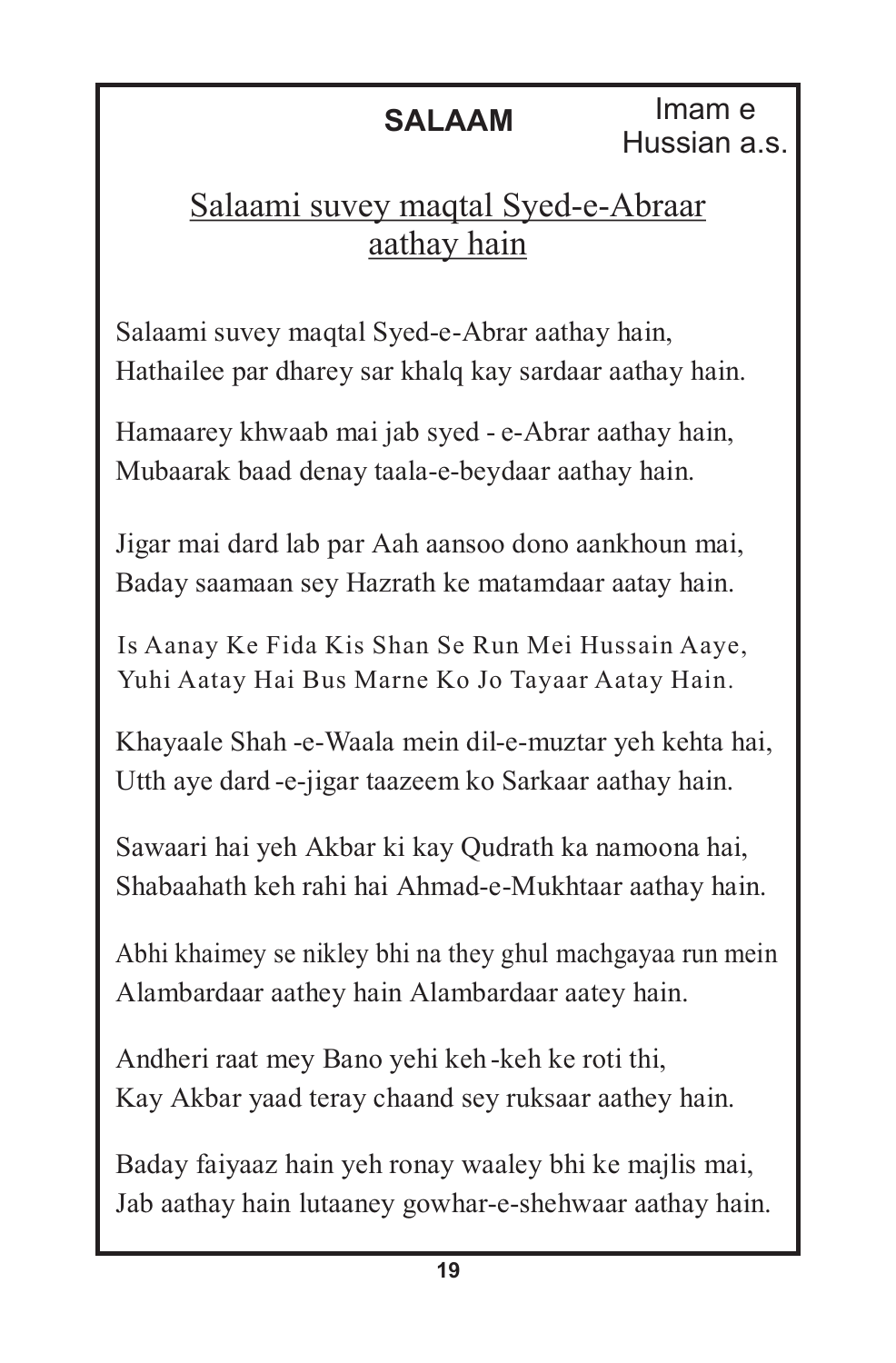Imam e Hussian a.s.

# Ya Sayade anaam Hamara salaam lo

Ya Sayade anaam hamara salaam lo Ya Shahe qaas o aam hamara salaam lo

Ummat ki parda poshi ko dedi rida talak Ay Qahare Imam hamara salaam lo

Saqayi kar ke bhai ke bacho ki mar gaye Abbas e neik naam hamara salaam lo

Athara daag dil pe maraz mein utha liye Sajjade musta haam hamara salaam lo

Pyaron ko kho ke baith gayi qatlgaah mein Ay Bano e Imaam hamara salaam lo

Rahmat quda ki ay Shohada e rahe quda Ho Nasir e imam hamara salaam lo

Ji bhar ke ronay paye na hazrat ko is baras Mahjoob hain ghulam hamara salaam lo

Shoukat vo din bhi ho ke mai rauzay ko dekh kar Chillaoon ya Imaam hamara salaam lo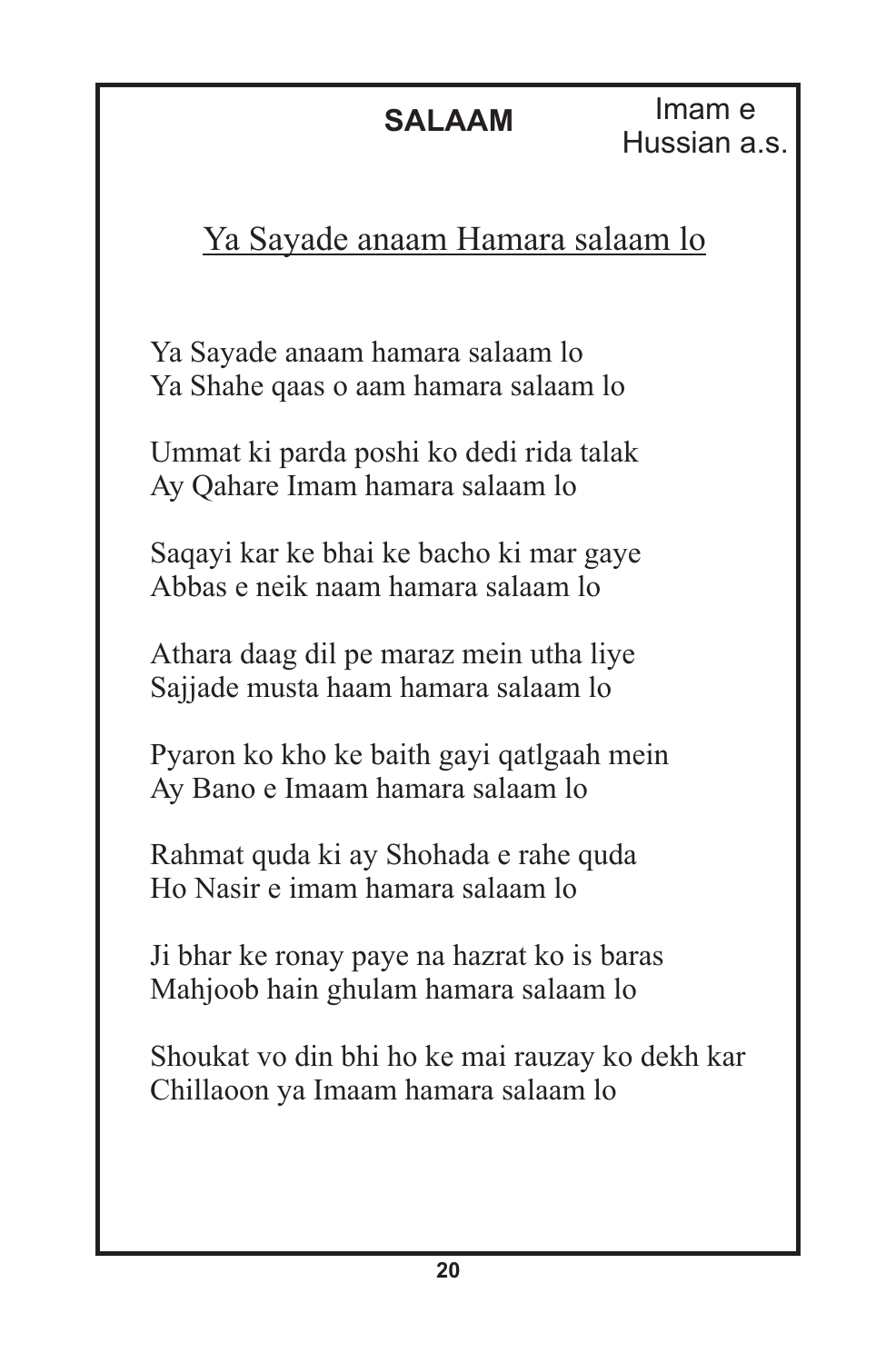# Fida Hoon Uspay Salaami Hai jiska Naam Hussain

Fida hoon us pay salami hai jis ka naam Hussain Mera mu`een mera aaqa mera Imaam Hussain.

Sabaa ko bhej kay rouzay pay kar raha hoon dua Karain qubool ilaahi mera salaam hussain.

Jo karbala ki zameen par hua tha unka wurood Tou phir kay dekhtay thay qabr ka muqaam Hussain.

Suna na haaye kisi sangh dil ne laakh kaha Rasool ka hoon nawaasa hai mera naam Hussain.

Na poochho waqt woh kaisa tha jab Madinay say Chaley har ek ka letey huvey salaam Hussain.

Panah leytay thay dushman ajal kay daaman mein Jo waar kartay thay lekar ali ka naam Hussain

Meri kuch aur tamanna nahi hai aye Aasif Yeh aarzu hai banalay mujhe ghulam Hussain.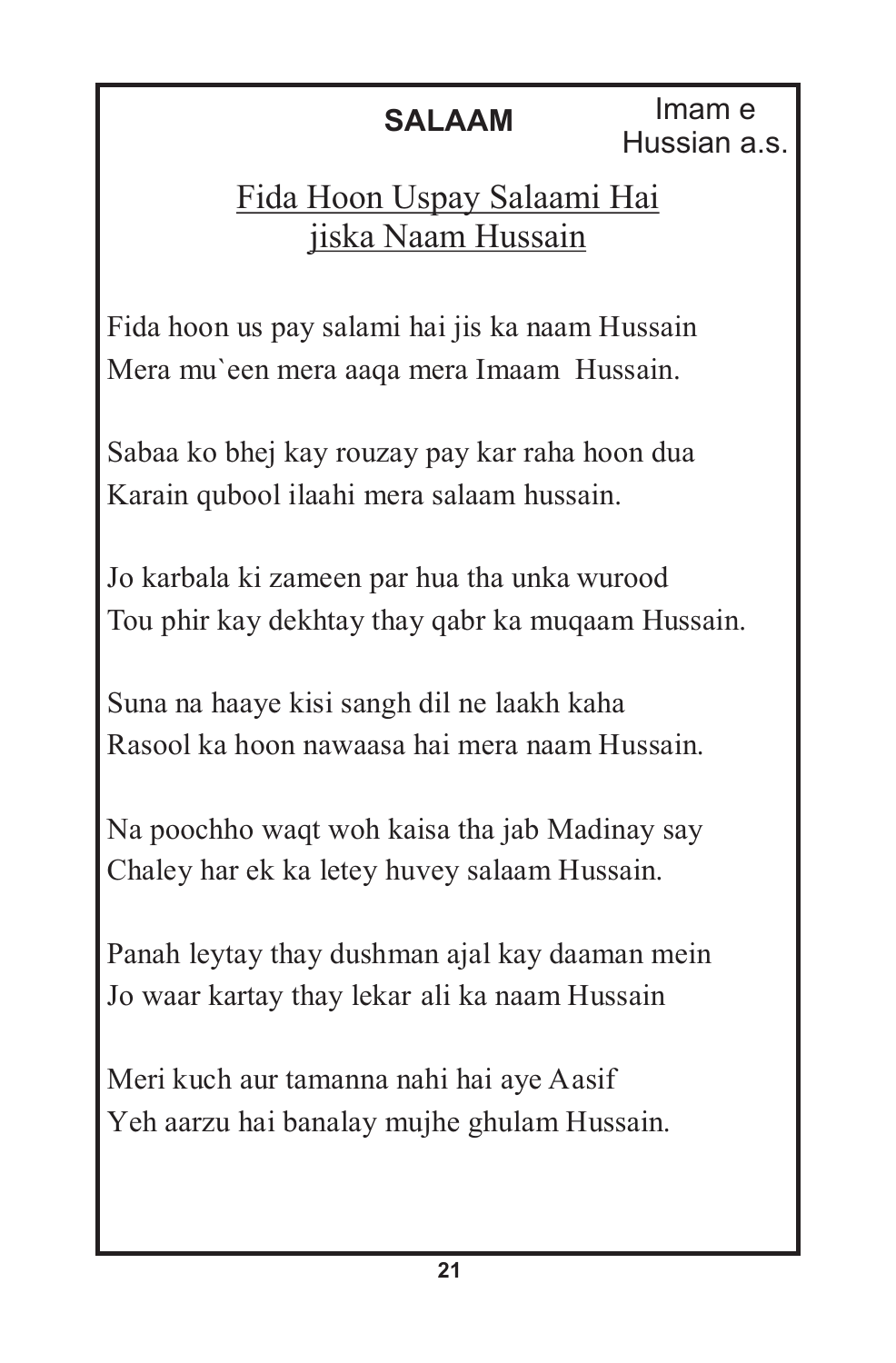Hazrat e **SALAAM** Raziat e<br>Qasim a.s.

## Run mein aakar Sakina pukari

Run mei aakar Sakina pukari Ghar chalo bhai mehndi lagaoon. Bane Qasim bahen tum pah vaari, Ghar chalo bhai mehndi lagaoon.

> Kaisi shaadi qayamat yeh aayi, Huvi dulha dulhan mein judaai, Nekh apna mein lene na paayi Ghar chalo bhai mehndi lagaoon.

Bhai kya jald ghar say sidhaare, Rasm poore huve na hamare, Muntezar hae baraati tumhare, Ghar chalo bhai mehndi lagaoon.

> Joda shaadi ka tun mein naya hae, So woh zaqmon se purzay hua hae, Khoon sab dasto pa mein laga hae, Ghar chalo bhai mehndi lagaoon.

Barr mein shaadi ki rangeen qaba hae, Sar pah phoolon ka sehra bandha hae, Chand sa moonh lahu mein bhara hae, Ghar chalo bhai mehndi lagaoon.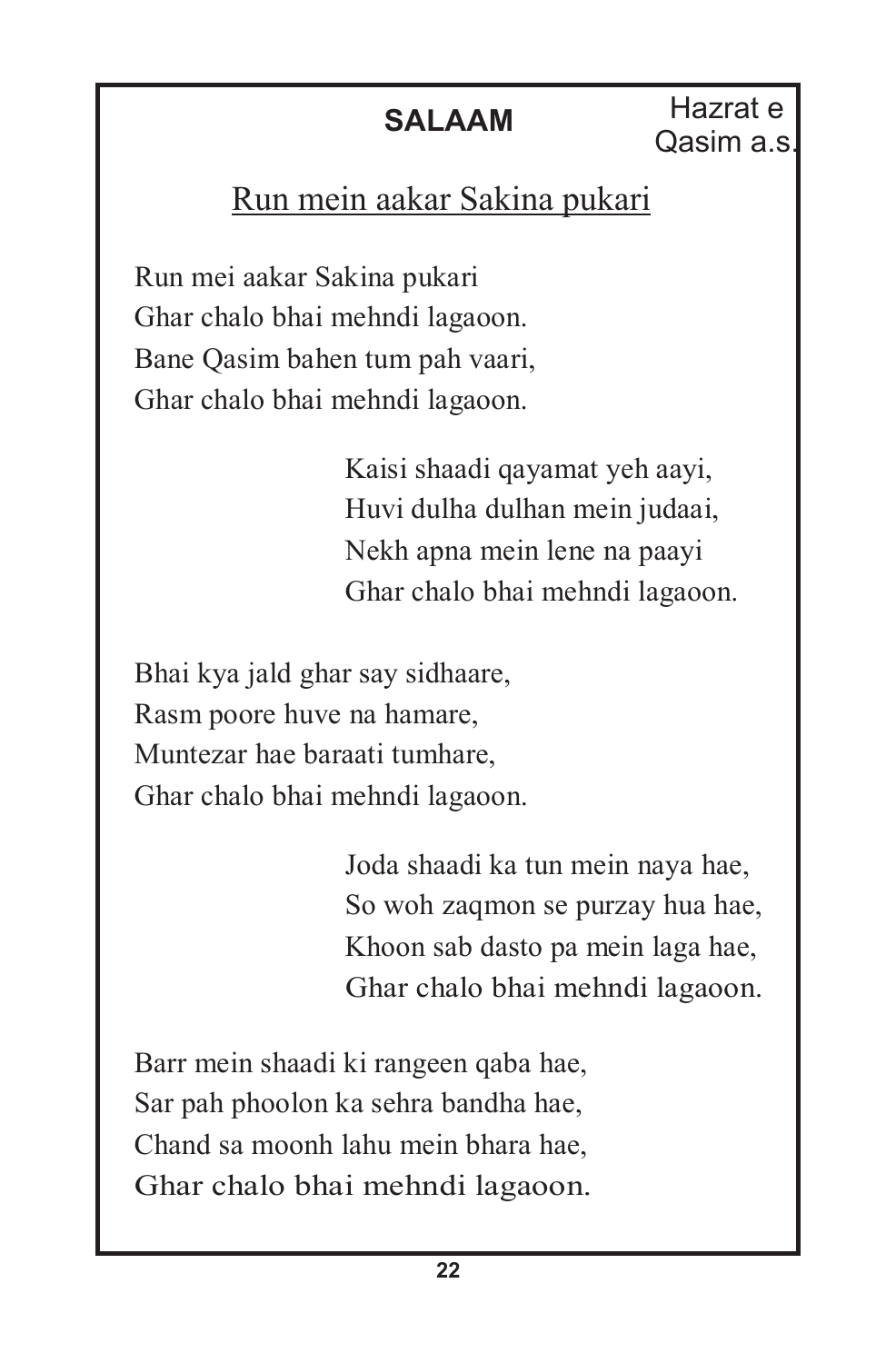Hazrat e Qasim a.s.

# Ro ke kahti thi Maa Quda hafiz

Ro ke kathi thi Maa Quda hafiz Qasim e qasta jaan Quda hafiz

Jao marne ki di raza mein ne Ay ali ke nishaan Quda hafiz

Jao beta Dulhan ko samjhao Karti hai vo fughaan Quda hafiz

Run ko jakar na aaiyo vapas Jao ay meri jaan Quda hafiz

Kaha Qasim ne jata hun amma Rokay boli ye maa Quda hafiz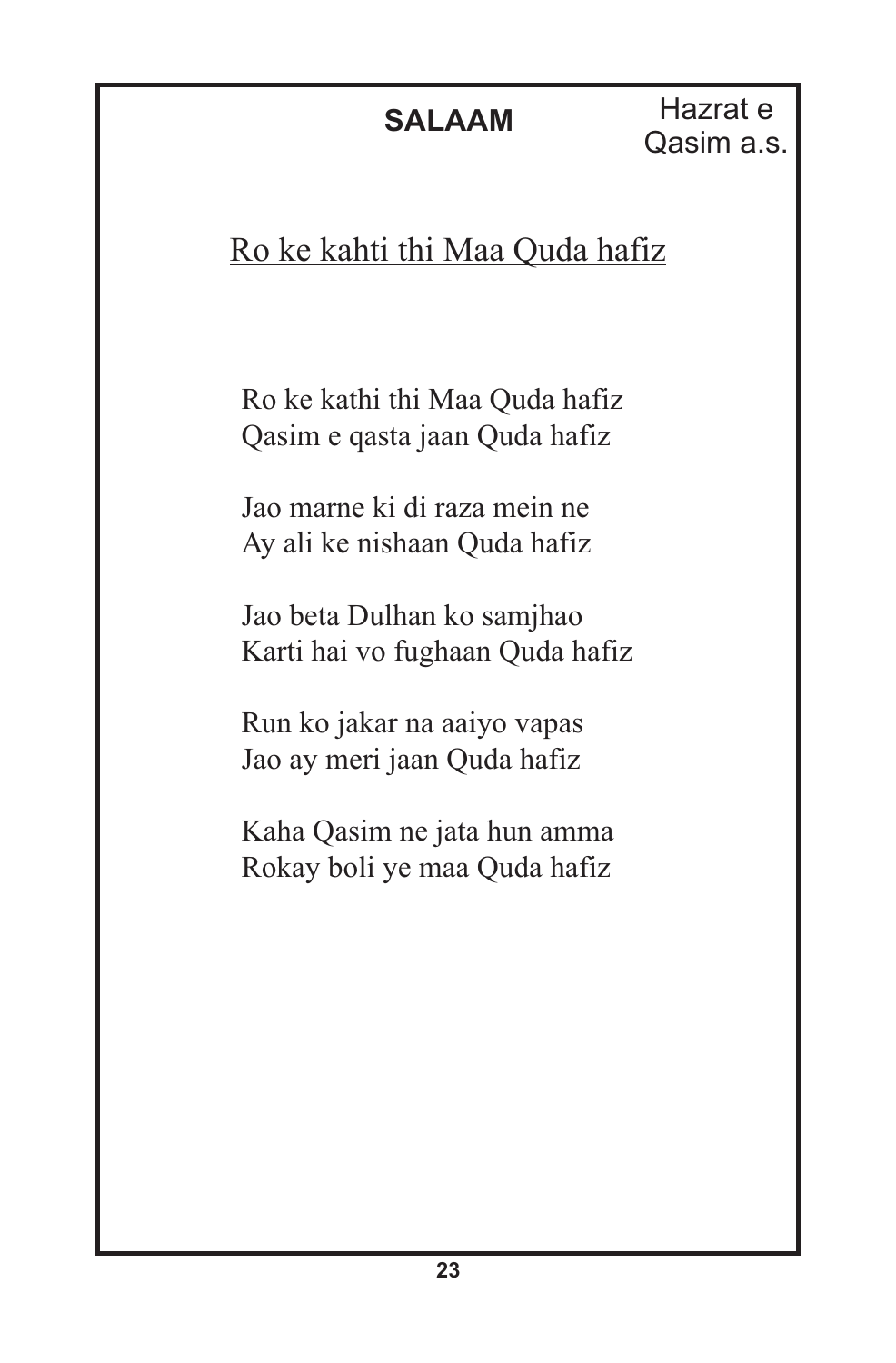Hazrat e Ali Akbar a.s.

### Pardes mein Zainab kho baithi, Athara baras ke paalay ko

Pardes mein Zainab kho baithi, Athara baras ke paalay ko Rotay hain khade sab aale Nabi Athara baras ke paalay ko

Armaan na nikla Bano ka, Hai lash pe noha Bano ka Paaegi kahaan ye kook jali Athara baras ke paalay ko

Dil thaam ke Akbar ki Maadar, Kahti hai ye Sarvar se rokar Kho aaye kahaan ay Ibne Ali, Athara baras ke paalay ko

Naazon se muradon se paala, Shadi ka zamana jab aaya Maidan mein kho kar beith gayee, Athara baras ke paalay ko

Qismat ka karun mein ki se gila, Qidmat ka evaz kuch bhi na mila Sehra bhi na zainab baandh saki, Athara baras ke paalay ko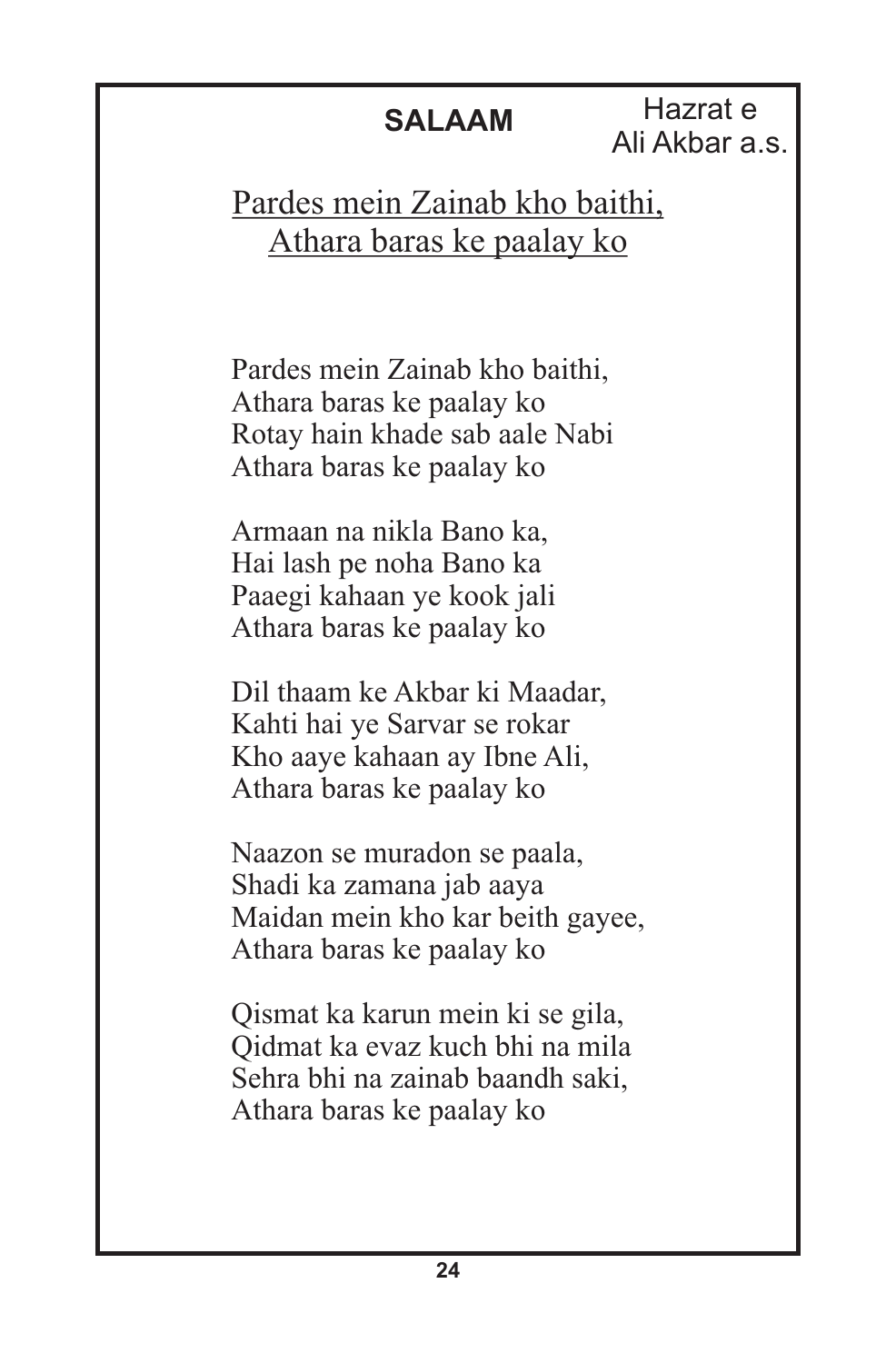Hazrat e Ali Asghar a.s.

### Roro kahti thi Banu-e-dukhiya

Roro kahti thi Banu-e-dukhiya Aao Asghar tumhari balaa loon Tera laasha hae laashoun me kis ja Aao Asghar tumhari balaa loon

Dhondti hoon tumhe mere jaani, Ho kahan mere Yousuf-e-sani Pyaas me tumne paaya na pani, Aao asghar tumhari balaa loon

Ab kahan se kaho tum ko laaun, Lori deke kise ab sulaaun Kis ke jhule ki dori hilaaun, Aao Asghar tumhari balaa loon

Halq par teer bedaad khaae, Khoon me sar se paa tak nahae Khoob jangal me aaram paae, Aao Asghar tumhari balaa loon

Kook meri jala kar meri jaa, Hogaye raah-e-Khaaleq pe qurbaan Che mahine rahe maa ke mehmaan, Aao Asghar tumhari balaa loon

Nanha sa sar sina par chada hai Kunba sar nange rota khada hai Jhula khaali tumhaara pada hai Aao Asghar tumhari balaa loon

Aao aye jaane madar ab aao Goudh khali hai aakar basaao Kahin jangal mey tum dar na jao Aao Asghar tumhari balaa loon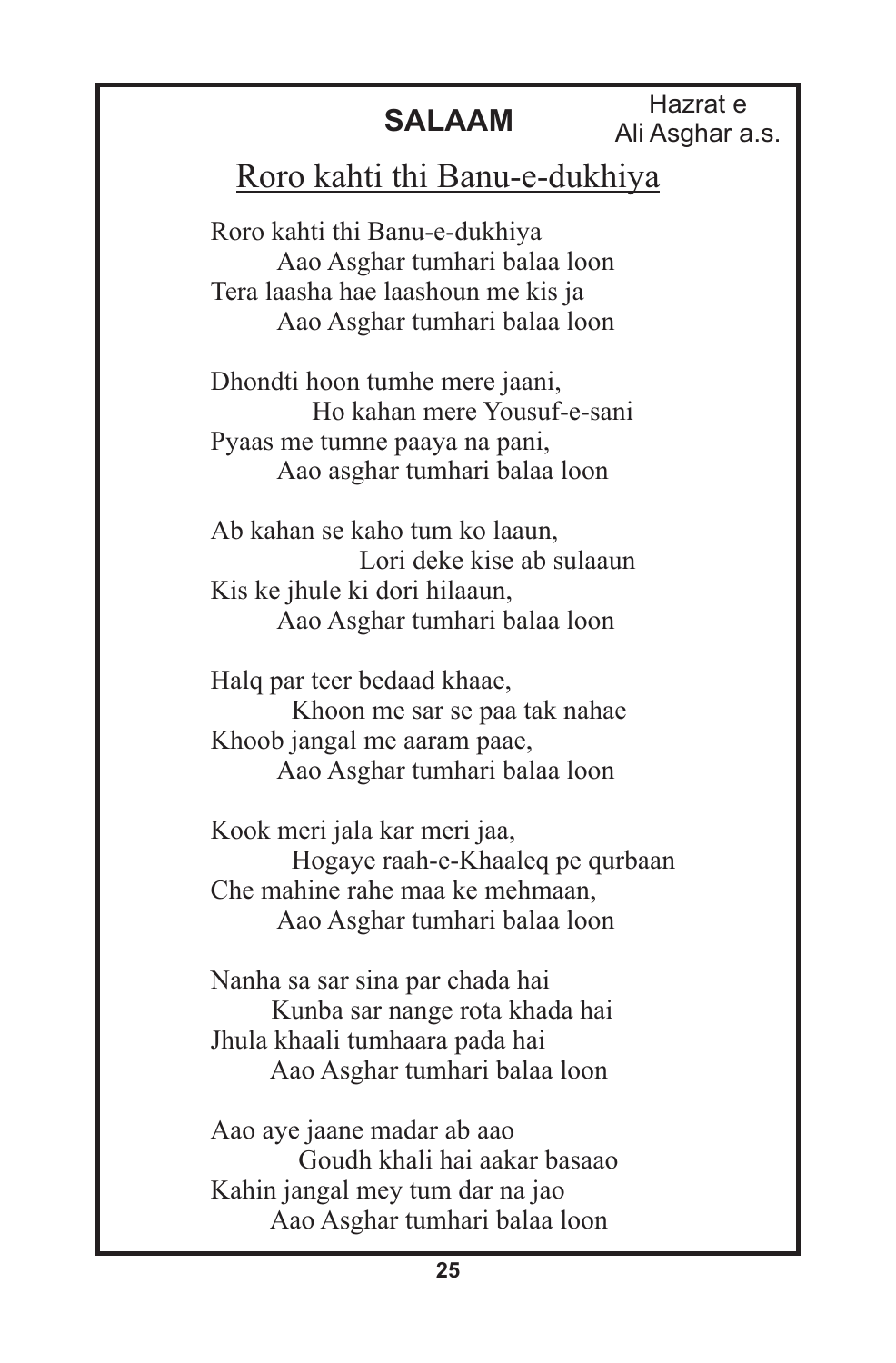Hazrat e Ali Asghar a.s.

## Shaher Baano kahi peet kar sar

Shaher Baano kahi peet kar sar Gorr me mera Bachcha darega Nanha laasha karoon dafn kyun kar Gorr me mera Bachcha darega

Aah nanha kafan main bathaoon Apne hathoun se usko pahnaoon Khaak me usko kyun kar litaun Gorr me mera Bachcha darega

Chounk kar jab lahed me utthega Koi usko na apna dikhega Mere pahlu ko dhoonda karega Gorr me mera Bachcha darega

Sar hai mitti pey takya kahaan hai Khaak toshak hai jhula kahaan hai Sab to sab maa ki baatein kahaan hai Gorr me mera Bachcha darega

Loriyan qabr me koun dega Koun sojao pyare kahega Doodh ye laal kiska piyega Gorr me mera Bachcha darega

Dafn kardoyeh nanhey sey jee ko Sounmp dethi hoon rooh-e nabi ko Dam karo pad kay naad-e ali ko Gorr me mera Bachcha darega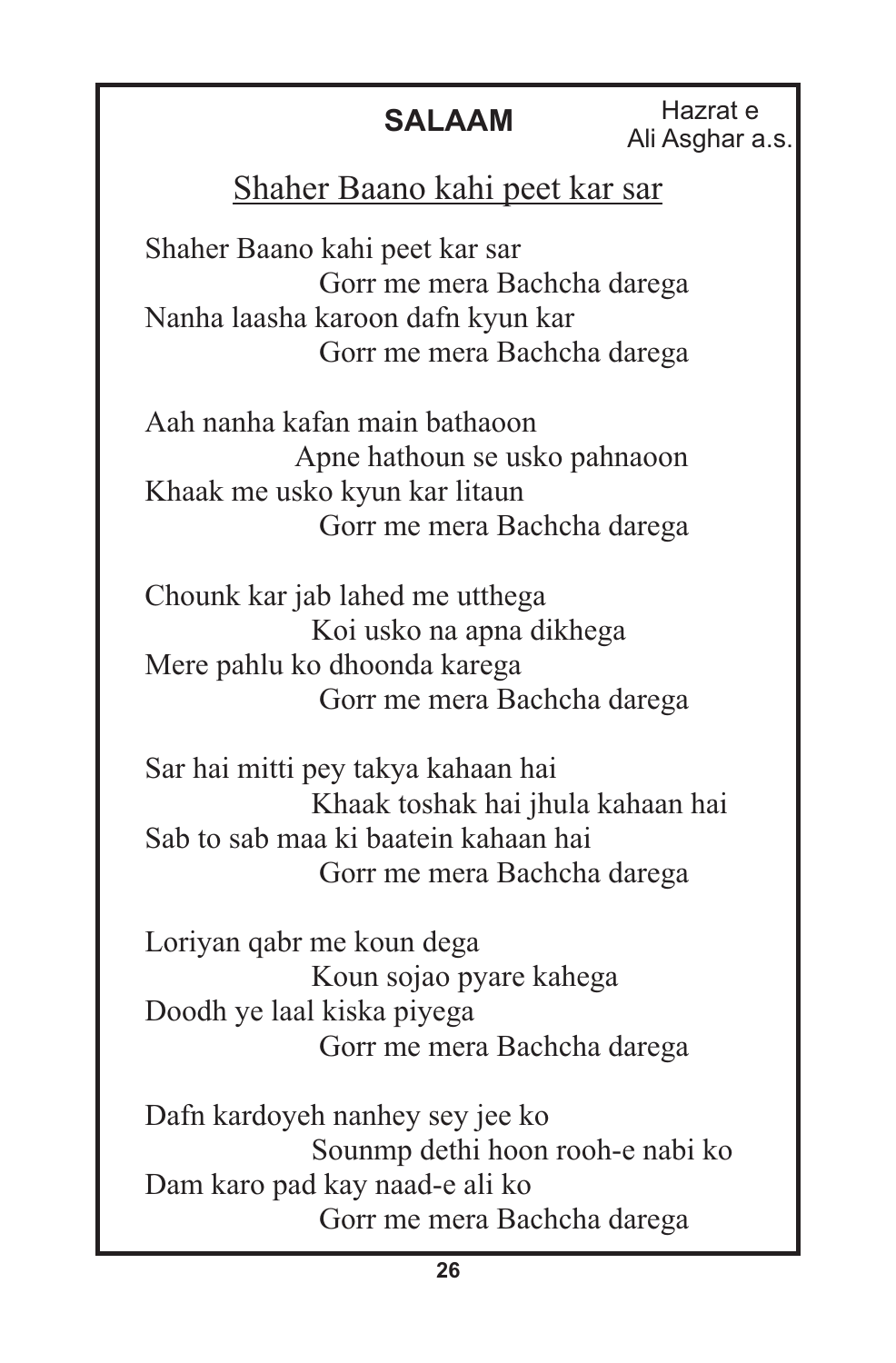**SALAAM** Hazrat e Ali Asghar a.s.

## Asghar salaami teer-e-sitam khaaye aathey hain

Asghar salaami teer-e- sitam khaaye aathey hain, Gardhan pidar key haathoun pey lattkaaye aatey hain,

Teeroun ka mehh barastaa hai nanhi si laash par, Kaali ghataa ki tarha laeen chaaye aathey hain.

Paani diya na zaalimoun ney pyaasey margaye, Gul ki tarhaa sey dhoop mey murjhaaye aathey hain.

Hazrat ko hai yeh sonch key baanu kaheygi kya, Gardhan ko maarey sharm key mudaaye aathey hain.

Boli Sakina jhaank key dewdi key pardey sey, Qurbaan hogayi meray maajaaye aathey hain

Kya zulm hai kay ek kay bhi sar par nahi ridaa, Chehroun pa apney baaloun ko bikhraaye aathey hain.

Baazo Chiidha hai Shah ka Bacha hai Khoon me tar Choti si lash chaati se liptaye aate hain

Moonis salam sunke tera bazme ghum me loog Mounh Aansuoun ka Chashm se Barsaye aate hain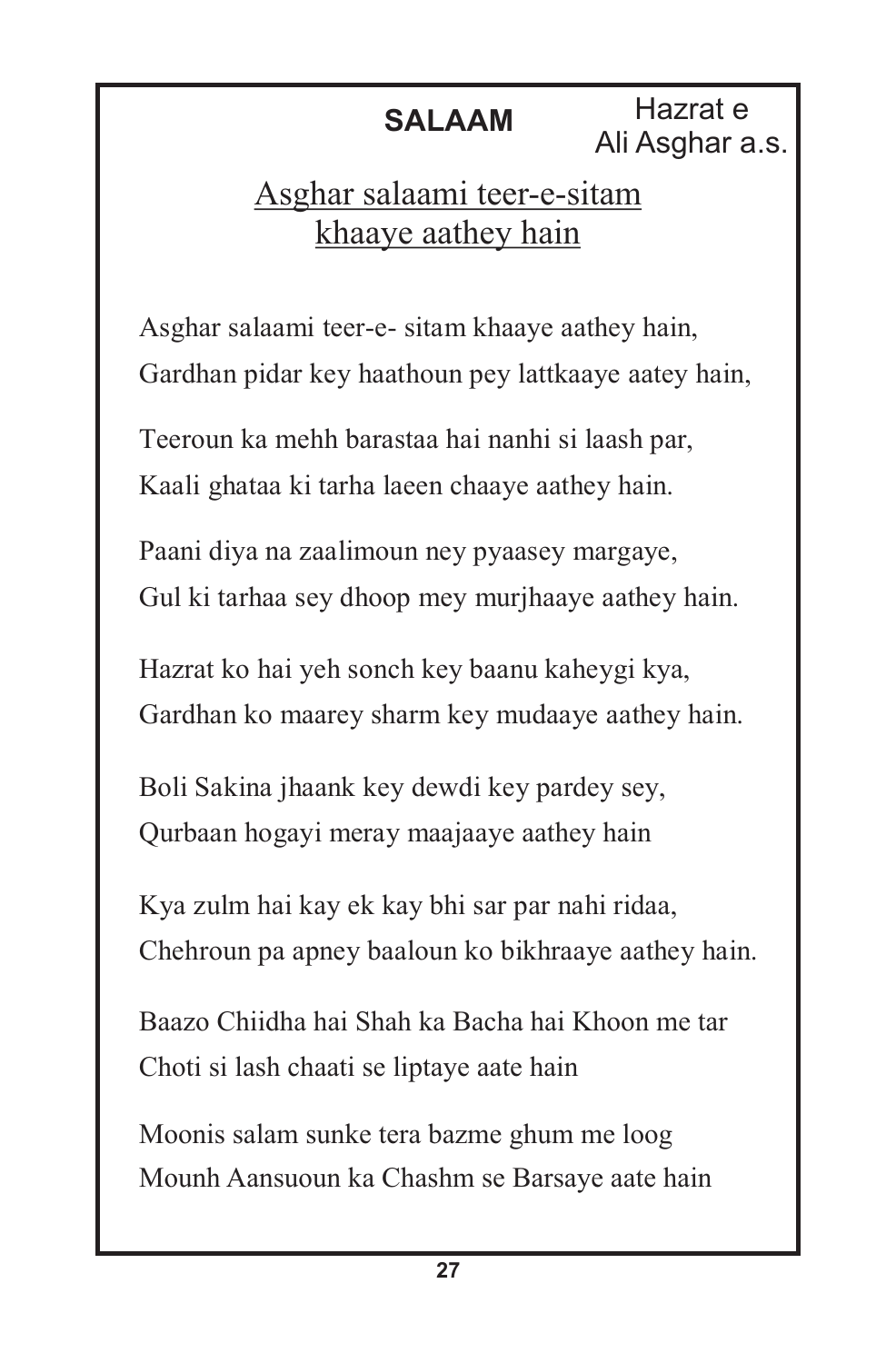**SALAAM** Sham e Ghareebaan

## Aye salaami qayaam jalte hain

Aye salaami qayaam jalte hain Ran me Namoos-e-Shah nikalte hain

Ran me bajthe hain fatha ke baaje Darr se bewoun ke dam nikalte hain

Baithi hain bibiyan andhere mey Shamiyoun me charagh jalte hain

Zere qanjar hae gardan-e-Shabbir Murtuza gham se haath malte hain

Tu hamari tarha se bahlana Shab ko Asghar bahot machalte hain

Qabr-e-Asghar se kehti thi Baano Aye lahad ham yahan se chalte hain

Aab hota hai gham se Sheh ka jigar Bacche paani ko jab machalthe hai

Khenchtey hai gale se teer Hussain Moo se Asghar lahoo ugalte hai

Zaqam jalte hain garam hai jo zameen Shah-e-deen karwate badalte hai

Abid dil figaar shaam wo saher Pa barahna jo raah chalte hai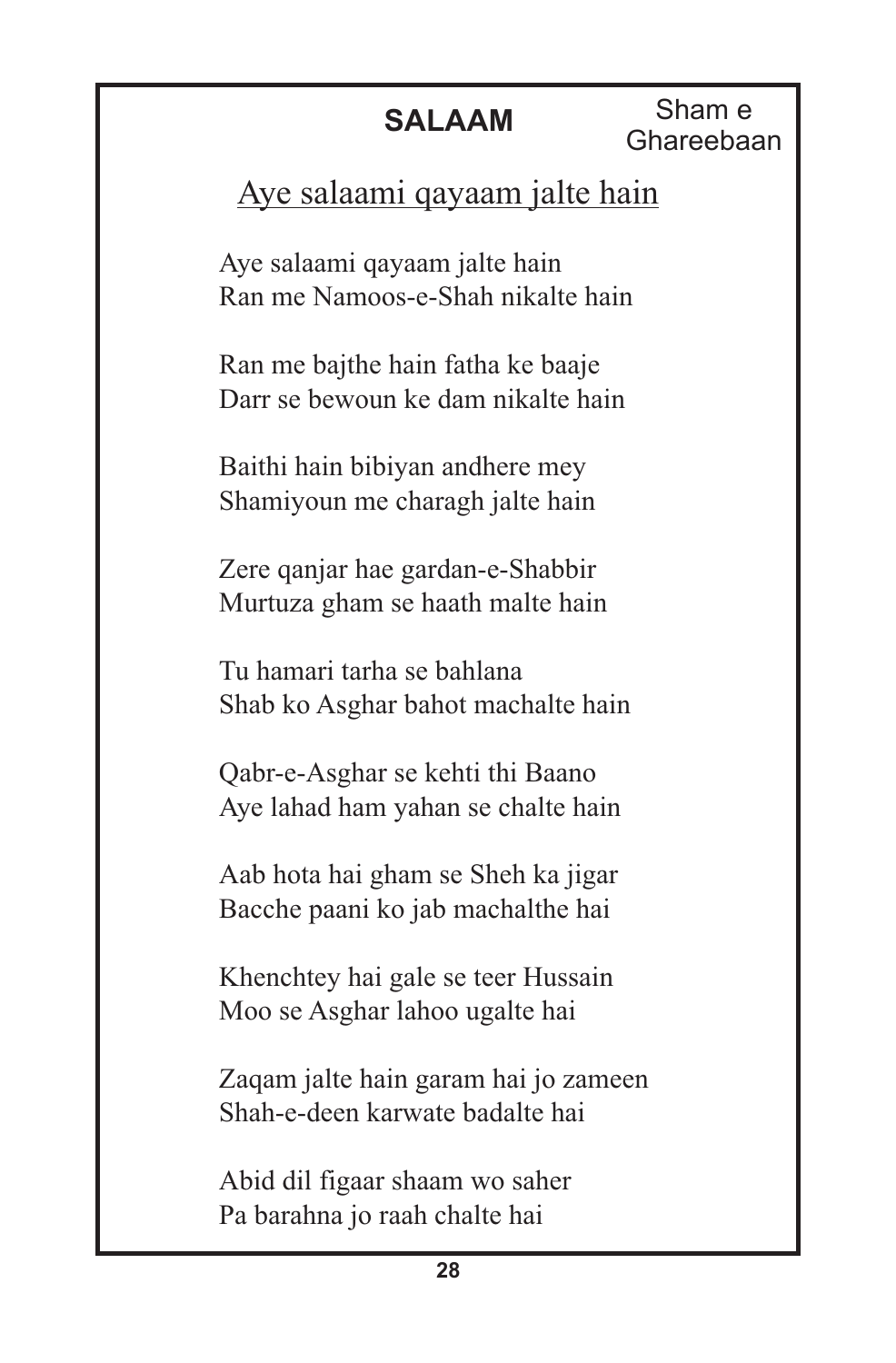Doob jaati hai khoon mey zanzeer Paaoo se khaal jab nikaltee hai

Pesh-e-hakim khade hai, Ahle haram Sab ke chehrou par ashk dhalthe hai

Baaghe Firdous ka iraada hai Ishqh ham karbala ko chalte hai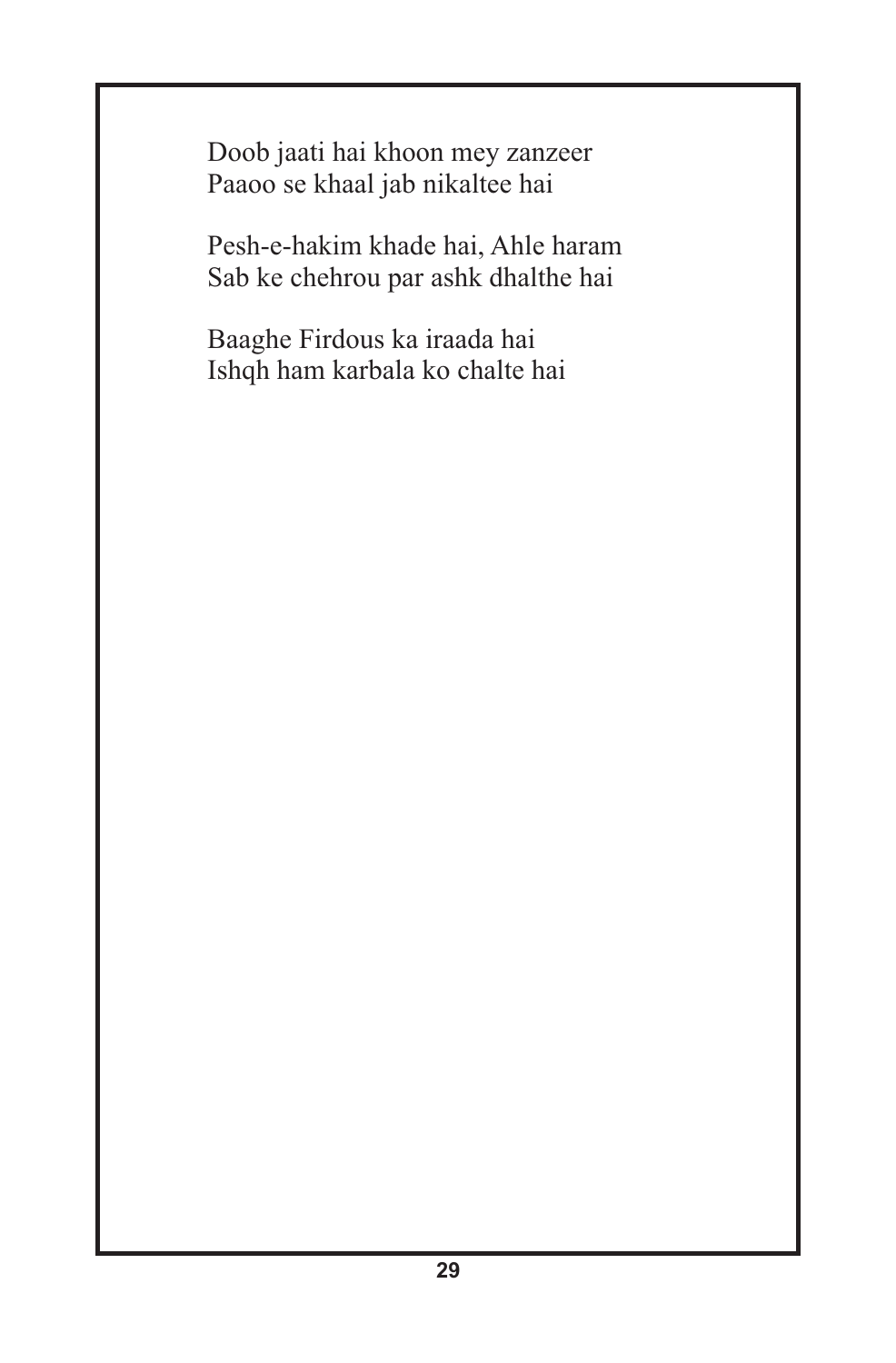Sham e Ghareebaan

### Salam qaak nasheenon pe Sogwaron ka

Salam qaak nasheenon pe Sogwaron ka Ghareeb detey hain pursa tumhare Pyaron ka Salam bheijte hain apni Shaahzadi par Ke jis ko sonp gaye marte waqt ghar sarwar Musafirat ne jisay baybasi ye dikhlaayi Nisaar kar diye Baa'chey, na bach saka bhai Sakeena bibi tumhare Ghulam hazir hain Bujhe jo pyas tho ashkon ke jaam hazir hain Ye sin, ye hashr, ye sadmay nae nae Bibi Kahaan pe beithi ho, qaimay to jal gae Bibi Pahaad raat badi der hai saveray mein Kahaa ho shaame ghariban ke ghup andhere mei Zameenay garm yateemi ki saqtiyaan Bibi Vo seena jis pe ke soti thhi ab kahaan Bibi Rabaab madare Beysheer ko bhi sab ka salaam Ajeeb waqt hai kya deyn tasalliyon ka payam Abhi kalejay mein ek aag se lagi hogi Abhi to gode ki garmi na kam hui hogi Nahin andhere me kuch soojta kahaan dhoondein Tumhara Chand kahaan chup gaya kahaa dhondein Na is tarah koi kheithi hari bhari ujdi Tumhari maang bhi ujdi hai gode bhi ujdi Salaam Mohsine islam qasta tan lasho Salaam tum pe Shaheedon ke bay kafan lasho Bache to agle baras ham hai aur ye gham phir hai Jo chal basay tho ye apna salaame aqir hai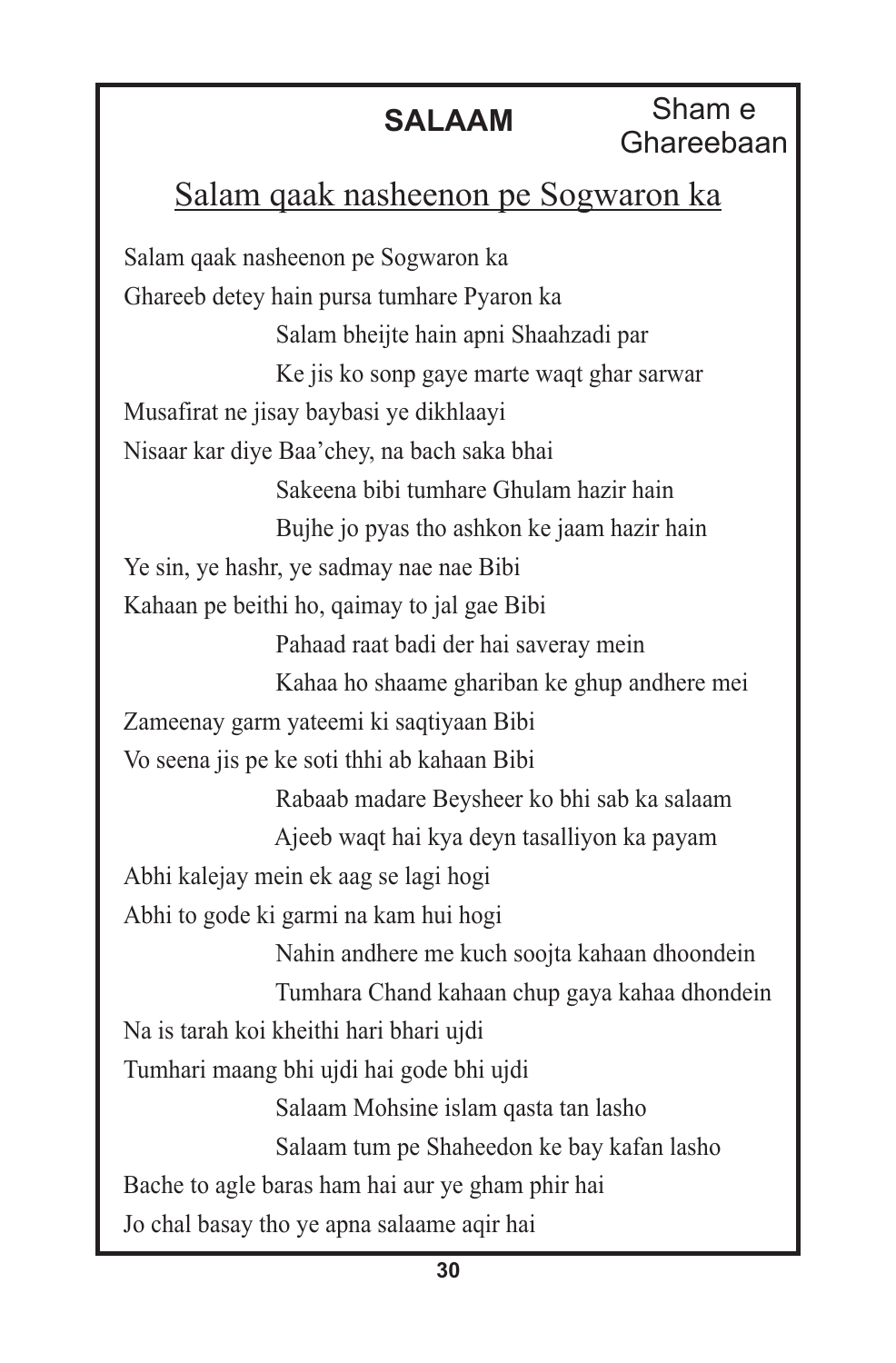Sham e Ghareebaan

### Daraona jangal hai rath andheri

Daroana jangal hai rath andheri, Sitare kuch jhil mila rahe hai Pade hai rethi pe chand lashe, Jo apna gham aap kha rahe hai

Na koyi zaqmo ka dhone wala, Na koyi murdo pe rone wala Parind kuch kar rahe hain nala, Darind kuch khaq uda rahe hai

Hai aiesa bigda huwa zamana, Na gor hai aur na shamiana Falak pe abre siya ke lakhe, Udasi ban ban ke cha rahe hai

Shikista hatiyar kuch pade hain, Ye loug shayed yahan lade hain Lade to wo hongay jo bade hain, Nazar to Bache bhi aa rahen hai

Haram pe kya guzri bad inke, Nahin zaroorat ke koyi puche Jale huve jo pade hain qaime, Vo unka lutna bata rahe hain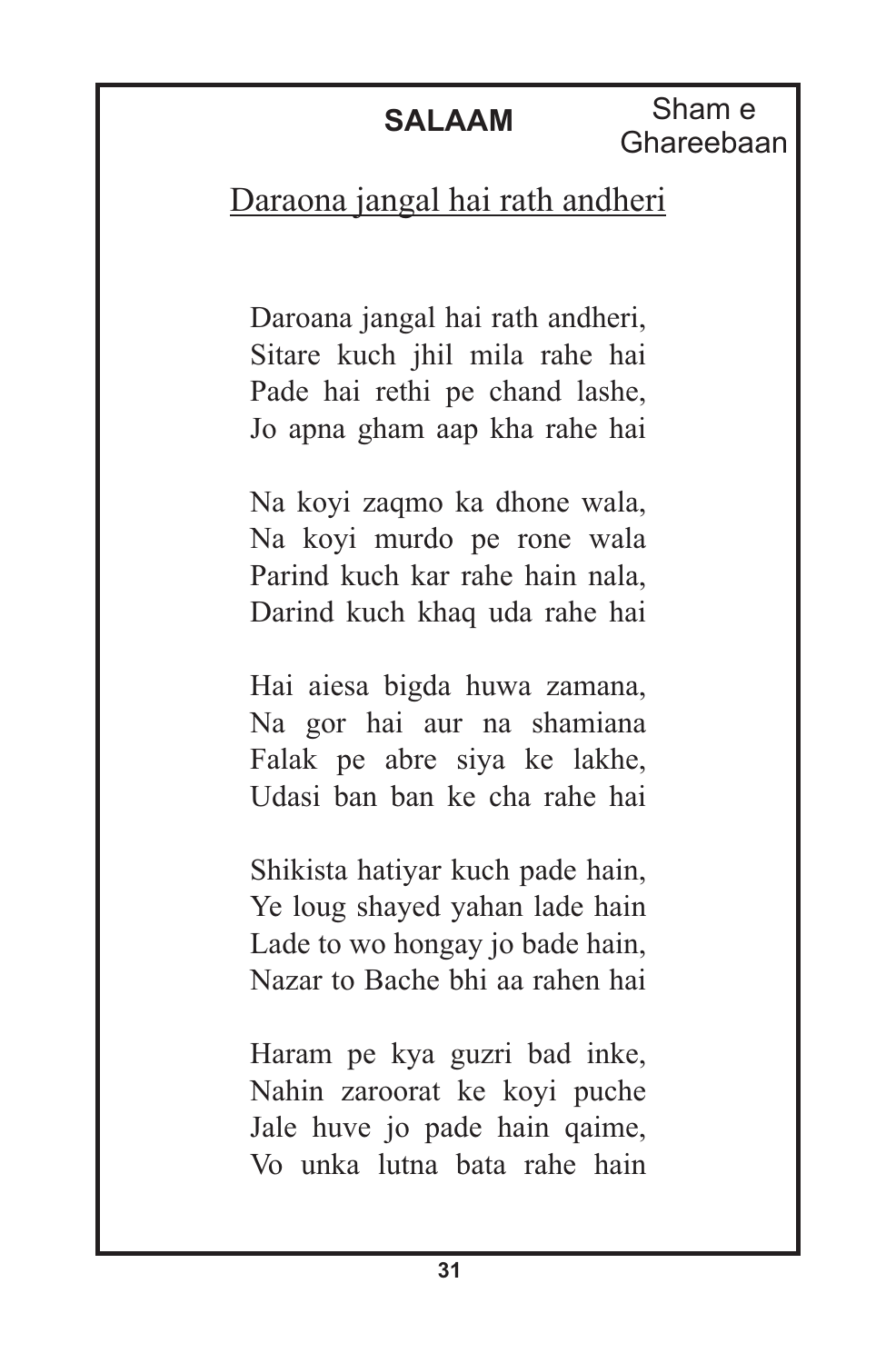### Qaid me mayyat padi hai binte Shah qamosh hai

Qaid may mayyat padi hai Binte Shah qamosh hai Eik sakta sa hua hai neemjaan qamosh hai

Chupke kahti thi ye Zainab se Sakina baar baar Dadijan ki aaj kyo aaho fughaan qamosh hai

Chain aya hai Sakina baap ke sar ko liye Mu pe mu rakhe hai aur vo siskiyaan qamosh hai

Baap kay sar ko liye Bachi ne aaqir jaan di Imtehaan par imtehaan hai aur Maa qamosh hai

Kaan zaqmi gaal neeley aur gardan me rasan Zulm ki bas inteha hai Bibiyaan qamosh hai

Hukmay hakim hai ke mayyat dafn ho zindaan me Sar jhukaye haye Abid natavaan qamosh hai

Al-madad ay chaar saala Shaahzadi al-madad Hai Sabiha ko bharosa mudua qamosh hai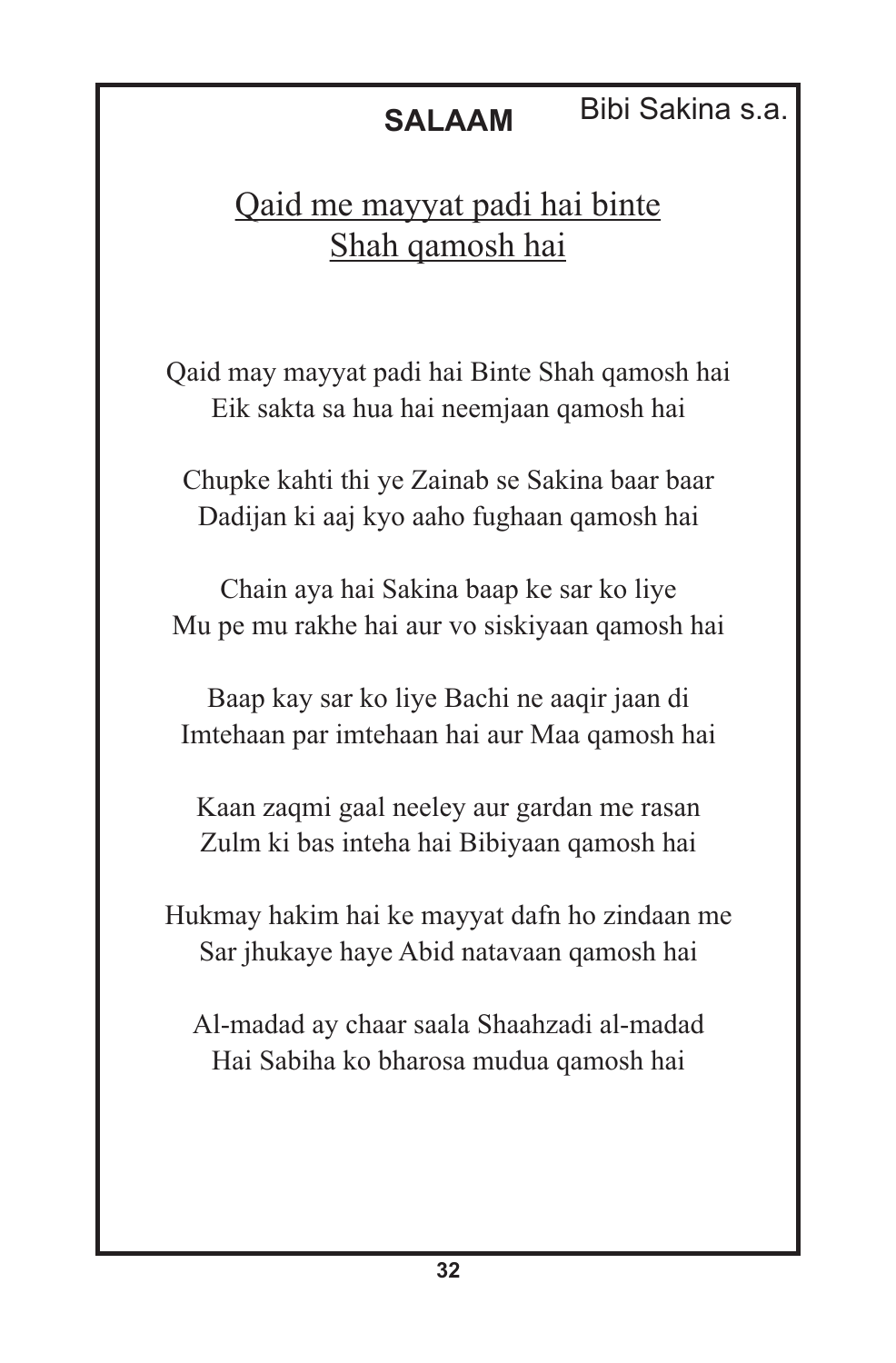Bibi Sakina s.a.

### Rokay zindaan mein boli Bano

Rokay zindaan mein boli Bano Meri Bachi ko na tanha chhodo Sath Maa ko bhi lahad mein gado Meri Bachi ko na tanha chhodo

Dar ke roegi vo nazon ki pali, Tham legi ye naseebon ki jali Qof andheray mein na hoay is ko, Meri Bachi ko na tanha chhodo

Kis tarah logo main kafnane doon, Kis tarah gaadne lejaane doon Maa hun mein us ko na mujh se chheeno, Meri Bachi ko na tanha chhodo

Khol tou lun main galay se rassi, Dam ke ghutne se na ho bayhoshi Bibi shaed ke abhi zinda ho, Meri Bachi ko na tanha chhodo

Thairo kurta toh badal loon us ka, Ponch lun kaano mein hai qoon bhara Kuch qafa hai tho mana lene do, Meri Bachi ko na tanha chhodo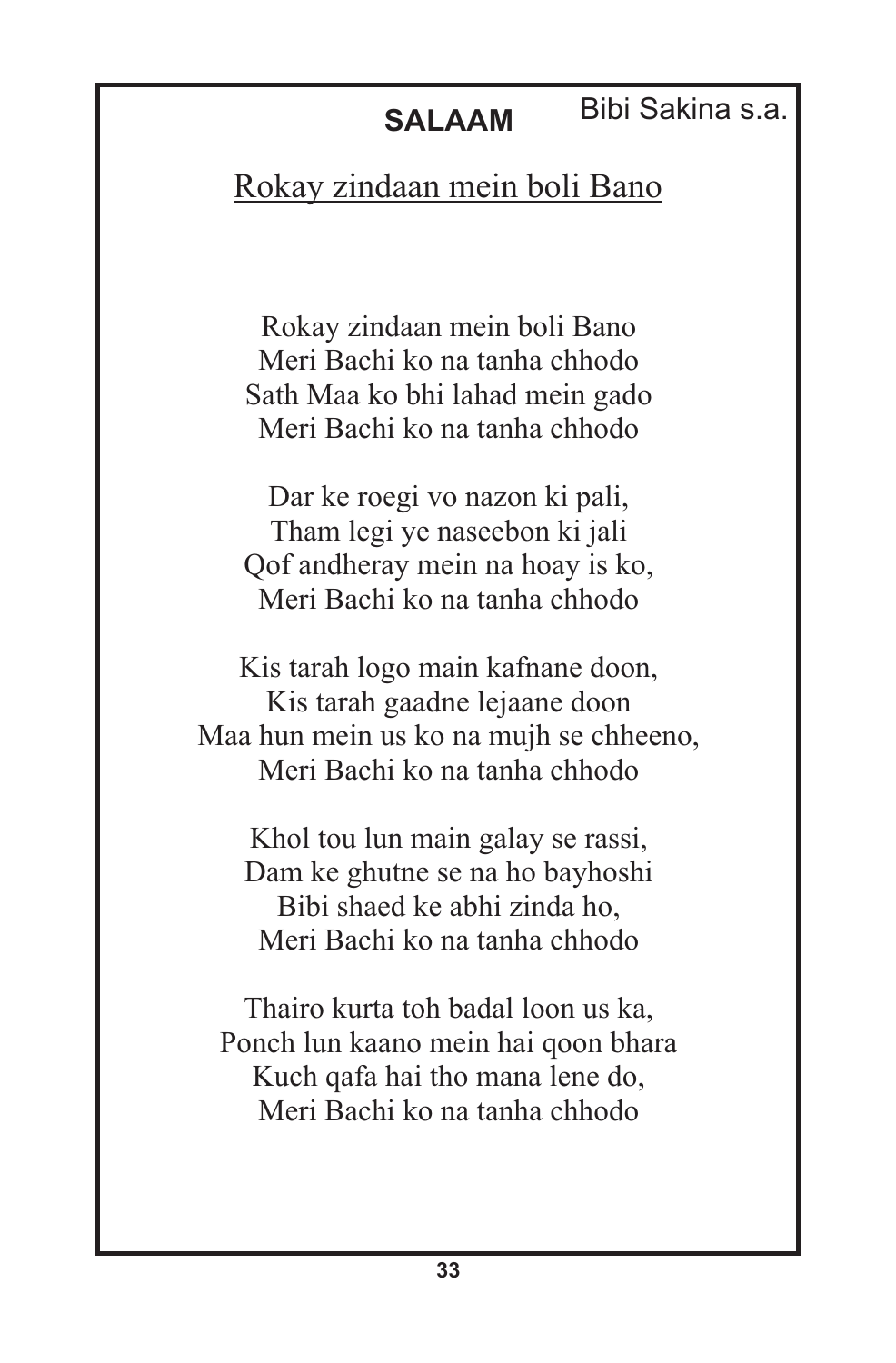### **SALAAM** Bibi Sakina s.a.

### Boli Maa kya huwa Sakina ko

Boli maa kya huwa Sakina ko, Ghash ye kyun aa gaya Sakina ko.

Kyun ye qamoosh hogayee aakhir Kisne kya kehdiya Sakina ko.

Kya qabar isko kya huwa beta, Dekho Abid zara Sakina ko.

Jism hai sard nabz saakit hai, Kya hua ae Khuda Sakina ko.

Na shikayat hai ab tamachon ki, Na rasan ka gila Sakina ko.

Haai ghurbath me cheenkar mujh se Legayi kyon qaza Sakina ko.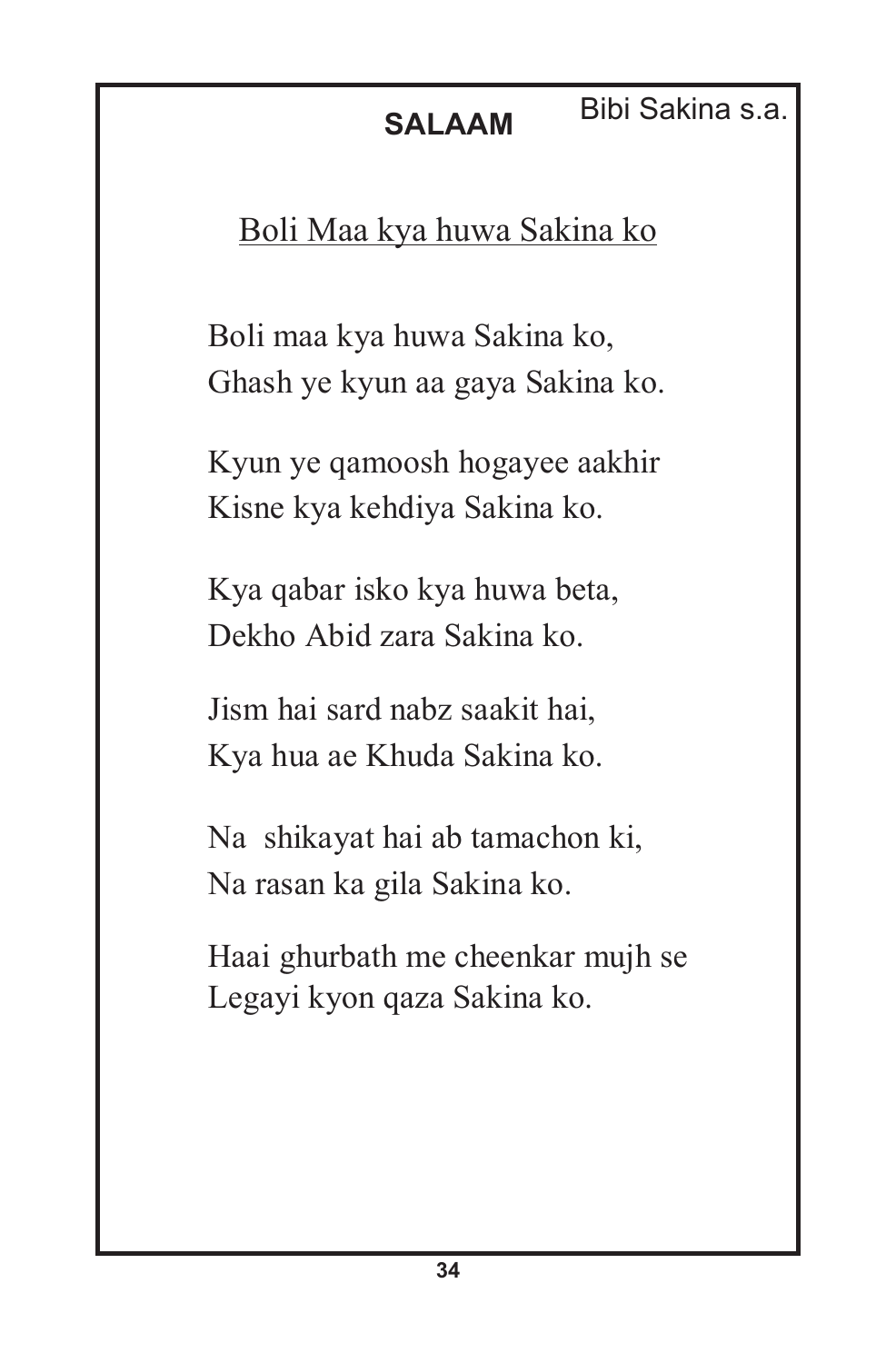### Ya Imam-e-Raza Khuda hafez

Ya Imam-e-Raza Khuda hafez Aathwaen Peshwaa Khuda hafez

Zaher angoor mei deya mamoon ne Kya ghazab hogaya Khuda hafez.

Kaha mamoon ne kahaan chale Moula, Boley aayee qaza Khuda hafez.

Sar sey saaya Imaam ka uttha, Haye kya hogaya Khuda hafez.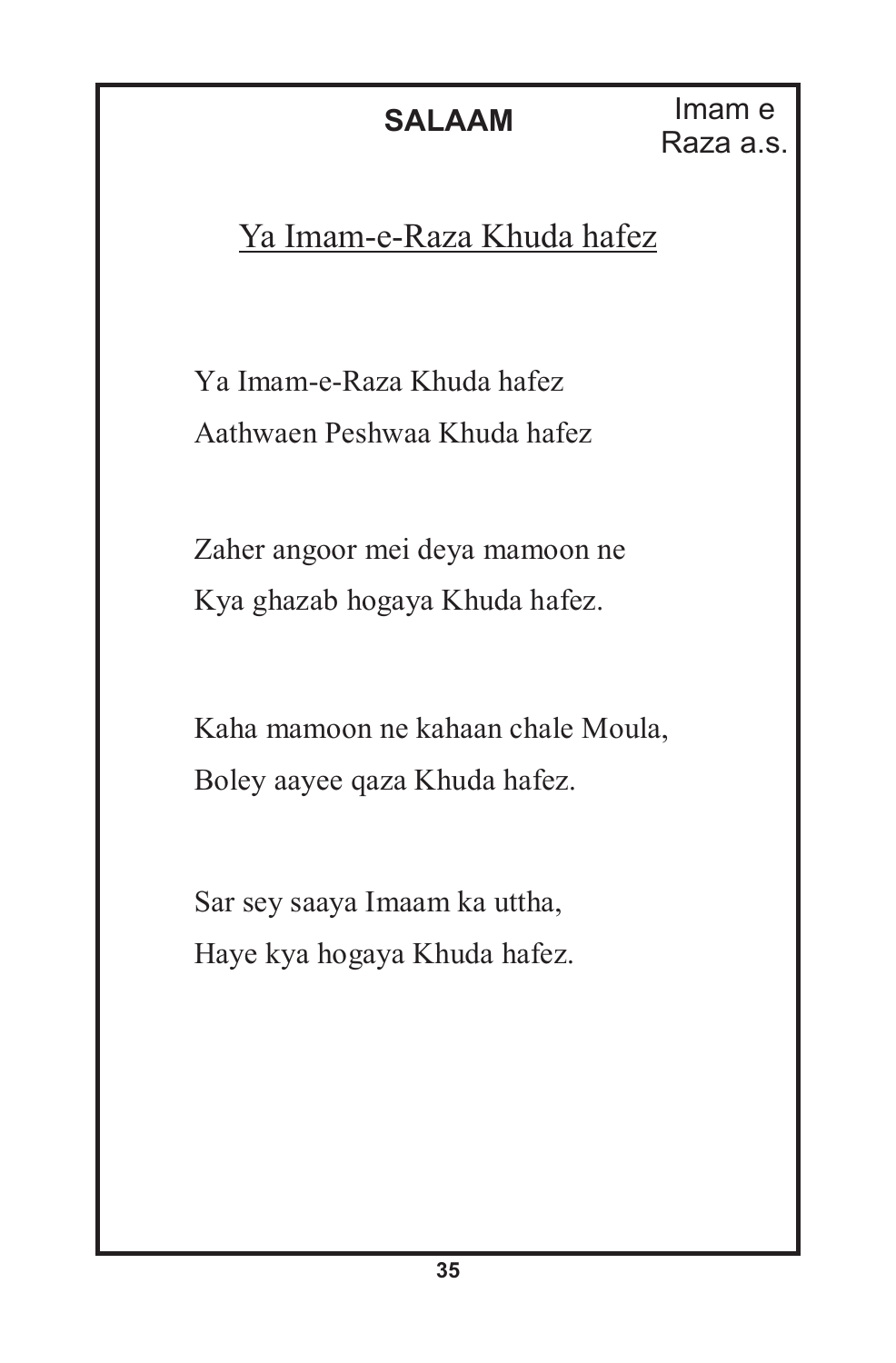### Bibi Zainab s.a.

### Kehthi thi yahi Zainab dukhiya

Kehthi thi yahi Zainab dukhiya Mere bee runwa mujra lo mera

> Kuch bath karo mai tum pe fida Mere bee runwa mujra lo mera

Mai kook jali majayi hoon Hamsheer tumhari bahi hoon

> Zindan se chutkar ayi hoon Mere bee runwa mujra lo mera

Akbar bhi nahi abbas nahi Qasim sa bhatijaa paas nahi

> Kya tumko koyi waswas nahi Mere bee runwa mujra lo mera

Zindaan me gayi darbar gayi Sar nange sare bazaar gayi

> Bin tere zaleelo khwar gayi Mere bee runwa mujra lo mera

Haal apna sunaye kisko ye Bahen Jo shaam mai guzre ranjo mahen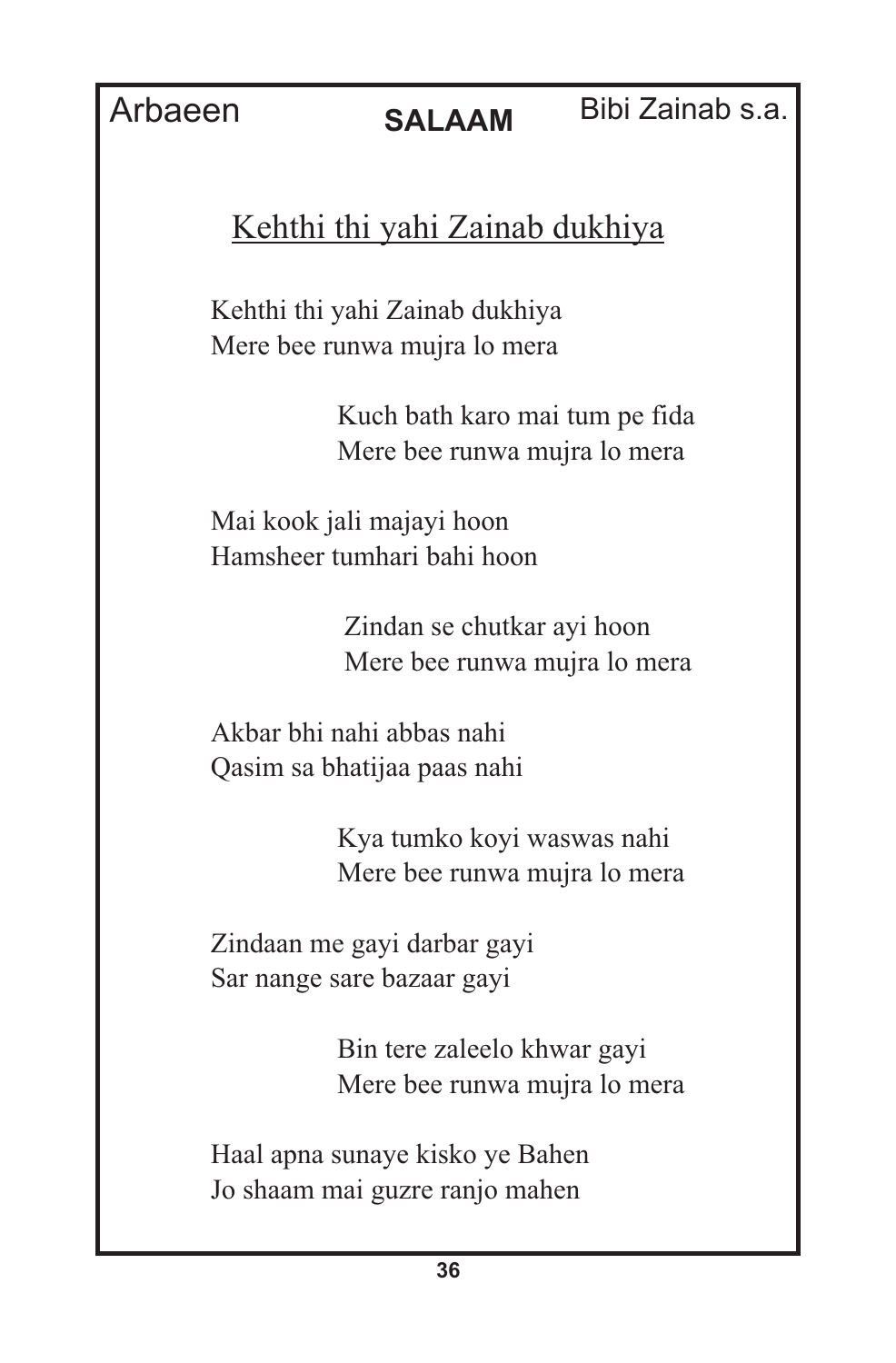Bazoo me mere bandhi thi rasan Mere bee runwa mujra lo mera

> Nikli thi watan se jab mai Aqi Tum sath the aur kunba tha sabhi

Ab koyi nahi tanha hoon chali Mere bee runwa mujra lo mera

> Pooche gi agar mujh se Sughra Hai Baap Phoopi kisja mera

Kya osse kahoon bolo Bhaiya Mere bee runwa mujra lo mera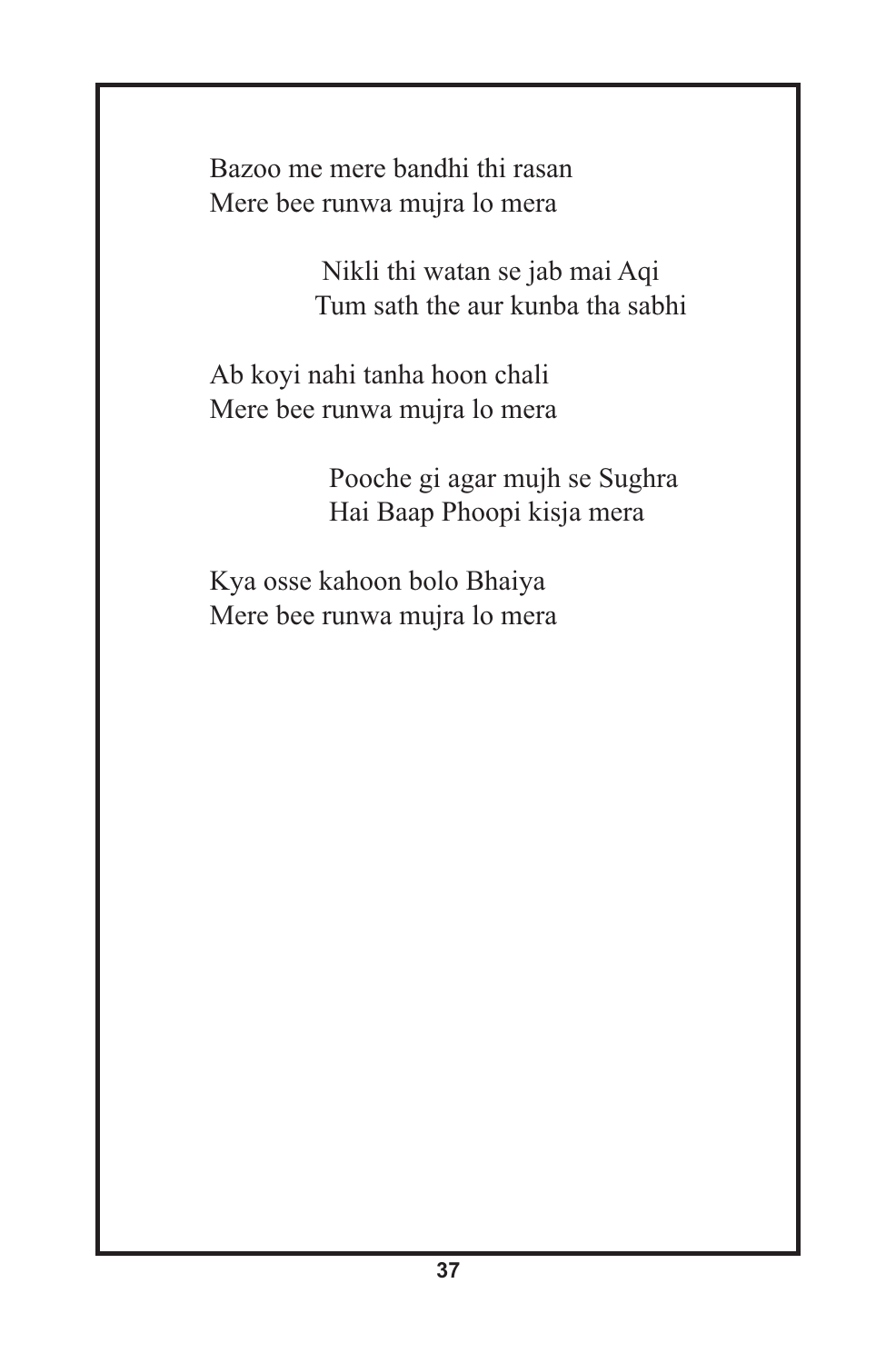### Arbaeen ke sogwaro alvidaah

Arbaeen ke sogwaro alvidaah Aaqri majlis hai yaro alvidaah

Khaatema bil qair chehlum ka hua Alvidaa ay askhbaro alvidaah

Akbaro Asghar Ali ki zamini Naujawano Sheerqar-o-alvidaah

Kehte hain ganje shaheedaan par haram Fatima Zehra ke Pyaro alvidaah

Karbala ki qaak ko soumpaa tumhey Arshe aazam ke sitaro alvidaah

Qabr par beton ki Zainab ne kaha Maa watan jati hai Pyaro alvidaah

Dasht soona paas basti bhi naheen Bedayaaro bemazaaro alvidaah

Sar kaheen lashe kaheen qabrein kaheen Bemakaano bedayaaro alvidaah

Qabr se aavaaz dete hain Hussain Lo bahan Zainab sidharo alvidaah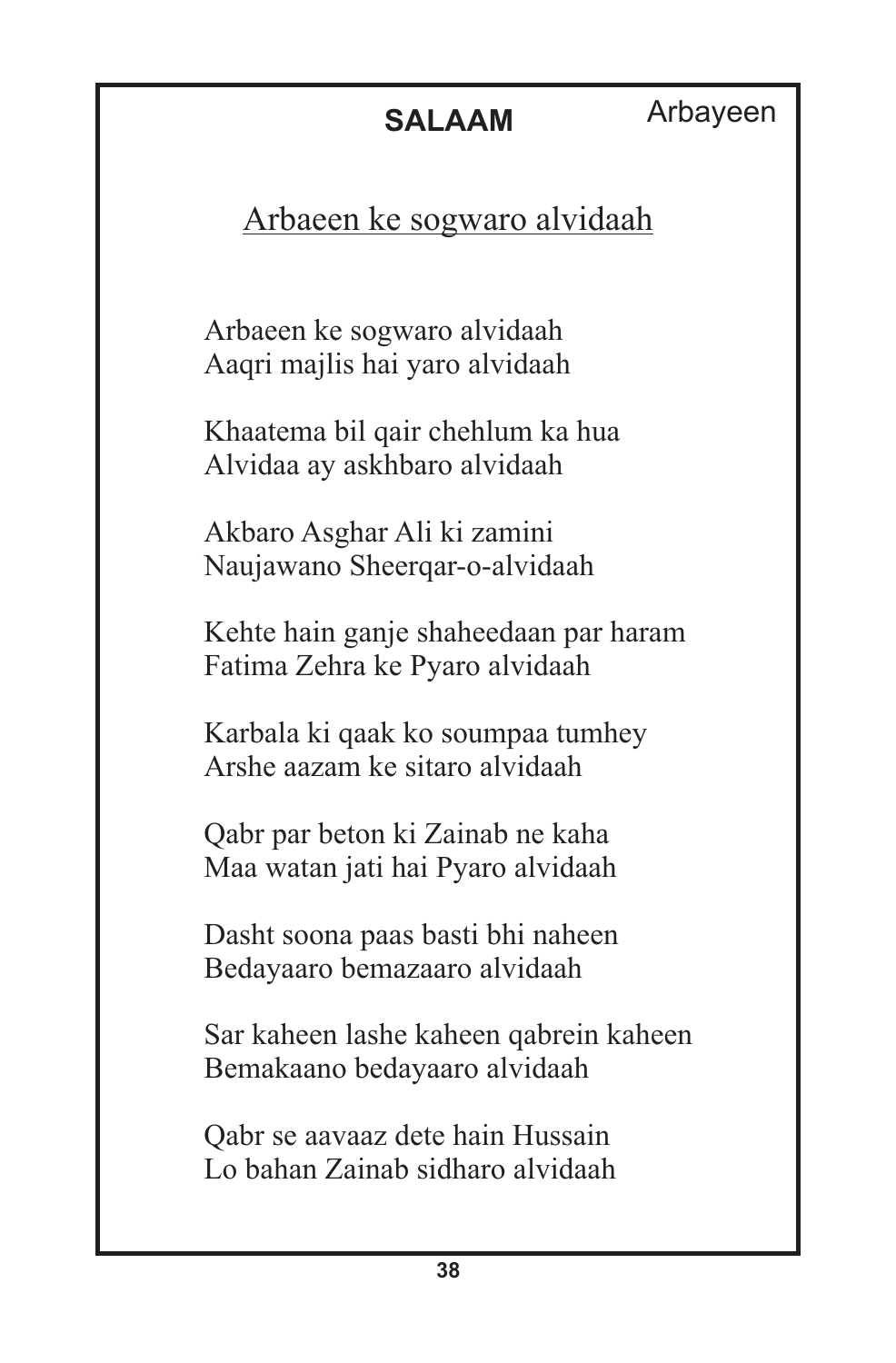Bibi Zainab s.a.

### Ghabraegi Zainab dukhpaegi Zainab

Ghabraegi Zainab dukhpaegi Zainab Bhaiyya tumhe ghar ja key kahan paegi Zainab

Kaisa ye bhara ghar hua barbad ilahi Kya aayi tabahi Ab is ko na aabad kabhi paegi Zainab

Phat jaaega bus dekhte hi ghar ko kaleja, Yad aoge bhaiya Dil dhoondega tum ko tou kahaan paaegi Zainab

Be parda hui qaid bhi qahar ne utthai, Par maut na aayi Kya jaaniye kya kya abhi dukh paegi Zainab

Poochenge jo sab loge ke bazu pe hua kya, Ye neel hai kaisa Kis kis ko nishaan rassi ke dikhlaegi Zainab

Ab Aun o Mohammad hain na Qasim hain na Abbas, Ab kiski rakhun aas Apne ali akbar ko kahaan paegi Zainab

Bin Beton ke kehlai tho kehlai main lekin, Ye kaise ho mumkin Bin Bhai ke kehlai tou mar jaegi Zainab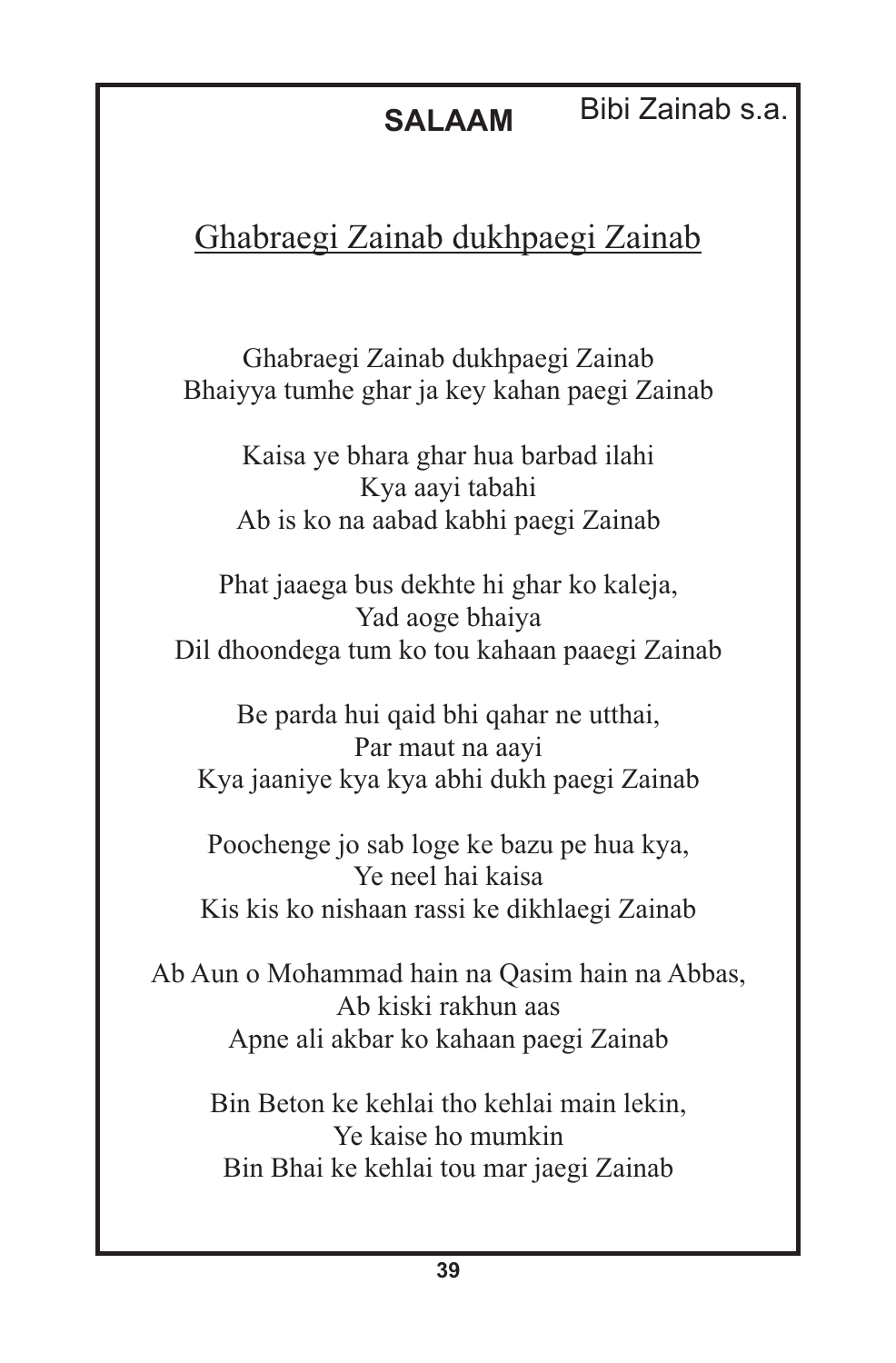### **SALAAM** Bibi Kulsoom s.a.

## Noore nazare Ahmed-e-Muqtar hai Kulsoom

Noore nazar-e-Ahmedey Muqtar hai kulsoom Laqte jigare Haider-e-Karaar hai kulsoom

Zainab ki tarah majlis-o-matam ki bina ki Shabeer ke maqsad ki madadgar hai Kulsoom

Vo sabr kiya mareka-e-karbobala mein Taskeene dil e Sayyad-e-Abraar hai Kulsoom

Dushman bhi laraz jate hain Allah re jalalat Zainab ki tarah Hyder-e-Karaar hai Kulsoom

Roney ko ye do Fatima Zehra ki hain aankhein Zainab ki tarah sheh ki azadar hai Kulsoom

Ay Abidi Masooma ki hai aal bhi masoom Zehra ki har eik shaan mein haqdaar hai Kulsoom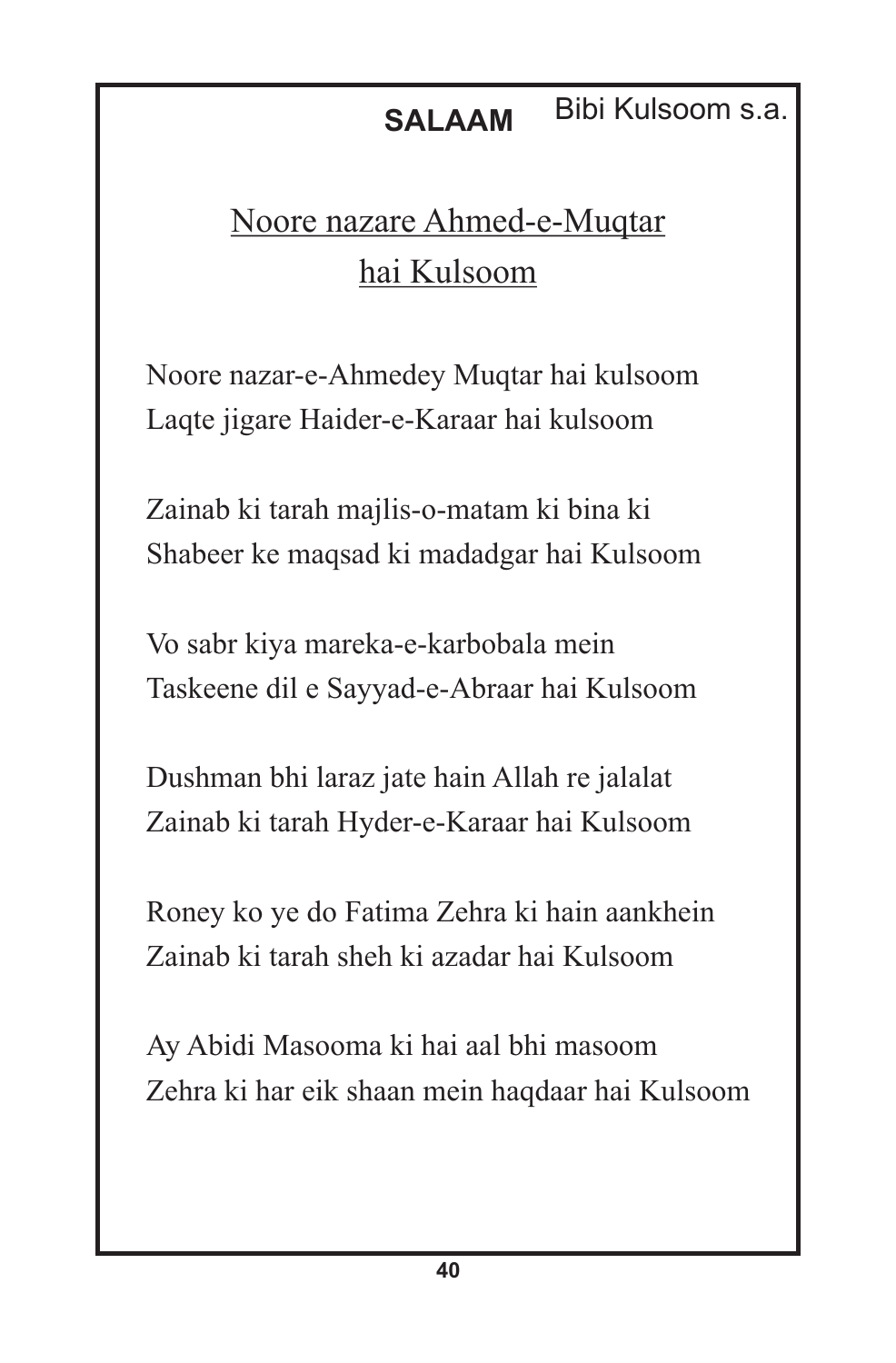**SALAAM** Imam e Hussian a.s.

### Alvida aye Hussain

Alvida aye Hussain aye Hussain alvida Aye Rasoole mukkaram ke chain alvida

Zeenat-e- do jahan hai tere naksh-e-pa Tere sajde kiye magrabain alvida Alvida aye Hussain aye Hussain alvida

Majlise teri har ghar mein ho jalwagar Tujhko roti hai duniya hussain alvida Alvida aye Hussain aye Hussain alvida

Chandni raat par murdani chaagayi Khogaya chand taaron ka chain alvida Alvida aye Hussain aye Hussain alvida

Sarkhule Fatima aarahi hai nazar Ro rahe hai Shahe mashra khain alvida Alvida aye Hussain aye Hussain alvida

Hum jiyen'ge toh agle baras royenge Phir se hoga yahi shor-o-shain alvida Alvida aye Hussain aye Hussain alvida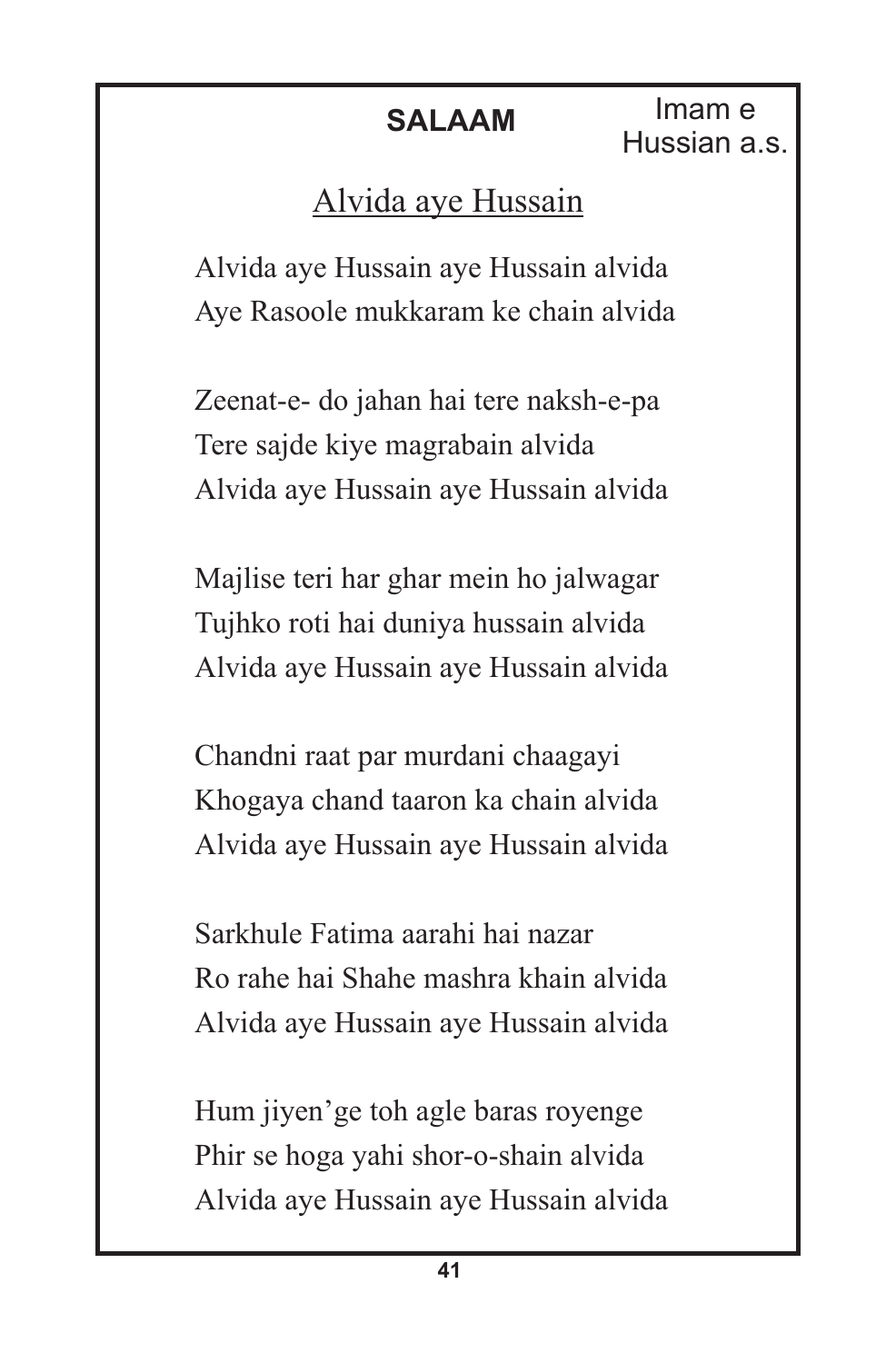Imam e Hussian a.s.

### Aye Shahe do jahan Khuda hafiz

Aye shahe do jahan Khuda hafiz Aye Mohammed ki jaan Khuda hafiz

Hum shabi ye nabi Hussain ke laal Akber e naujawan Khuda hafiz

Aye shahe deen ke tashnalab yaawar Asghare bezabaan Khuda hafiz

Pherne wale qhushk hoto par Apni sukhi zabaan Khuda hafiz

Paaye maale ghamo alam Qasim Jao Shabbar ki jaan Khuda hafiz

Aye Alamdar-e foujaye Abbas Aye Ali ke nashan Khuda hafiz

Hochuki aaj khatm mehmaani Shiyoun ke mehmaan Khuda hafiz

Aye Taqi kis tarha kahoo aaqir Aye Imam e Zamaan Khuda hafiz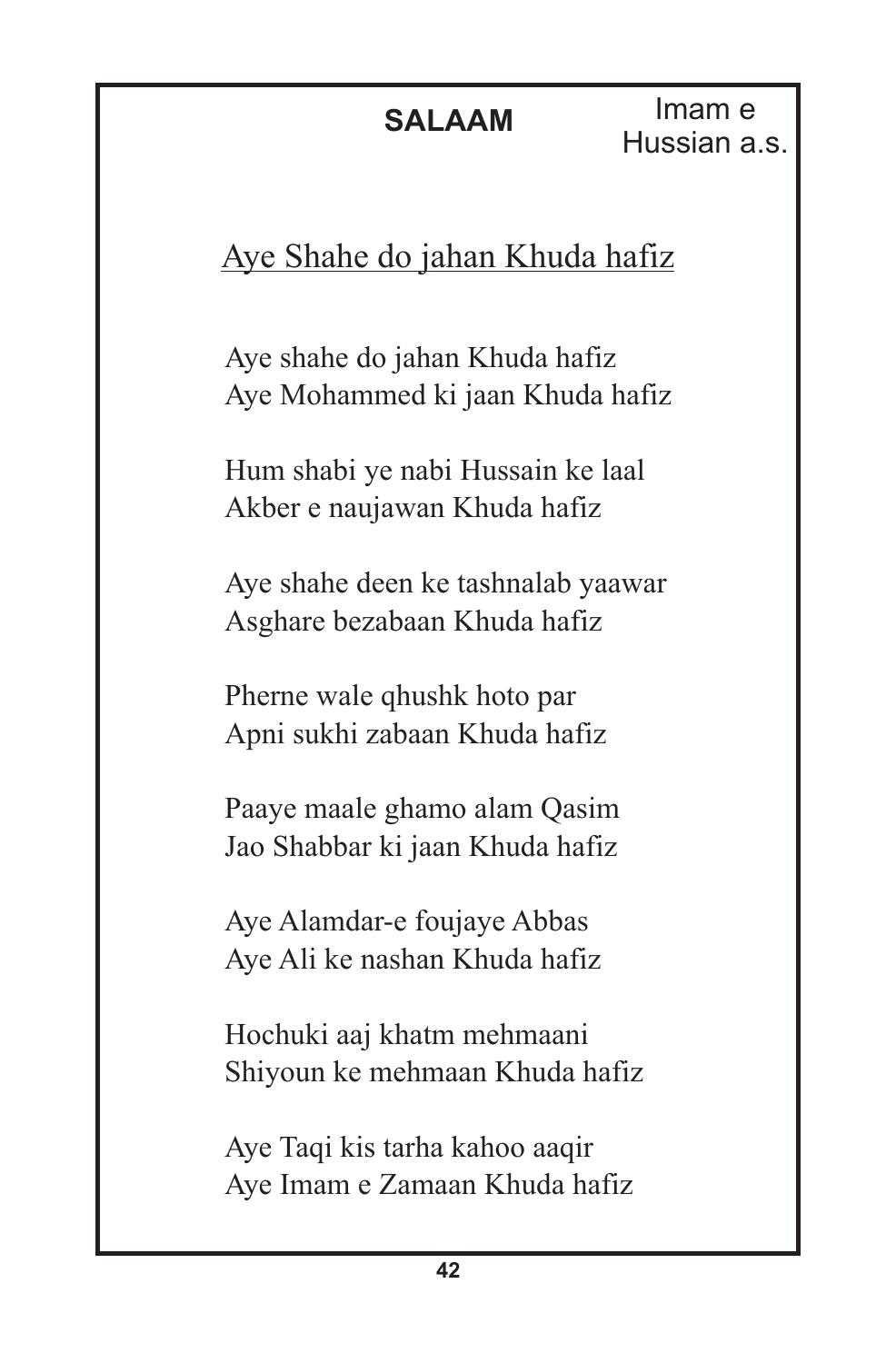Imam e Hussian a.s.

### Hai ruqsath ki ghadi aye karbala walo Khuda hafiz

Hai ruqsath ki ghadi aye karbala walo Khuda hafiz Salam-e-aaqri aye karbala walo Khuda hafiz

Tumhare saath Zehra bhi yahan tashreef laati thi Ye izzath bhi mili aye karbala walo Khuda hafiz

Hamare ghar ki rounaq bhi tumhare saath jaati hai Udaasi chaagayi aye karbala walo Khuda hafiz

Kuch aansu aakh me, kuch daagh hain matam ke seene par Hai nazrana yahi aye karbala walo Khuda hafiz

Tumhare gham me rowte rowte marjate tou achcha tha Ye hasrat rahgaye aye karbala walo Khuda hafiz

Na ham se ho saka kuch bhi ada haq mezbaaani ka Hai sharmindagi aye karbala walo Khuda hafiz

Pahoonch kar waanh Sayeed-e-zaar ko bhi yaad karlena Hai maarooza yehi aye karbala waalo Khuda hafiz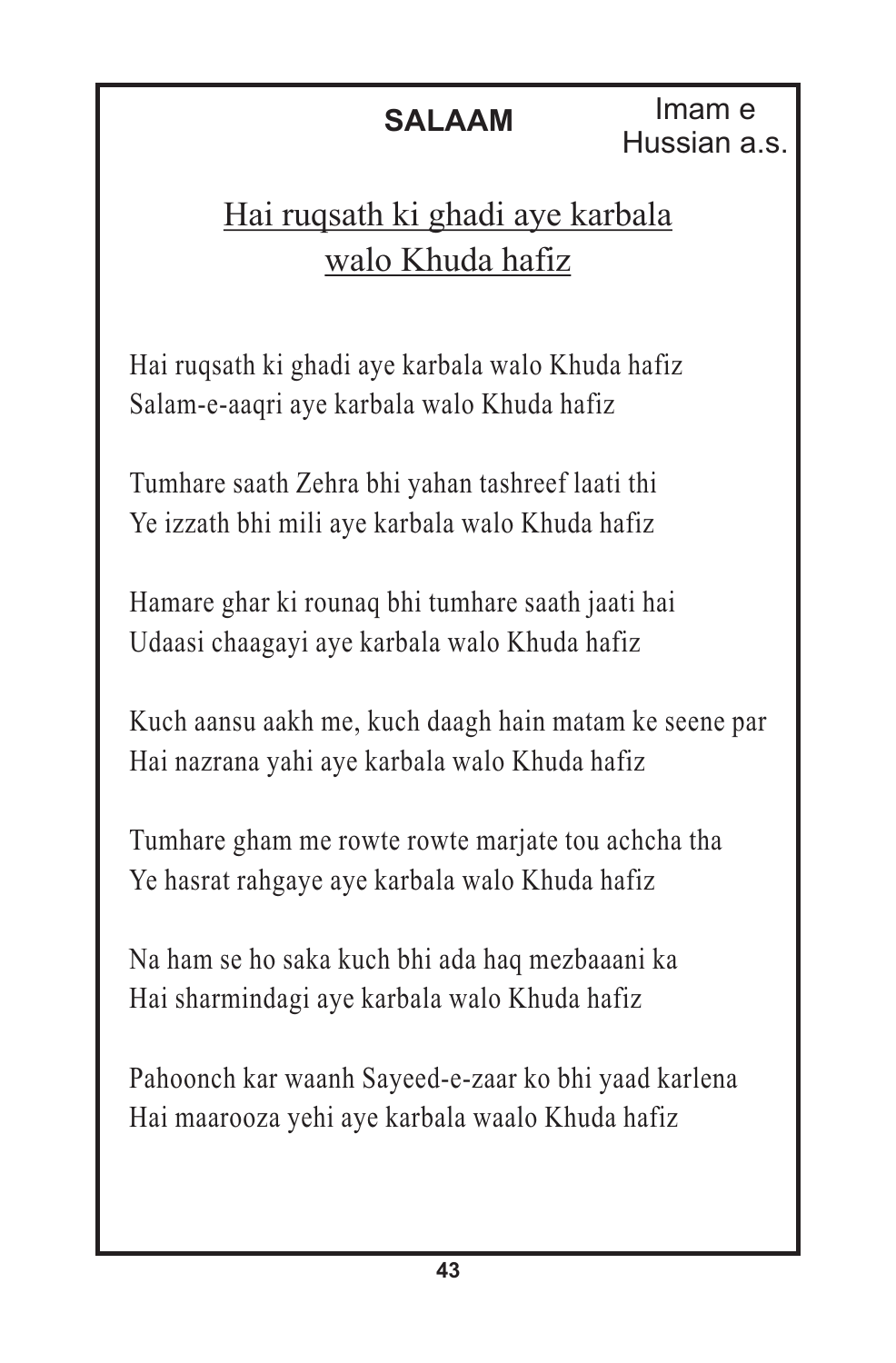Imam e Sajjad a.s.

### Pahonchey qareeb shahr-e-Madina toh ro diye

Pahonchey qareeb e Shahr-e Madina toh ro diye Abid ka dil ghamoun sey bhar aaya toh ro diye

Paaoun mey aab-ley they, chalay aur tehar gaye Rauza Rasool ka nazar aaya toh ro diye

Bai'they zameen pa sar ko, jhukaaye huvey Imam Saaya kiya kisi ney ridaa ka toh ro diye

Abbas ki wafa ka, shuja'ath ka zikr tha Betay ney aakay baap ko, poocha toh ro diye

Ummul banee ko betey ka, pursaa diya magar Soghra ko dey sakay na, dilaasa toh ro diye

Farmaate they Shaheed, huvey aqrobaa tamaam Beysheer ko kisi ney jo, poocha toh ro diye

Rudaadein karbala ki, sunaaya kiye Imam Jab zikr-e shahr-e shaam ka, aaya toh ro diye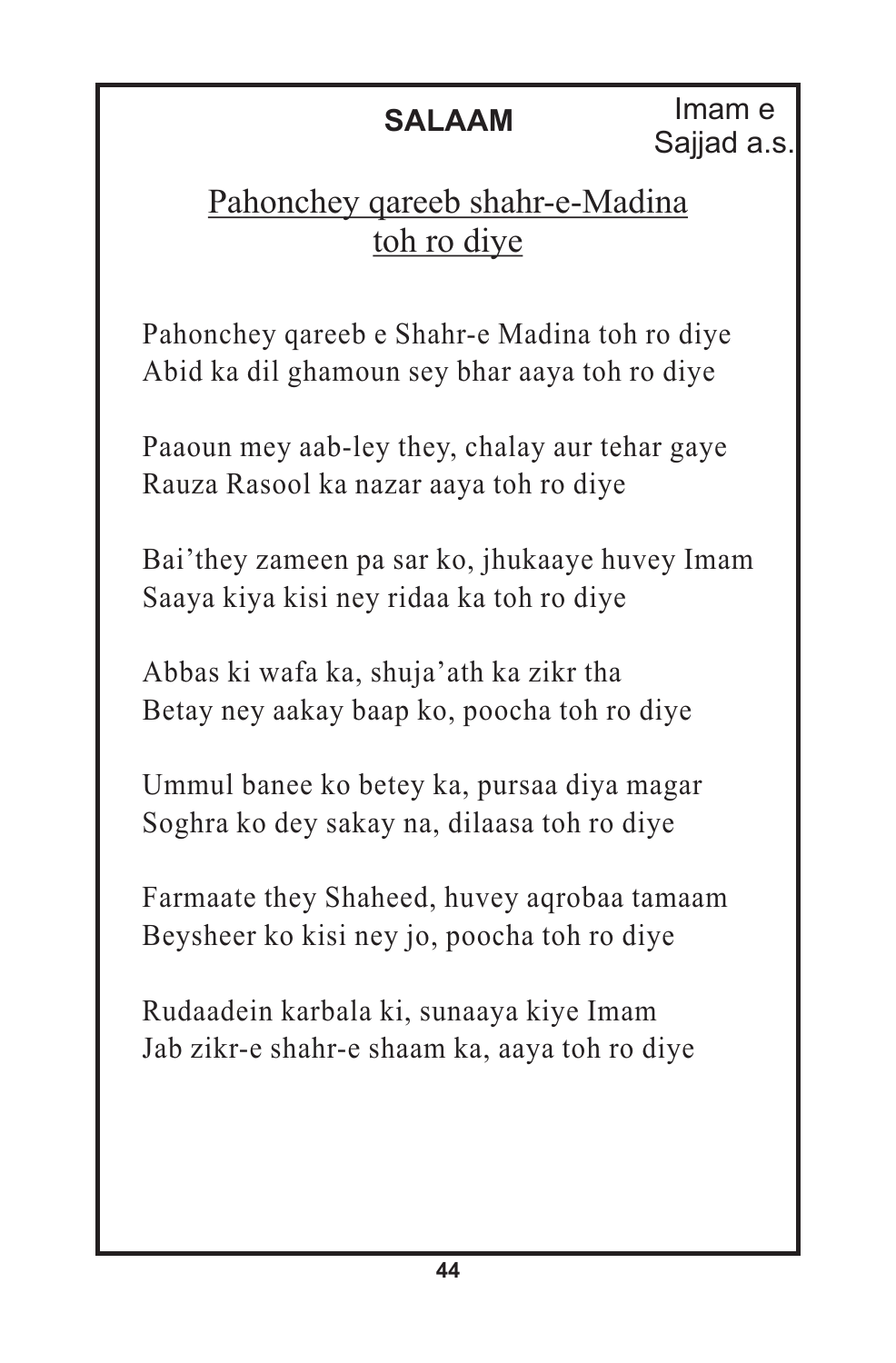# **NOHE**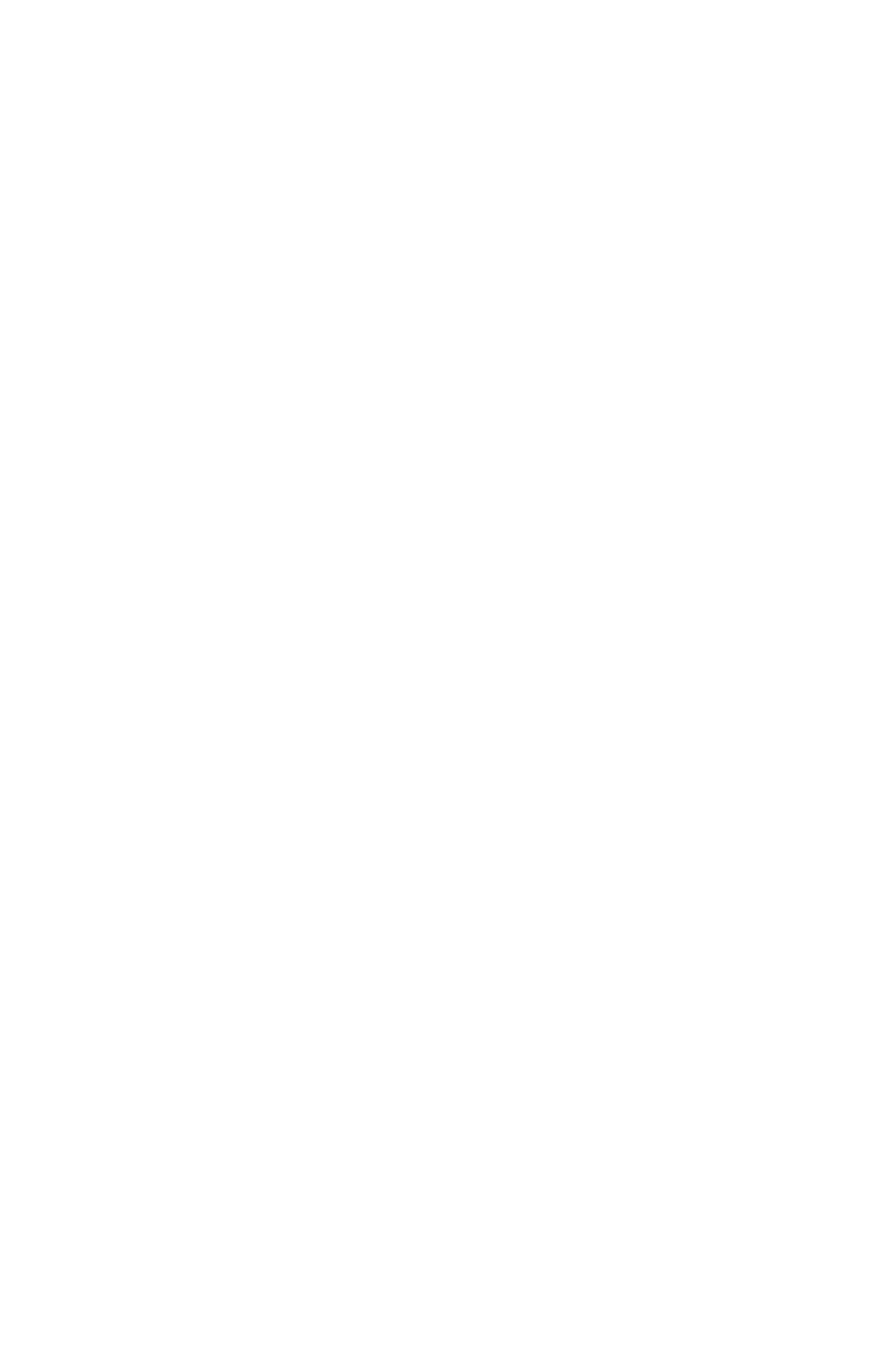### Hyder utha rahe hain janaza Rasool ka

Hyder Uttha Rahe Hain Janaza Rasool Ka Matam Sara Bana Hai Madina Rasool Ka.

Be Haal Hai Rasool Ki Dukhtar Hussainiyo Do Fatima Yateem Ko Pursa Rasool Ka

Jaatay Ho Chord Kar Hamein Ae Nana Jaan Kahaan Kahta Hai Rokay Chota Nawasa Rasool Ka

Sar Ko Jhukaae Rotee Hai Baba Ki Soghvaar, Zehra Ki Maoth Hogai Marna Rasool Ka.

Rona Wo Syeda Ka Wo Kahna Hussain Ka, Amma Pata Bataeeye Nana Rasool Ka

Hai Wa Mohammad Ki Sada Har Taraf Buland, Rota Hai Jo Hai Qulb Say Shaida Rasool Ka.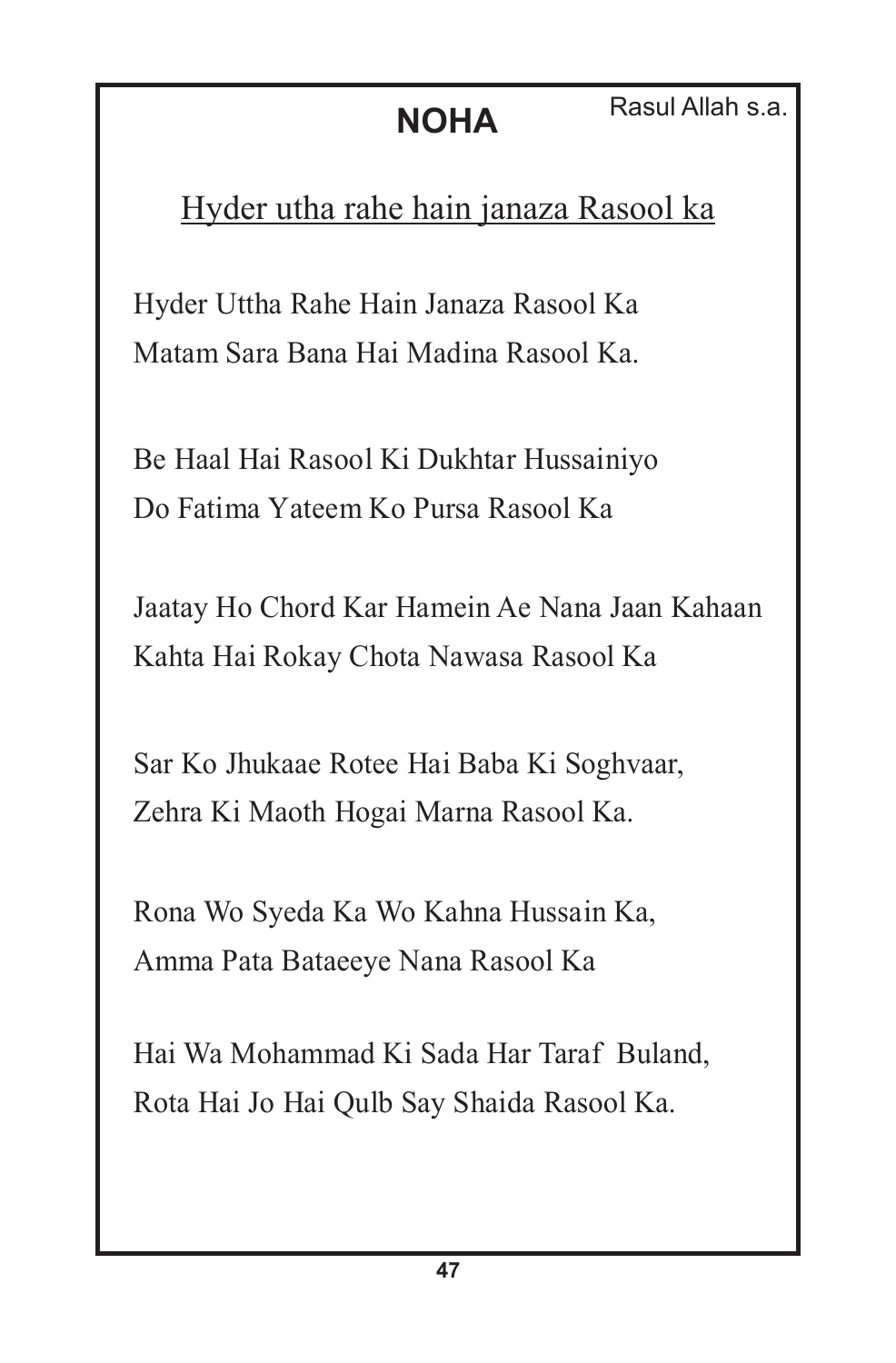### Imam Ali a.s.

### Aaqa na jaayieh Moula na jaayieh

Aaqa na jaayieh Moula na jaayieh, Murghabeyon may shor tha Shah na jaayieh.

Rotay hain taeraan-e- hawa rahem keejieh, Bismil hai ghum say bulbul sadrah na jaayieh.

Ae charaa saaz-e-baaz-o-kabutar kahan chaley, Rangeen hoga khoon say Mussalla na jaayieh.

Sunsaan hogi Masjid- o-Mehraab Ya Ali , Veraan hoga deen ka kabah na jaayieh.

Zanjeer dar kamar say Lipat'tee hai dekhiye Baab –e- Uloom Sarwar - e- Batthaa na jaayieh.

Aadaa –e- deen jalayen gey ghee kay charaag aaj, Gul hogi shamma-e-masjid -e- koofa na jaayieh.

Ya shah! Ibn-e-muljim maloon o bey haya, Sajde may sar karegaa do paara na jaayieh.

Maa ka malaal kam nahi Sibtain key leye, In bekasoun ko chodd key tanha na jaayieh.

Pochega koun ashk-e-yateemaan-e-Fatema, Ae bazu- e-Rasul, Khudaraa na jaayieh..

Noor-e-Wilaye Aal-e-Nabi us ke dil may hai, Shoukat ki ru-siyahee pa aslaa na jaayieh.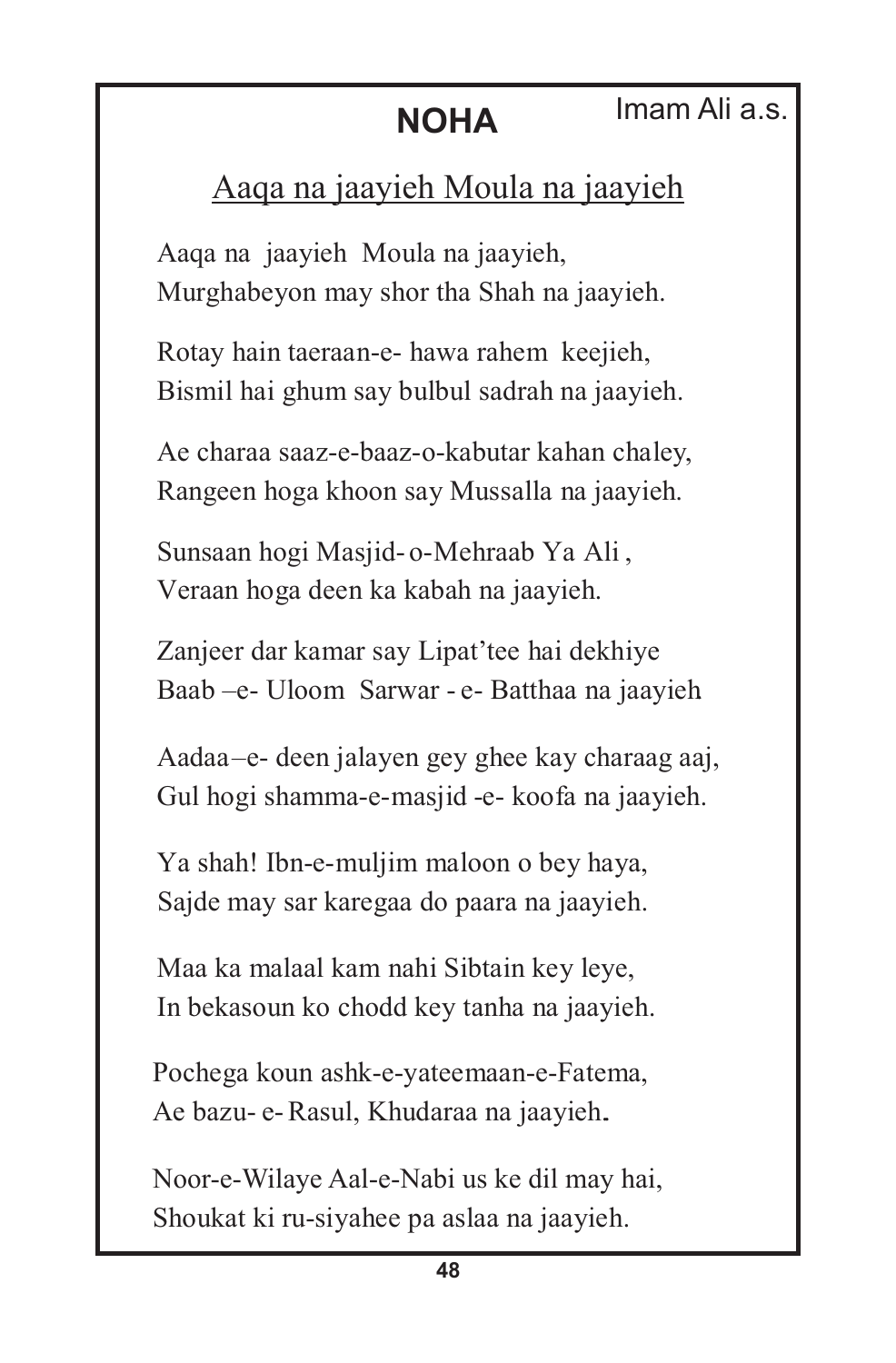### Aaj Masjid may sitamgar ne Ali ko maara

Aaj Masjid May Sitamgar ne Ali ko maara, Ghar may Allah kay damaad-e-Nabi ko maara.

Jis kay darwazey say paltey they hazaaron laakhon, Abd-e-rehman ne aaj aise Saqi ko maara.

Rooh Ahmed ki ye kehtee hai aqi ko maara, Shor Sibtain mey hay hay Abi ko maara.

Hogaya khoon may namazi ka mussalla rangeen, Ghul hai masjid may key sajdey may wali ko maara.

Paas aaqa key namak ka bhi na aaya isko, Haay kyunkar ibne muljim ne Ali ko maara.

Aaley Ahmed may qayamath hai bapa wawaila, Bey khata haay Mohammad kay Wasi ko maara.

Aaj Masjid May Sitamgar ne Ali ko maara, Ghar may Allah kay Damaad-e-Nabi ko maara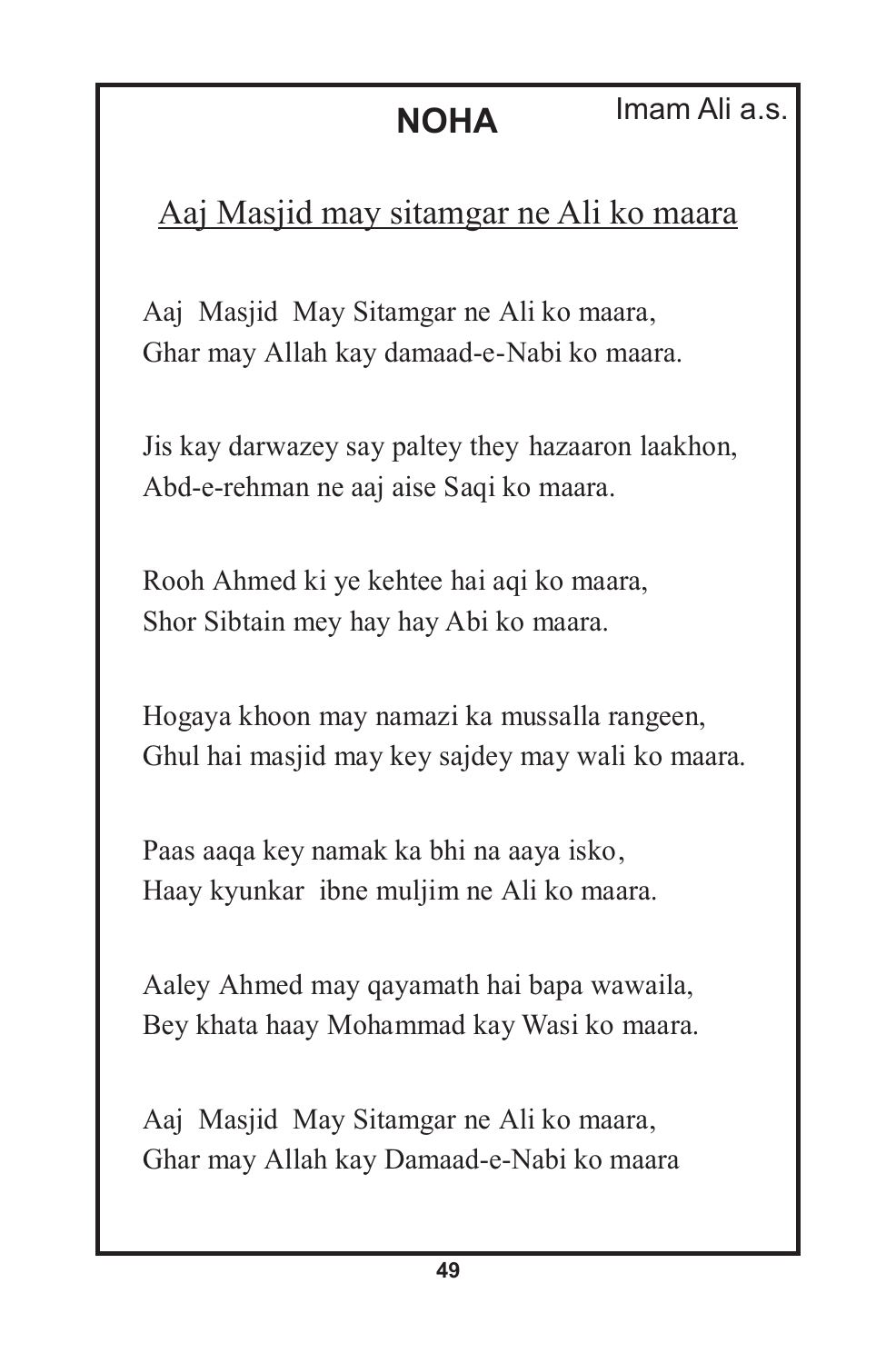### **NOHA** Imam e Ali a.s.

### Jaatey ho kis pey chord kay Moula bataiye

Jaatey ho kis pey chord kay Moula bataiye Hai bekasoun ka kaun sahara bataiye

Leyga khaber yateemoun ki ab koun Ya Ali, Ab kaun dega inko dilasa bataiye

Muh ko Hasan key aur guloo-e- Hussain ko, Kyun bharkey aah aap ne chuma bataiye

Bosa deya hai bazu –e- Zainab pey kisliye, Iska sabab bataiye Aaqa bataiye

Temaardariyan houn Mareezaun ki kis tarha, Ab kaun dekh bhaal karegaa bataiye

Baatega kaun rotiyaan bhukaun ko ya Imam, Kya hashr in ghareebon ka hoga bataiye

Bewon kay haal–e-zaar ko puchega kaun ab, Hajath rawaai kaun karegaa bataiye

Ab kiskey dar pay jayenge miskeen aur fakheer, Bewaarisaun ka kya hai thikanaa bataiye

Baquer zubaan –e-haal say minber ne dee sadaa Ab kaun degaa Kufay may khutba bataiye.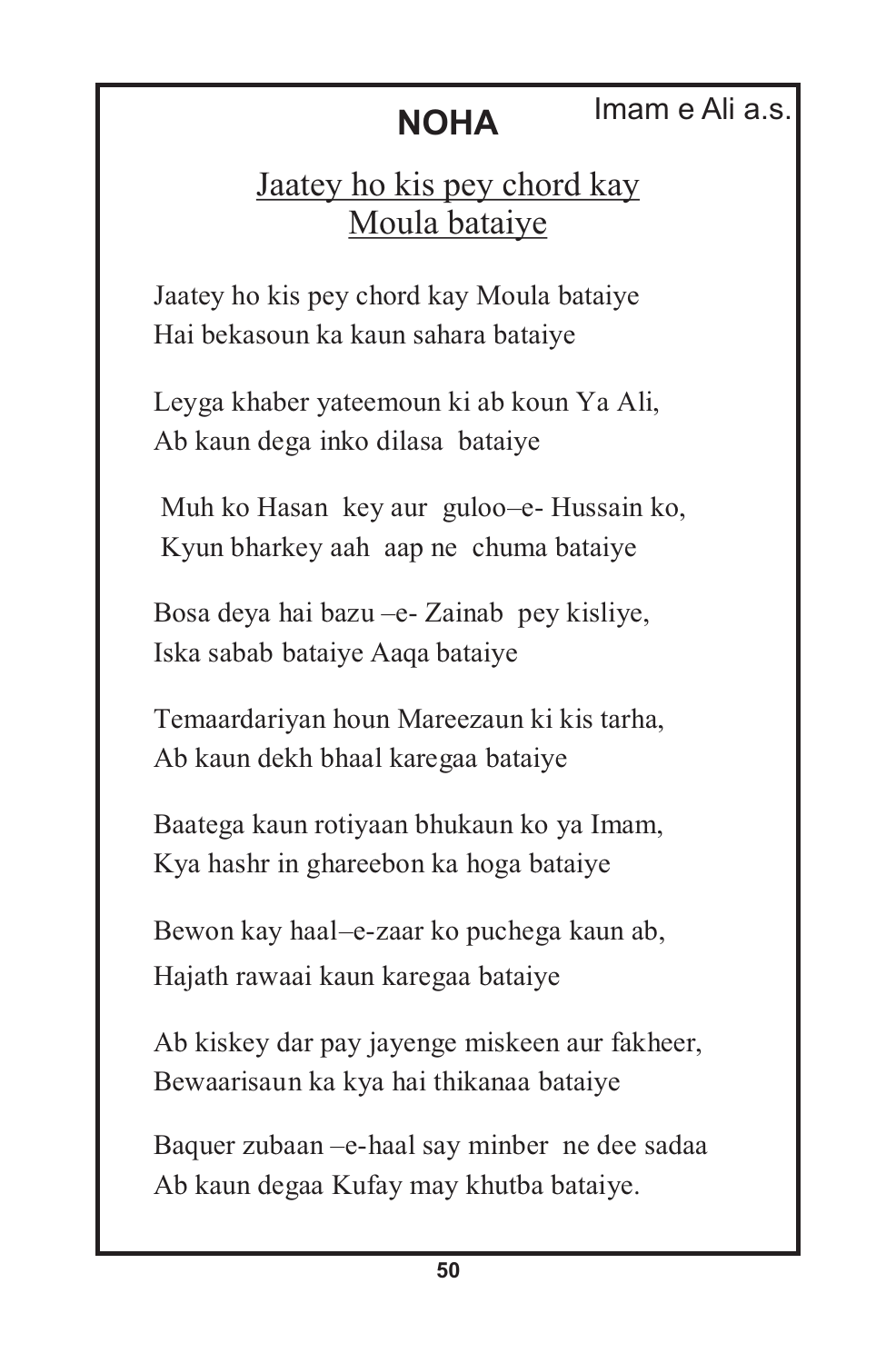### Boli Zainab chali kahan Amma

Boli Zainab chaleen kahaan Amma, Chord kar hum ko neemjaan Amma.

Bhai Shabbar pachaden khaa khaa ker, Pouchtae hein gayeen kahaan Amma.

Bhai Sarwar ka dum na ghuth jaae, Kabse kartey hain wo foghaan Amma.

Aaj bin maa ki hogayen afsous, Teri dukhiyari batiyaan Amma.

Saath apney hamey bhi leychalyae, Aap jaati hain ab jahan Amma.

Utth gaya sarsay aapka saayaa, Log ab daengey ghurkeyaan Amma.

Bhuliye ga na isko mehshar me, Hai Sayeed aapka Nauha khwan Amma.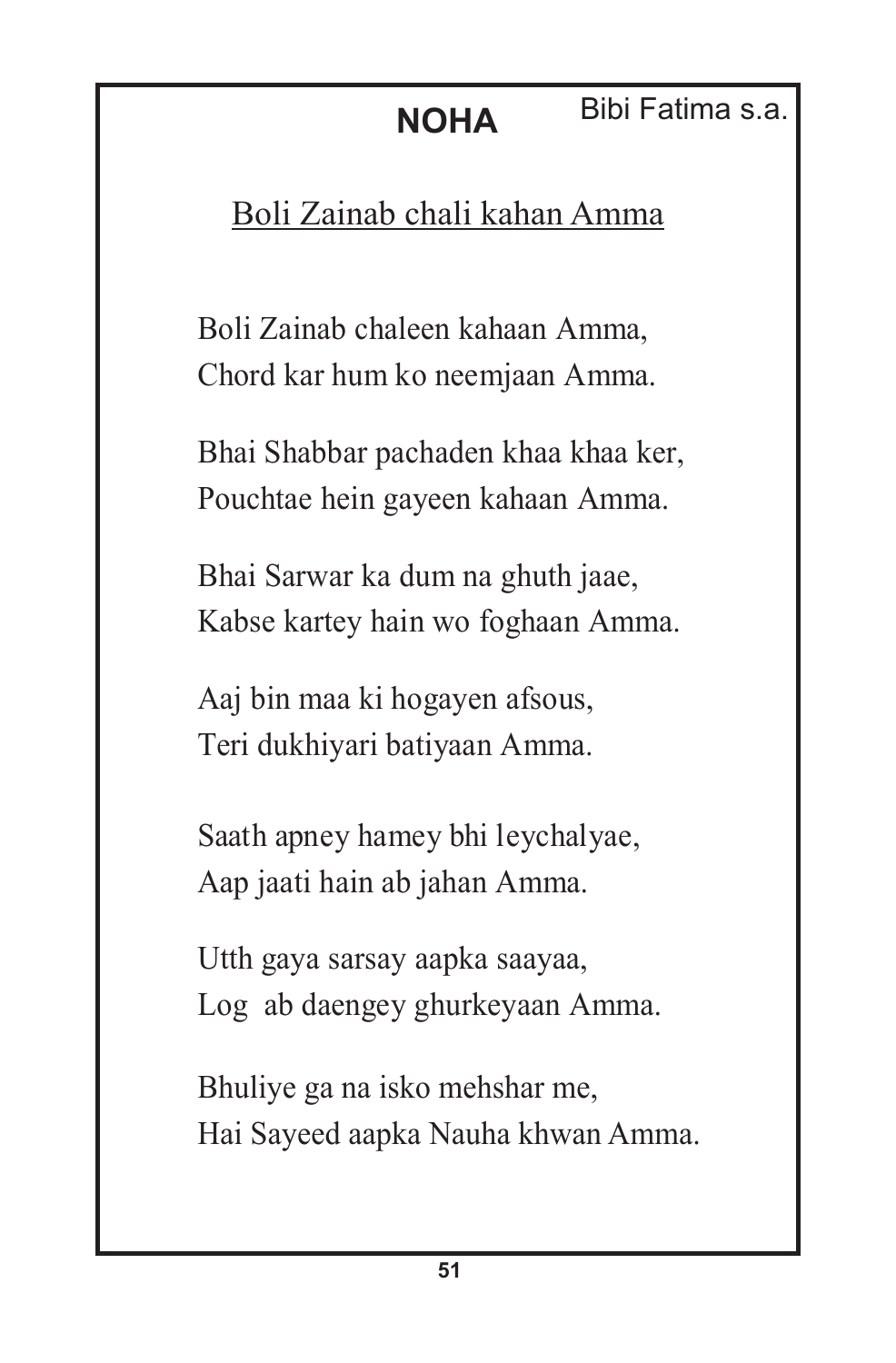### **NOHA** Bibi Fatima s.a.

### Fizza pukari peeth kay sar Bibi utho Bibi utho

Fizza pukari peeth kay sar , Bibi uttho Bibi uttho, Rotay hain Shabbir o Shabbar Bibi uttho Bibi uttho.

Tumko Hussain ka waasta behre Habeeb- e-Kibreya , Girya kuna hai sara ghar, Bibi uttho Bibi uttho.

Aaye hain Mehboob-e-Khuda Pa barhana hai aur sar khula Az baheray tazeem pidar, Bibi u ttho Bibi uttho.

Kulsoom garaebaan chaak hai Zainab kay sar pay khaak hai, Kahtee hain "hai amma kidhar", Bibi uttho Bibi uttho.

Tha aap say roshan makaan ae bintay shah - e- do Jahan, Sunsaan nazar aata hai ghar, Bibi uttho Bibi uttho.

Samsam Fizza kahtee thee Zehra ki Maeyyath say yehi, Ro ro kay aur sar peeth kar, Bibi uttho Bibi uttho.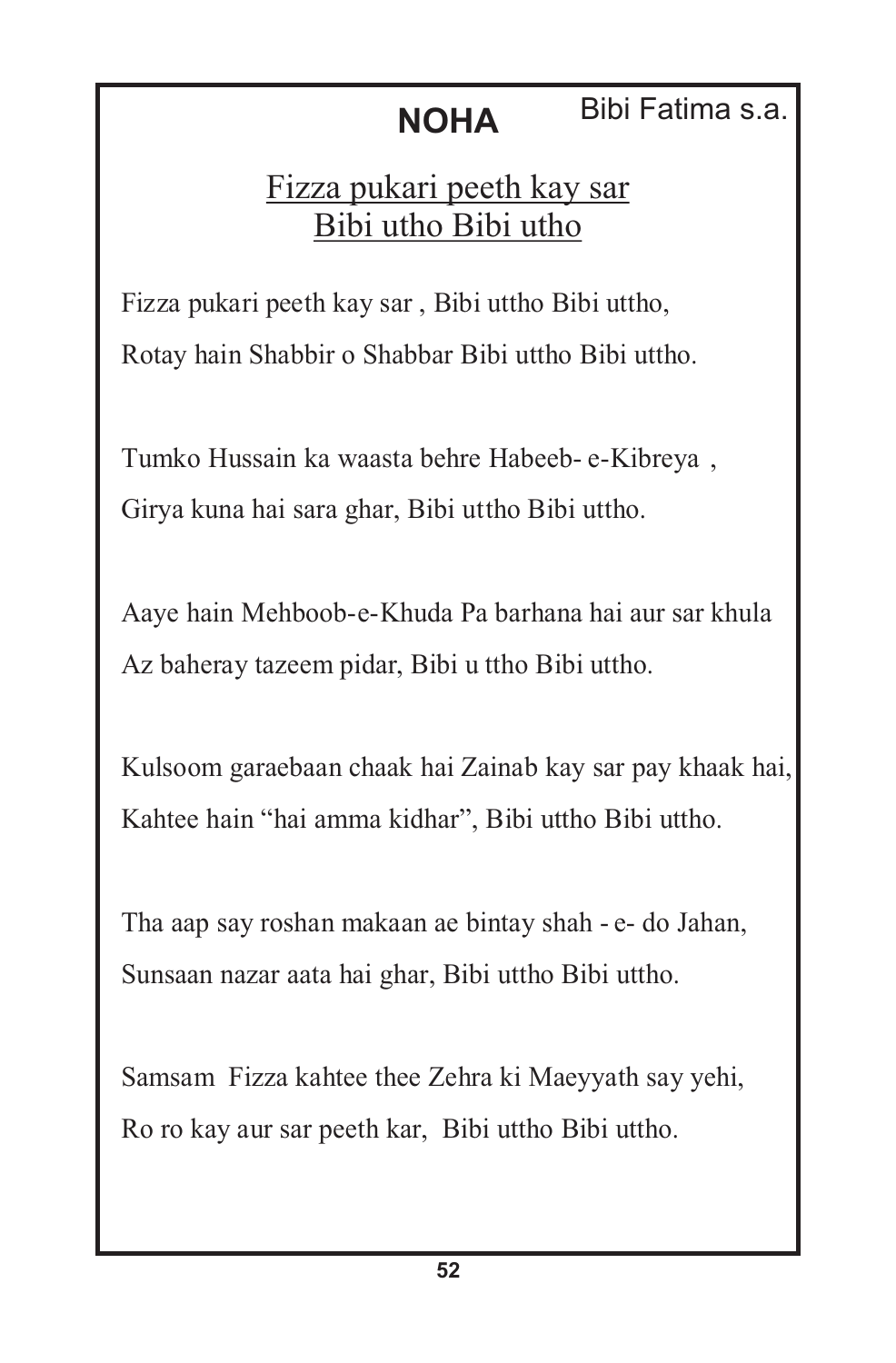### **NOHA** Bibi Fatima s.a.

### Kehtey they Hyder laash say Zehra, Ali kyunkar jiye

Kehtey they Hyder laash say Zehra Ali kyun kar Jiye, Ab dard –e- dil kissey kahey Zehra Ali kyun kar jiye.

Jab tumsee humdum utth ga'yee phir zindagi kis kaam kii Kahedo tumhee insaaf say Zehra Ali kyun kar jiye

Ae binte Sultan –e- Arab hun farth –e- ghum say jaan balab, Betaab hai dil dard say Zehra Ali kyun kar jiye .

Tum say munawar tha ye ghar jeeta tha tumko dekhkar, Batlaao tum say chhuut kar Zehra Ali kyUn kar jiye

Duniya may tum ae bawafa theen yaadgar –e-Mustafa, Tum say tasalli thee mujhay Zehra Ali kyun kar jiye .

Tum say tha luthf-e-zindagi Jab tum Jahan say utth gayeen, Phir zindagi say kya mujhey Zehra Ali kyun kar jiye.

Bacchon say meri aas hai ya zindagi say yaas hai, Tumney mujhey soumpa kisey Zehra Ali Kyon kar jiye.

Aatee thee Shoukat ber malaal qabr- e-Nabi sey ye sada, Beti Payamber kya kare Zehra Ali kyon kar jiye .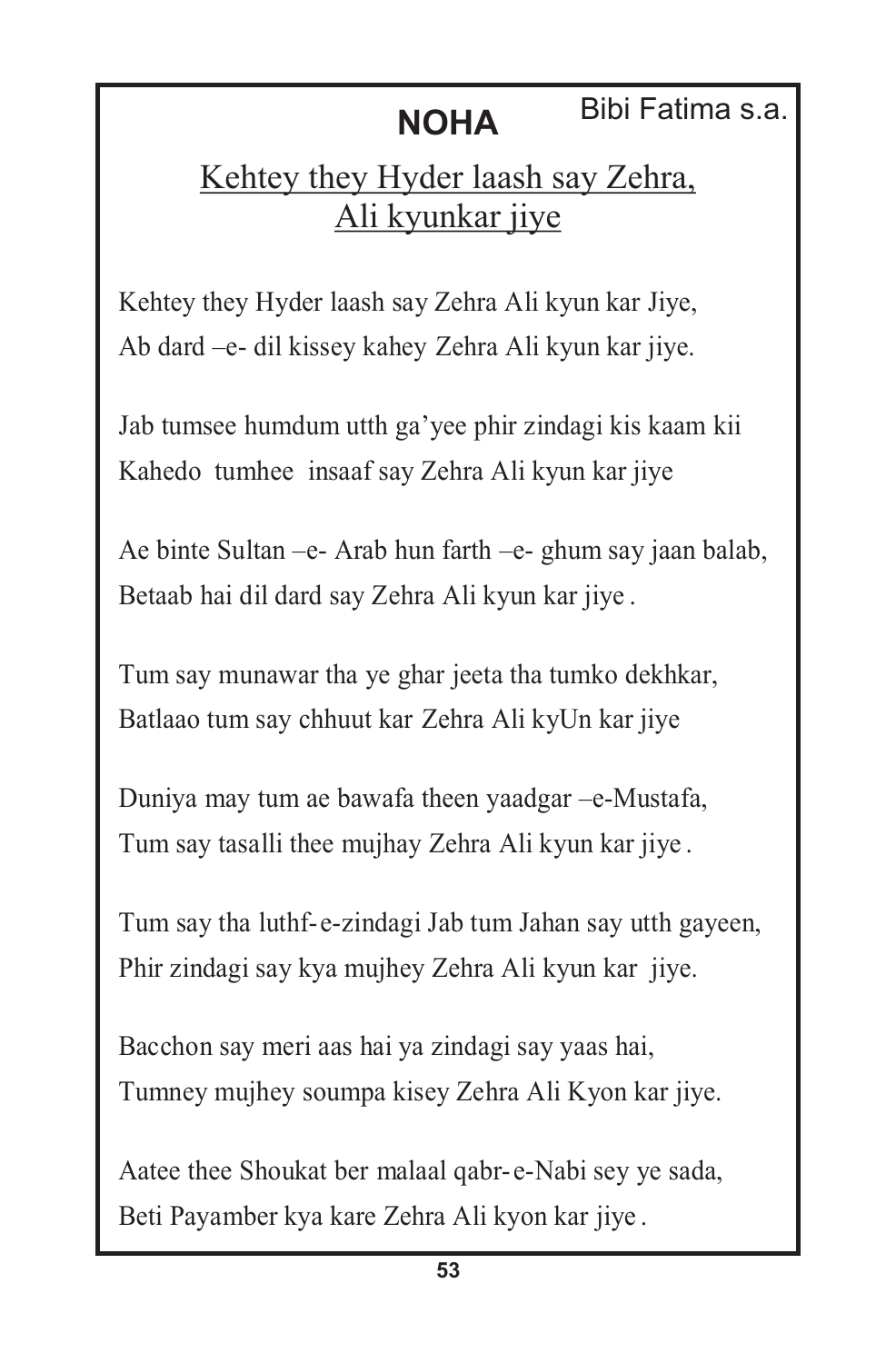### Mesmaar-e-Quboor-e-Jannat ul Baqi

Bechain hain Rasool - e- Khuda wa Museebataa Phir zulm nareyoun ne keya wa museebataa.

Mesmaar karkey Fatima ki qabr ko layeen, Hai shaad dilmey hud sey sewa wa musebataa.

Hai waqt ka yazeed layeen taza kardeya, Phir aaj zulm-e-karbobala wa musebataa.

Zain-ul-lebaa ki Baquer-e-Zeejaah ki qabr ka, Hai hai nishaan tak na raha wa museebataa.

Kyunker kahun ke Jafer-e-Sadiq ki qabr ko, Zalim ne hai mita deya wa museebataa.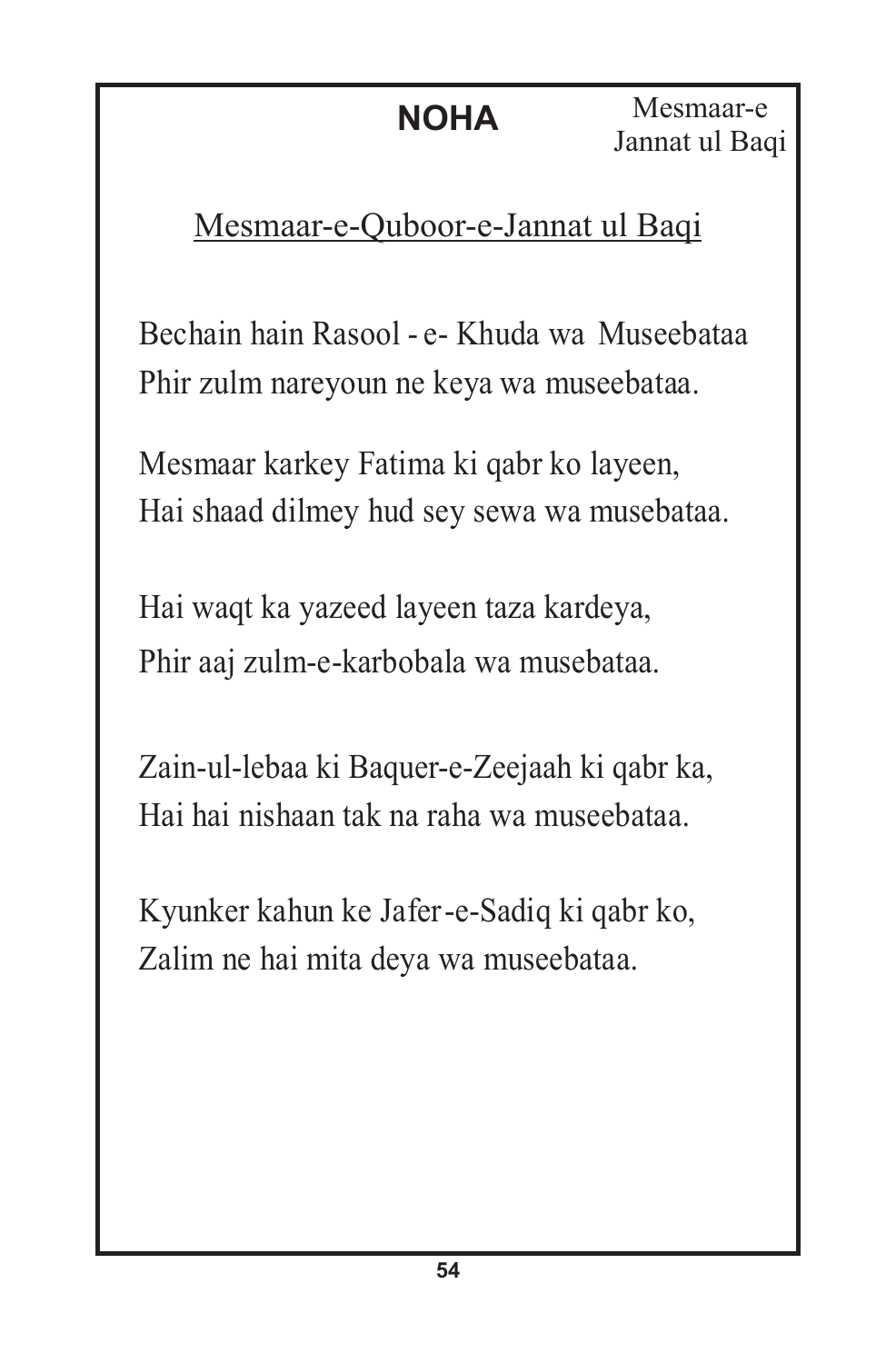**Begining** of Moharram

### Na peetain kis liye sar Fatima Moharram main

Na peetain kis liyay sar Fatima moharram main Ke Panjetan ka hua khatema moharram main

Ali najaf main hain baychain toh Madinay main Nabi o Fatima o Mujtaba moharram main

Kabhi hua na kabhi hoga dono aalam main Furaat par jo hua sanehaa moharram main

Kisi nabi pay bhi itnay hue na zulm o sitam Hussain par jo huee inteha moharram main

Khuda ki raah main marna hain zindagi do daam Hussain nay isay sabit kiya moharram main

Yehi tha wirde zubaan baade shah-e-Zainab kay Hussain margaye wa hasrata moharram main

Alawa fidya-e-Aulad o maal aye Yaver Ajal ki nazr hua na Khuda moharram main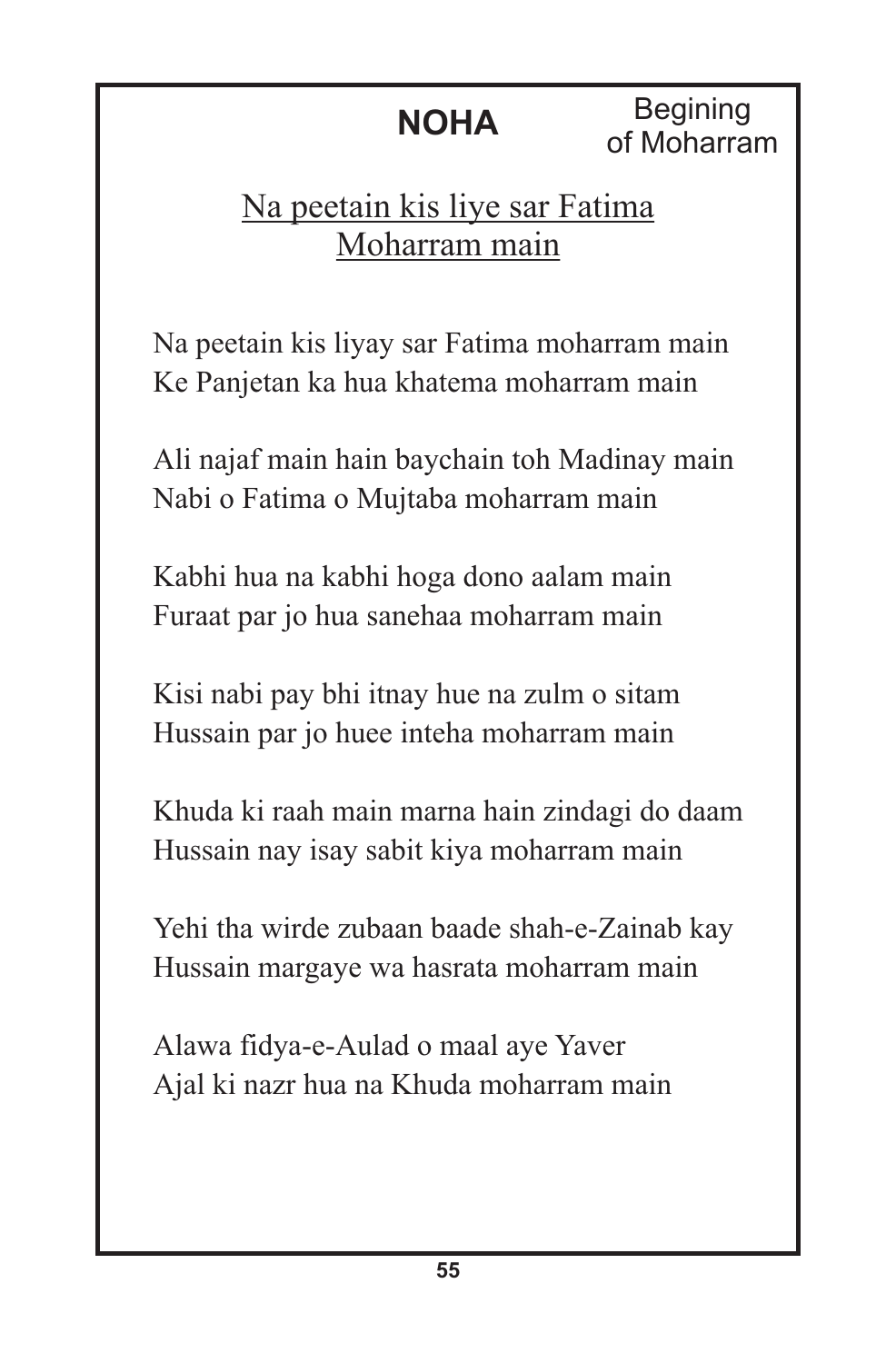Imam e Hasan a.s.

### Laqte jigar ugaltey hain Shabbar Hussainiyo

Laqte jigar ugaltey hain Shabbar Hussainiyo Barpa hai Ahlebaith mei mahshar Hussainiyo

> Jo'dah ne hai Shah ko akhir kiya Shaheed, Paani key saath zaher milaker Hussainiyo.

Kya waqeya ghazab ka Madinay may hogaya, Hilti hai aaj qabr-e-Payamber Hussainiyo

> Qasim yateem hota hai bin bhai kay Hussain, Kehtee hai rokey Zainab-e-Muztar Hussainiyo.

Rooh-e-Batool khaak udaatee hai laash par, Sar peet they hain Fatahe Qaiber Hussainiyo.

> Taboot per Hasan key chad'hatey hain ashqiyaa Phooloun key badlay teeron ki chadar Hussainiyo.

Hilmi ki maqferath ki dua keejiye zaroor, Behre Hussain-o-behre Payambar Hussainiyo.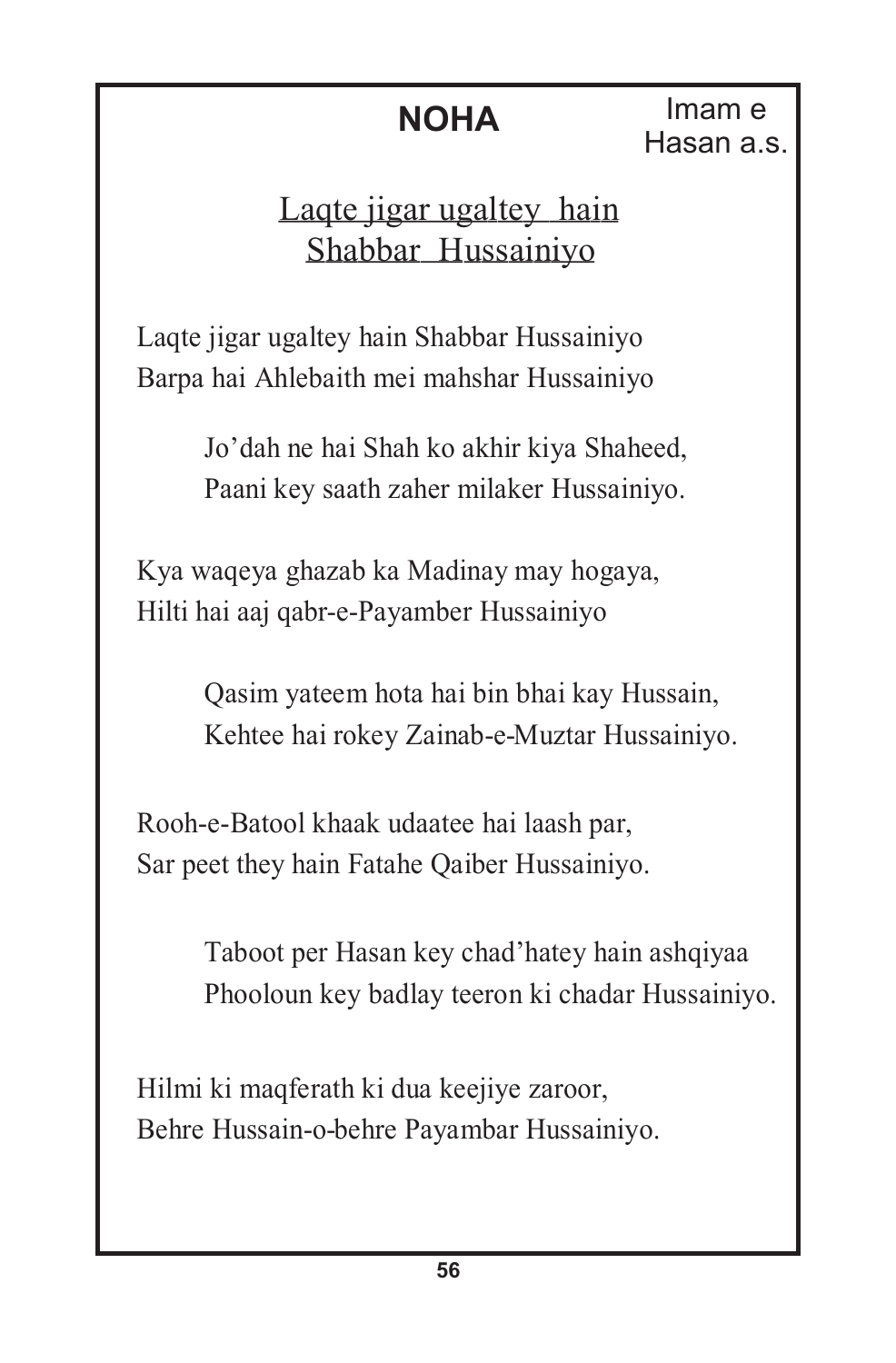### Kehtee thee Zainab khastatan Bhaayi Hassan Bhaayi Hassan

Kehtee thee Zainab khastatan bhaayi Hassan bhaayi Hassan, Dekho mera ranj –o- mehan bhaayi Hassan bhaayi Hassan.

Sub jaan khotey hain uttho, Shabbir rotey hain uttho, Hai jaan balub ghum say bahen bhaayi Hassan bhaayi Hassan.

Khoobi hei ye taqdeer ki roney koe mae jeeti rahee, Sotay hoe tum pahney kafan bhaayi Hassan bhaayi Hassan.

Aisey sarapa qalq thay jissey miley jhuk kay miley, Kyun phir gaya charkh –e- Kohan bhaayi Hasan bhaayi Hassan.

Zehra ki goudi may paley marqad mey soney ko chaley, Ae Mustafa ke jaan –o- Tan bhaayi Hassan bhaayi Hassan.

Kaisa wo qatil zaher tha kaisa ghazab ye hogaya, Neela hay sab gulsa badan bhaayi Hassan bhaayi Hassan.

Is ghar say tum kya chalbasey rounaq gayi hain shaher say, Hai soona soona sab watan bhaayi Hassan bhaayi Hassan.

Amma gayeen baba mere tum kya gaye sub margaye Ab kya kare jeekar bahen bhaayi Hassan bhaayi Hassan.

Dekho zara Qasim ka sin iski yateemi kay thay na din, Rotee hain bhabi Qastatan bhaayi Hassan bhaayi Hassan.

Shoukath ajal ki neend say kyun kar bhala koi jagey, Kehkar thaki wo qastatan bhaayi Hassan bhaayi Hassan.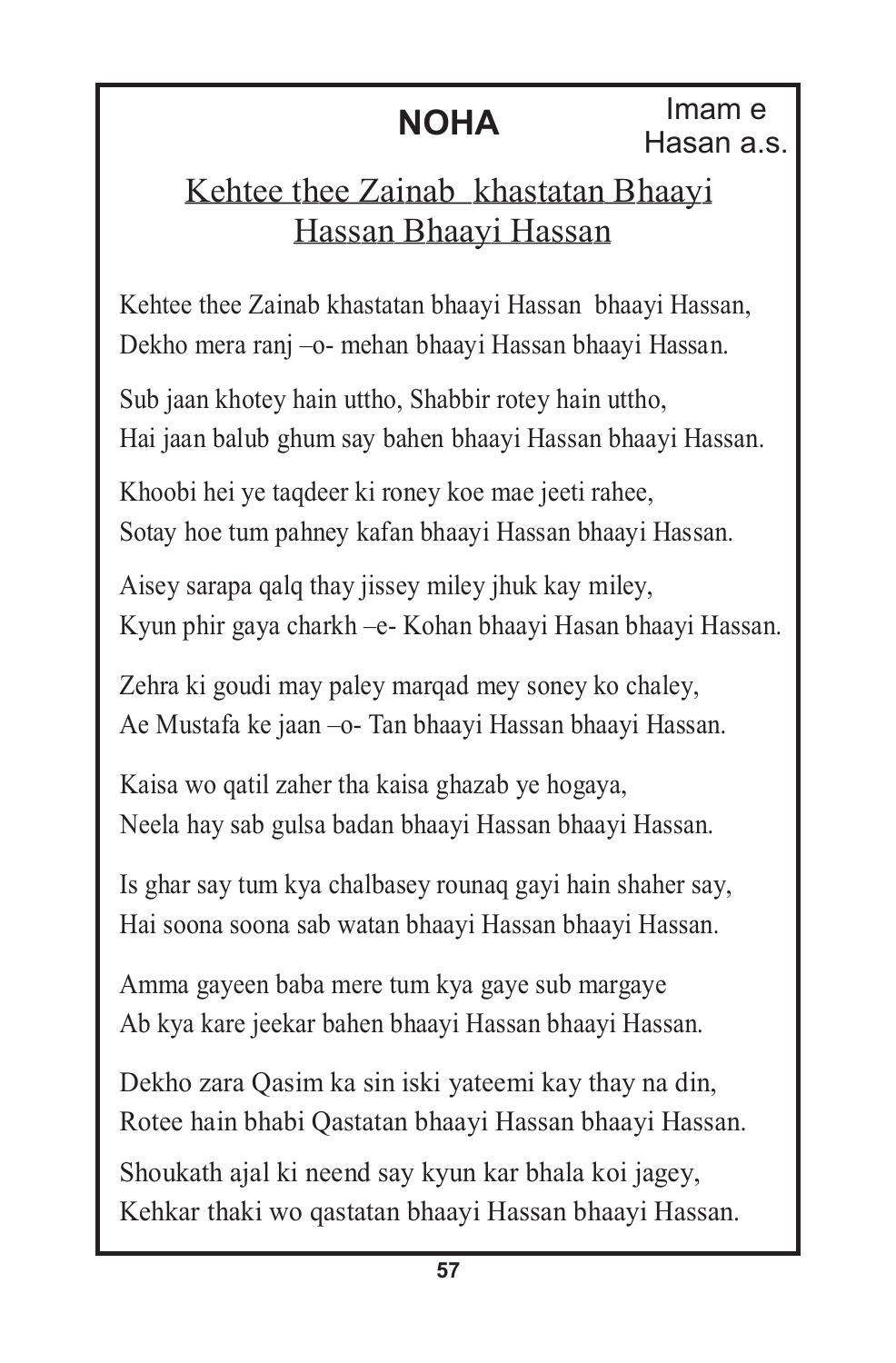### Kahtay thay Shah mere biradar Hasan Hasan

Kahtay thay shah mere biradar Hasan Hasan Ae gham naseeb bekaso muztar Hasan Hasan

Kya kya na tum pay guzray hain ranjo ghamo alam Kya kya na zulm hotay thay tum par Hasan Hasan

Dunya main sarparast na wali koee raha Ab ho gaya main baykaso baypar Hasan Hasan

Aatay hain yaad aap kay wo lutf aur karam Wo hilm aur wo pyar Biradar Hasan Hasan

Dunya main zindagi ka maza ab nahi raha Nana na aap baba na madar Hasan Hasan

Ahlay jafa sataaingay baykas samajh kay ab Mera hai koun moniso yaver Hasan Hasan

Paiwast saath teer hua teyri laash par Ye zulm ek naya hua tujh par Hasan Hasan

Yaver hamari aal ka hai dil say madha kwaan Lutf o karam ho aap ka us par Hasan Hasan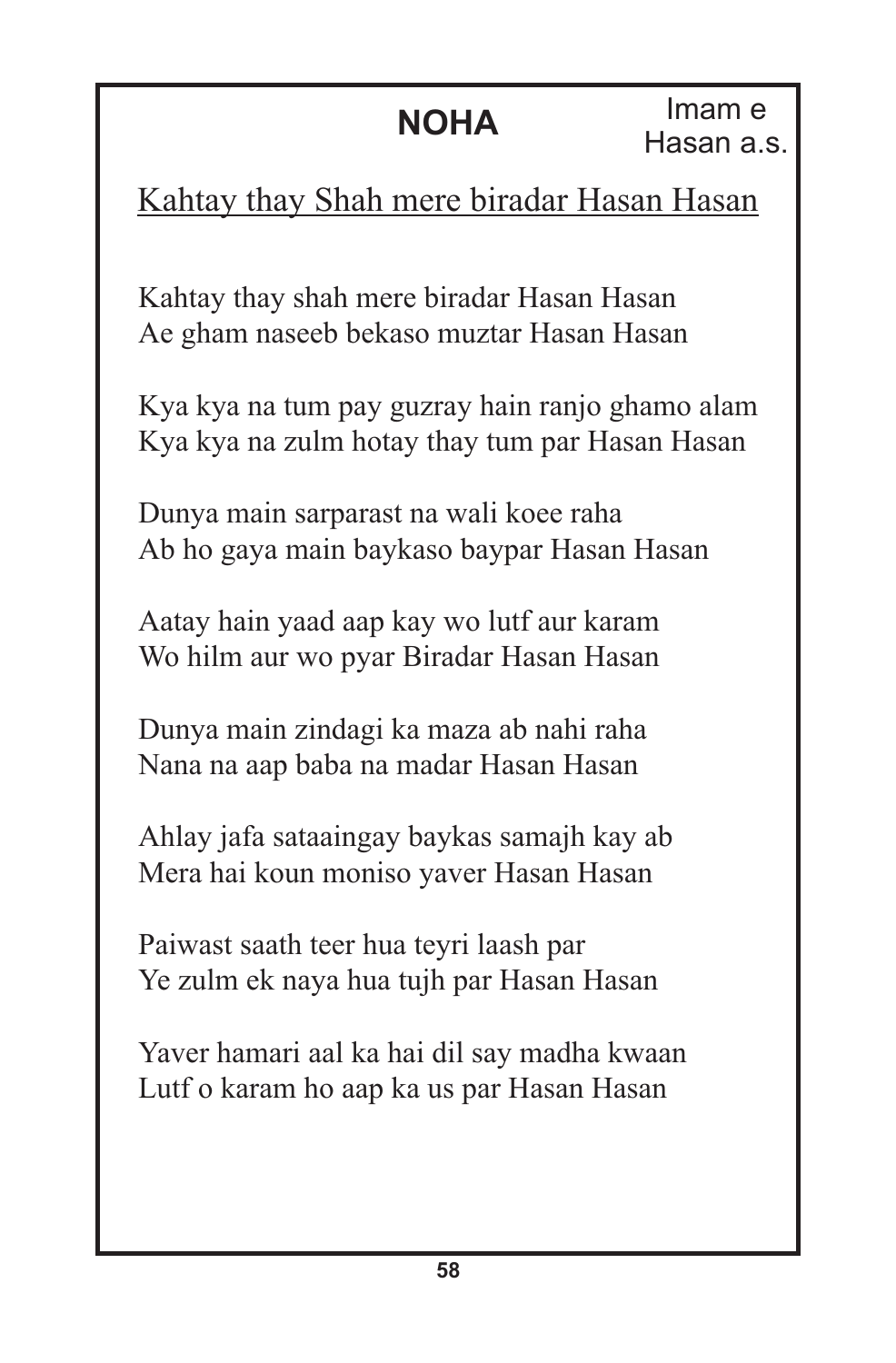**NOHA** Hazrat e Muslim

### Paigham sar-e-rah ye shabbir ko aaya

Paigham sar-e-rah yeh Shabbir ko aaya, Muslim ne qaza ki Be-deenon ne mazloom ko kothe par chadhaya, Muslim ne qaza ki

Thha elchi-e-Shah jo be-yawar-o-nasir, taqdir par shakir Un kufiyon ne us par zara rahem na khaya, Muslim ne qaza ki

Khath makr ke bheje thhe sarasar yeh dagha thhi, manzoor wigha thhi Jaye ga ab phir ke yeh Yadullah ka jaya, Muslim ne qaza ki

Kahte hain yeh shaeh jald yateemon ko bula'o, seene se laga'o Kis mun se kahoon sar se utha baap ka saya, Muslim ne qaza ki

Kiya Zauja-e-Muslim pa museebath ki ghadi hai, uftad padhi hai Taqdeer ne bewah use jangal mein banaya, Muslim ne qaza ki

Ulfath ke yeh maa'ni hain ke main sathh na chordun, ab mun ko na mordun Mera bhi bahe khoon jahan us ne bahaya, Muslim ne qaza ki

Us roz sey Shabbir ka bas baith gaya dil, bechain thhe Bismil Jis din se sar-e-rah yeh qasid ne sunaya, Muslim ne qaza ki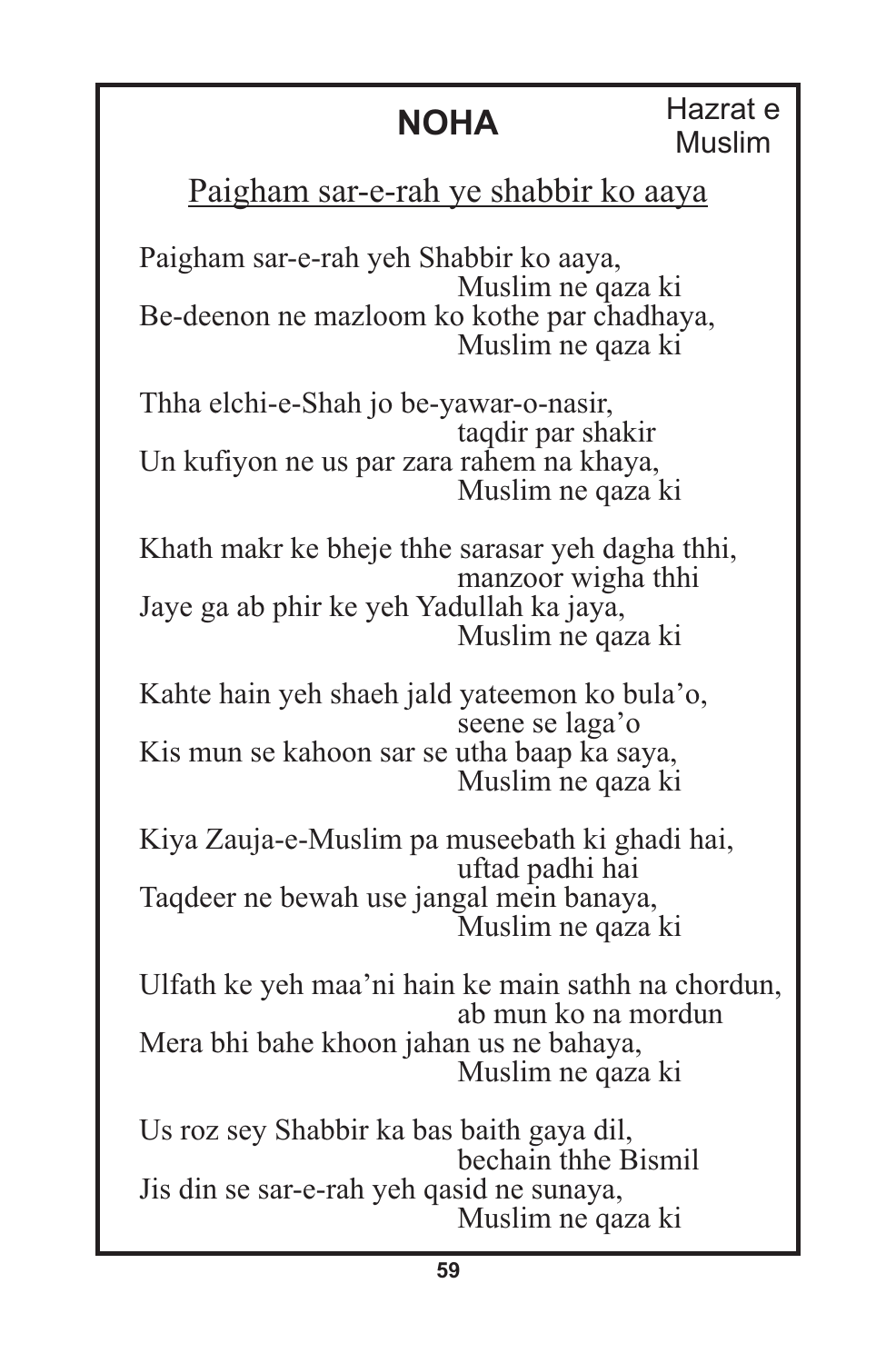### Na-char hai Muslim, be-yar hai Muslim

Na-Char hai Muslim, Be-yar hai Muslim, Ya Shah! La'eenon mein giraftaar hai Muslim

Waqif nahin aadab se mehman ke yeh zalim, Un logon ke nazdeek gunah-gar hai Muslim

Kya dekhiye dikhlathe hain Hazrath ko yeh kufi, Din raath isi gham mein giraftaar hai Muslim

Ithna ko'i kah de ke Shahedeen nahin aathe, Phir shouq se sar dene pa tayyar hai Muslim

Armaan thha ke Hazrath ke qadam dekh ke martaa, Kuch bus nahin taqdeer se na-char hai Muslim

Mehmaan ko be-jaan kiya na-mardon ne Shoukath, Ithna na kiya dhiyan ke be-yar hai Muslim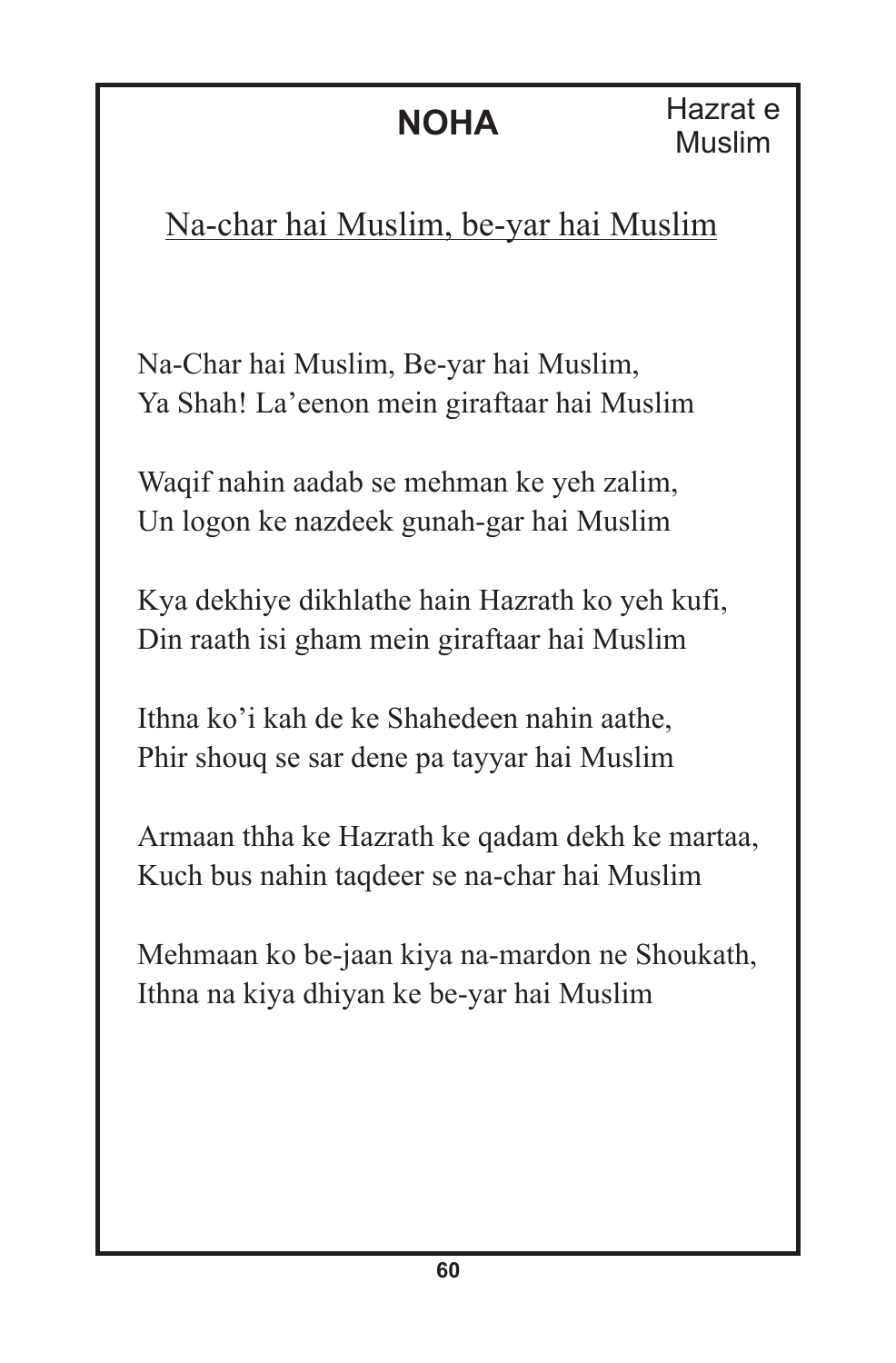Pisarane Muslim

Dekhiye aa kar najaf se Ya Ali mushkil Kusha ro rehi hai Syeda

> Dekhiye aa kar najaf se Ya Ali mushkil kusha ro rehi hai Syeda

> Ho reha hai naher per do Sayyado ka khatema ro rehi hai Syeda

Haarese bedeen ke qabse mai hai do naunehaal Muslime be par ke laal

Gesuwon ko kheechte le ja reha ha be'haya ro rehi hai Syeda

Maarta bhi hai tamacha bekaso ko dam ba'dam Baniye zulmo sitam

Ghurkiyaan bhi de raha dushmane aale aba ro rehi hai Syeda

Le ke haris se ejazat kar ke darya par vazu Ho ke dono qibla ru

Ro rehe hai rakh ke sar sajde mai peshe kibriya ro rehi hai Syeda

Haye do zanu bit'ha kar kamsino ko badshiyam, Kheench kar teghe sitam

Kar diya ek vaar may dono ke sar tan se juda ro rehi hai Syeda

Phaink ke darya mai un bacho ke lasho ko laeen Shaadmaan ho kar kaheen

Ja reha hai haath mai le kar saron ko behaya ro rehi hai Syeda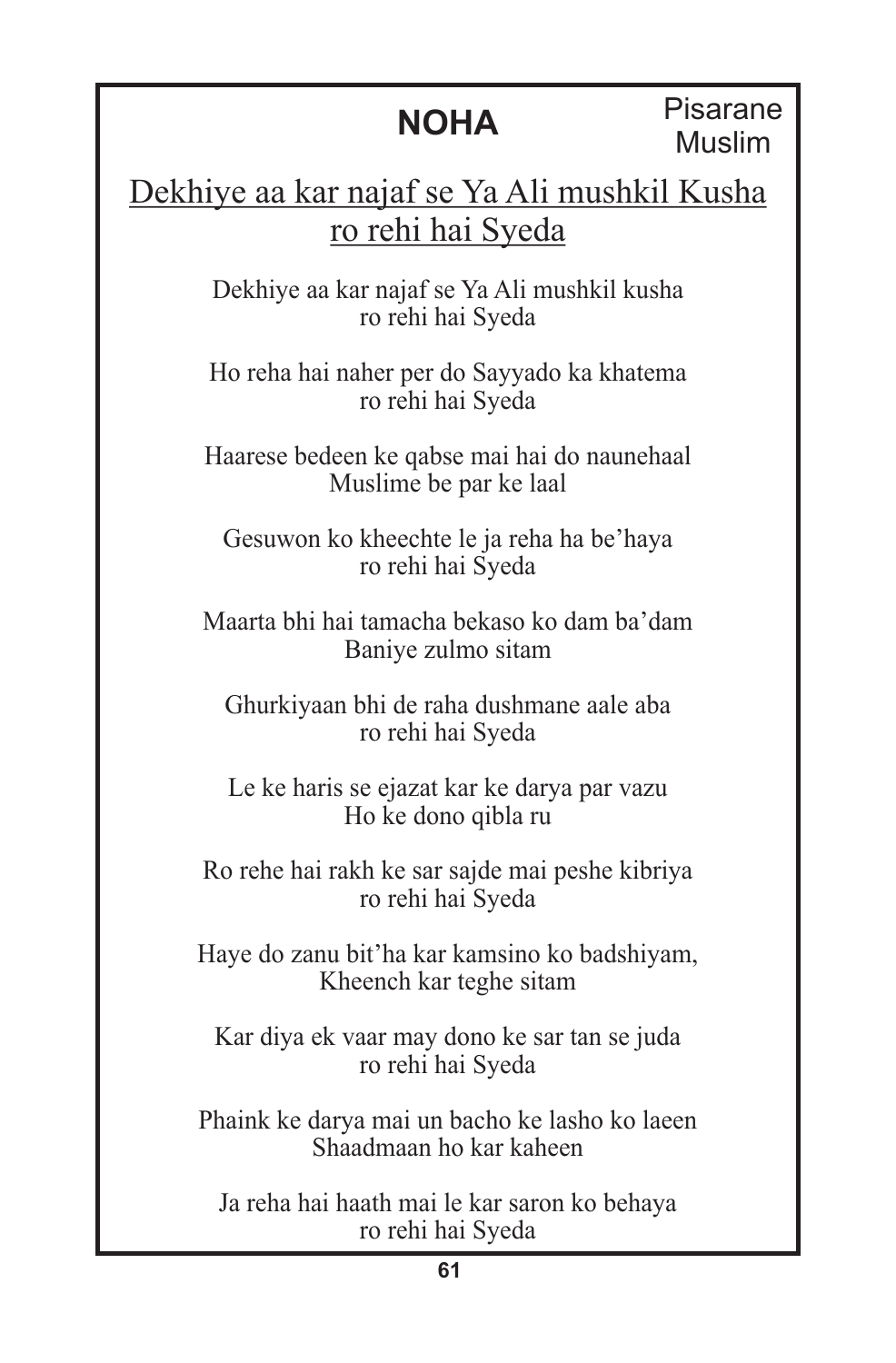### **NOHA** Hazrat e Hur a.s.

### Lashay ko liye gode mein farmate thhe Sarwar, ay Hurre Dilawar

Lashay ko liye gode mein farmate thhe Sarwar, Ay Hurre Dilawar

Dunya se tu pyasa hi sidhara sue kausar, Ay Hurre Dilawar

Afsos ke mehmaani teri kar na sake hum, Iska hai bohat gham

Haider se na shikwa mera tu karna biradar, Ay Hurre Dilawar

Marne se tere ahle haram ko hai bohat gham, Sab karte hain matam

Akbar kabhi rote hain kabhi qasime bepar, Ay Hurre Dilawar

Mujh per jo fida ho gaya us ki ye jaza hai, Jannat ko chala hai

Hoega kisi waqt mein matam tera ghar ghar, Ay Hurre Dilawar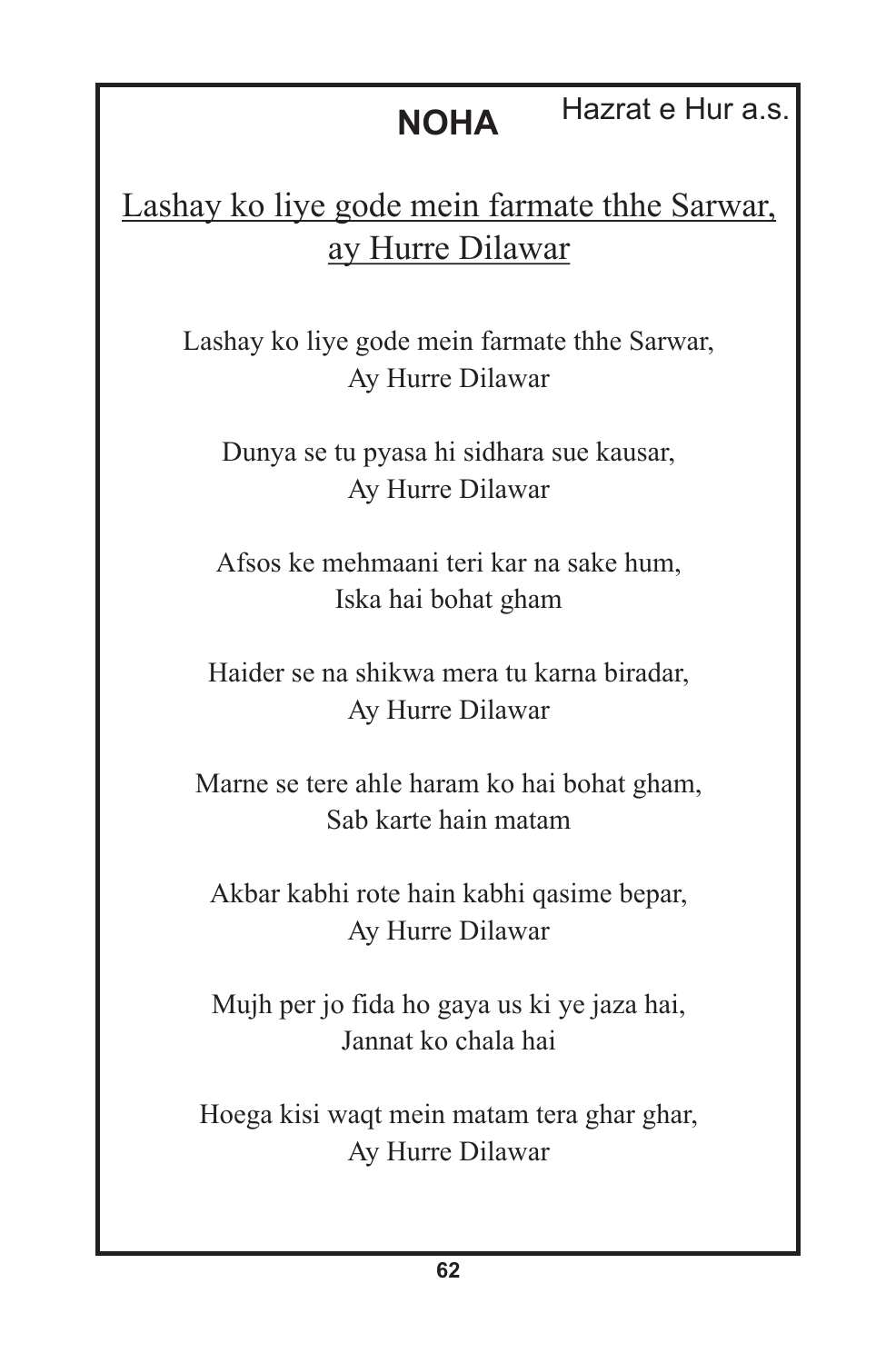Hazrat e Abbas a.s.

### Abbas mera margaya Zainab Zainab

Barpa karo Behna aza Bhai huwa hum se juda Hum ho gaya be aasra Kohe musibat gir pada Zainab

Bazoo huwe uske qalam Kaisa huwa hai yeh sitam Tanha huwe ghurbat mein hum Matam karo zair-e-alam Zainab

Ata alam ko dekhkar Poocha chacha ko tha magar Dar pe hain unki muntazar Usko na ho iss ki khabar Zainab

Akbar se aye behna kaho Jakar chachi ko pursa do Poochey hume gham qaar jo Kehdena hain matam me woh Zainab

Mare gaye uske chacha Maloom agar usko huwa Bali sakina be baha Peetegi sar karke buka Zainab

Tanha hame ab jaan kar Kya kuch karenge ahle sharr Barbaad hoga ghar ka ghar Kat jayega ab mera sar Zainab

Karlo anees is dam buka Na jaane aaye kab khaza Ye waqt aisa aagaya Matam pe ho joro jafa Zainab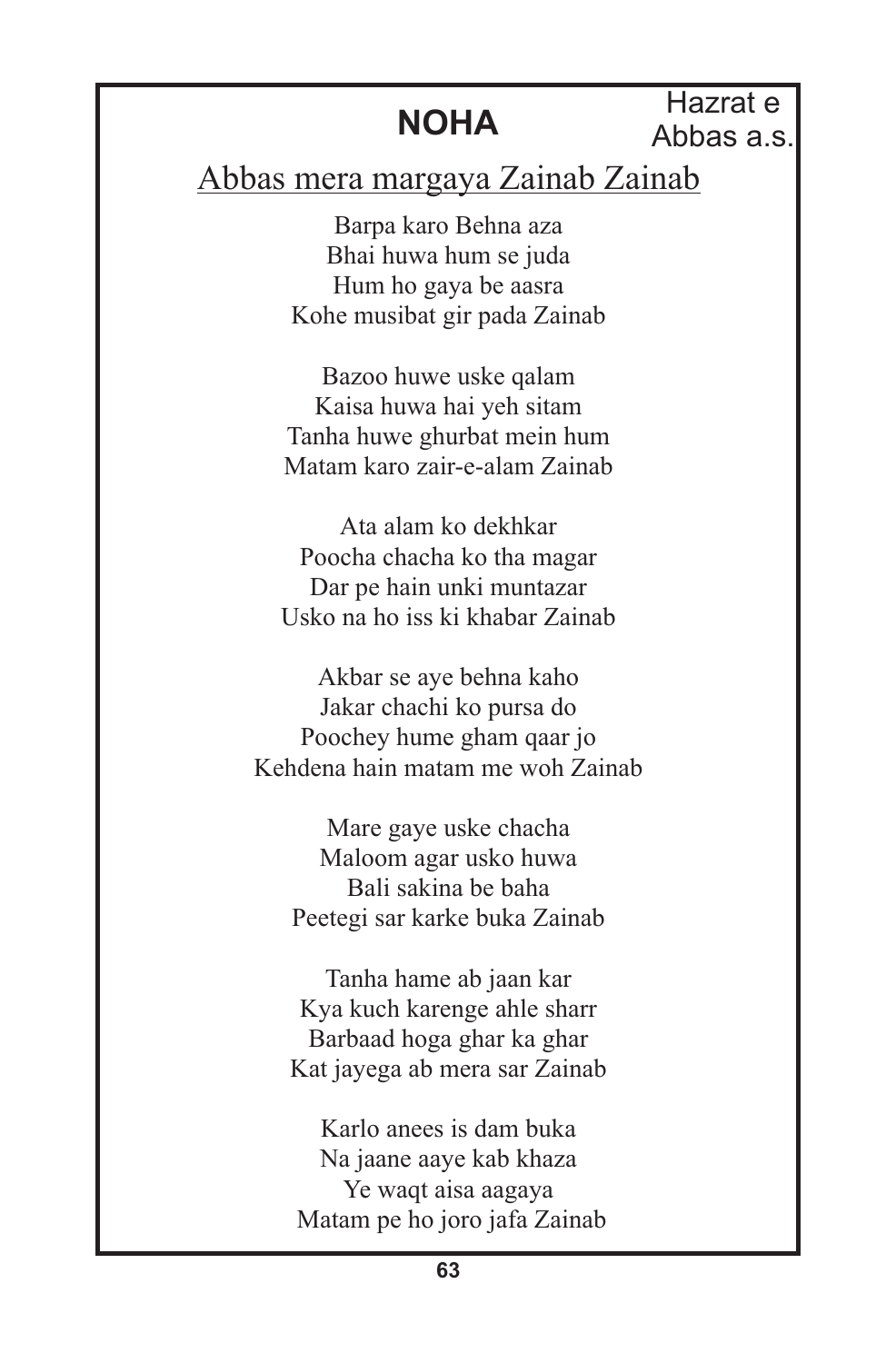### Aa dekh mere Ghaazi Ooncha hai Alam Tera

Aa dekh mere Ghaazi Ooncha hai Alam Tera Dil seenay may jab tak hai bhoolega na gham tera

Zainab ki dua bankar ek waqt wo aayega Har ghar pe saja hoga Abbas Alam Tera Dil seenay may jab tak hai bhoolega na gham tera

Aajati hai Zehra bhi Zainab ki ziarat ko Jab aatt moharram ko utt tha hai Alam Tera Dil seenay may jab tak hai bhoolega na gham tera

Taboot jab utt tha hai Shabbeer ka ay Ghaazi Taboot ke aagay bhi chalta hai Alam Tera Dil seenay may jab tak hai bhoolega na gham tera

Wo kaun say sadmay thay shaih toot gaye jis say Ek dard tha Zainab ka aur doosra gham Tera Dil seenay may jab tak hai bhoolega na gham tera

Parcham ka pharera tha ya aas thi Zainab ki Zainab kay kaleje say gham kaise ho kam Tera Dil seenay may jab tak hai bhoolega na gham tera

Jab bah gaya sab paani tab saans teri tooti Thaa seenay ke andar ya mashkeeze me dam Tera Dil seenay may jab tak hai bhoolega na gham tera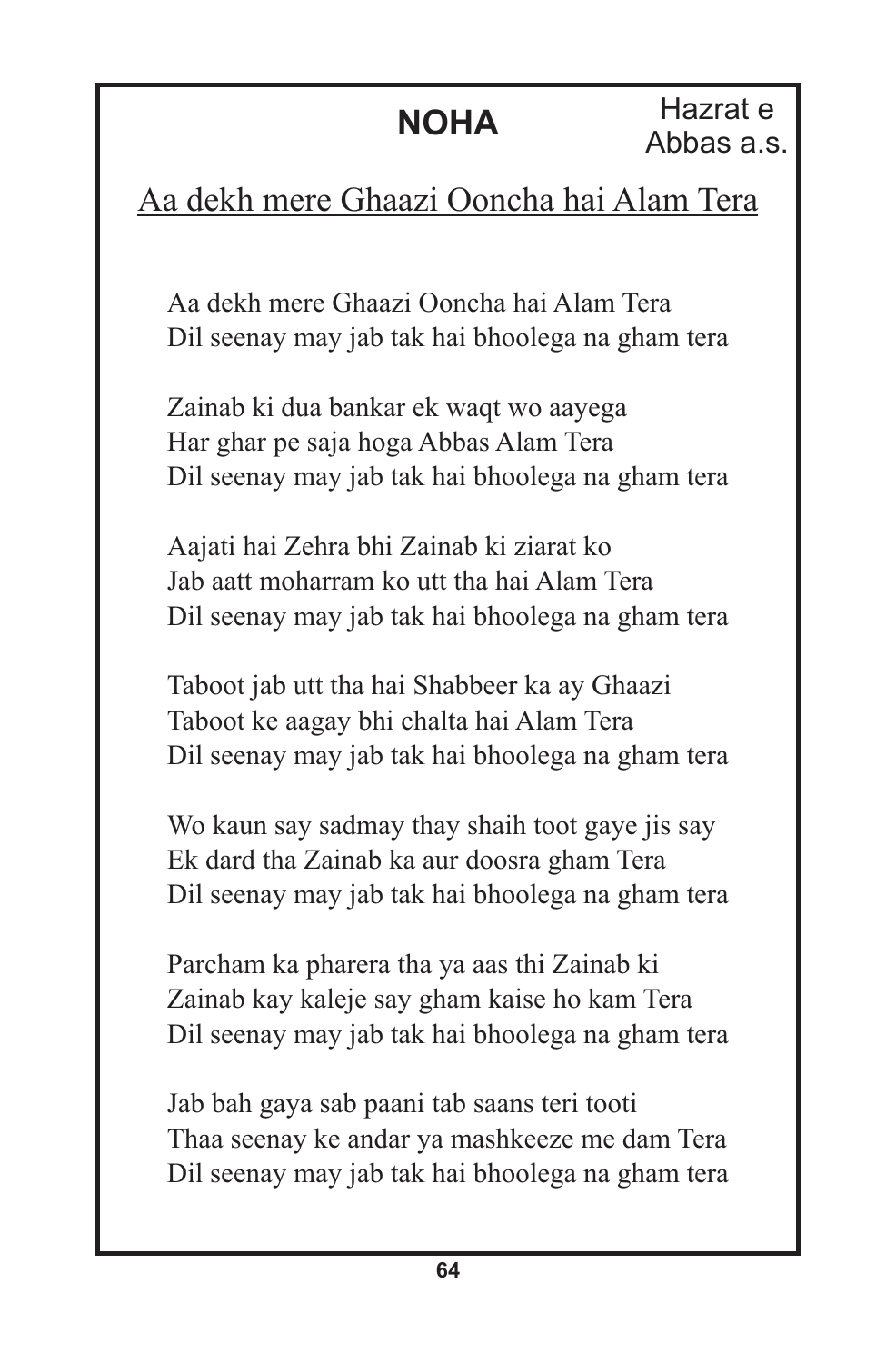Hazrat e Abbas a.s.

### Qatl huay Abbas Ali vavaila,

Qatl huay Abbas Ali vavaila, Teghe sitam shano pe chali vavaila

Mashk chhidi sab bay gaya pani, Pyasi rahi godo ki pali vavaila

Aidiyan ragdi reti par vavaila, Aayi qareen sab bani e shar vavaila

Dee ye sada Zehra ke Pisar ko Ae shahe vala jaan chali vavaila

Gurzay sitam sar par khaya vavaila, Bhai ko Sheh ke ghash aya vavaila

Pushte faras par thum na saka Tyora ke gira farzand Ali vavaila

Aayi jo sarvar kee ye sada vavaila, Daude kamar thame Maula vavaila

Kehte thhe tooti meri kamar ab Bhai bala Teri na tali vavaila

Rotay huay sheh jatay thhe vavaila, Shakle Nabi samjhate thhe vavaila

Jhuk gaye thhe farzande Payambar Qaak thi sab chehre pe mali vavaila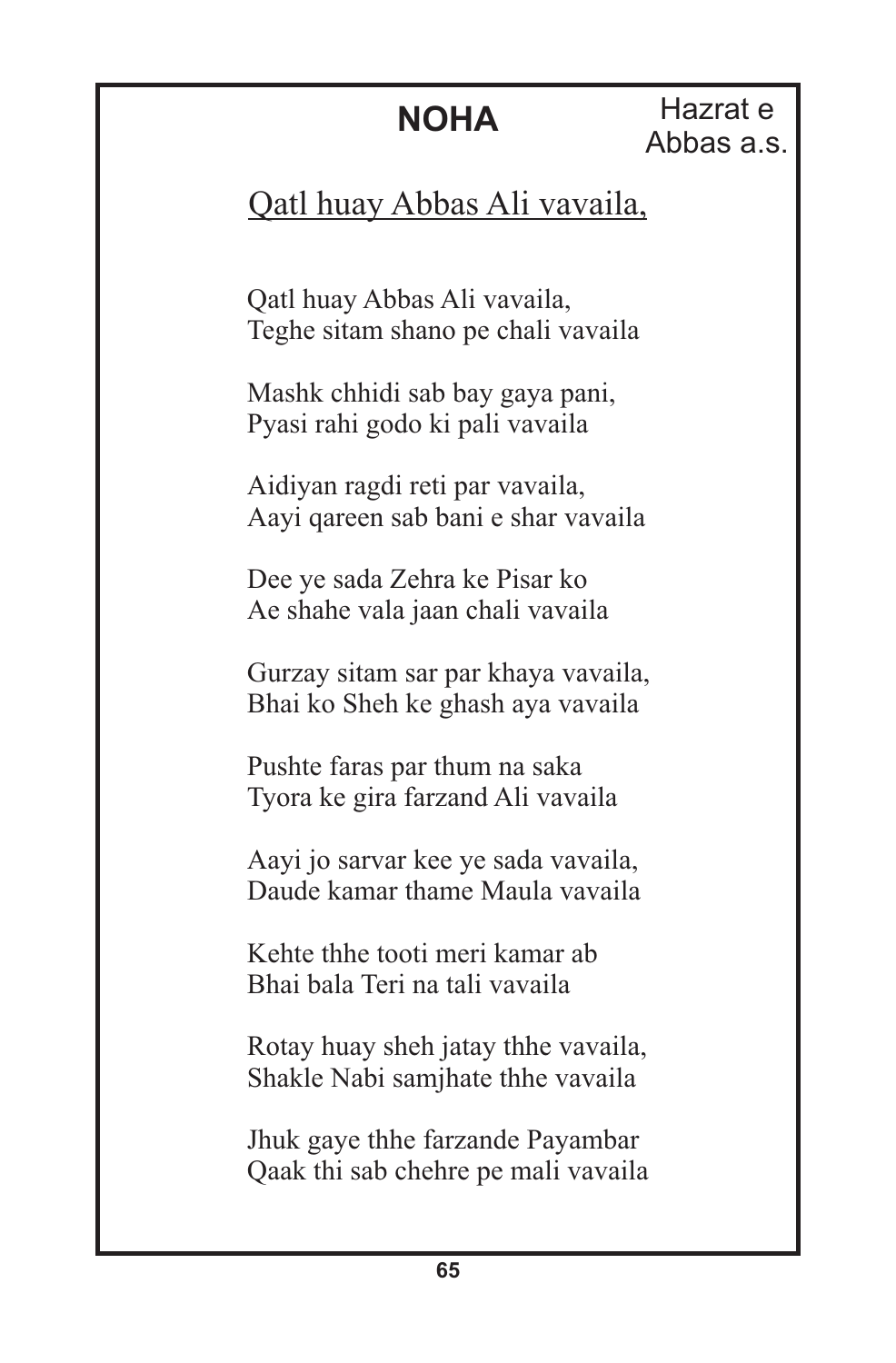#### Ay shair e neyastan e Hyder Abbas

Ay shair e neyastan e Hyder Abbas Deti thi sada zainab rokar abbas

Kya isi din ke liye maangi thi Baba ne dua Aake pardes may ho jaoge tum hum se juda Sote ho chain se dariya ke kinare bhaiyya Kya sunayi nahin deti tumhe halmin ki sada (Abbas)

> Tanha hai khade run may sarwar (Abbas) Ay shair e neyastan e Hyder Abbas

Kya isi din ke liye saath behan thi aayi Aagayi neend jo darya ki tarayi paayi Phir palatkar humay surat bhi nahin dikhlaayi Aagaya run se alam tum nahin aaye bhayee (Abbas)

> Phat tha hai mera sadme se jigar (Abbas) Ay shair e neyastan e Hyder Abbas

Ay mere shair e jawan ay mere bhayee ho kahan Shaaaq hai dil pe tumhari yeh judayee ho kahan Der se deti hoon bhaiya mein duhayi hoon kahan Lut thi hai Fatima Zehra ki kamayi ho kahaan (abbas)

> Khanjar hai halq e sarwar par (Abbas) Ay shair e neyastan e Hyder Abbas

Bhayee ko bhool gaye dhyaan na behnon ka raha Yaad aaya na koyi paayi jo darya ki hava Haye kis dil se kiya tum ne gavara bhaiyya Har tamache pe Sakina ne tumhe yaad kiya (Abbas)

Jab chhine gaye kaanon se gauhar (Abbas) Ay shair e neyastan e Hyder Abbas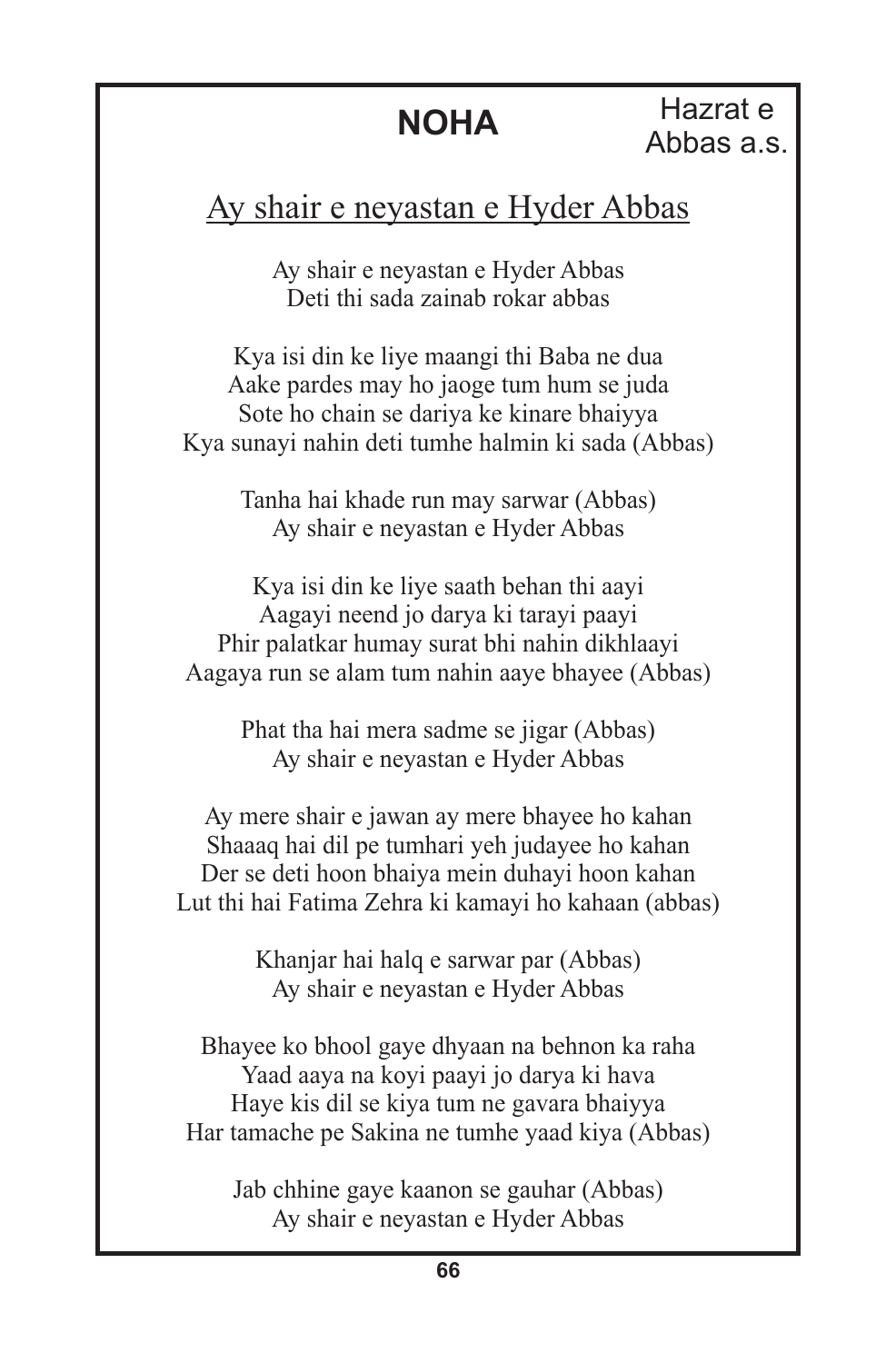**NOHA** Hazrat e Abbas a.s.

### Le jayiye qaime mein yeh mashk o alam Moula

Lejayiye qaime mein ye mashko alam Moula, Dariya pa hue mere shane bhi qalam Moula..

Hai wqt mera aqir jald ayiye ya Sarwar, Ta dekhlun ankhon se Hazrat ke qadam Moula.

Ab wqt nahi Aaqa dedaar dekha dijie, Mushtaqe ziyarat ka hai ankhon mein dam Moula.

Dikhlayi nahi deta ab ankh se qadim ke, Hain ankh mein pewasta ek teere sitam Moula.

Mehjoob Sakina se qismat ne kiya mujhko, Pyasi rahi shehzadi aur margae hum Moula.

Reti pe gira hoon mein narghe mein ghira hoon mein, Ruk ruk ke nikalta hai ab sinay say dam Moula.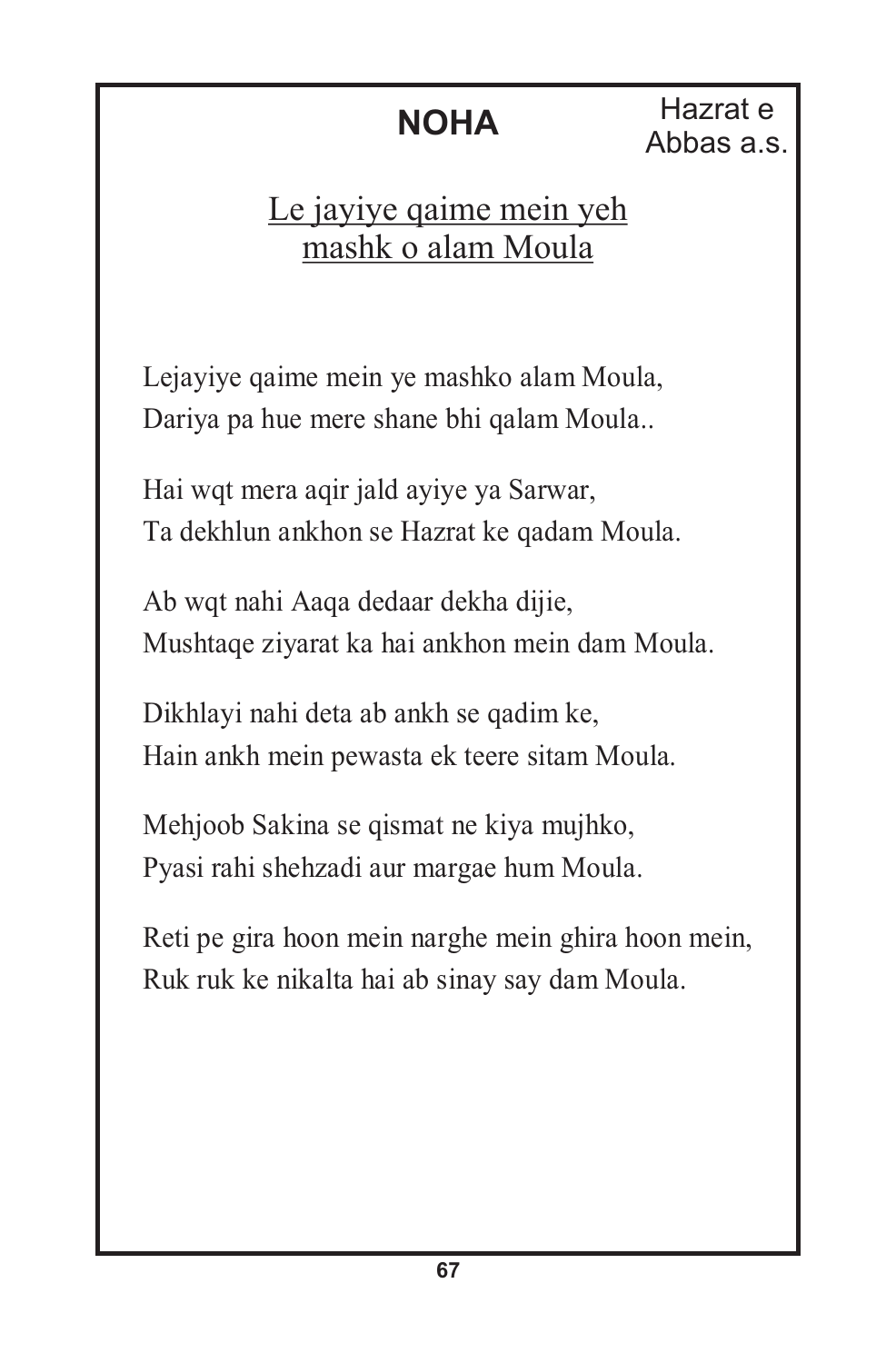## Rotee hai Binte Shahe Madina Hussainiyo

Rotee hai binte shahe Madina Hussainiyo, Abbas margaye labay darya Hussainiyo.

Paani ki mashk ta daray qaima na jasaki, Saqqe ne apna khoon bahaya Hussainiyo.

Sharminda yun bhatijee say Abbas hogaye, Lasha bhi marke qaime may na aaya Hussainiyo.

Vo bhai bhi jo quwatay bazu tha margaya, Tanha hai ab Imam tumhara Hussainiyo.

Bekas Hussain Aalamay peeri mein kis tarha, Laatey jawaan bhai ka laasha Hussainiyo.

Thame hue hai hathon se tootee kamar Imam, Har dam hai lab pay aah ka nara Hussainiyo.

Lasha kahin hai haath kahin hai Shaheed ke, Lashe ke tukday tukday hain aaza Hussainiyo.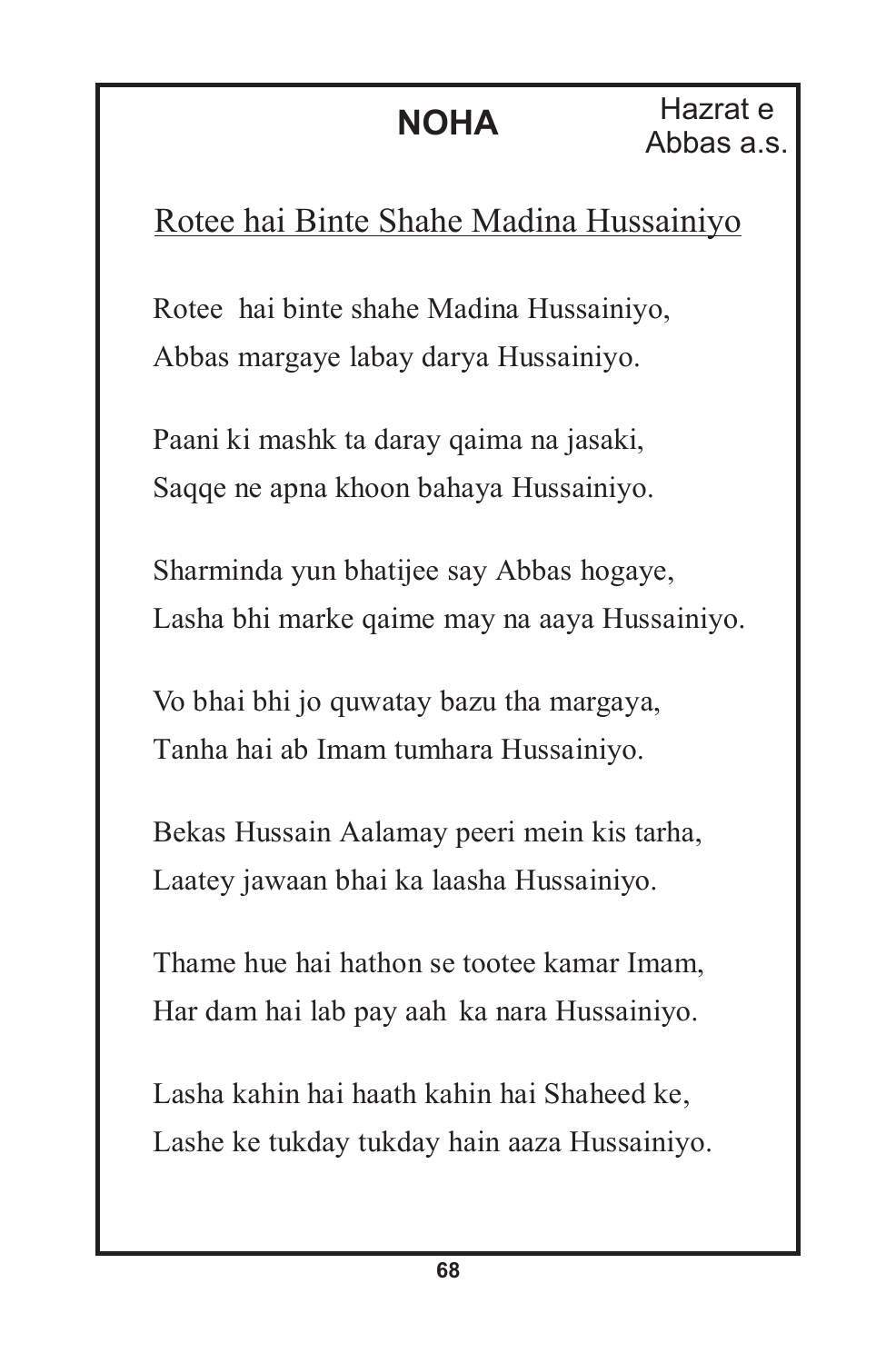**NOHA** Hazrat e Abbas a.s.

Shahinshahe tashnalab ke bhai Abbas uttho Zainab Aayee

Shahen Shahe Tashnalab kay bhai Abbas utho Zainab Aayee, Sar Bhai ka Shaam say hai layee, Abbas utho Zainab Aayee

Shabbir ki laadli Sakina, zindaan may chutt gayi Sakina Pucho tou kahaan rahi Sakina, Abbas utho Zainab Aayee

Shabbir ki laash utha ke laao, besar kay badan say sar milaao Be gour ko gour me sulaao, Abbas utho Zainab Aayee

Hum gheerath-e-Murtuza utho tou, dekho tou bahen ke bazuvon ko Kis zulm kay ye neshaan hain pucho, Abbas utho Zainab Aayee

Ummath kay sitam se phir kay dar dar, be maqnaa o bey rida khule sar, Darbaar me jaake binte Hyder, Abbas utho Zainab Aayee

Chehlum hay Hussain-e-bewatan ka, Mazloom-o-ghareebe bekafan ka Pamaal shuda shikasta tan ka, Abbas utho Zainab Aayee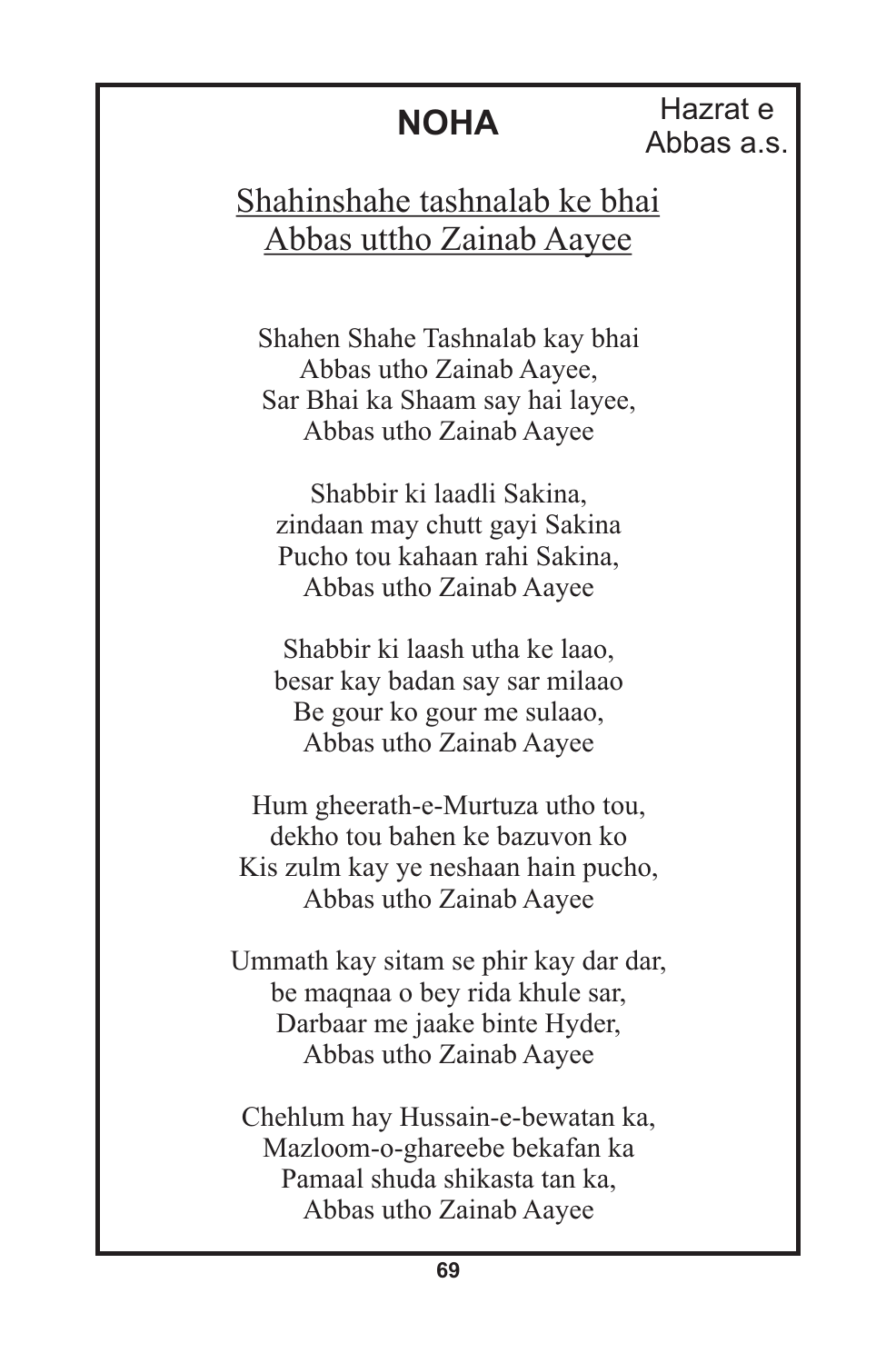## Bhai ka daagh bhaiko yarab hua na ho

Bhai ka daagh bhaiko ya Rab hua na ho Peeri main aisay gham main koee mubtela na ho

Parwana waar Shay pay fida jaan o dil say they Parwana koee shamma say aisay juda na ho

Wo bhai jo kay zeenatey lashkar ho Shah ka Aaisa alam bhi khak main koee mila na ho

Ro kar Sakina kahti thi aye mayray ammu jaan Paani na ab say maangoongi mujh say juda na ho

Bhai ka dam nikalta hai bhai ki gode main Hasrat ka khoon is terha say aye khuda na ho

Bhai kay gham main Shay ki kamar haae kham huee Betaab vo beytawan koee aisa khuda na ho

Dushman ko khaof tha buhat in kay wajood say Dunya main is tarha koee bay aasra na ho

Yaver ki hai dua ke ba juz matam e Hussain Gham hum ko koi bahre Rasool e Khuda na ho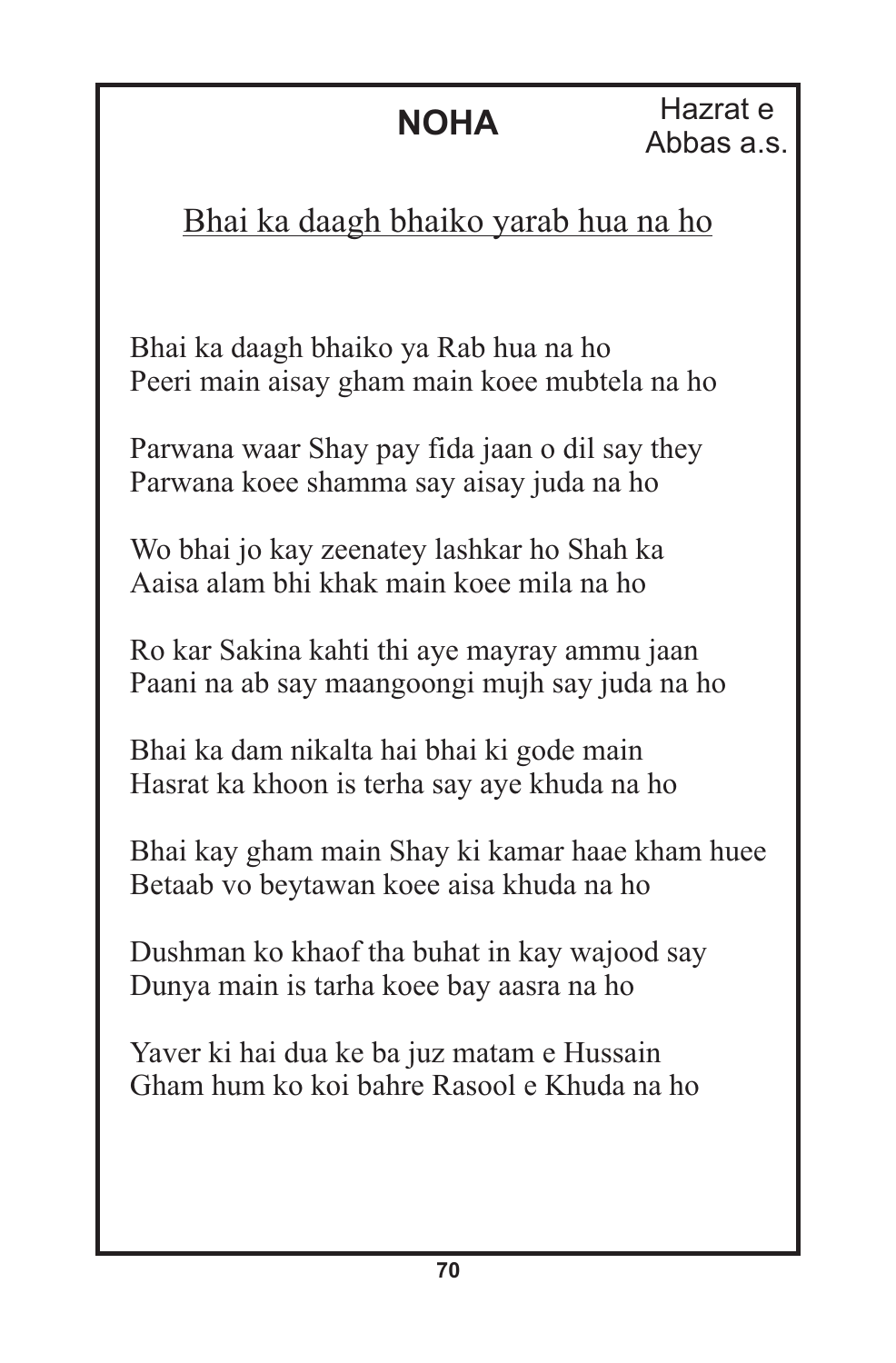### Sher-e-jawan Mar Gaya

Karthe thhe ro ro ke yeh Hazrath bayan Todh gaye meri kamar Bhai Jaan Rothi Hai kheme mein Sakina wahan Sothe hain Abbas Zameen par yahan Mar gaya Akbar pidar Tham lo meri kamar *Sher-e-Jawan mar gaya* Sadqe karo lash par Lut gaya be-kas ka ghar Quwwath-e-Bazu mera kiya ho gaya Zeenath-e-pahlu mera kiya ho gaya Ashiq-e-Dilju mera kiya ho gaya Kiya hua afsos mera qadr-daan Ham ko sambhale ka kaun Lash utha'e ga koun *Sher-e-Jawan mar gaya* Bhai pukare ga koun Qabr banaye ga koun Kiya hua Saqqa-e-Sakina ko Aah Kis ne kiya mera bhara ghar tabah Kiya hui Abbas-e-Baradar ki chah Ab gayeen woh piyar ki baatein kahan Koun khabar le meri Hai meri be-kasi *Sher-e-Jawan mar gaya* Talkh hu'i zindagi Chalthi hai dil par chhuri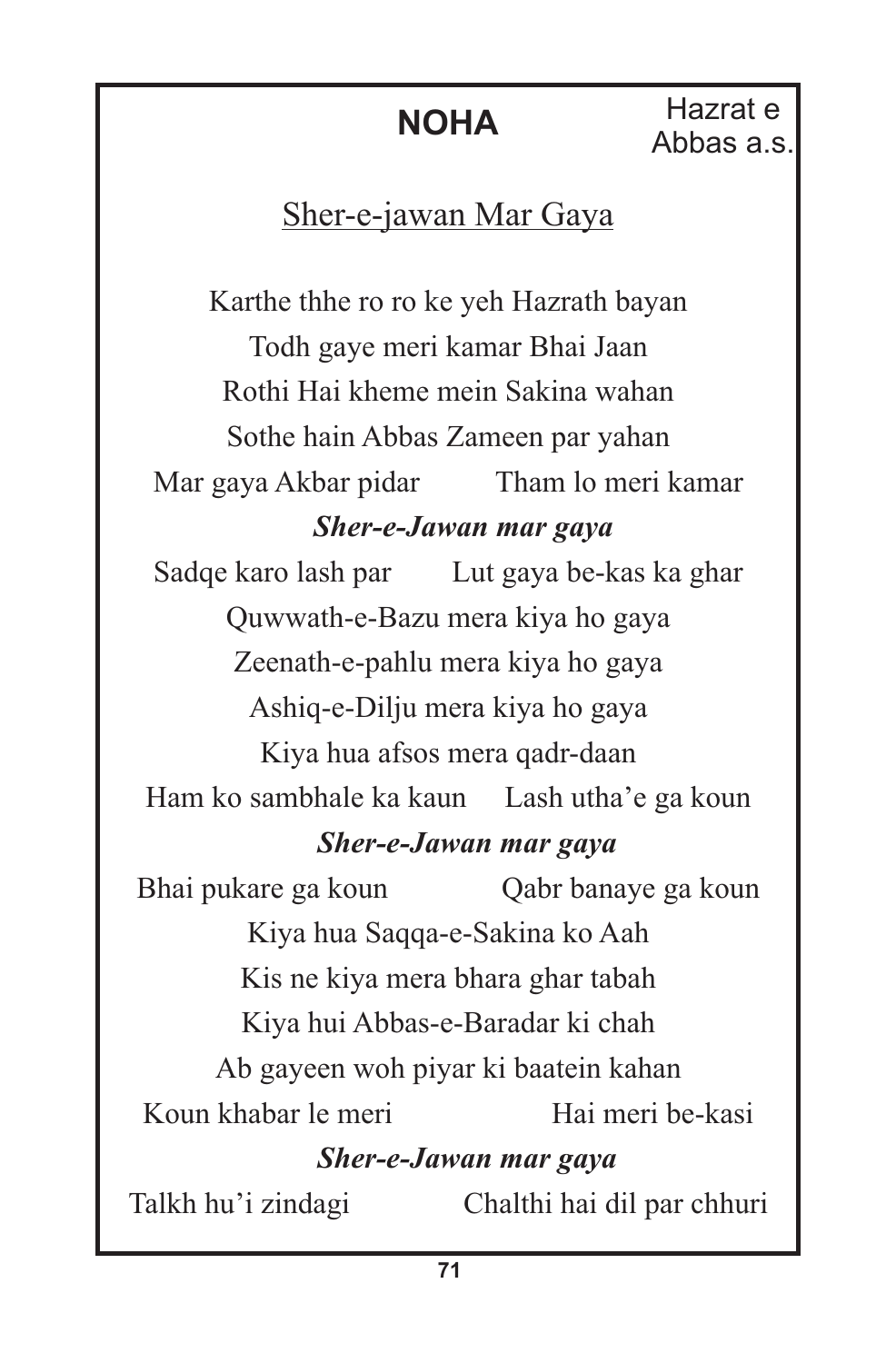Todho na Ghurbath mein meri aas utho Dekho Hussain aaya hai Abbas utho Rotha hai Mazloom ba-sad-yas utho Utho bas ab ghar mein chalo Bha'i Jaan Dhoom hai khaeme mein wan Karthi hai Zainab fughan

#### *Sher-e-Jawan mar gaya*

Seene mein dil hai tapan Kis se karoon main bayan Hath se khoya dil-e-gham-khwar ko Pa'on kahan apne Alamdar ko Der hu'i khanjar-e-khoon-khwar ko Jald gale par ho mere ab rawan Ab ko'i chara nahin Zeesth gawara nahin *Sher-e-Jawan mar gaya* Zabth ka yara nahin Ko'i hamara nahin

Mah-e-Bani Hashim-e-wala nahin Is mere mehru ka ujala nahin Haye mera chahne wala nahin Nazron mein tarik hai sara jahan Aankhon ka tara mera Ghar ka ujala mera

#### *Sher-e-Jawan mar gaya*

Ashiq-o-Shaida mera Chand ka tukdha mera Rooh-e-Ali, Jaan-e-Nabi alwida Ashiq-o-Shaida-e-Akhi alwida Lasha-e-Abbas-e-Ali alwida Aathe hain ab ham bhi chalo bha'i Jaan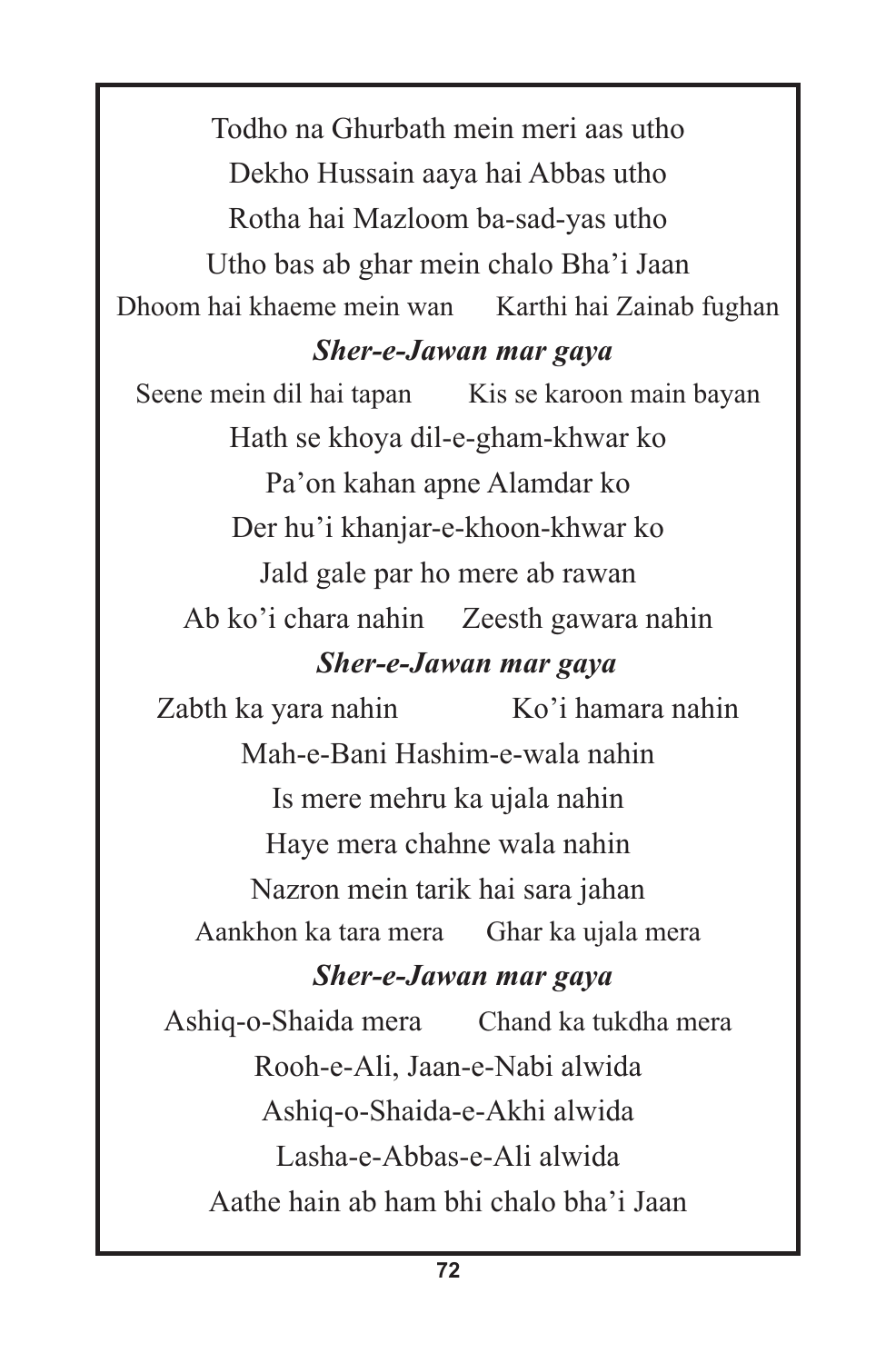Jaan hai mujh mein kahan Ranj se hun Neem-Jaan *Sher-e-Jawan mar gaya*

Lut gaya sab karwan Jald ho khanjar rawan Shor hai faryad ka Shoukath khamush Khothe hain sab Shah ke aza-dar hosh Kar yeh du'a Haq se ke aye Parda-Posh Kar na gunah Hashr mein mere ayan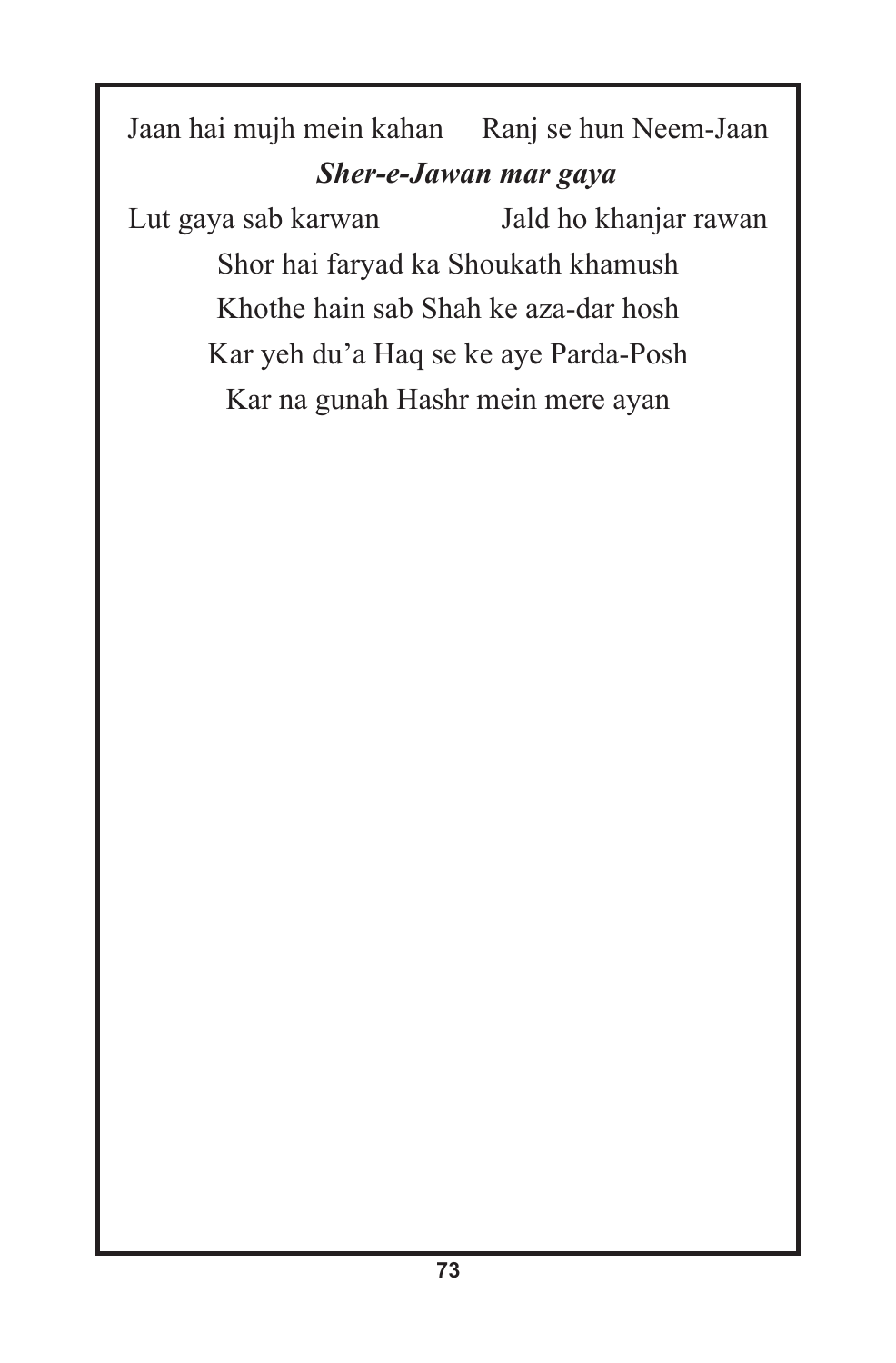**NOHA** Hazrat e Abbas a.s.

#### Jab Ridaa Sar Se Chhini

Haaye mere abbas ..... (4)

Jab ridaa sar se chhini, mai sadaa deti rahi, Tu na aaya Ghazi (as).....(2)

Aale-Imraan kahaan, aur zindaan kahaan, Ye Bahen qaid huwi, tu na aaya Ghazi (as)

Jab ridaa sar se chhini, mai sadaa deti rahi, Tu na aaya Ghazi (as)

Hamko paani na mile, teri khushbu toh rahe, Tere baazu na kate, chaahe mashkiza chhide Yeh magar ho na saka, tere baazu hai judaa, Mujhpe hai tashna-labi, tu na aaya Ghazi (as)

Jab ridaa sar se chhini, mai sadaa deti rahi, Tu na aaya Ghazi (as)

Dhup mai tu thaa shajar, tujhse aabaad thaa ghar Hai barehna mera sar, kya nahin tujhko khabar Ay Alamdaare-wafaa, is Bahen ko bakhuda Tujhse dhaaras thi badi, tu na aaya Ghazi (as)

Jab ridaa sar se chhini, mai sadaa deti rahi, Tu na aaya Ghazi (as)

Aagayi shaam-e-alam, lutgaye ehle-haram Ret par jalti huwi, hogaya thanda alam Pursaa dene ke liye, mujhse milne ke liye Aagaye Baba Ali, tu na aaya Ghazi (as)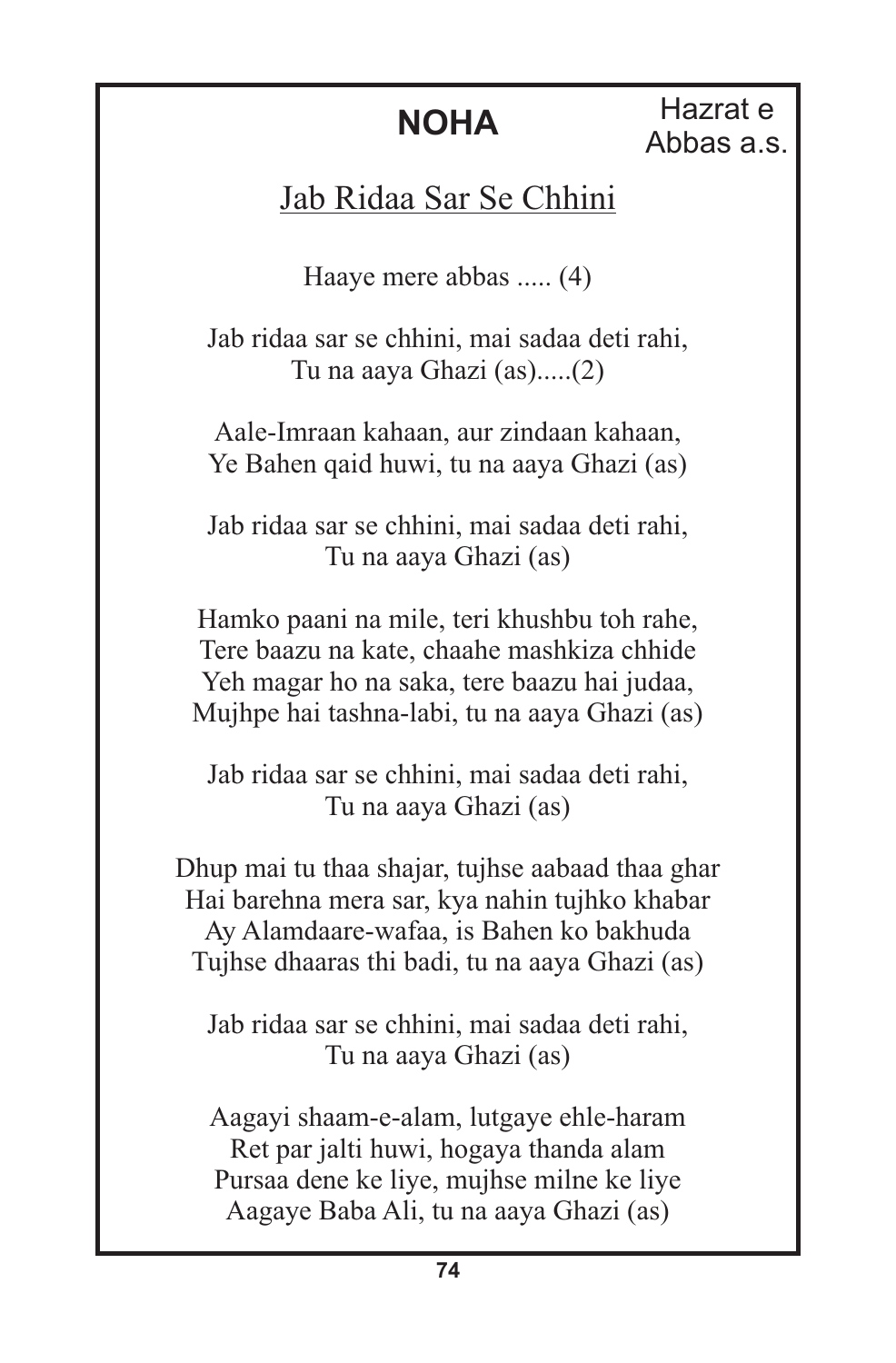#### Jab ridaa sar se chhini, mai sadaa deti rahi, Tu na aaya Ghazi (as)

Kya kahun sher mere, beridaa hamko liye Ye musalmaan saare, shehr dar shehr gaye Khilqate kufa kabhi, khilqate shaam kabhi Aur haan ham pe hassi, tu na aaya Ghazi (as)

Jab ridaa sar se chhini, mai sadaa deti rahi, Tu na aaya Ghazi (as)

Aagaie shaam e alam, lut gai Ahle haram, Ret par jalti hui hogaya thanda Alam, Pursa dene ke liye, mujhse milne ke liye, Aagaie Baba Ali (as), tu na aaya Ghazi (as)

Jab ridaa sar se chhini, mai sadaa deti rahi, Tu na aaya Ghazi (as)

Kya kahu sher mere, berida hum ko liye, Yeh musalmaa sare, shahr dar shahr gaie, Khilkate kufa kabhi, khilkate shaam kabhi, Aur han hum pe hassi, tu na aaya Ghazi (as).

Jab ridaa sar se chhini, mai sadaa deti rahi, Tu na aaya Ghazi (as)

Kitni bebas thi behen, ai Shehenshaahe wafaa Naam leleke mera, jab ye zaalim ne kahaa Naaz tha jispe tujhe, ab bulaa o na usse Aur mai roti rahi, tu na aaya Ghazi (as)

Jab ridaa sar se chhini, mai sadaa deti rahi, Tu na aaya Ghazi (as)

Qaid khaane mai qazaa, jab Sakina (sa) ko mili Deke kurte ka kafan, bacchi dafnaayi gayi Us ghadi naam tera, surate Naade-Ali Bas me dohraati rahi, tu na aaya Ghazi (as)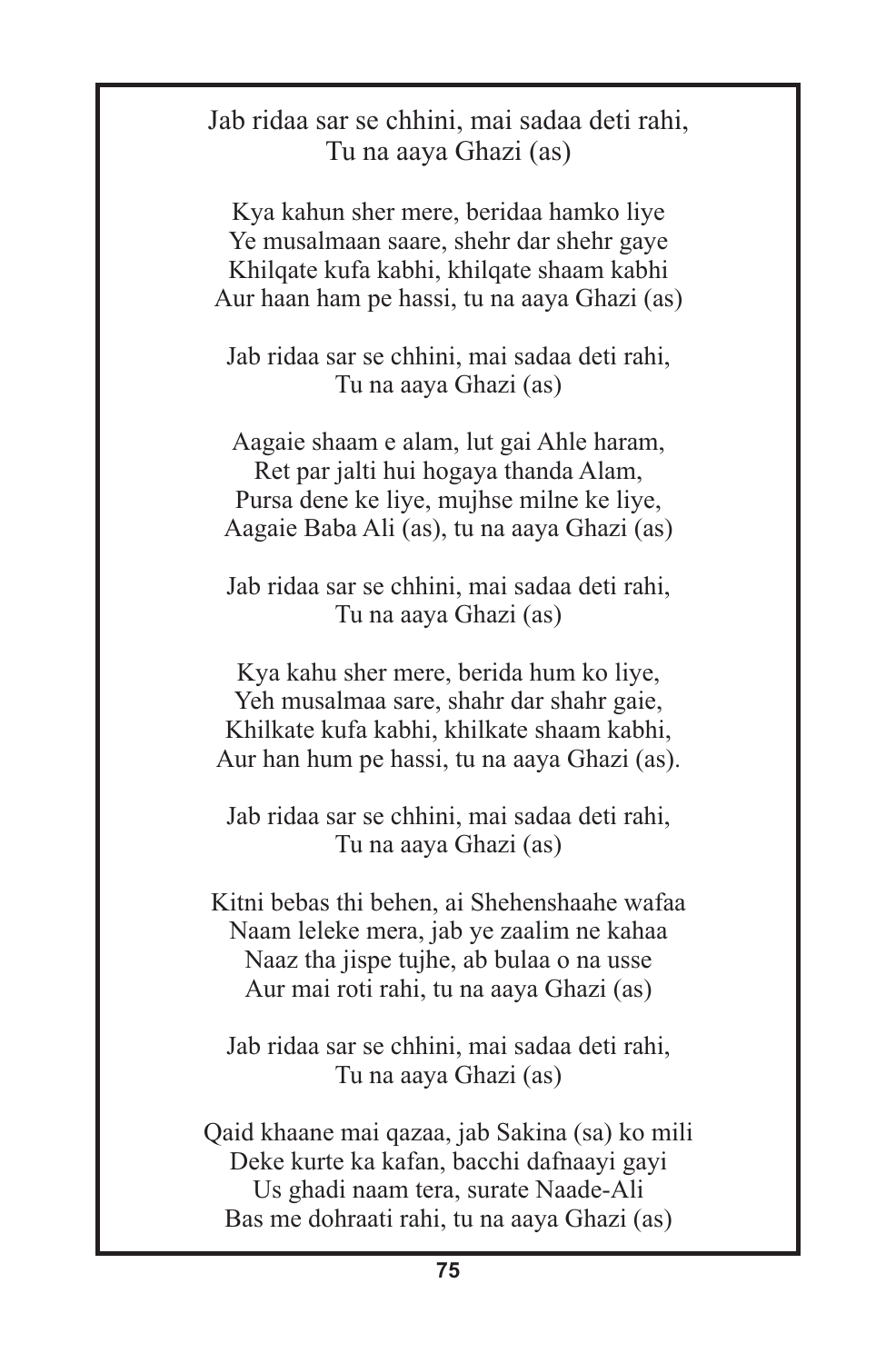Jab ridaa sar se chhini, mai sadaa deti rahi, Tu na aaya Ghazi (as)

Roya "Rehan" khalam, karke yeh baat raqam Khoon mai doob gaya, mere Ghazi (as) ka alam Zakhmi zainab (sa) ka jigar, khoon-fishaan Shah (as) ka sar Aaye khaimon mai shaqi, tu na aaya Ghazi (as)

> Jab ridaa sar se chhini, mai sadaa deti rahi, Tu na aaya Ghazi (as)

> > Tu na aaya Ghazi (as).....(2)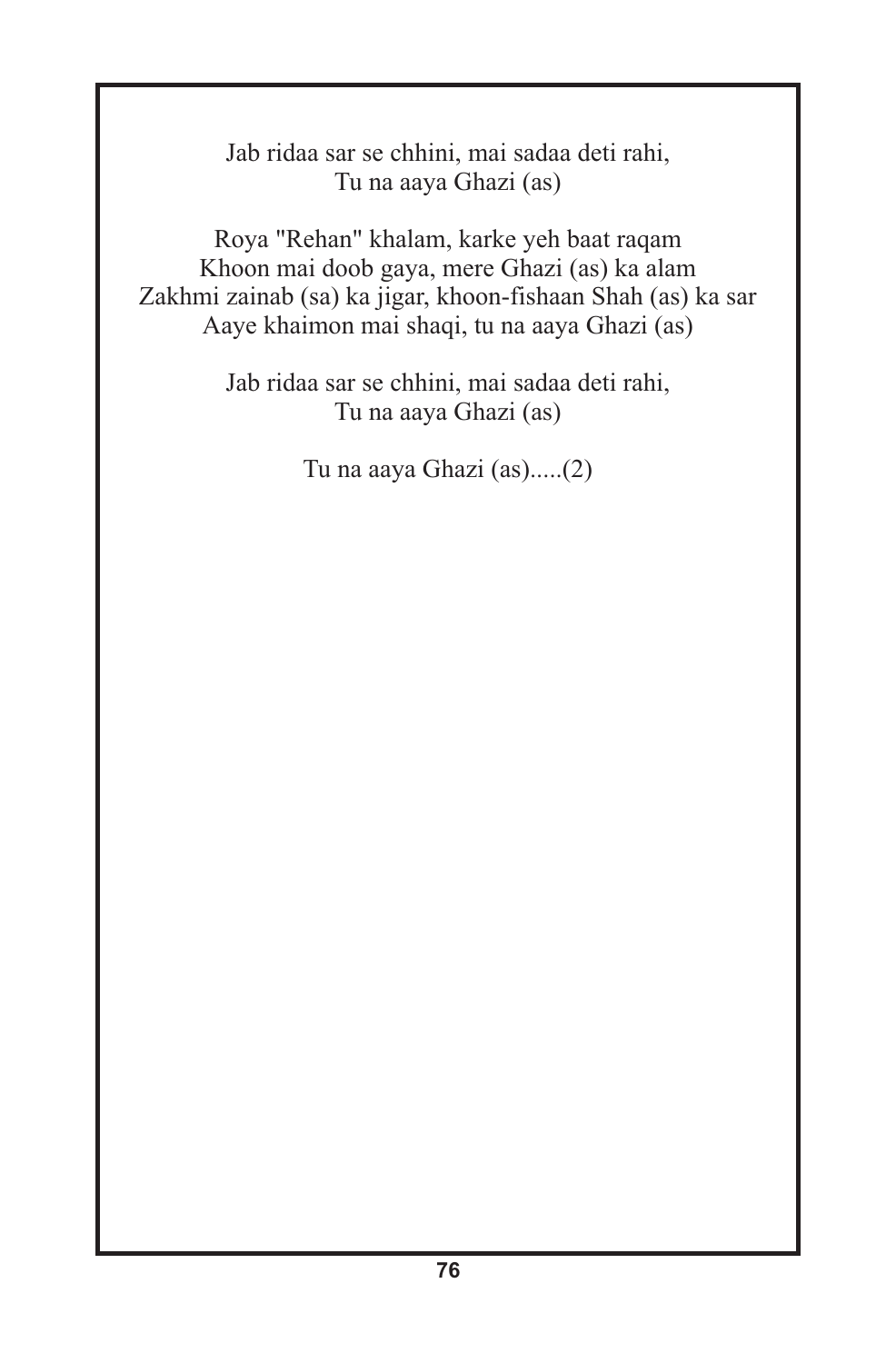Safar-e-Imame-Hussain a.s.

#### Shabeer ko rahe ghurbat mein

Shabeer ko rahe ghurbat mein Nana ka jo rauza yaad aya

Kuchh Maa ki mohabat yaad aaayi Baba ka zamana yaad aya

Vo binte Ali ki mayoosi Vo ahle Madina ki ulfat

Abbas ki koshish yaad aayi Zainab ka vo parda yaad aya

Hathon se jigar ko thaam liya aur Sar ko jhuka kar baith gaye

Jab apni mareeza beti ka Utra hua chehra yaad aya

Lo subha ka daaman chaak hua Akbar ki azaan ne chaunkaya

Ye poochh ne kis ki himmat hai Shabeer ko kya kya yaad aya

Mu apna wafoore gheerat se Balon se chhupaya zainab ne

Jis waqt dayare koofa mein Baba ka zamana yaad aya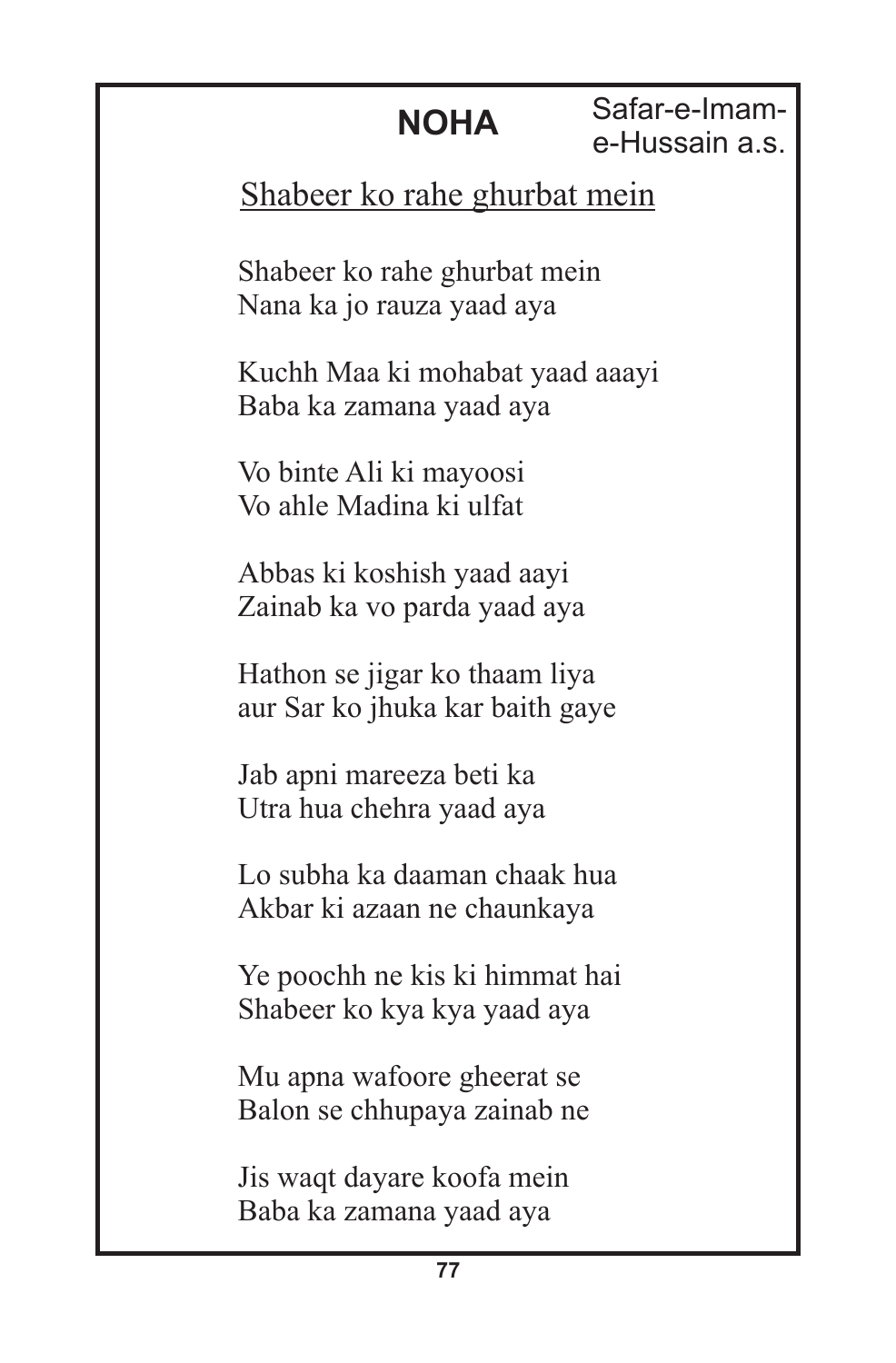**NOHA** Safar-e-Imame-Hussain a.s.

### Dil hai bechain Shah-e-Huda ka

Dil hai bechain shah-e-huda ka, Ho raha hai safar karbala ka Qasd hai wan se mulk-e-baqa ka, Ho raha hai safar karbala ka Gird baithe hain ahl-e-madina, Chak hai gham se har ek ka sina Shah dete hain sab ko dilasa, Ho raha hai safar karbala ka Zabt-e-gham kar ke kahte hain hazrat, Ab yehi hai khuda ki mashiyat Mujh se chut'ta hai nana ka rauza, Ho raha hai safar karbala ka Zindagi char din ki hai mohlat, Sab ko lazim hai us ki ata'at Phir milen ge muqaddar jo laya, Ho raha hai safar karbala ka Bhai' abbas ye mashkon wale, Aur pani tumhare hawale Sathh ma'soom bachchon ka hoga, Ho raha hai safar karbala ka Hum ne sonpa tumhen qafele ko, Aur har qism ke rahele ko Ham ko paigham hai ye qaza ka, Ho raha hai safar karbala ka Ja ke sughra ko sam'jhao bhai, Kar do is fikr se kuchh rihai Sathh chalna hai dushwar us ka, Ho raha hai safar karbala ka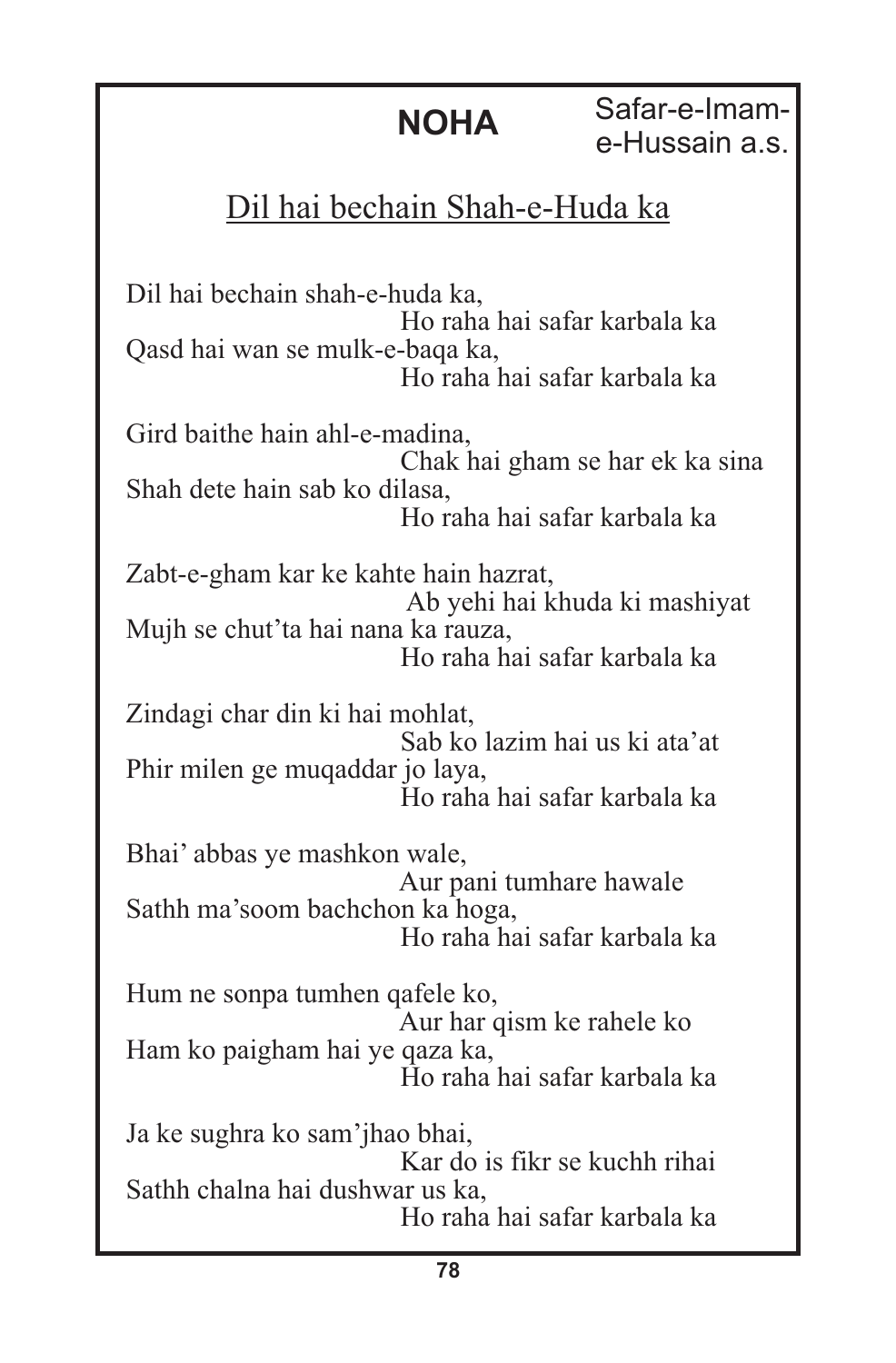**NOHA** Safar e Imam e Hussain a.s.

### Loota hai gulshan-e-Zehra isi Muharram mein

Loota hai gulshan-e-Zehra isi muharram mein Chhuta hai shaeh se Madina isi muharram mein

Isi mein Shaeh pa hua saatveen se pani band Raha fura't pa pahra isi muharram mein

Isi mein Aun-o-Muhammad ki lash laye shah Shaheed ho gaya Dulha isi muharram mein

Hussain piyase ka bazu isi mein tuta hai Shaheed ho gaya saqqa isi muharram mein

Isi mein qatl hue naujawan Ali Akbar Baha hai khoon-e-tamanna isi muharram mein

Chhida hai teer se hulqoom Shaeh ke hathon par Tarap ke rah gaya bachcha isi muharram mein

Bhateeje, bhanje, bhai, pisar hue sab qatl Hussain hogaye tanha, isi muharram mein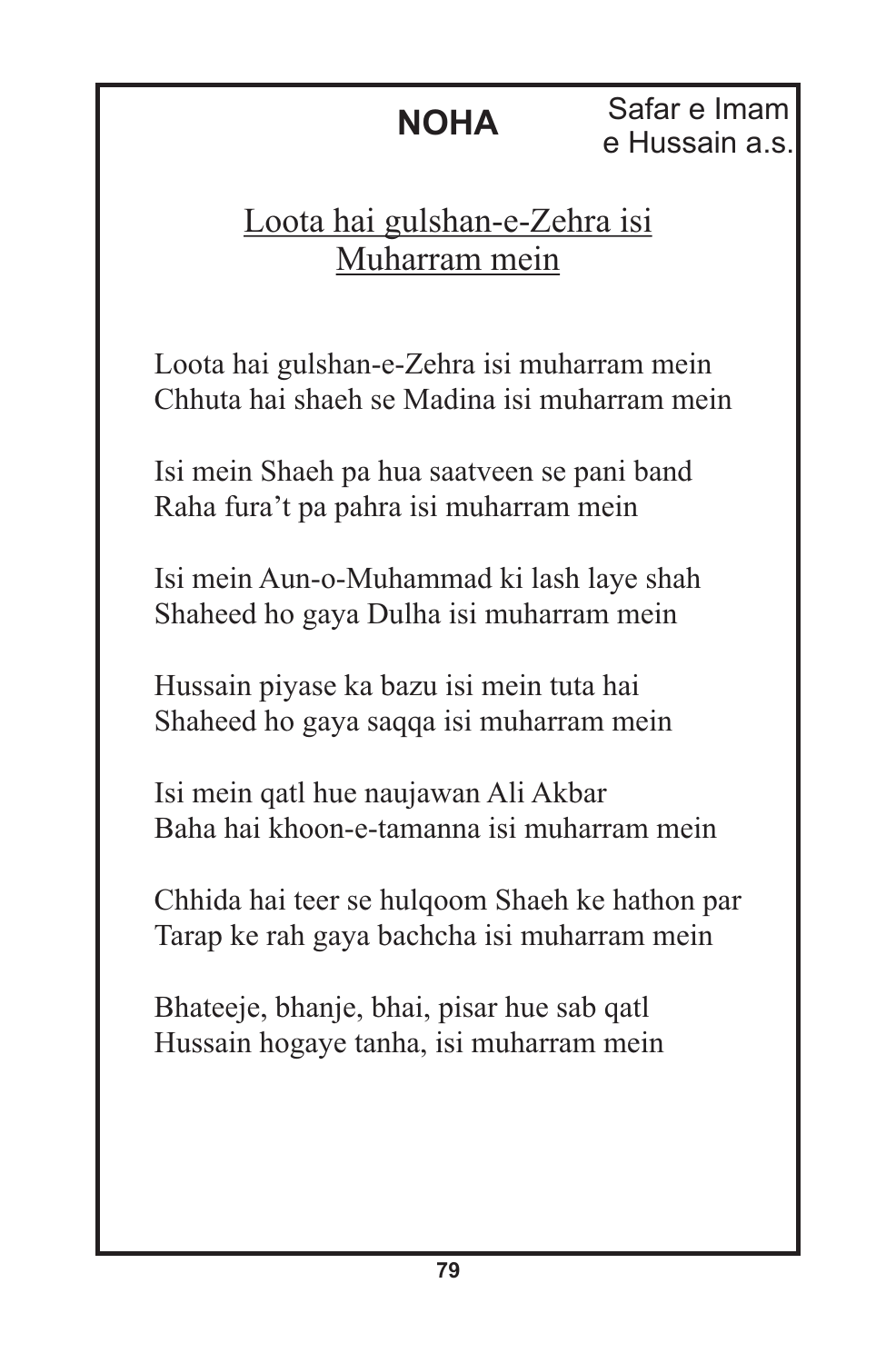Imam e Hussian a.s.

### Hai karbala walo hai karbala walo

Ay Quda ke bando mein muntaqib Quda walo Taqte innama walo taaje hal ata walo Kya wafa pe jane deen tum ne ay wafa walo Shane Mustafa walo wazhe Murtuza walo Hai karbala walo hai karbala walo

Chhote chhote bachon ne jang ki ijazat lee Badh gaye jawan ban kar kamsini se ruqsat lee Qaum ki himayat mein izzat e shahadat lee Zindagi ko kya kahiye maut se bhi qidmat lee Hai karbala walo hai karbala walo

Kis bala ke jangal mein aale Mustafa tehri Be dayaron ka madfan arze karbala tehri Ayi shame Ashoora subha ko wigha tehri Kya qabar Madeenay ko shaamiyon se kya tehri Hai karbala walo hai karbala walo

Haq pe marne walon ne jaan di saleeqay se Shauq se tamana se azm se irade se Zindagi na thi pyari Fatima ke pyare se Maa ki goud se aaya aur koi jhule se Hai karbala walo hai karbala walo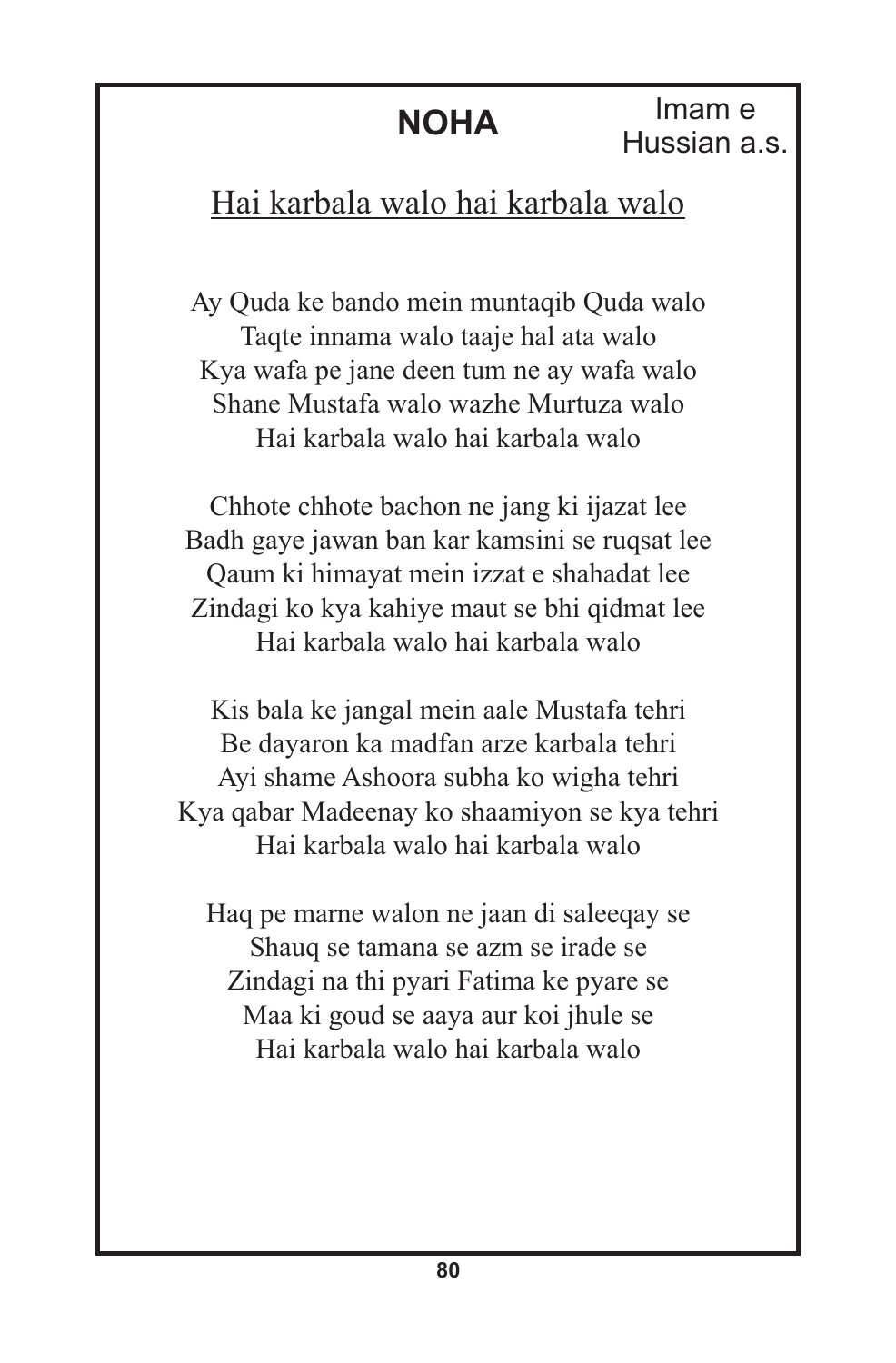#### Ay mere Hussain ay mere Imam

Ay mere Hussain ay mere Imam Ho gaye shaheed aap tashna kaam

Pani kyo raha dahr mein quda Jab furaat se uth gaye qiyam

Di kisi nay aah nahr se sada Baba leejiye aaaqri salaam

Ek teer se zaqmi do huay Gardane Sagheer bazue Imam

Jab huay vidaah bhai ne kaha Mere Shio se kahna tum salam

Waqte asr tha jab kata gala Lab pe aap ke tha Quda ka naam

Ek nasheb sey aati thi sada Baba ghar chalo ho gayi hai shaam

Ay Shahe umam lut gaye haram Baad aap ke jal gaye qiyam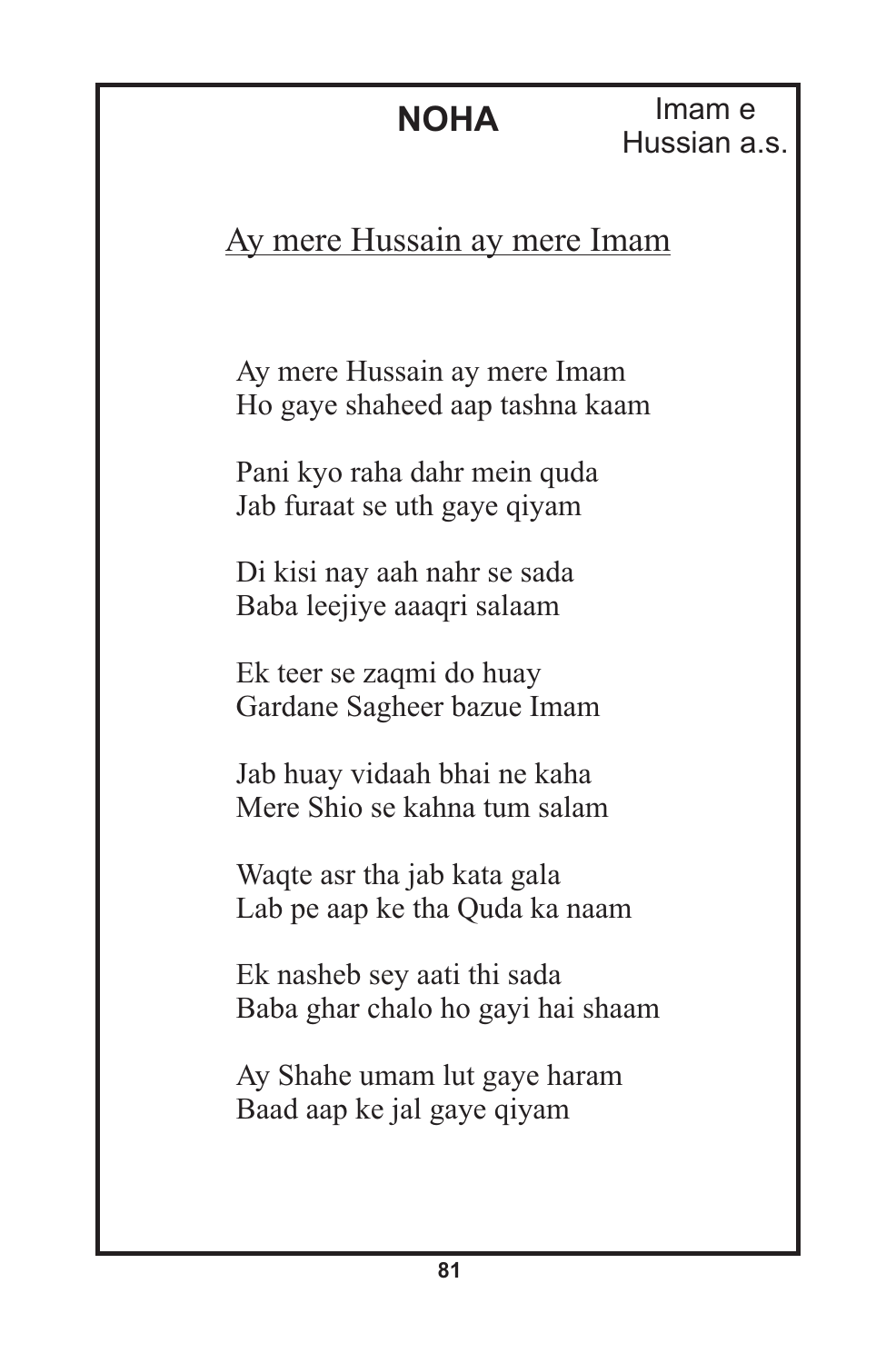Imam e Hussain a.s.

## Ashoor ki shab kehti thi yahi Zainabe naalaan, ya rab na sehar ho

Ashoor ki shab kehti thi yahi Zainabe naalaan, Ya Rab na sehar ho

Ho jaega kal qatl ke Shabeer ka saamaan, Ya Rab na sehar ho

Ji bhar ke meray bhai ko mein dekh lun ya Rab, Ho qatm na ye shab

Kal bhai kahan aur kahan Zainabe nalaan, Ya Rab na sehar ho

Kat tee hai jo shab qoon mere tan ka hai ghat taa, Dil gham se hai phat taa

Mil jaega kal qaak mein Zehra ka gulistaan, Ya Rab na sehar ho

Kal subah ko mein zulm ke maidan mein lutungi, Bhai se chhutungi

Amman ka bhara ghar meri ho jaega veeraan, Ya Rab na sehar ho

Beemaar ki qatir hai yahi raat ghaneemat, Kal kheenchaega zehmat

Kal bediyan hain aur qadame abide naalaan, Ya Rab na sehar ho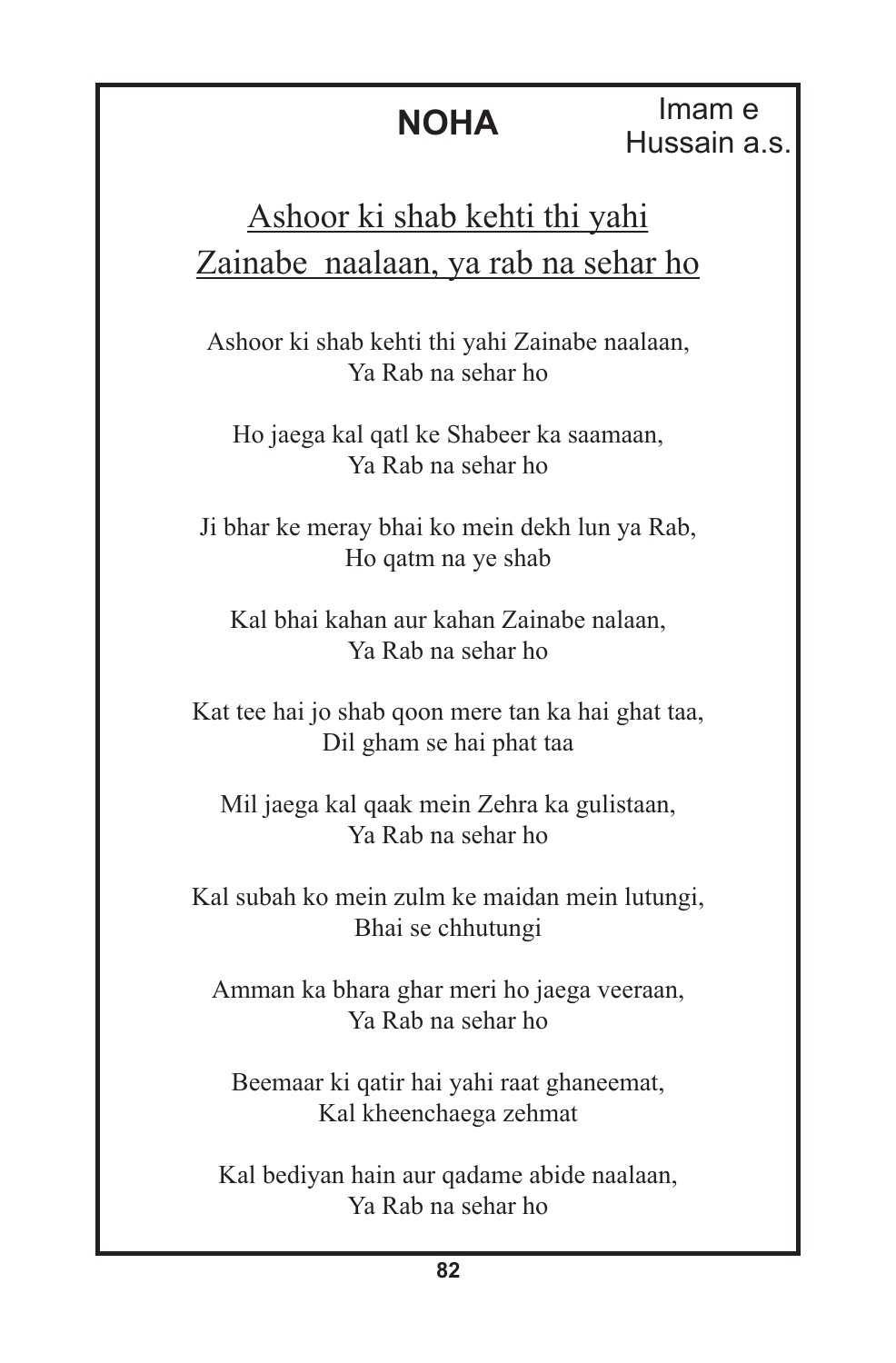**NOHA** Imam e Hussian a.s.

#### Aye bekafan Hussain gharibul watan Hussain

Ummat ne khoob ajr-e-risalat adaa kiyaa Pammal teri laash ko bad-e-qaza kiya Uriya badan Hussain gharibul watan Hussain

Soti thi sada laqte jigar tujhko sulakar Chakki bhi jo pisy hain to godi mein litakar Tashna dahan Hussain gharibul watan Hussain

Ayi na kabhi lal tujhe dhoop mein lekar Ab tabti zameen par hain tera lasha-e-besar Aye gulbadan Hussain gharibul watan Hussain

Masroor kaam agaya girya yeh qaber mein Ay kaash labpe ho mera nauha ye hashar mein Aye bekafan Hussain gharibul watan Hussain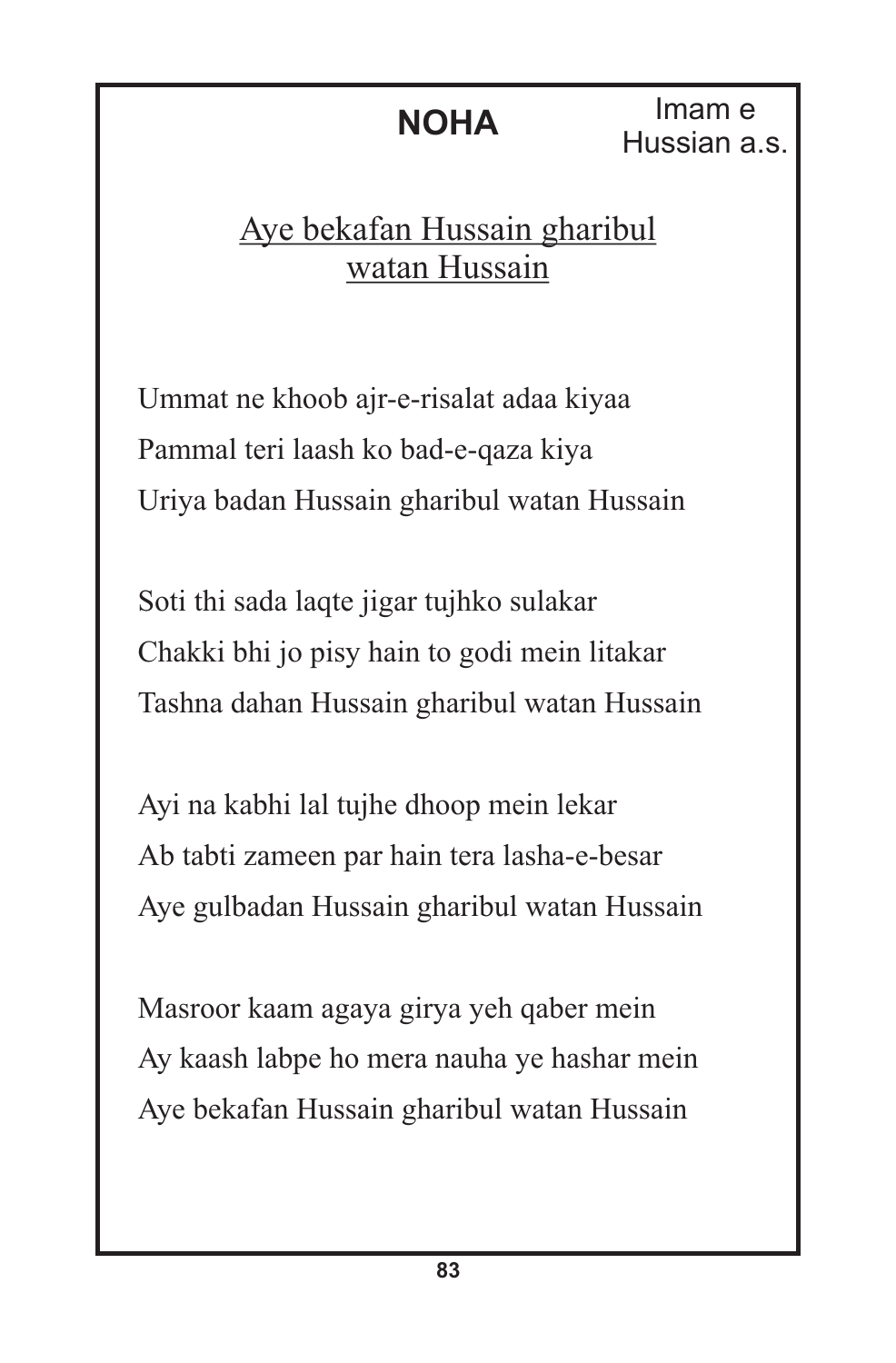#### Sugra ko intezaar hai utho Hussain ghar chalo

Sugra ko intezaar hai utho Hussain ghar chalo Zainab ki ye pukaar hai utho Hussain ghar chalo

Shane katake so gaye, Bhaiya bi ham se chut gaye Pusht meri figaar hai, utho Hussain ghar chalo

Barchhi jigar pe kha gaye, Akbar jawan mar gaye Ujdi hui bahaar hai, utho Hussain ghar chalo

Jhola jhulati hai rabab, bete ki leke dil mein yad Asghar ka intezaar hai, utho Hussain ghar chalo

Dulha ki laash lut gayi, maang hai qaak se bhari Kubra ka haale zaar hai, utho Hussain ghar chalo

Bache mere bichad gaye, pyase hi run me so gaye Dil mera beqaraar hai, utho Hussain ghar chalo

Chin gayi sar se hai rida, rasi me bazu tha bandha Jakar watan karu me kya utho Husain ghar chalo

Tap mein vo dohri bediya tauq gale me tha giraan Abid ka haale zaar hai, utho Hussain ghar chalo

Bhai, Sakina mar gayi, jour o sitam na sah saki Qaid mein hi mazar hai, utho Hussain ghar chalo

Tum bin watan na jaungi, ma ko na mu dikhaungi Ab kis ka intezaar hai, utho Hussain ghar chalo

Aayi Sabiha ye nida, qabre aqui se alvida Rokar bahan na yun rula, utho Husain ghar chalo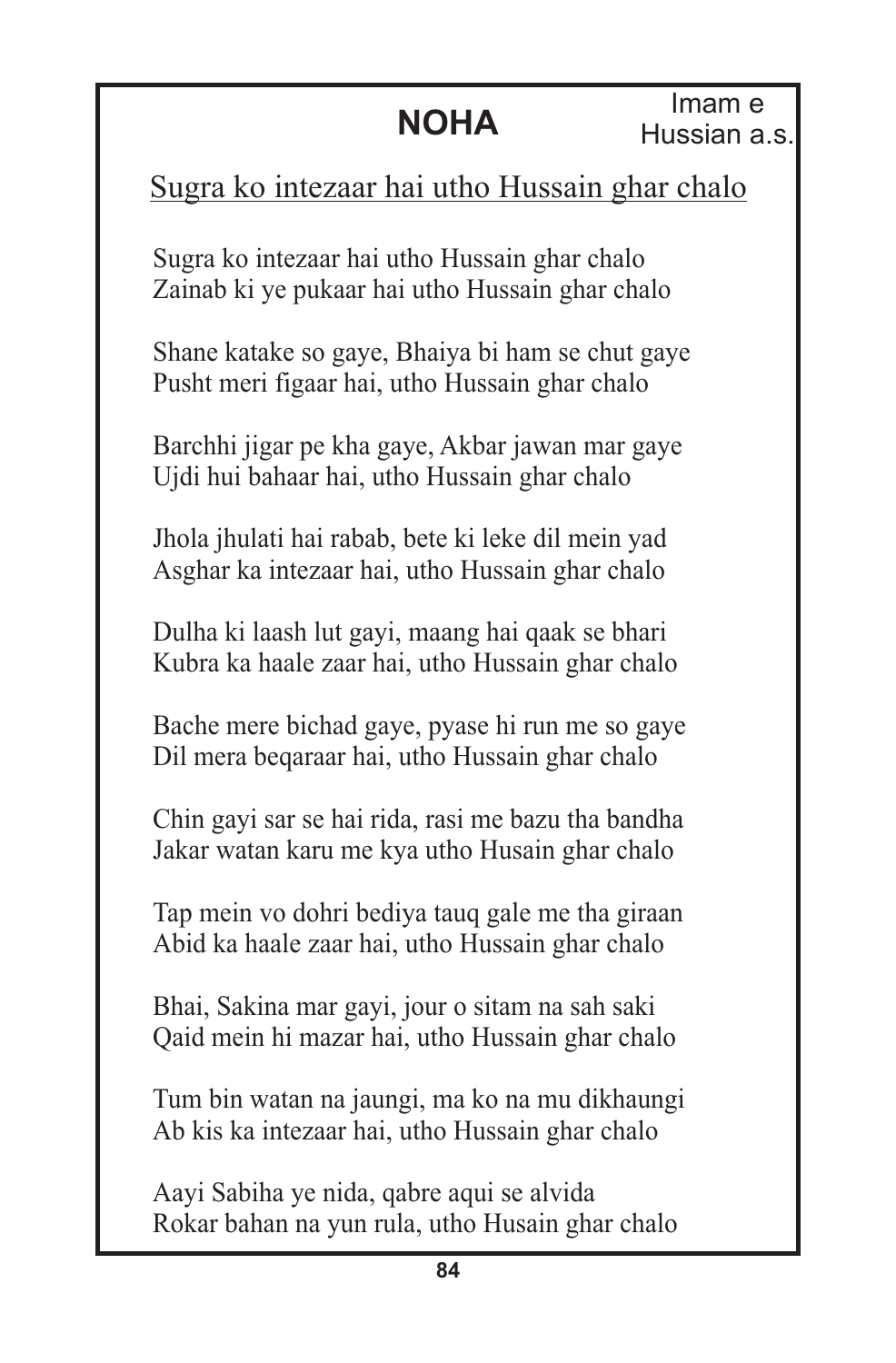Ashoor Noha **NOHA** Imam e

### Koi na tha uthata jo lasha Hussain ka

Koi na tha uthata jo lasha Hussain ka, Aisa tabah hogaya kunba Hussain ka.

Kyun apni fatah par na ho nazan sipahe sham, Mara hai chey mahinay ka bacha Hussain ka.

Woh pyaas aur woh khushk gala aur wo kund tegh, Woh sakht hath aur woh tadapna Hussain ka.

Sab apne rishtey daro ki maiyyat ko legaye, Be warsa sa rahgaya lasha Hussain ka.

Armaan dil me aur jigar may sina ka phal, Mitti pe lot ta hai kaleja Hussain ka.

Kya sakht waqeya hai ki jo aaj tak ghayur, Le le ke naam roti hai duniya Hussain ka.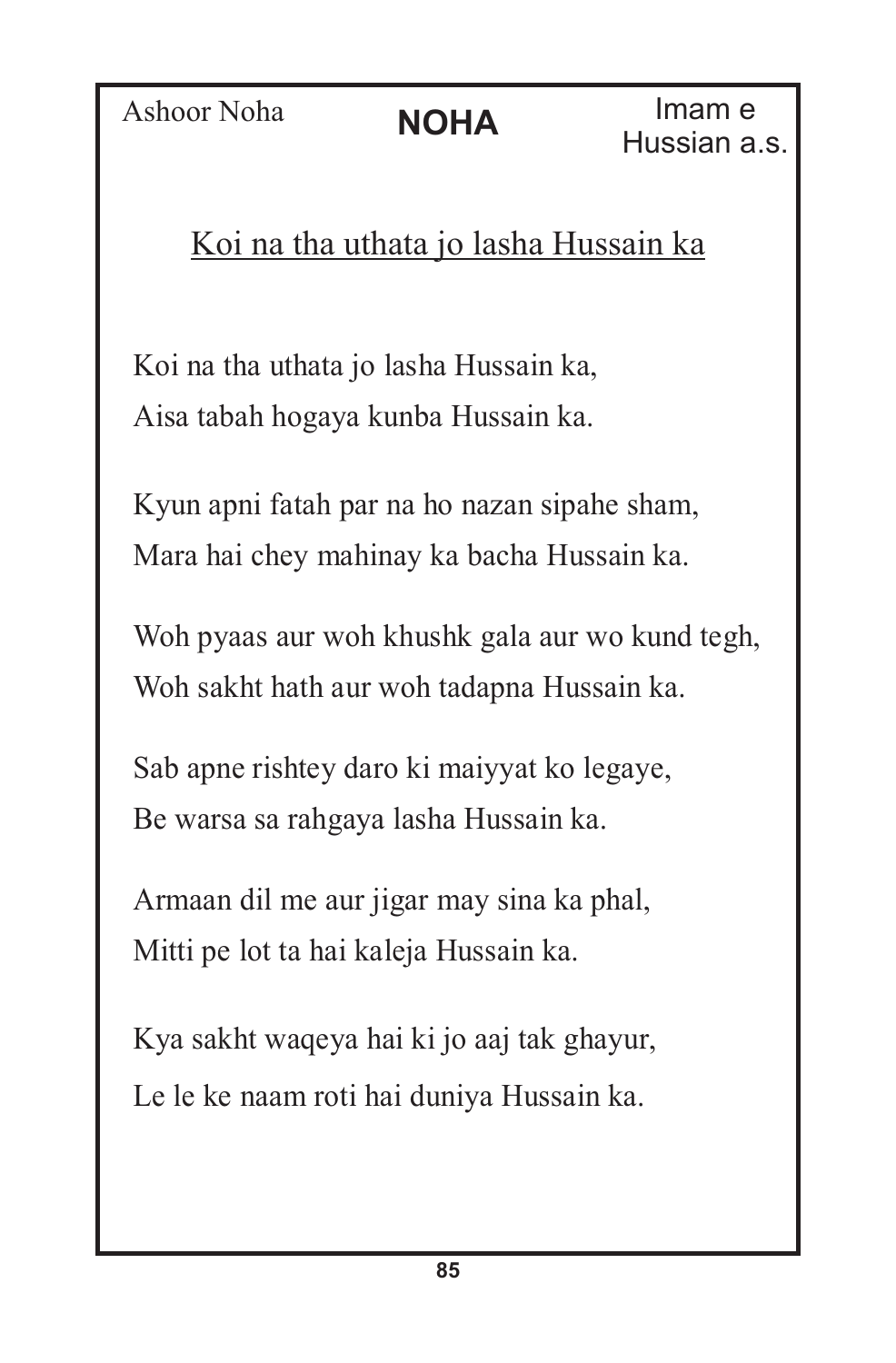**Ashoor Noha NOHA** Imam e Hussian a.s.

### Qayamat ki tapish hai karbala ka dasht jalta hai

Qayamat ki tapish hai Karbala ka dasht jalta hai, Madinay ka musafir khaakh par karwat badalta hai.

Kahaan hain hazrath-e-Ayyub dekhe sabr ke johar, Jawan beta hai godhi may pidar ka dam nikalta hai.

Qayamat ki tapish hai…….

Yeh poocha karte thay Tifli may Akbar sheh say kyon baba, Jawani may jo maut aaye to dam kyoun-kar nikalta hai.

Qayamat ki tapish hai……..

Chale jisdum Ali Akbar hua kohraam yun barpa, Janaza jis tarha koi bhare ghar say nikalta hai.

Qayamat ki tapish hai……

Kaha sheh ne yeh Baano se ke khaime may chali jao, Ali Asghar ka manka dhal chukka ab dam nikalta hai. Qayamat ki tapish hai……

Layeeno Sayyade Sajjad par kodde na barsao, Bahut beemar hai is wastay ruk ruk kay chalta hai. Qayamat ki tapish hai…..

Zara utkar lahad se dekh lijeye ya Rasool Allah, Janaze par janaza aap ke ghar se nikalta hai.

Qayamat ki tapish hai ……..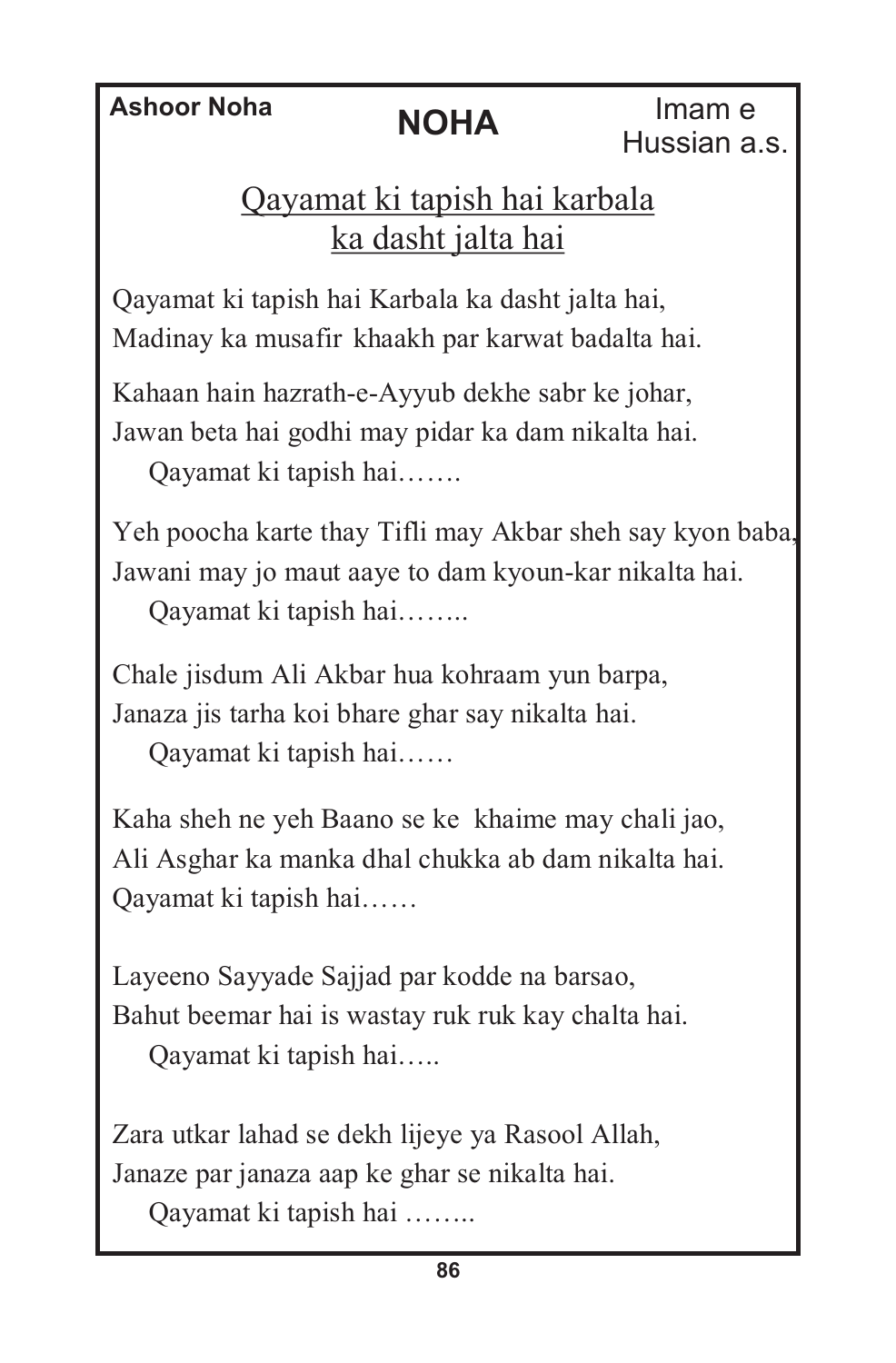#### Bibi Sugra s.a.

#### Ashoor ko aya ye qate Fatima Sugra

Ashoor ko aya ye qate Fatima Sugra, soona hai Madina Kab lot ke ghar aogey ya Shahe Madina, soona hai Madina

Main dar pe khadi rehti hoon ek aas lagae, Bhaiya nahin aaye Shikwa nahin Akbar se hai taqdeer se shikwa, soona hai Madina

Do din se mere halq se pani nahin utra, qurbaan ho Sugra Dil kehta hai pardes mein tum pyase ho Baba, soona hai Madina

Main raton ko soti hoon to jaag ut thi hoon aksar, kya baat hai aqir Bikhraey huay baal nazar aati hai Zehra, soona hai Madina

Ek sheeshay mei kuch qaak liye phirti hain Dadi, aur karti hai zaari Mazloom Hussaina meray Mazloom Hussaina, soona hai Madina

Qat padh ke hussain ibne ali qoob sa roay, aur sar ko jhukae Qasid ke qarin rakh diya ek nanha sa lasha, soona hai madina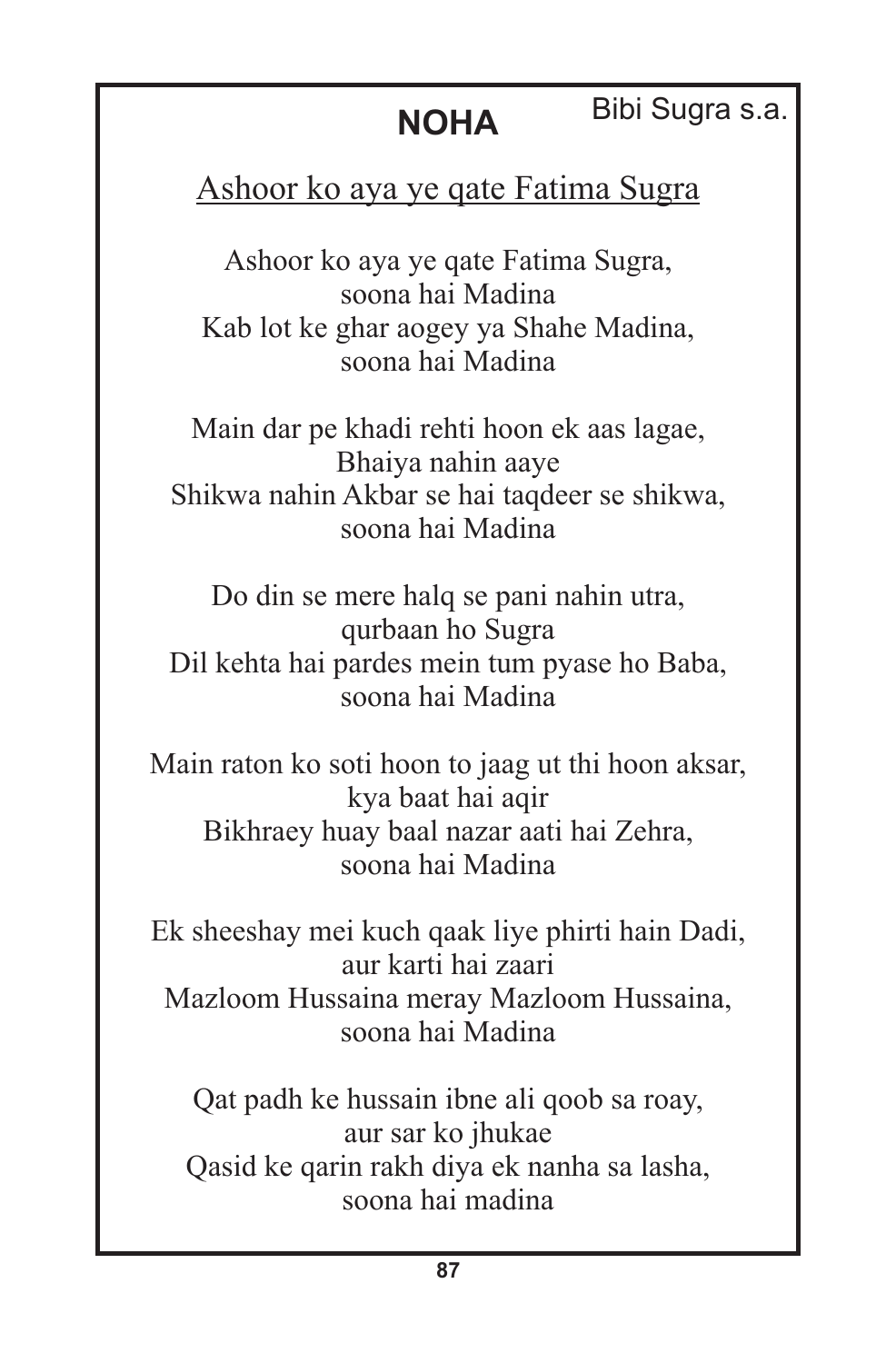**Ashoor Noha NOHA** Imam e Hussian a.s.

#### Garm reti pa mein girta hoom Sambhalo Amma

Asre Ashoor tha Shabbir thay tanhaayi thee Maahey Zehra pay ghata zulm ki jab chaayi thee Sheh ko jab noukay seena suve zameen laayi thee Girtay girtay labay zakhmi pay sadaa aayi thee Garm raiti pa mei girta hoon sambhaalo Amma.

Lut gaya hoon main kisi ki bhi mujhe aas nahi, Qatl sab hogaye ab koi meray paas nahi, Mera Qasim nahi Akbar nahi Abbas nahi, Tum mujhe aakay kalejay say lagalo Amma. Garm raiti pa mei girta hoon sambhaalo Amma.

Lash Qasim ki uthayi hai nazar zakhmi hai, Zakhm Akbar ka jo dekha hai jigar zakhmi hai, Qalb zakhmi hai badan zakhmi hai sar zakhmi hai, Dein sahara mujhe baba ko bulalo Amma.

Garm raiti pa mei girta hoon sambhaalo Amma.

Mein jo ghoday say girun tum mujhe taskeen dena, Pyaar karna meri himmat ko duaein dena, Dal kar bahein gale me mujhe lipta lena, Haan dame zibha magar haath hatalo Amma.

Garm raiti pa mei girta hoon sambhaalo Amma.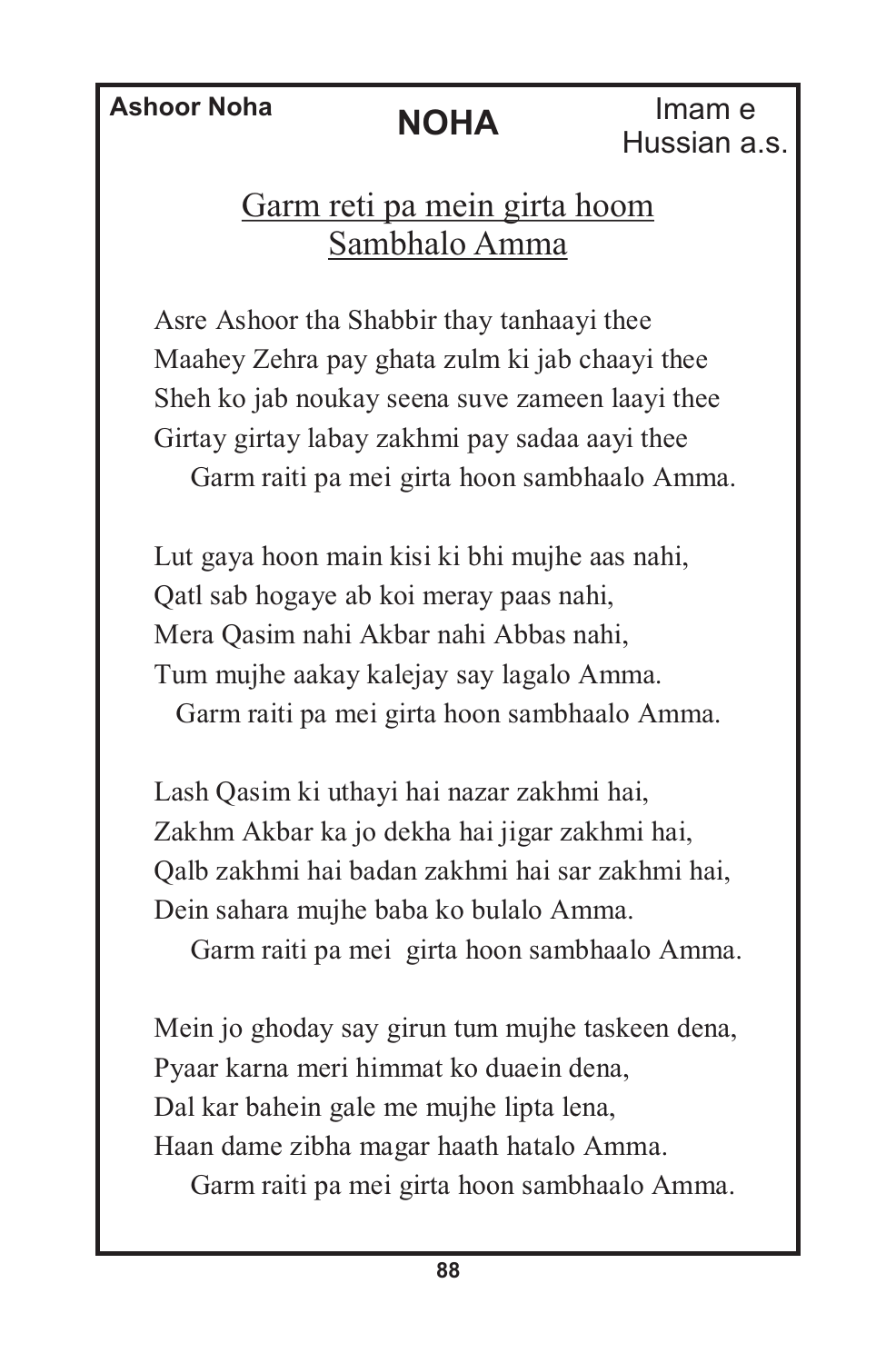Apne wade ke liye mene har izza sehli, Ek armaan mera niklay toh inayat hogi, Zibha ke waqt meri tumse tamanna hai yahi, Sar mera qaak se zanu pe uthalo Amma.

Garm raiti pa mei girta hoon sambhaalo Amma.

Ab koi dam me mere halq pay qanjer hoga, Aur seene pa mere shimr- e- sitamgar hoga, Khoon ka hoga kafan qaak ka bister hoga, Aqri naaz ye bete ka uthalo Amma.

Garm raiti pa mei girta hoon sambhaalo Amma.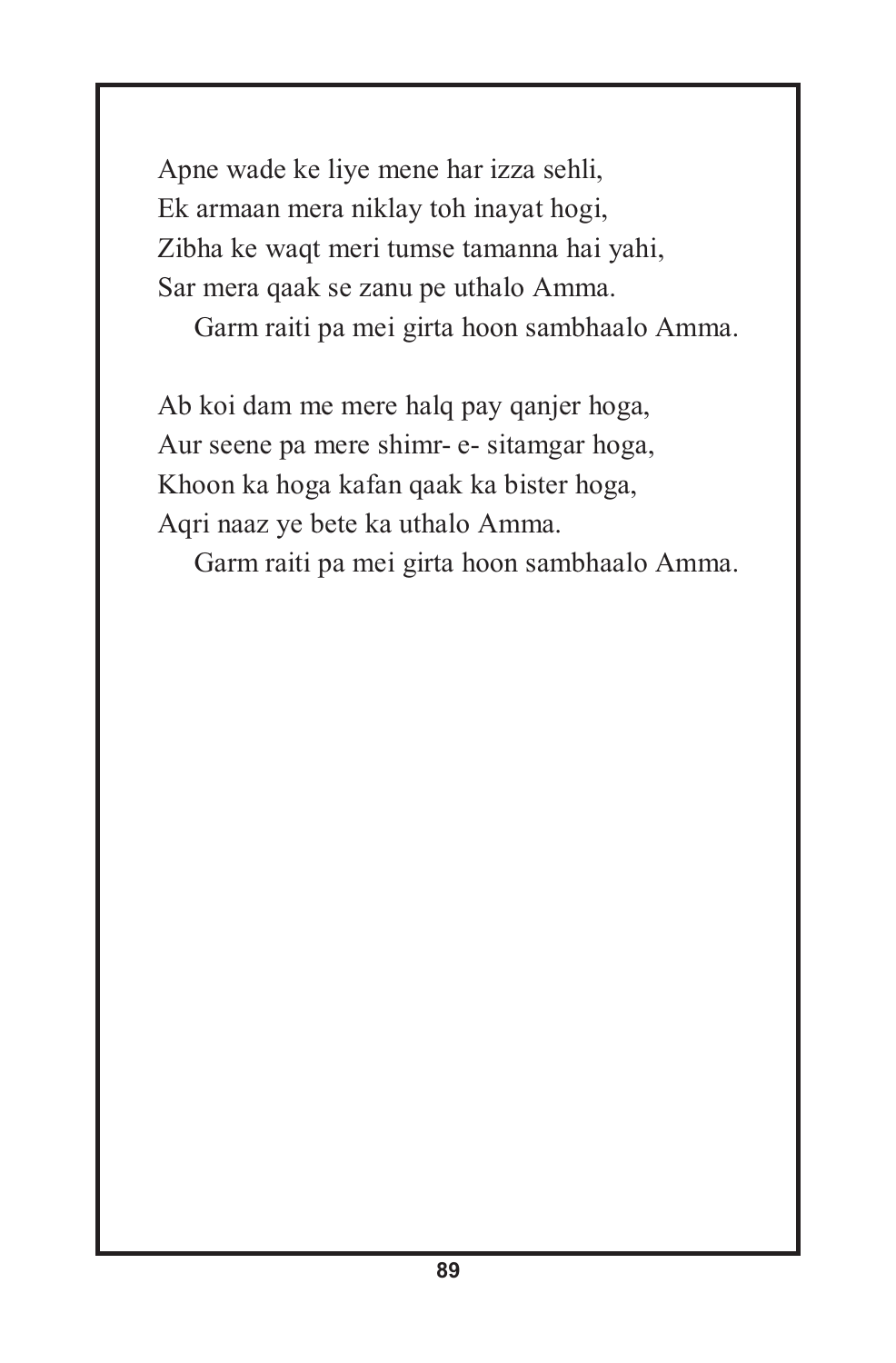Islam ko jagakar kya so rahey ho Bhai

Islam ko jagakar kya so rahey ho Bhai Utho Hussain utho ruqsat ko Zainab aayi

Haalate sham o koofa kyonkar sunaoo bhai Hey hay na karbala mein Zainab ko maut aayi

Zindaan shaam mein hi bachi ko chhod aayi Bhaiyya teri Sakina mujh se sambhal na payi

Maujon ka shor kya hai Abbas ki sada hai Taqat hai kis ki chheenay Abbas se tarayi

Abbas uth ke ao bazoo ke neel dekho Mera salam leylo baydast merey bhai

Kya poochhtey ho alam jabre yazidiyar ka Bhai ki lash bhi qaahar na roney payi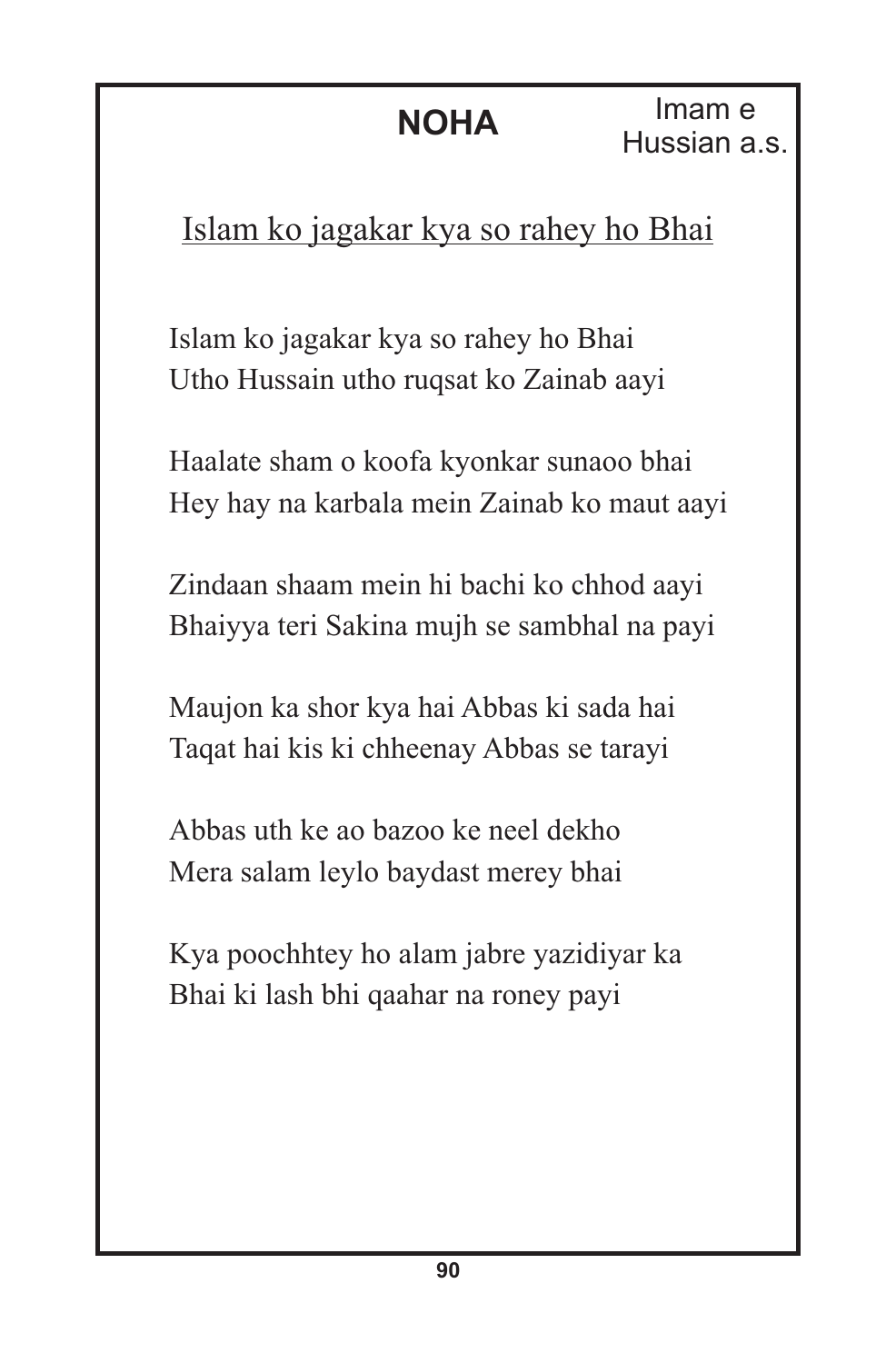Shohada e Karbala a.s.

## Zeray zameen so chukey run mein bahatar jawan

Zeray zameen so chukey run mein bahatar jawan Dashte sitam mein ye thhi binte ali ki fugaan

Goud ki zeenat jo thi chord ke jaati hai maan Karbobala se chala ujda hua kaarvaan

Qaak par akbar ke hain ab bhi nishane qadam Kahti hai run ki zameen nikla hai mushkil se dam

Neend jawani ki hai sota hai kadyal jawaan Karbobala se chala ujda hua kaarvaan

Dasht mei akbar nahin, goud mein asghar nahin Shamma nahin gul nahi phoolon ki chadaar nahin

Kehta hai veeran makaan aa chuki barbadiyaan Karbobala se chala ujda hua kaarvaan

Phool sa nazuk vo tan jumbishain vo teer ki Yaad hai ab tak mujhe karvatein beysheer ki

Pani na munkin hua aati rahi hich kiyan Karbobala se chala ujda hua kaarvaan

Nanhi lahad hai kahan hai ye sadae rabaab Kehta hai bachpan tera aanay na paya shabaab

Maa ki nigahon mein hai qabr ki tareekiyaan Karbobala se chala ujda hua kaarvaan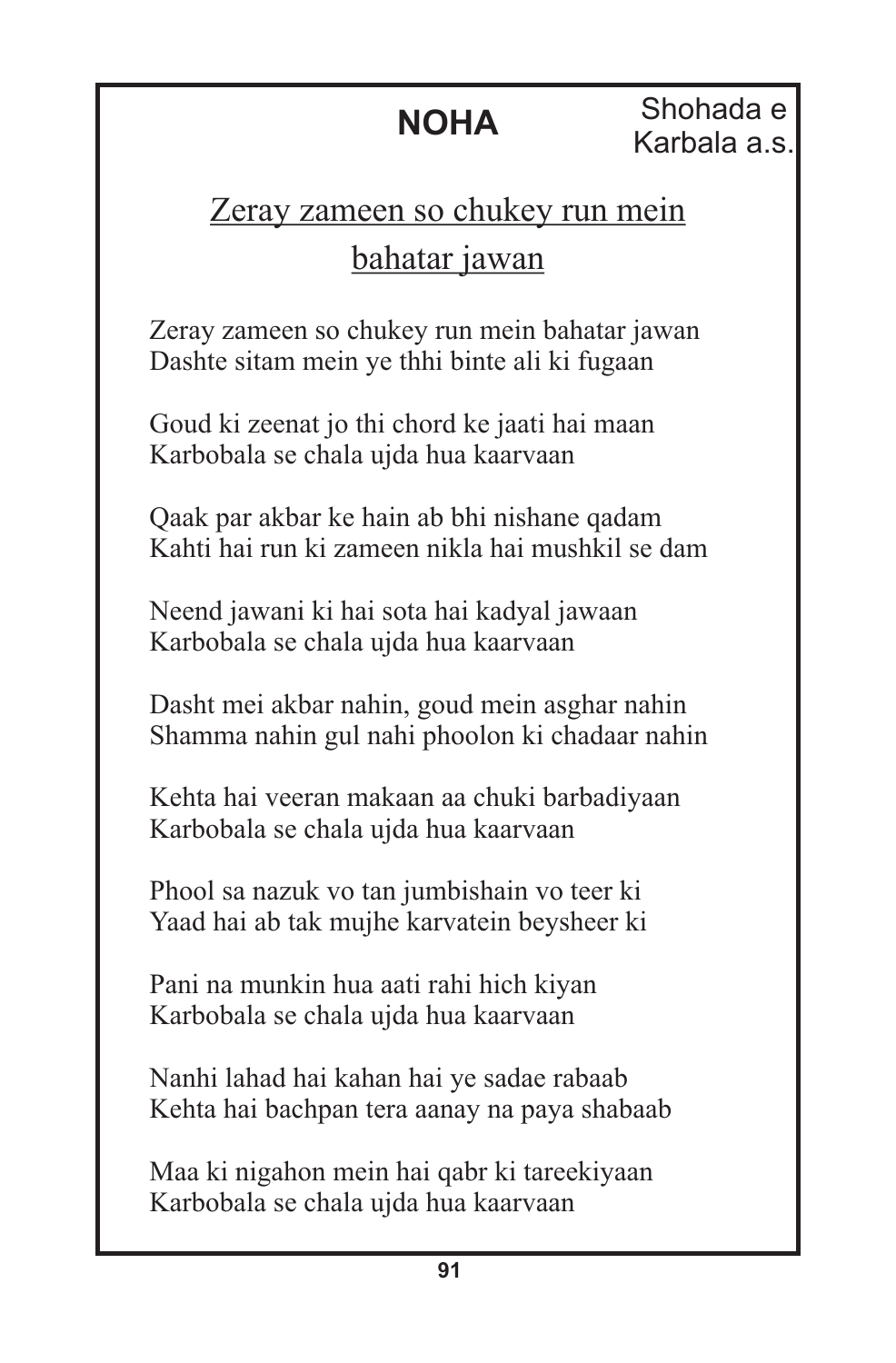Imam e Hussian a.s.

### Ay arze karbala teri godi mein aan kar

Ay arze karbala teri godi mein aan kar Farzande Fatima ka bhara ghar ujad gaya

Pani mila na Fatima ke noore ain ko Darya taras ke reh gaya paye Hussain ko

Bachay atash se mahiye bey aab ho gaye Aqir tadap ke maut ki godi mein so gaye

Laila ka chand zulm ki badli mein chhup gaya Naiza jigar pe kha ke jawani mein mar gaya

Kya maut thi quda ki qasam dil dehal gayay Do hichkiyo mein qaak mein armaan mil gayay

Shabbar ka laal aur vo nairangiye jahaan Maut aayi kaise waqt mein Dulha baney kahaan

Sehra ulat ke haq ki himayat mein kya gaya Dulha ka jism ghodo se paamaal ho gaya

Abbas jis ke dam se thha Sarwar ko itminaan Thhi jis ke dam se fauje Hussaini ki aan baan

Shaaney kata ke sher tarayi mein so gaya Zainab ki lo aseeri ka saamaan ho gaya

Ay arze karbala teri godi mein aan kar Farzande Fatima ka bhara ghar ujad gaya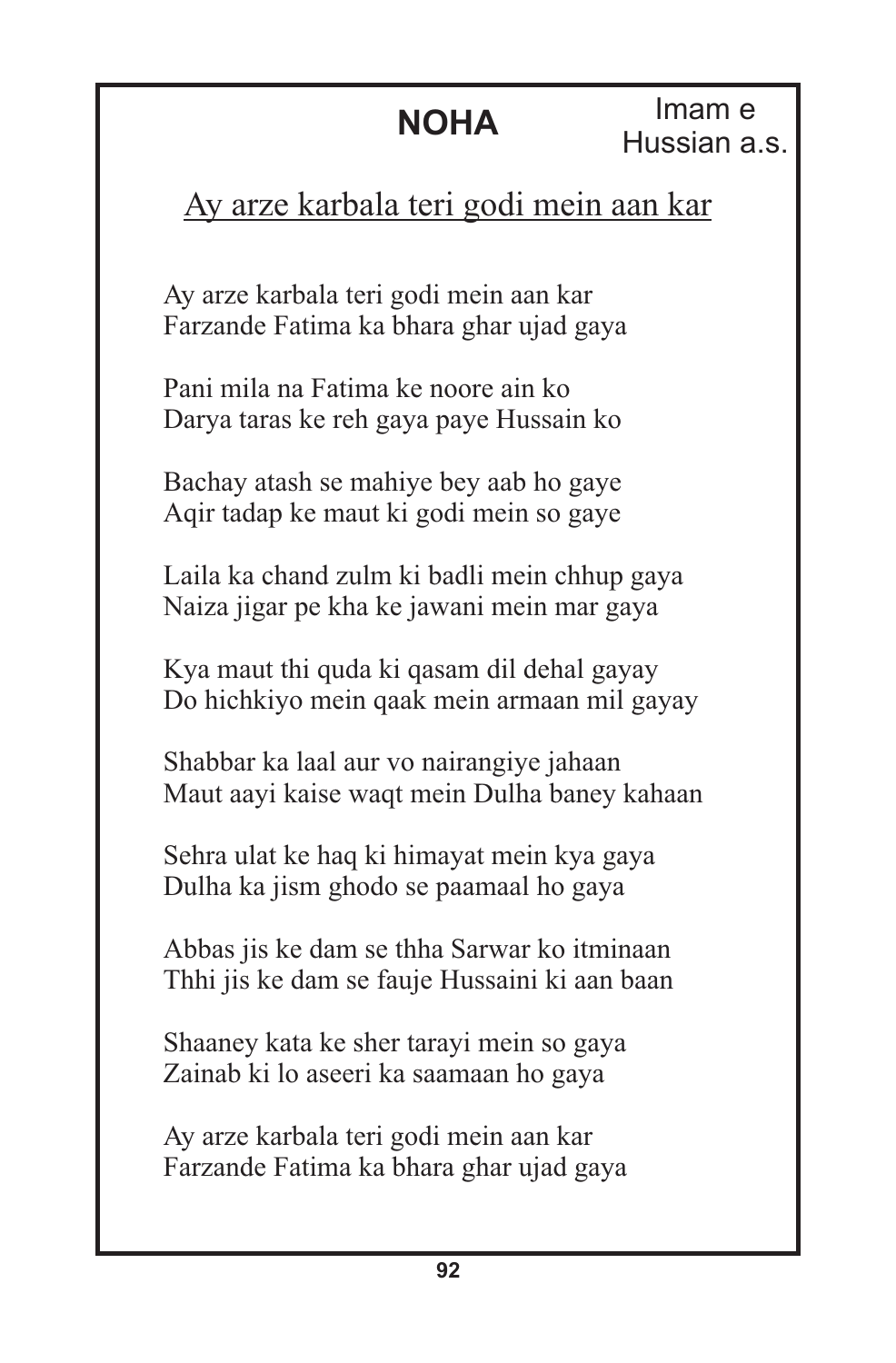**NOHA** Hazrat-e-Aun-O-Muhammad a.s.

### Kahthi hai ahmed ki aal mar gaye Zainab ke lal

Kahthi hai Ahmed ki aal, mar gaye Zainab ke lal Rothi hai maa khastha hal, mar gaye Zainab ke lal

Ran se ba-sad shor-o-shayen, late hain lashe Hussain Chhaya hai dil par malal, mar gaye Zainab ke lal

Kahthe hain ba-sad mehan, maa se yateem-e-Hasan Dosh pa sar hai wabal, mar gaye Zainab ke lal

Rah mein shah-e-umam, girthe hain ek ek qadam Zo'f se dil hai nidhal, mar gaye Zainab ke lal

Kahthe hain sha-e-zaman, lut gay'i meri bahan Haaye ghazab khurd saal, mar gaye Zainab ke lal

Lash utha'ye huye, kahthe hain Abbas yeh Kis se uthe yeh malal, mar gaye Zainab ke lal

Baghiyon ke zulm se, dasht mein Sarwar lute Kat gaye taza nehal, mar gaye Zainab ke lal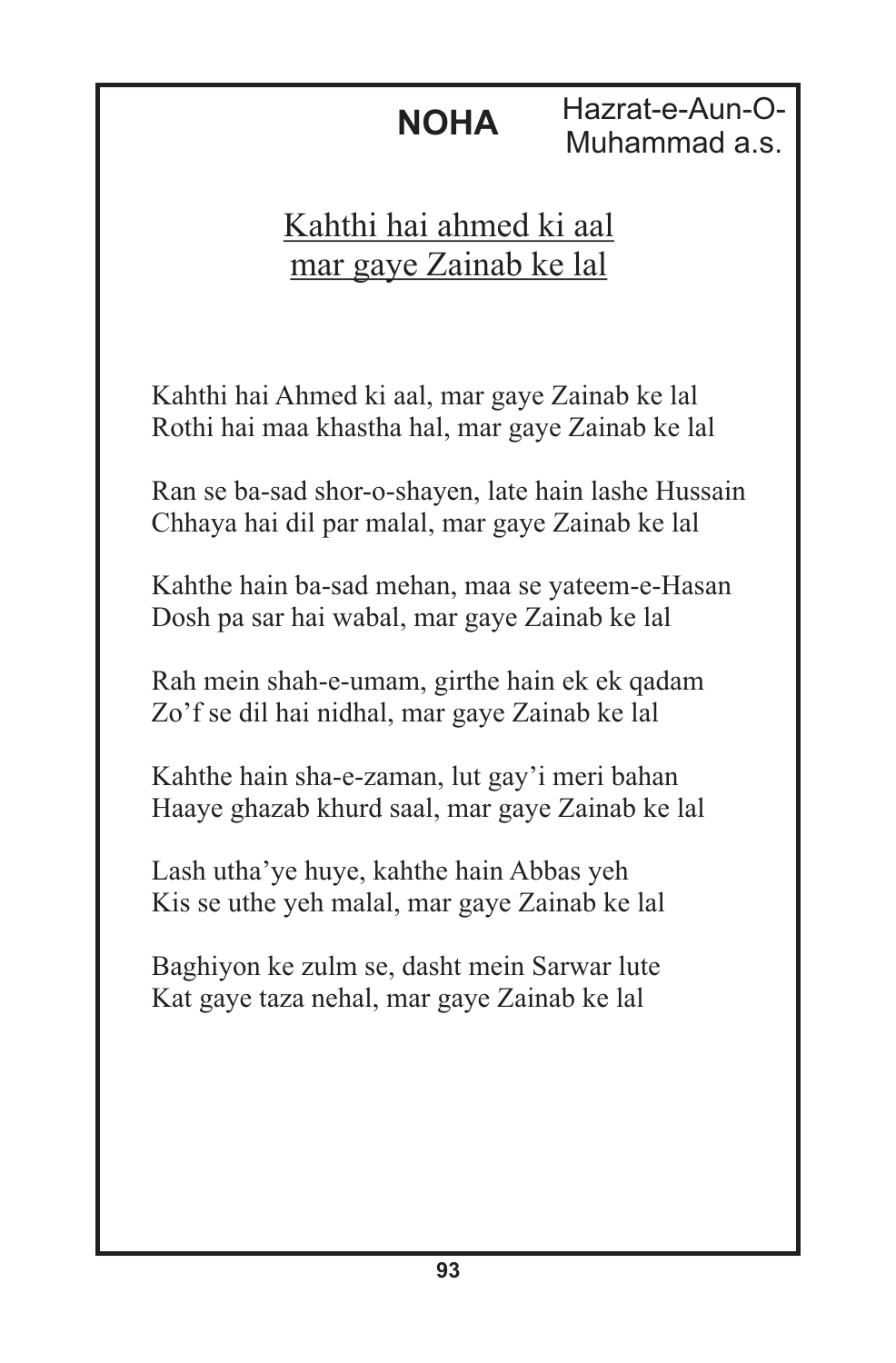### Rokey kehtee thee maa Khuda hafiz

Rokey kehtee thee maa khuda hafiz Qasime khasta jaan khuda hafiz.

Jaao beta chacha pa ho qurbaan, Tum pa sadqey ho maa khuda hafiz.

Kyun khadey ro rahe ho maa sadqey, Bolo ae merijaan , khuda hafiz.

Zinda run se na aaeyo waapas, Jaao ae meri jaan khuda hafiz.

Bewa madar ki ye waseath hai, Phir na aana yahaan khuda hafiz.

Jaao beta dulhan ko samjhaao, Karti hai wo fughaan khuda hafiz.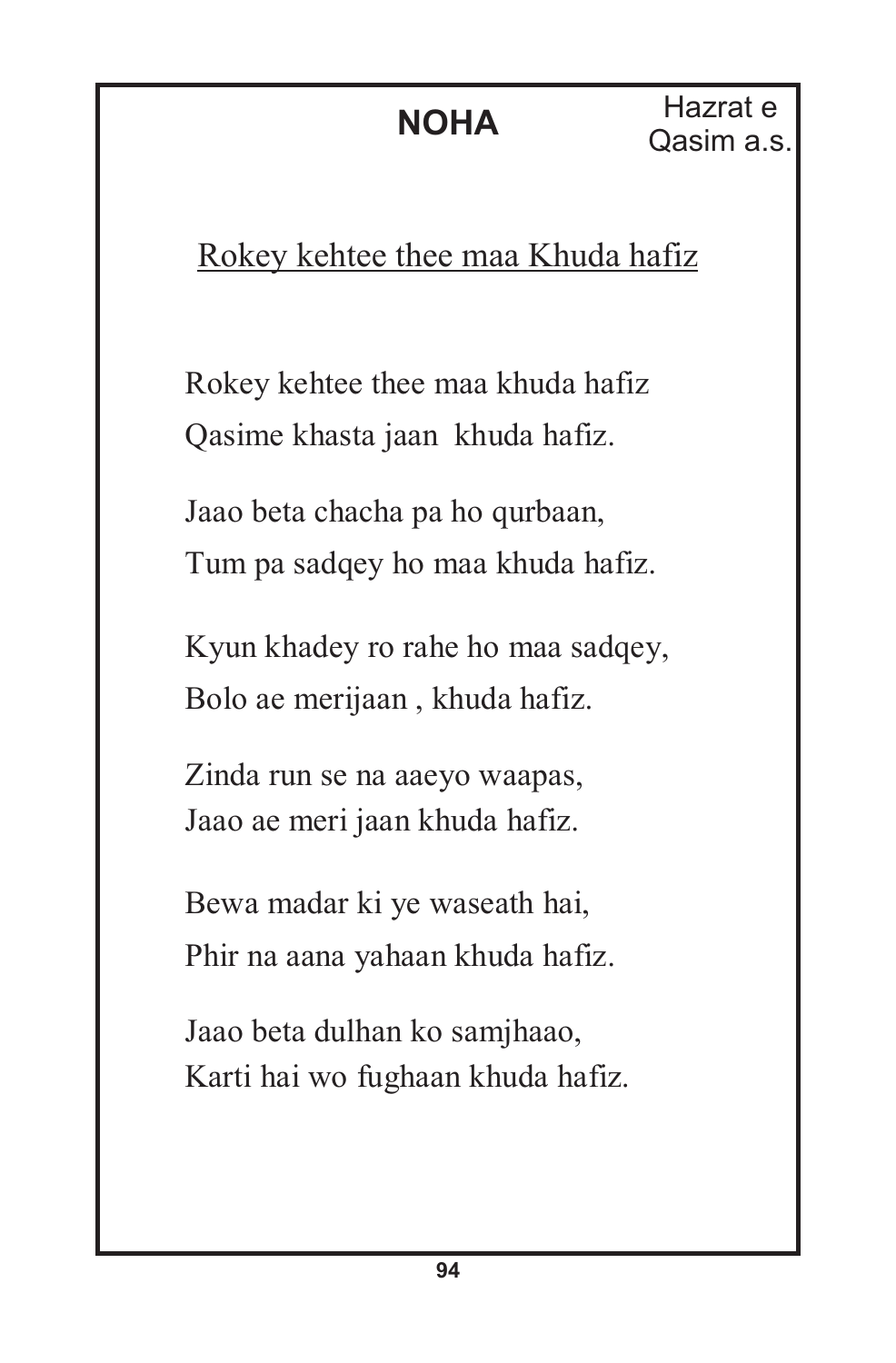Hazrat e Ali Akbar a.s.

### Doobi hui lahu mein pyason ki daastaan hai

Doobi hui lahu mein pyason ki daastaan hai Dushman huve musalmaan baydard aasmaan hai

Farmate thhey shahey deen Akbar se deejo beta Ashoor ki hai subha aur aaqri azaan hai

Qoon main tadap raha kadyal jawaan beta Ay darde dil sambhal ja ye waqte imtehaan hai

Laila sambhaal lena Akbar ki laash ja kar Shabeer hain akele mayyat badi jawaan hai

Akbar ka haal batakar ay namabar ye kehna Dam tod degi Sughra beemar natavaan hai

Sookhi zabaan Asghar hoton pe phertey hain Ay hurmula teherja beysheer neemjaan hai

Taboot jis ki Maa ka aghyaar ne na dekha Karbal mein uski Beti pabandey reesmaan hai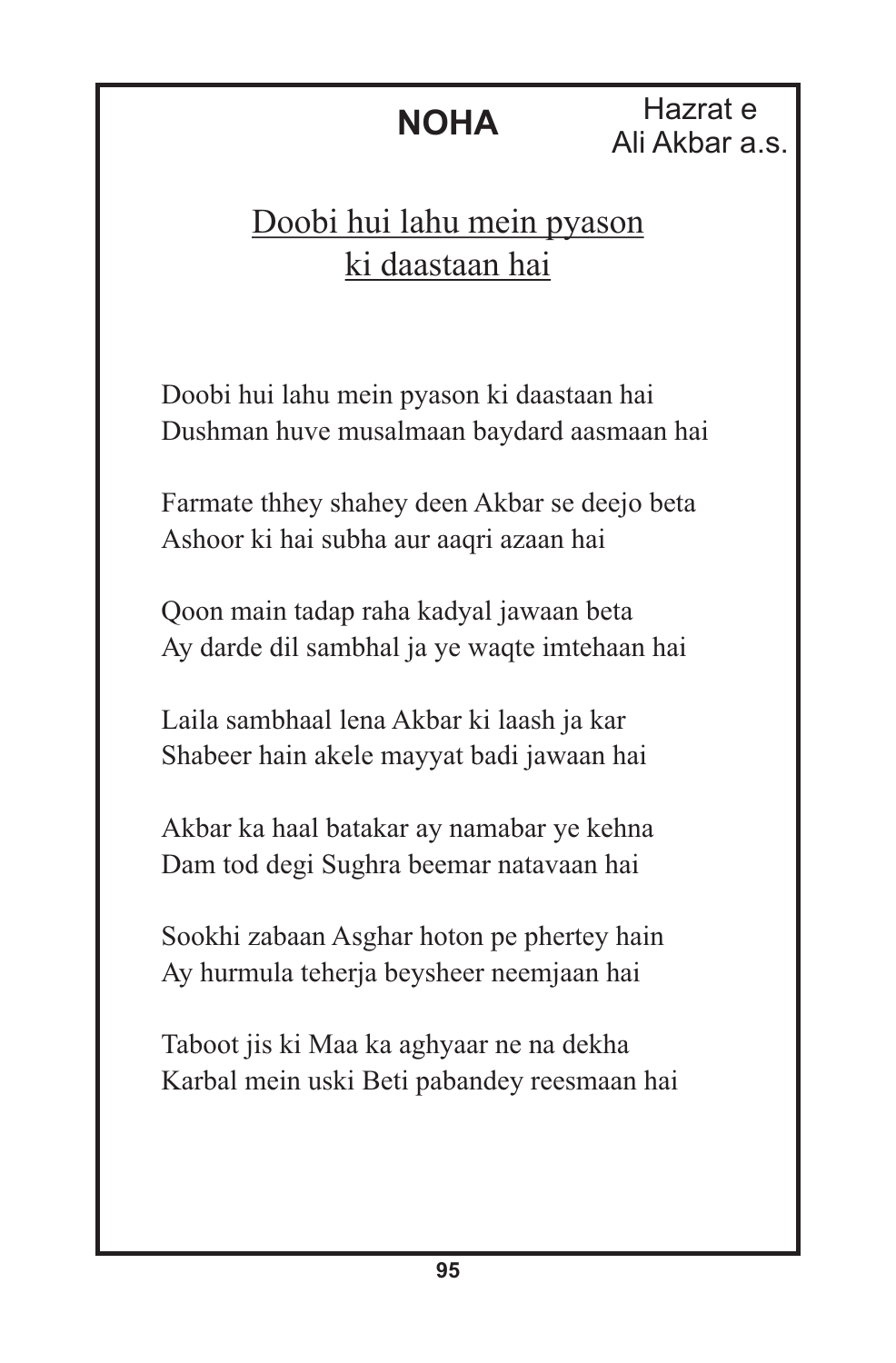**NOHA** Hazrat e Ali Akbar a.s.

### Armaan nikaloon parwaan chadaloon

Armaan nikaloo parwaan chadaloo Tehro Ali Akbar tumhay dulha to banaloon.

Phal barchi ka khaye hue sotey ho zameen par, Ae laal kalejay ko mae kistarha sambhaloon.

Shayad yuhin tham jaaye lahoo zakhmay jigar ka, Utho Ali Akbar mai kaleje se laga loon.

Ay laal tere byaah ka Zainab ko tha armaan, In khoon bhare haathon may mai mehendi to laga loonh.

Yun ghar se mere laal ko le jaaye na hazrath, Saaye kare aanchal ka mai behno ko bulaloon.

Pahna kay zara dekhloo poshaak shahani, Taboot pe phoolon ka mae sahera to chadaloon.

Etna bhi na soncha kay kaleja hae ye maa ka, Ghurbath may deya daag jawani ka bala loon.

Thaera'o janaza mujhey hasrath to na reh jaae, Armaan bhare laal ka armaan nekaloon.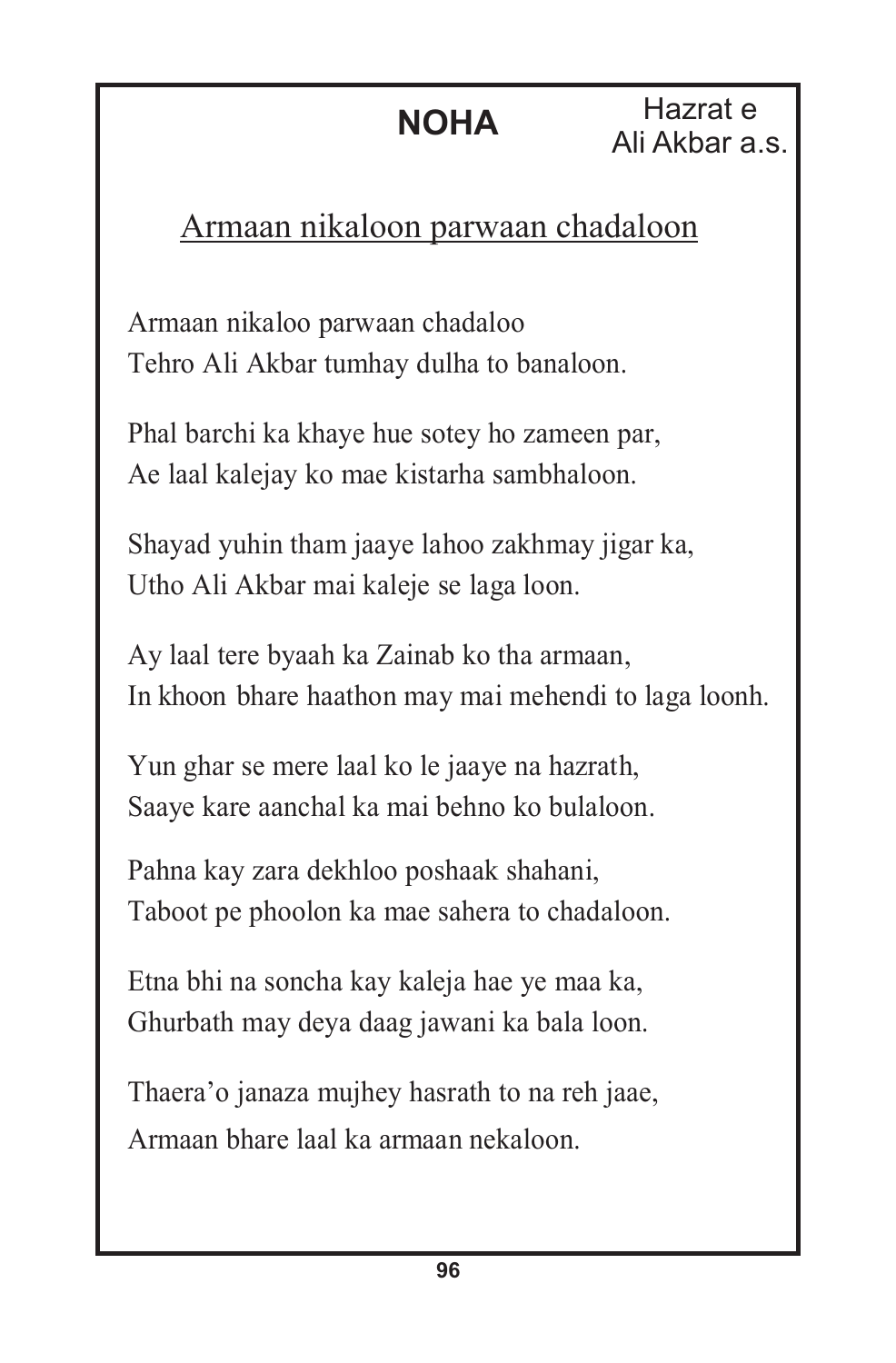Hazrat e Ali Akbar a.s.

### Tadapna vo Akbar ka keh keh ke pani

Tarapna vo Akbar ka keh keh ke pani Jhijakti qaza aur ubharti jawani

Na Aainab ki dharas, na Maa ka sahara Bharay ghar se ruqsat hui hai jawani

Vo darbar e hakim, vo lakho ka majma Vo Bhai ka qissa bahen ki zubani

Lute dono Aashoor ko karbala mein Nabi ka alam aur Ali ki nishani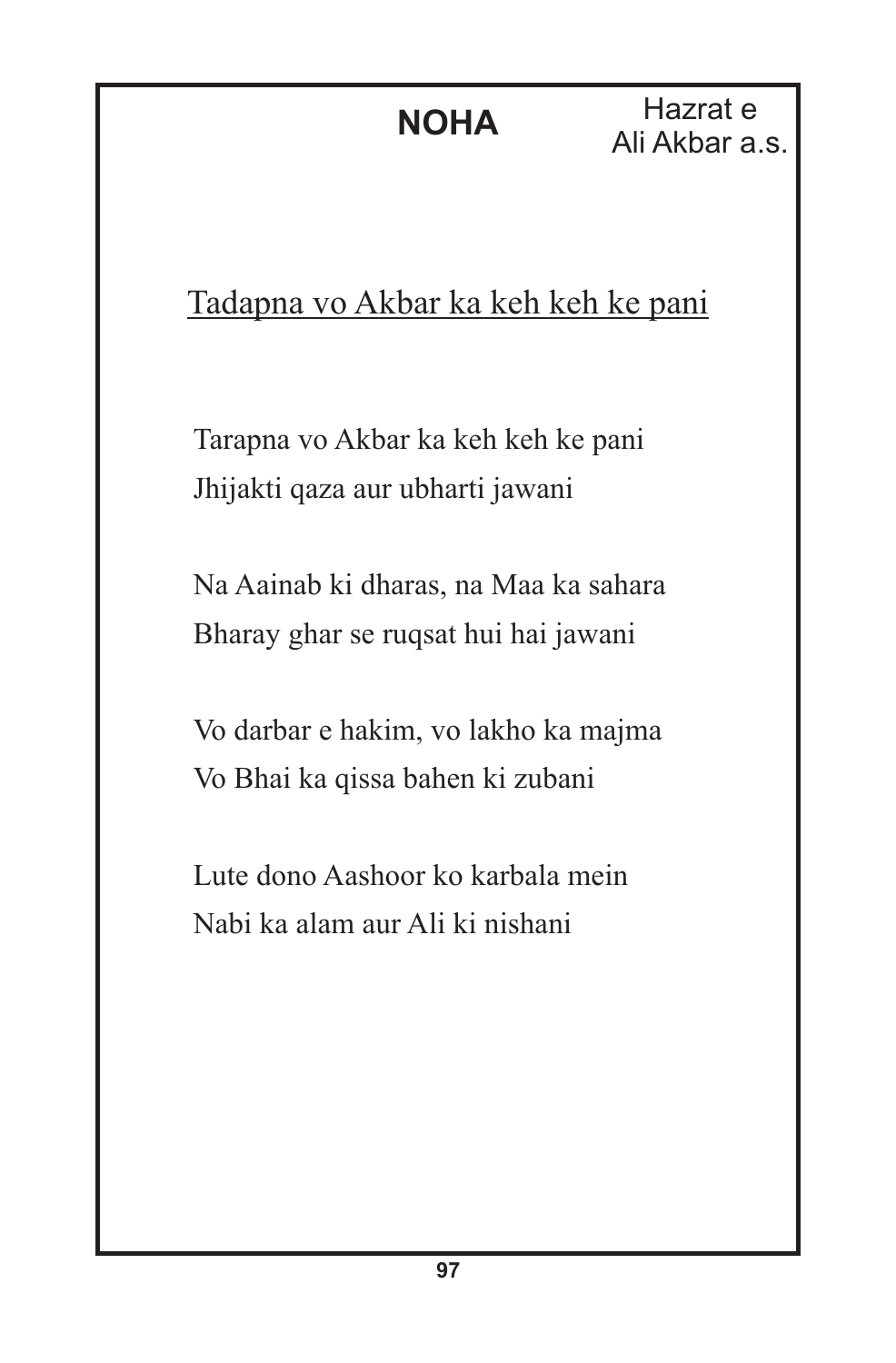**NOHA** Hazrat e Ali Asghar a.s.

## Maidan se qaimay ki taraf aatay hain Maula

Maidan se qaimay ki taraf aatay hain Maula Seenay se lagaey huay kuch laatay hain Maula

Ya rab mera ye nanha sa hadya bhi ho maqbool Ye suay falak dekh ke farmatay hain Maula

Ronay ki sada sunte hain jab ahle haram ki Qaimay ki taraf dekh ke ghabratay hain Maula

Dewdi pe jigar thhaam ke chillati hai bano Sadqay gayi ye gode mein kya laatay hain Maula

Bachcha tho mera qair se hai ya shahey waala Yun sar ko jhukae huay kyon aatay hain Maula

Dhyan aata hai jab Bano e maghmoon ka Baqir Chaltay huay tab raah mei ruk jaatay hain Maula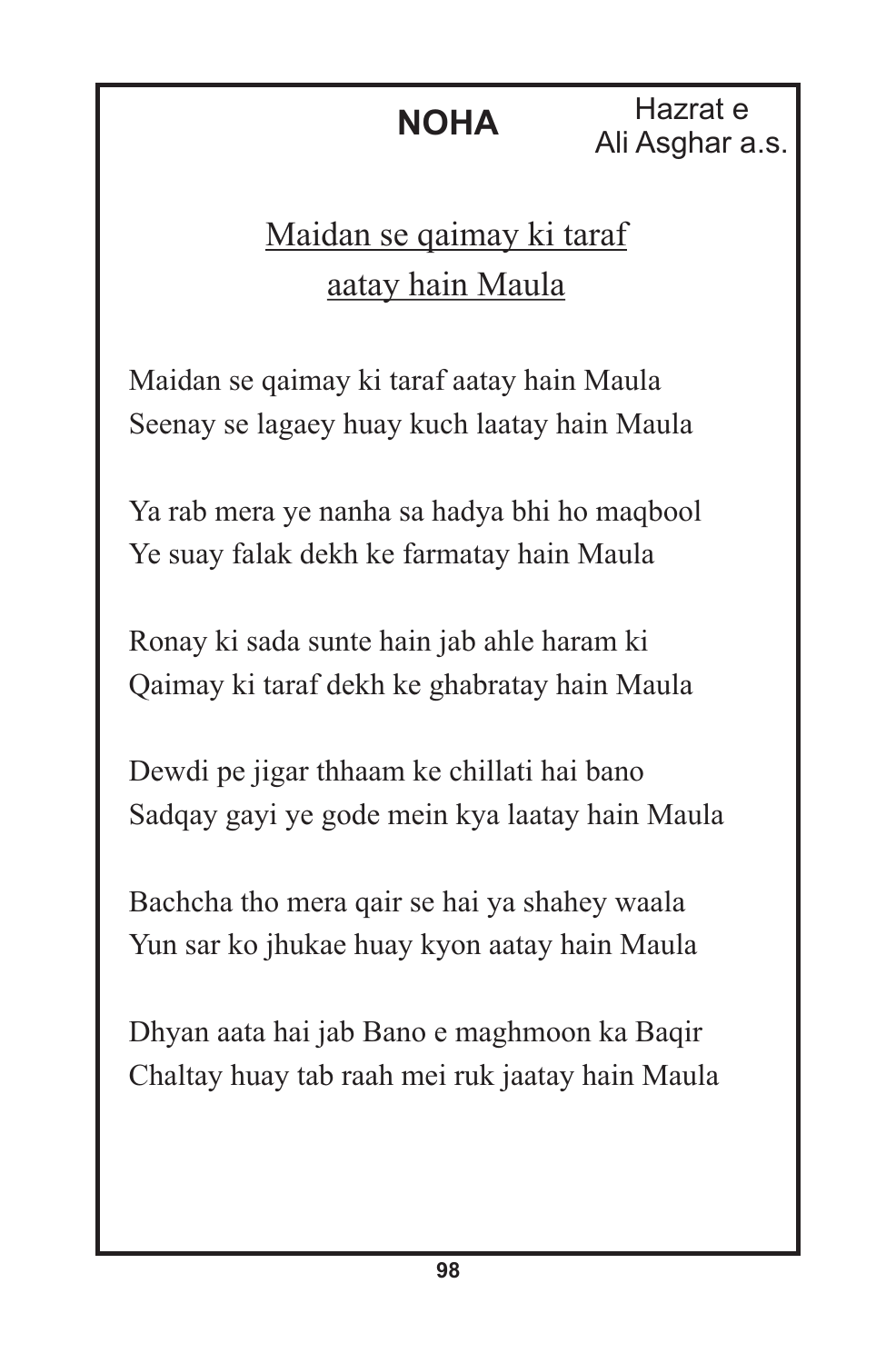Pursa Shohda e Karbala a.s.

### Salwato salam aap pe ya Fatima Zehra

Salwato salam aap pe ya Fatima Zehra Ham aaye hain purse ke liye Fatima Zehra

Ham dete hai pursa tumhe Abbase jari ka Aur Akbare dilgeer ka ya Fatima Zehra

Paamaal kiya qasime bekas ki laash ko Kubra ko bhi beva kiya ya Fatima Zehra

Bedi pinhayi duhri badan zakhmi kar diya Sajjad pe ye zulm kiya Fatima Zehra

Abbas jo lashkar ka tha sarvar ke Alamdar Darya pe usey qatl kiya Fatima Zehra

Kano se Sakina ke utare gaye gauhar Zainab ki bhi chheeni hai rida Fatima Zehra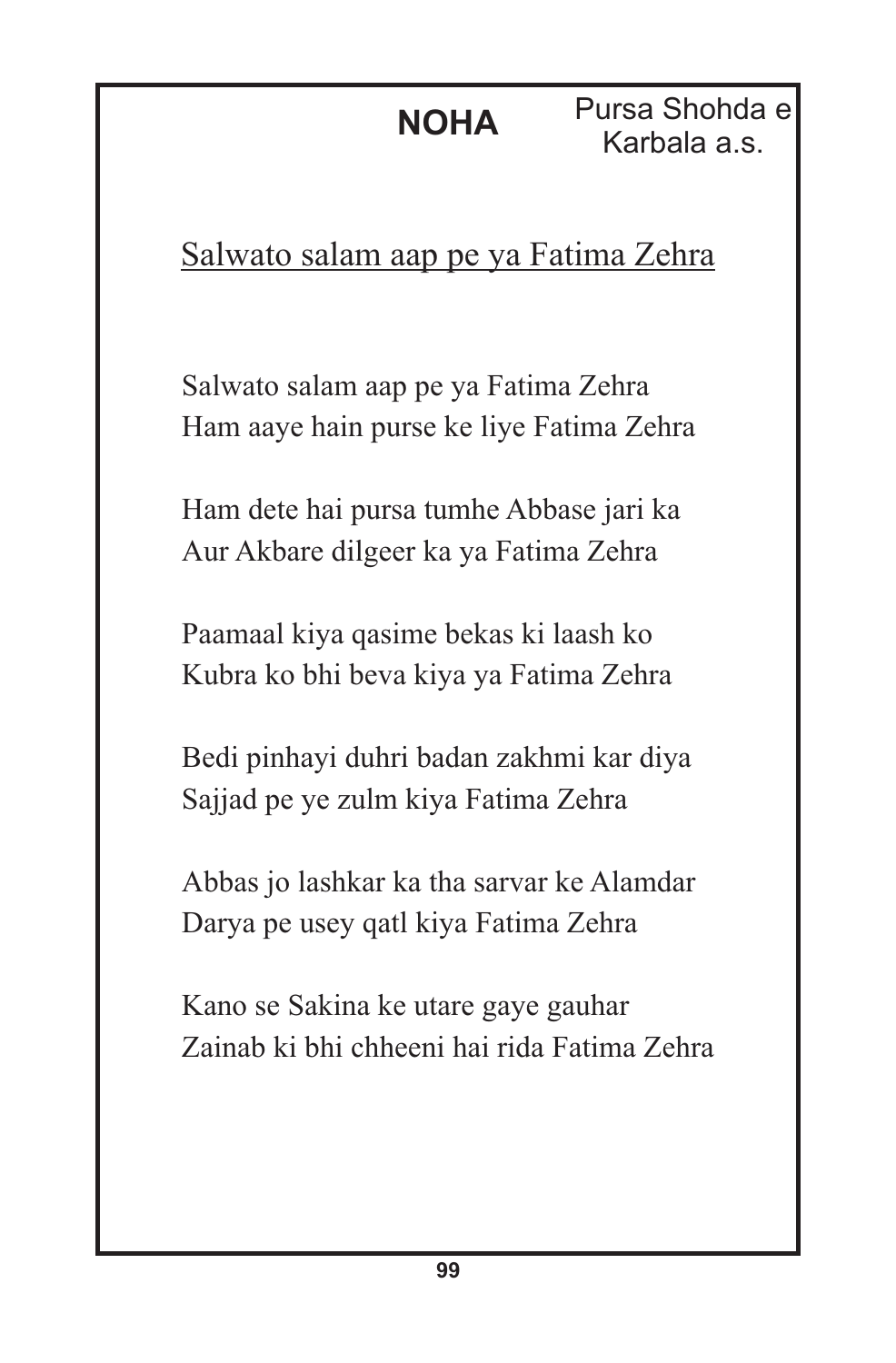Sham e Ghareebaan

#### Wo karbala wo shaam e garibaan wo teeragi

Wo karbala wo shaam e garibaan wo teeragi Wo zainab e hazeen wo hifazat qiyam ki Aaya wo ek sawaar qareebay qiyamay shah Beti ali ki ghaiz mein suwe faras badi Ulti naqab chehre se apne sawar ne Peshe nigahe zainab e mazloom thay ali Har chand sabera thi bohot binte fatima Be saaqta zabaan pe yeh faryad aagayee **Ab aaye ho baba**

Zainab ne kaha baap ke qadmoun se lipat kar

**Ab aaye ho baba** Jab lut gaya pardes mein Amma ka bhara ghar **Ab aaye ho Baba**

Baba agar aana hi tha qaliq ki raza se Us waqt na aaye Jab qaak pe dam tord raha tha mera Akbar Ab aaye ho Baba

Kat kat ke gire naher pe jab baazue Abbas Aur koi na tha paas Us waqt sada aap ko deta tha Dilawar Ab aaye ho Baba

Jab bhai ka sar kat tha tha mein dekh rahi thi Hazrat ko sada di Sar khole huve rothi thi mein khaime ke dar par Ab aaye ho Baba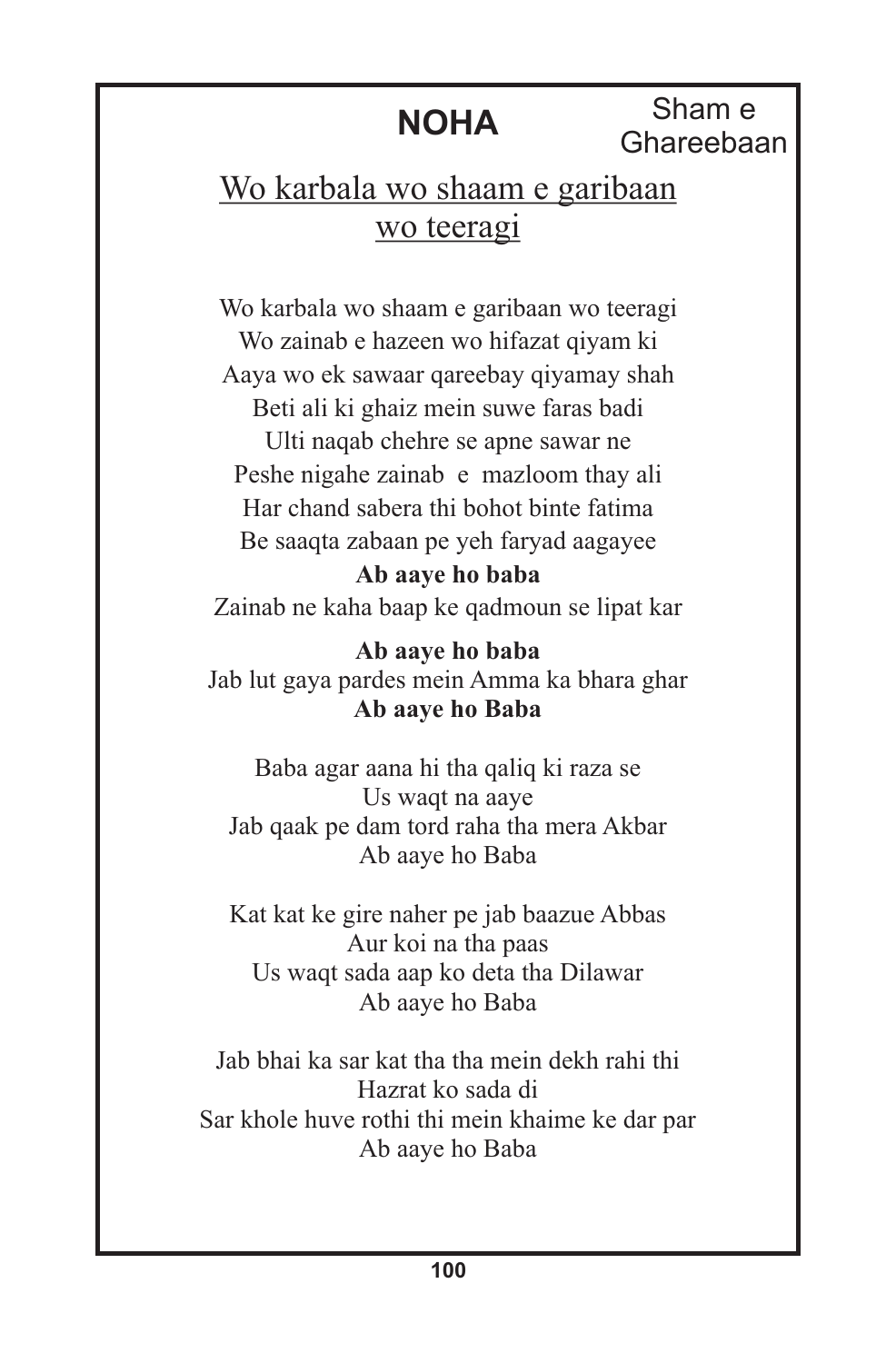Jab loeg bacha le gaye lashay Shohada ke, Haq apna jata ke Bus ek tanay Shabeer thha pamali ki zad par Ab aaye ho Baba

Jab bali Sakeena ke gohar chhene gaye thhe Lagte thhe tamanchey Hasrat se mujhe dekhti thhi bano e muztar Ab aaye ho Baba

Shahid ruqe Haidar pe bikhar jatay they aansoo Jab khol ke gaysoo Chillati thhi Zainab meray baba meri chadar Ab aaye ho Baba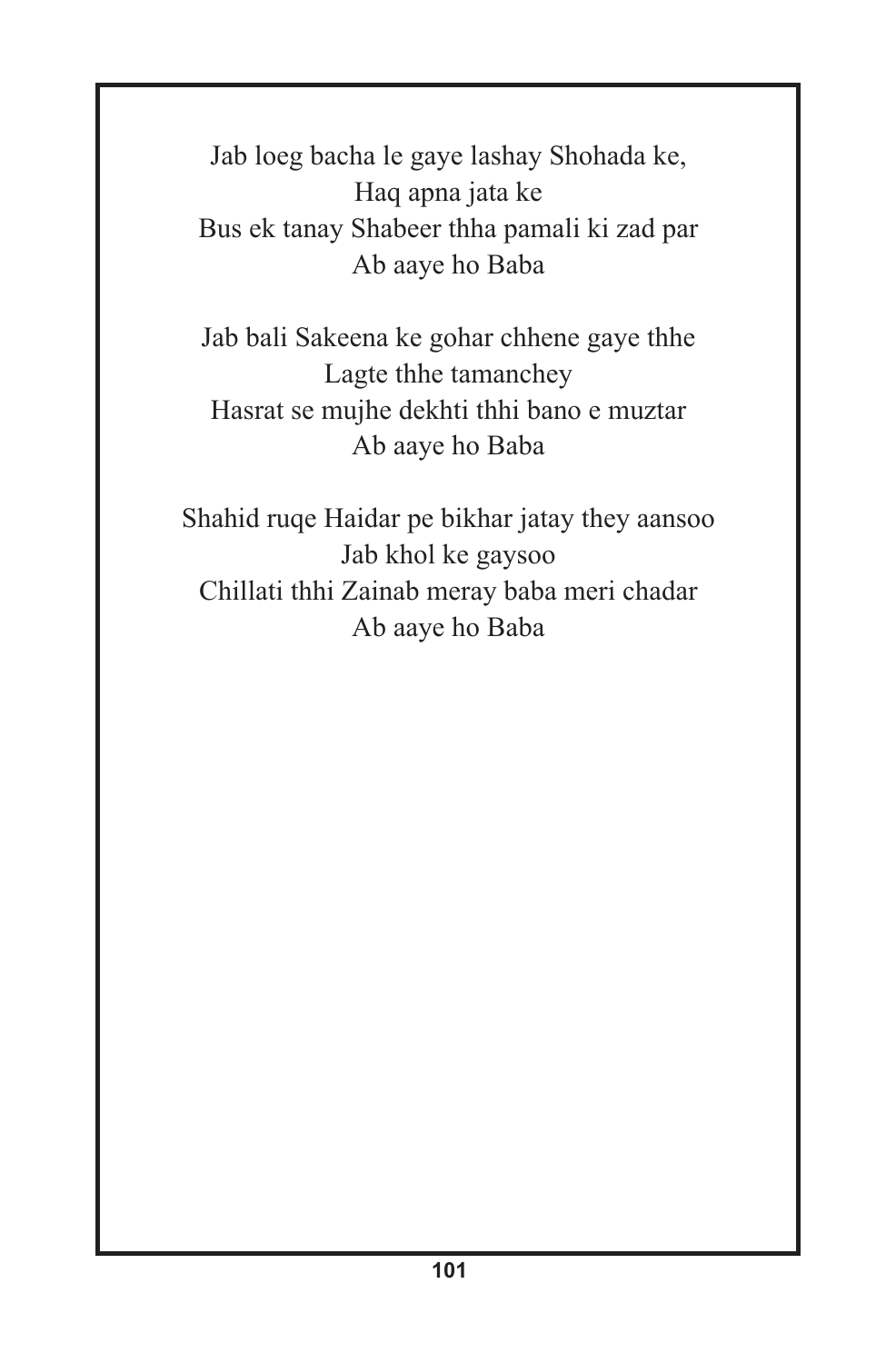Sham e Ghareebaan

# Sholay hain bhadakte huve har simt dhuvan hai

Sholay hain bhadakte huve har simt dhuvan hai Zainab pay musibat hai qiyamat ka samaan hai Kehti hai muhafiz mere parday ka kahan hai Ham gheeratay Hyder meri chader tho bach lay Abbas utto aag lagi jalte hain qaimay

Phir gaizay yadullah zamane ko dikhao Faryaad chaheethee kee hai imdad ko aao Gauhar na cheenay aakay bhateejee ko bachao Daman say Sakina kay hain liptay huay sholay Abbas utto aag lagi jalte hain qaimay

Tum aao tho phir zulm ki taqat na rahaygee Tum aao tho Zainab ki rida chhin na sakaygee Tum aao tho bimaar ki masnad na jalaygee Tum aao tho bimaar pe barsenge na koday Abbas utto aag lagi jalte hain qaimay

Barchi ke ani par hai abhi tak dilay Akbar Aur baap ki agoush mein kumla gaye Asghar Shabbir ki gardan pay chala shimr ka qanjar Ab Abid e beemaar bhi sholoun mein ghira hai Abbas utto aag lagi jalte hain qaimay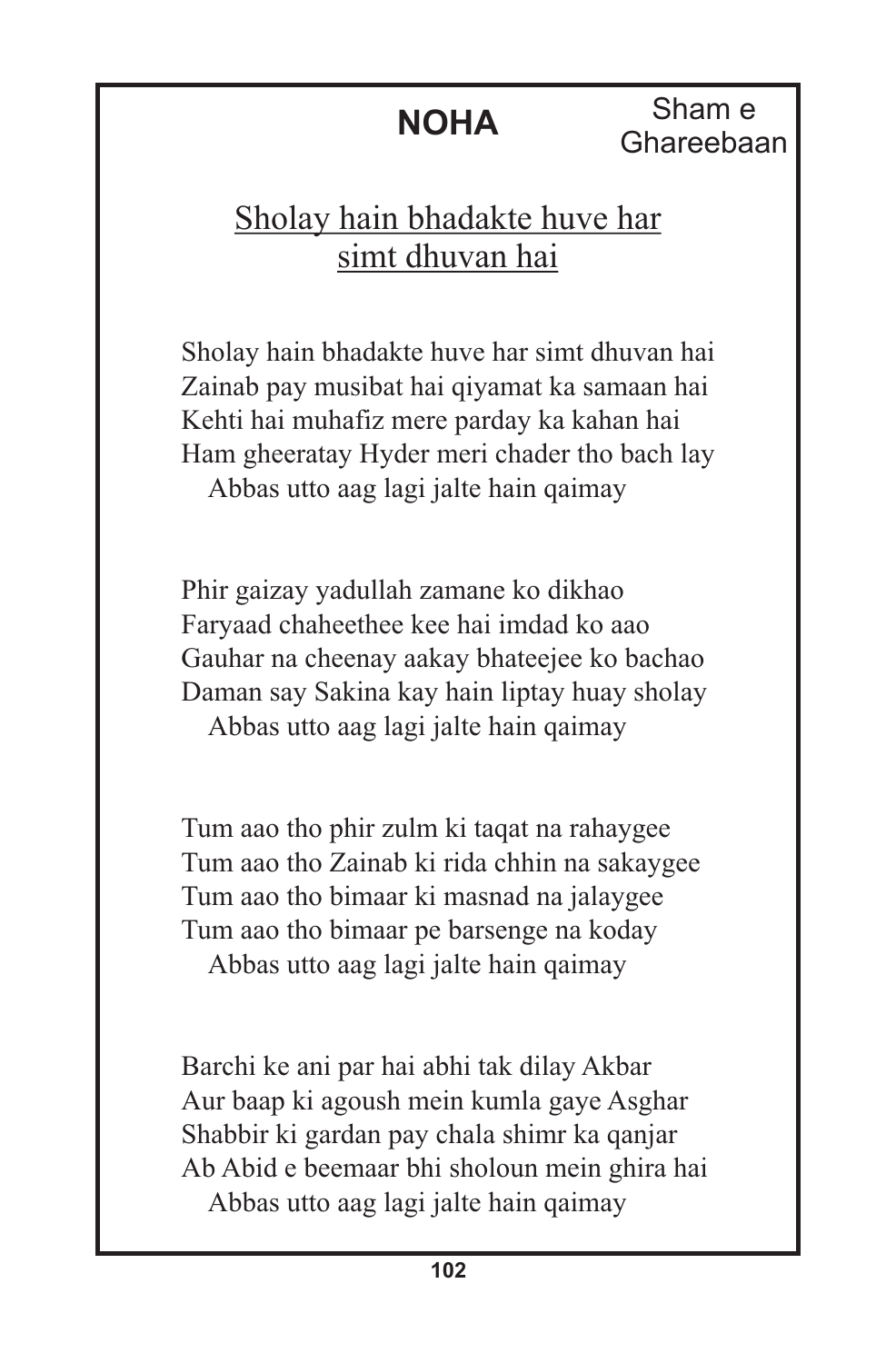Jalti huvi rethi pay paday hain taneh beysar Ye Aun o Mohamad hai wo Qasim hai wo Akbar Phir eik naye zulm pay tayyar hai lashkar Pamaliye Shabbir kay hotay hain iraday

Abbas utto aag lagi jalte hain qaimay

Ab aale Mohamad pay qiyamath ki ghadi hai Kya waarise tatheer pay uftaad padhi hai Yeh dukhtarey Zehra hai jo balway mei khadi hai Beemar sambhaltha nahin koday hain barastay Abbas utto aag lagi jalte hain qaimay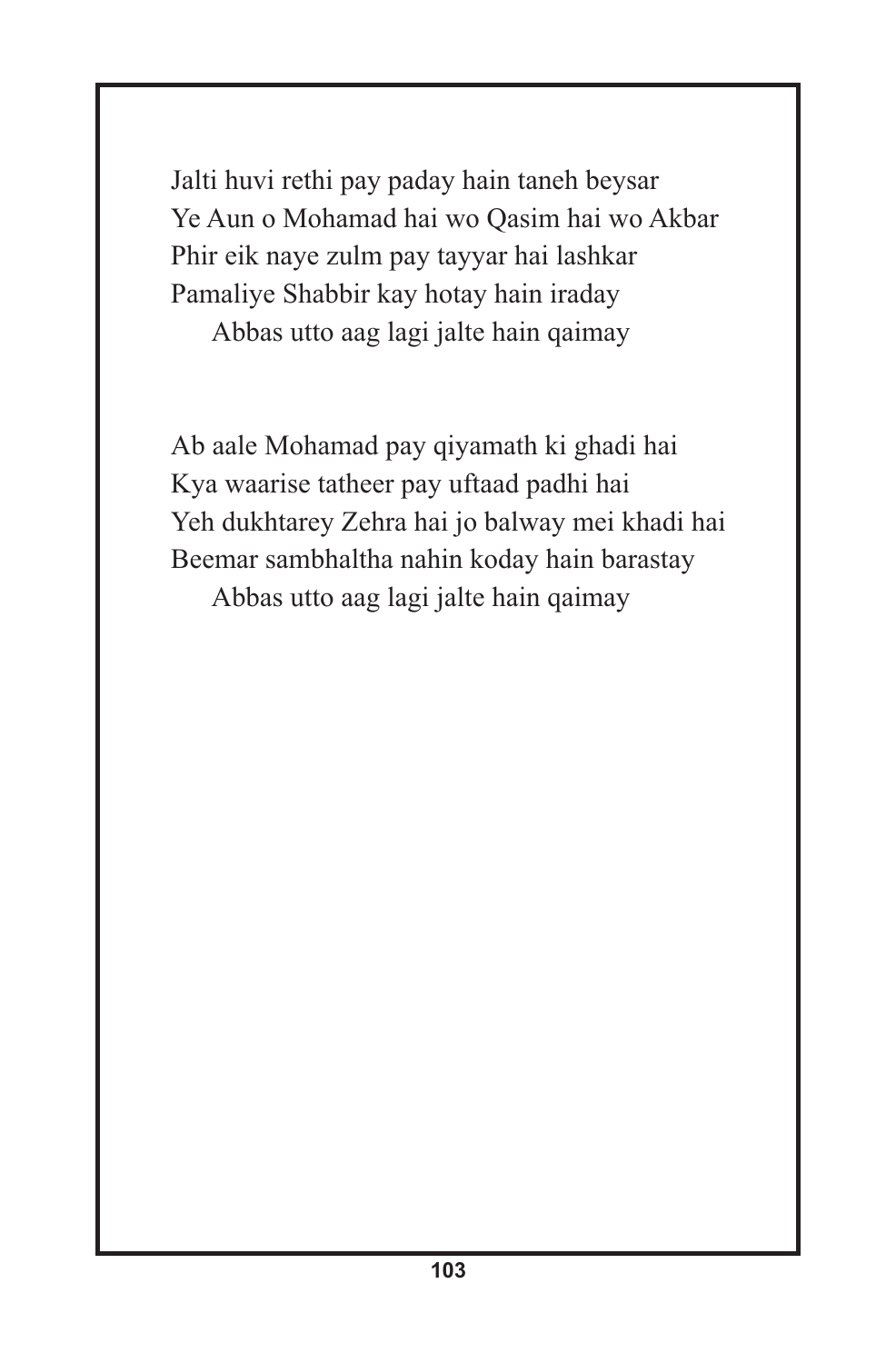# Arbayeen karna hai Shahe karbalayee ka

Lekay daag seenay par shaam ki judaayee ka Haq ada karey Zainab kaise apney bhaayee ka Qaafela uthar aaya sabr ki khudaayee ka Karbala ke maidaan par Fatima ki jaayee ka Arbayeen karna hai Shahe karbalayee ka.

Mauth ke biyabaan may zindagi ka maatam hai Zulm ke andheroun may raushnee ka maatam hai Aansuoun ke toofan may tashnagi ka maatam hai Ek bahen ke hissey may har kisi ka maatam hai. Arbayeen karna hai shahe karbalayee ka.

Door takh nigaahaun may shaam ka andhera hai Karbala say koofay tak haadesaun nay ghera hai Jab say naunehaalaun nay mu ko apney phera hai Maamta ki godi may maut ka basera hai

Arbayeen karna hai shahe karbalayee ka.

Bhayee kya sunaaon main hum pay kya sitam guzrey Baad-e-asr-e –aashura bay kafan they sab laashey Sham-e-gham kay chaatey hi maut kay badhey saaye Chin gayee rida meri bhaayee jal gaye khaimey

Arbayeen karna hai shahe karbalayee ka.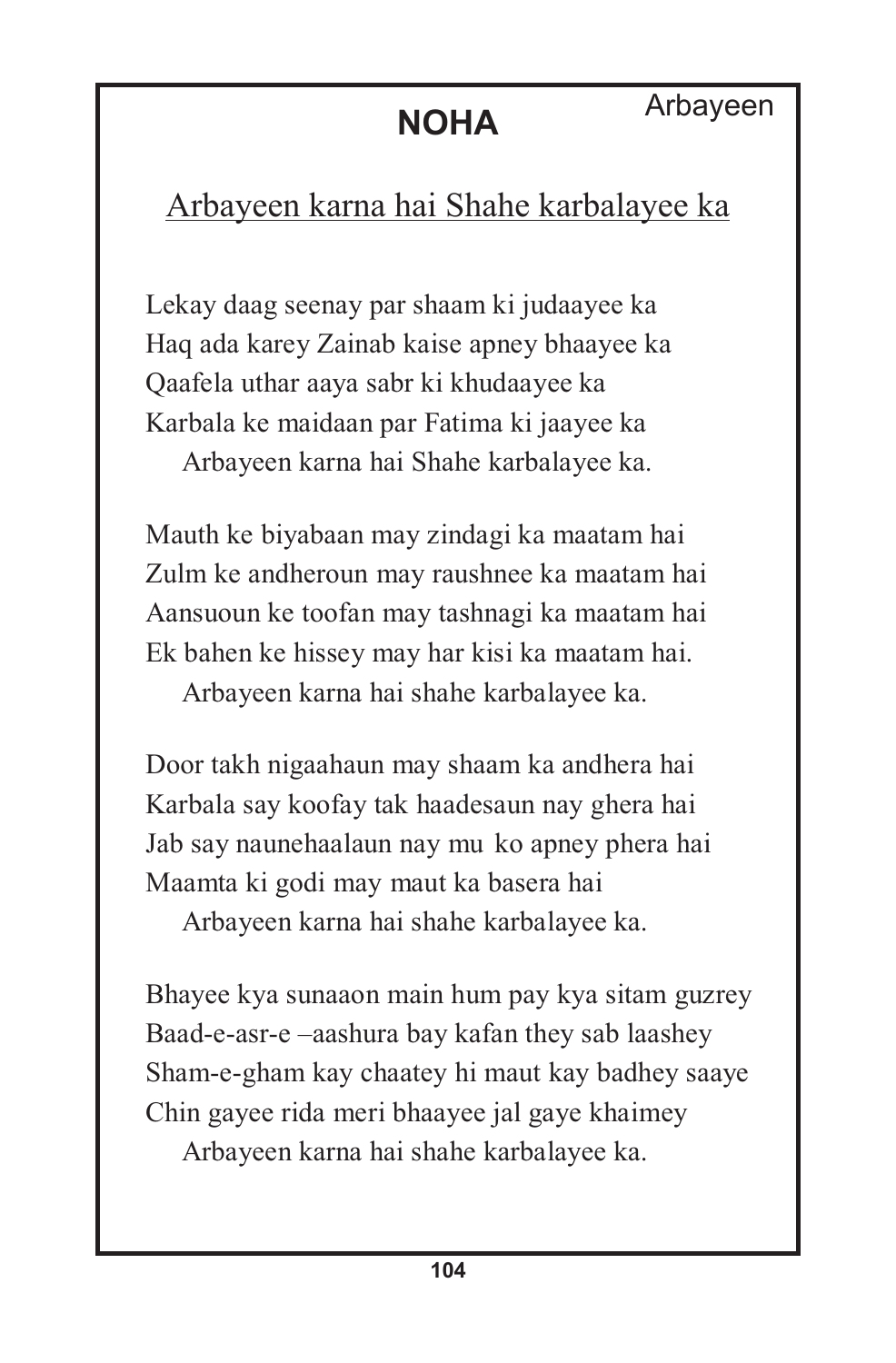Baad –e- Karbala bhayee har qadam qayamat thi Bayrida rasan basta raahay shaam say guzree Bhaayi ham tamaasha thay raastay tamaashayee Her qadam dua yeh thi kaash mauth aajaati

Arbayeen karna hai shahe karbalayee ka.

Khud aseer-e-qismat thi dar badar gayi Zainab Moo ko apney baaloun sey dhaanp kar gayi Zainab Majlis-e-Sitamger may nangay sar gayi Zainab Leykay saath kunbey ko nauhagar gayi Zainab. Arbayeen karna hai shahe karbalayee ka.

Bhaayee qaid khaaney ki teeragi say ho aayee Aapki amaanat ko zulmathoun mai kho aayee Khoon goshwaaraun ka aansuon say dho aayee Yoon Sakina bibi ko sab aseer ro aaye

Arbayeen karna hai shahe karbalayee ka.

Aapsay juda hokar jab madinay jaaongi Jaakay maa ki turbat par marsia sunaaoongi Karbala kay maqtal may kya hua bataaoongi Bhaayi apney baazu kay neel bhi dikaaoongi Arbayeen karna hai shahe karbalayee ka.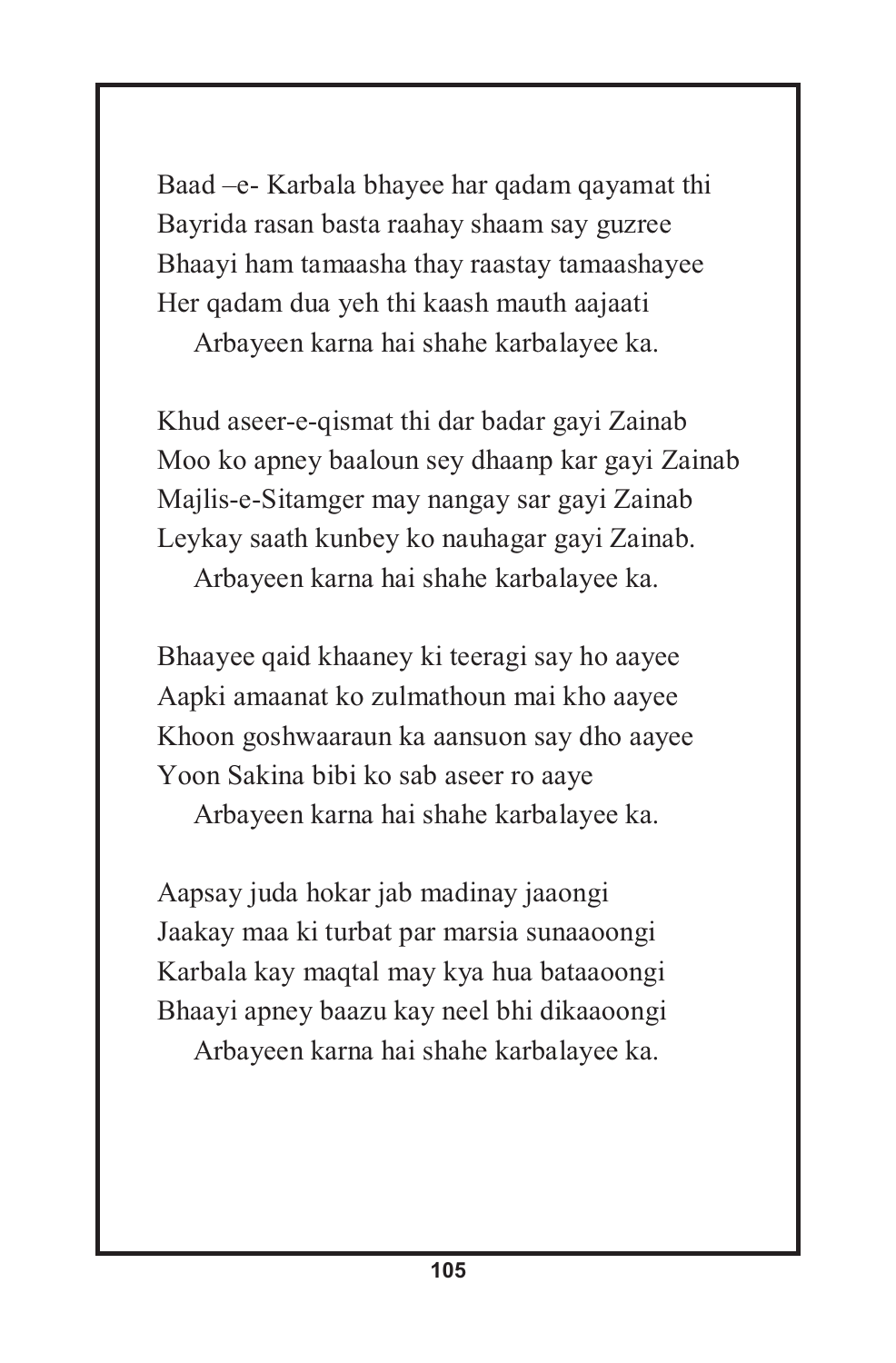Mein falak ki satayi hoon Nana

Mein falak ki satayi hoon nana, Ujde kunbe ko layi hoon nana.

Mere shaney mulaheza kijay, Neel diklanay aayi hoon nana.

Toudi zalim ne phasliyaan jiski, Mein usi maa ki jaayi hoon nana.

Be kafan dafan karke bhai ko Berida hokay aayi hoon nana.

Mei Madine se Karbala jaakar, Bhai ko khokay aayi hoon nana.

Behre soughat-e- Fatima Soghra, Kurta bhai ka layi hoon nana.

Kehna Zainab ka aah woh Hilmi, Mein falak ki satayi hoon nana.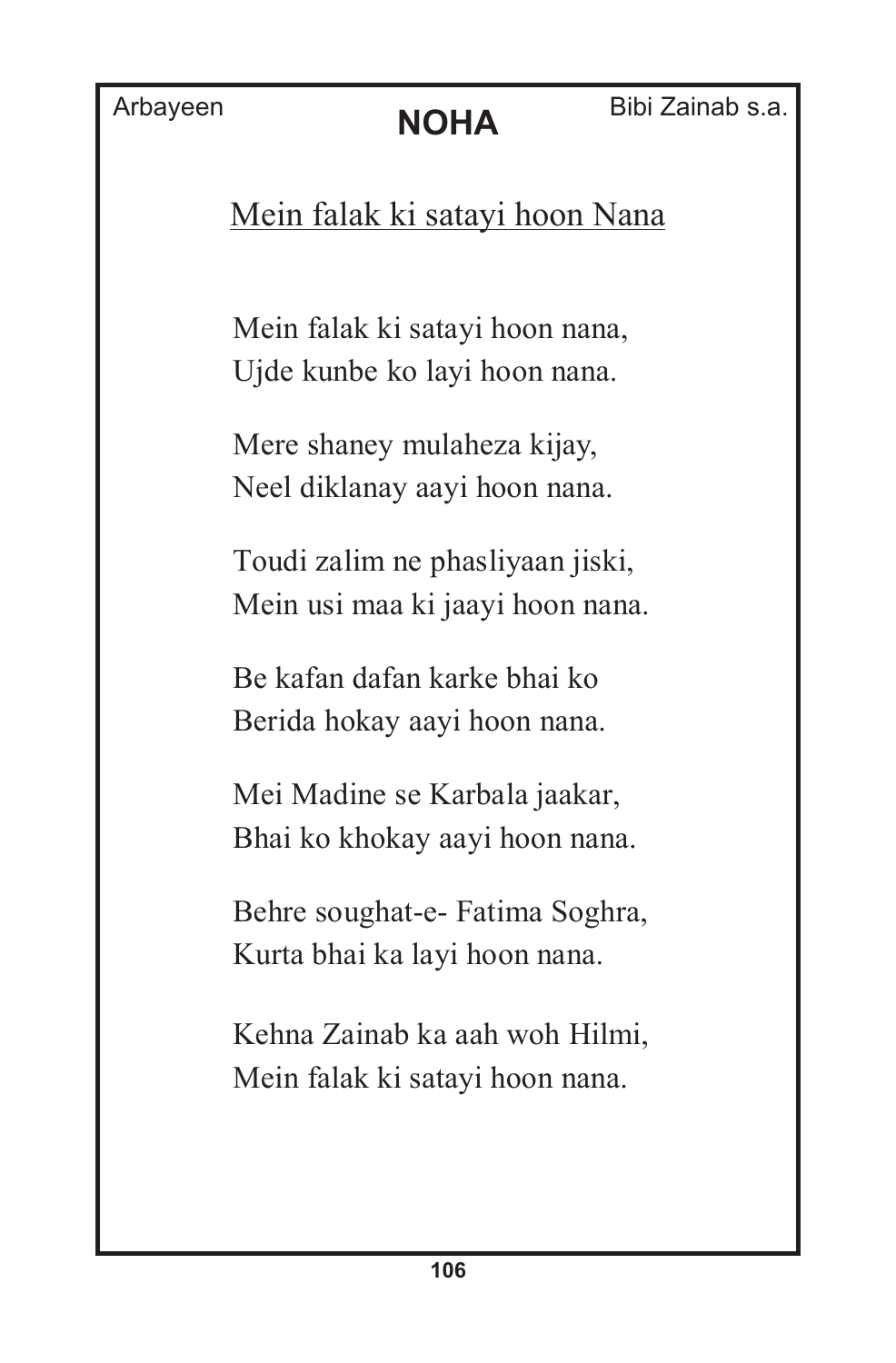# Abid ghareeb bekaso nachaar margaya

Abid ghareeb bekaso nachaar margaya, Sadaat khaak udaaein ke sardar margaya.

Saya raha saron pay na chowthey Imam ka, Zehra ki jaan Hussain ka dildar margaya.

Kanton pe khenchte the jise rahe sham may, Woh sarbaan-e-itrat –e- athaar margaya.

Shamme mazare panjetane paak bujhgayi, Saidaniyon ka haye parastaar margaya.

Rota raha jo baap ko chaalis saal tak, Woh aaj shahe deen ka azadaar margaya

Banu ka chand zere zamin haye chup gaya, Faqa kasho ghareeb dilafgaar margaya.

Beti Hassan ki hogayi bewa hazar haif, Hyder ka pota ashaqe ghaffar margaya.

Bin baap ka layeen ne Baqer ko kardiya, Chowta wasiye Ahmede Muqtar margaya.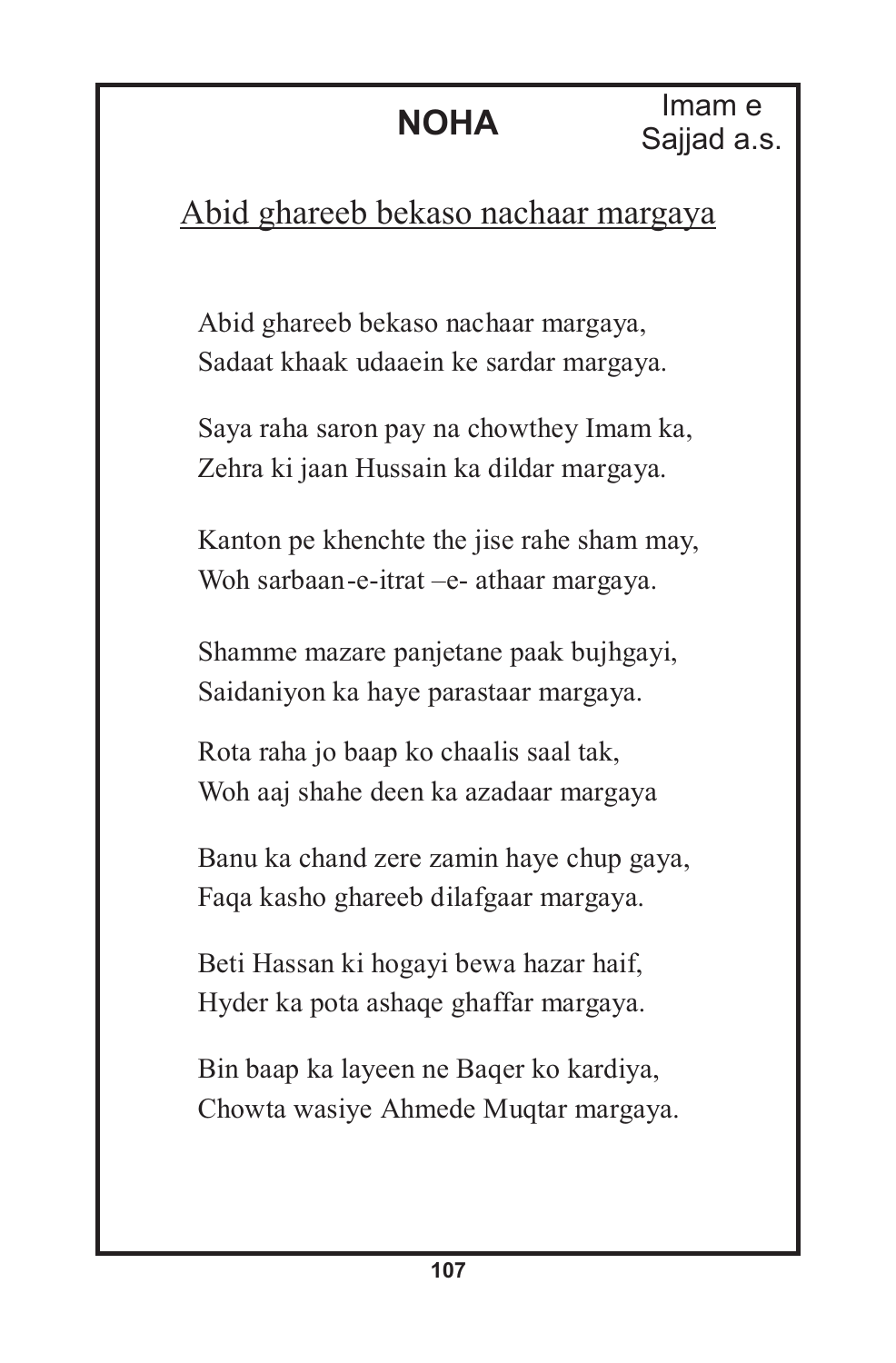Kargaye Sajjad qaza haaye haaye

Kargaye Sajjad qaza haaye haaye, Zehr sitamgar ne diya haaye haaye.

Zulm se li jaan sitamgaron nay, Charqa kohan phat na pada haaye haaye

Hogayay bewarise sab Ahlebait, Kargaya sardaar qaza haaye haaye.

Chain na paya kabhi bade Hussain, Sehte rahe zulmo jafa haaaye haye..

Aati hay har ek makaan say sada Haye gharibul ghuraba haaya haaye .

Mehdi hua mehshar ek taaza bapa, Ro rahe hain aale aba haaye haaye.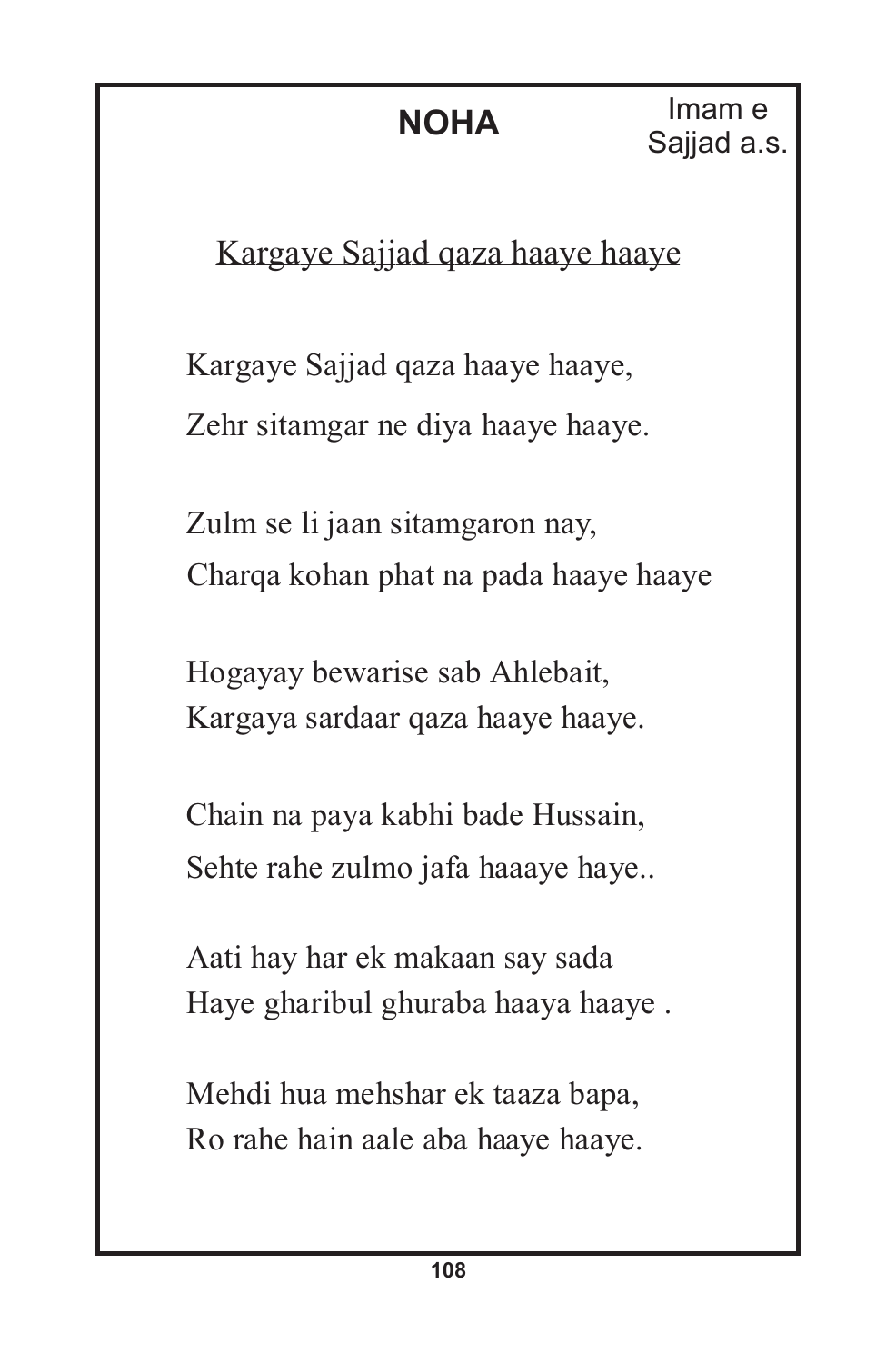Bain tha sakina ka shaam hone waali hai

Bain tha Sakina ka shaam hone waali hai Kab tak avoge Baba shaam hone wali hai

Qushk hai zabaan meri teen din se hon pyaasi Kaun paani layega shaam hone waali hai

Neend kaise ayegi sovu kis ke seene par Jald aaiye Baba shaam hone wali hai

Shaam ke tasavvur mein kaanp ti hu reh reh kar Ghutt raha hai dam mera shaam hone wali hai

Asr ke ujaale mein ghar luta ke baithi hon Phir na loot le aadaa shaam hone wali hai

Dair se tumhara hi intezaar hai sub ko Ghar mein hashr hai barpa shaam hone wali hai

Bhai bhi chacha bhi hai kya tumharay saath abtak Koi bhi nehi aaya shaam hone wali hai

Kya Sayeed kehta hai haale dil Sakina ka Subha se hai hungama shaam hone wali hai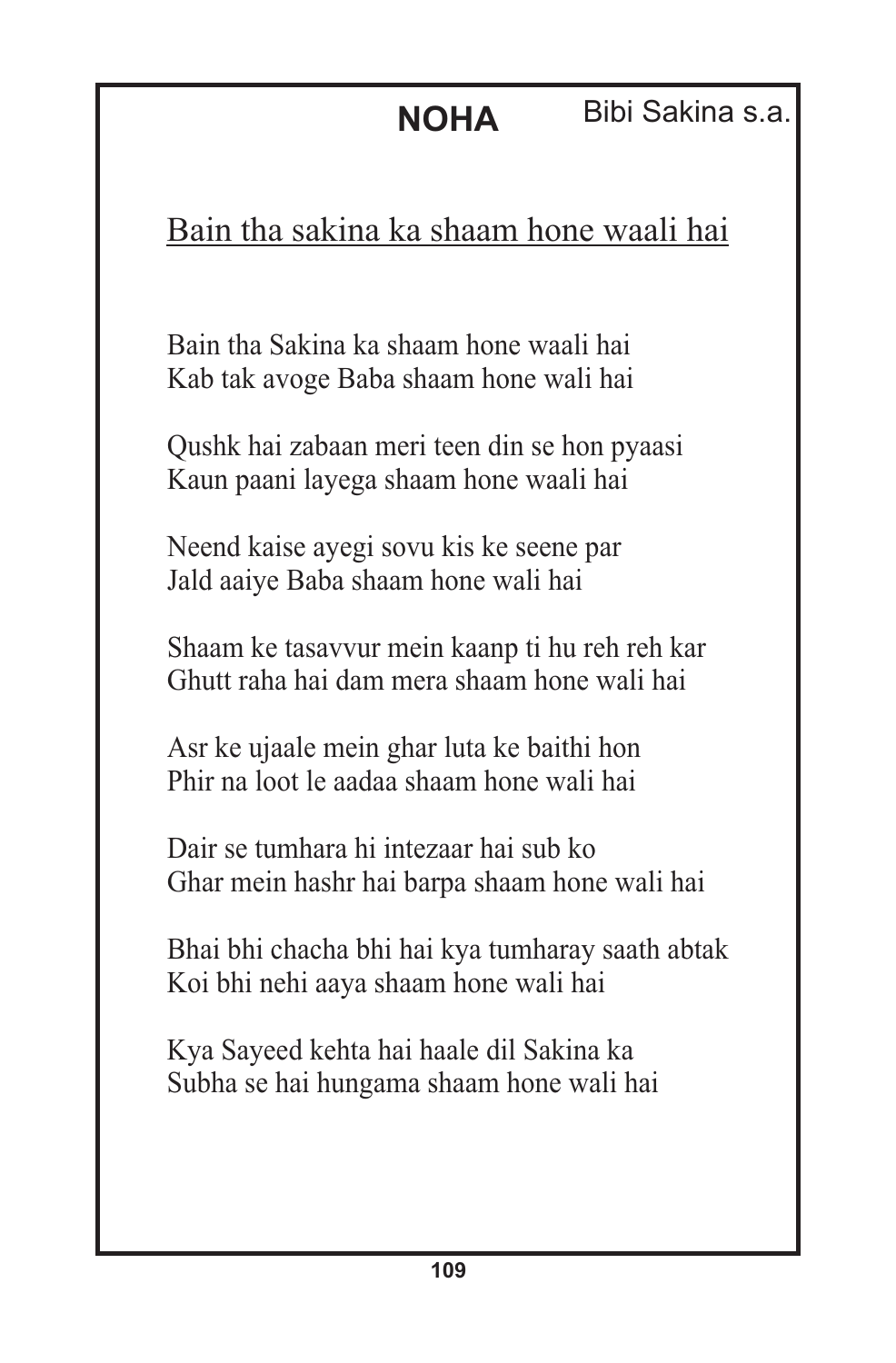### Bibi Sakina s.a.

# Jhukhae baithey hain sar ko Abid

Jhukhae baithey hain sar ko Abid Har eik tasveere gham bana hai

Rabaab eik eik se poochti hai Meri Sakina ko kya hua hai

Hai iski gardan dhali hui kyon Paseena maathey pe kyon hai is ke

Koi batata nahin mujhe kuch Har eik ansoo baha raha hai

Ye aqir itni qamosh kyon hai Padi hai ghash mein ke so rahi hai

Ye eik qamosh ho gayi kya Har eik qaamosh ho gaya hai

Dua koi padh ke dam karo ab Ke Is ko quraan ki hawa do

Koi quda ke liye karay kuch Ke ab mera dam nikal raha hai

Bulao abass ko bulao Vo qud mana lengay is ko aakar

Chacha hi behtar samajh sakeinge Bhateeji ab kis liye qafa hai

Sayeed barpa hai eik mehshar Pachadein khati hai roke madar

Ab eik beemar bhai apni Behan ki mayyat utha raha hai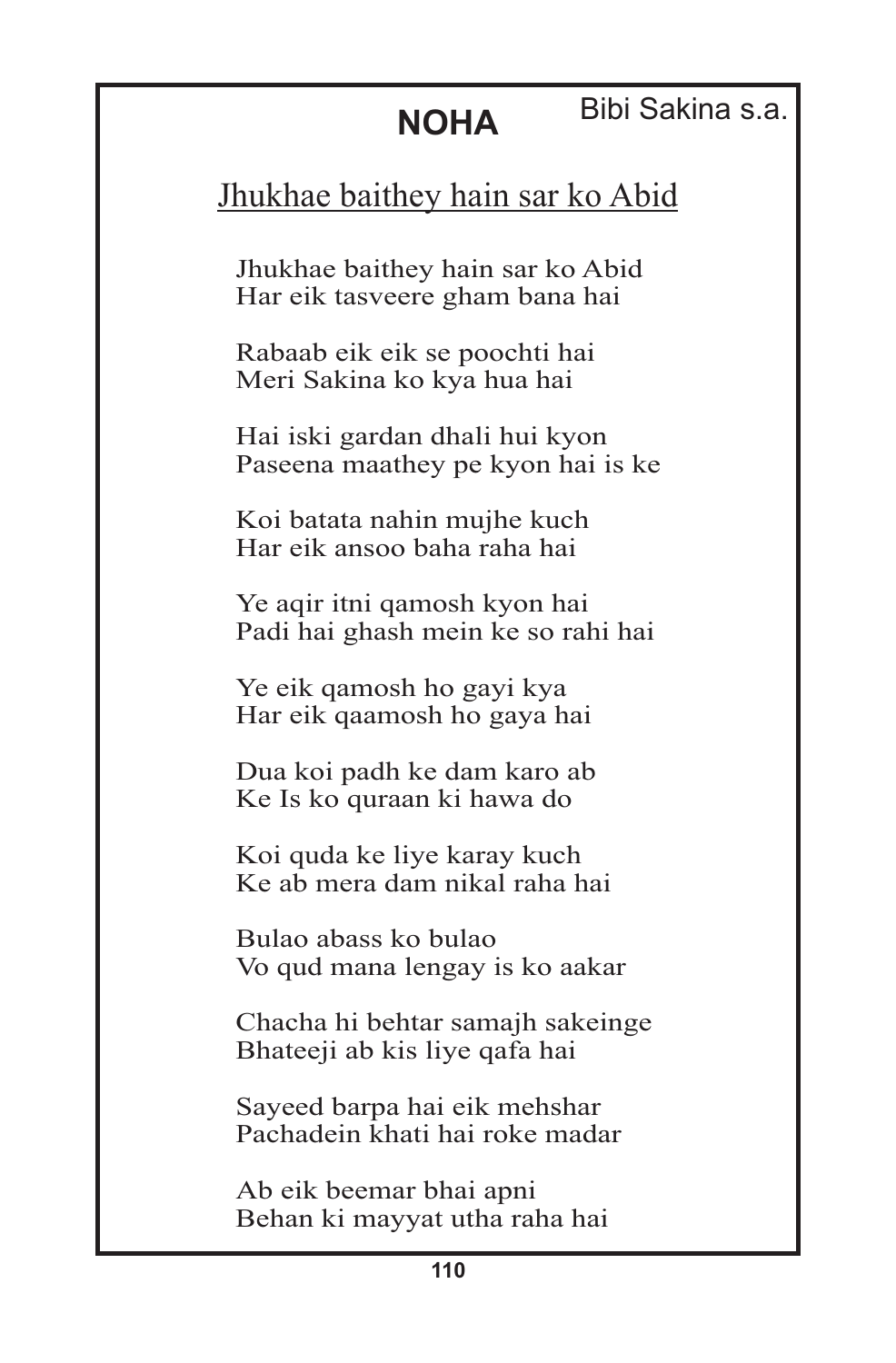**NOHA** Bibi Sakina s.a.

# Yoon Sakina ney pukaara Aye meray Baba Hussain

Yoon Sakina ney pukaara, aye meray Baba Hussain Ab nahin koyi hamaara, aye meray baba hussain

Shimr baali kheinchtaa hai, kaan sey aajayiye Aayieh ab toh khudaara, aye meray Baba Hussain

Raat hothi hai barasthi, oos sar par dekhiyeh Hai phataa kurtaa hamaara, aye meray Baba Hussain

Naathawaan hai beidiyaan hain, dijiyeh aakar zaraa Bhaayi Abid ko sahaara, aye meray Baba Hussain

Baandhkar rassi galey mai, kheinchtaa hai shimr jab Mainey ammu ko pukaara, aye meray Baba Hussain

Jalgaye qaimey lutay hum, chaadarein cheeni gayi Ab nahin jeena gawaara, aye meray Baba Hussain

Hilgaya arsh-e-Moalla, laash tharraayi taqi Jab Sakina ney pukaara, aye meray Baba Hussain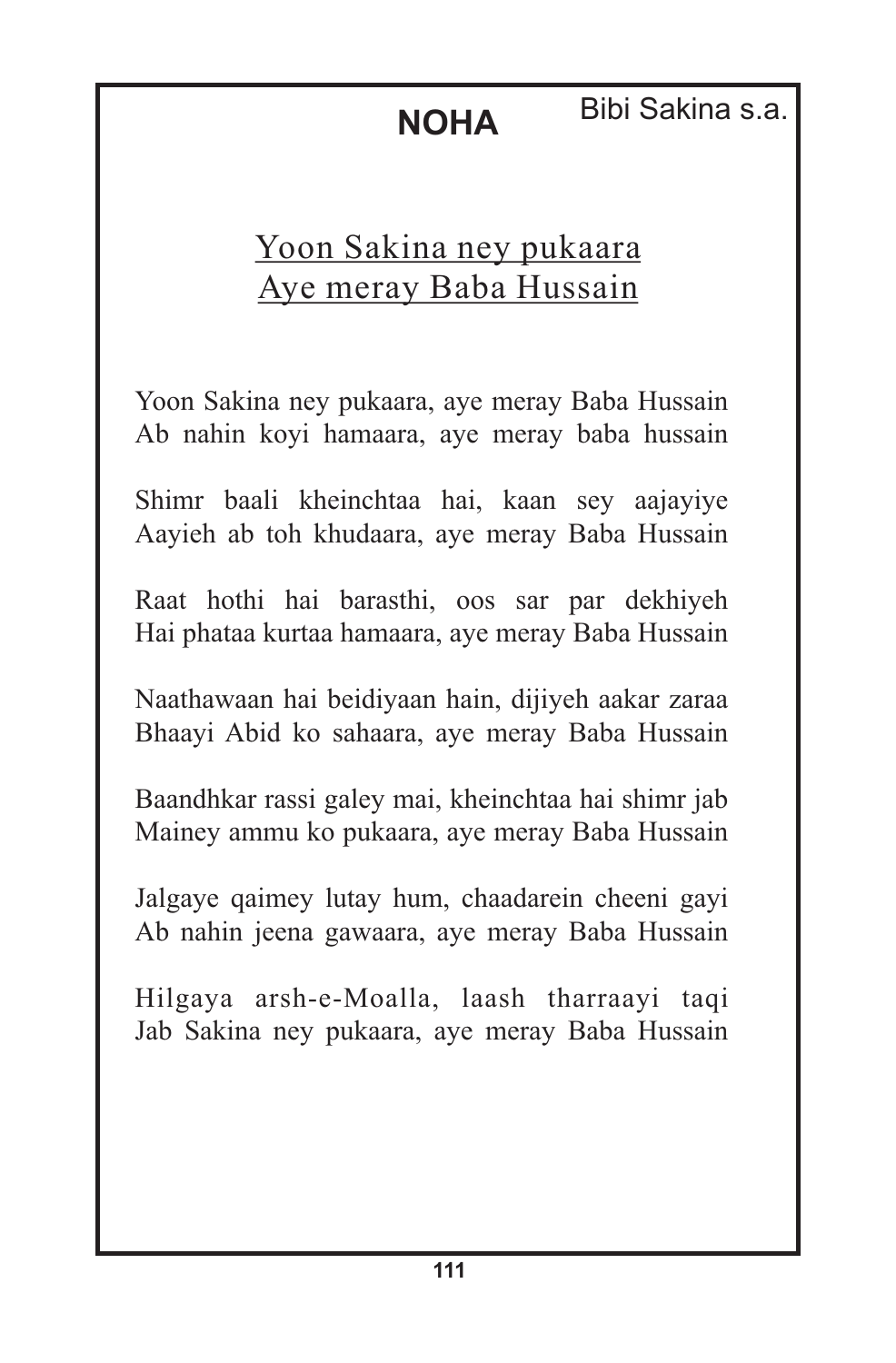### Bibi Sakina s.a.

# Sakina ki Aseeri

Sakina ki aseeri Saari dunya se nirali hai Kisi qaidi ki turbat to na hogi Qaid qaney mei

Sakina mar bhi jaaye To na zindaan se reha hogi Sakina ki banegi qabr ek din Qaid qaney mei

Pata kyon poochtay ho Duqtar e Sarwar ki marqad ka Ye kaaba bekasi ka shaam me hai Qaid qaney mei

Qiyamat tak vo ek shamey ibadat Deen ki roshan hai Vo Zainab ki namazey shab andherey Qaid qaney mei

Sambhaley bediyaan Sajjad Bano se ye kehte thhey Ke Amma margayi behna hamari Qaid qaney mei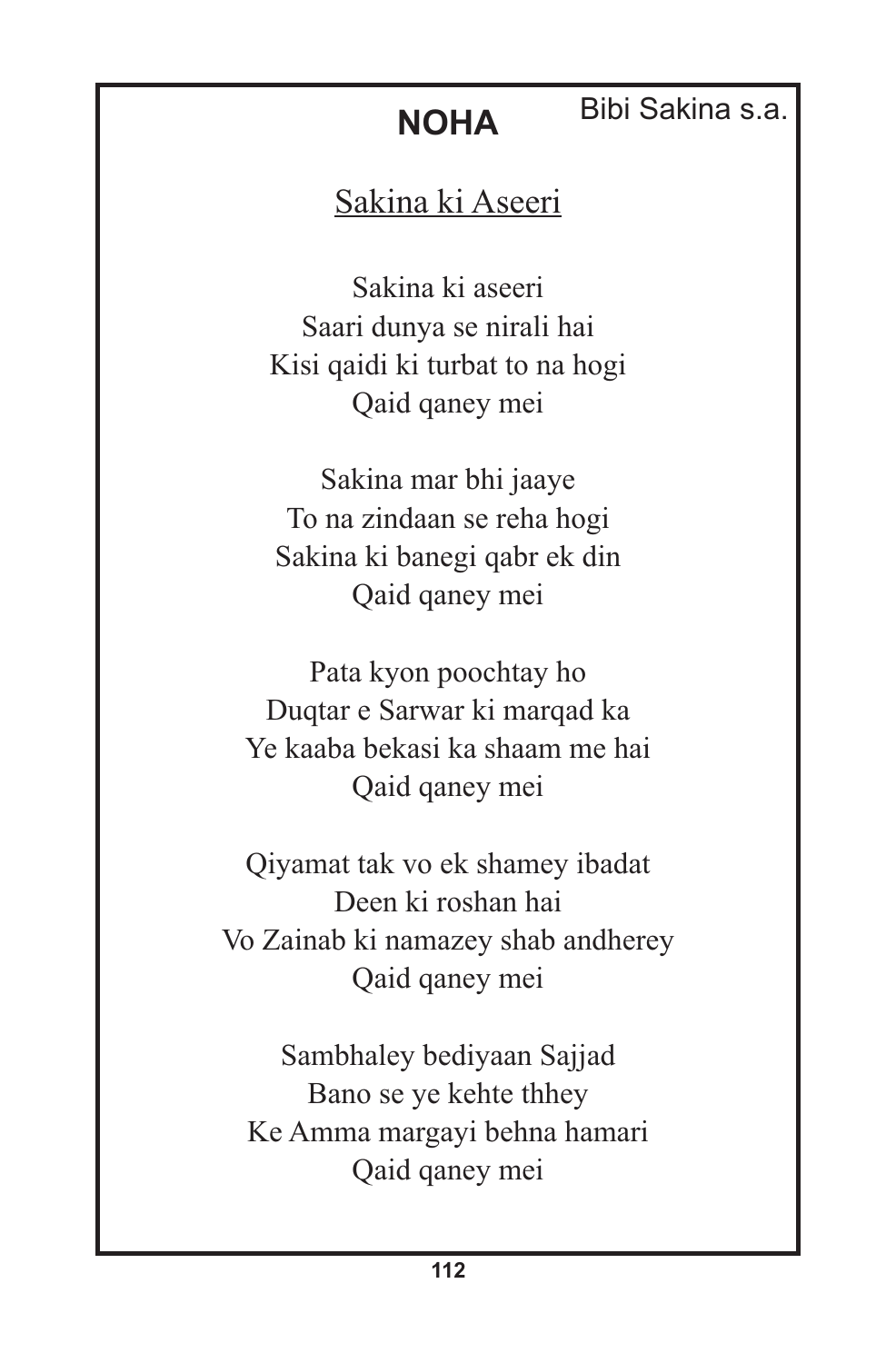Tamacho ke nishan gaalon pe Aur gardan me ek rassi Dilaasa yu mila bibi ko meri Qaid qaney mei

Katey do hath nikley qabr se Aur ye nida aayi Bhateeji ko meree dey do mai aaya Qaid qaney mei

Sabiha dil pe kya guzri Haram kay rab hi jaaney hai Ke ek shama nahin roshan karey jo Qaid qaney mei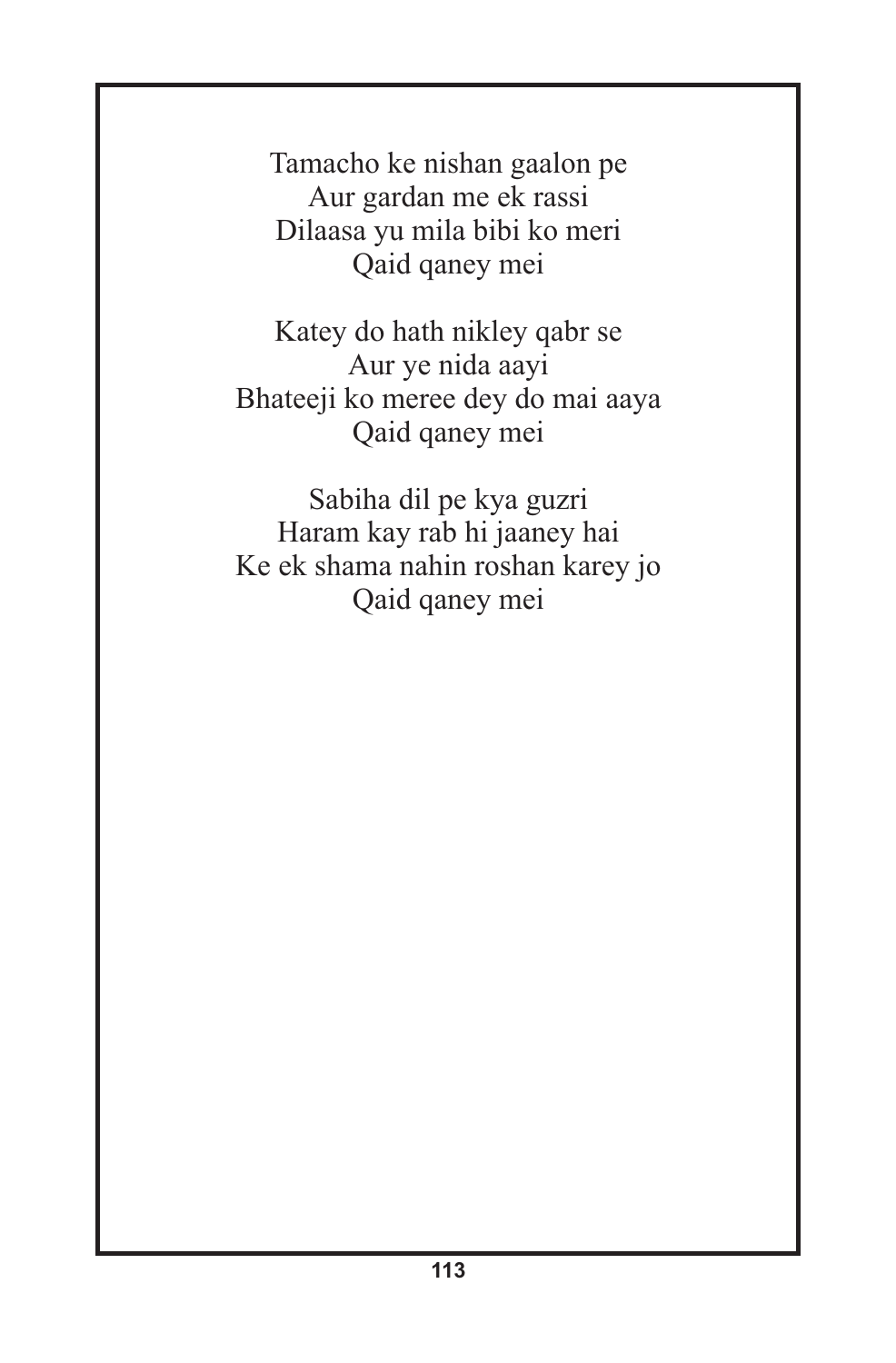### **NOHA** Bibi Sakina s.a.

### Kya andhera hai Phupi

Qaid khane mei Sakina yeh bayan karti thi, kya andhera hei phuphi Shama mangwaiyeh varna mein nahin jeenay ki, kya andhera hai phuphi

Apne seenay sey lagaalo mein tumhaarey sadqey, godh mei leylo mujhe Dil dhaadakta hai mera khauff sey ghabraatha hai ji, kya andhera hai phuphi, Qaid khane mein Sakina yeh bayan karti thi, kya andhera hai phuphi

Baba aajaye tou tab shumr ko hoga maaloom, koun hai ye Masoom Kya samajh kar mujhe youn ghurkiyaan detaa hai shaqi, kya andhera hai phuphi Qaid khane mei Sakina ye bayan karti thi, kya andhera hai phuphi.

> Aaj ki shab ko bhi baba kya nahi aayenge, mujh ko rulwaaenge Unke seenay pay agar sothi tou neendh aajaati, kya andhera hai phuphi. Qaid khane mei Sakina yeh bayan karti thi, kya andhera hai phuphi.

Baad meray yan agar hoye pidar ka aana, unsey yeh farmaana Margayi ghut ke andherey may tumhaari beti, kya andhera hai phuphi Qaid khane mei Sakina yeh bayan karti thi, kya andhera hai phuphi.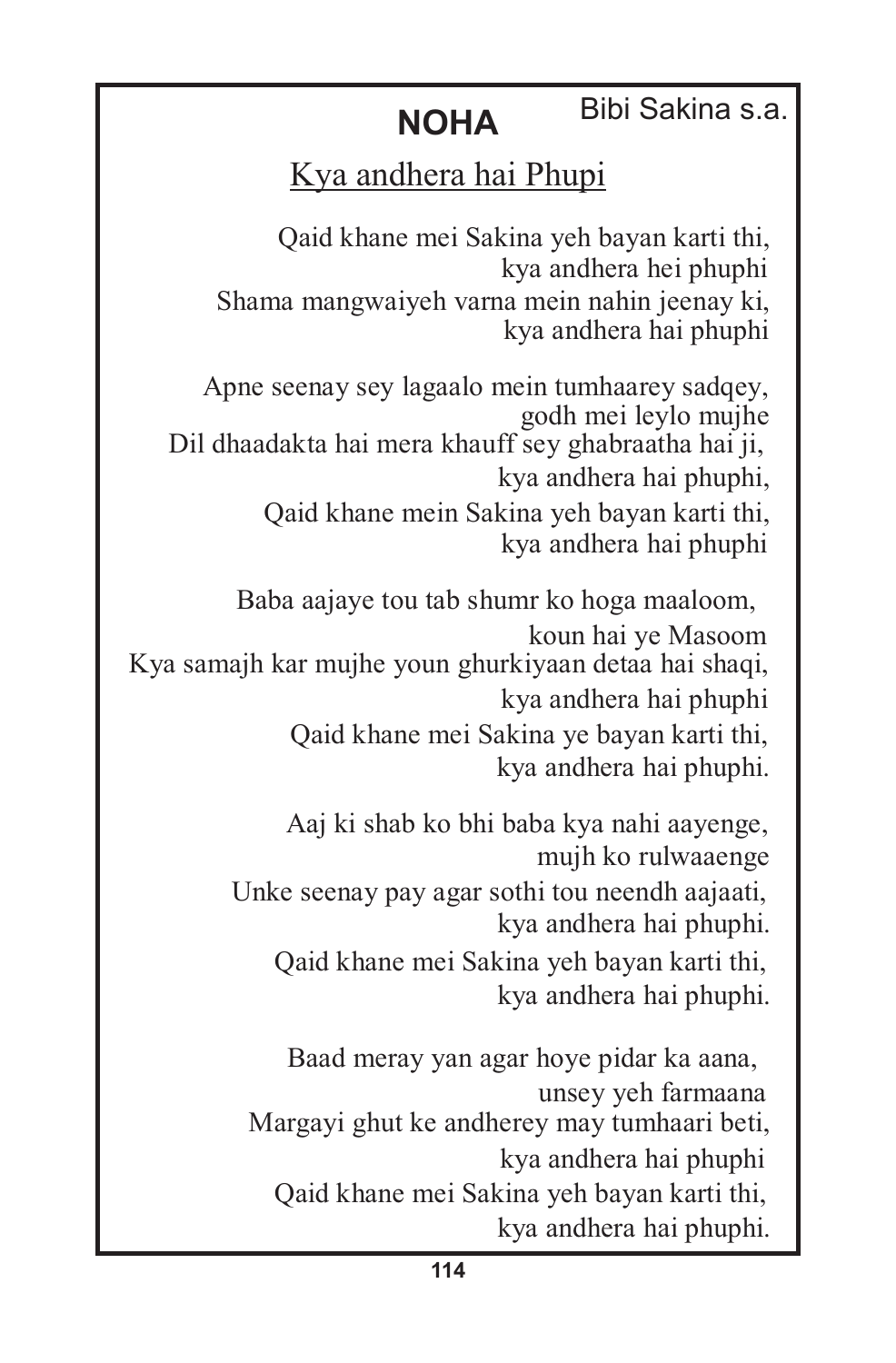**NOHA** Bibi Sakina s.a.

# Jab yaad Sakina ko teri aathi hai Baba

Jab yaad Sakina ko teri aathi hai baba, Sar zindaan ki deewaaroun se takraathi hai baba

Darbar -e- yazeedi mai bhala kaise main jaaoon, Hai chaak garebaan hayaa aathi hai baba

Kaanoun sey tapaktha hai lahoo shaanoun pa meray, Zaalim ki azeeyath mujhey tadpaathi hai baba.

Marjaaoongi pyaasi na kabhi maangoongi paani Asghar ki mujhe pyaas jo yaad aathi hai baba

Jab takh teray seenay pa na sojaaye Sakina, Zindaan mai usey neend kahaan aathi hai baba.

Jalthay huvey khaimoun ke nazaarey hain nazar mai, Yeh baat khayaaloun sey kahaan jaathi hai baba

Yaad aatey hain jab shimr –e- sitamgar ke mazzaalim, Yeh nanhi si duktar teri ghabraathi hai baba.

Hai kaun meray paas jiyoon kiske sahaarey, Tanhaayi meri mauth bani jaathi hai baba.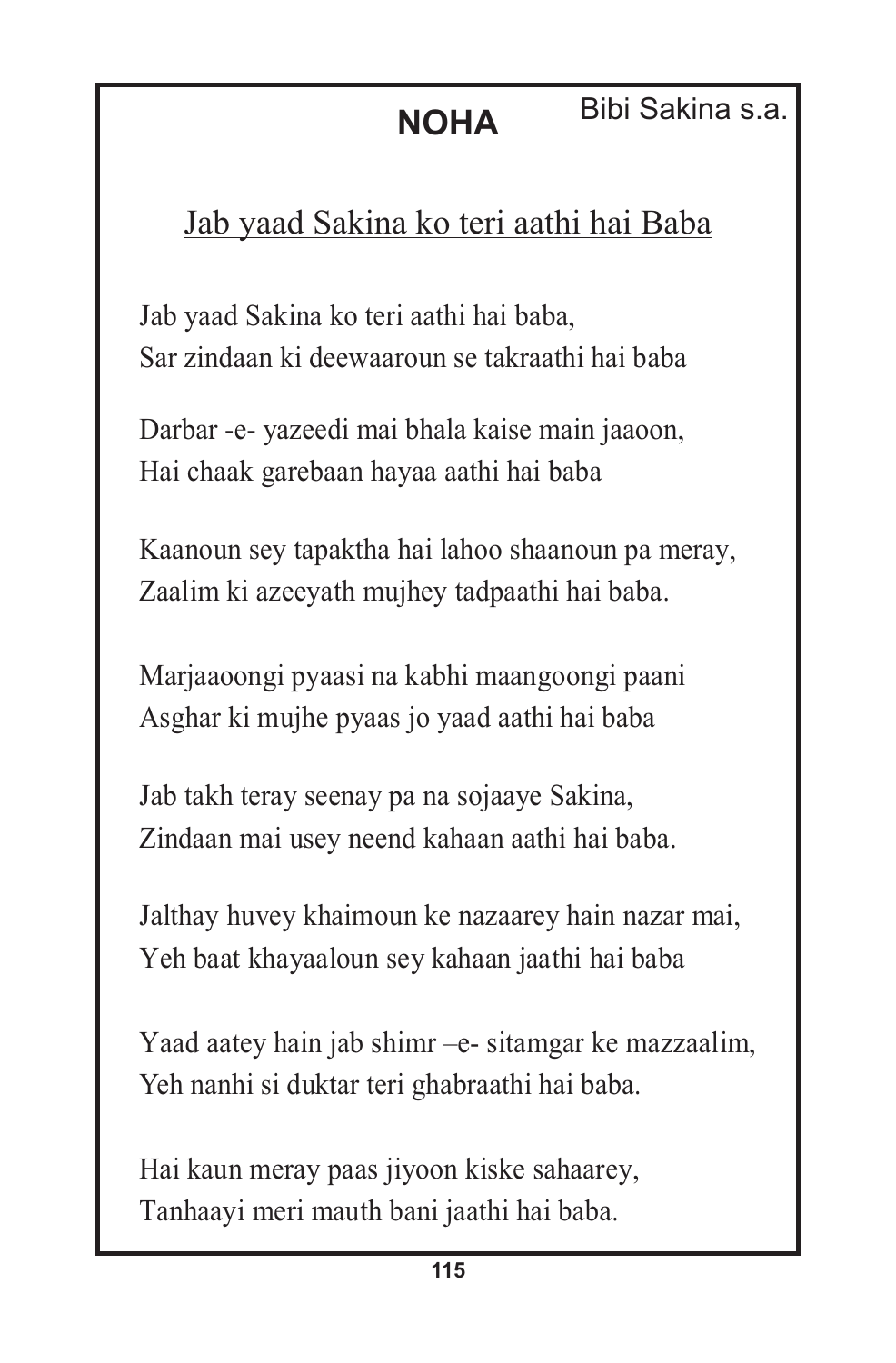# Dum toodti hai qaak pe nadaan ya Hussain

Dum toodti hai qaak pe nadaan ya Hussain, Saidaniyan hain sari pareshan ya Hussain..

Pani hai pine aur na muh dhanpne rida, Ghuslo kafan ka kaise ho samaan ya Hussain..

Le deke zindagi thi isi se Rabab ki, Kaise jiyegi ab woh pareshaan ya Hussain…

Zainab ghareeb kisko kahani sunayegi, Duniya say kooch kargayee nadaan ya Hussain.

Bachchi toh qaidqane mein ghut ghut kay margayee Zalim yazeed ab hai pashemaan ya Hussain.

Ghurbat hai qaid qana hai Zainab karegi kya, Maiyyat pe qud hi parhti hai Quran ya Hussain.

Asgher mo'ae Sakina mo'ee chin gayee rida, Hai deen par Rabab ka ahsaan ya Hussain.

Maa samne hai dafn karre kis tarah se laash, Bimaar-e-ghum hai tera pareshaan ya Hussain.

Bhulega kaise haal Sakina bhala Sayeed, Hai ye tere fasaney ka unwaan ya Hussain.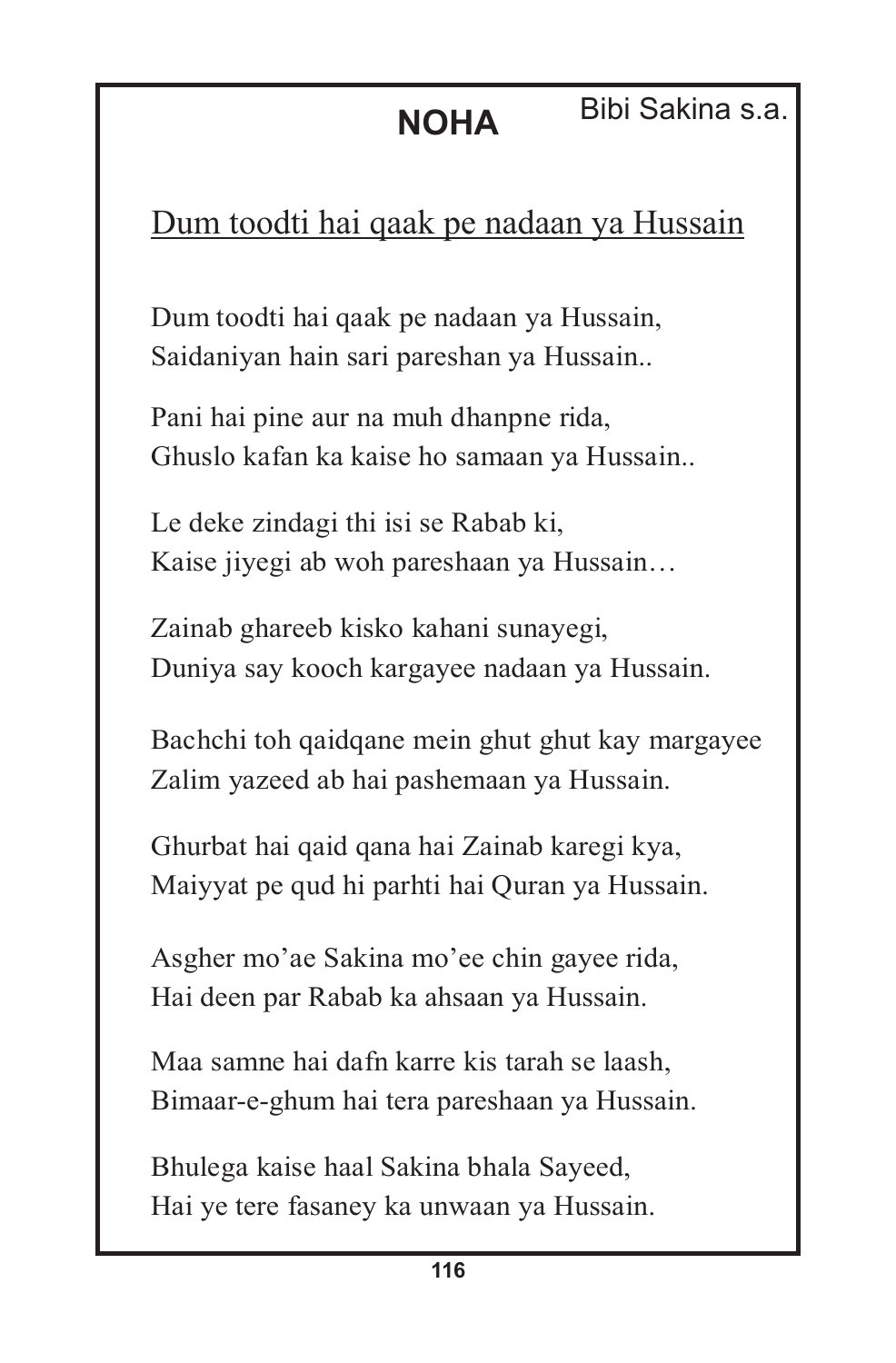#### **NOHA** Bibi Sakina s.a.

# Zindanay shaam kis liyay matam sara hai aaj

Zindane sham kisliye maatam sara hai aaj, Hai hai yatime shah ka ghul kyun bapa hai aaj.

Kya qaid mein Hussain ki pyari ne ki qaza, Kiska zamin pay nanha sa lasha pada hai aaj…

Darkar nahi lipat'tee ab amma say merijaan, Shimre shaqi sarhane tumhare khada hai aaj..

Soti ho qaak par jo meri jaan chain se, Bibi gale ka dard bhi kuch kam hua hai aaj…

Shikwa hai ab zaban pay na kanaun ka dard hai, Hai hai na kuch tamachon ka lab par gila hai aaj.

Banu yeh roke kehti thi bibi kay mein nisaar, Pichli say chup kay soyi hai, hai hai yeh kya hai aaj..

Baqir yatimay-e-shah ka ho dafn kis tarha, Abbas paas hai na shahe karbala hai aaj ..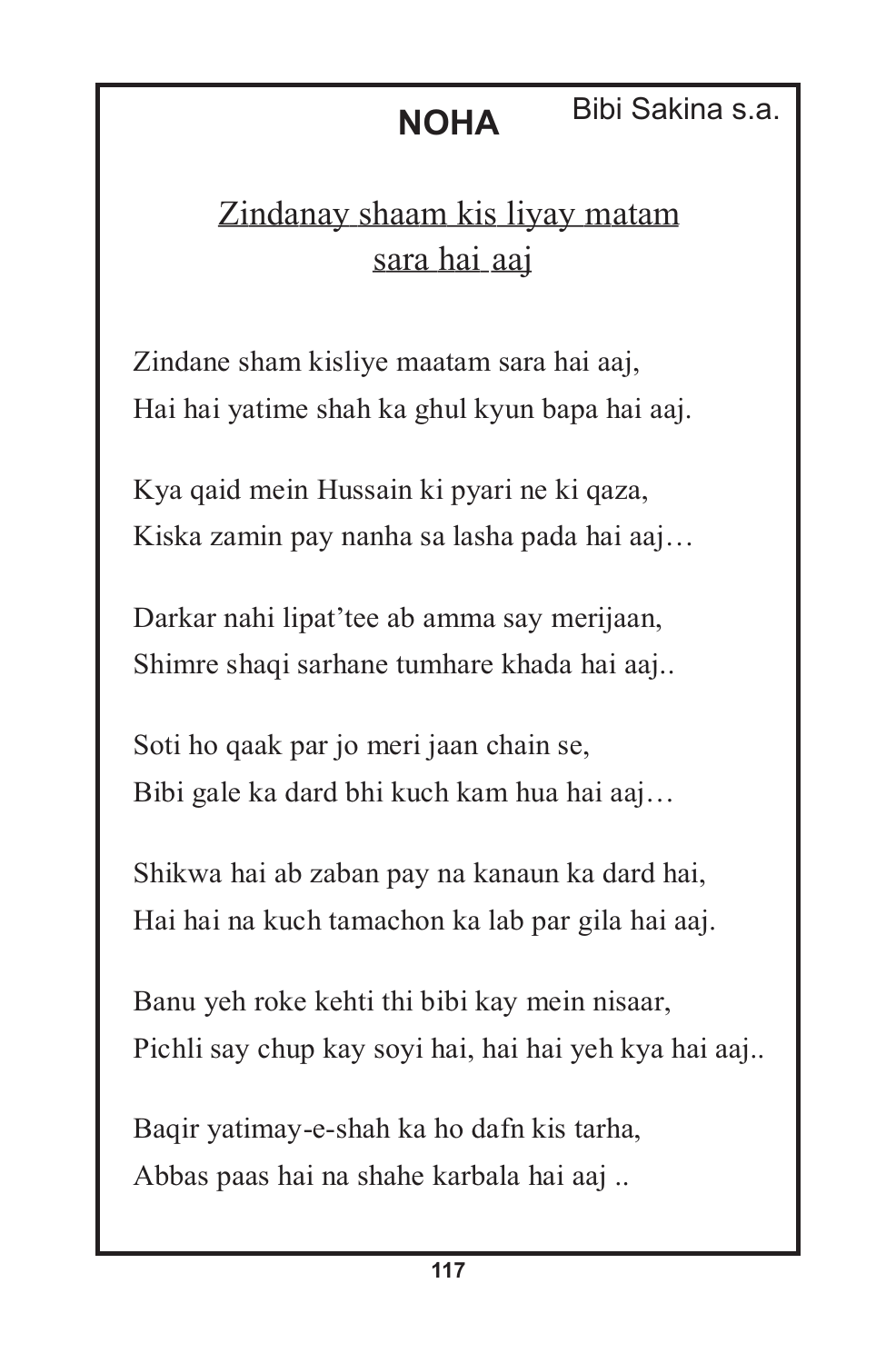#### **NOHA** Bibi Sakina s.a.

# Rokey zindaan may boli Bano

Rokey Zindan may boli Bano Meri bachchi ko na tanhaa chodo Saath Maa ko bhi lahad may gaadho *Meri bachchi ko na tanhaa chodo*

Dar kay royegi jo naazoon ki palee thaam leygi yeh nasiboun ki jalee Khauff andheray may na hovay isko *Meri bachchi ko na tanhaa chodo*

Chup hei woh bolney waali haihaath, Mera pehloo hua qaalee haihaath Haath mein jodd rahi hoon logo *.Meri bachchi ko na tanhaa chodo*

Chounk jaye na wo sothee sothee Chup hui hai abhi rothee rothee Baap kay seeney pey sonay ki hai chah *Meri bachchi ko na tanhaa chodo .*

Kis tarha logo may kafnaaney doon Kis tarhaa logo may dafnaaney doon Maa hoon mein isko na mujhsey cheeno *Meri bachchi ko na tanhaa chodo .*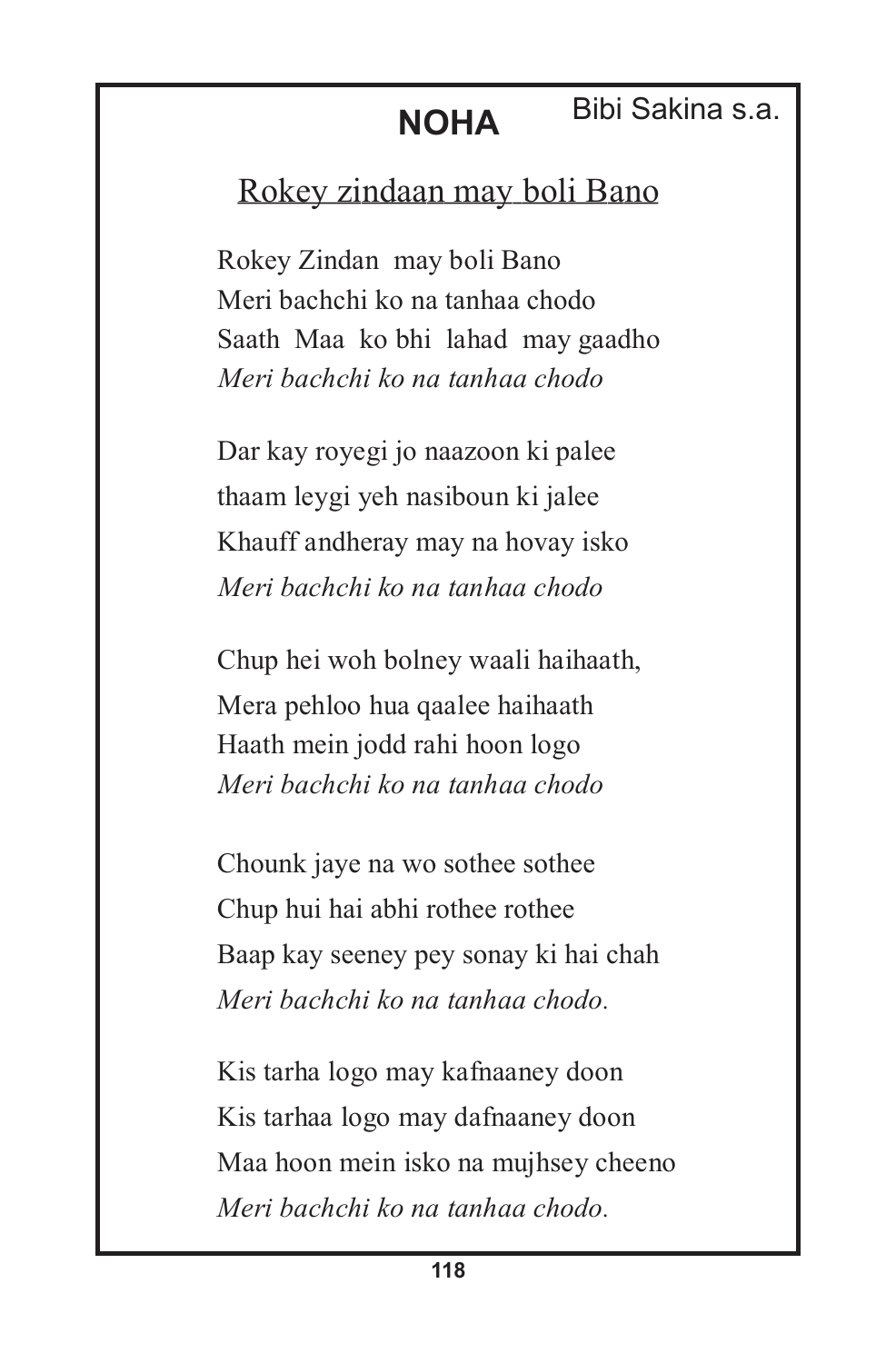Thairo kurta toh badal loon iska Ponch loon Kaanaun mein hai khoon jamaa Kuch khafa hai toh manaa leyney doh *Meri bachchi ko na tanhaa chodo*

Khol toh loon mein galay say rassi Dam key ghuttnay sey na ho beyhoshi Bibi shaed key abhi zinda ho  *Meri bachchi ko na tanhaa chodo*

Baap kay zikr abhi hotey they Abhi kartee thi wo baatain mujhsay Neend shayedke lagi hai is ko *Meri bachchi ko na tanhaa chodo.*

Godh say maa ki chuddaao na isay Tang marqadh mein sulaao na isay Chupp raho yoonhi paday rahnay doh *Meri bachchi ko na tanhaa chodo.*

Margayee haaye Sakina *Masroor* Peet tu bhi sar- o- seena *Masroor* Keh rahi hai yehee rokar Banu *Meri bachchi ko na tanhaa chodo.*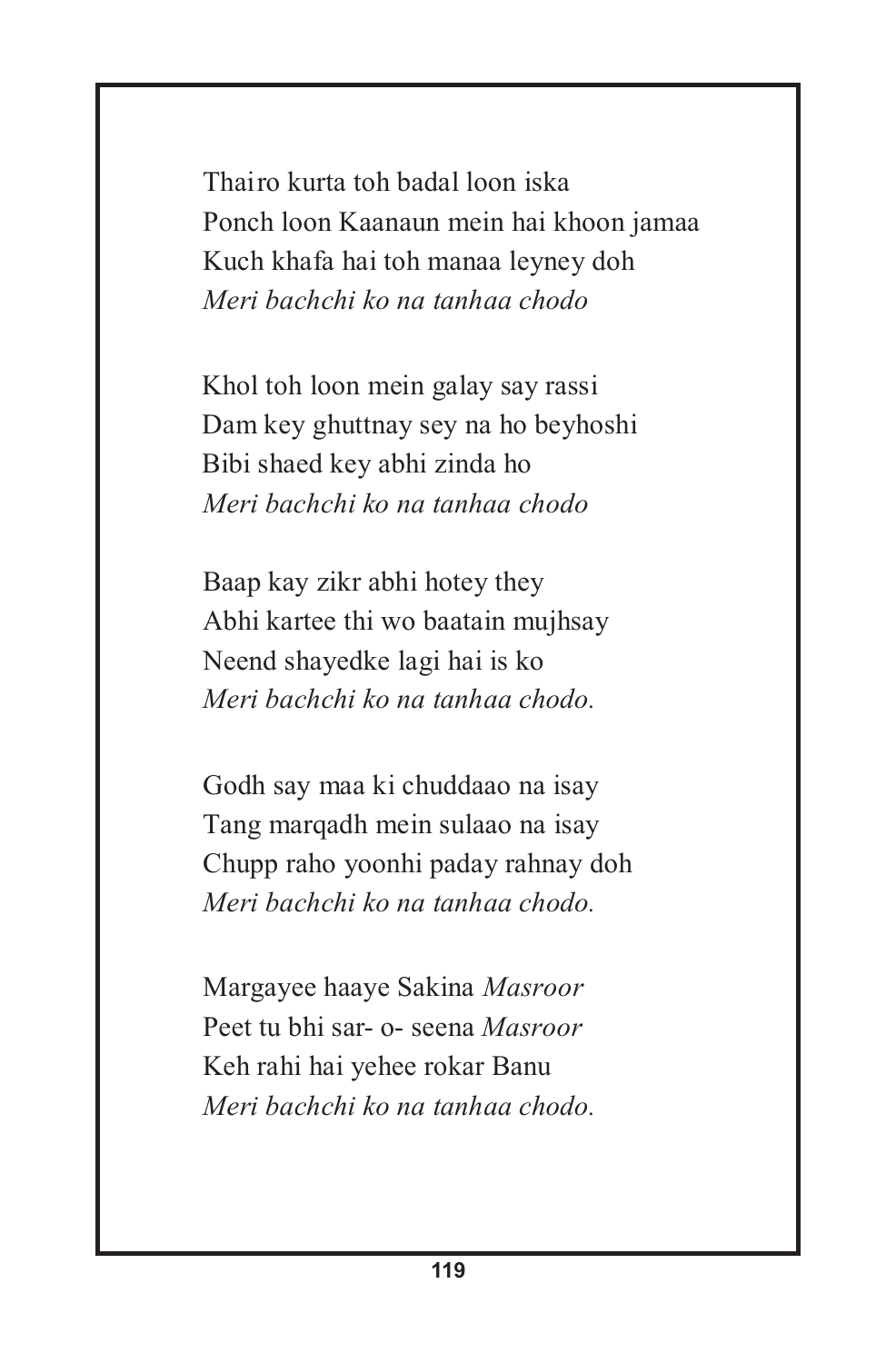# **NOHA** Bibi Sakina s.a.

# Kehtee theen Banu-e-muztar Alveda

Kehtee theen Banu -e- Muztar Alveda, Chaar Salaa meri dukhter Alveda.

> Ae meri tutlaaney wali laadli, Meri beti mah –e- paekar Alveda.

Khaney wali saeliyaan shaffak kay, Loatney wali zameen par Alveda.

> Durray khane wali meri nazneen, Marney wali zulm uthaker Alveda.

Honay wali gaal sahlaker khamoosh, Roney wali beh- re- gouhar Alveda.

> Soney wali seeney –e- Shabbir ki, Zeenat –e- aagoush –e- madar Alveda.

Tak nay wali yaas say her ek ko, Rehnay wali dil me muztar Alveda.

> Darney wali shimr ki awaaz say, Heech'keyan laney ki khugar Alveda.

Ae kahani sunnay wali baap ki, Ashiq –e- Sultan –e- besar Alveda.

> Diljali maadar ka tou bhee saath dey, Tou bhi kahday Masroor rokar Alveda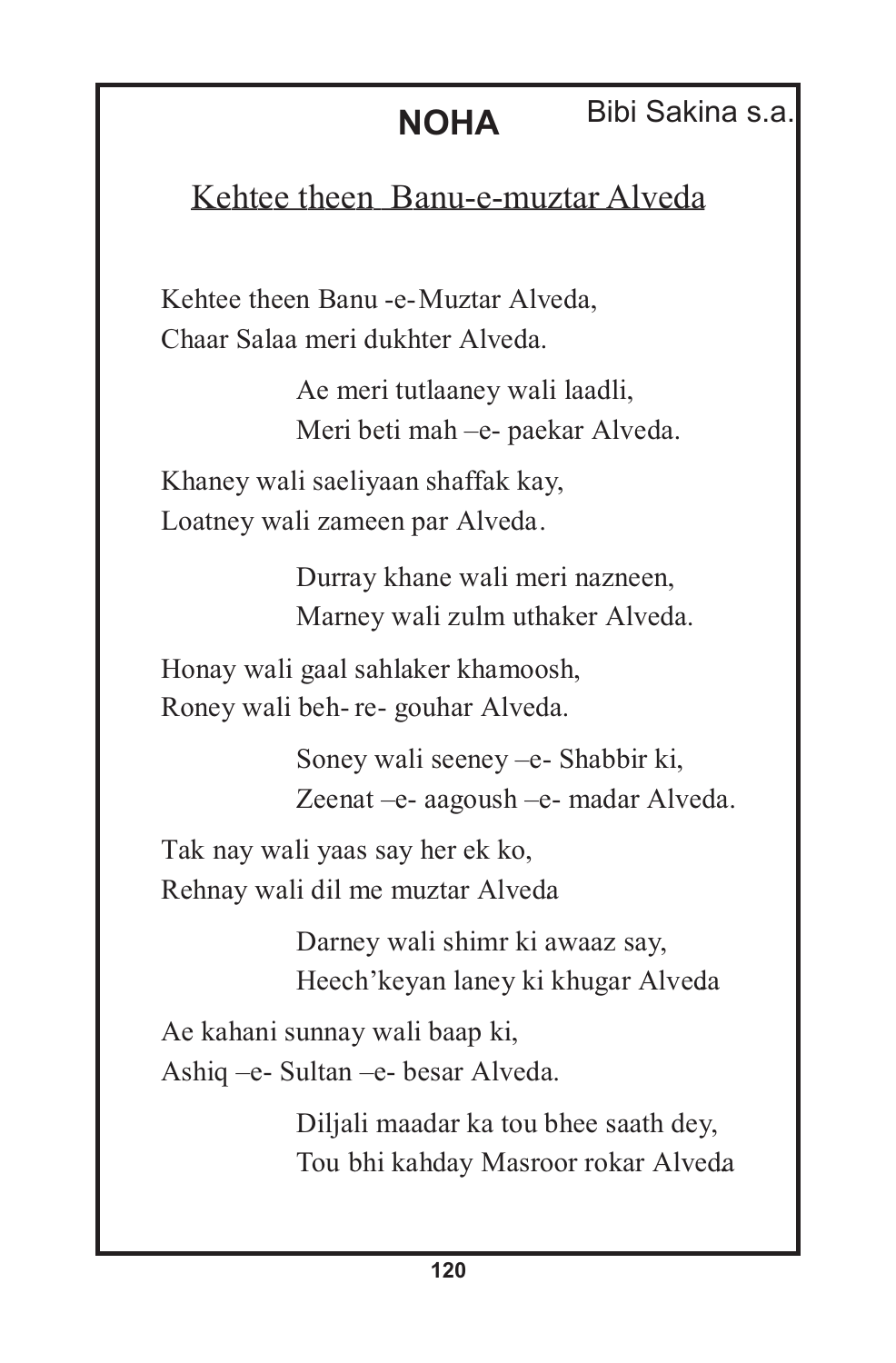#### Bibi Sakina s.a.

# **NOHA**

# Aye jaan Sakina nadaan Sakina

Aye jaan Sakina nadaan Sakina, Aye sham ke zindaan kee mehmaan Sakina.

> Dekho toh uttho qaid may hai kiska yeh maatam, Bano teri is neend ke qurbaan Sakina.

Utthti nazar aati nahin ye neend hai kaisi, Yeh khawaab tho karta hain pareshaan Sakina.

> Is kookh jalee maa ko tamannayain na thee kya, Pura na hua ek bhi armaan Sakina.

Kyon haath yeh kaanoun pey ho rakhe huvey bibi, Dukhtey hain abhi tak kaho kya kaan Sakina.

> Yeh deys naya loug naye hum bhi naye hain, Kis tarah say ho dafn ka samaan Sakina.

Do gaz ka kafan bhi tumhay maa dey nahi saktee, Zindaan mey Bano hai pareshaan Sakina.

> Asghar ko karo pyaar lo Akbar ki balaaein, Jab khuld mein tum jaao meri jaan Sakina.

Woh roz ki seli woh tera roz ka rona, Bas aaj sey zindaan hai sunsaan Sakina.

> Dadi sey ye kahena key hai sub aap pey roshan, Jiswajah say Hilmi hai pareshaan Sakina.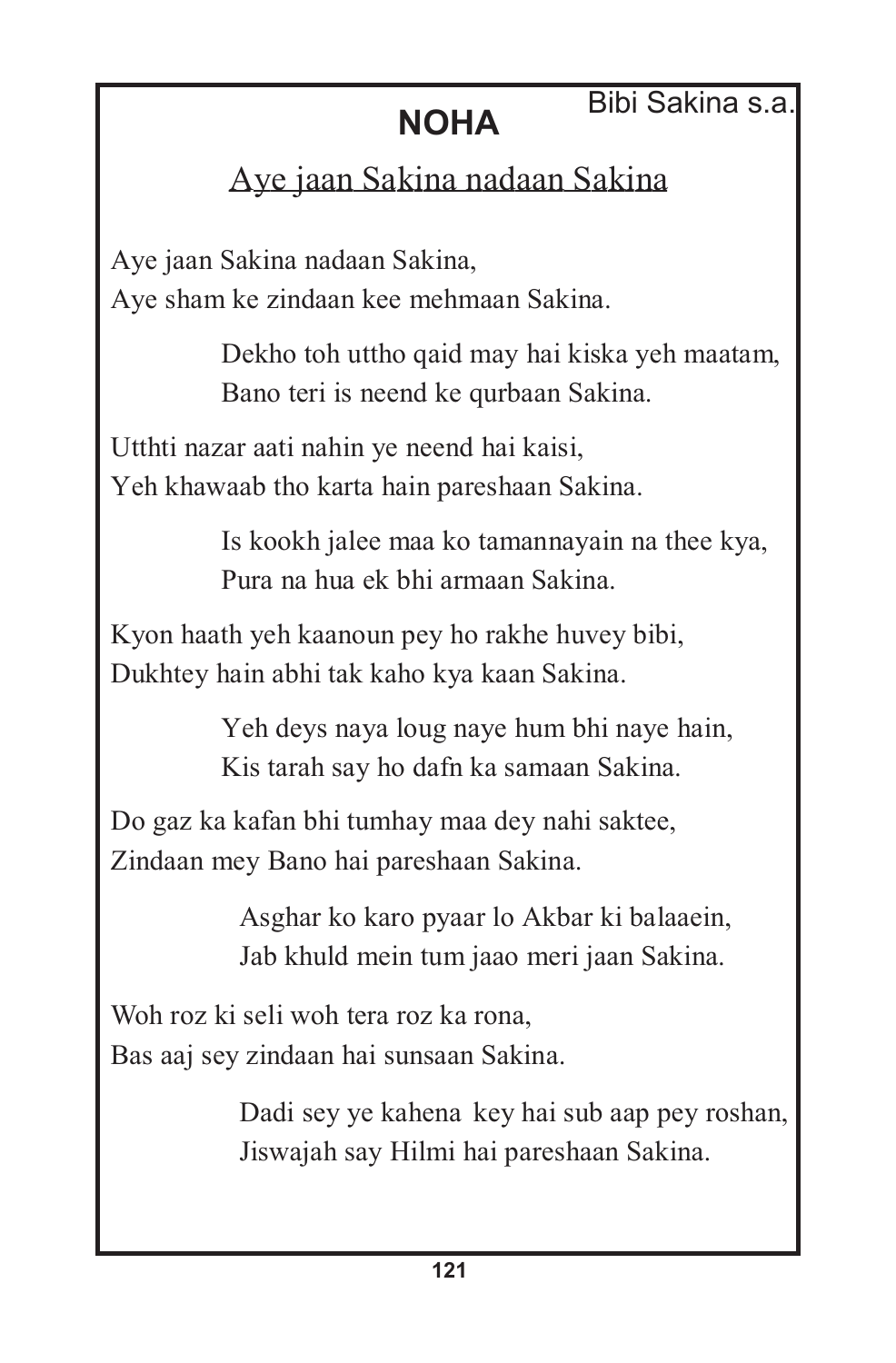# **NOHA** Bibi Zainab s.a.

# Pukari Zainab-e-muztar Hussain aajao

Pukari Zainab-e-muztar Hussain aajao, Mere ghareeb biradar Hussain aajao.

Jon tum nahi toh nahi koi pochne wala, Dilon pe chalte hai qanjar Hussain aajao.

Nahi hai taab Sakina mein ab tamachon ki, Sula lo sinay pe aaker Hussain aajao.

Wo nanhe haton mein daman phatha hua lekar, Sakina kehti hai roker Hussain aajao.

Tumhare baad yah touqeer hogayi bhaiya, Saron se chin gayi chader Hussain aajao.

Mein qaide sham ke halaat kya kahun bhaiya, Akeli soti hai duqtar Hussain aajao.

Jo tum nahi toh watan jake kya karun bhaiya, Mein phir ke aayi hoon dar dar Hussain aajao.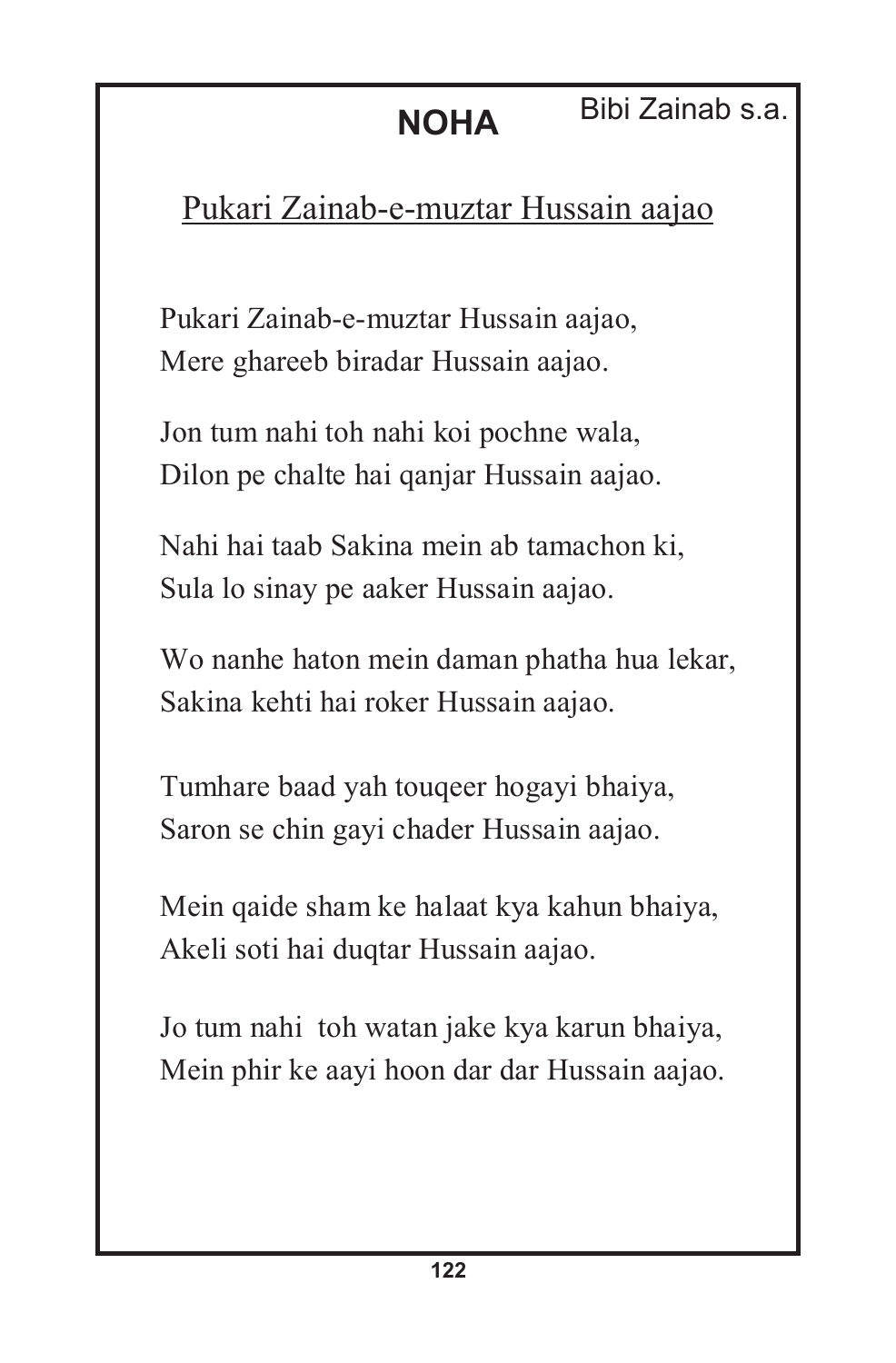# Bibi Sugra s.a.

# Sughra ko intezaar hai

**NOHA**

Sughra ko intezaar hai Uttho Hussain ghar chalo Zainab ki ye pukar hai Uttho Hussain ghar chalo

Shaaney kata ke so gaye Bhaiyya bhi ham se chhut gaye Pusht meri figaar hai Uttho Hussain ghar chalo

Barchhi jigar pe kha gaye Akbar jawaan mar gaye Ujdi hui bahaar hai Uttho Hussain ghar chalo

Jhoola jhulati hai rabaab Betey ki lekey dil me yaad Asghar ka intezaar hai Uttho Hussain ghar chalo

Dulhaa ki laash lut gayi Maang hai qaak me bhari Kubra ka haal e zaar hai Uttho Hussain ghar chalo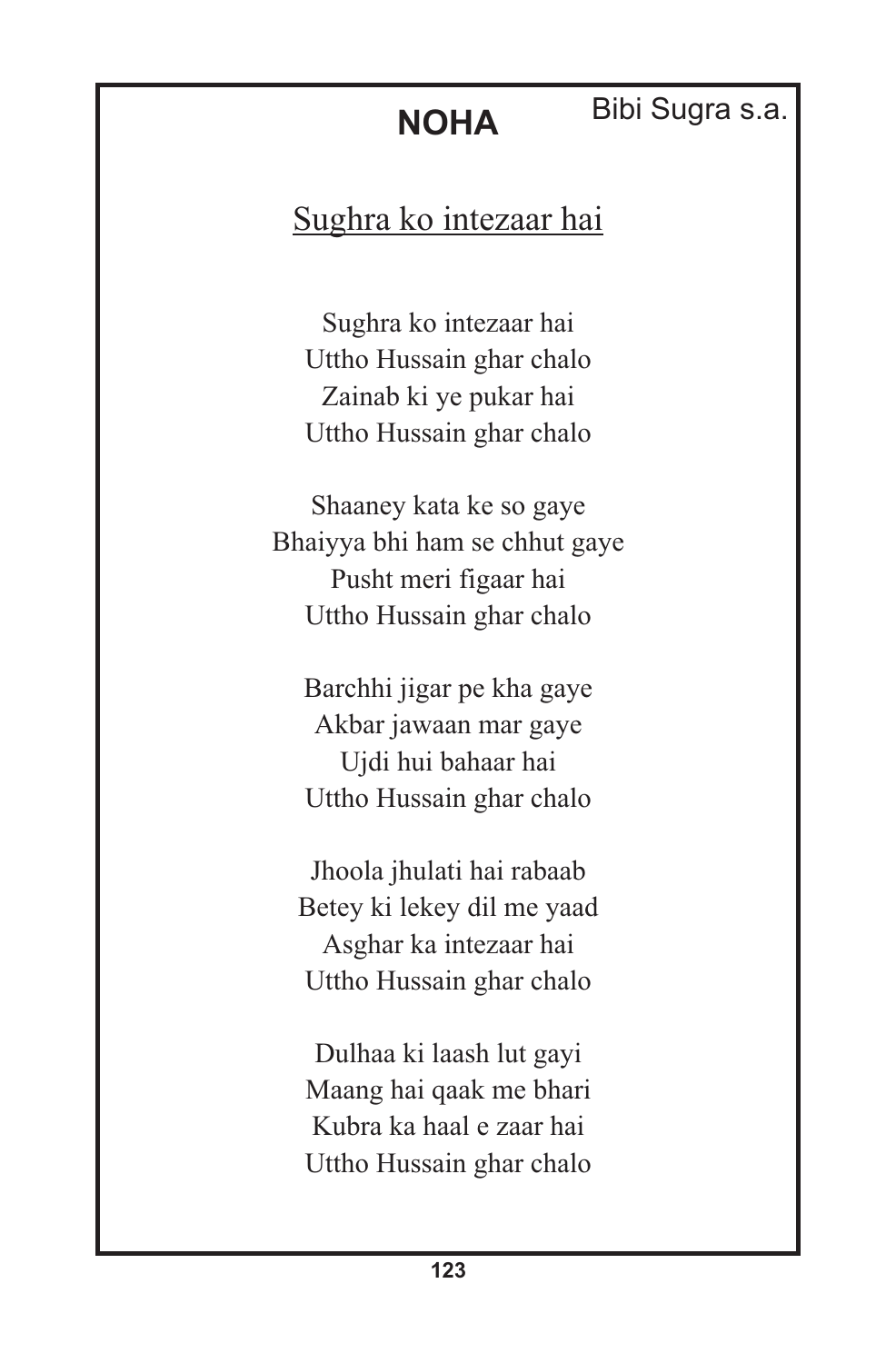Bachey merey bichhad gaye Pyasey hi run me so gaye Dil mera beqaraar hai Uttho Hussain ghar chalo

Rassi me bazu thha bandha Chheeni hai sar se bhi rida Jakey watan karu main kya Uttho Hussain ghar chalo

Tap me vo dohri bediyaan Tauq galey me thha giraan Abid ko chalna baar hai Uttho Hussain ghar chalo

Bhaiyya Sakina mar gayi Jaur o sitam na seh saki Qaid me hi mazaar hai Uttho Hussain ghar chalo

Tum bin watan na jaoongi Ma ko na mu dikhaoongi Zainab ko intezaar hai Uttho Hussain ghar chalo

Aayi Sabiha ye nida Qabre Aqi se alvida Rokar bahan na yu rula Uttho Hussain ghar chalo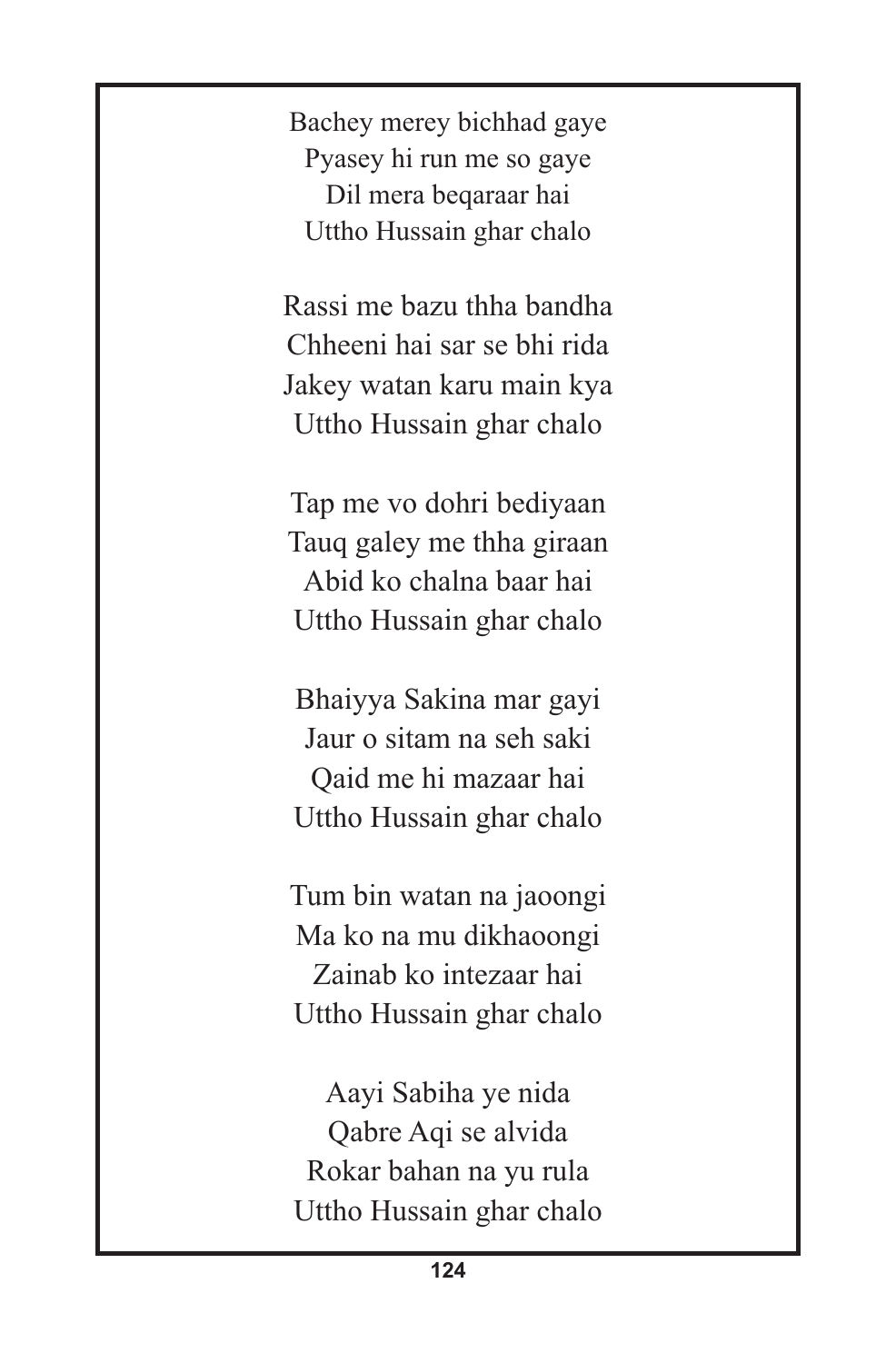#### Bibi Zainab s.a.

# Wa Mohamada wa Museebata

Wa Mohamada wa museebata Binte Fatima dar badar phire Sheh ka sar katey run mein be qata Binte Fatima dar badar phire

Dekh kar jise mehr tak chhupe Berida kare ay falak usey Roohe Mustafa jaane Murtuza Binte Fatima dar badar phire

Garde gham se muh sab ata hua Le ke bhai ka sar kata hua Shehre shaam mein ho ke berida Binte Fatima dar badar phire

Sar pe sheh nahin, Mujtaba nahin Murtuza nahin, Mustafa nahin Hoke baynawa, kyon na phir bhala Binte Fatima dar badar phire

Zalzale mein ho kyon na nainawa Kyon na phir hilay dashte karbala Haye fauj o keen chheen le rida Binte Fatima dar badar phire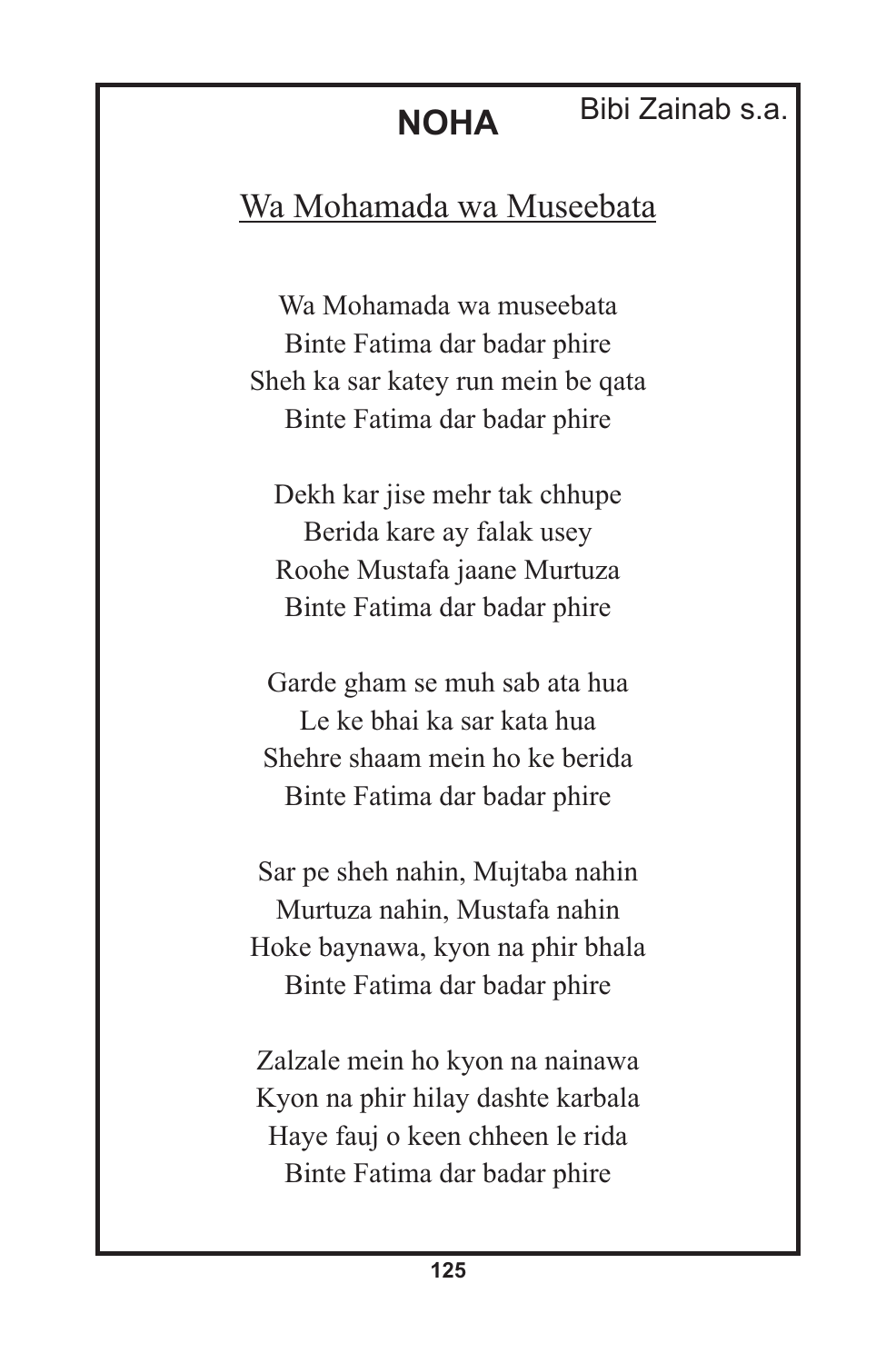Dam ghuta hua, dil rundha hua Ghar luta hua, sar khula hua Chehray par maley qaake karbala Binte Fatima dar badar phire

Roain shaah ko dasht mein nabi Aur galay milay hans ke ummati Parday mein rahay hindey bawafa Binte Fatima dar badar phire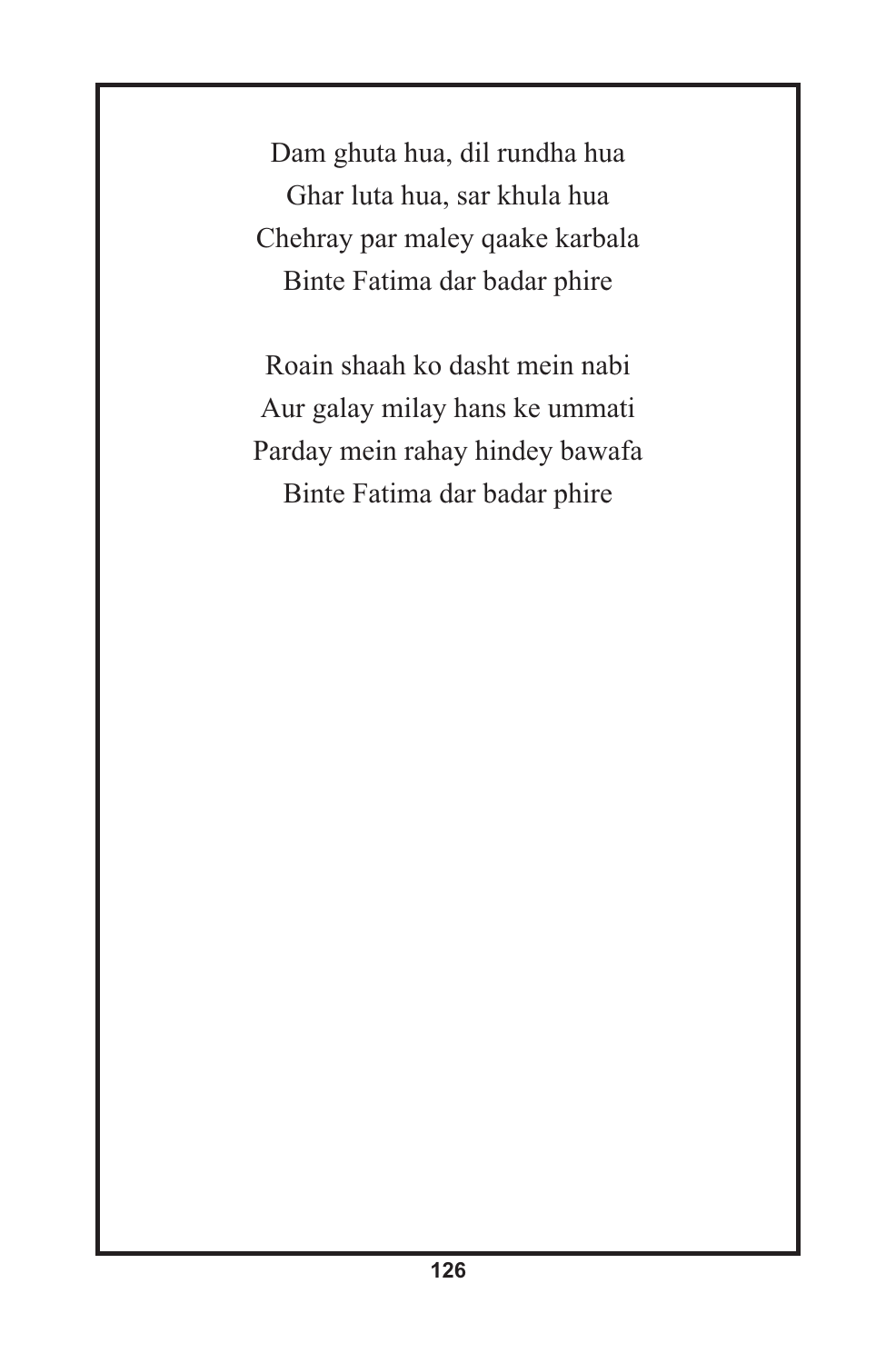### Bibi Zainab s.a.

# **NOHA**

# Haaye Hussain pyaase Hussain Haaye Hussain pyaase Hussain

Damishk mai jo gareebon ka khafela pahuncha Yazeede nahes ne darbar me bula bheja Bahen se sheh ki shahadath ka waqeya poocha Tadap ke binte Ali ne yazeed se ye kaha Zameen ki goad me islam ka sitara hai Mere ghareeb ko lakhon ne milke mara hai

Haaye Hussain pyaase Hussain

Kaha yazeed se zainab ne ay sitam ara Ghazab kiya tere lashkar ne roze ashoora Mere hussain ko jangal me gher kar mara Ali ka kar diya barbad ghar ka ghar sara Jo bekafan hai abhi tak nabi ka pyaara hai Mere ghareeb ko lakhon ne milke mara hai

Haaye Hussain pyaase Hussain

Suhaag ojda kisi ka kisi ki kook jali Kisi ka jal gaya daman rida kisi ki chini Kisi ki maang me karbobala ki qakh padi Kisi ki aal hai zindaan mein ya ali madadi Shaqi ne sibte payamber ka sar uthara hai Mere ghareeb ko lakhon ne milke mara hai

Haaye Hussain pyaase Hussain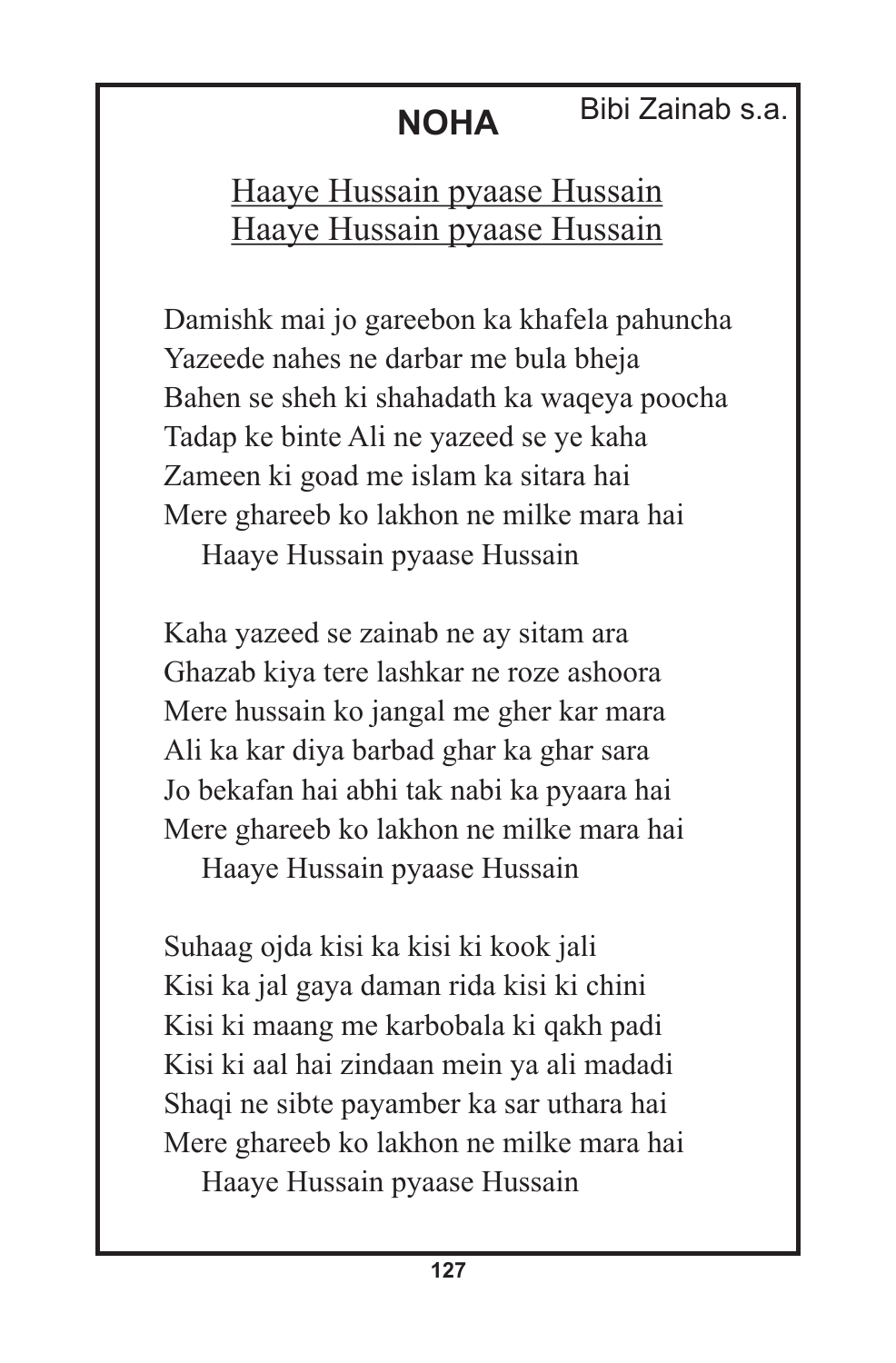Kidhar gaye mere abbas o qasim o akbar Wo mere auno mohammed wo mere noore nazar Mai tujhko doondho kahan bezaban Ali Asghar Bathao bibio ro-oo main aaj kis kis par Jahan mai zainab e dilgeer besahara hai Mere ghareeb ko lakhon ne milke mara hai

Haaye Hussain pyaase Hussain

Ye ranjo gham sitamo jor aur jafa kabtak Rasool zadiyan balwe me berida kabtak Rahegi qaid me aulade murtuza kabtak Nabi ki aal pe ye zulme narawan kabtak Mujhe tho mauth hi alam me ab gawara hai Mere gareeb ko lakheon ne milke mara hai Haaye Hussain pyaase Hussain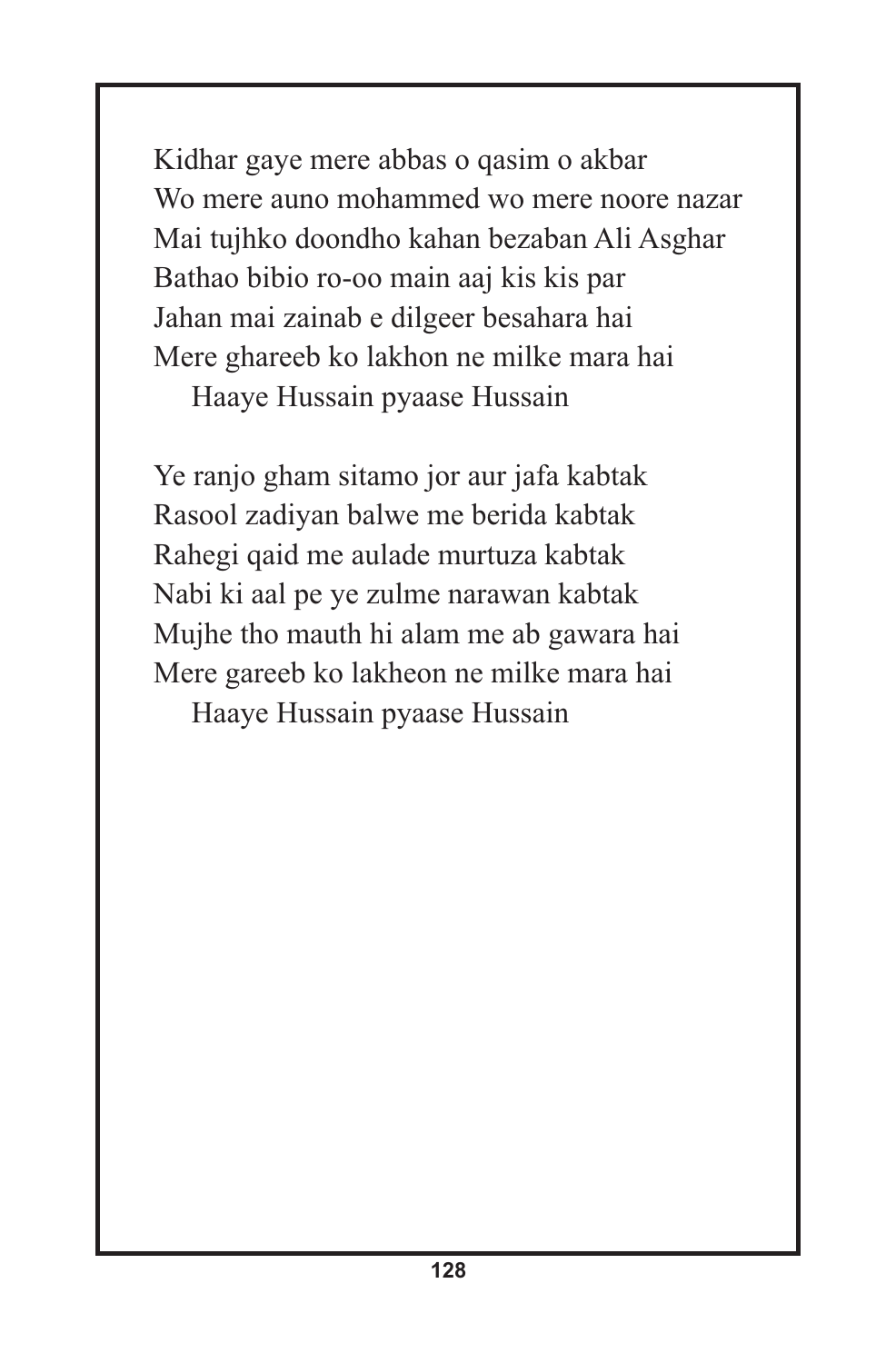### Bibi Zainab s.a.

# Koofay ka aur shaam ka manzar

Koofay ka aur shaam ka manzar Yaad jab ajata hai Baba Dil mera phat jata hai Baba

Koofa ka aur shaam ka manzar

Ek rasan mein bandhay, chote badon ke galay Bar sare darbaar sab, is tarah laye gaye Kotho se barsaate thay pathar Yaad jab ajata hai baba Dil mera phat jata hai baba

Koofa ka aur shaam ka manzar

Koofay ke bazaar mein, majme kufaar mein Ek tamasha sa tha, aale sitamgaar mein Aisay mein maa bahney khule sar Yaad jab ajata hai baba Dil mera phat jata hai baba

Koofa ka aur shaam ka manzar

Qaof se hargiz na tha, baba mera sar jhuka Hathkadi aur bedi ka, koi mujhe gham na tha Dekha nahi jata hai manzar Yaad jab ajata hai baba Dil mera phat jata hai baba

Koofa ka aur shaam ka manzar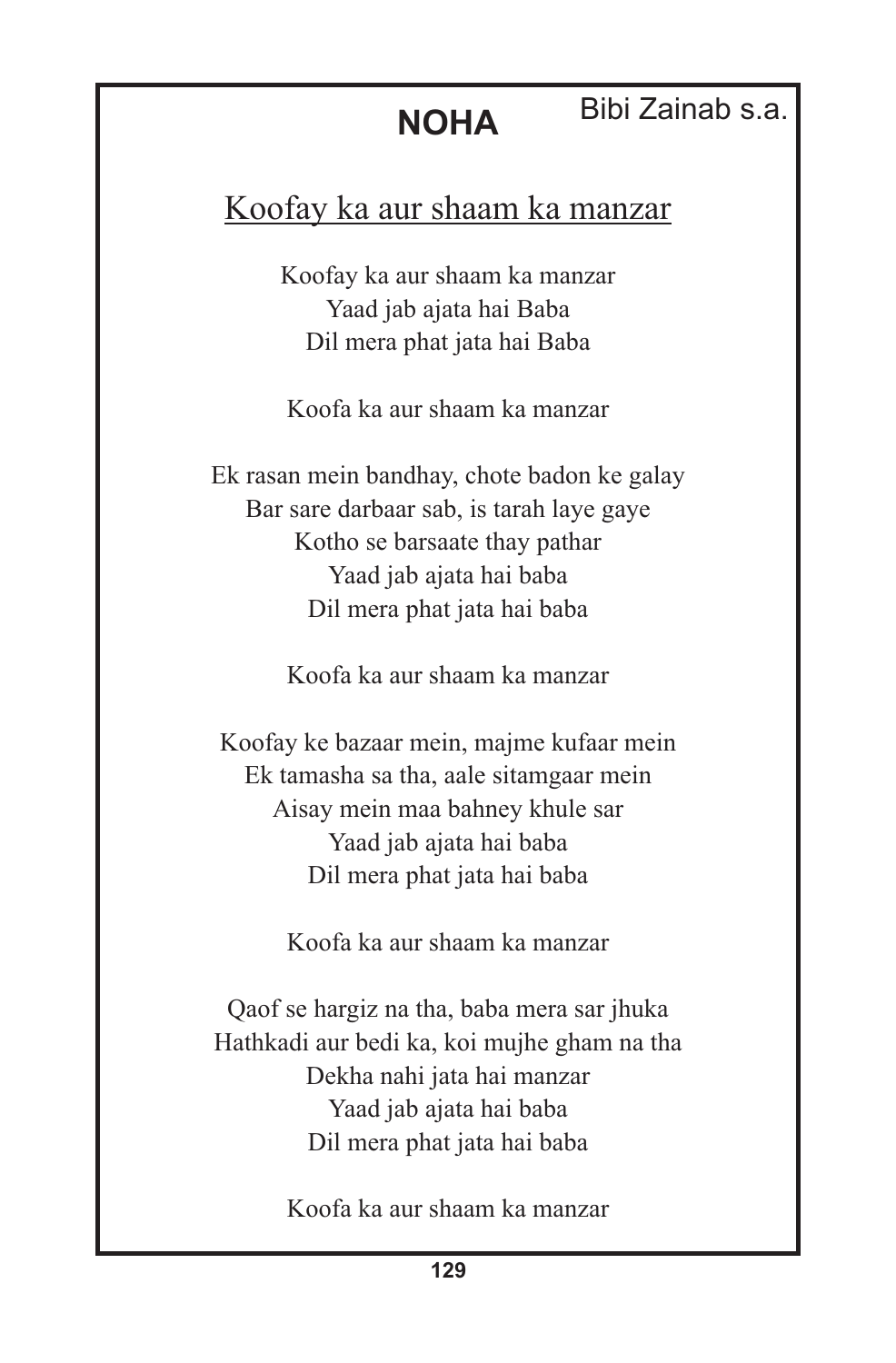Bali Sakina ka gham, dil ye nahi bhoolta Sab ke thay shane bandhay, us ka bandha tha gala Dard se vo rahti thhi muztar Yaad jab ajata hai Baba Dil mera phat jata hai Baba

Koofa ka aur shaam ka manzar

Mari phupi jaan thi, balway mein jo sar khule Naizey se ammu mere, farsh pe gir padte thay Haye chachajan ka safar Yaad jab ajata hai Baba Dil mera phat jata hai Baba

Koofa ka aur shaam ka manzar

Leke gaye jab hamein, bazme sitamgaar mein Saat sau kursi nasheen baithe tha darbaar mein Takht pe baitha tha sitamgar Yaad jab ajata hai Baba Dil mera phat jata hai Baba

Koofa ka aur shaam ka manzar

Jab kiya sajjad se aake kisi ne sawaal Guzra kahan par imam, aap ko zyada malaal Kehte thay ashaam mukarar Yaad jab ajata hai Baba Dil mera phat jata hai Baba

Koofa ka aur shaam ka manzar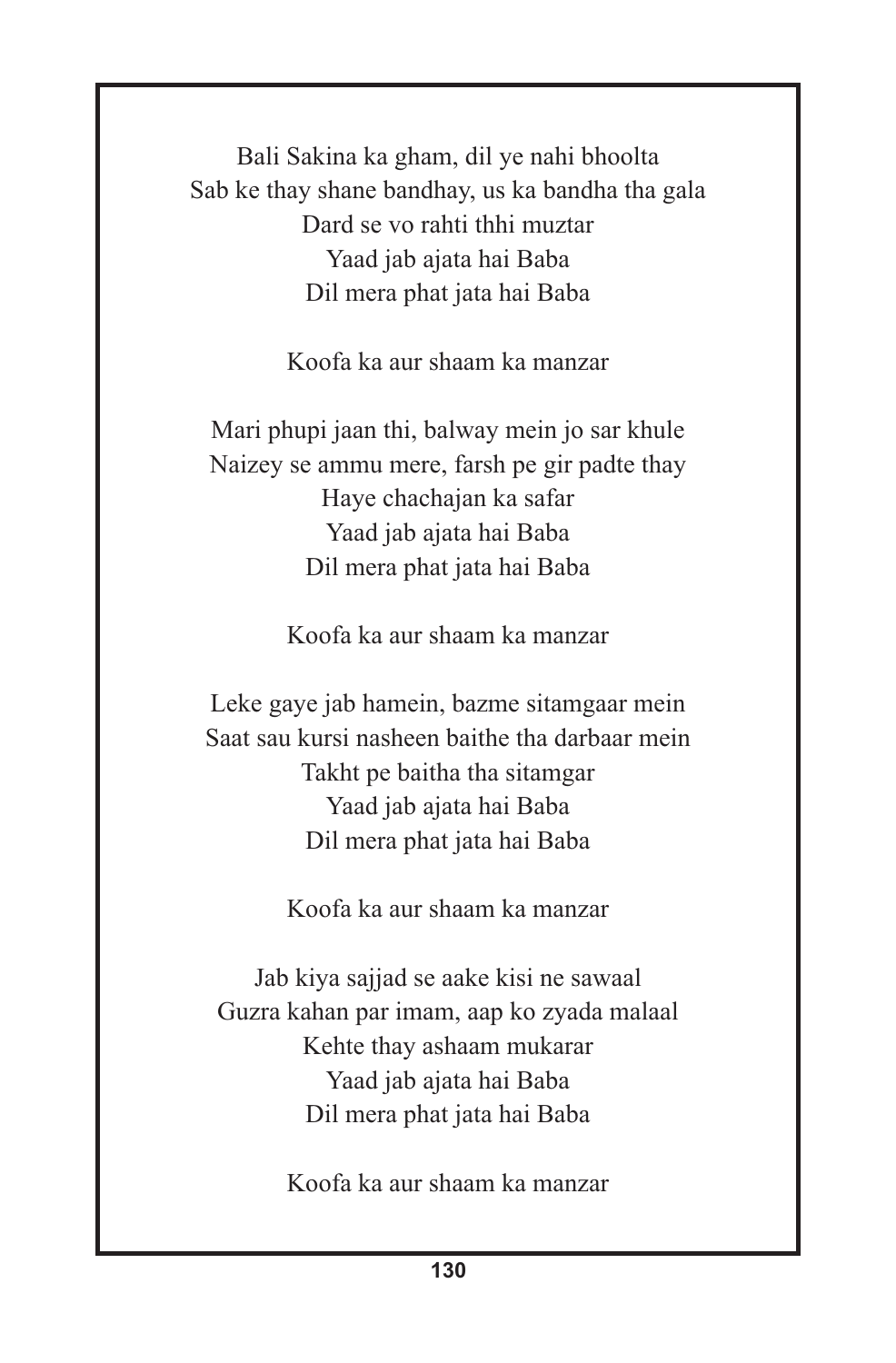**NOHA** Bibi Zainab s.a.

## **BIKHREY PADEY HAIN LAASHEY**

Bikhrey padey hain laashey Aulaad-e-Murtaza kay Zainab ujadd gayi hai karbobala main aakay

Dum thoddtey hain Asghar, aye naamawar thaherjaa Ab kya mileyga tujhko, Soghra ka qath sunaakay

Paamaal kardiya hai, lashkar ney jismey Qasim Shabbir chunn rahey hain, tukkdey abaa bichaakay

Abbas tum kahaan ho, Mazloom ko sambhaalo Shabbir thakk chukay hain, laashey uttha utthaakay

Haathoun sey dil ko thaamay, daudey hain Shaah run ko Shaayed girey hain Akbar, barchi jigar pa khaakay

Bhoolegi kaisey maadar, Asghar ka teer khaana Chupp chaap ro rahi hai, jhooley sey sar lagaakay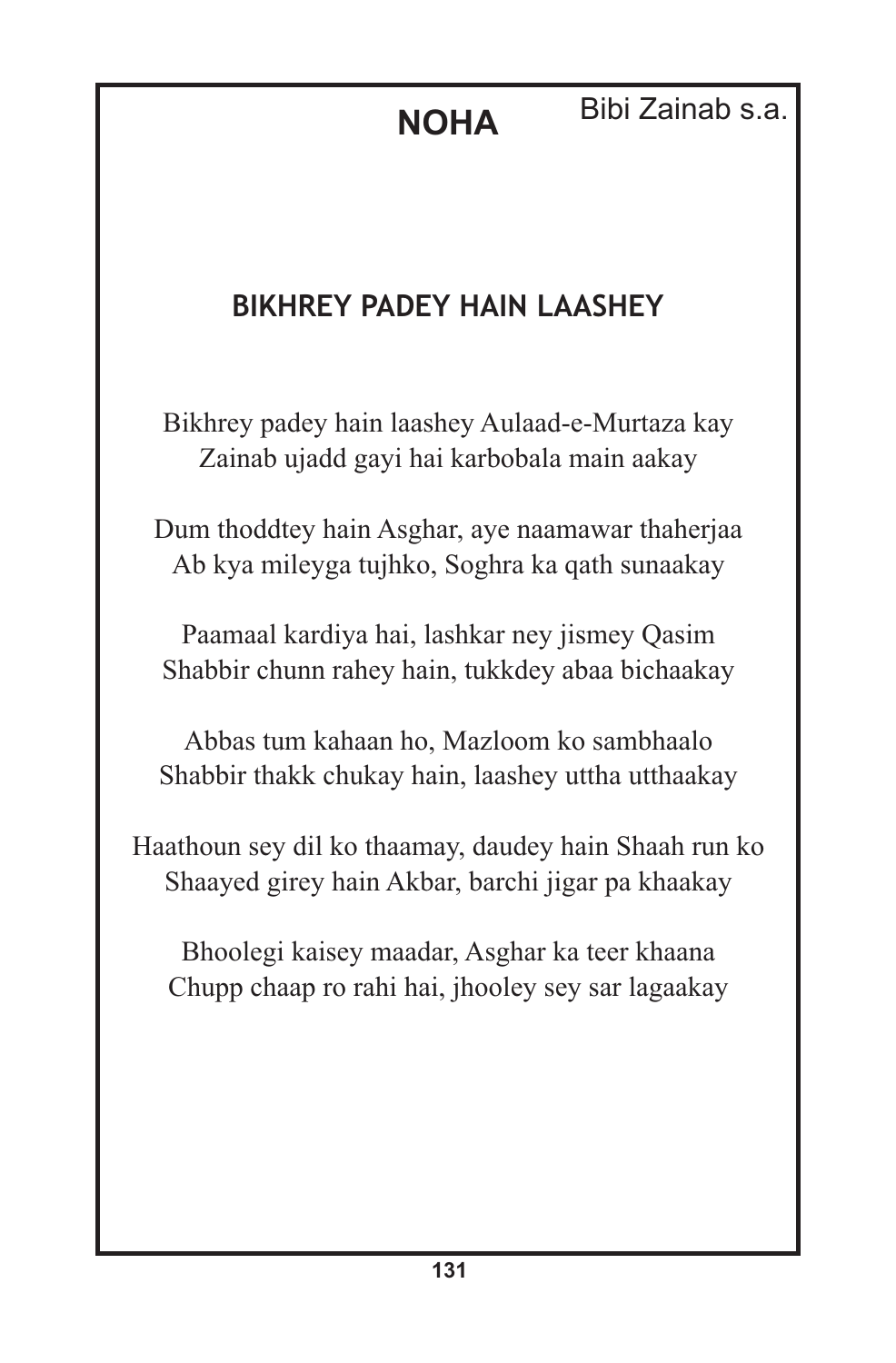# Bibi Zainab s.a.

Haye Sayyeda Zainab Haye Sayyeda Zainab

Binte Fatima Zainab jaane Murtuza Zainab Shaane Mustafa Zainab haye sayyeda Zainab

Baniye aza Zainab pahli Zakira Zainab Jaane karbala Zainab haye Sayyeda Zainab

Kitne raah mein bichhde kya kya hadesay guzre Tum ne sab saha Zainab haye Sayyeda Zainab

Jinno o ins rotey hain kahke jaan khotay hain Wa museebata Zainab haye Sayyeda Zainab

Zulm o jaur sehnay ki ibteda tho Maa ne ki Tu hai inteha Zainab haye Sayyeda Zainab

Raat ke andheray mein dushmano ke gheray mein Dhoond ti hai kya Zainab haye Sayyeda Zainab

Dardo gham utthane ko mil gaya zamane ko Tera naqshe pa Zainab haye Sayyeda Zainab

Ay aneese deen Zainab dard ki makeen Zainab Tum pe ham fida Zainab haye Sayyeda Zainab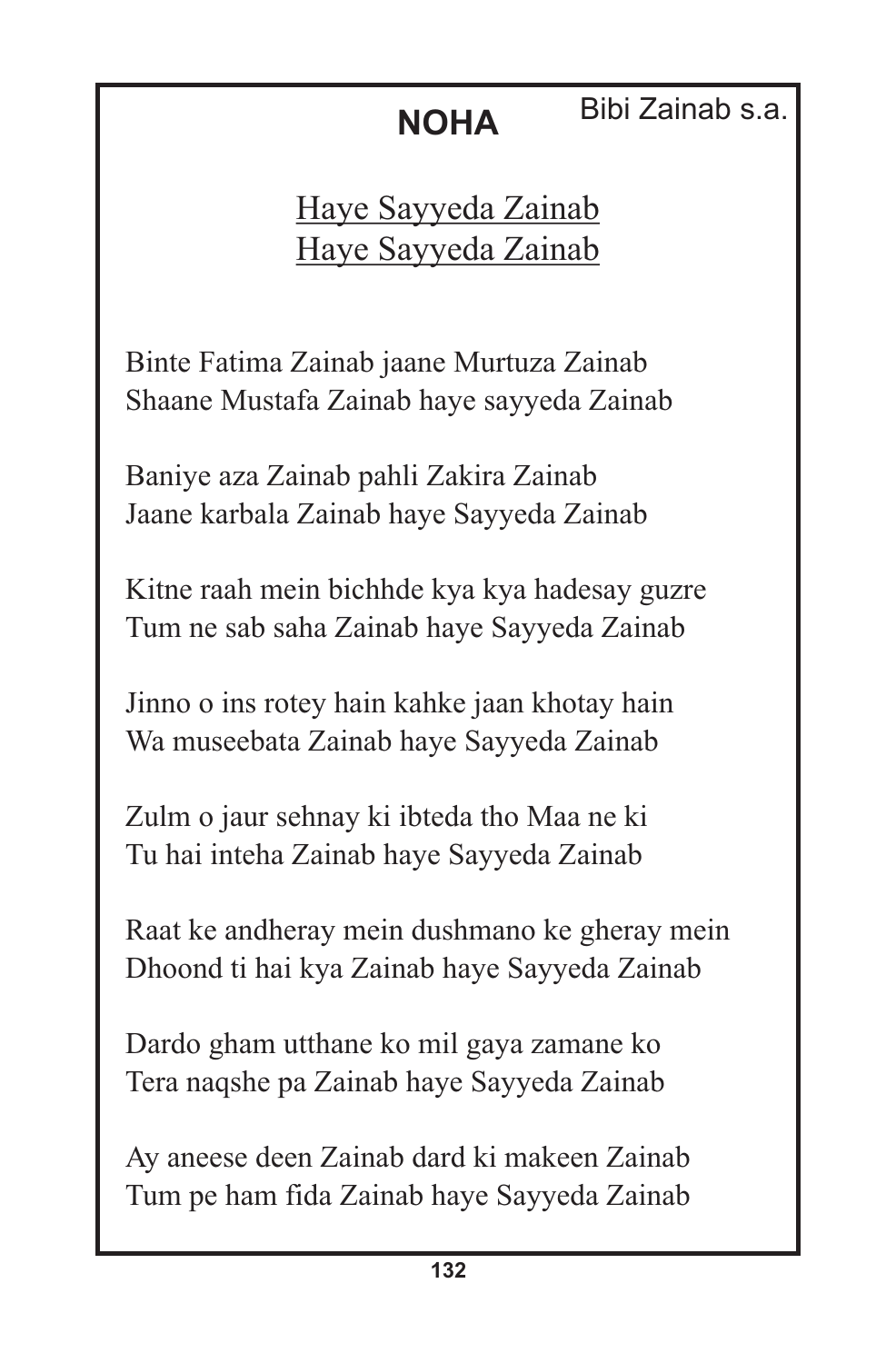# Bibi Zainab s.a.

# Aye Shah-e-bekafan key muhibbon Bhai key roney wali ko ro

**NOHA**

Haye Zainab sedharein jahan se, Bhai key ronay wali ko ro. Aye Shah-e-Bekafan key muhibbon, Bhai key roney wali ko ro

Dum may Zainab key jabtak raha dum, Bhulein dum bhar na shabbir ka ghum Tumbhi jabtak azizoun jeeyoge, bhai key ronay wali ko ro.

Kyun ye duniya pa chaaiyee udaasi, chalbasi Mustafa ki nawaasi Ab azadaar sheh key azizo,

bhai key ronay wali ko ro.

Dopahar may bhare ghar ko roi, ek Zainab bahattar ko roi Thaa shab-o-roz rona he usko, bhai key ronay wali ko ro.

Roi balway mey zindan mey roi, Jaa ke ganjey shaheedaan mei roi. Roi gharbaar ko aabru ko ,

bhai key ronay wali ko ro.

Ro ke kehtee hay humsub se Zehra, Doh mujhey meri beti ka pursaa Haye Zainab kaho khaak udaa ker, bhai key ronay wali ko ro.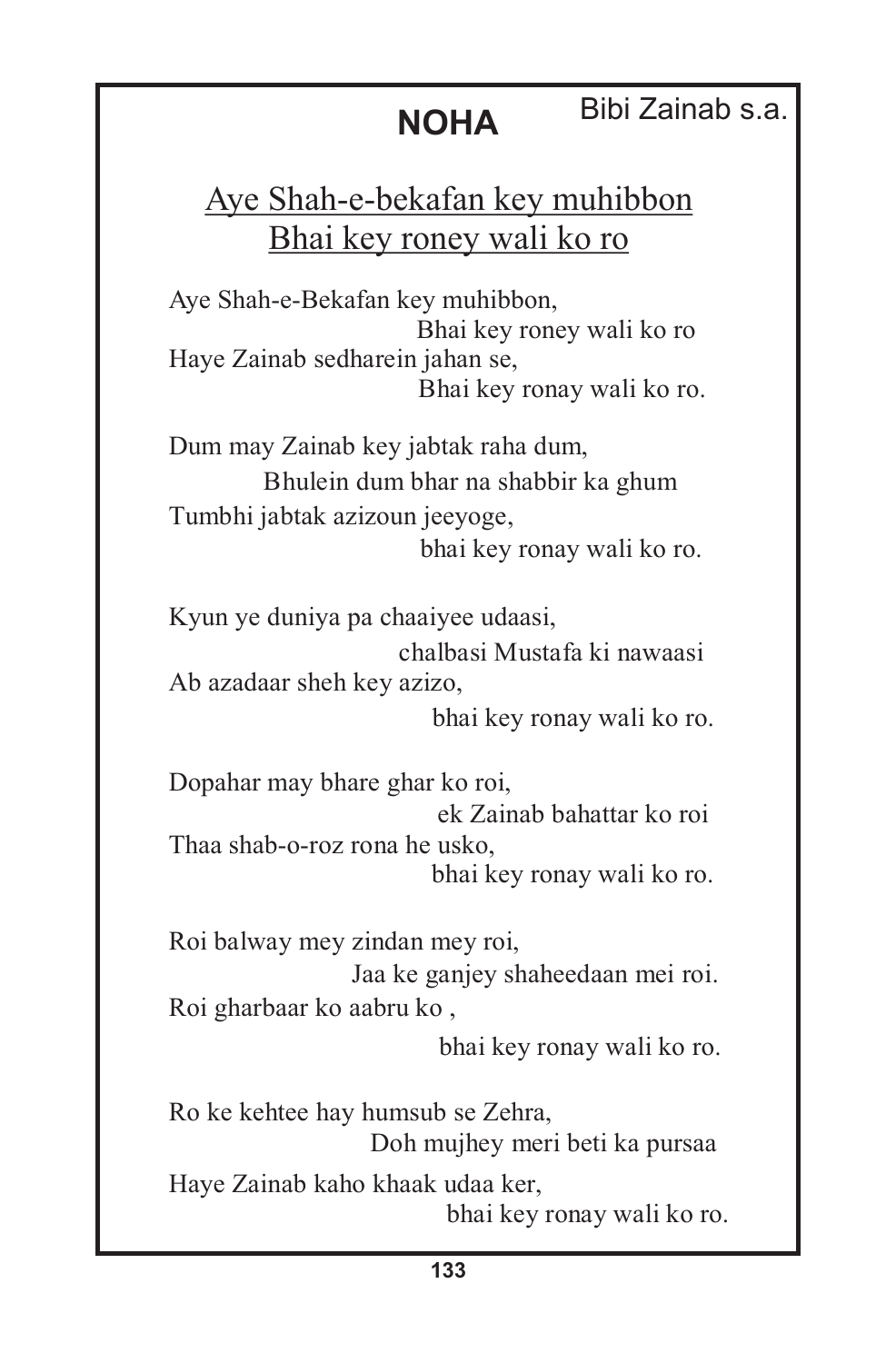#### **Wafath Hazrath Masoom-e-Qum (3 Rabilulawal)**

# Moula safar may margayee Hamsheer aaiyae

#### Qwahar-e-

Moula Safar mei margayi hamsheer aaiyae, Koun akhroeba say aaj yahaan hai bataaiyae, Moula mazaar-e-qwahar-e-muztar bataaiyae - Apni bahen ko haaton sey dafna key jaaiyae, Musa Raza mazaar sey tashreef laaeyae, Ghurbath zada bahen ka janaza uthayea.

Nikli thee ghar ko chord ke nouha kunaa bahen, Aatee thee Shah sey milney ko basad fughan bahen, Mabaeen-e-rah khatm hui neemjaan bahen, Kisja watan hai aap kahaan aur kahaan bahen, Musa Raza mazaar sey tashreef laaeyae Ghurbath zada bahen ka janaza uthayea.

Shah ki sunayee suntae hi koh-e-alam gira, Khalb-e-binte Kazim ka haye shaq hua, Chilla key farsh -e-khaak pe aai wo benawa, Bus muh sey hai bhai kaha aur dum nikal gaya Musa Raza mazaar sey tashreef laaeyae, Ghurbath zada bahen ka janaza uthayea.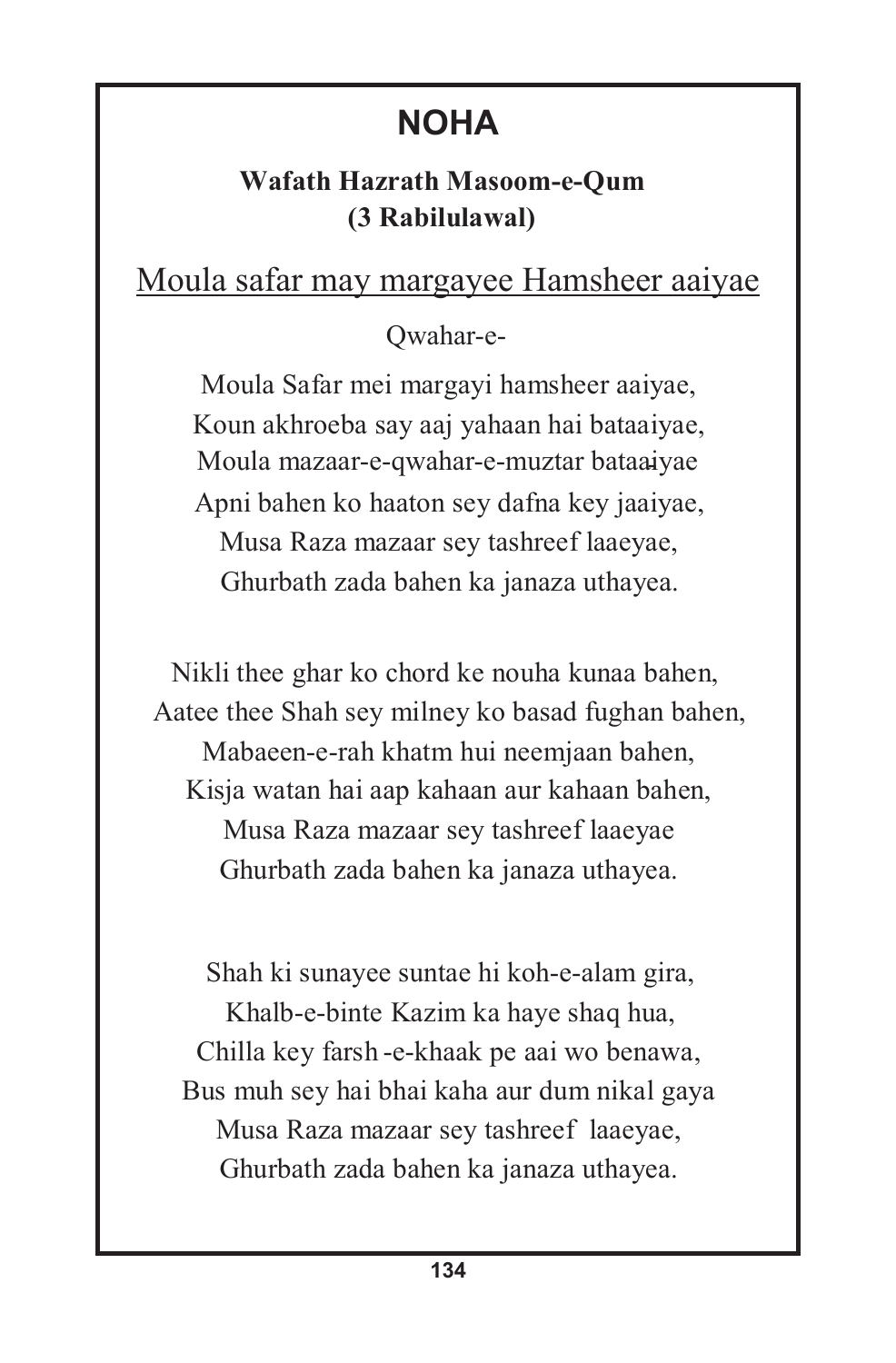Hazrath ka qatl Toos mei Qum mei bahen ki mauth, Hae hae ye ahle paak ke har mard o zan ki mauth Kuch kum nahi hai hashr se zainab behan ki mauth Ummath ke zulm se hui Quran suqan ki mauth Musa Raza mazaar sey tashreef laaeyae, Ghurbath zada bahen ka janaza uthayea.

Pothee janab-e-Fatima ki hai mominoe, Bejaan padi hai binte shahinshah Haftaman, Chilla raha hai khaak udataa hua Nageen, Pardes mei he sani-e-Zainab guzar gayeen, Ghurbath zada bahn ka janaza uthayea. Musa Raza mazaar sey tashreef laaeyae,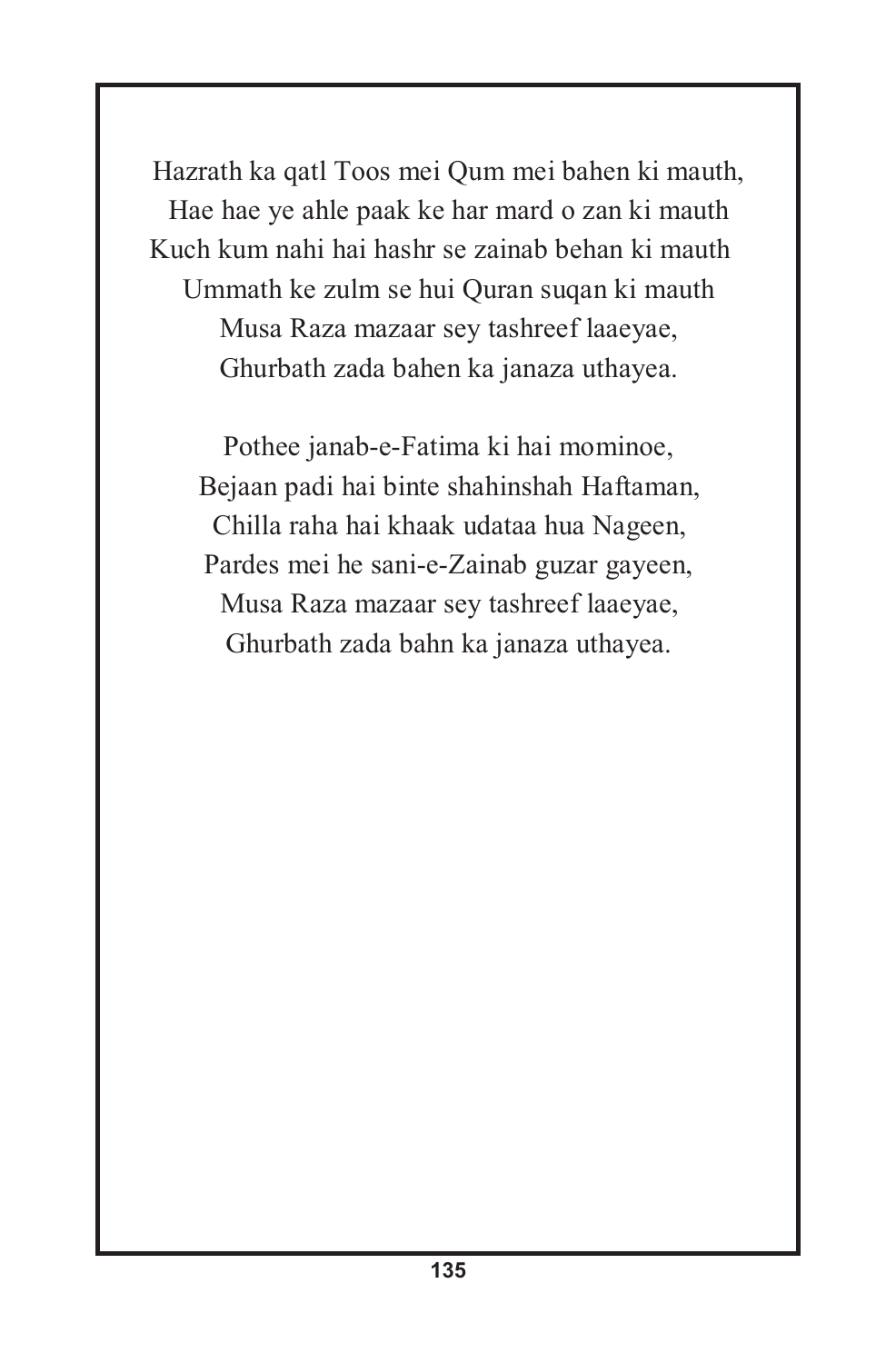#### Bibi Zainab s.a.

# Zainab ke dil se poochho

Zainab ke dil se poochho Vo sham ki museebat Zainab ke dil se poochho Ashoor ki vo aafat Zainab ke dil se poochho

Bachon ka bilbilana Qaimo may aag lagna Sajjad ka tadapna Zainab ke dil se poochho

Bachi vo sehmi sehmi Aur haye vo yateemi Us par tamachey khana Zainab ke dil se poochho

Bhai ki laash par vo Amma ki aah o zari Baba ka shab me aana Zainab ke dil se poochho

Mushkilkusha ki beti Rassi me baandhi jaye Vo neel bazuon ke Zainab ke dil se poochho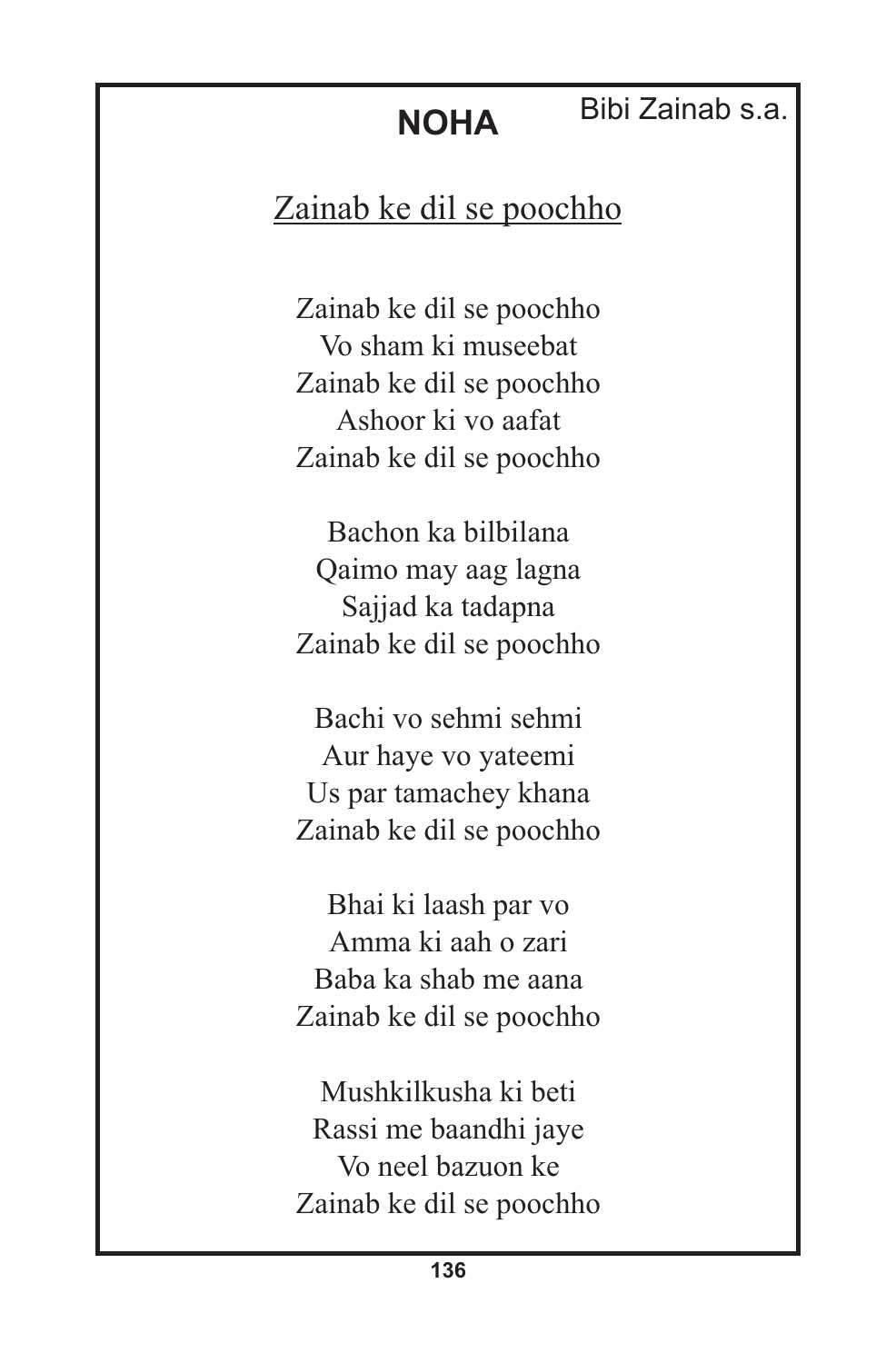Vo koofiyon ka majma Bazar me vo jaana Chaadar ka chheen jaana Zainab ke dil se poochho

Paoon me jis ke chhaaley Vo tauq ko sambhaaley Beemar ki museebat Zainab ke dil se poochho

Tashtey tila ke andar Ghaltaan vo qoon me sar Vo chobey zulm lagna Zainab ke dil se poochho

Zindaan ka vo andhera Asghar ko yaad kar ke Bano ka vo tadapna Zainab ke dil se poochho

Bay warisi ka aalam Vo sar ke gird maatam Bachi ki vo shahadat Zainab ke dil se poochho

Qurbaan ho sabiha Bibi ke sabr par tu Islam ki hifazat Zainab ke dil se poochho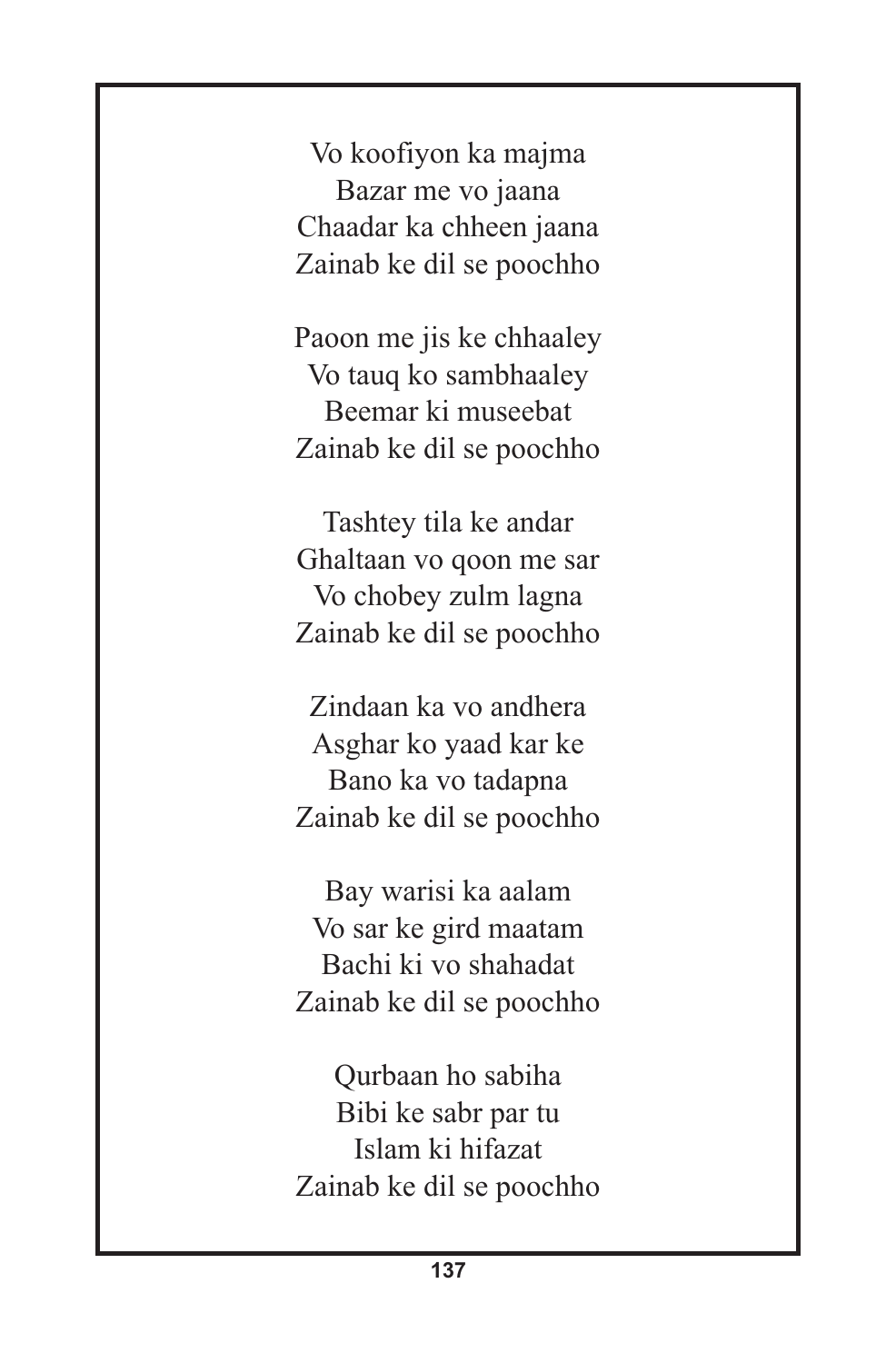**Ummey** Kulsoom a.s.

Dukh bohut tum ne behna uthaye

Dukh bohat tum ne behna utthaye Ummey Kulsoom Thhey ye Zainab ke lashey pe naaley Ummey Kulsoom

Baap ka jab uttha sar se saya ranj paya Bhai Shabbar ka phir gham utthaye Ummey Kulsoom

Haye Abbas ka thha sahara Vo bhi toota Nahr par jaakey wapas na aaye Ummey Kulsoom

Rozey Ashoor Shabeer pyasey kis jafa se Beqata vo gaye run me maarey Ummey Kulsoom

Dushmano ko na thha qof e dawar Chheeni chadar Phir laeeno ne qaimey jalaye Ummey Kulsoom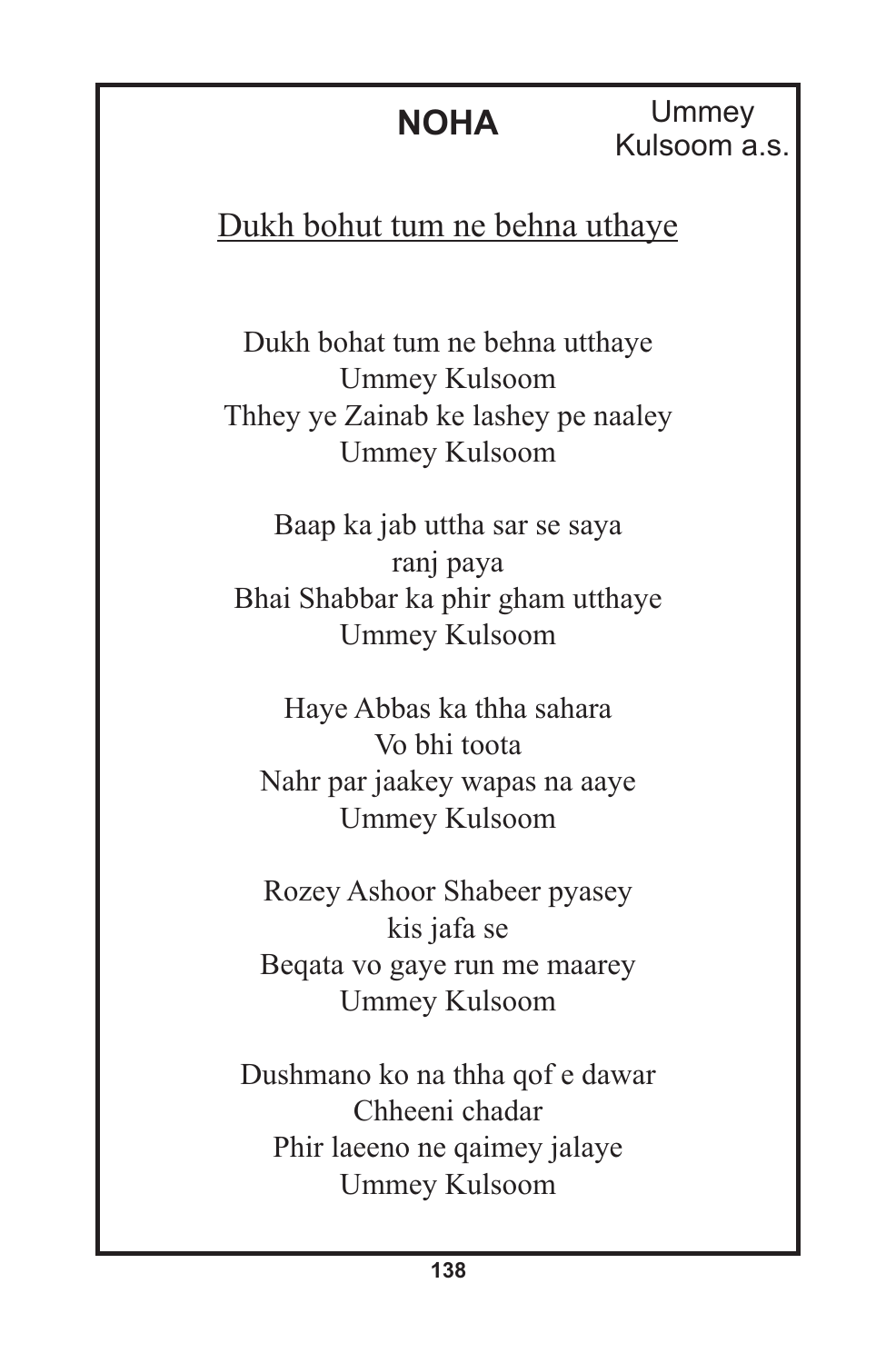Koofa O Sham Me Phir Khuley Sar Zulm Sehkar Qaid E Zindaan Ke Sadmey Uthhaye Ummey Kulsoom

Laut Kar Jab Madiney Ko Behna Wapas Aaye Rotey Rotey Hi Jannat Sidhharey Ummey Kulsoom

Shorey Girya Hai Jannat Me Barpa Ay Sabiha Fatima Ko Hain Hyder Sambhaley Ummey Kulsoom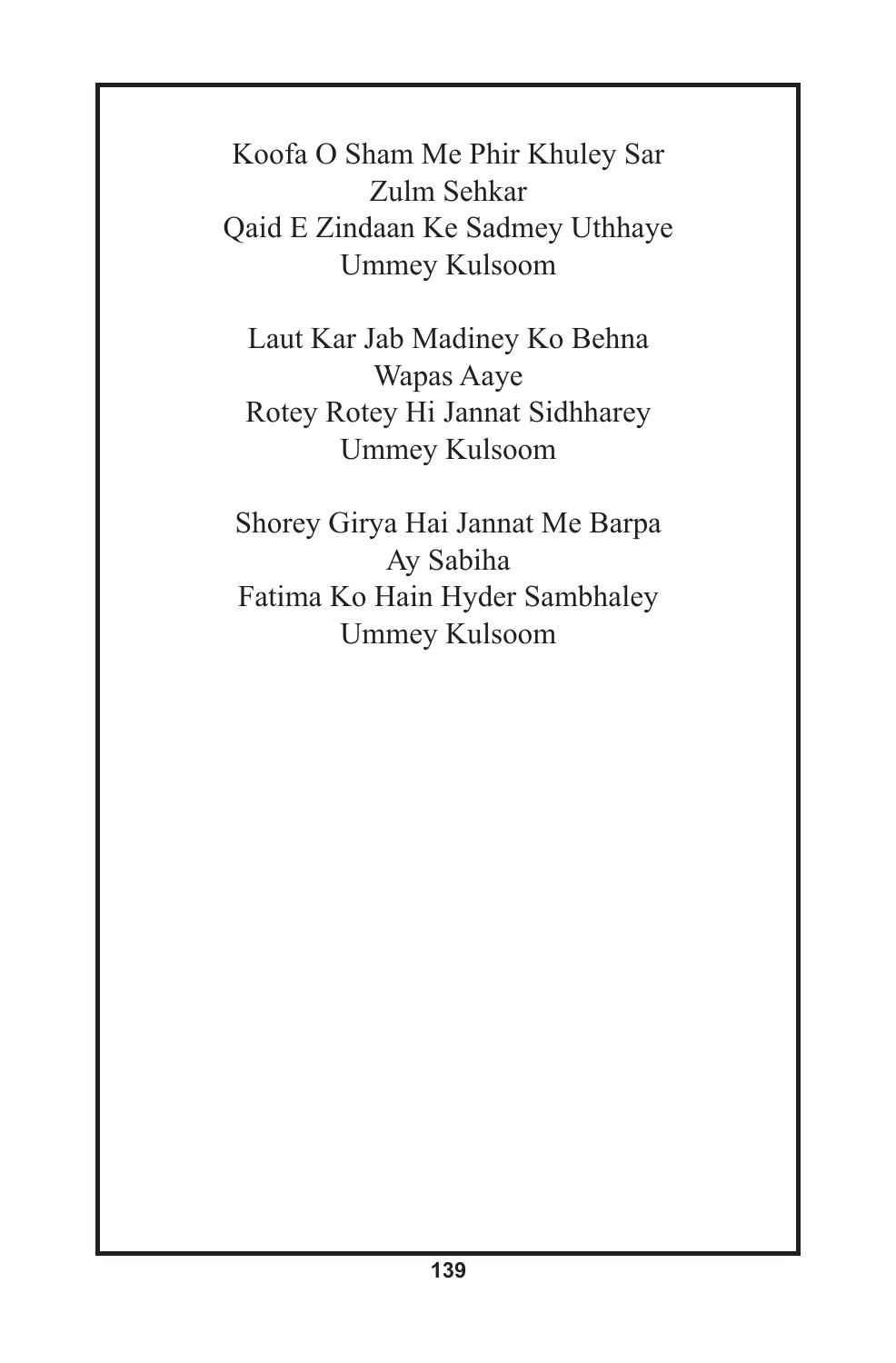#### Aye Sarware Zeeshan Khuda Hafiz-o-Naser

Aye Sarware Zeeshaan khuda hafiz-o-Naser Aye Fatima ki jaan Khuda hafiz-o-Naser.

Ab aglay baras hind may aap aayengay Aaqa, Jeetay rahey khaadim tho tumhey paaengay Aaqa, Kuch sharth ghulaami ki baja laaenge Aaqa, Aye shiyoun ke mehmaan Khuda hafiz-o-Naser. Aye sarware Zeeshaan Khuda hafiz-o-Naser Aye Fatima ki jaan Khuda hafiz-o-Naser.

Kya taaziya khaanau may barasti hai udaasi, Main tumpey fida aaj woh rounaq nahi kalki, Aawaaz yeh hai har dar-o-dewaar sey aathi, Aye deen ke Sultaan Khuda hafiz-o-Naser, Aye Sarware Zeeshaaan Khuda hafiz-o-Naser Aye Fatima ki jaan Khuda hafiz-o- Naser.

Aye Qasim O Akbar-e-jarraar sidhaaro, Aey Hazrat Abbas-e-Alamdaar sidhaaro, Aye ghunchadahan bano ke dildaar sidhaaro Aye Asghar-e-nadaan Khuda hafiz-o- Naser. Aye Sarware Zeeshan Khuda hafiz-o- Naser, Aye Fatima ki jaan Khuda hafiz –o- Naser.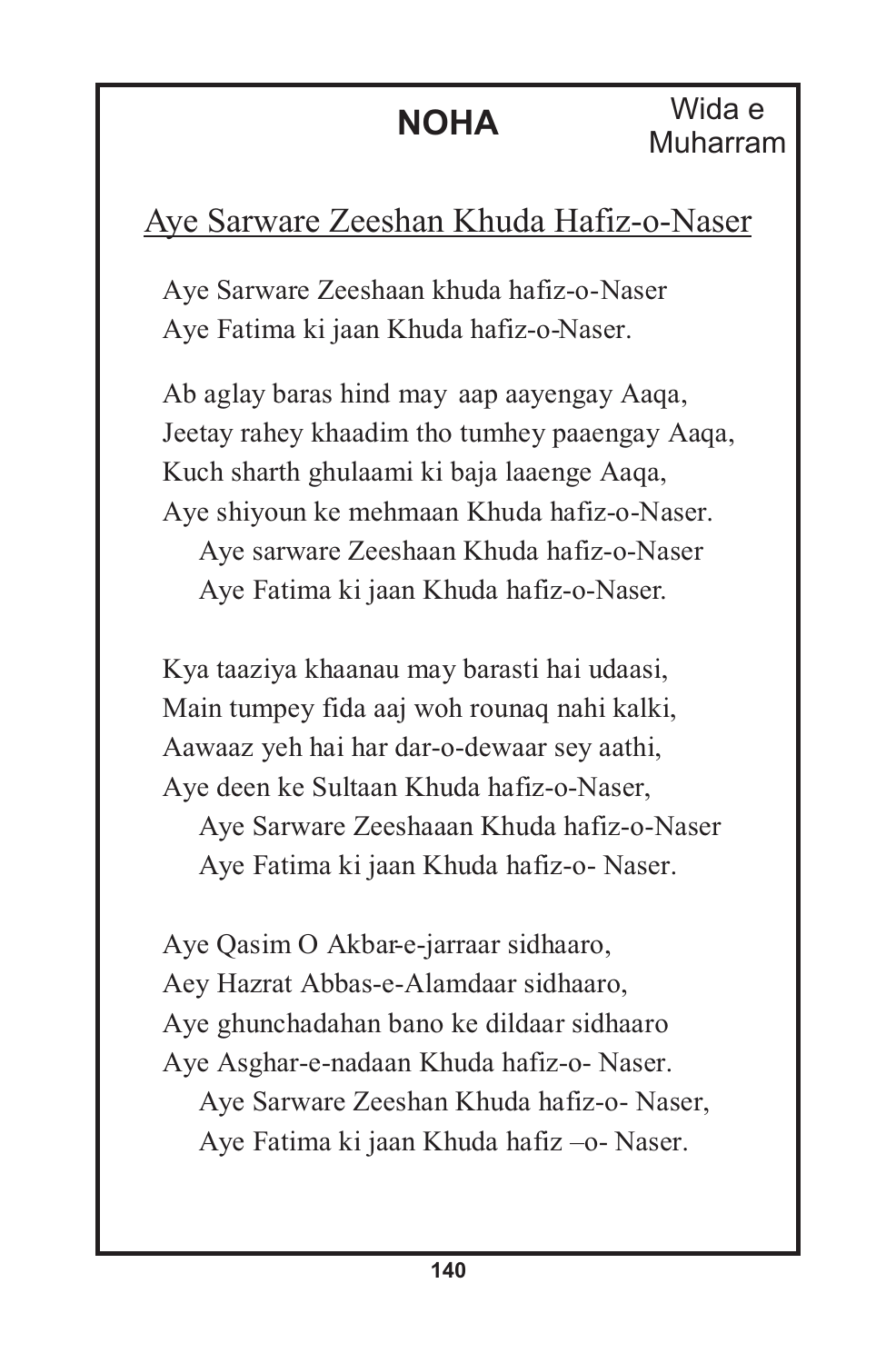Ab kaahey ko tashreef yahaan layegi Zehra, Ab kaahey ko yaan bazm-e-aza hoyegi barpa, Ab kahey ko yaan hoga azadaroun ka aana, Ghar hogaya sunsaan Khuda hafiz-o- Naser.

Aye Sarware Zeeshan Khuda hafiz-o-Naser. Aye Fatima ki jaan Khuda hafiz –o- Naser.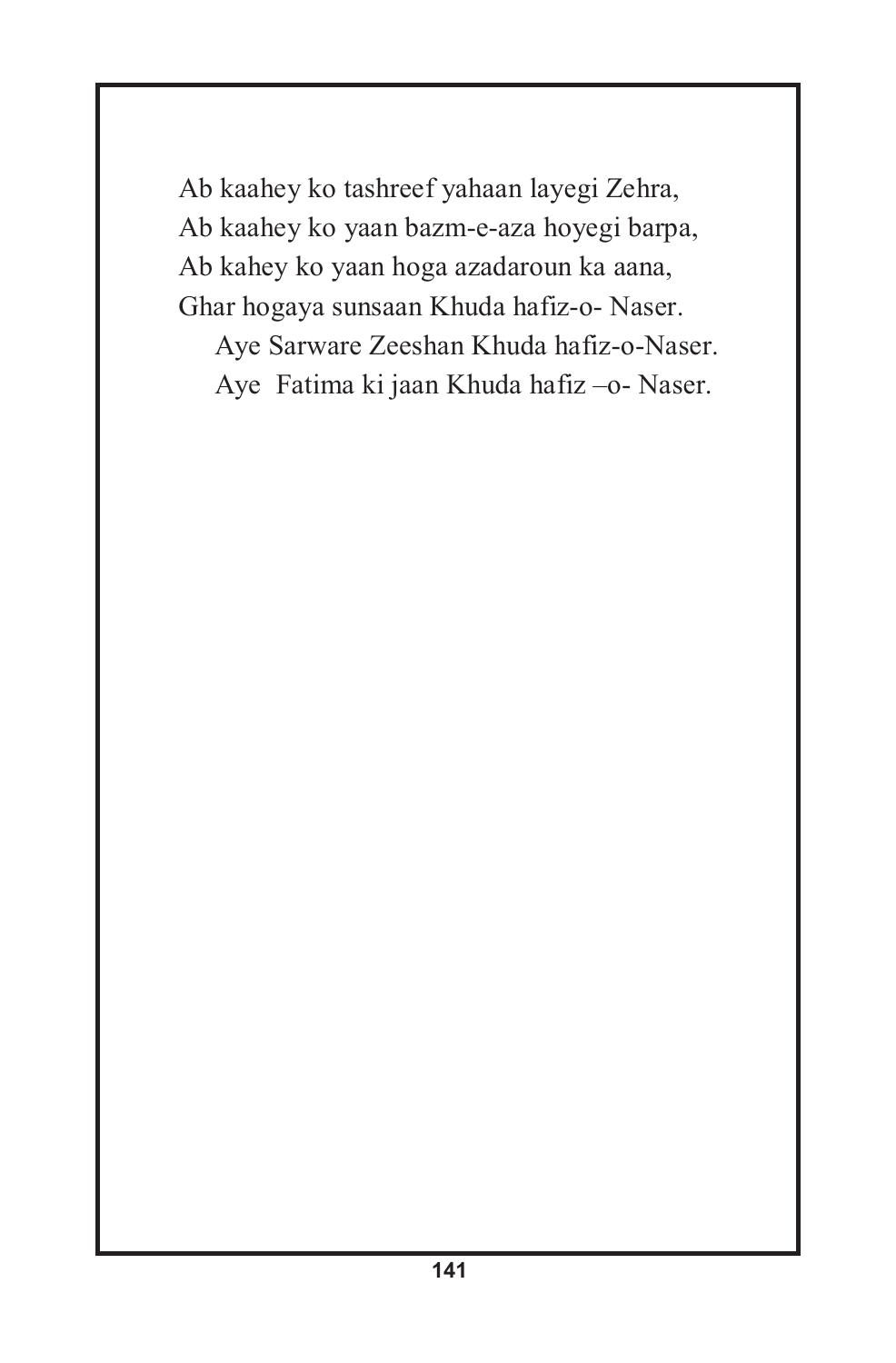#### Zainab Madinay jaati hai kya Kya liye huve

Ankhon mein karbala ka nazaara liye huve Ehsaas mein Hussain ka lasha liye huve Askhon mein khoone zakmay tammana liye huve Abbas kay alam ka pharayra liye huve Zainab Madinay jaati hai kya kya liye huve

Daman mein aag aag mein utta huva dhuvan Maninday askh ankhon say aansoon huve ravan Bazu pay resmaan kay, ubhray huve nishan Seenay main zakhmay margay Sakina liye huay Zainab Madinay jaati hai kya kya liye huve

Teeron se chaak chaak hai, sarwar ka pairahan Abbas ka libaas wo Akbar ka pairahan Dooba huva hai khoon mein Asghar ka pairahan Bano kay sheer khaar ka jhula liye huay

Zainab Madinay jaati hai kya kya liye huve

Abbas jaan e hyder e safdar ki yaad hai Qasim ki yaad hai Ali Akbar ki yaad hai Seene me eik dil hai bahatar ki yaad hai Ujda hua Hussain ka kunba liye huve

Zainab Madinay jaati hai kya kya liye huve

Gardan mein touq Abide muztar key bediyaan Kuch bediyaan ke dagh tou duron ke kuch nishan Cheeni huvi Sakina kay kaano key baaliyan Nanhi see ek bachee ka sadma liye huve Zainab Madinay jaati hai kya kya liye huve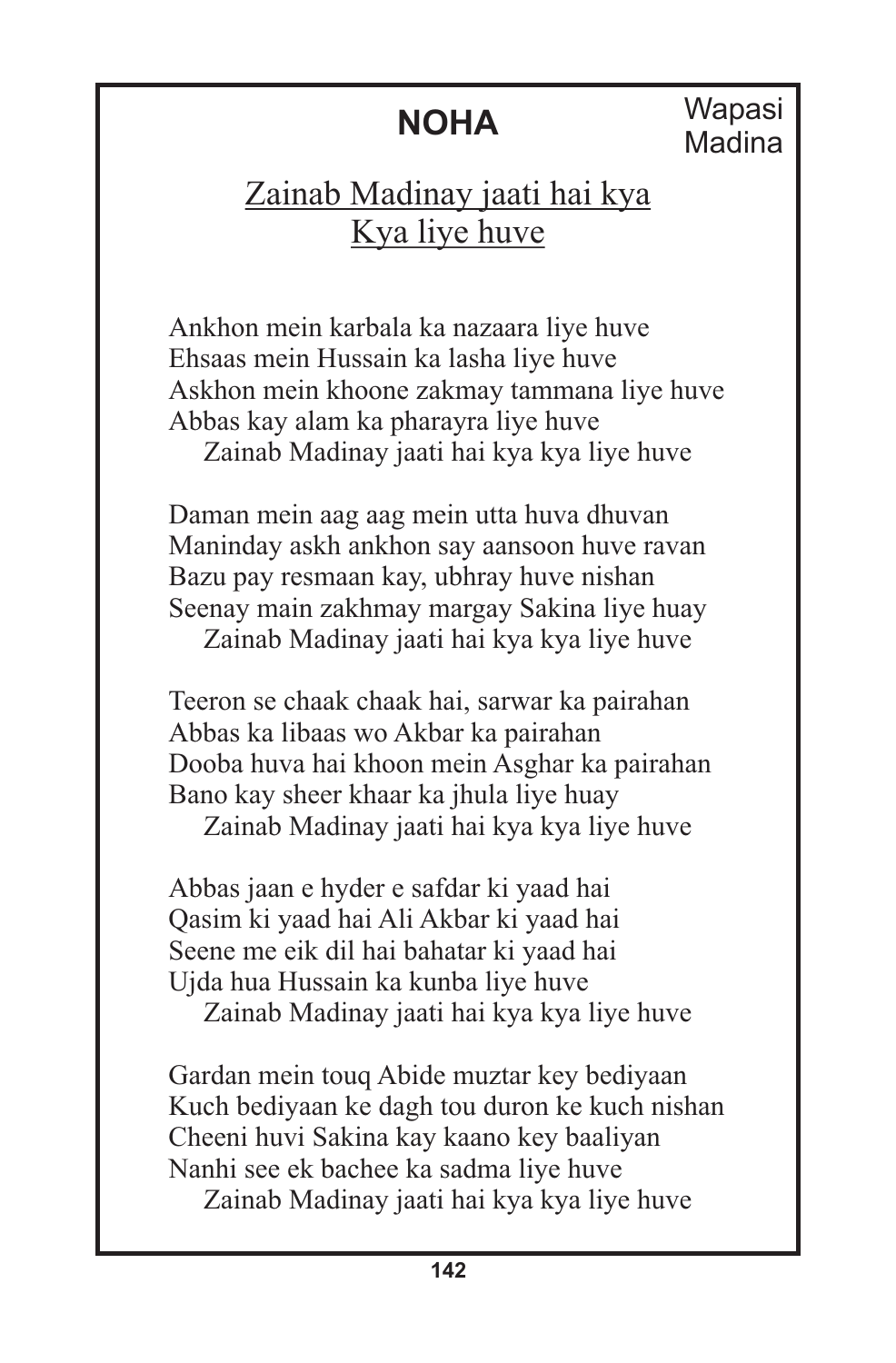#### Beti Ali ki turbate Zehra pe aayi hai

Beti Ali ki turbate Zehra pe aayi hai Kurta lahu bhara hua bhai ka laayi hai *Kehti hai ay Hussain ki amma utho utho Zainab se karbala ka zara maajra suno*

Amma taras ke reh gaye pani ko ham tamam Amma diya na ham ko kisi ne bhi eik jaam Amma hamarey mard tahe tegh ho gaye Amma naha ke qoon mein becharey so gaye *Kehti hai ay Hussain ki amma utho utho Zainab se karbala ka zara maajra suno*

Amma pade hain nehr pe Abbas rooth kar Amma Sakina soti hai zindaan mein bey pidar Amma kahan se Akbare mehrooh ko laoon main Amma kahan se Asghare nadaan ko paoon main *Kehti hai ay Hussain ki amma utho utho*

 *Zainab se karbala ka zara maajra suno*

Amma vo mere Aun o Mohammad mere Pisar Maidan-e-karbala mein pade hain kata ke sar Amma lahu mein doob ke Qasim bhi chal basey Amma hasan ko mu na dikhane ke ham rahey *Kehti hai ay Hussain ki amma utho utho Zainab se karbala ka zara maajra suno*

Amma Habeeb ibne Mazahir, Zuhair Qain Kaam aa gaye ye do bhi paye nusrate Hussain Amma vo hur ke jis ne sar apna kata diya Naqshe kafe Hussain mein eemaan ko pa liya *Kehti hai ay Hussain ki amma utho utho Zainab se karbala ka zara maajra suno*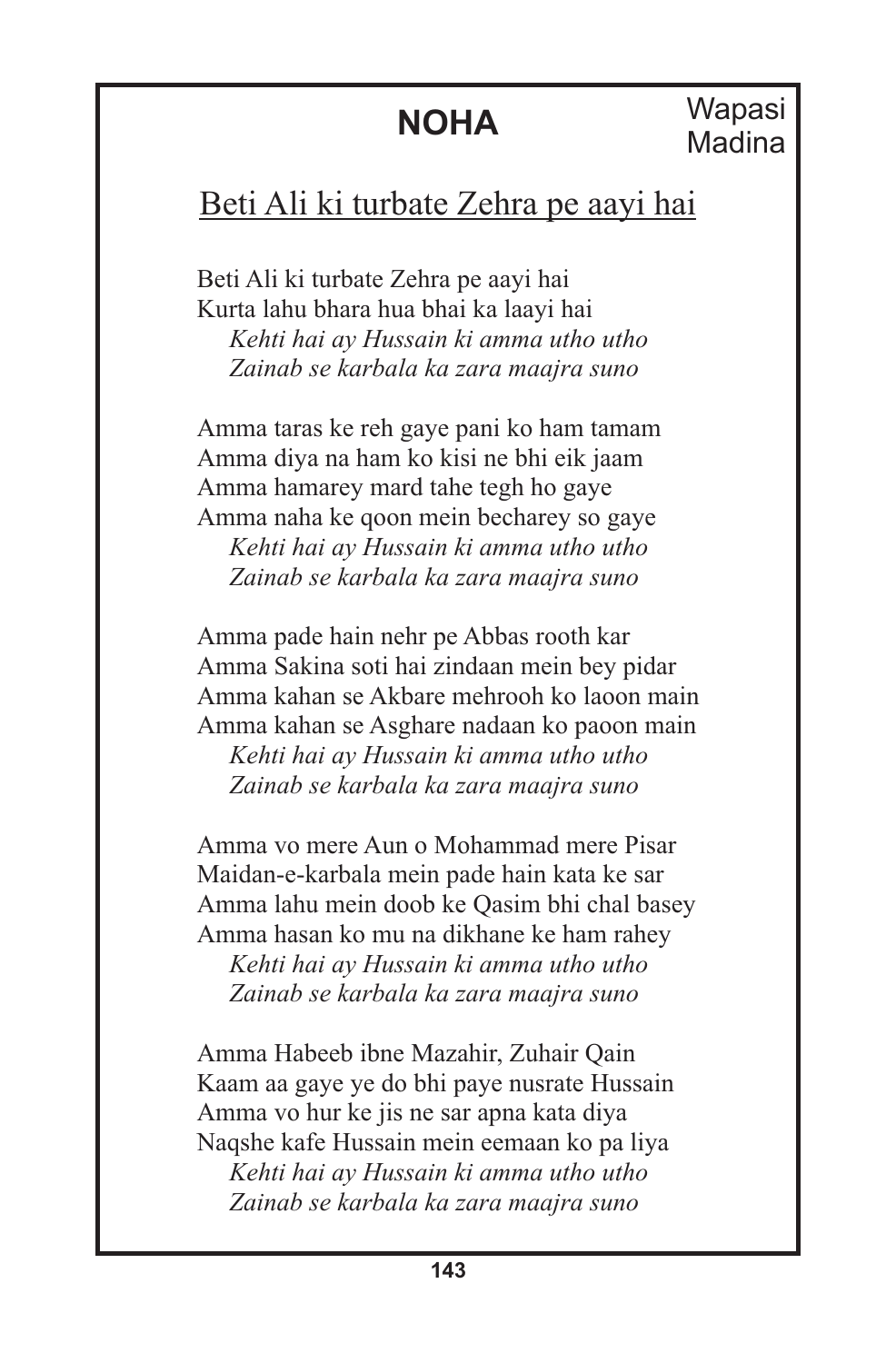Amma Hussain Karbobala hi mein rahgaye Amma Hussain saarey masa eb ko seh gaye Amma Hussain mar gaye be yaaro bay watan Amma Hussain ko na muyasar hua kafan *Kehti hai ay Hussain ki amma utho utho Zainab se Karbala ka zara maajra suno*

Amma hamari chadarein chheeni gayi tamam Amma hamare haal pe hanstey thhey ahle Shaam Amma vo shaame ghurbate Shabeer aah aah Amma vo raat kaali vo sunsaan qatl gaah *Kehti hai ay Hussain ki amma utho utho Zainab se Karbala ka zara maajra suno*

Amma ye haale Abide dilgeer ho gaya Zalim sipah ne ley liya bistar ghareeb ka Amma qadam qadam pe aseeri rula gayi Gardan meri tauq paoon mein zanjeer aagayi *Kehti hai ay Hussain ki amma utho utho Zainab se Karbala ka zara maajra suno*

Amma bataiye tho main ab ji ke kya karun Kis tarah ab Hussain ki furqat ka gham sahun Aayi Fughaan nida ke sare hashr ham bhi ab Kurta lahu bhara hua rakh dengay peshe Rab Beti tumhara Bhai shahe mashraqain hai Beti tumharey sabr mein fathey Hussain hai

 *Kehti hai ay Hussain ki amma utho utho Zainab se Karbala ka zara maajra suno*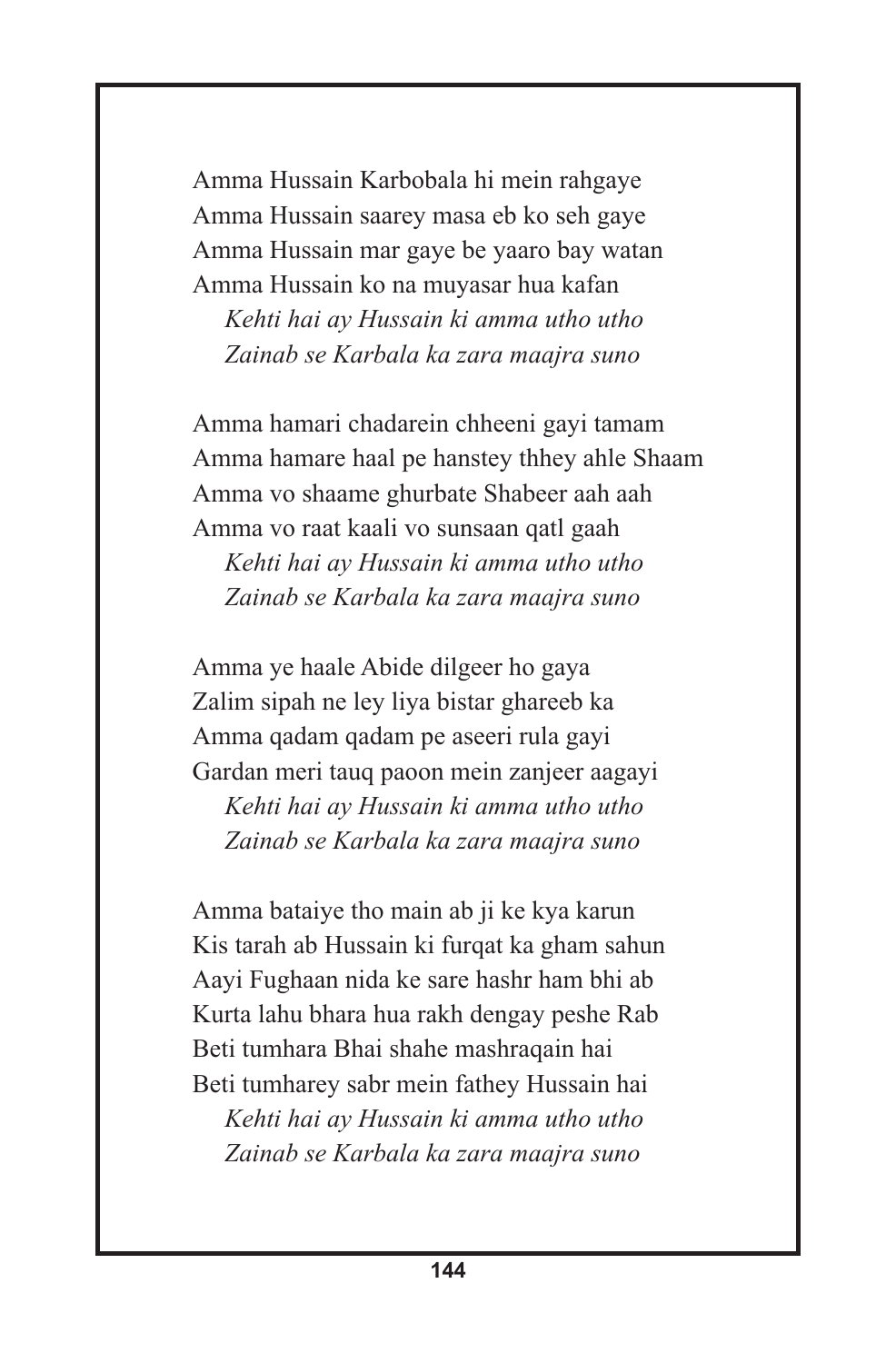**Wapasi** Madina

Kulsoom bayaan karti thhi har baar ye rokar Ay shehre Madina

Kulsoom bayaan karti thhi har baar ye rokar Ay shehre Madina Aati hain Nabi zadiyaan bin bhai ki ho kar Ay shehre Madina

Aana tu hamara na kabhi keejiyo manzoor Kehti hoon mein ranjoor Kho aaye hai ham tere nabi zade ko jaakar Ay shehre Madina

Kehti hoon main is wastay ay shehre qudara Kar ham se kinara Abaad tere sheher main ham aaye hain lut kar Ay shehre Madina

Nikle jo watan se they bhara ghar thha hamara Ab dekh qudara Mardon mein nahin koi ba juz abide muztar Ay shehre Madina

Mehdi yahi sar peet ke kehti thhi vo muztar Ay waae muqadar Bevon ka luta qafila aaya hai khule sar Ay shehre Madina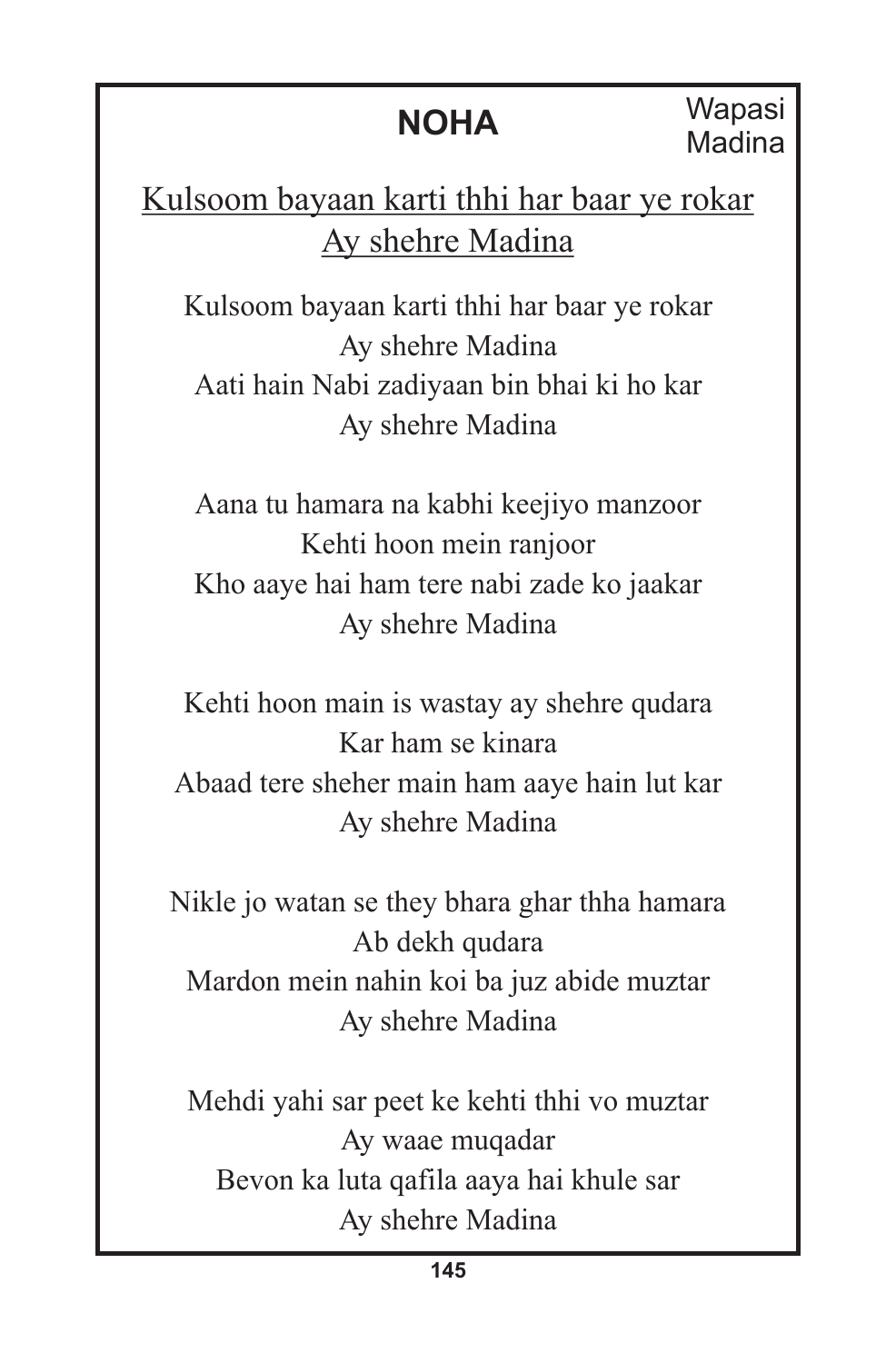#### Di Basheer ney rokay yeh sadaa

Di Basheer ney rokay yeh sadaa Lutt gaye Harum margaye Hussain Gul huva charaag lo Madiney ka Lutt gaye Haram margaye Hussain  *Di Basheer ne rokay ye Sada.....*

Woh mujaaveri rauza-e-Nabi Is Madiney ki jis sey zeib thi Khaak mein usay lo milaadiya Lutt gaye Haram margaye Hussain *Di Basheer ne rokay ye Sada.....*

Doh paheir talak saaf ghar huva Asr ko kataa Shah ka galaa Baad-e- qatle Shah Qaima jalgayaa Lutt gaye Haram margaye Hussain *Di Basheer ne rokay ye Sada.....*

Mittgayi jo haaye shakl-e-Mustafa Zindagi se haath Sheh ney dhodiya Run mein naujawaan Sheh ka margayaa Lutt gaye Haram margaye Hussain *Di Basheer ne rokay ye Sada.....*

Natawaan ney pehni bediyaan Hogayeen aseer saari Bibiyaan Qaid ki gayi aal-e-Mustafa Lutt gaye Haram margaye Hussain *Di Basheer ne rokay ye Sada.....*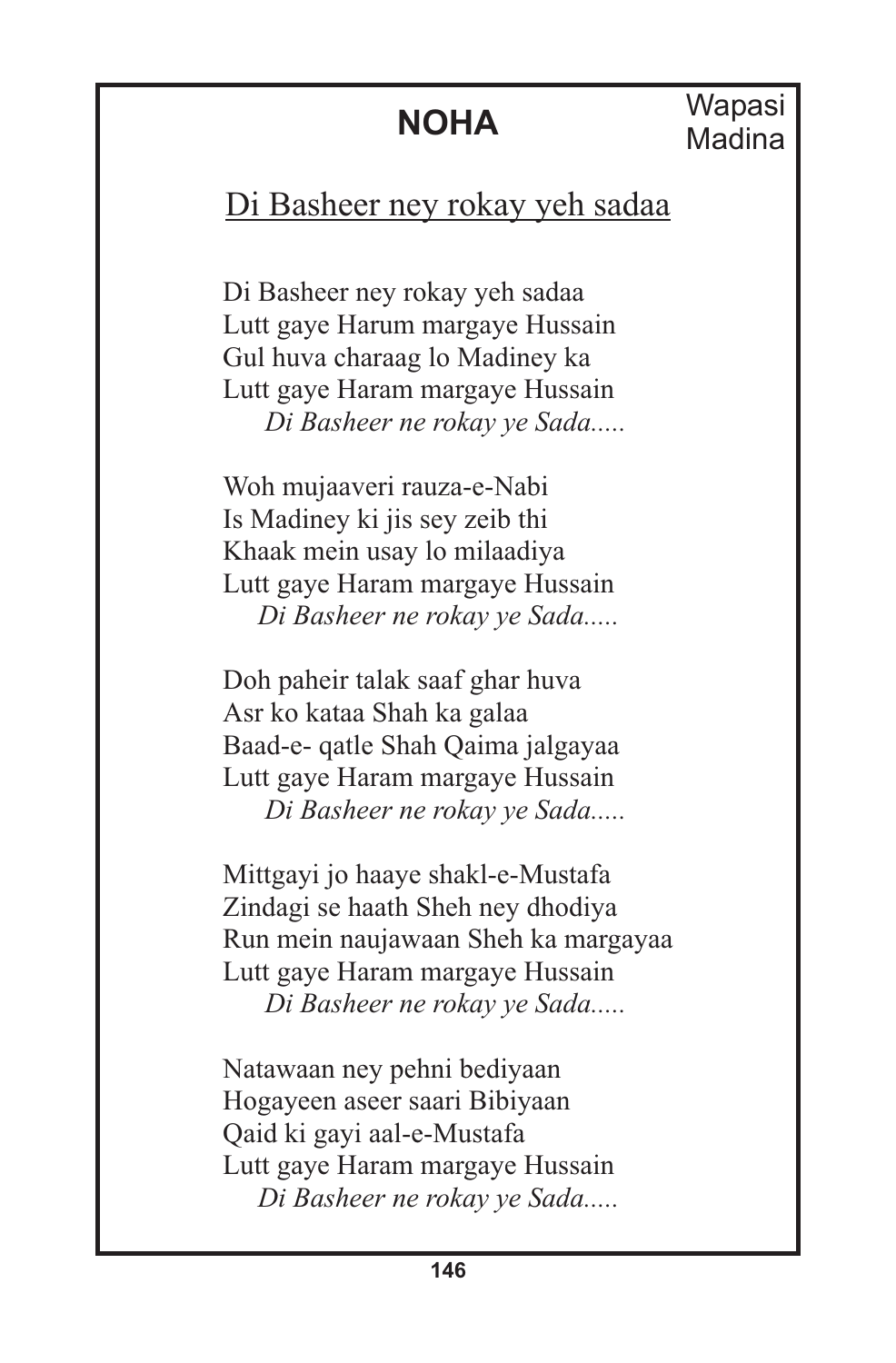Bevoun ko kiya oontoun par sawaar Di mareez kay haath mai mihaar Manziloun ghareeb kaantoun par chalaa Lutt gaye Haram margaye Hussain *Di Basheer ne rokay ye Sada.....*

Teer sey cheedaah halq-e-beyzubaan Margaya sagheer lekay hichkiyaan Naar-e-Zulm sey jhoola jalgayaa Lutt gaye Haram margaye Hussain *Di Basheer ne rokay ye Sada.....*

Baqar-e-hazeen hashr tha bapaa Zalzaley mein thi Qabr-e-Mustafa Jab basheer ney rokay yeh kahaa Lutt gaye Haram margaye Hussain *Di Basheer ne rokay ye Sada.....*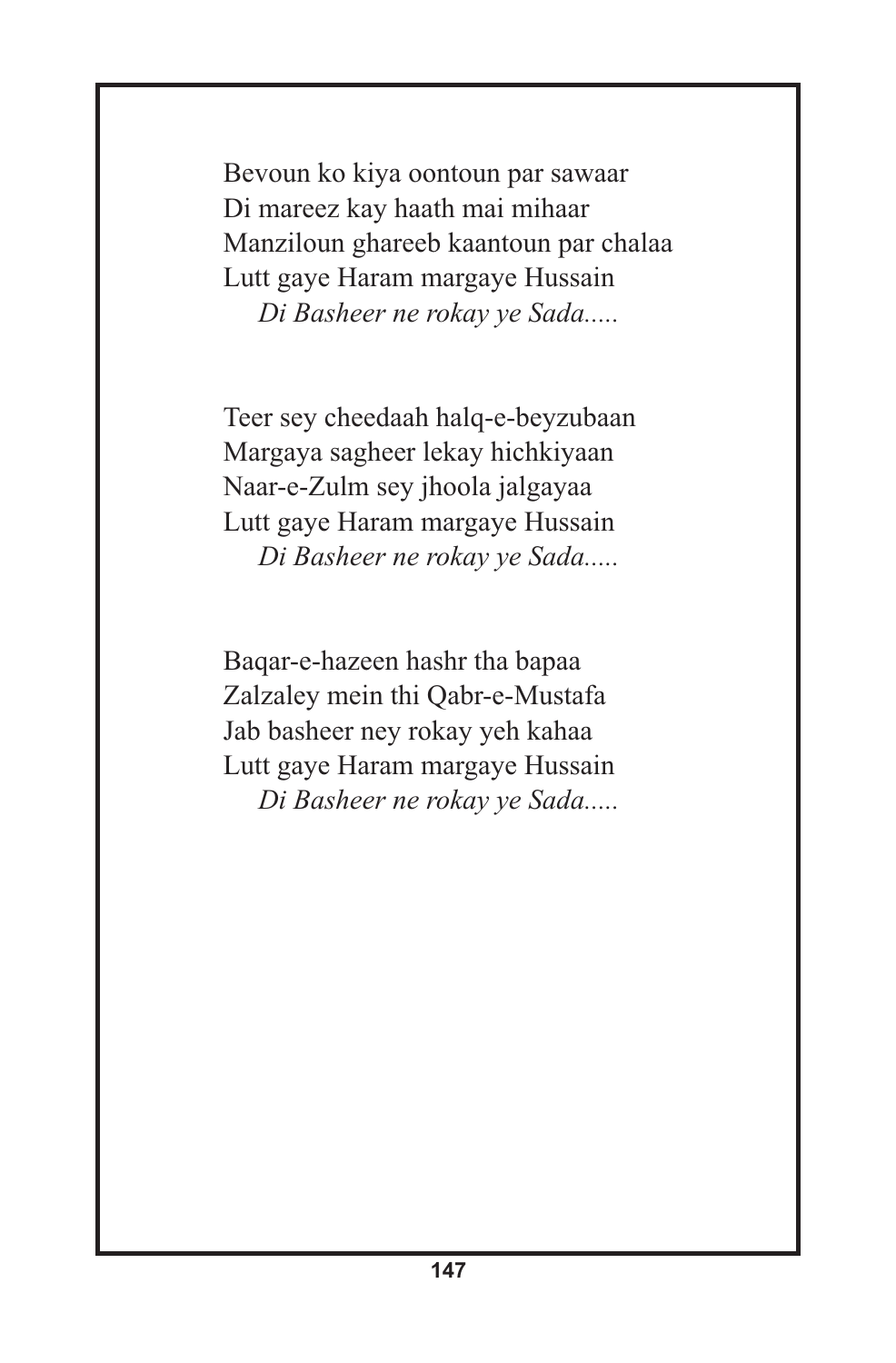**NOHA** Imam e Baqir a.s.

### Kahtay hain sab peeth kay Sar haaye haaye

Kahtay hain sab peeth kay sar haay haay, Abid -e-bekas kay pisar haay haay

Laqtay dil-e-Hazrat-e-Khairunnisa, Jaffer-e-Sadiq Kay pidar haay haay

Shiyoun ka is ghum say hai dil chaak chaak, Shaad hain sab bani-e-shr haay haay.

Hogaee hai shamme may Imamath khamoosh, Sum ne keya apna asar haay haay.

Baywa yateemoun kay parastaar ko, Maara shaqi bani-e-shr haay haay.

Nazraun may hai Jaffer-e-Sadiq kay aaj, Mehdi jahan zair-o-zaber haay haay.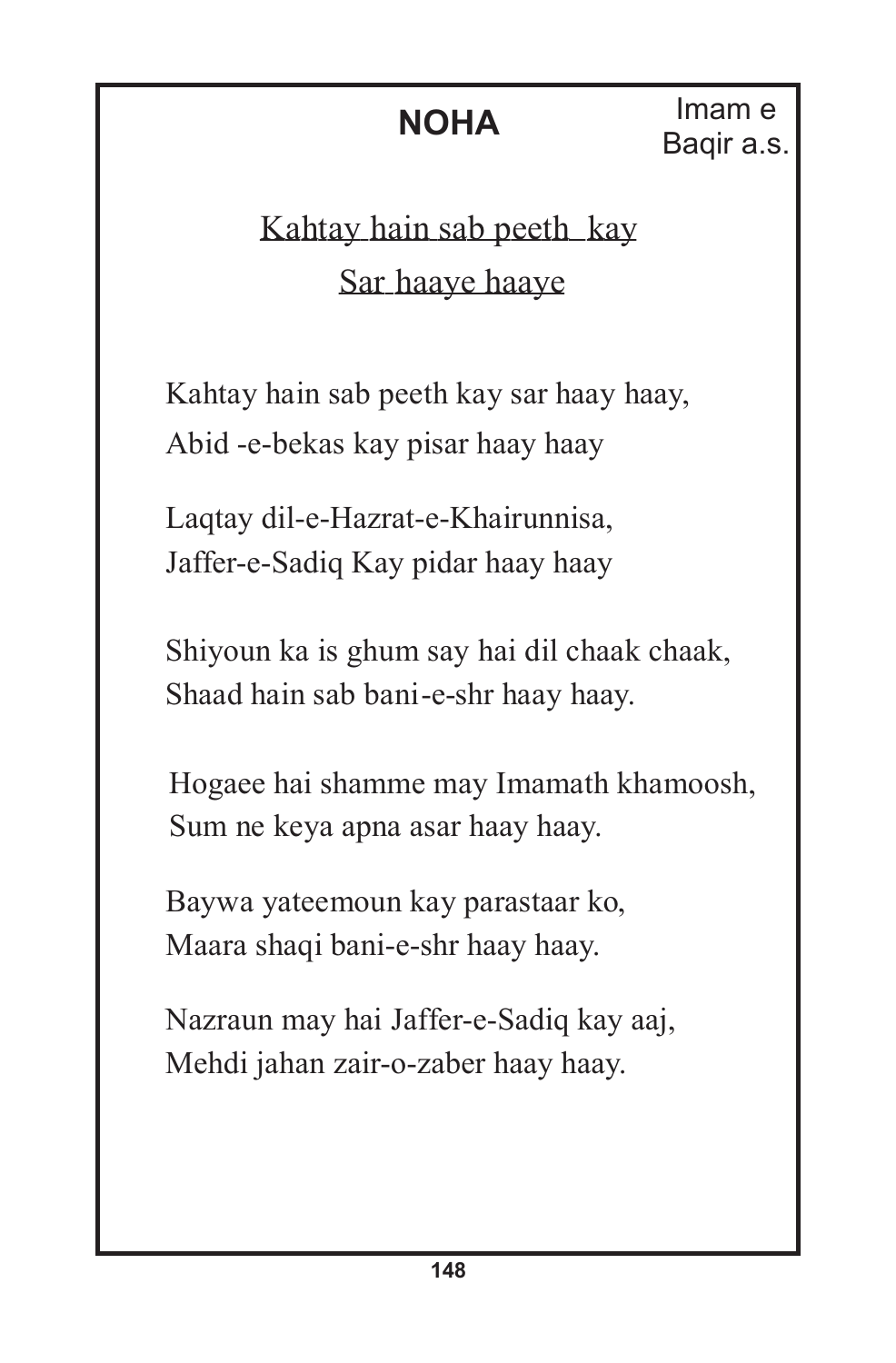Imam Jaffar e Sadiq a.s.

Shiya hain sab sarf-e-buka haay haay

Shiya hain sab sarf - e- buka haay haay, Aatee hai gardoon say sada haaye haaye.

Aaj hue moosiye Kazim yateem, Kaanptey hain arz - o- Sama haay haay.

Quld mey bechain hai roohay Ali, Aati hai Zehra ki sada haay haay.

Zahr ye kaisa tumhe zalim diya, Ae pisar –e- Sher –e- khuda haay haay.

Sunke khaber qatl –e- Imam –e- zaman, Mehdi hai her ek ki sada haay haay.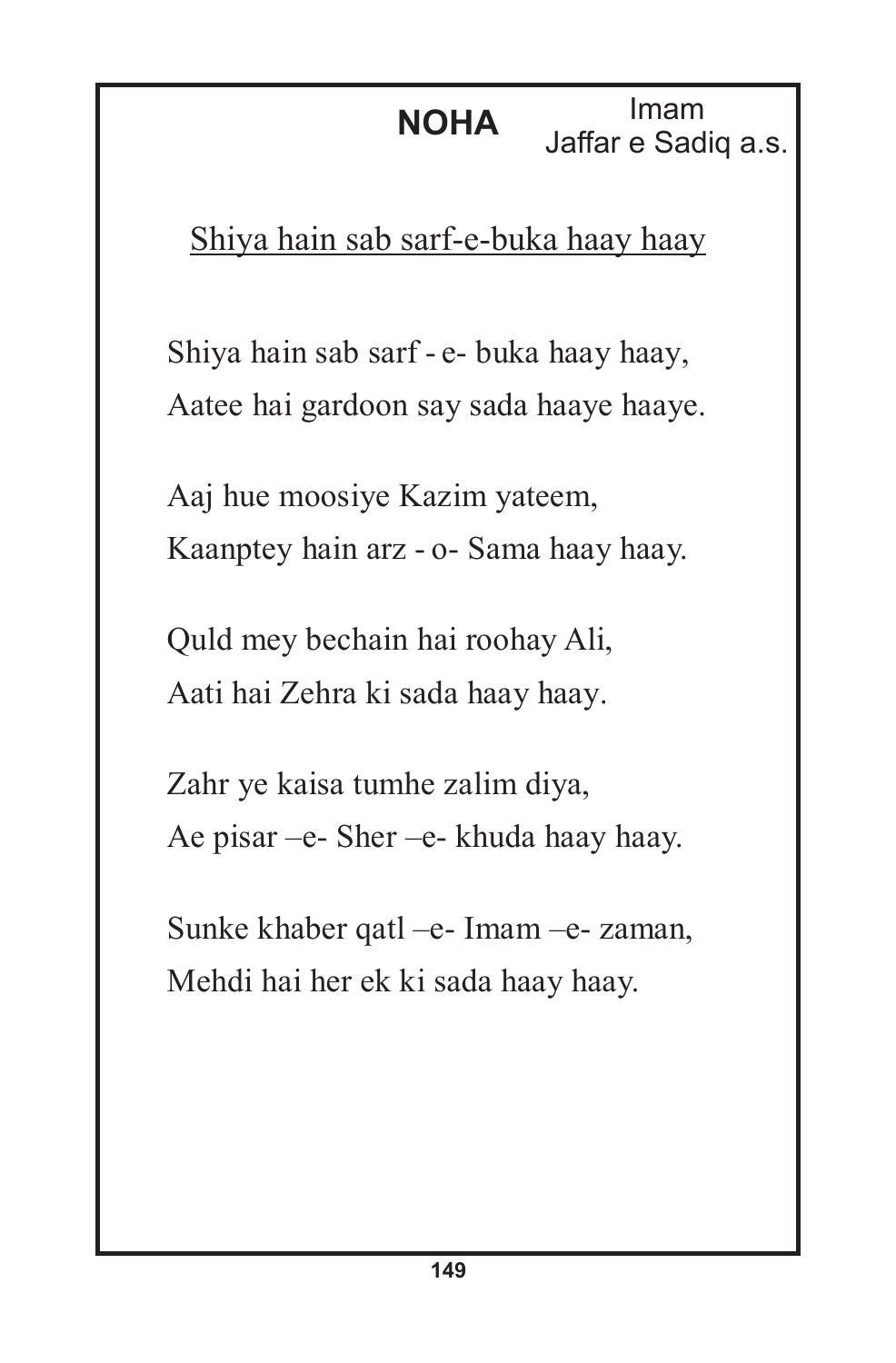#### **NOHA** Imam e Moosa e Kazim a.s.

#### Ae jaane nabi ibne ali Dilbar-e-Jaffer Ae Musa-e-Kazim

Ae Jaane Nabi ibne Ali dilbar -e Jaffer, Ae Musa-e-Kazim, Haroon ne lee aapki jaan zahr khila kar, Ae Musa-e-Kazim.

Kya bugz tha araam sey rehney na deya ah, mehboos kiya ah, Is per bhi na baaz aaya jafaaoun sey badaktar, Ae Musa –e- Kazim.

Dus saal rahe qaid me masroof –e- ibadath aur paai shahadath, Duniya say gaye aap badey runj utha kar, Ae Musa-e-Kazim.

Haroon ne bejurm deya zahr -e-jafa hai, thee kuch na khata hai, Pardes may duniya say sedhaarey suae Kousar, Ae Musa-e-Kazim.

Hazrath pa hue bade-e-Qaza bhi sitam-o-jour, tha zalimoun ka dour, Afsous rahi teen paher laash bhi pul par, Ae Musa-e-Kazim.

Duniya mey koi aapsa mazloom na hoga wa hasrath o darda, Zanjeer sey aazaad hue jaan hee deykar, Ae Musa-e-Kazim.

Ae baab-e-Hawaej meri mushkil karo asaan, hun sakth pareshaan, Maqsad hey Reyazath ka Ayaan aapke ouper, Ae Musa-e-Kazim.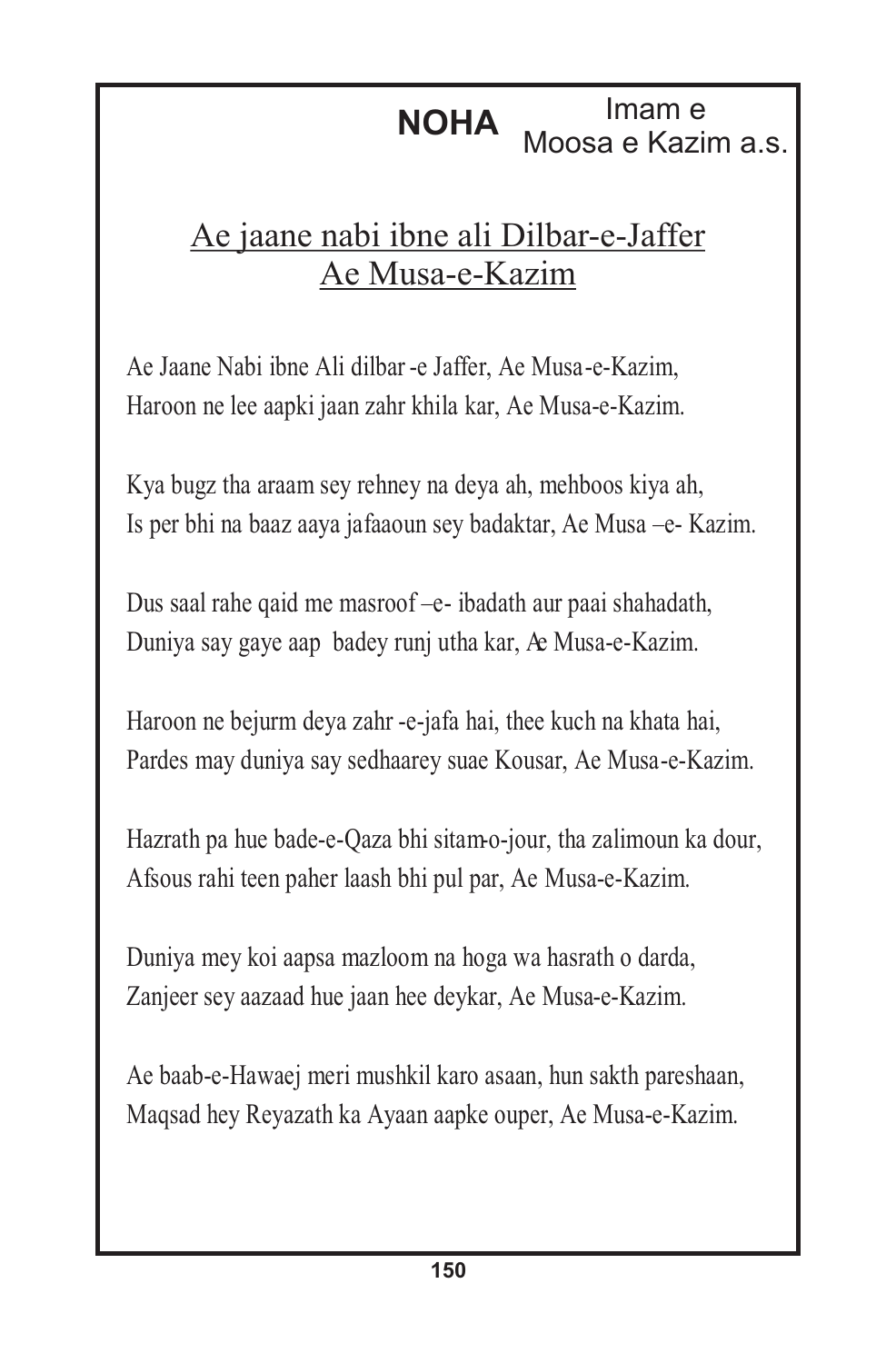#### Zulm Ye Kaisa Hua Hae Raza-e-Ghareeb

Zulm ye kaisa hua hae Raza-e-Ghareeb, Ki gai tumsey dagha hae Raza-e- Ghareeb.

Tumsa ghareeb -u- dayaar koi nahi zinhaar, Dafan ho subsey juda hae Raza - e- Ghareeb.

Bhaagtey they khud huzoor aap hukumath se doour, Phir bhi sitam kyun hua , hae Raza-e-Ghareeb

Luthf o Mamoon ka magar tha maluoon ka, Tha ye esi ka kiya, hae Raza-e-Ghareeb

Dilme tha Mamoon shaqi dushman-e-Aale Nabi, Zahr tumhey de deya, hae Raza-e-Ghareeb.

Kargaey ghum jhel kar mahe safar me safar, Hai Shaheed-e-wafa, hae Raza-e-Ghareeb.

Hai baeed-az-watan haeShaheed-e-mahen, Hai setam aashna, hae Raza-e-Ghareeb.

Baap ka marqad kahaan aap ka Mashad kahaan, Guzri ye ghurbath may kya , hae Raza-e-Ghareeb.

Rokley Shoukath qalam ghutha hai seeney may dum, Kehtey hain ahle Aza , hae Raza-e-Ghareeb.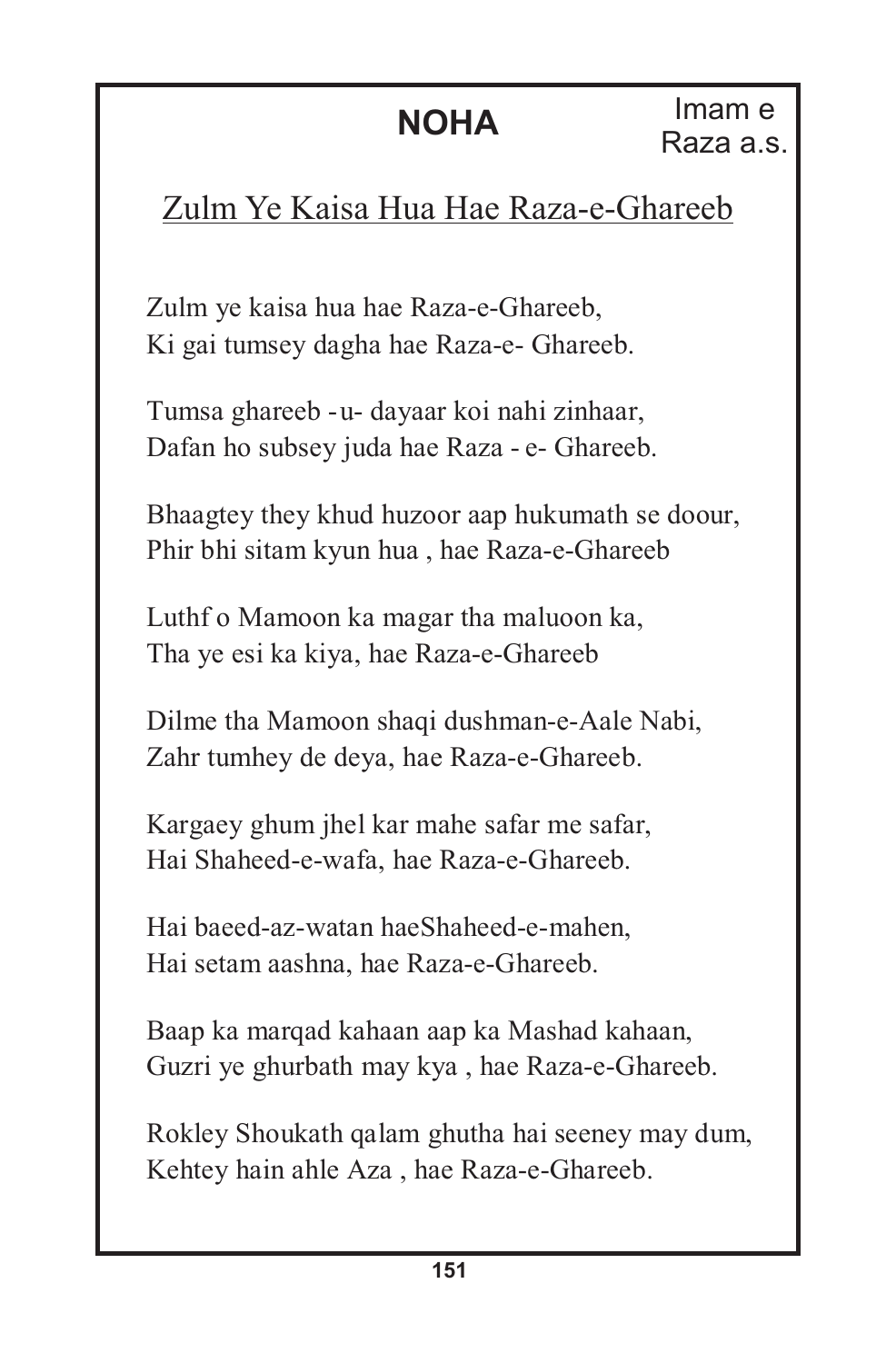#### Shor hai harsoo bapa haay raza haay raza

Shor hai harsoo bapa haay Raza, haay Raza, Maara layeen beqata haay Raza, haay Raza.

Zalemoun ne besabab kardeya kaisa ghazab, Khalq ke hajath rawa haay Raza, haay Raza.

Mukr say bedeen ne zahr khelaya tumhe, Tha wo layeen behaya haay Raza, haay Raza.

Ah wo bedeen ka jabr, aap ka shah woh sabr, Yaad rahega sada, haay Raza, haay Raza.

Chaen na paya kabhi, aur na shekayath hee kee, Malek–e-sabr–o–Raza, haay Raza, haay Raza.

Shiya udatey hain khaak Mehdi hain dil chaak chaak, Aatee hai har soo sada , haay Raza , haay Raza.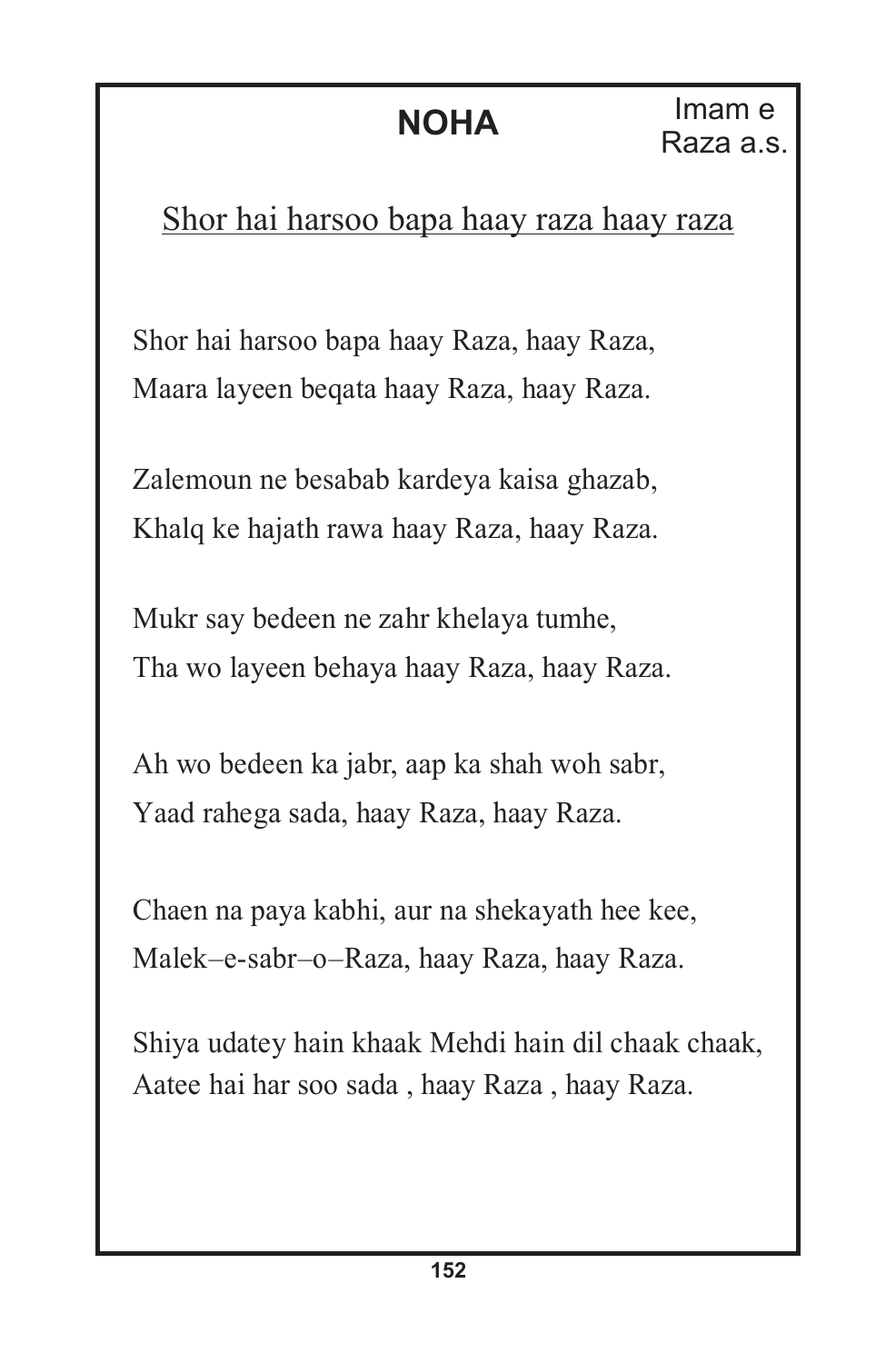#### **NOHA** Imam e Mohammad Taqi a.s.

#### Aap sedharey kahan haay Taqi-e-Jawad

Gulshan-e-Imaan ki jaan hai Taqi-e-Jawad, Aap sedharey kahan haay Taqi-e-Jawad.

Hydere Safdar ki rooh khuld mey bechain hai, Fatima hai nouha qaan hae Taqi-e-Jawad.

Hogaya jab aapka dushman-e-jaan moetesam, Honay lagee saqteyaan , hae Taqi-e-Jawad.

Ain jawani me aap zahersey maarey gae, Saal tha pacheeswaan hae, Taqi-e-Jawad.

Aap bulaaeye gaye jabr se Baghdad sey, Jhaylee hain kya saqteyaan, hae Taqi-e-Jawad.

Baquer maghmoon ki kejeyae hajath rava, Hai yahi wird-e-zabaan hae Taqi-e-Jawad.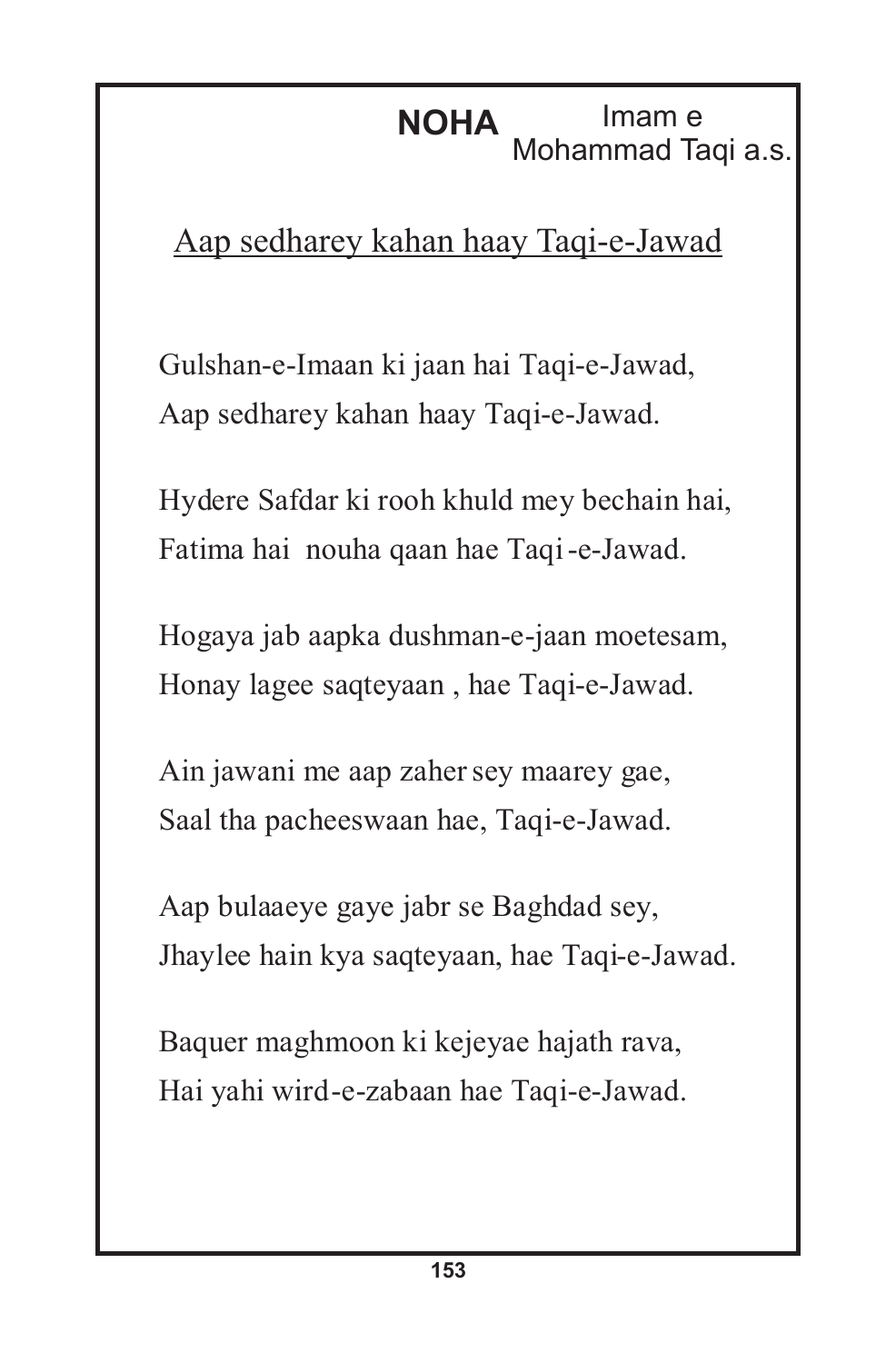# **NOHA** Mohammad Taqi a.s.

#### Shiyoun ka tha ye bayaan Haay Taqi haay haay

Shiyoun ka tha ye bayaan, haay Taqi haay haay, Hai Imam –e- Zaman haay Taqi haay haay.

Shor madiney may hai , rotey hain chotaey badey, Hae shahe insojaan, haay Taqi haay haay.

Aap ki thee kya khata zahr jo bedeen deya, Ae shahe kouno makaan , haay Taqi haay haay.

Dekey layeen Mu'tasim aapko afsous sum, Kardeya khali jahan, haay Taqi haay haay.

Shiyoun ka hae koun ab hogaya kaisa ghazab, Kyun na ho giryankuna, haay Taqi haay haay.

Sarwar-e-aali nasab samjha na wo be-adab, Aapko Ahmed ki jaan, hae Taqi haay haay

Peete naa kis tarha sar Mehdi hai tukdey jigar, Phat napada asmaan, haay Taqi haay haay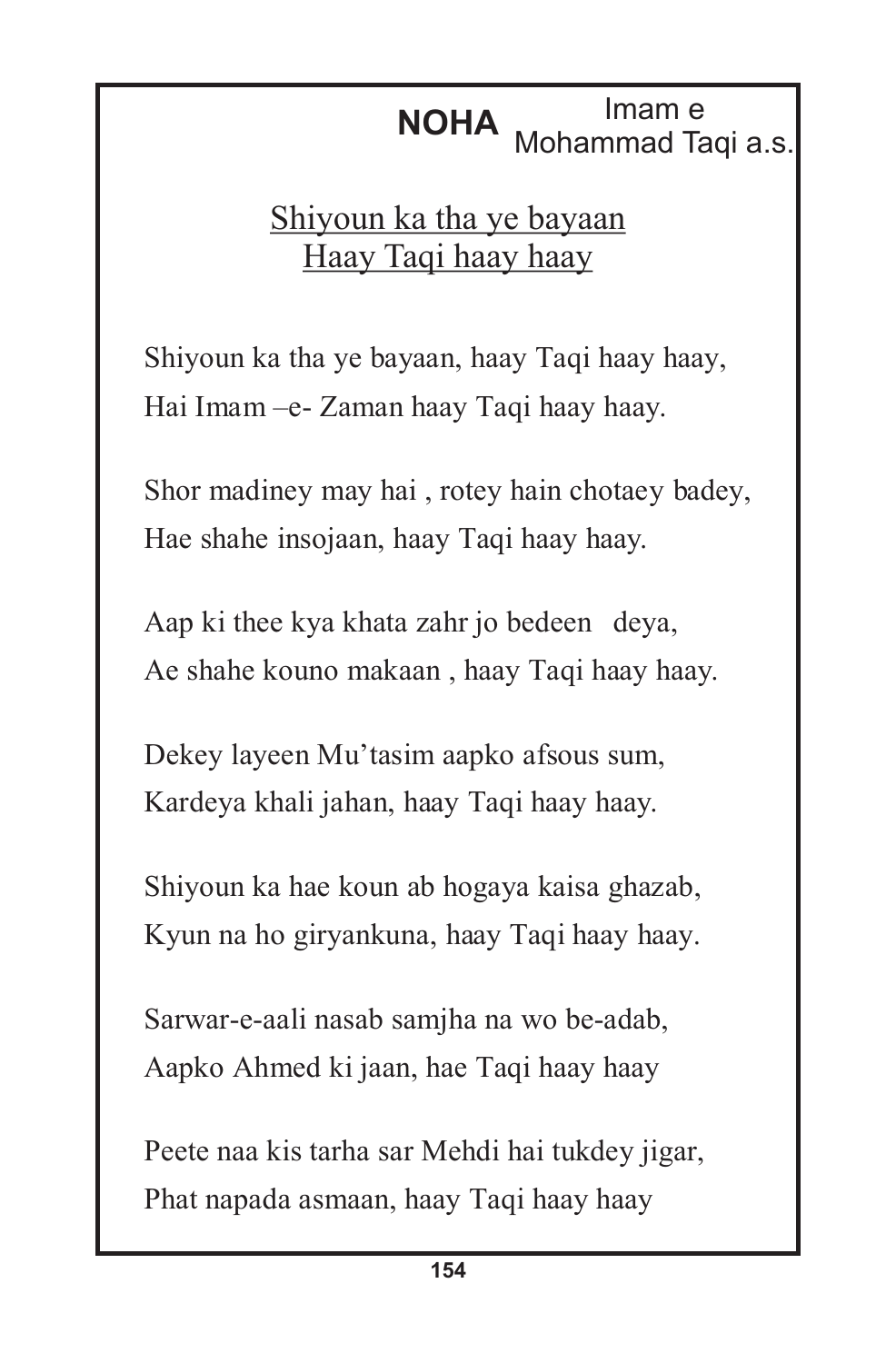Imam e Ali un Naqi a.s.

#### Matam karo key aaj Qayamath ka roz hai

Matam karo key aaj Qayamath ka roz hai, Duswey Imam ki ye shahadath ka roz hai,

Duniya se uth gaye hain Imam Ali Naqai, Laqth-e-dil –e- Jawad ki rukshath ka roz hai,

Bewajeh qaid kar kay deya zahr aapko, Ahle jehan kay wastay ibrat ka roz hai

Dil bund-e- Mustafa ne qaza ki jahan say, Ae mominoun Imam kee rahleth ka roz hai.

Baquer hai Shahr –e- Samera mei hashr ka samaa, Maloom horaha hai Qayamath ka roz hai.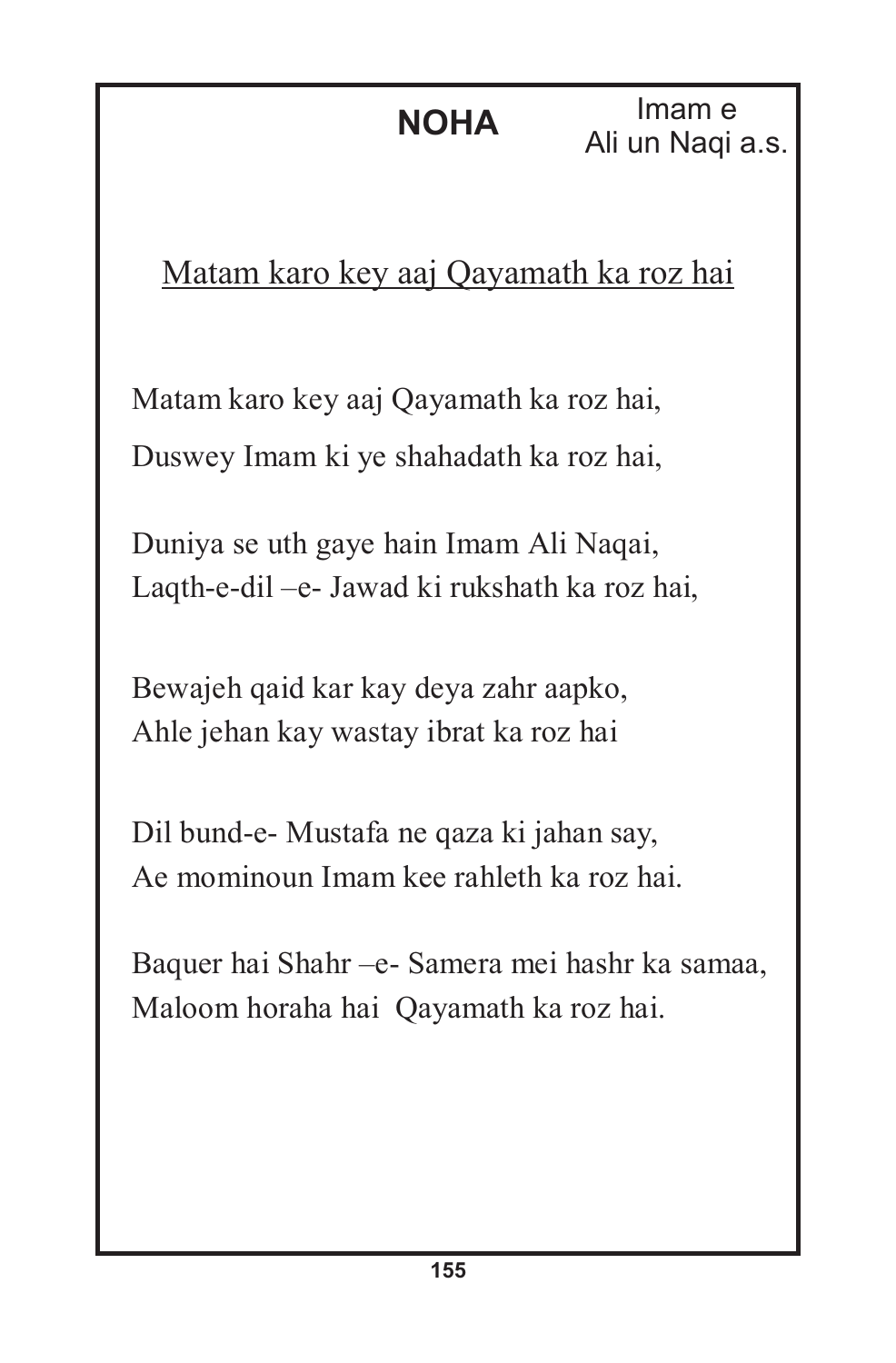**NOHA** Imam e<br>Hasan Askari a.s.

#### Beychain Hain Rasool-e-Khuda wa Museebataa

Beyhain hain Rasool-e- Khuda wa musebataa, Ki gyarwen wasi ne qazaa wa musebataa,.

Hai hai shahadath-e-Hasan Askari hui, Pilwaya aaj zahr-e-dagha wa museebataa.

Yasrab mei qabr-e-binte Rasool-e-Kareem say, Roney ki aarahee hai sadaa wa museebataa .

Uttha imam ranj utha kar jahan say, Larzaan hai arsh-e-paak khuda wa museebataa.

Mehshar bapa hai aaj zameen asmaan mei, Jin - o- malak hain sarf-e-buka wa museebataa.

Shabbir ko alam hai tou Shabbar tadaptey hain, Kholey hai baal khairunnisa wa musEbataa.

Nayeb Rasool-e-Paak ka peshay-e-Khuda-e-Paak, Ummath key zulm utha kay gaya wa museebataa.

Rehney deya na aapko ek lehz chain say, Maqtool sum Shaheed-e-jafa wa museebataa.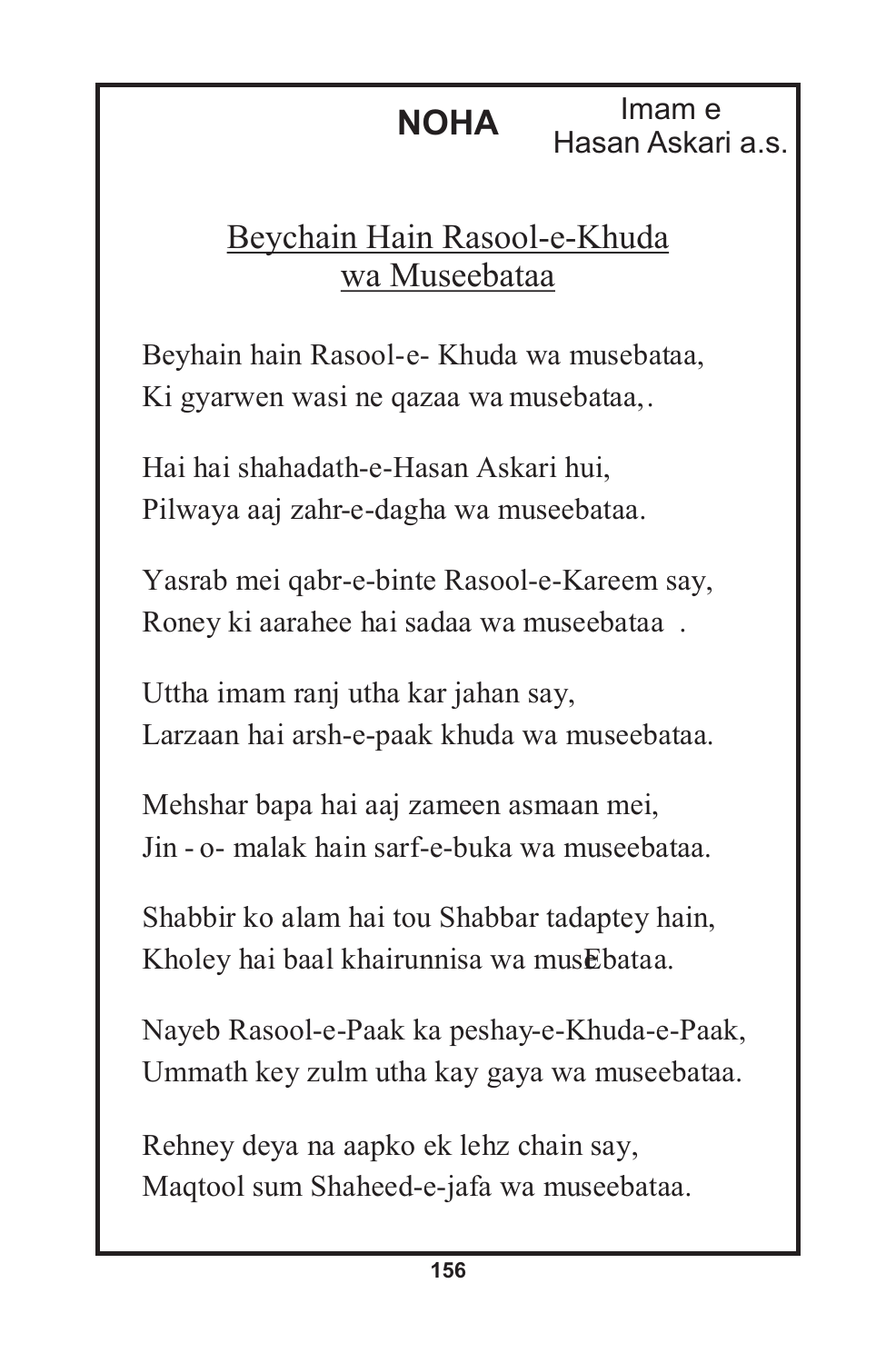Hai barhven imam ka dil ghum se chaak chaak, Saya pidar ka sar sey uttha wa museebathaa.

Ek hashr Samera mei hai rotae hain sub ghulaam, Bejaan imam –e-paak hua wa museebathaa.

Choda hai janasheen - e-dahum ne jahan koe, Hiltee hai qabr Sher-e-Khuda wa museebathaa.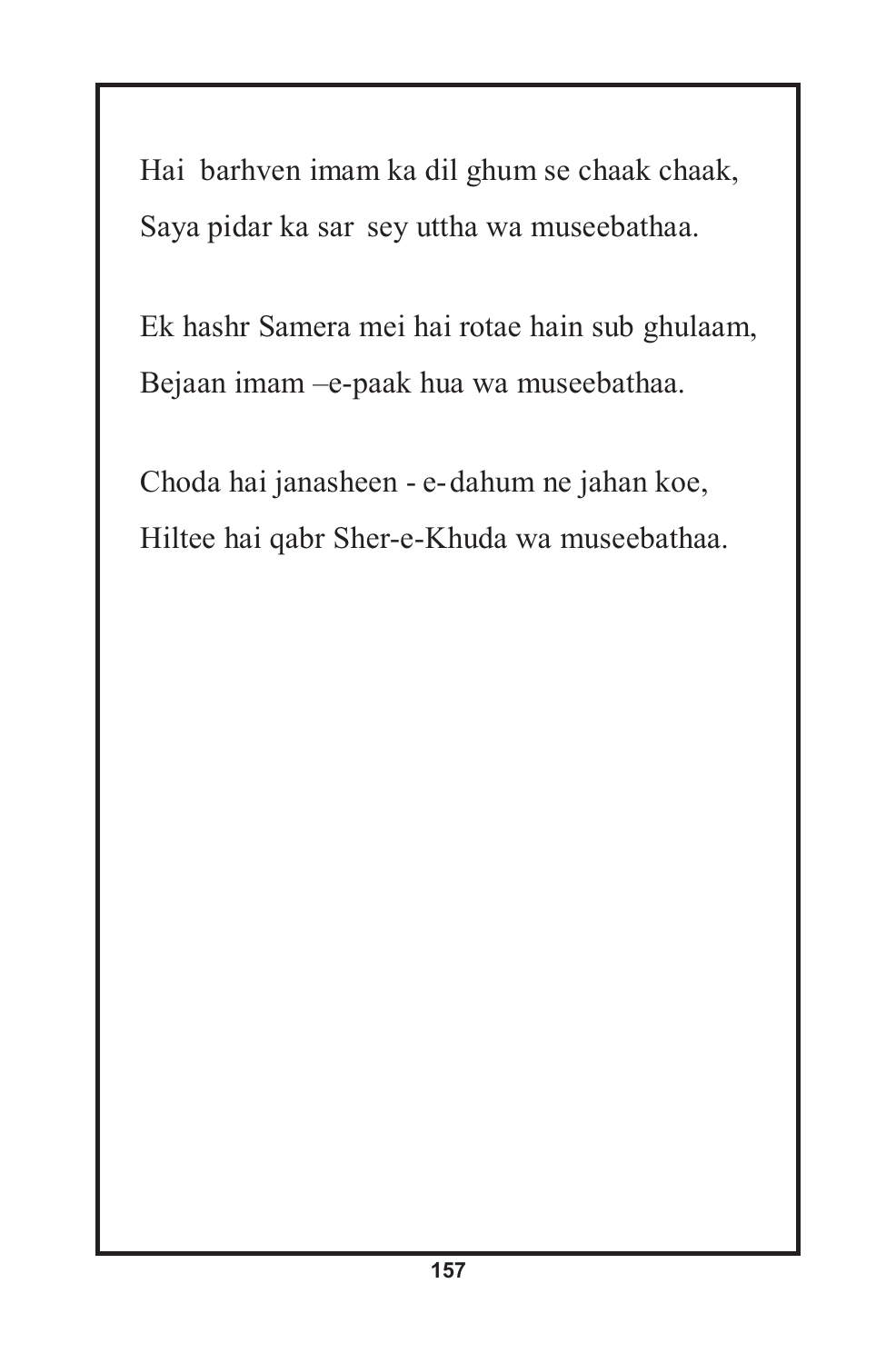**NOHA** Imam e<br>Hasan Askari a.s.

#### Saameray mein ghul hai bapaa haaye haaye

Saameray mein ghul hai bapa haaye haaye, Askari ney ki hai qaza haaye haaye.

Zehr-e-daghaa say kiya zaalim ney qatl, Aap ko bay jurm –o- khataa haaye haaye.

Ahley Haram rotay hain sar peet kar, Waaris-e-Mehboob-e-Khuda haaye haaye.

Kuch na kiya paas-e-Imam-e-Zamaan, Baith-ush-Sharaf loot liya haaye haaye.

Khuld mein rotay hain Nabi- o-Ali, Peet'thi hain Khairunnisa haaye haaye.

Pothay kay maatam mein Hussain-o-Hassan, Khuld mein hain surf-e-bukaa haaye haaye.

Kahtay hain sar peett kay Saheb-uz-Zamaan Waah Abataah waah Abataah haaye haaye.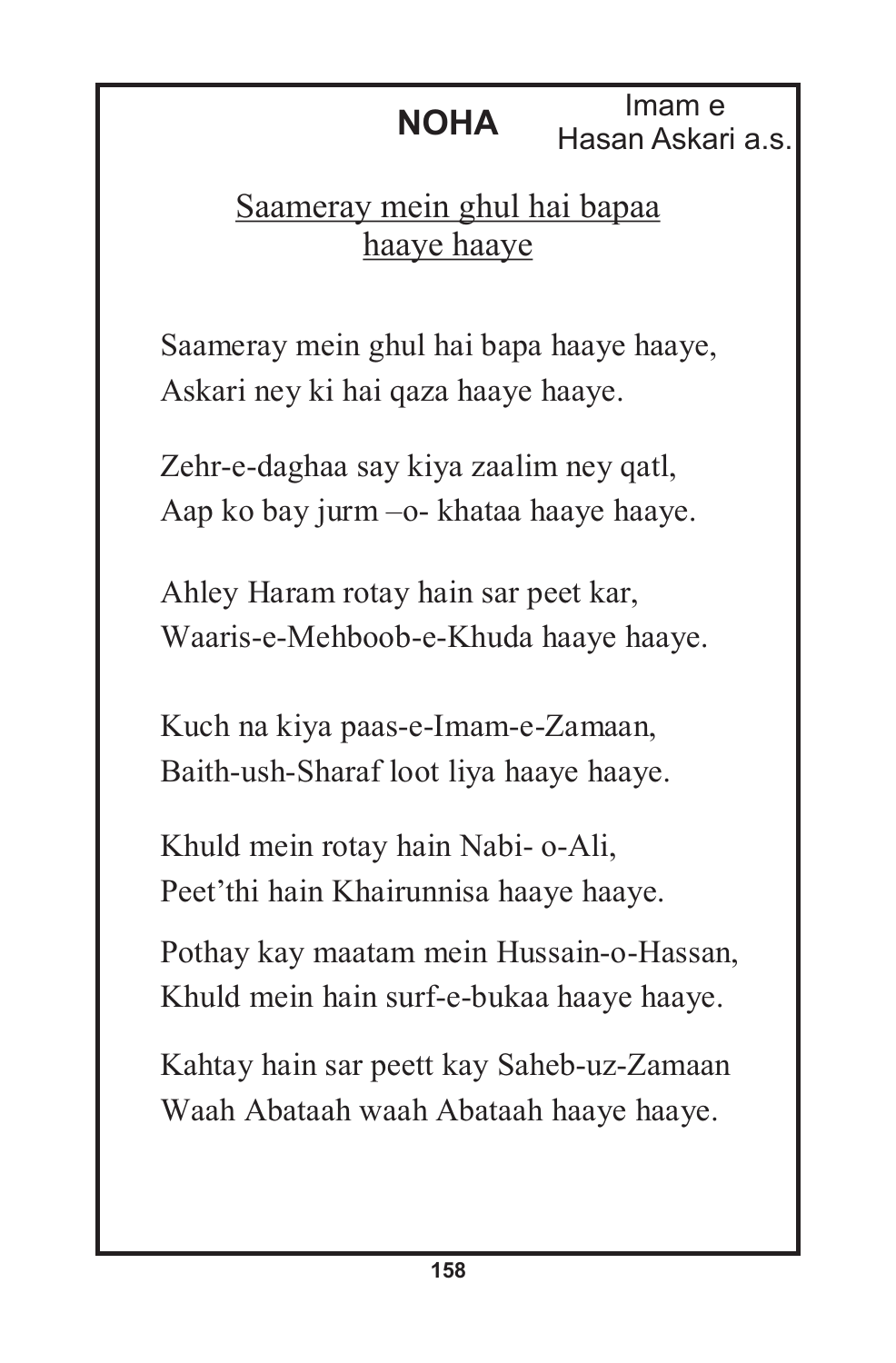#### **NOHA/MUNAJAAT**

#### Ya Imam e Zamaan madad kijiyay

Ya Imam e Zamaan madad kijiyay Ai shahay ins o jaan madad kijiyay

Mushkilain ham pay padh gaeen hain bohat Ai ali kay nishaan madad kijiyay

Bay sahara hu vain hain dunya main Ai Mohammad ki jaan madad kijiyay

Band dar ho ga ain hain rozi kay Hai phira aasman madad kijiyay

Hai bhawer main hamari ab kashti Na khuda e jahan madad kijiyay

Door kijay hamari fikraon ko Hota hai imtehaan madad kijiyay

Har taraf say hai ham pay ab saqtee Dur hon saqtiyaan madad kijiyay

Deir ab kijiyay na aanay main Meri ho kar ayaan madad kijiyay

Aap kay dam say hai jahan qayam Qayamay kunfukaan madad kijiyay

Meri aulaad par ho lutfo karam Shahay arsh aastaan madad kijiyay

Bader ki aarzo ko bar la kar Kijiyay shaadmaan madad kijiyay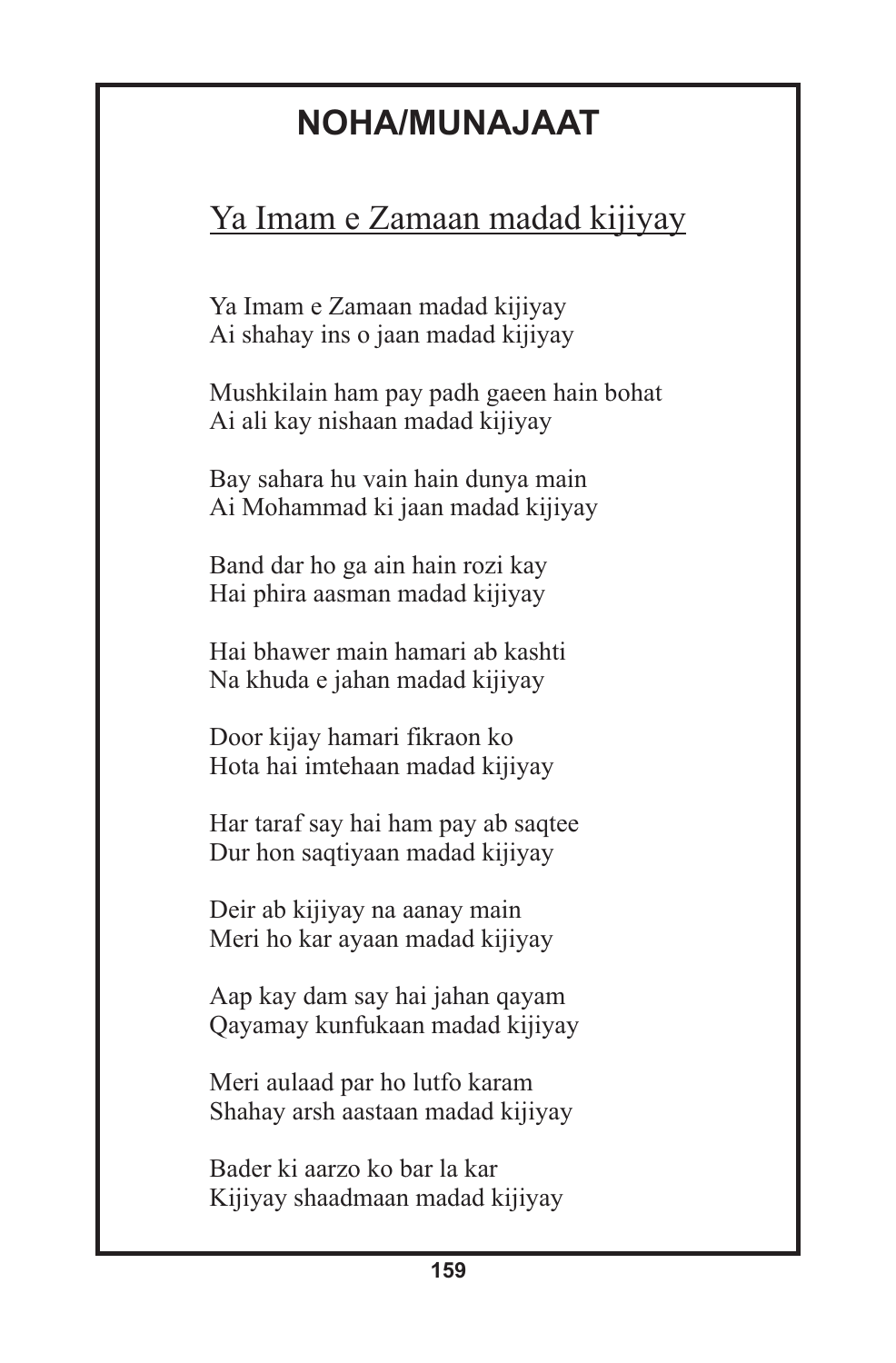#### **NOHA / MUNAJAATH**

#### Ali sheyray Quda mushkil kusha ho

Ali sheyray Quda mushkil kusha ho Dil o jaan'e Rasoolay kibriya ho

Ali dastay Quda o lafata ho Ali har dard ki bayshak dawa ho

Tumhi say uqdae har qalb wa ho Madad ko aaiyay mushkil kusha ho

Gham o ranjo musibat dur honge Nazar mushkil kushaee ki zara ho

Na ho mujh ko kabhi qauf e qayamat Agar madfan mera karbobala ho

Dua e khaas say ho jati hai rad Khuda ka qahar ya koe bala ho

Yadullah kay siwa hai kaon jis nay Qadam mohray nabuwat par rakha ho

Naheen maloom tum ko kya kahoon mai Jo kuch kahta hoon tum us say siwa ho

Sada farmatay thay ashaab say shay Ali ko khush rakho jo mujh ko chaho

Naheen hai peer balkay hai jawan wo Budhapay main ali jis ka asa ho

Milay chutkara kya dozaq say usko Jo dushman Murtuza kay naam ka ho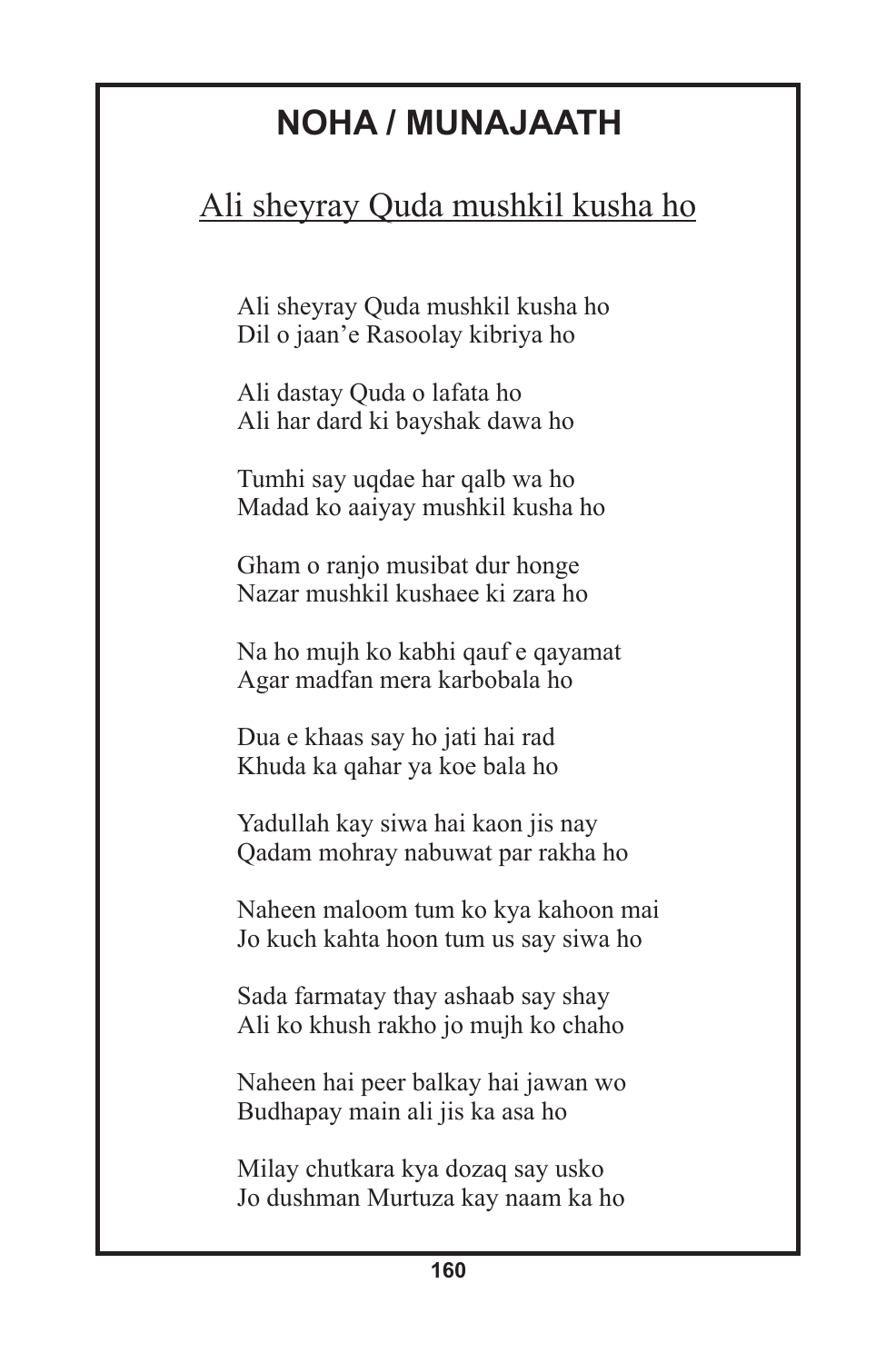Pachada tum nay hee marhab ko ai Shah Tumhi misdaaghey shaan e lafata ho

Daray qaibar ko ai shai tum nay todha Tumhi sheray Quda dastay Quda ho

Tumhi bistar pay soay waqte hijrat Aqee bawafay mustafa ho

Nahin mushkil jo bulwalo najaf main Tumhi maula mayray mushkil kusha ho

Jhukata hai teri dargah pay sar Shahinshahay jahan ho ya gada ho

Ghamay aalay nabi ho ya ilahi Na koee gham hamay is kay siwa ho

Chalay jati hai beemari bhi ekdam Agar khakay shifa us kee dawa ho

Te'ra maddah hoon kya ye hai mumkin Jahannum main jaga mayri bhala ho

Qayamat main wo dil raushan rahayga Jo gham main aap kay hazrat jila ho

Ha may shaa lab pay rakh tu naamay haider Ali kay ishq main shaida wila ho

Mila kya khaak us ko zindagi say Muhabbat main na jo teri jiya ho

Qasida qatm kar do is dua par Ali hain aap kay aur kuch na chaho

Rahay raushan charaghe janay yaver Agar dil say fida tum par hua ho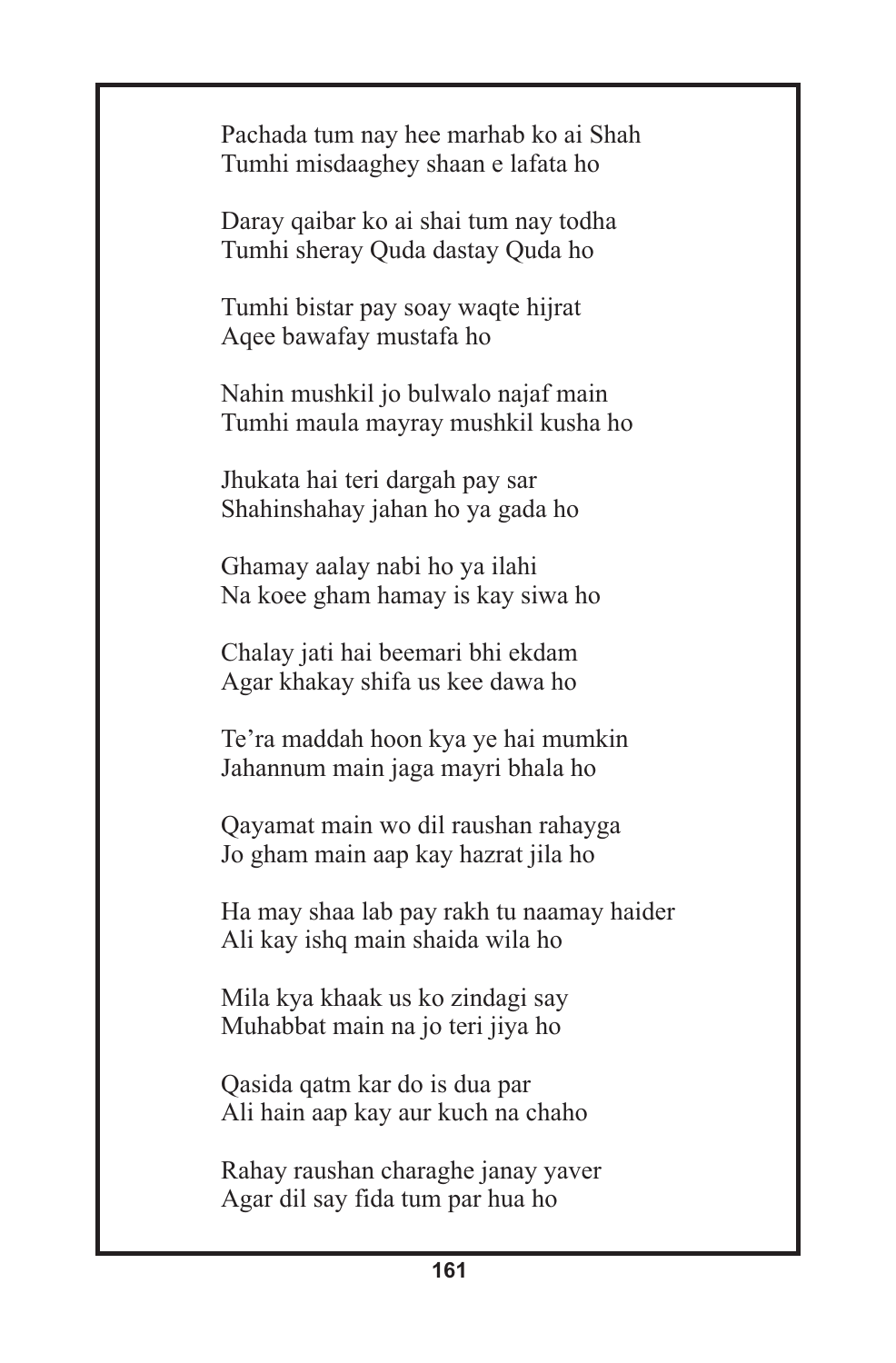#### **MUNAJAATH**

#### Pukara dil se kisi ne jahan jahan Abbas

Pukara dil se kisi ne jahan-jahan Abbas, Madad ke waste pahunche wahan-wahan Abbas,

Hussain walon pe itne hain meharban Abbas, Jahan Hussain kaha aa gaye wahan Abbas,

Hai farq itna faqat karbala-o-khaibar me, Vo mareka tha Ali ka lade jahan Abbas,

Zahe naseeb teri manzilat ka kya kahna, Rasool zaadiyan hain teri nauhakhan Abbas,

Sakina Bibi se bachche ye ro ke kahte the, Alam nazar nahi aata gaye kahan Abbas,

Ali ke laal ka kya kahna hai bahut mazloom, Salaam shiyo ka tum pe gaye kahan Abbas,

Alam ke saaye me kahte chalo Hussain Hussain Khuda ke fazal se hain meer-e-kaarwan Abbas,

Koi mita nahi sakta hame zamane mein Husainyo pe hamesha hain pasbaan Abbas

Hai jis pa bhi tere parcham ka saya duniya mein Har ek bala se hai mahfooz woh makaan Abbas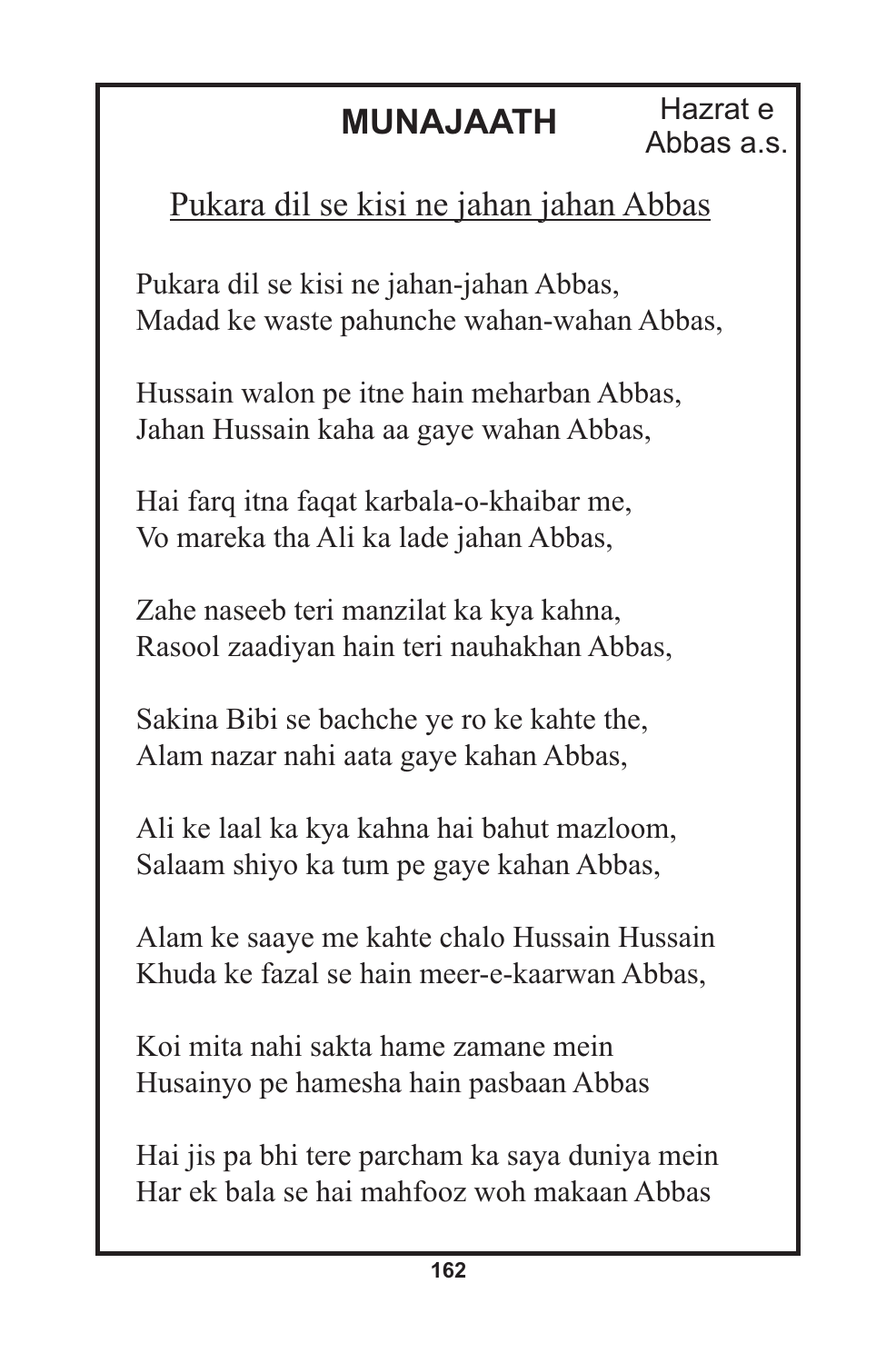Yaha jo haat uthaye hain maatam-e-shah mein Use Hussain se milwayenge wahan Abbas

Hussain mil gaye mujhko yehi main samjhoon ga Huwe jo mujh pe tum ek baar meherbaan Abbas

Wahan wahan hai zamane mein dars rahe wafa Jahan jahan tere qadmon ke hai nishaan Abbas

Khuda ke deen ki soorat kalaam-e-haq ki kasam Nabi ke ghar me huwe tifl se jahan Abbas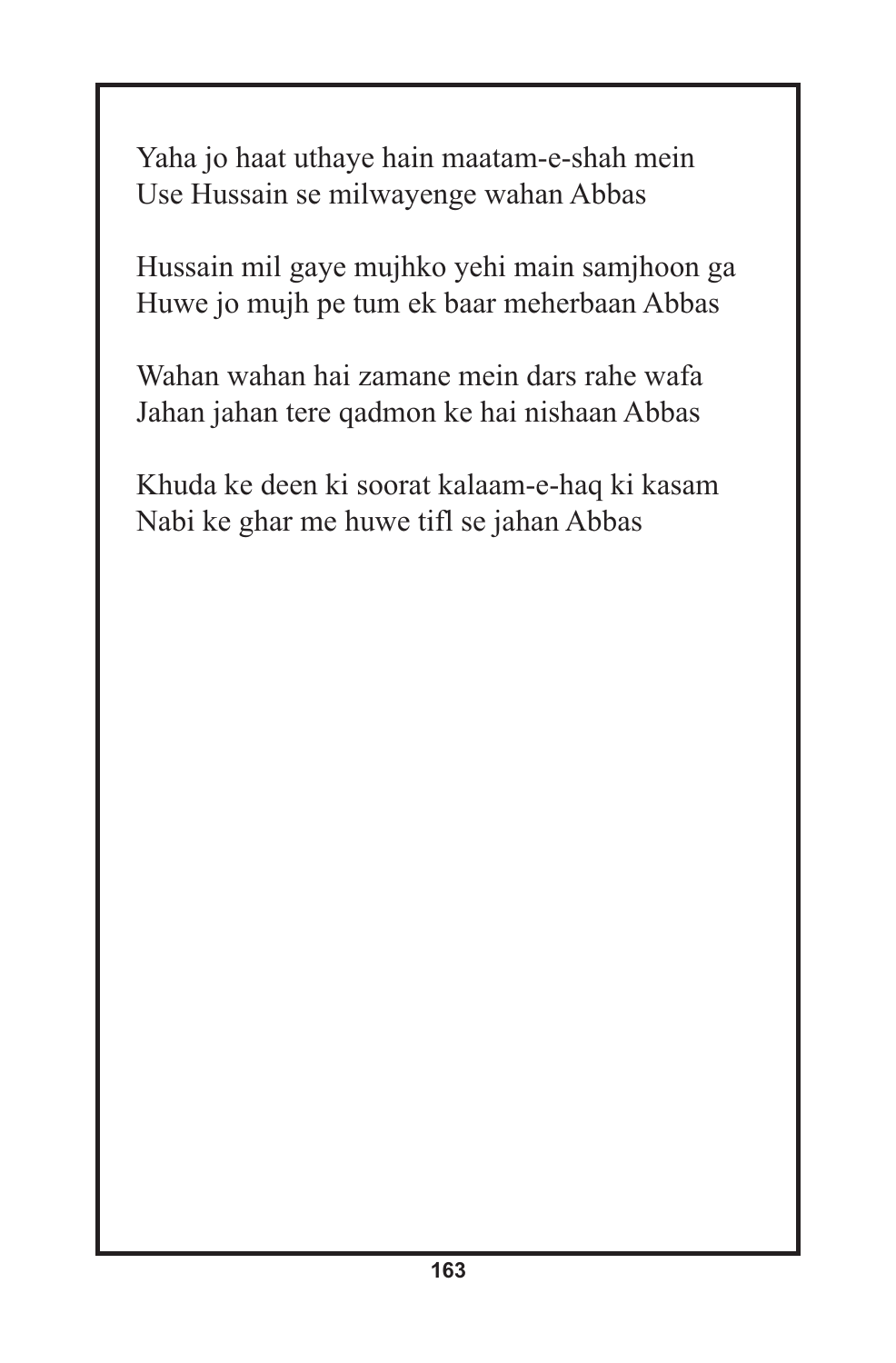#### **MUNAJAATH**

#### *Mir Babar Ali Anees*

Mubthala-e-gham-e-dil-e-nashad hai, Munharif Charkh-e-Sitam ijad hai Yeh zamana bar sar-e-be-dad hai Aap par roushan meri ru-dad hai *Ab madad kijye dam-e-imdad hai Ya Ameer-ul-Mumineen faryad hai*

Ya Ali, Ya Eliya, Ya Ab-ul-Hasan Aye Rasool-e-Kibriya ke jaan-o-than Aye madad-gar-e-Habeeb-e-zul-minan Hai hujoom-e-hasrath-e-ranj-omehan *Ab madad kijye dam-e-imdad hai Ya Ameer-ul-Mumineen faryad hai*

Hai madad ka waqth Ya Shah-e-Najaf Ek taraf main hoon, zamana ek taraf Dijiye Moula Sad-e-La-Thakhaf Jaan-e-Sheerin mufth hothi hai thalf *Ab madad kijye dam-e-imdad hai Ya Ameer-ul-Mumineen faryad hai*

Dukh tho yeh aur ham-nafs ko'i nahin Dekhtha hoon paesh-e-pus ko'i nahin Main tan-e-tanha hoon bas ko'i nahin Aap bin faryad-ras ko'i nahin *Ab madad kijye dam-e-imdad hai Ya Ameer-ul-Mumineen faryad hai*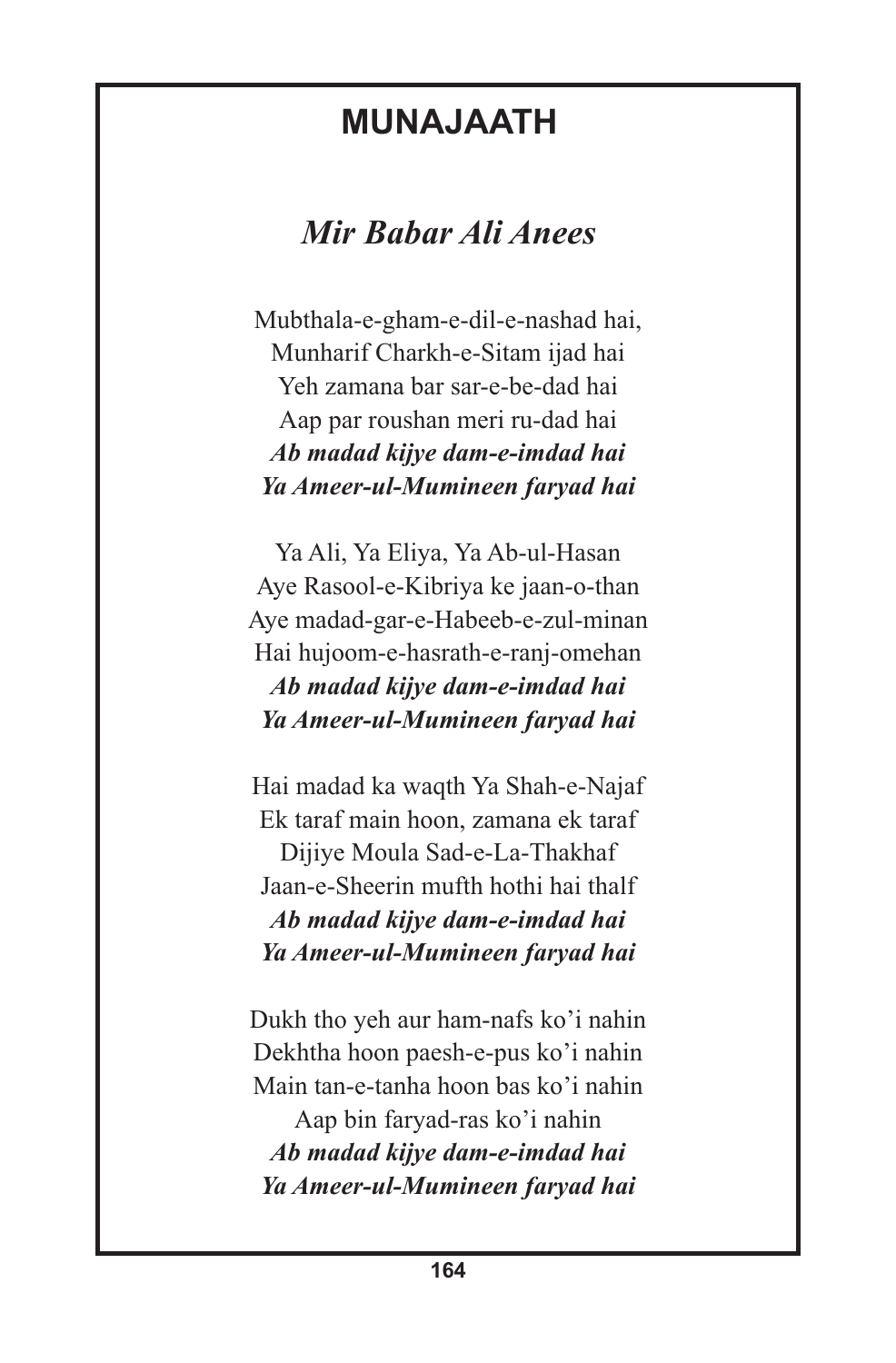Roz-o-shab rahtha hai rahath mein khalal Kal nahin ek aan dil ko aaj-kal Bujh gaya hai khud-ba-khud dil ka kanwal Aap agar chahen thi sab uqdey hon hal *Ab madad kijye dam-e-imdad hai Ya Ameer-ul-Mumineen faryad hai*

Sab tarha ki aap ko qudrath hai aaj Jis ko chaho us ko bakhsho takht-o-taj Khud-ba-khud afsurda rahtha hai mizaj Aye Maseeha kiya karoon is ka ilaj *Ab madad kijye dam-e-imdad hai Ya Ameer-ul-Mumineen faryad hai*

Aaap hain naam-e-Khuda, Dasth-e-Khuda Aaftab-e-Mashriq-e-Luthf-o-A'ta Ja-nasheen-e-Hazrath-e-Khairul Wara Muqthada wala humam-e-Bahr-e-Sakha *Ab madad kijye dam-e-imdad hai Ya Ameer-ul-Mumineen faryad hai*

Sab pa roushan hai yeh aye wala janab Mehr se zarre ko kardo aaftab In dinon dil ko hai ranj-o-izterab Hal meri mushkil bhi ho jaye shatab *Ab madad kijye dam-e-imdad hai Ya Ameer-ul-Mumineen faryad hai*

Hain Muhabbath dil ko jo had se ziyad bhoolti ek dam nahin Hazrath ki yad Aap par zahir hai mera eteqad Kis se mangun phir bhala apni murad *Ab madad kijye dam-e-imdad hai Ya Ameer-ul-Mumineen faryad hai*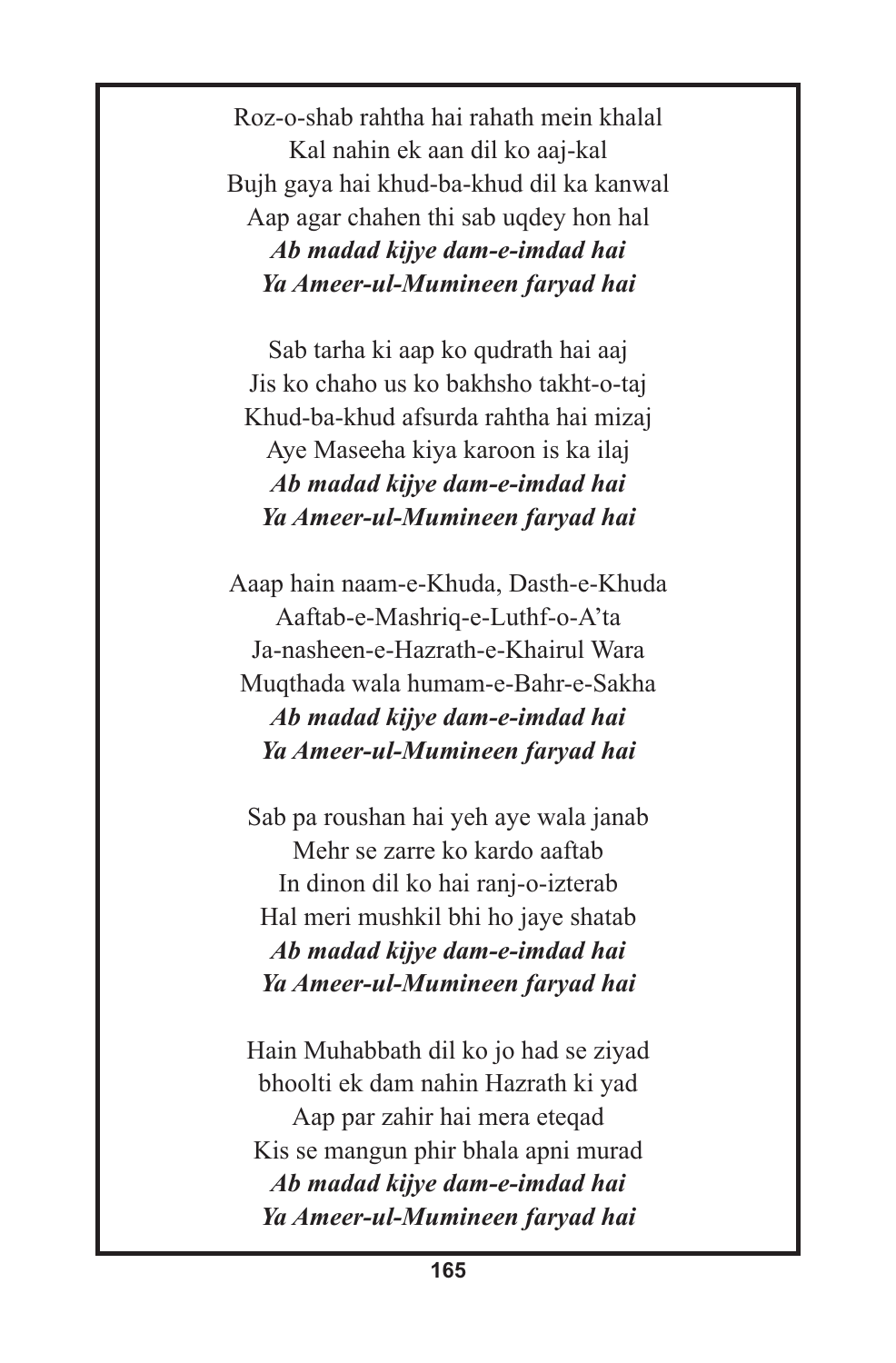Aye khadyu mulk-e-deen Shah-e-Hijaz Aye do a'alam ke moin-o-kara-saz Aye durr-e-daryaeraz-e-be-niyaz Qulzum-e-aafath mein hai mera jahaz *Ab madad kijye dam-e-imdad hai Ya Ameer-ul-Mumineen faryad hai*

Aap ke dar ka gada hoon Ya Ali Naam-e-Aqdas pa fida hoon Ya ali Laiq-e-luthf-o-a'tha hoon Ya Ali Qaidi-e-dam-e-bala hoon Ya Ali *Ab madad kijye dam-e-imdad hai Ya Ameer-ul-Mumineen faryad hai*

Ek seena aur sou hasrath ke dagh Ghar hi bhatha hai na sahra aur na bagh Bujh gaya hai dil, nahin gham se firagh Gar murad aaye tho raushan ho charagh *Ab madad kijye dam-e-imdad hai Ya Ameer-ul-Mumineen faryad hai*

Durr-e-Bahr-e-Saulath-o-Shoukath hain aao Aur qaseen-e-Kousar-o-Jannath hain aap A'asiyon ke waste rahmath hain aap Na-Khuda-e-Kashti-e-Ummat hain aap *Ab madad kijye dam-e-imdad hai Ya Ameer-ul-Mumineen faryad hai*

Khol do uqdon ko Ya Mushkil-kusha Thham lijiye hathh Ya Dasth-e-Khuda Aap hain Kounain ke hajath-rawa Main pukaroon kis ko Hazrath ke siwa *Ab madad kijye dam-e-imdad hai Ya Ameer-ul-Mumineen faryad hai*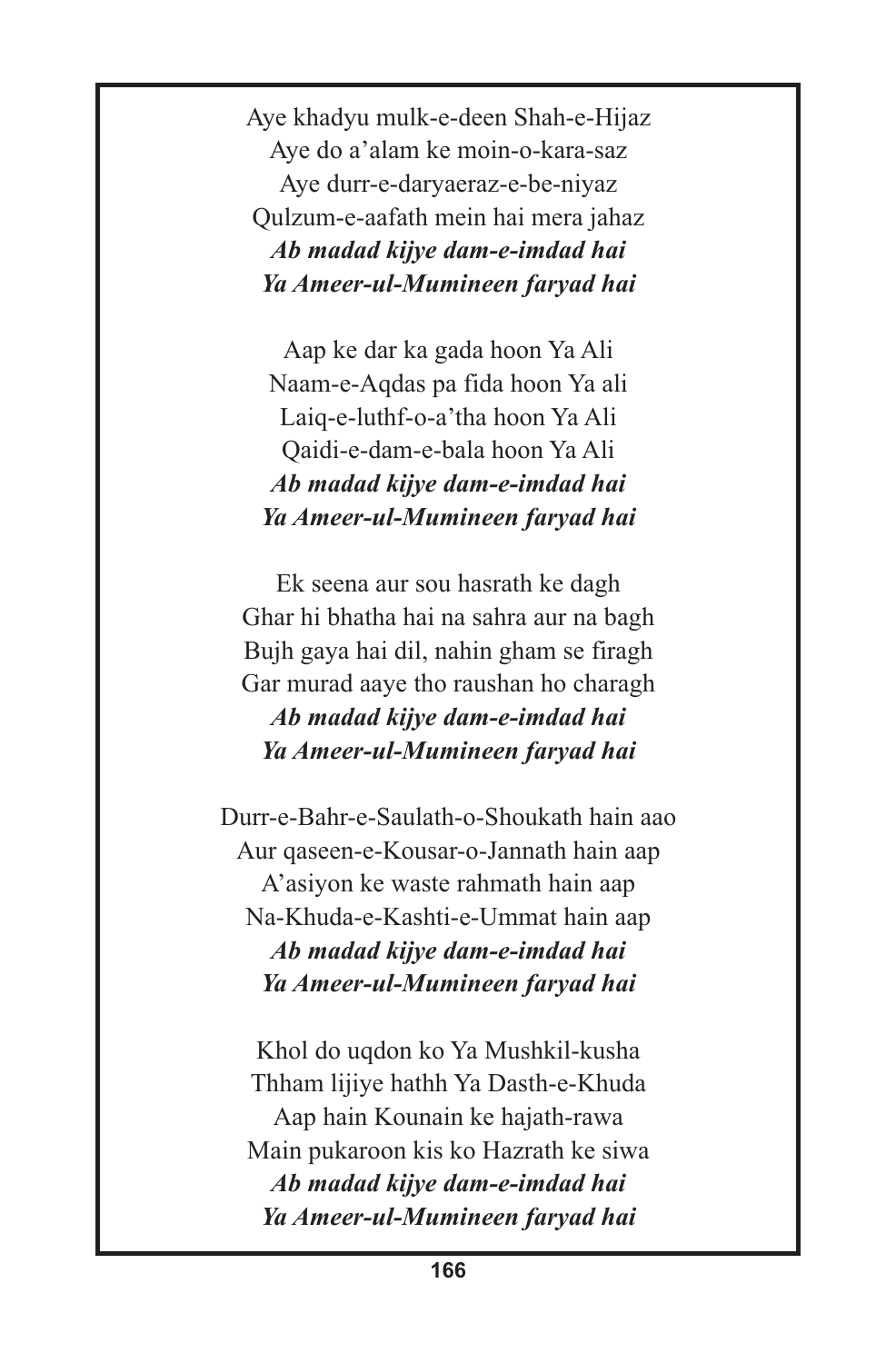Hai zaban zad qissa-e-Salman-o-Sher Sar-kashon ko kar diya Hazrath ne zer Khud kiye faqe, kiya bhookon ko ser Mere mathlab me shaha kiyon ithni der *Ab madad kijye dam-e-imdad hai Ya Ameer-ul-Mumineen faryad hai*

Bathn-e-Mahin mein hue Younus jo band Khar khar-e-gham se dil thha dard-mand Aap ne un par na aane di gazand Fikr mein hai meri jaan-e-Musthamand *Ab madad kijye dam-e-imdad hai Ya Ameer-ul-Mumineen faryad hai*

Misr ke zindan mein Yousuf thhe aseer Aur na thha ghurbath mein ko'i dasthgeer Di reha'i un ko aye kul ke Ameer Qaid-e-gham se hal hain mera thageer *Ab madad kijye dam-e-imdad hai Ya Ameer-ul-Mumineen faryad hai*

Shah-e-Deen maqsood-e-Amr-e-Kun Fakan Sher-e-Haq mathloob-e-rooh-o-jism-ojaan Aalam-e-asrar paida wa nehan Qasim-e-rozi-e-wahash wa ins o jaan *Ab madad kijye dam-e-imdad hai Ya Ameer-ul-Mumineen faryad hai*

Zeb-e-Arsh-o-Farsh wa Kursi-o-Falak Khadim-e-Dargah-e-Aali hain Malak Malik-e-kul ho, nahin kuchh is mein shak Mere mathlab mein ta'ammul kab thalak

*Ab madad kijye dam-e-imdad hai Ya Ameer-ul-Mumineen faryad hai*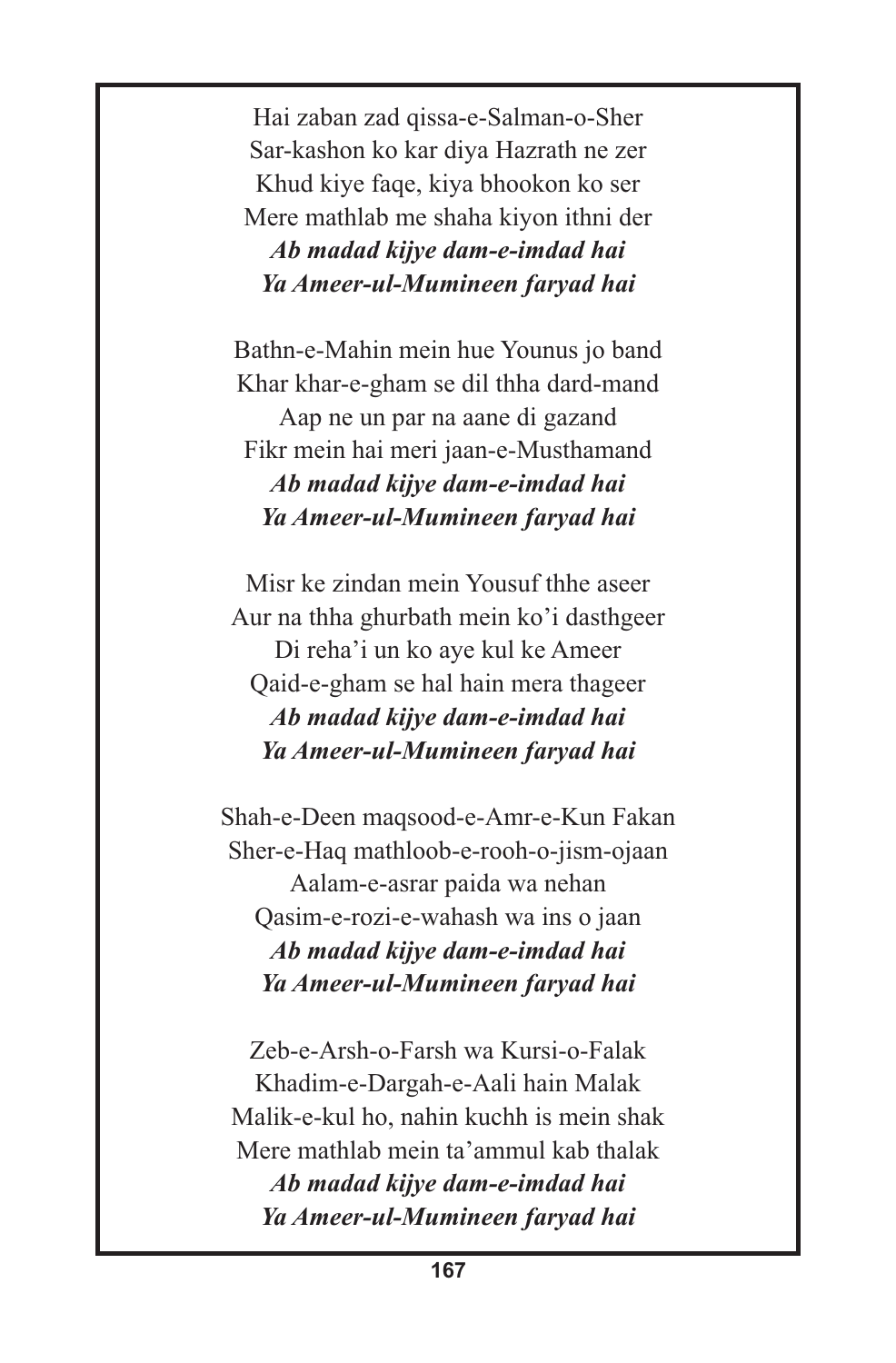Ya Ali, Ya Roohi wa Qalbi fidak Taj-e-sar hai aap ke qadmon ki khak Tegh-e-gham se hai kaleja chaak chaak Lakh sadmon mein hai jaan-e-dard-nak *Ab madad kijye dam-e-imdad hai Ya Ameer-ul-Mumineen faryad hai*

al-A'tha aye thaj-dar-e-Hal-Atha al-Hafeez aye Shahsawar-e-La-fatha al-Aman aye Zaigham-e-Rabb-ul-U'la al-Ghiyas aye Khusrau Khaibar kusha *Ab madad kijye dam-e-imdad hai Ya Ameer-ul-Mumineen faryad hai*

Aye Charag-e-toor-e-Iman al-Ghiyas Aye Muhammad ke Dil-o-Jaan al-Ghiyas Aye Shahinshah-e-Ghareeban al-Ghiyas al-Ghiyas aye Shah-e-Mardaan al-Ghiyas *Ab madad kijye dam-e-imdad hai Ya Ameer-ul-Mumineen faryad hai*

Aap ko Rooh-e-Paiambar ki qasam Aap ko Zahra-e-Athhar ki qasam Aap ko Shabbir-o-Shabbar ki qasam Aap ko Salman-o-Bu-Zar ki qasam *Ab madad kijye dam-e-imdad hai Ya Ameer-ul-Mumineen faryad hai*

Qurb-e-Zain-ul-Aabideen ka wasta Baqir-e-Ilm-e-Mubeen ka wasta Jaffer, Sahb-e-Yaqeen ka wasta Kazim-e-gardoon Naseen ka wasta *Ab madad kijye dam-e-imdad hai Ya Ameer-ul-Mumineen faryad hai*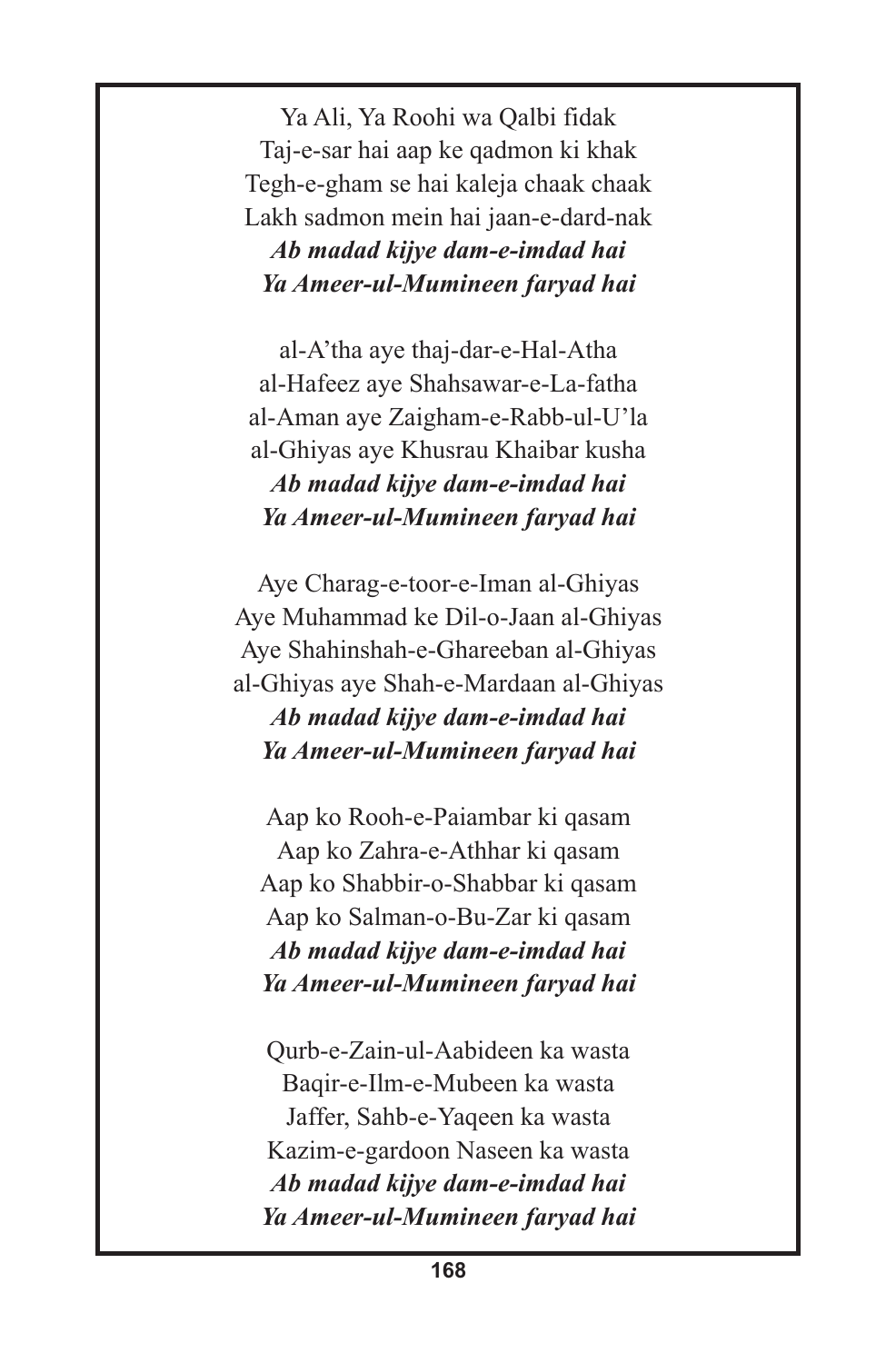Bahr-e-Soz-e-Seena-e-Musi Riza Bahr-e-Ikram-e-Taqi-e-Muqthada Bahr-e-Anwar-Naqi Shah-e-Huda Bahr-e-Ilm-e-Askari ba-Khuda *Ab madad kijye dam-e-imdad hai Ya Ameer-ul-Mumineen faryad hai*

Mahdi-e-hadi ka sadqa Ya Imam Mathlab-e-dil mere bar-la'o thamam Mujh se ho saktha nahin kuchh insiram Aap par mouqoof hain sab mere kam *Ab madad kijye dam-e-imdad hai Ya Ameer-ul-Mumineen faryad hai*

Hai Ziyarath ke liye dil be-qarar Rauza-e-Aqdas pa kiyon-kar hoon nisar Haan! Bula lo Aye Ameer-e-Taj-daar Aap zee-qudrath hain, main be-ikhthiyar *Ab madad kijye dam-e-imdad hai Ya Ameer-ul-Mumineen faryad hai*

Ghere rahthi hai mujhe aksar bala Hind mein maujood hai ghar ghar bala Hoon bala-gardan, karo rad har bala Ho najaf maskan tho madfan Karbala *Ab madad kijye dam-e-imdad hai Ya Ameer-ul-Mumineen faryad hai*

Thaba' mein Moula rawani dijiye Tashna-e-Kausar hoon pani dijiye Thaqath-e-rangeen bayani dijiye Dil ko shouq-e-madah khani dijiye *Ab madad kijye dam-e-imdad hai Ya Ameer-ul-Mumineen faryad hai*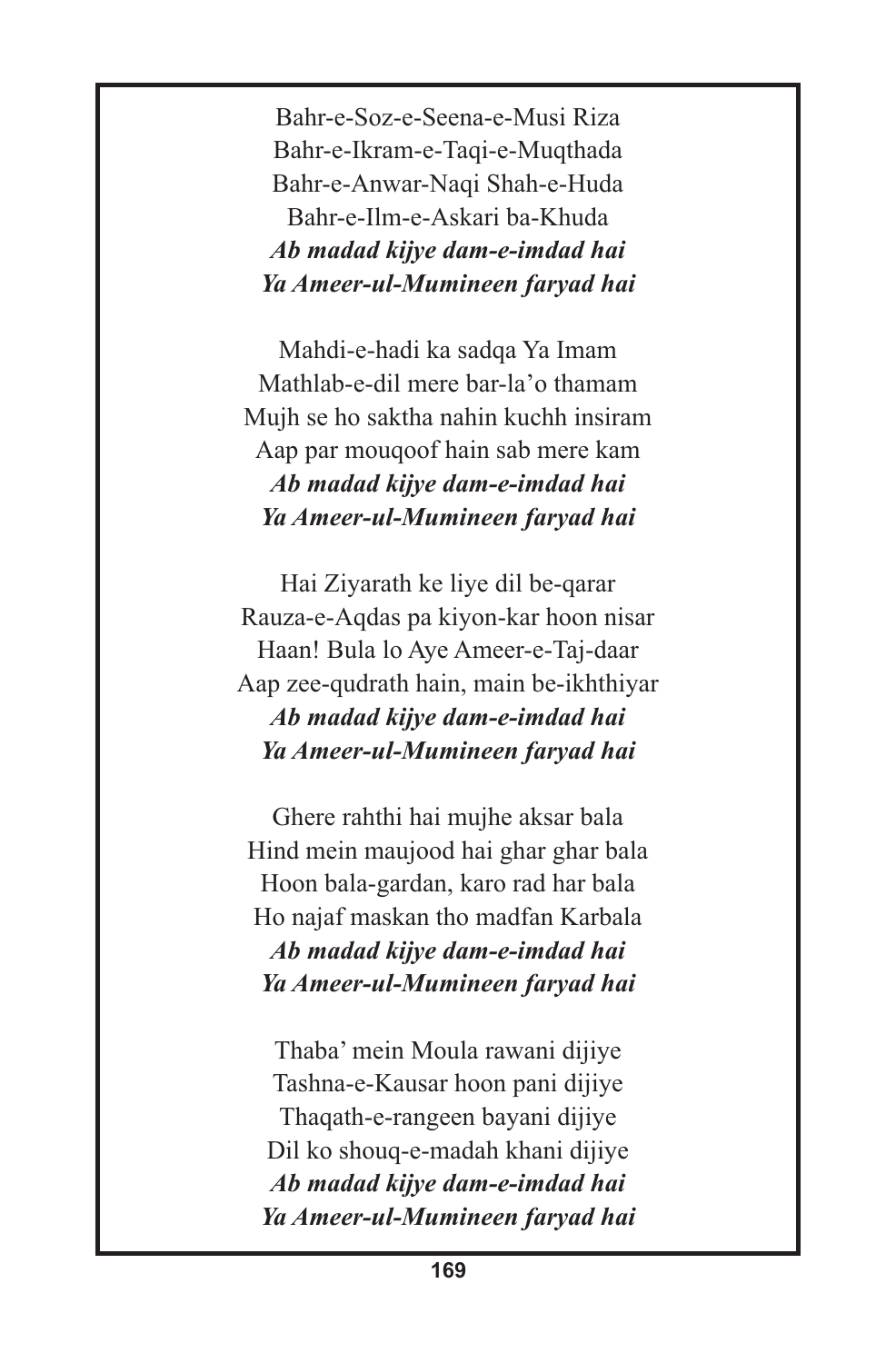Aap ka maddah-e-Ahqar hai Anees Sab sana-khanon mein kam-thar hai Anees Banda-e-Salman-o-Qambar hai Anees A'ajiz-o-hairan-o-muztar hai Anees *Ab madad kijye dam-e-imdad hai Ya Ameer-ul-Mumineen faryad hai*

Shahan-e-Jahan Sab hain Gada-e-Haider Hai Abr-e-Karam Dasth-e-Sakha-e-Haider Yaqoob-o-Khaleel-o-Yousuf-o-Aadam-o-Nooh Sab ki mushkil mein kaam aaye Haider *Ab madad kijye dam-e-imdad hai Ya Ameer-ul-Mumineen faryad hai*

**---------------------**

**170**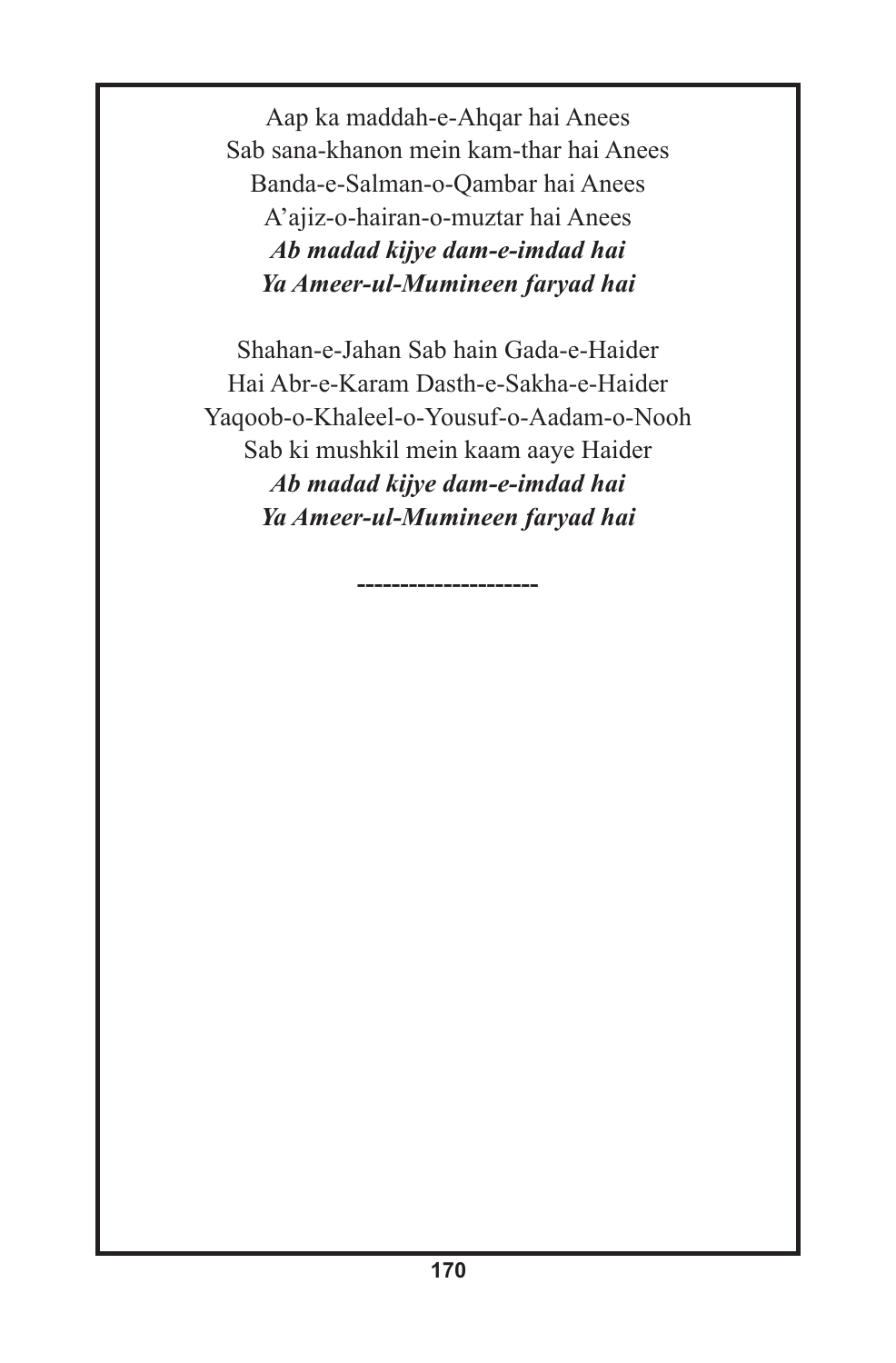### **ZIYARAAT**

Journey of Imam Hussain a.s. Family in captivity from Karbala to Damascus

> The Route of Imam Hussain a.s. From Madina to Karbala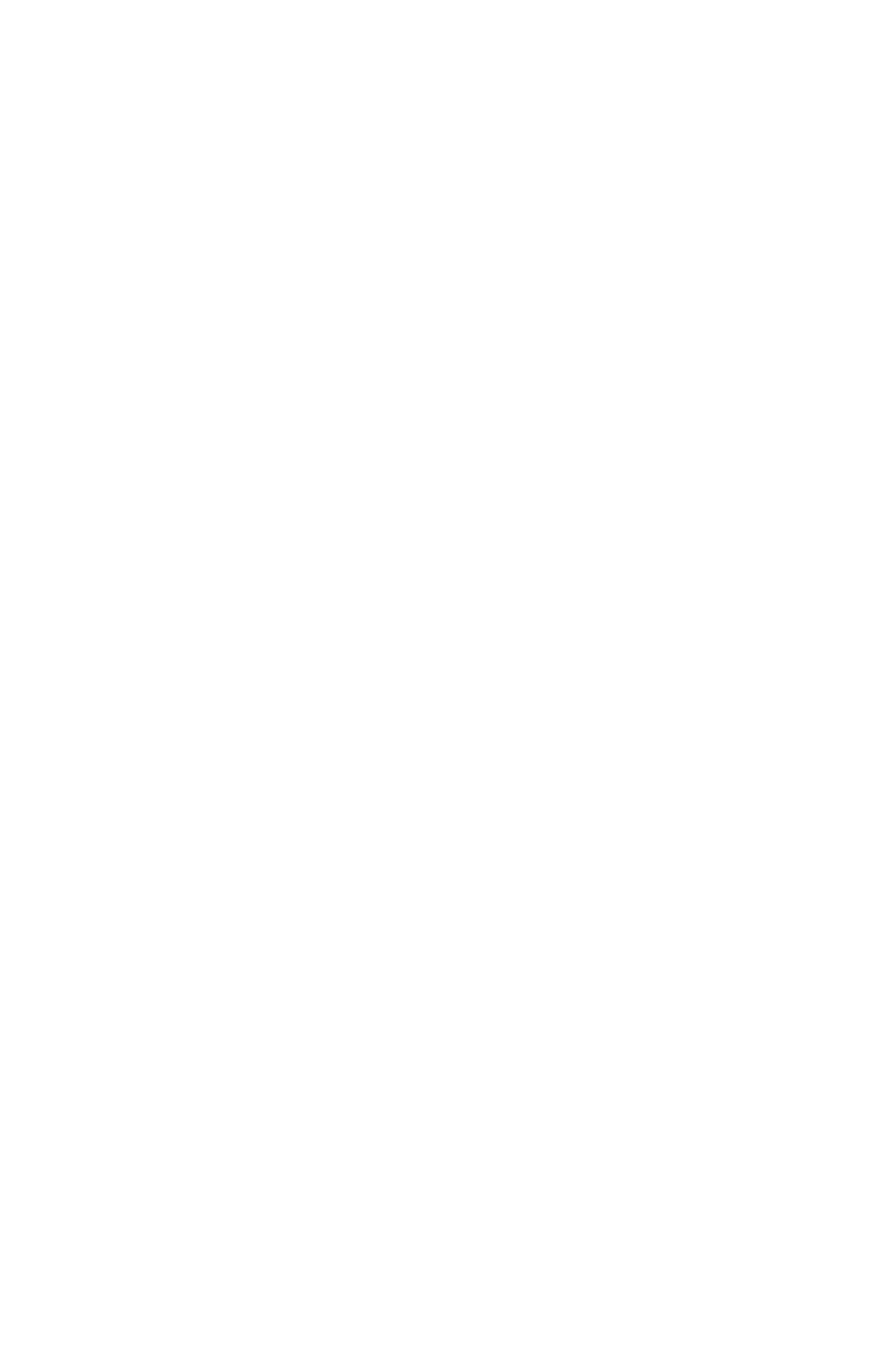# **ZIARAT E WARESA**

Assalaamu alayka yaa waaritha Aadama Sifwatillaah, Assalaamu alayka yaa waritha Noohin Nabiyyallah, Assalaamu alayka yaa waritha Ibraheema Khaleelilaah, Assalammu alakya yaa waritha Eesaa Roohillaah, Assalammu alayka yaa waritha Mohammadin Habeebillah, Assalamu alayka yaa waritha Ammeril Momineen Alaihis Salaam, Assalamu alayka yabna Mohmamad Mustafa, Assalamu alayka yabna Aliyynil Murtuza, Assalamu alayka yabna Fatimataz Zehraa, Assalamu alayka yabna Khadeejatul Kubraa, Assalamu alayka yaa thaarallaahi wabna thaarihi, wal witral Mawtoor. Ashhadu annaka qad aqamtas s'alaata wa aataytaz zakaata, Wa amarta bil Maroofi, Wa nahayta anil munkar, Wa ataa- tallaaha, Wa Rasoolahu, Hattaa ataakal Yaqeen. Fala anallaahu ummatan qatalatka, Wa la anallaahu ummatan z'alamatka, Wa la anallaahu ummatan sami a't bid aalika faraz iyat bihi. Yaa Mawlaaya yaa Abaa Abdillah, Ash hudu annaka kunta nooran fil as laabish

Shaamikhati,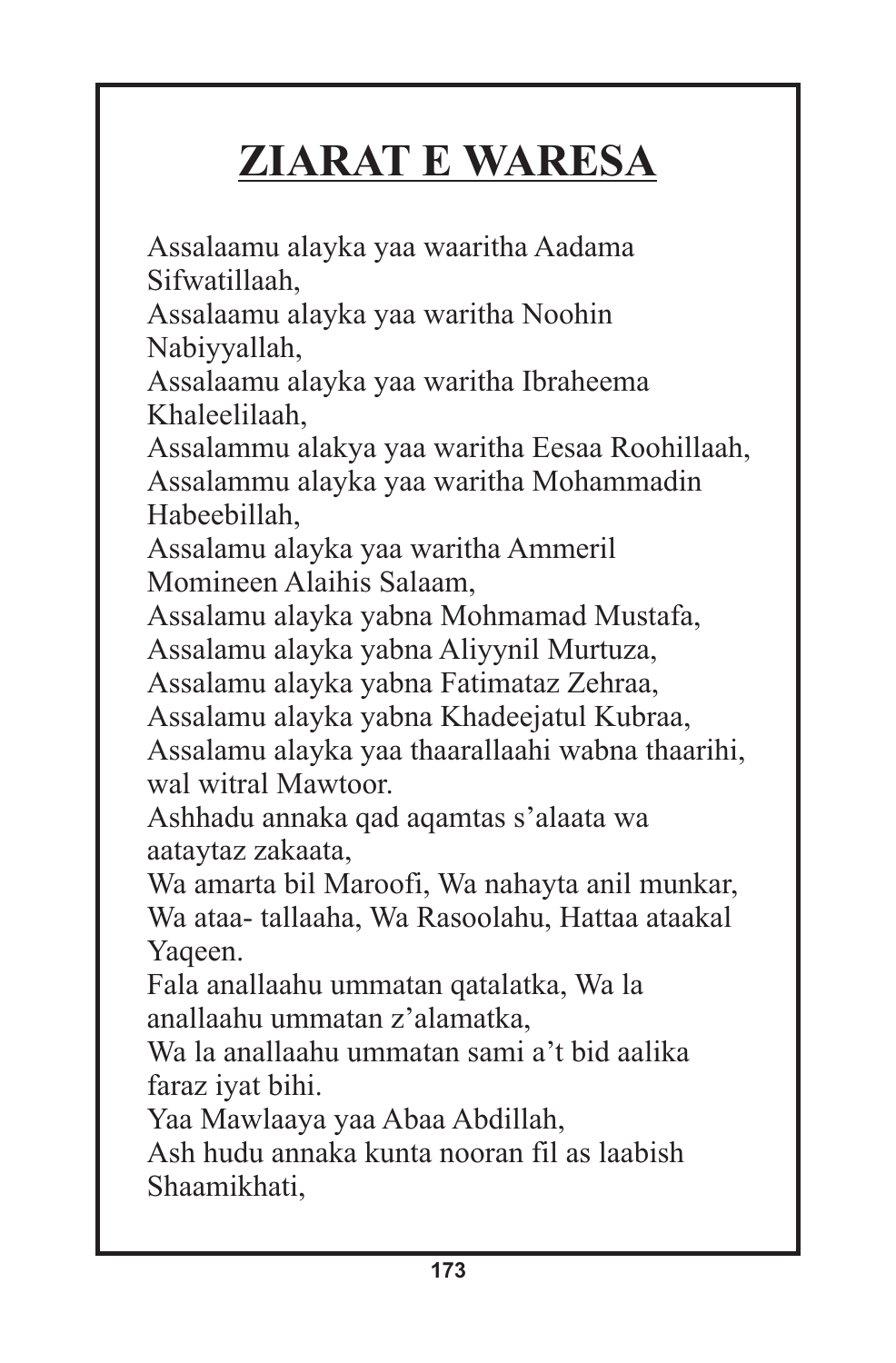Wal arhaamil Mutahharah, Lam tunajjiskal jaahiliyyatu bi anjaasihaa, Wa lam tulbiska min Mudlahimmati thiyaabhaa, Wa ashhadu annaka min da a aa imid deeni wa arkaanil Momineen, Wa ashhadu annakal Immaul barrut Taqiyyur raz'iyyuz zakiyyul haddil Mahdiyy, Wa ashadu annal a immata min wuldika kalimatut taqwaa, Wa aa laamul Hudaa, Wal u'rwatul wuthqaa, Wal hujjatu a laa ahlid dunyaa, Wa ushhidullaaha, Wa Malaaa ikatahu, Wa ambiyaaa ahu, Wa Rusulahu, Annee bikum moominun, Wa bi iyaa bikum mooqinun, Bisharaayi dinee, Wa khawaateemi amalee, Wa qalbee liqalbikum, Silmun wa amree li amrikum, Muttabi un, Salwaatullaahi alaykum, Wa a laa arwaahiikum, Wa a laa ajsaadikum, Wa a laa ajsaamikum, Wa a laa shaahidikum, Wa a la ghaayibikum, Wa laa z'aahirikum, Wa la baatinikum.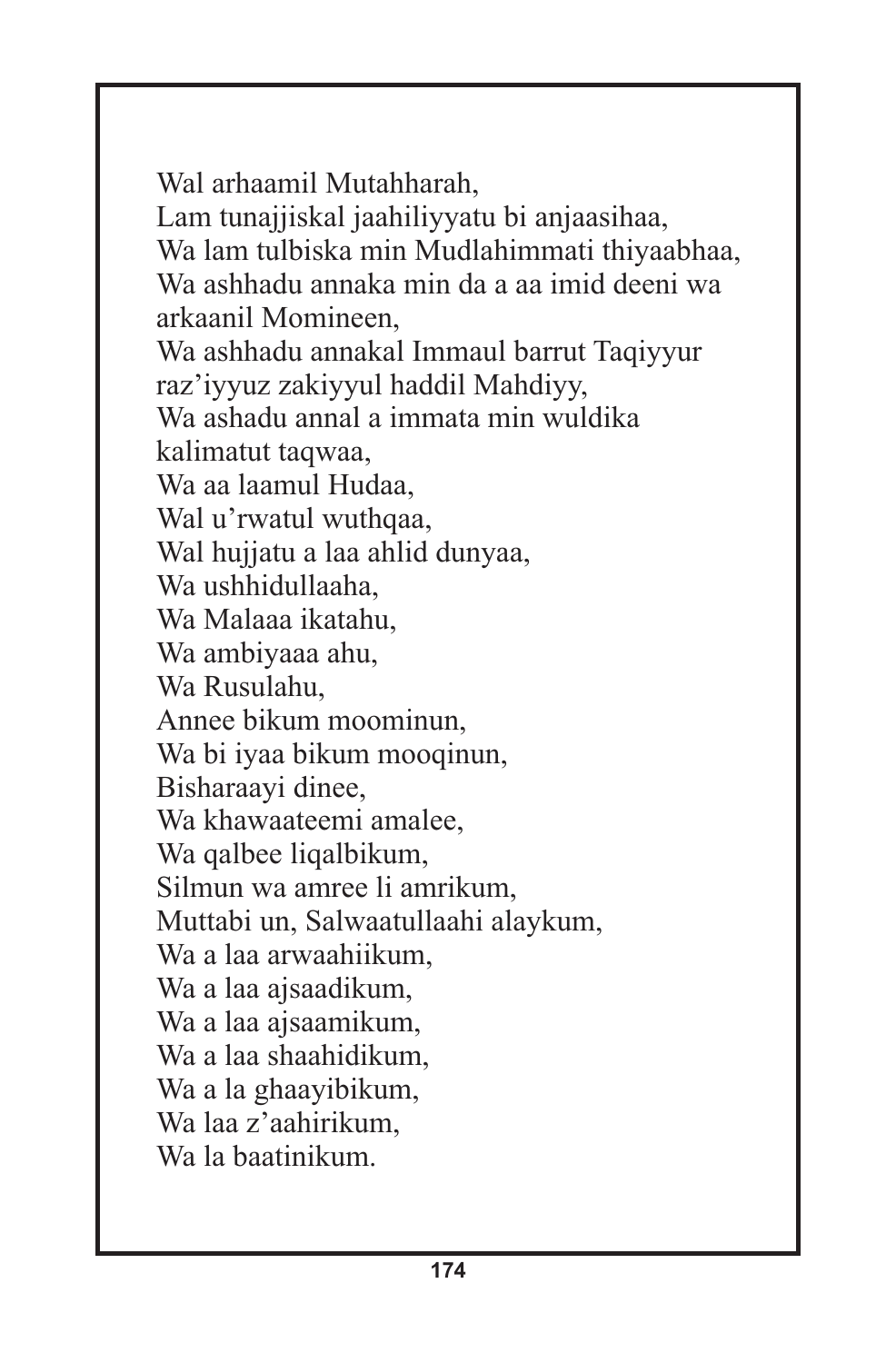Peace be on you, O the Inheritor of Adam, the sincerely attached friend of Allah! Peace be on you, O the Inheritor of Nooh, the Prophet of Allah!

Peace be on you, O the Inheritor of Ibrahim, the intimate friend of Allah!

Peace be on you, O the Inheritor of Moosa, who spoke to Allah!

Peace be on you, O the Inheritor of Isa, who received peace, joy and mercy from Allah!

Peace be on you, O the Inheritor of Mohammad, the dearest beloved of Allah!

Peace be on you, O the Inheritor of the Ameeril Moomineen, peace be on him.

Peace be on you, O the son of Mohammad Al Mustafa!

Peace be on you, O the son of Ali Al Murtuza! Peace be on you, O the son of Fatimah Zehra! Peace be on you, Oh the son of Khadeejah Kubraa!

Peace be on you, O he whose blood claimer is Allah,

He is the blood claimer of your father also, as those who persecuted you, your realtives and friends have not been punished for their crimes. I bear witness that, verily, you established the prayers,

gave the prescribed share to the needy, commanded to do what is right and lawful, not to do that which is wrong and unlawful, obeyed Allah,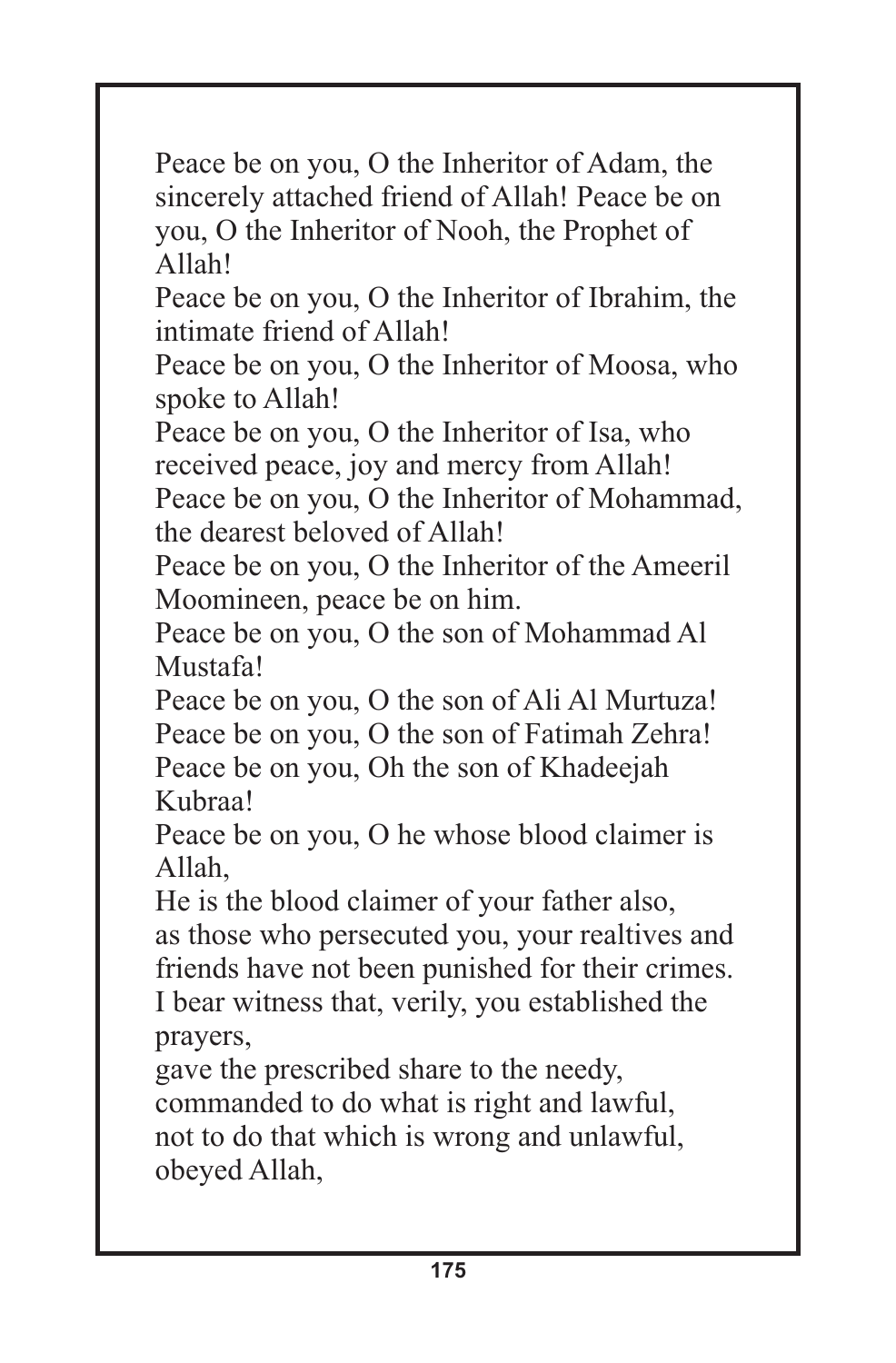and His Messenger, till the inevitable came unto you.

So Allah condemns those, who killed you, to eternal punishment;

Allah casts those, who maltreated you, into Hell, Allah damns those who heard this event and rested satisfied.

O my Mawlaa! O Aba Abdillah!

I bear witness that, verily, you were a light in the sublime loins, and purified wombs;

the impurities of ignorance did not (even) touch you,

nor its soiled and dirty bearing could ever smear you.

I bear witness that, verily, you are the pillars of our religion,

and the leader of the faithfuls.

I bear witness that, verily, you are a pious,

God fearing, favourite, wise and rightly guided guide (Imam).

I bear witness that the Imams, in your progeny, are the "words of wisdom',

the signs of guidance, the strong rope of religion and the proofs of Allah for the people of the world.

I call Allah to give witness,

and also His Angels,

His Prophets, His Messengers, that, verily,

I believe in (all of ) you, that I am sure of my return with you,

joined to the divine laws of my belief, and my Accomplishments;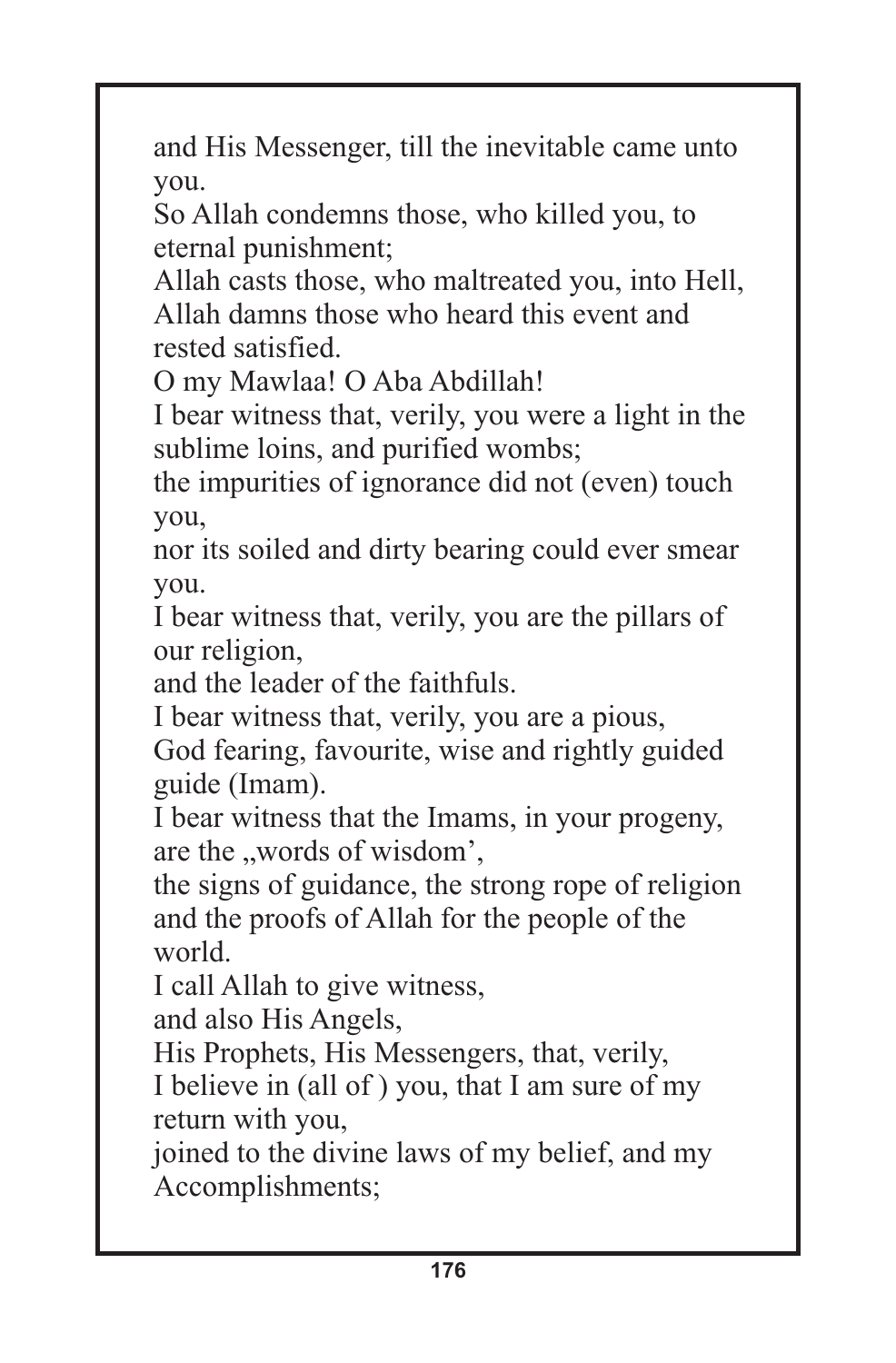my mind and soul resigned to your obedience, my conduct following the example of your behaviour. Blessings of Allah be on (all of) you, on your souls, on your bodies, on your forms, (when) you are in view, (when) you are out of sight, on your style, and on your substance.

# **Ziarat Hazrat e Ali Akbar (a.s.)**

Assalaamu a'layka Yabna Rasoolillaah Assalaamu a'layka Yabna Nabiyyillaah Assalaamu a'layka Yabna Ameeril moomineen Assalaamu a'layka Yabnal Husaynish shaheed Assalaamu a'layka Yabna ayyuhal mazloomu wabnul mazlooom La a'nallahu ummatan qatalatka Wa la a'nallaahu ummatan z'alamatka Wa la a'nallaahu ummatan sami-a't bid'aalika faraz''iyat bihi Assalaamu a'layka yaa waliyyalaah wabna waliyyihi Laqad a'z'umatil mus'eebatu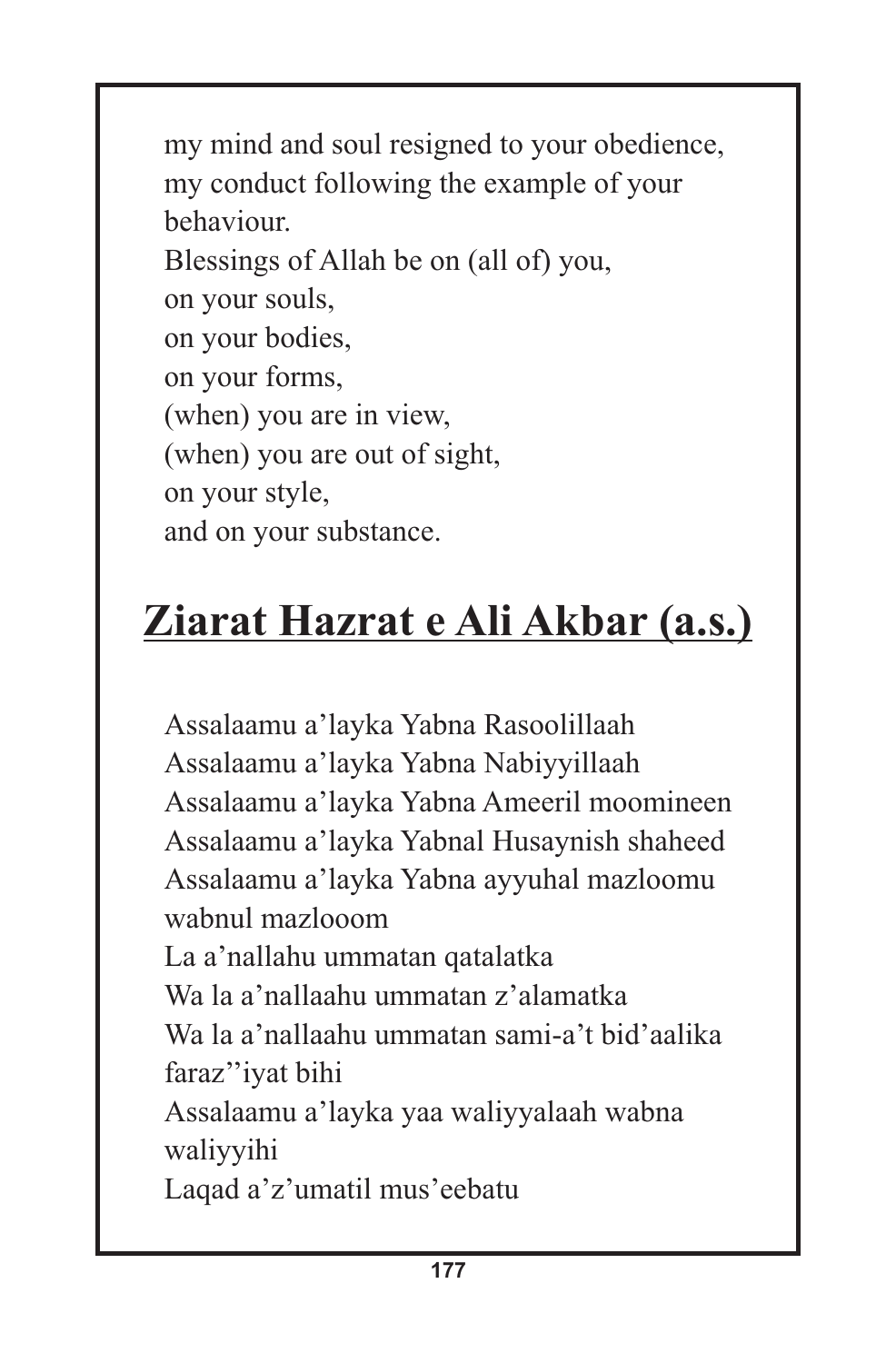Wa jallatir raziyyatu bika a'layna wa a'laa jameeI'l muslimeen

Fala-a'nallaahu ummatan qatalatka wa abra-u ilallaahi wa ilayka minhum

Peace be on you, O the son of the Messenger of Allah!

Peace be on you, O the son of the Prophet of Allah!

Peace be on you, O the son of Ameer ul Momineen

Peace be on you, O the son of Husayn, the Martyr!

Peace be on you, O he who was harassed and abused just like his father had been annoyed and maltreated!

Curse of Allah be on those who killed you Curse of Allah be on those who took liberties with you

Curse of Allah be on those who heard this event and rested satisfied

Peace be on you, O the friend of Allah

The son of His Friend

Verily terrible was the calamity and your suffering casts gloom upon us and on all the muslims

So, curse of Allah be on those who killed you And I disconnect all links with them and turn to Allah and you.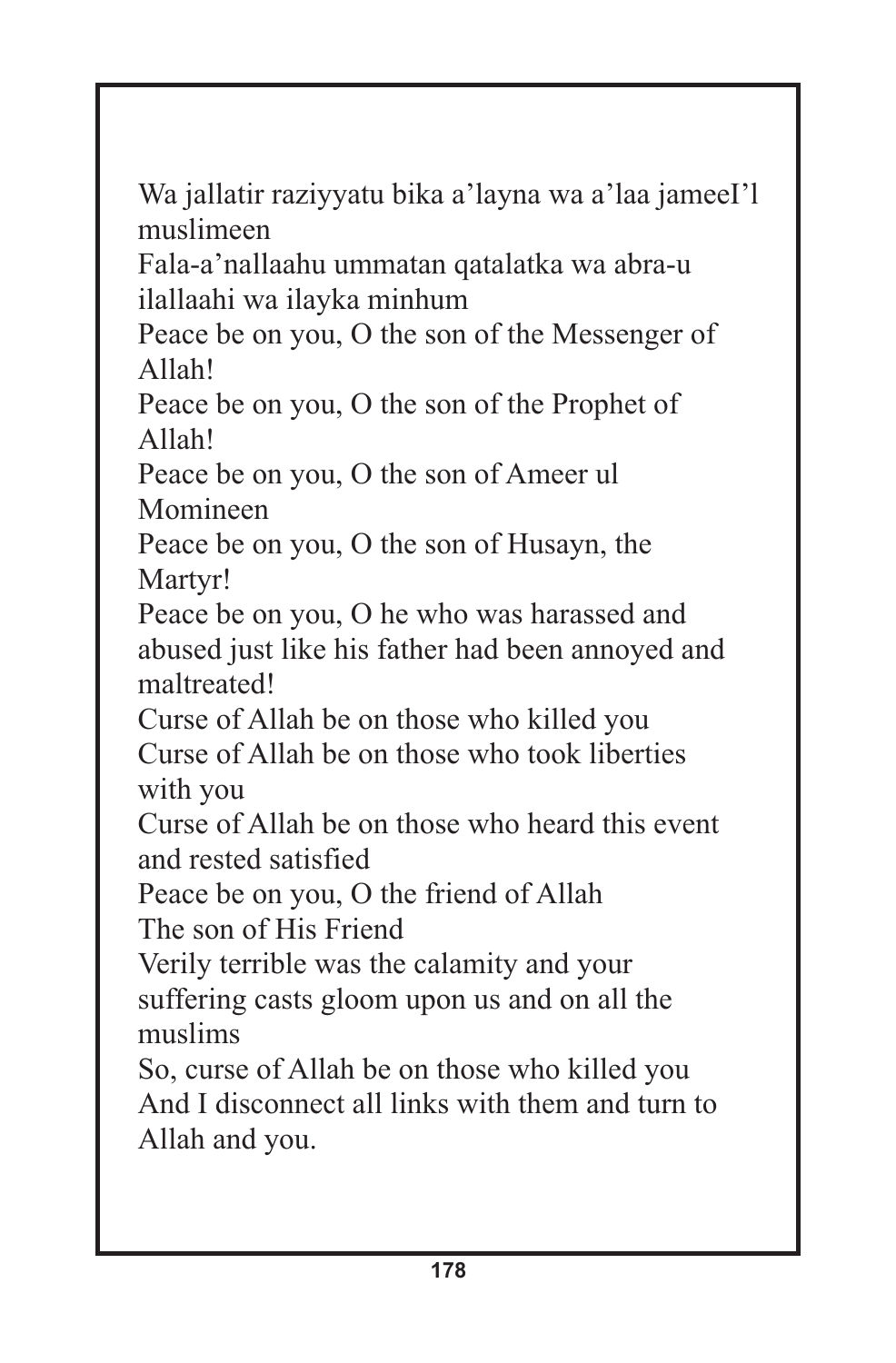## **Ziarat e Shuhadaa e Karbala**

Assalaamu a'laykum yaa awliyaa allaahi wa ah'ibbaaa –ahu

Assalaamu a'laykum yaa as'fiyaaa-allaahi wa awiddaaa-ahu

Assalaamu a'laykum yaa ans'aara deenillaah Assalaamu a'laykum yaa ans'aaraa Rasoolillah Assalaamu a'laykum yaaans'aara Ameeril momineen

Assalaamu a'laykum yaa ans'aara faat'imata sayyidati nisaaa-il a'alameen

Assalaamu a'laykum yaa ans'aara abee Muhammadinil Hasanibni Aliyyil waliyyin naas'ih'I

Assalaamu a'laykum yaa ans'aara abee Abdillaah Bi abee antum wa umee t'ibtum wa t'aabatil arz ul latee feehaa dufintum wa fuztum fawzan a'zaama

Fayaa laytanee kuntu ma-a'kum fa – afooza maaa'kum

Peace be on all of you, O the friends of Allah His favourites!

Peace be on all of you, O the adorers of Allah sincerely attached to Him!

Peace be on all of you, O the helpers of Allah's religion!

Peace be on all of you, O the helpers of Allah's messenger!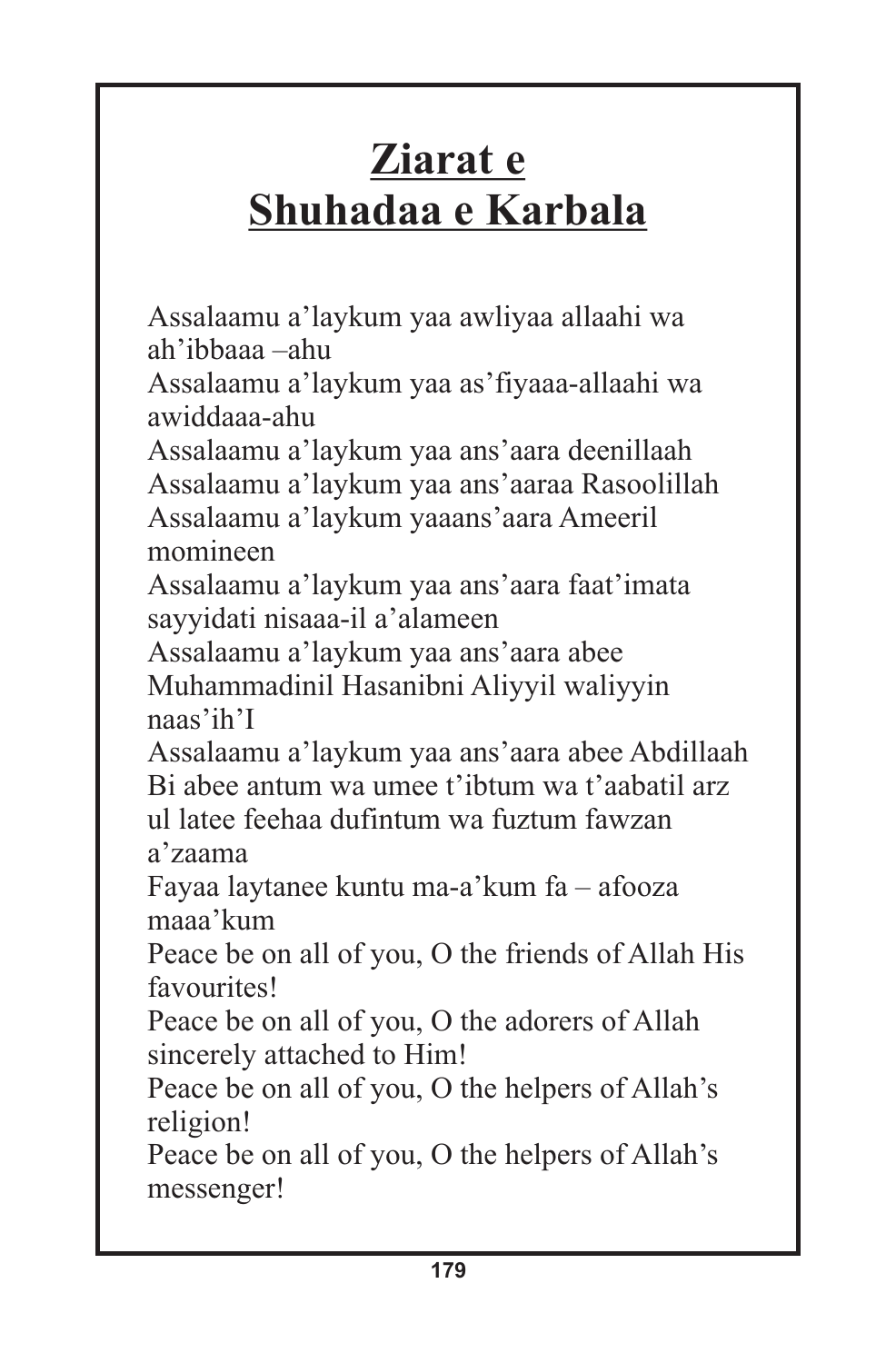Peace be on all of you, O the helpers of the Ameer ul Momineen!Peace be on all of you, O the helpers of Fatimah, the leader of the women of the worlds!

Peace be on all of you, O the helpers of Aba Mohammad Hasan ibne Ali, the sincere friend who always gave good advice!

Peace be on all of you, O the helpers of Aba Abdillah!

My father and mother are at your disposal! Verily you were pure, therefore the earth wherein you are buried has been purified

You attained your end and won good fortune Would that we were with you so that we could also share the accomplishment with you.

# **Ziarat Hazrat e Abbas (a.s.)**

Assalaamu a'layka ayyuhal abdus saleh al muteeu lillahi wa Rasoolihi wal Ameerul momineena wal Hasan wal Hussain sallal allaho alaihim wa sallam assalamo alaika wa rahmatullahi wa barakatoh wa maghfiratuhu wa rizwanuhu wa ala roohika wa badanika ashadu wa ushhidu llaha annaka mazaita ala ma maza bihil badriyoon wal mujahidoon fi sabeelillahil munasihoon lahu fi jihadihi aadaihi zzaaboonan ahibaaihi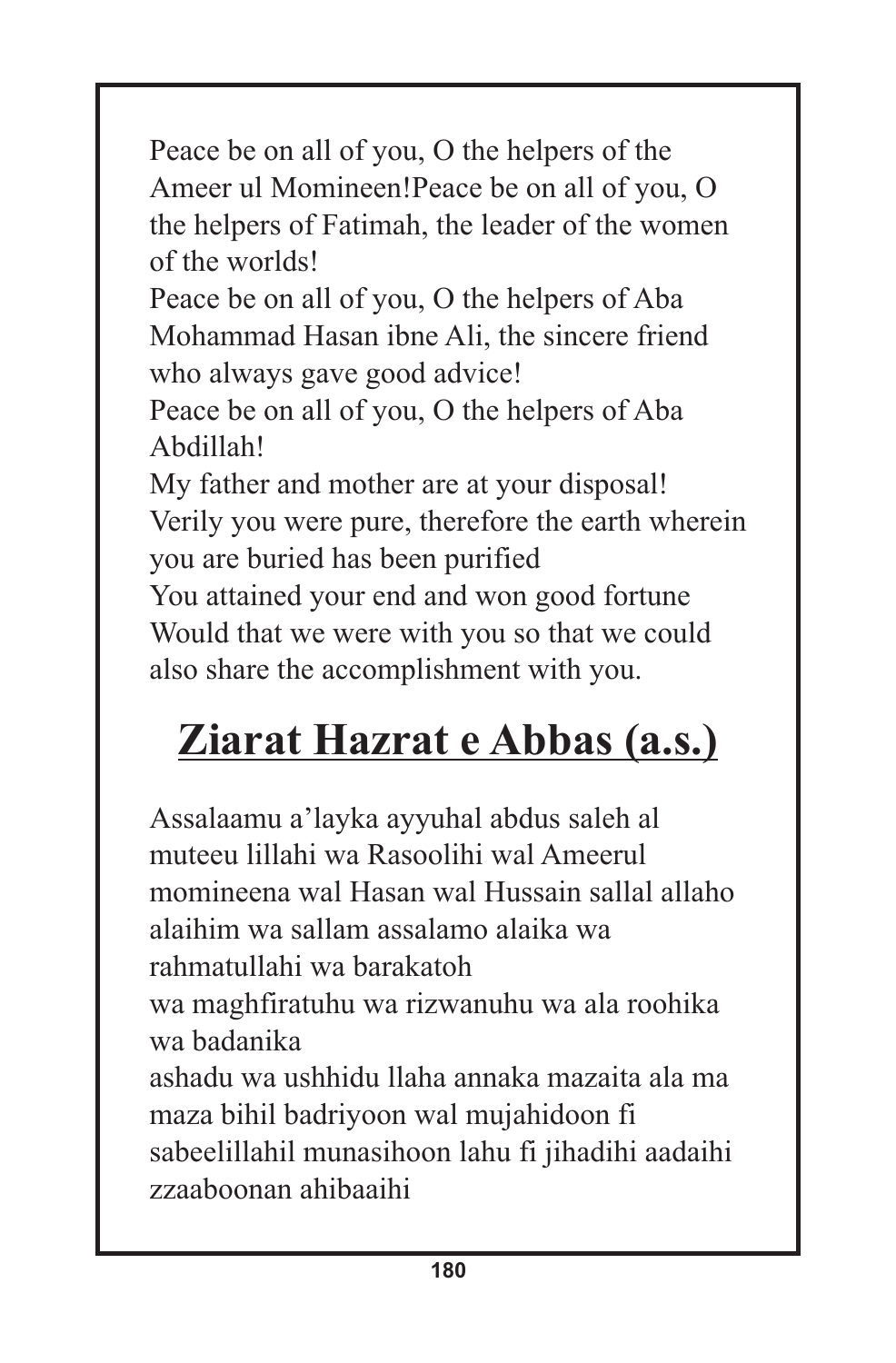fa jazakalahu afzalal jaza wa aksaral jaza waaufaral jaza wa aufa jaza ahadin mimman wa fi bibayatihi wastajaba lahu dawatahu wa aataa walata amrihi ashado annaka qad ba laghta fi naseehati wa aataita ghayatal majhood fa baasakallahu fish shohadai wa jaala ruhaka ma a arwahi suaadai wa aataka min jinaanihi afsaha manzilan wa afzalaha ghurfan wa raf a zikraka fi illiyeen wa hashraka ma an nabiyeen wa siddiqeen wa shohadaayi wa saliheen wa husna ulaaika rafeeqan ashadu annaka lam tahin wa lam tankul wa annaka mazaita ala baseeratin min amrika muqtadiyan bi saliheen wa muttabian fajamallahu bainana wa bainakawabaina rasoolihi wa auliyaihi fi manazilil muqbiteen fa innahu arhamur rahimeen. Peace be with you O righteous man, Oh obedient to Allah, His Apostle and to the Commander of the Faithful and to Al-Hasan and Al Hussain, peace be with them. Peace be with you and may Allah's mercy, His forgiveness, His grace be with your soul. I bear witness and I make Allah as my witness that you have followed the footsteps of the fighters of Badr and the rest of fighters for Allah

who did their best in fighting His enemies,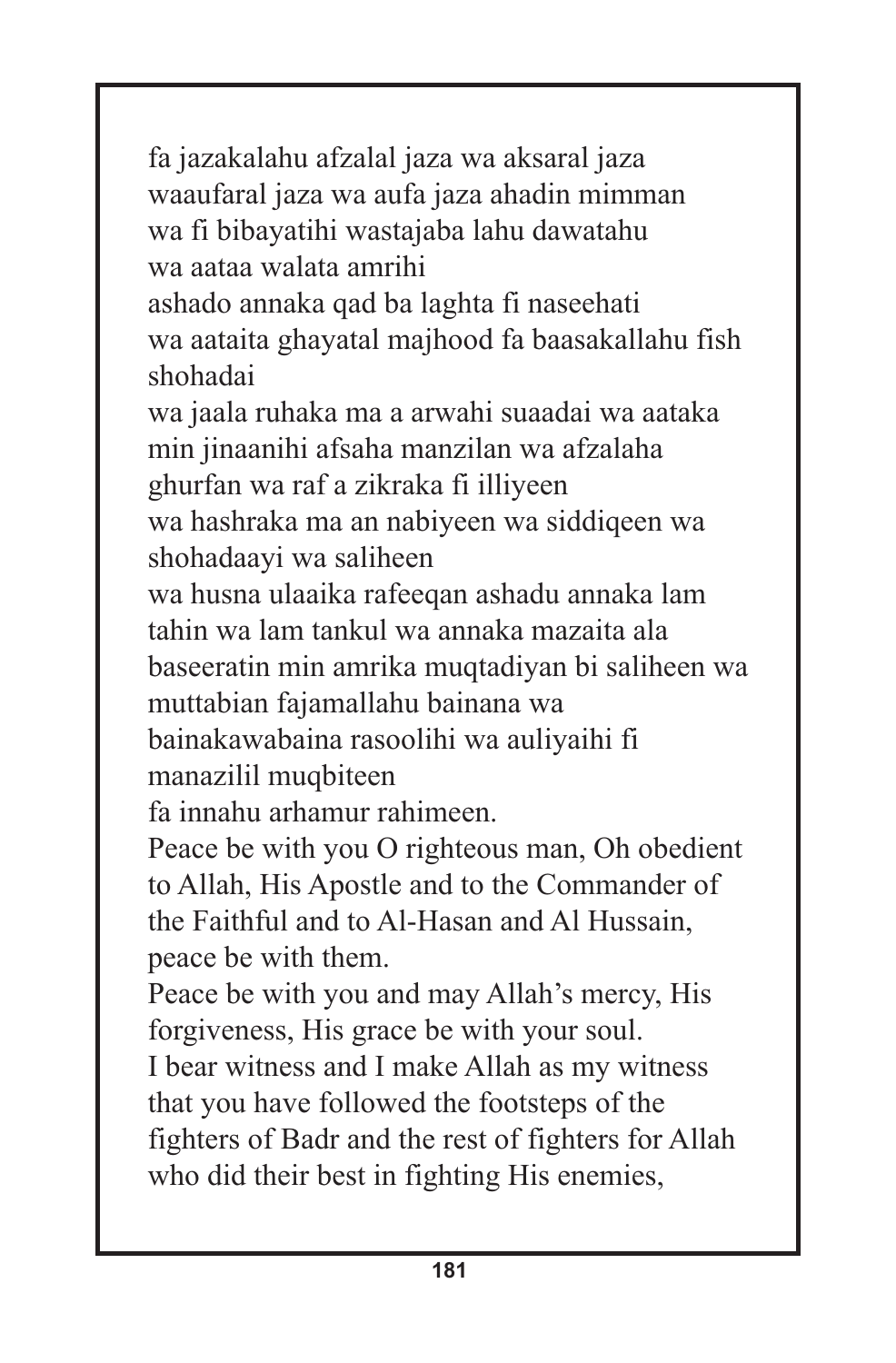supporting His loyal men and protecting His true lovers.

May Allah grant you the reward of those who fulfilled their oath of allegiance and responded to His call and obeyed His trustees on earth.

I bear witness that you showed d sincerity in your

support and offered the utmost of your effort. May Allah resurrect you with martyrs and join your soul with happy souls.

May he grant you from His garden that which has

the wider house and the best rooms

May he make your status high in "Illinyyin" and make you rejoice the companionship of the prophets, the righteous, the martyrs and the venerable men. And indeed those are the best commands.

I bear witness that you neither showed cowardness nor weakness. You went forward towards death with full insight of your mission. In so doing you followed the footsteps of the righteous men and obeyed the prophets.

May Allah grant us your companionship and the companionship of His apostle and the true servants.

Indeed He is the Merciful of the Merciful.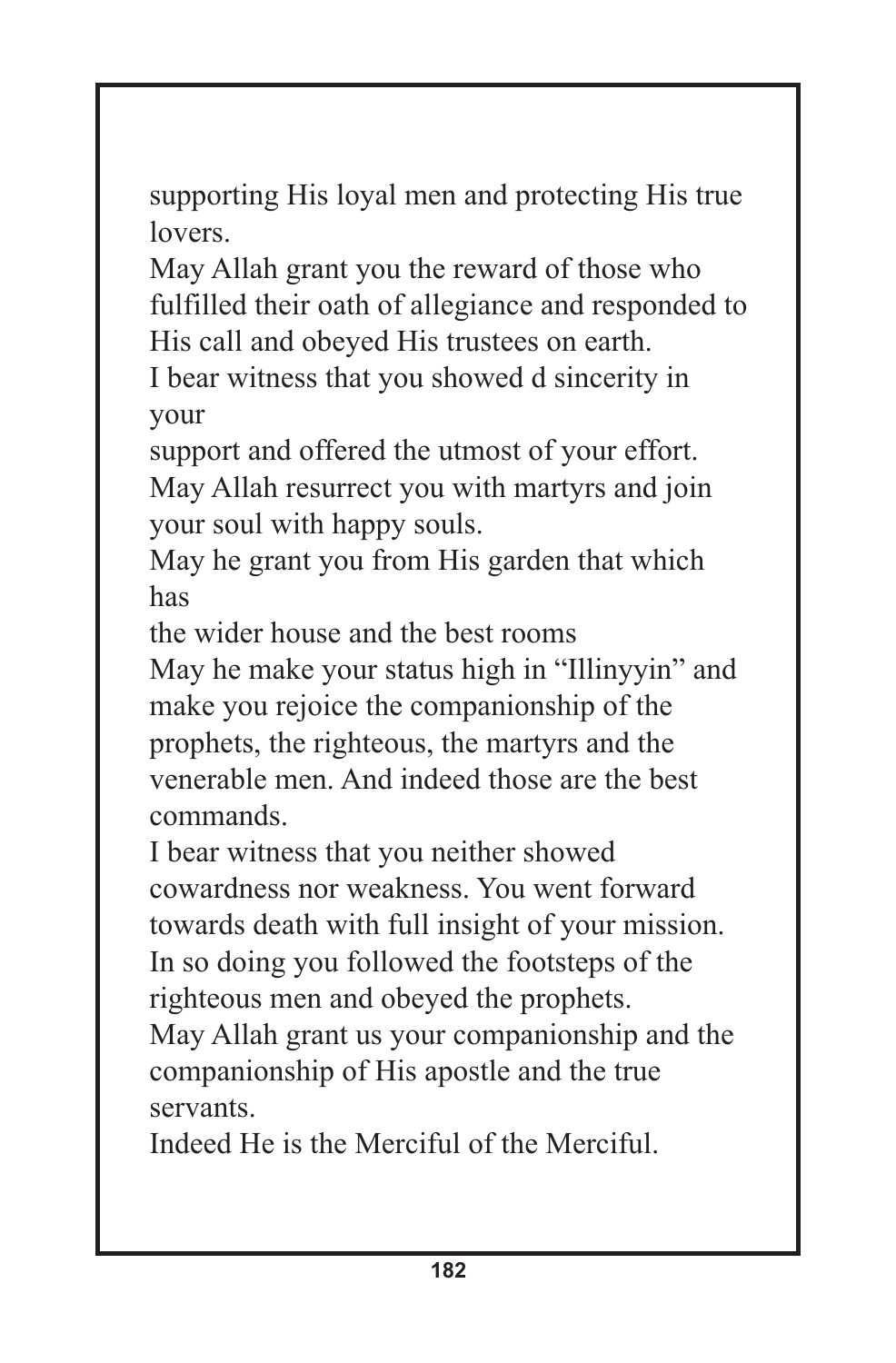# **Ziarat e Arbayeen**

Assalamo alaa waliyyilaahi wa habeebihee Assalamo alaa khaleelillaahi wa najeebihee Assalamo alaa safiiyyillaahi wabni safiyyihee Assalamo alal Husaynil mazloomish shaheed Assalamo alaa aseeril kurubaati wa qateelil abaraat

Allaahumma innee ashhadu aanahoo waliyyaka wa safiyyuka

Wabnu safiyyikal faa izu bi karaamatika Akramatahoo bish shahaadati wa habawatahoo bis saadati

Waj tabaytahoo bi teebil wilaadati wa ja altahoo sayyidan minas saadati

Wa qaa idan minal qaadati wa daa idan minad daatati

Wa aa taytahoo mawaareethal ambiyaaai Wa ja altahoo Hujjatan alaa khalqika minal awsiyaai

Fa aa dara fid duaai wa manahan nusha Wa badala muhjatahoo feeka li yastanqida Ibaadika minal jahaalati Wa hayratiz zalaalati Wa qad tawaazara alayhi man gharrathud dunyaa Wa baa a hazzahoo bil ardalil adnaa wa sharaa aakhira tahoo bith thamanil awkasi

Wa taghat rasa wa taraddaa fee hawaahu wa askhat aka wa askhat a nabiyyaka

Wa ataa a min ibaadika ahlash shiqaaqi wan nifaaqi

Wa hamalatal awzaaril mustawjibeen naa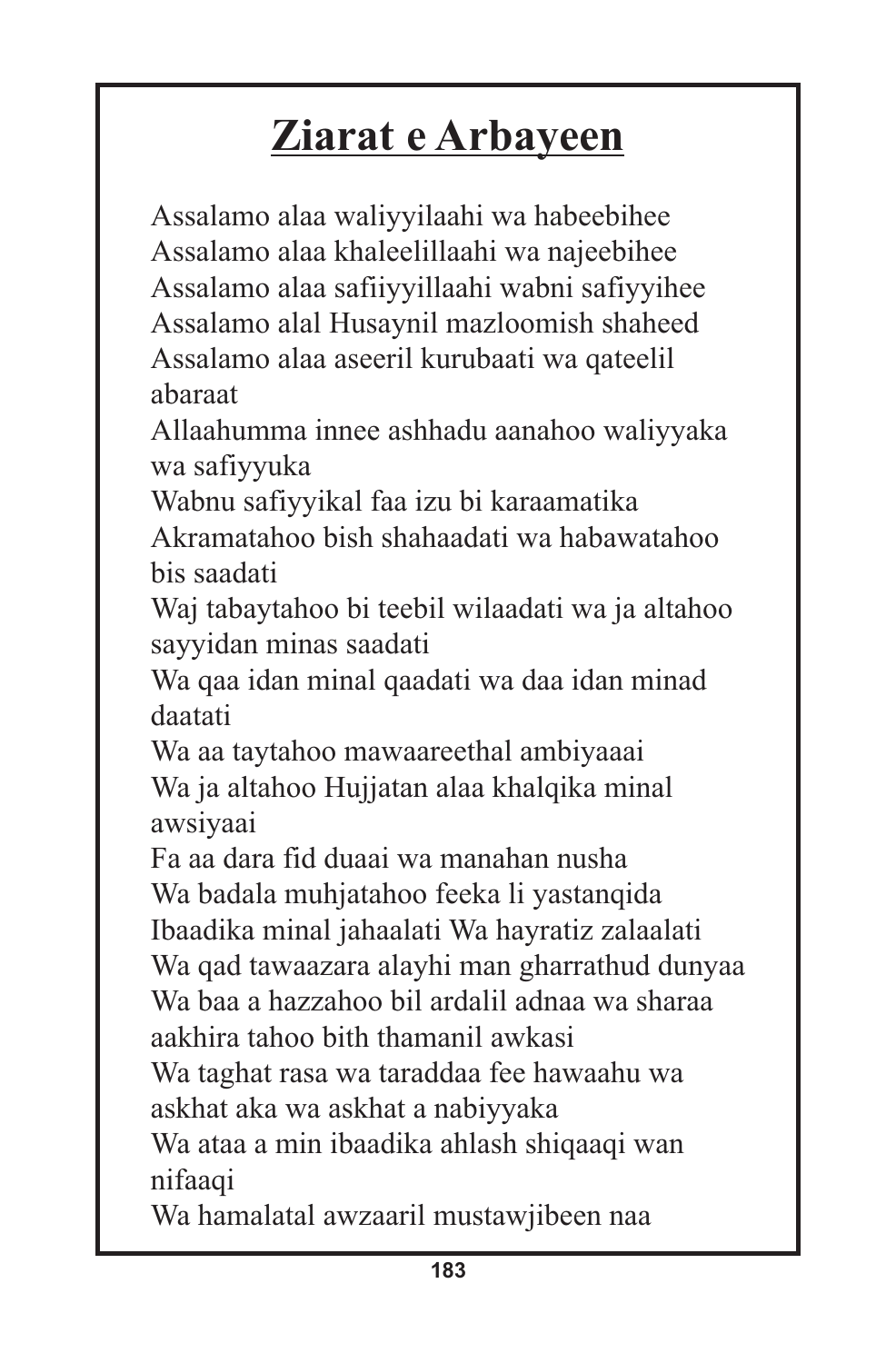Fa jaahada hum feeka saabiran muhtasiban hattaa sufika fee taa atika damuhoo wastubeeha hareemuhoo Allahumma fal a nhum laa nan wa beelan wa addibhum adaaban aleema Assalamo alayka yabna Rasoolillah, Assalamo alaika yabna Sayydil awsiyaai Ashhadu annaka ameenullahi wabnu ameenihee ishta saeedan wa mazayta hameedan Wa mutta faqeedan mazlooman shaheedaa wa ashhadu annalaaha munjizan maa Waaadaka wa muhlikan man khadalaka wa muaadibun man qatalaka wa ashhadu annaka wafayta bi ahdillahu wa jaahadata fee sabeelihee hataa ataakal yaqeen fa laanallahu man qatalka wa laanullahu zalamata wa lanallahu ummatan samiat bi daalika faraz iyat bihee allahumma innee ushhiduka annee waliyyun liman walaahu wa adawwun liman aadahu bihee anta wa ummee yabna Rasoolillah ashhadu annaka kunta nooran fil aslaabish shaamikhati wal arhaamil mutahhrah lam tunajjiskal jaahiliyyatu bi anjaasihaa wa lam tulbiskal mudlahimmatu min thiyaabiha wa ashhadu annaka min daaaa imid deeni wa arkaanil muslimeena wa maa qilil moomineen wa ashhadu annakal imaamul barrut taqqiyyur raziyyuz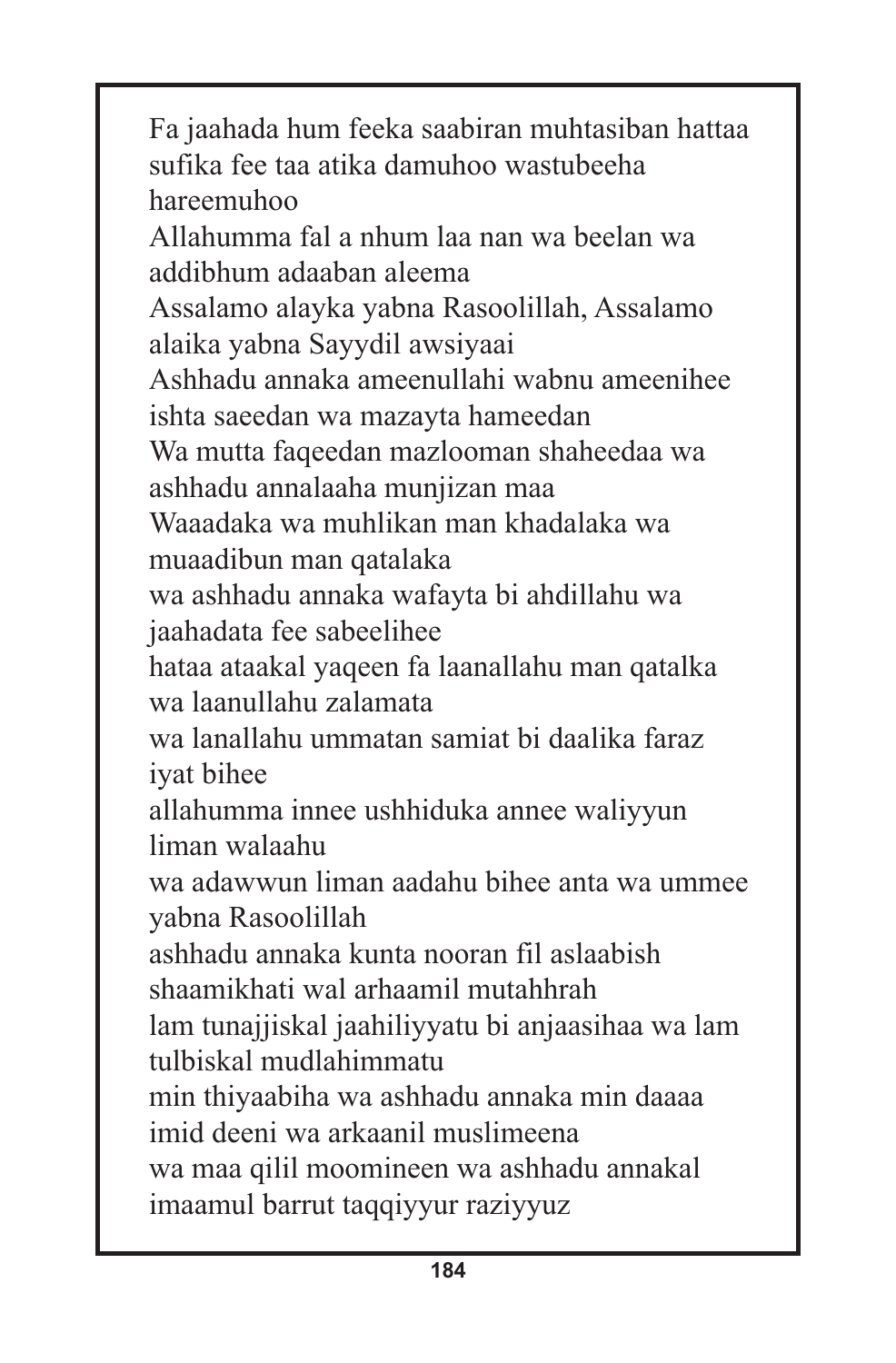zakiyyul haadi mahdiyy wa ashhadu annal a immata min wuldika kalimatut taqwaa wa aalamul hudaa wal urwatul wuthqaa wal hujjatu alaa ahlid dunya wa ashhadu annee bikum moominun wa biiyaabikum mooqinun bi sharaa yii deene wa khawaaateemi amalee wa qalbee li qalbikum silmun wa amree li armikum muttabi un wa nusratee lakum mu addatun hataaa yaad anaallahu lakum fa ma a kum ma a kum laa maa a adduwwikum salwatullahi alaykum wa alla arwaaikum wa ajsaadikum wa shaahidikum wa ghaaibikum wa zaahirikum wa baatinikum aameen rabbal alameen Peace be on the favourite of Allah, His dearest darling! Peace be on the beloved friend of Allah, His distinguished hero! Peace be on the choicest confidant of Allah, sincerely attached precisely like his father! Peace be on Hussain, who established the true faith by giving his life in the way of Allah, a martyr, underwent untold hardships at the hand of rogues and lawbreakers! Peace be on the hostages surrounded by the tightening circle of sorrow and grief, killed by a horde of savages. O my Allah I give witness that beyond a shadow of doubt he is Thy favourite and choicest

confidant, who enjoys Thy confidence and favour, precisely like his father!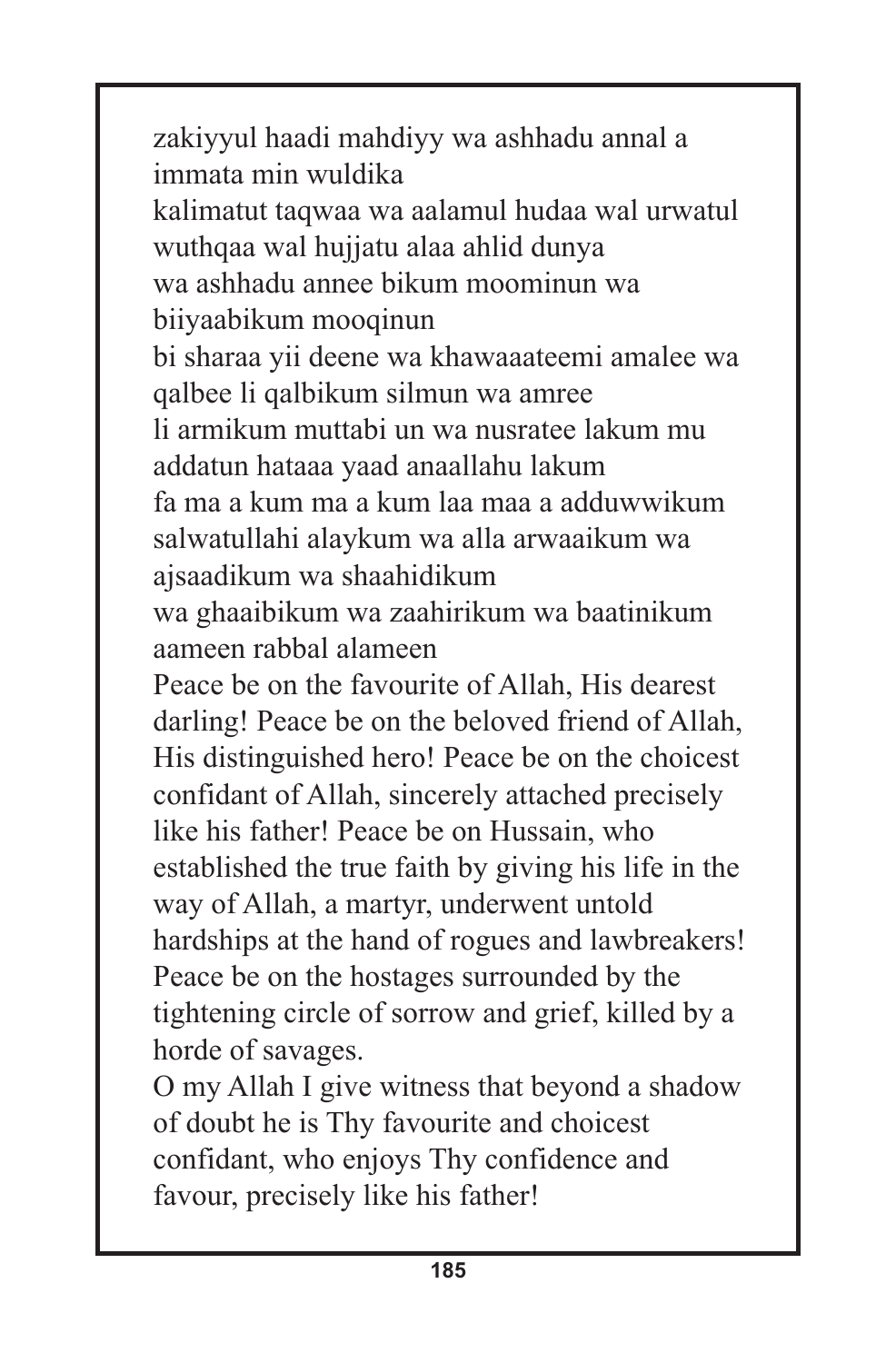Thou looked upto him and elected him in Thy cause, picked and chose him for the good fortune, selected for him the best purified parents, appointed him guardian, leader, and defender of rights, a true representative (inheritor and progenitor) of guardians, leaders and defenders of rights, gave him much and more from the inheritance of the Prophets, put him forward as a decisive argument, along with the other successors (of the Holy Prophet – the twelve Imams) of the mankind.

He met with deadly dangers, acted justly and fairly, made use of everything belonging to him to pay full attention to give sincere advice; took pains, made every effort, and put his heart, mind, soul and life at the disposal of Thy mission to liberate the people from the yoke of ignorance and evil of bewilderment but an evildoer, deceived with empty hopes of mean and worthless worldly gains, had pressed heavily on him, and sold out his share (eternal bliss) for the meanest and lowest bargain, betrayed his "day of judgement' for a vulgar return, took pride in insolence, fell into the fathomwell of silly stupid follies, provoked Thee and Thy harsh discordant, the hypocrite, the heavily burdened bearers of sin, condemned to Hellfire, advised to him, however he (the Holy Imam) steadily, rightly and justly coped with them, till, in Thy obedience, gave his life after which his family was set adrift.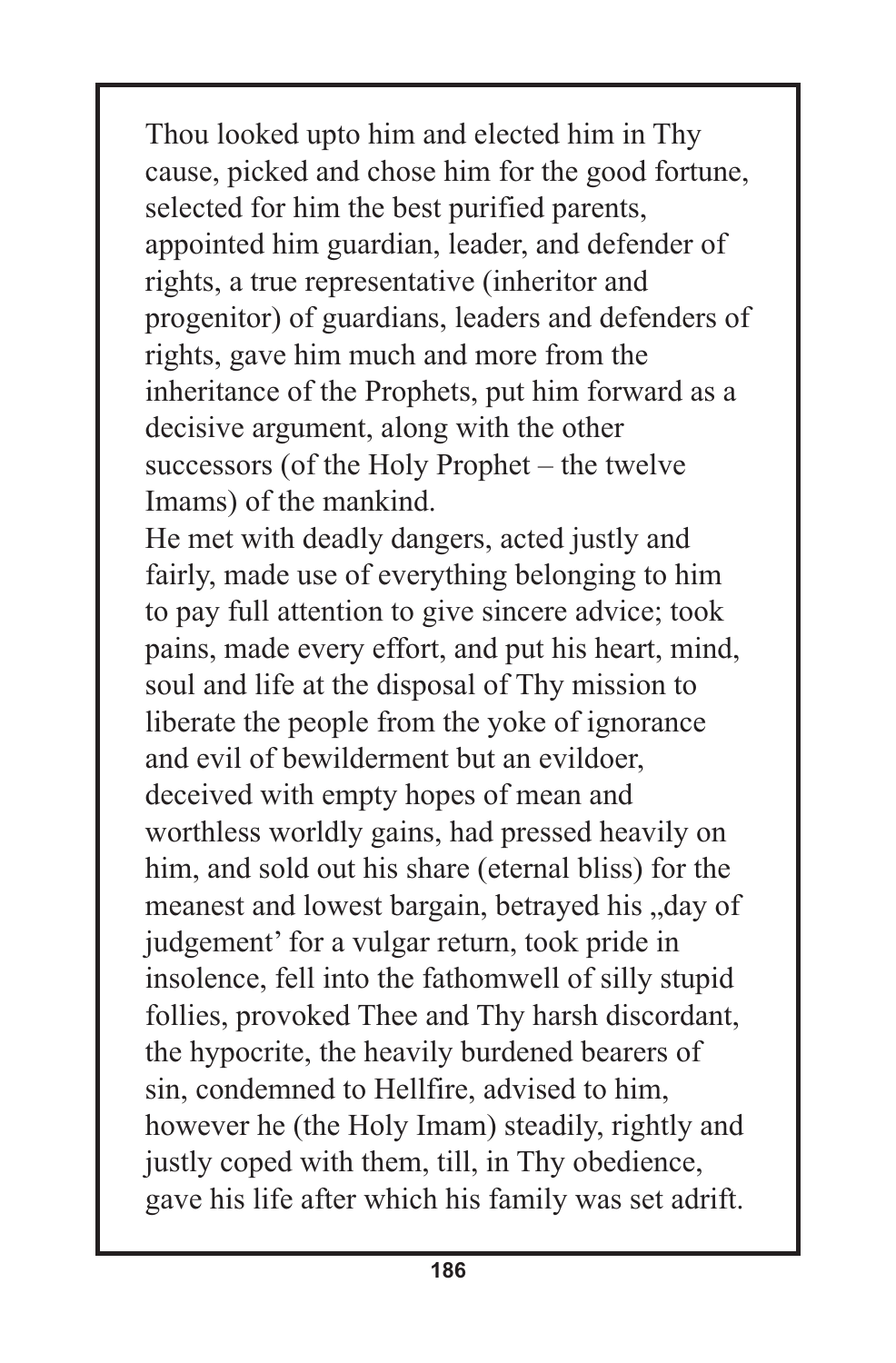O my Allah, therefore, condemn them to hell as a denunciation and conviction; and crack down on them with a painful punishment.

Peace be on you O the son of the Messenger of Allah! Peace be on you O the son of the first of the successors (of the Holy Prophet)! I bear witness that Allah put faith in you like He had full confidence in your father, and that you always looked for and collected good and virtue, lived a highly praiseworthy life, and departed from this world a martyr, forsaken and abused; I bear witness that Allah will promptly fulfil the promise He made to you, and destroy those who left you helpless and punish those who killed you;

I bear witness that you kept your promise made with Allah, and strove in His way till what was certain came upon you, so curse of Allah be on those who killed you, curse of Allah be on those who oppressed you, curse of Allah be on the people who came to know and approved (of it all).

O my Allah be my witness that I make friends with those who love him and oppose those who deny him.

I, my father and mother, are at your disposal, O the son of the Messenger of Allah.

I know and bear witness that you were 'light' in the sublime loins and in the pure wombs, never touched you the dirt of ignorance, nor ever obscurity concealed you in its folds;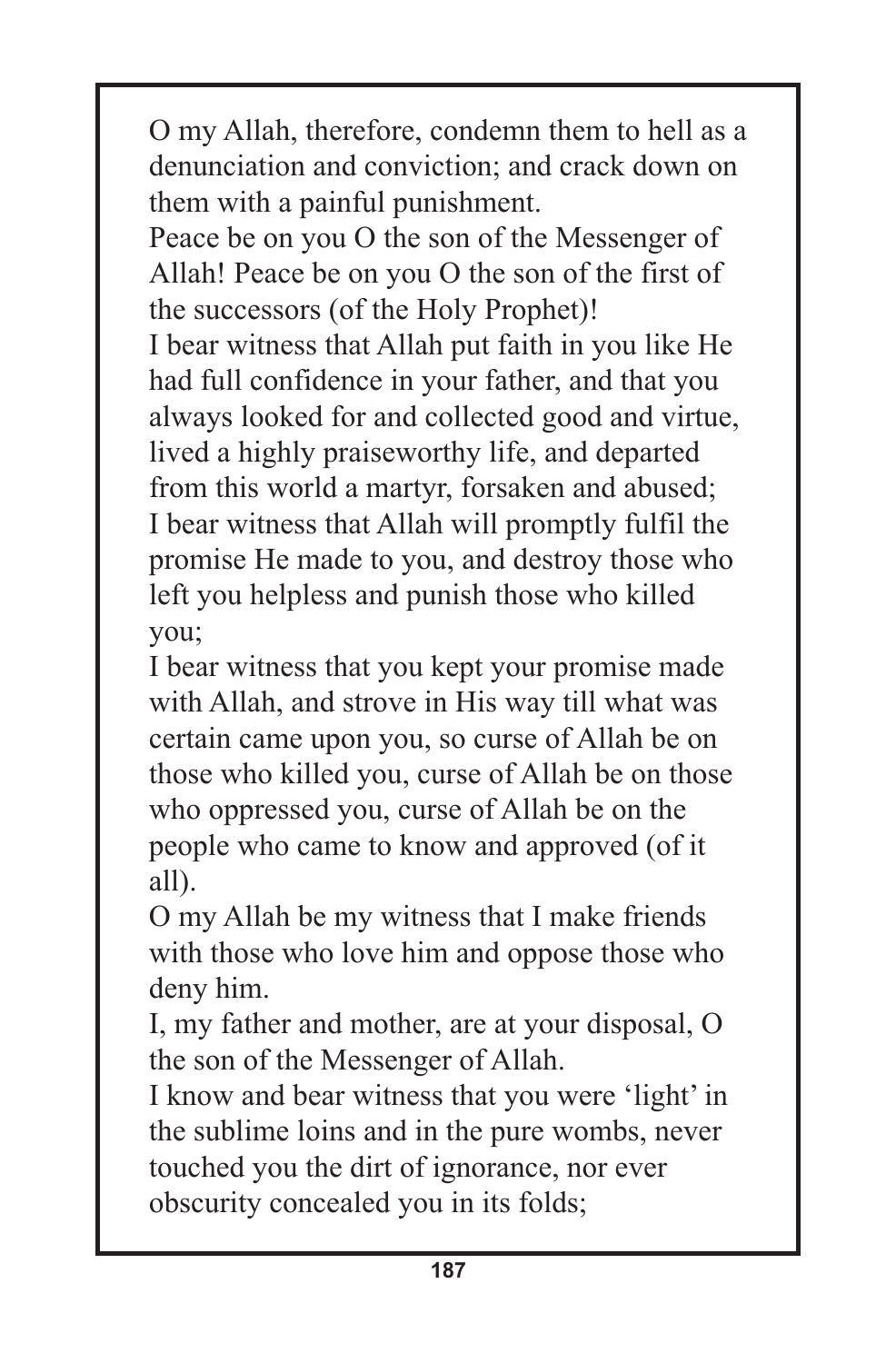I bear witness that you are the pillar of "Deen', support of the Muslims, refuge of the faithfuls; I bear witness that you are a truthful, well aware, content, intelligent, rightly guided guide (Imam); I bear witness that the Imams among your descendants are the symbols of "conscious piety' and the signs of "true guidance' the "safe handle' Islam, and the decisive arguments over mankind; I declare positively that I have full faith in you, and I know for certain that you shall return. I am, fully committed to the laws of my religion, certain of my deeds, my mind and heart ready for your return, and my affairs carried out in the light of your instructions, till Allah gives you permission, together with you, alongwith you, not at the same time with your enemies.

Blessings of Allah be on you, on your souls, on your bodies, when you are visible, when you are invisible, ob your perceiveable aspects, on your innermost genius, be it so, O Lord of the Worlds!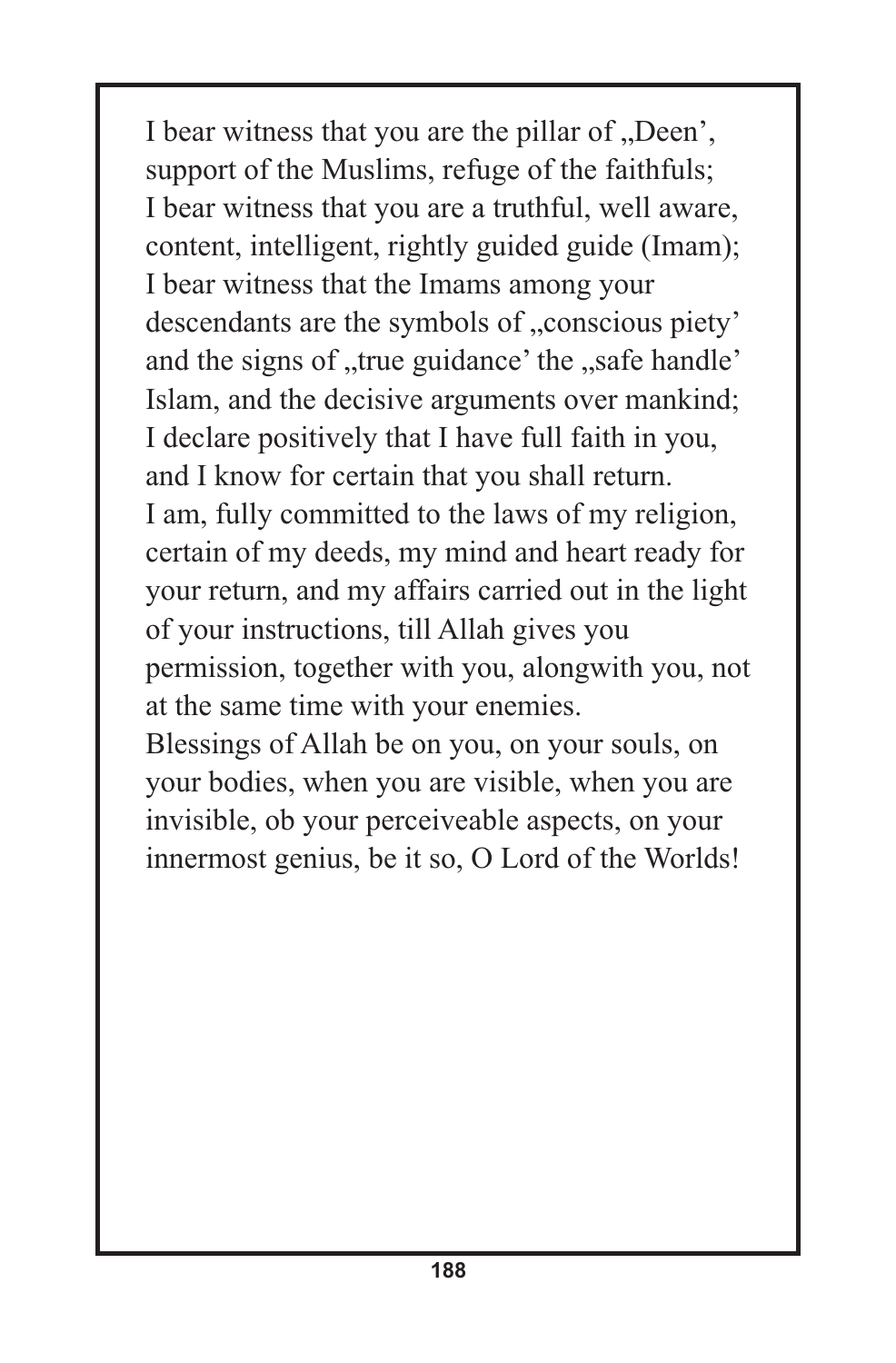# **Ziyarat e Bibi Zainab (s.a.)**

As salaamo alaikay yaa binta Rasoolillah As salaamo alaikay yaa binta Nabee Allah As salaamo alaikay yaa binta Mohamad deenil Mustafa As salaamo alaikay yaa binta Walee Allah As salaamo alaikay yaa binta Ali ee nil Murtuza syedil ausia ay wus siddeeqeen As salaamo alaikay ya binta Fataymataz Zahra ay Syedatay nisa il aalameen As salaamo alaikay yaa uqtal Hasanay wal Hussainay syeday shababay ahlil Jannatay ajmaeen As salaamo alaikay ai yatau hus Syedatuz zakeeyah As salaamo alaikay ai yatau had daa ay ya tool khafeeyah As salaamo alaikay ai yatau huth Taqui ya toon naqeeyah As salaamo alaikay ai ya tau her raazay ya tool marzeeyah As salaamo alaikay ay ya tau hul aalay matool ghairool mo allamah As salaamo alaikay ai ya tau hul faheematool ghairool moofah hamah As salaamo alaikay ai ya tau hul mazloomah As salaamo alaikay ai ya tau hul mahmoomah As salaamo alaikay ai ya tau hul maghmoonah As salaamo alaikay ai ya tau hus siddeeqah As salaamo alaikay ai ya tau hul makroobah As salaamo alaikay ai ya tau hul Maasoorah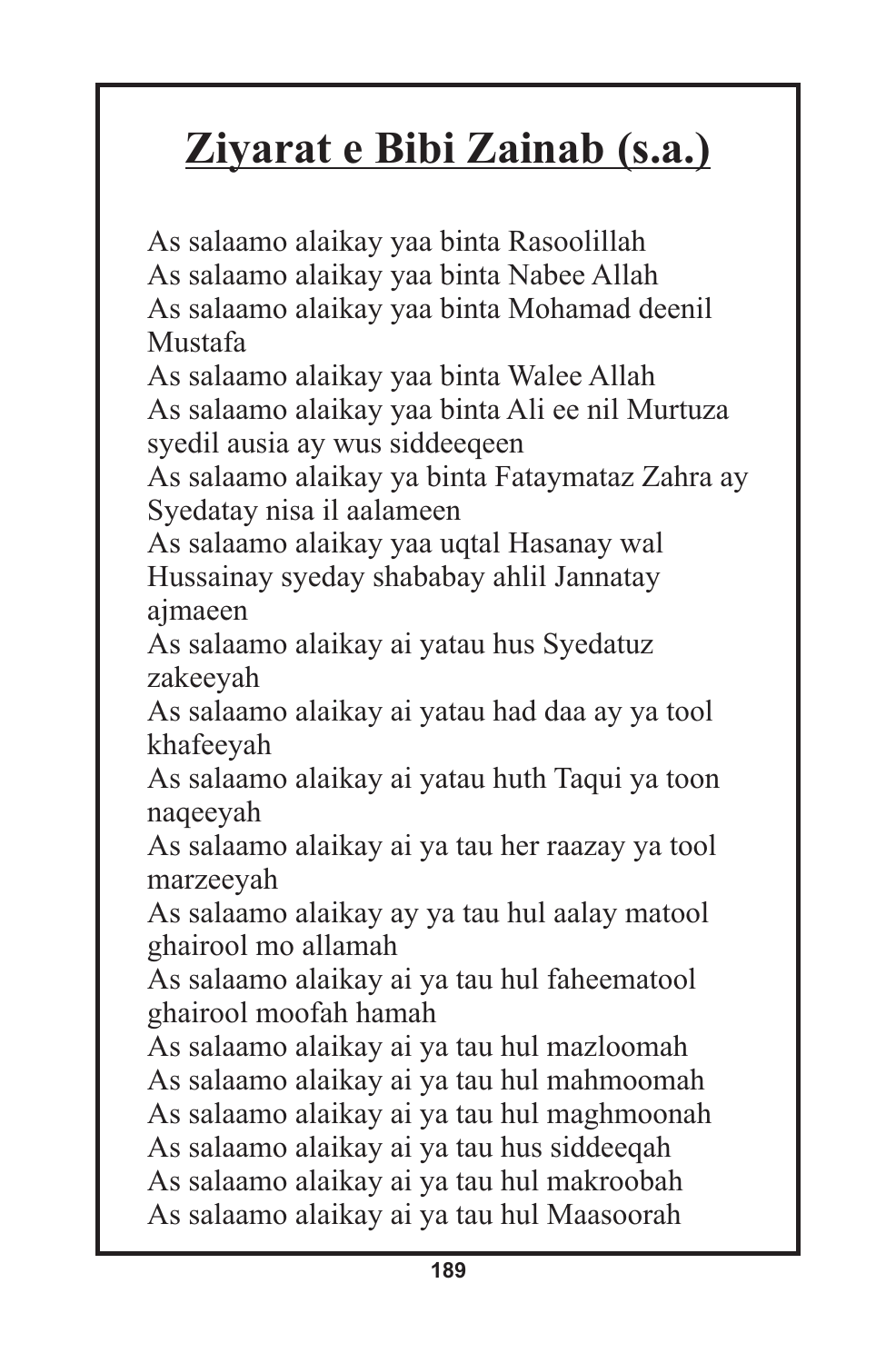As salaamo alaikay ai ya tau hus saahay batul museebatil uzma

As salaamo alaikay ya Zainabool Koobra wa rahmatoollahay wa barakatoh.

Peace be upon you O the daughter of the Holy Prophet

Peace be upon you O the daughter of the Messenger of God

Peace be upon you O the daughter of Prophet Mohamad

Peace be upon you O the daughter of the Leader of Prophets and Messengers

Peace be upon you O the daughter of the Friend of God

Peace be upon you O the daughter of Ali ul Murtaza Chief of the successors and the truthful Peace be upon you O the daughter of Fatima Zehra, the leader of all women of the world Peace be upon you O the sister of Imam Hasan and Imam Hussain who are the leaders of the youths of paradise

Peace be upon you O the leader of the pious and pure women

Peace be upon you O the preacher towards the right

Peace be upon you O the God fearing and the pure

Peace be upon you O the one who pleases God and with whom God is pleased

Peace be upon you O learned, whose knowledge is hereditary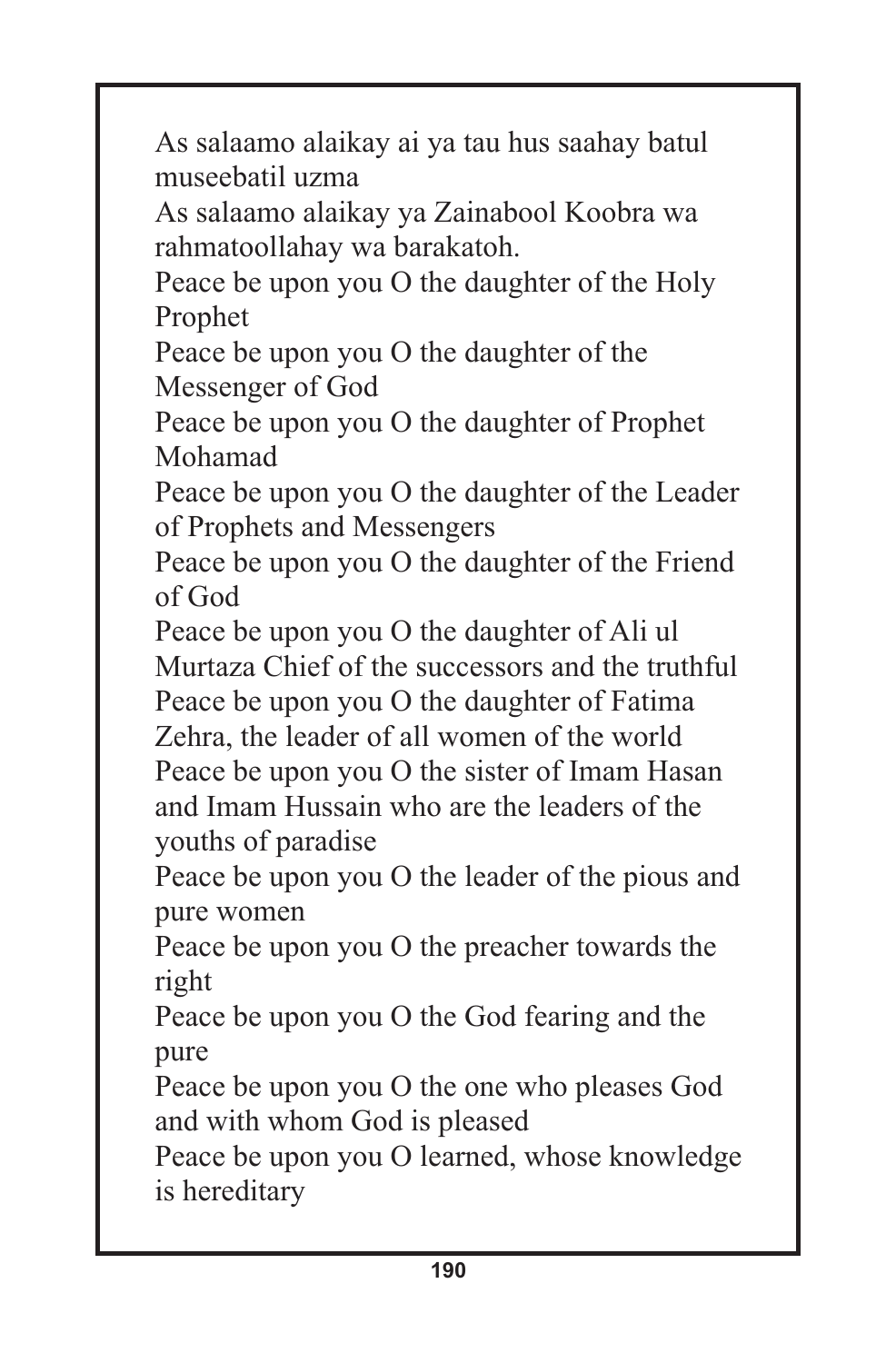Peace be upon you O one whose wisdom is self attained

Peace be upon you O one who has been oppressed

Peace be upon you O one the distressed and miserable

Peace be upon you O one surrounded with sorrows

Peace be upon you O one the always truthful Peace be upon you O one surrounded by difficulties

Peace be upon you O one engulfed with calamities

Peace be upon you O Zainab (senior) And may the peace and blessings of Allah be upon you.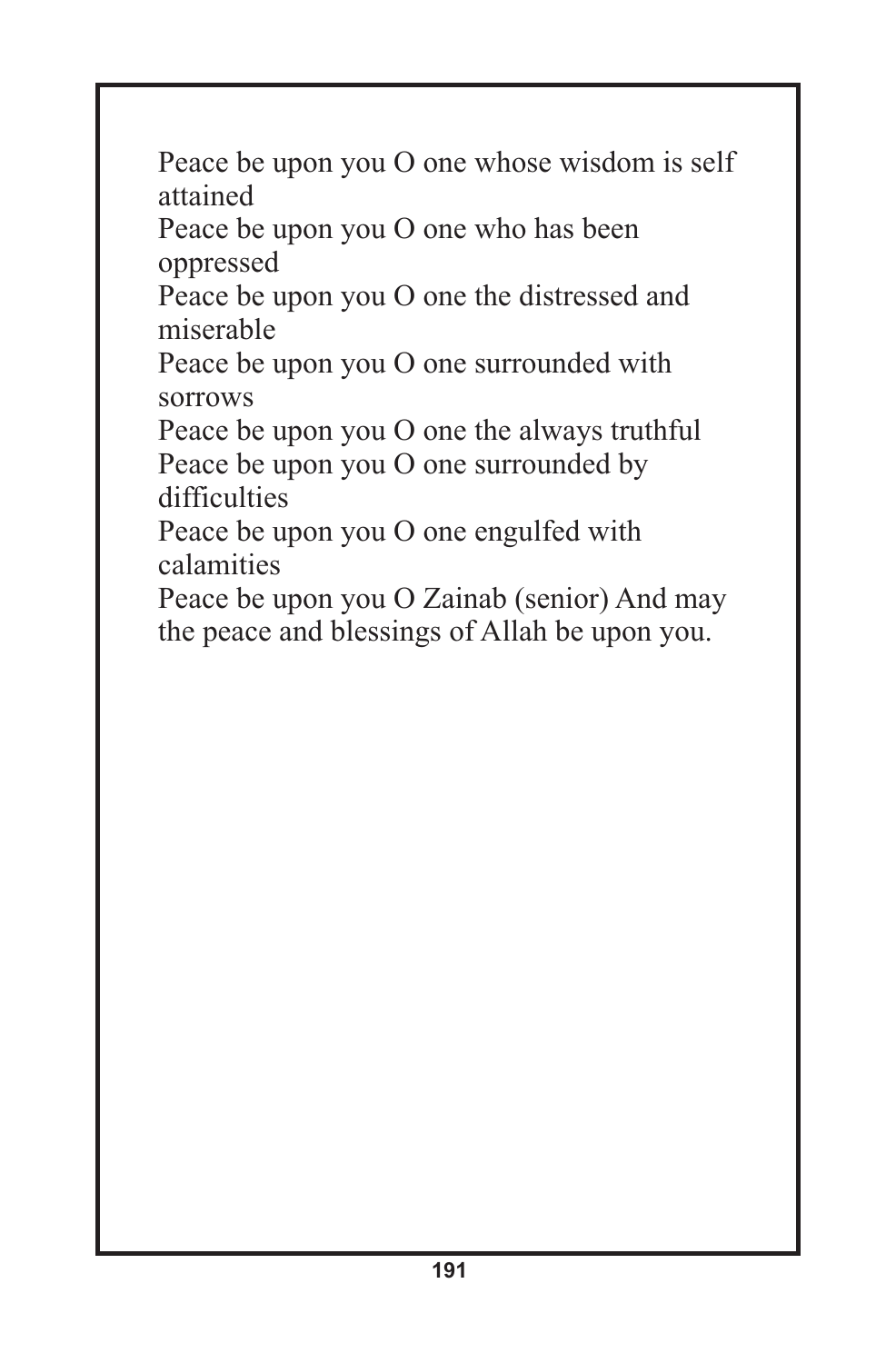# **Ziarat e Bibi Sakina (s.a.)**

Assalamu alaiki ya syedatina Ruqayata alaiki tahiyyata wa salam wa rahmatullahi wa barakatuh Assalamu alaiki ya binta Ameerulmomineen Ali ibne Abi Talib Assalamu alaiki ya binta Fatimatuz Zehra syyedatunisa lil alameen Assalamu alaiki ya binta Khadjatul Kubra ummul momineen wal mominat Assalamu alaiki ya binta waliyallah Assalamu alaiki ya uqti waliyallah Assalamu alaiki ya bintal Hussainis Shaheed Assalamu alaiki ayutuhal siddiqatul shaheed Assalamu alaiki ayutuhal raaziyatul marzia Assalamu alaiki ayutuhal taquiatun naquia Assalamu alaiki ayutuhal zakiatul fazila Assalamu alaiki ayutuhal mazloomatul bahiya sallalaahu alaiki wa ala roohiki wa bandani ki faj allala manzilaki wa mavaka fil jannati maa abaaeka wa ajdadika tagibeen na tahireen nal masoomeen Assalamu alaikum bima sabr tum fanima uqbadar wa alal malikatil hafeena haula haramuki sharif wa rahmatullahi wa barkatuhu wa sallalaahu ala syedina mohamadin wa alaihit tayibeen wa tahireen bi rahramtika ya arahamar rahimeen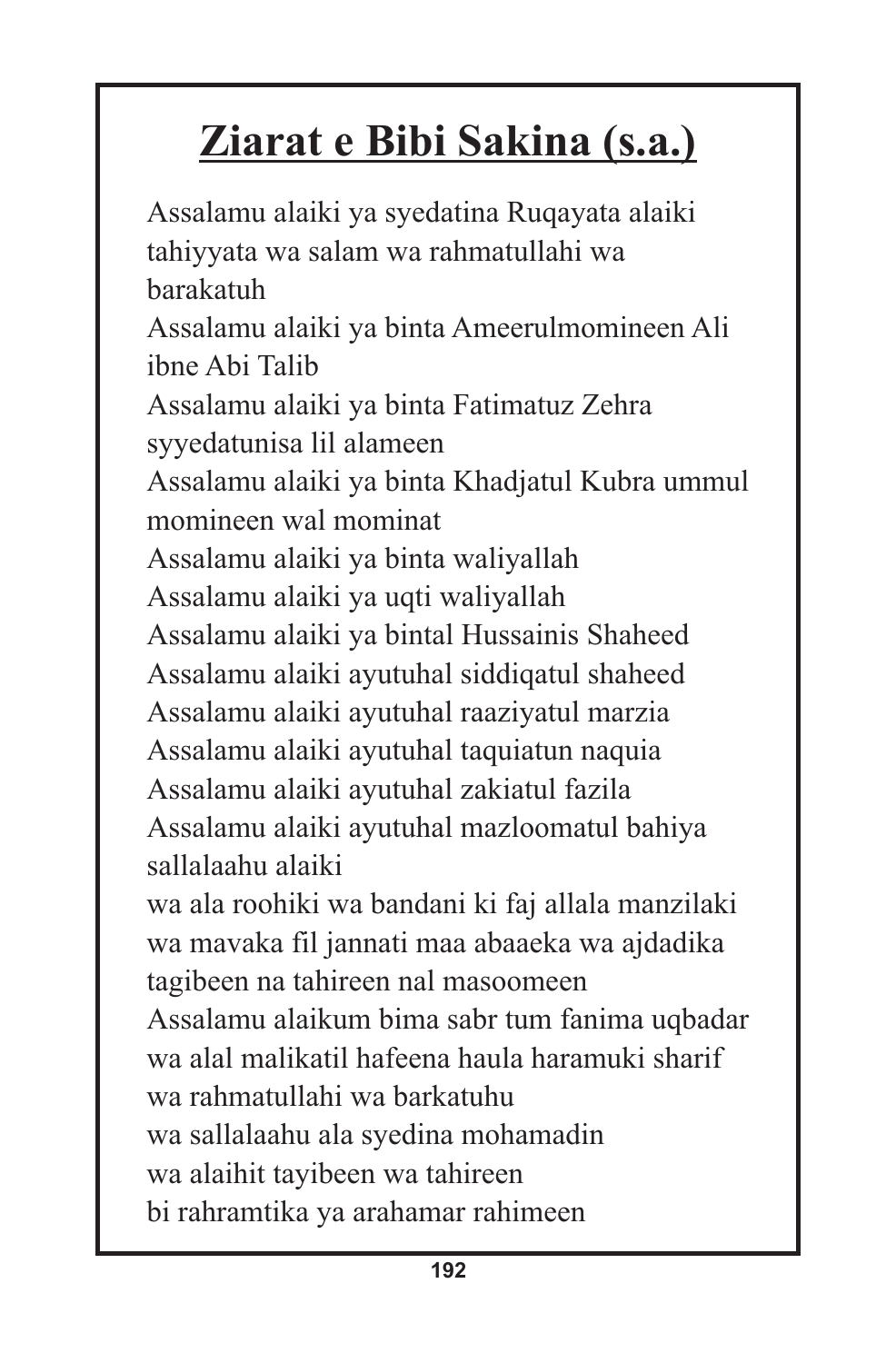Peace be on you O leader Ruqaiya may blessings and salaams be on you

Peace be on you O daughter of Commander of the faithful, Ali, son of Abu Talib

Peace be on you O daughter of Fatima Zehra, leader of the women of the world

Peace be on you O daughter of Khadijatul Kubra, mother of the believing men and believing women

Peace be on you O daughter of the proof of Allah Peace be on you O the sister of the proof of Allah Peace be on you O the daughter of Hussain, the martyr

Peace be on you O the truthful marytr

Peace be on you O who was beloved of Allah and who loved Allah

Peace be on you O one who guarded herself against sin and was holy

Peace be on you O one who was pure and generous

Peace be on you who was oppressed and was of excellent character

May Allah?s blessings be on you, on your soul and body; your station is in paradise with your forefathers and grandfather who are pure and holy.

Peace be on you all who showed patience and whose final abode is in the best of houses where angels gather. All the blessings and bounties of Allah are on our master Mohamad and his family who are pure and holy by the grace of the most merciful of those with mercy.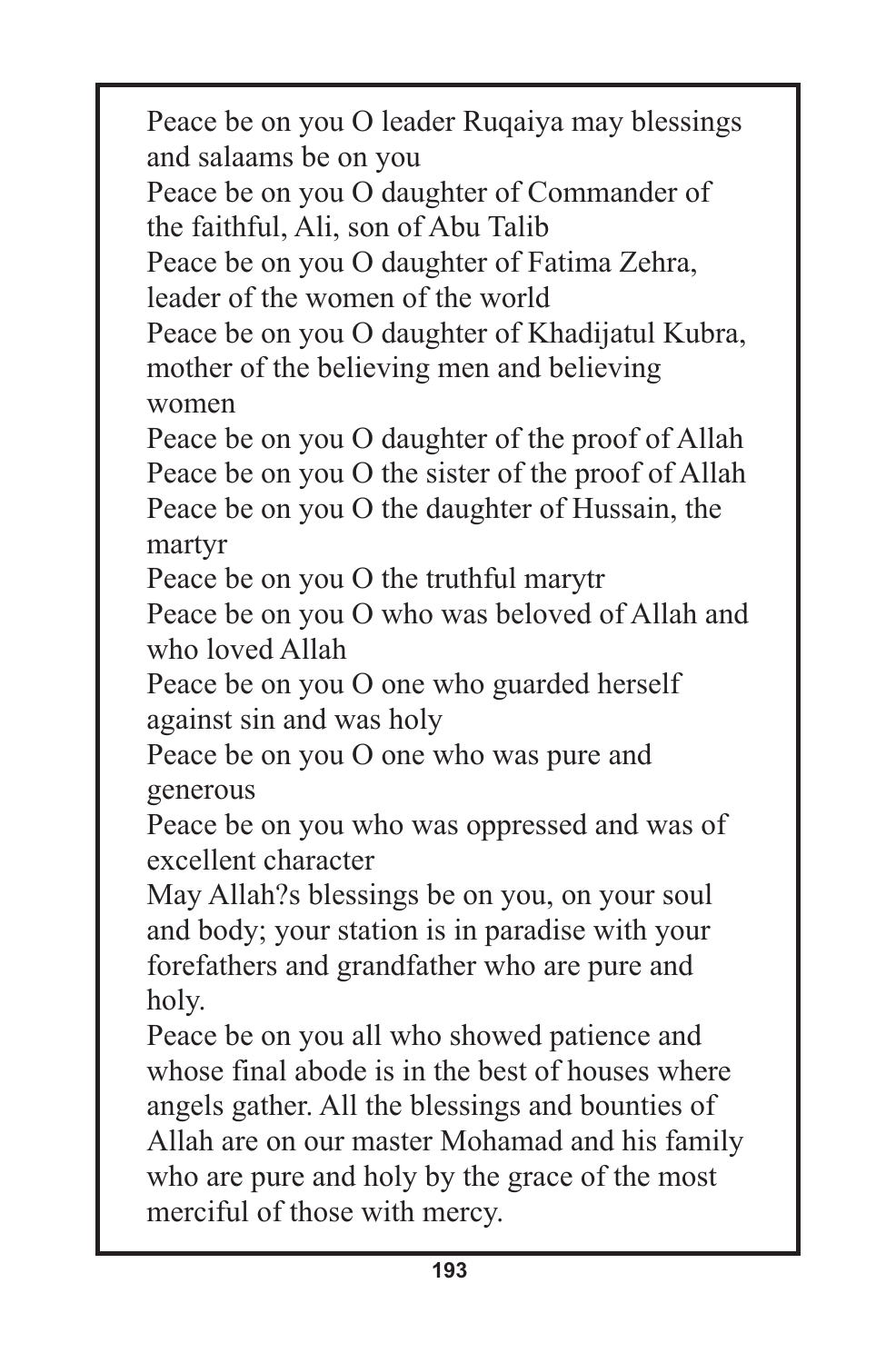#### **SAFAR E SHAAM**

#### **Journey of Imam Hussain's family in captivity from Karbala to Damascus**

After the day of Ashoor, the family of Imam Hussain AS was taken prisoner, his belongings looted, the tents burned. The heads of the martyrs were severed and carried on spears and the Fourth Imam and the ladies of the Ahlebait, bereft of their veils, were taken on the backs of unsaddled camels from Karbala to Damascus. It was a long and arduous journey. Many young lives were lost on the way and the sufferings and anguish of the Ahlebait left deep marks of sorrow. The sermons given by the fourth Imam and Bibi Zainab AS, the miracles connected with the severed head of Imam Hussain dispelled the false propaganda of the Umayyad regime and spread the true message of Islam. Sources that relate the details of the route taken by the Yazeedi forces mention the names of places they stopped enroute. Koofa This city had once been the seat of

government of Imam Ali AS.Our fourth Imam Zainulabideen (in chains) and the ladies of the Ahlebait were brought to Koofa before Ibn Ziyad, Yazeed's governor after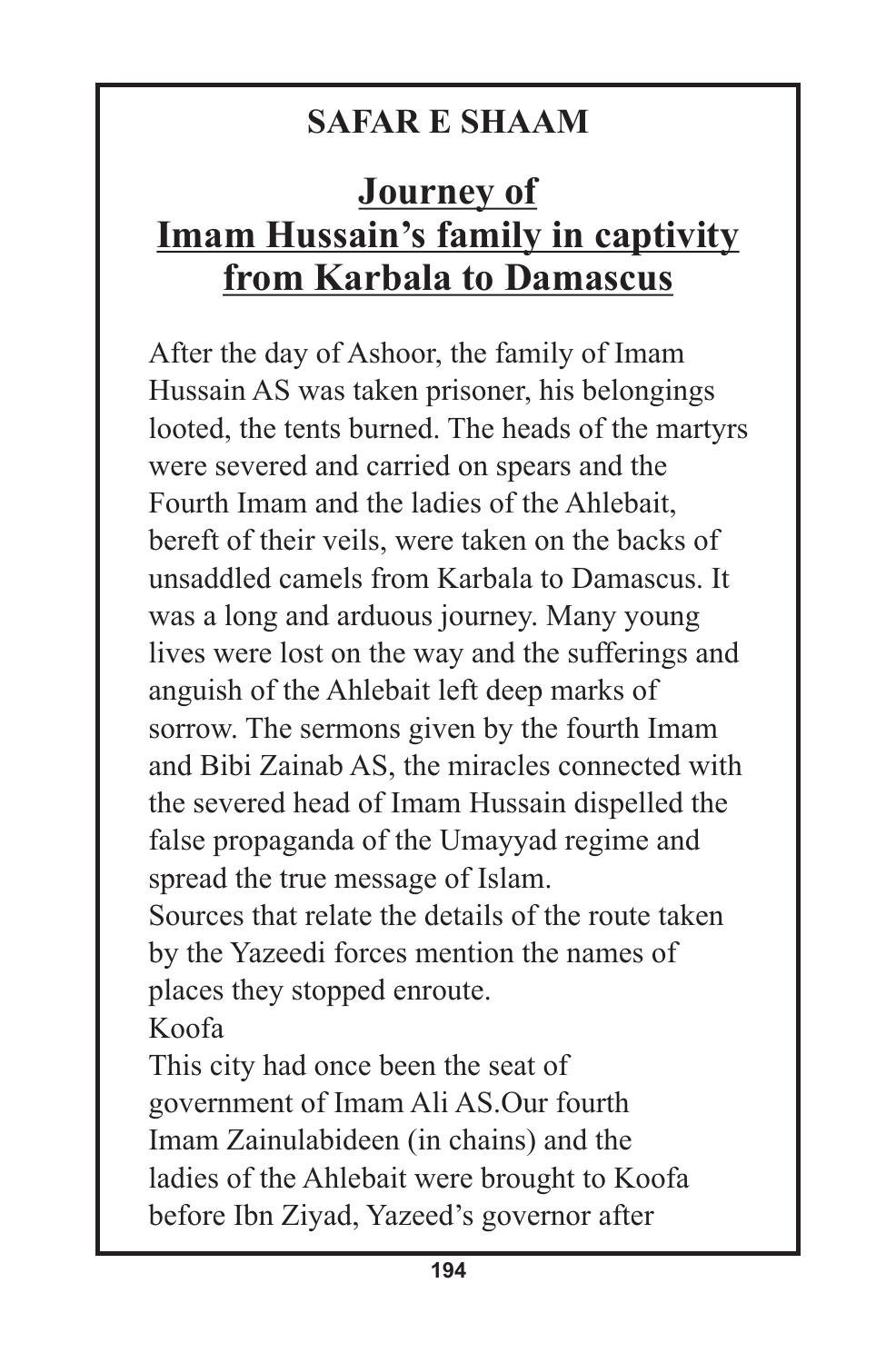being paraded in the streets of the city. The Imam and Bibi Zainab and Bibi Kulsoom and the young daughter of Imam Hussain addressed the crowds, condemning the atrocities.

Al Malhuf

They moved north from Koofa, carrying the heads revelling and drinking wine.Suddenly a hand appeared and marked in blood a verse that asked

Atarju ummatan qatalat Hussaina shafata jaddi yaumal hisab

"Does the ummat who killed Hussain hope his grandfather's intercession on Judgement day?"

Tikrit

The governor sent people with flags. The Yazeedi forces were afraid of the populace turning against them so did not tell the people who they had killed, merely saying he was a "foreigner." However a Christian, who heard this, said "What they say is not true. This is Hussain ibn Ali's head, son of Fatima. When he was martyred I was in Koofa"

Mashad Al Nuqte

The holy head was placed on a stone. A drop of blood fell and from then on every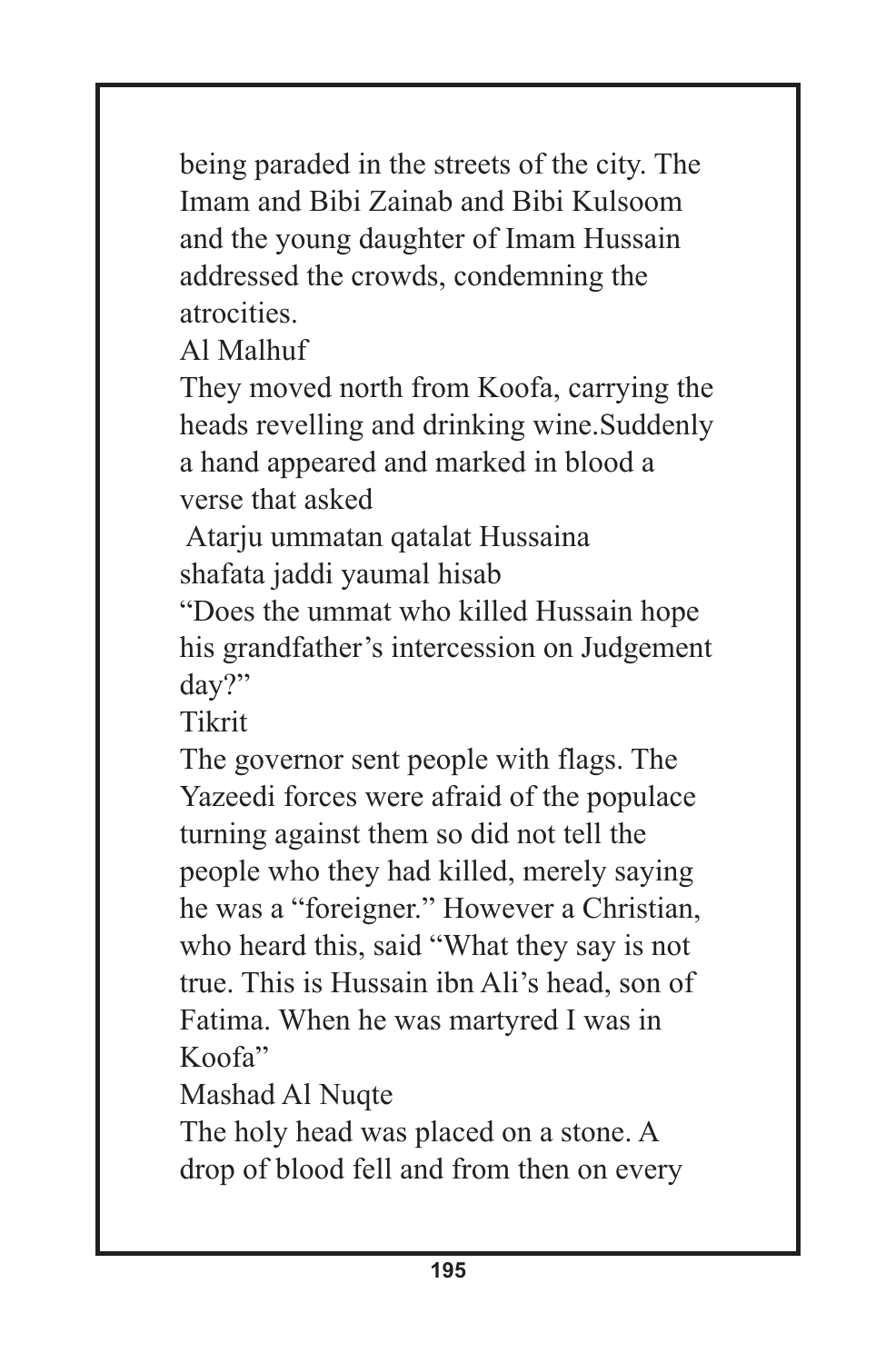year on the day of Ashoor blood appears on the stone. People mourn for Imam Hussain. Wadi Nukhla

There is a place near Musil called Nukhla, near Khazir. Lamentations were heard from jinns weeping for the Imam and the ladies in sorrow.

Mosil

Going towards Kuhayyl and Juhayna, cities near the river Tigris though now there are no remains.Musil was an ancient city where the prophet jirjis is buried. The ruler of Musil ordered the city to be decorated. When the people realised the identity of the head they were ready to take up armsto kill the ruler. So the route was changed.

Sinjar

They moved west towards "Tal Afar" and Jabl Sinjar, located alongside a mountain. Nasiibi

When they reached there, Mansur ibn Ilyas ordered city decoration, using mirrors for the purpose.The man who carried the head of the Imam wanted to enter but the horse disobeyed. Several horses were changed but to no avail. When they looked carefully at the head they realised who it was. The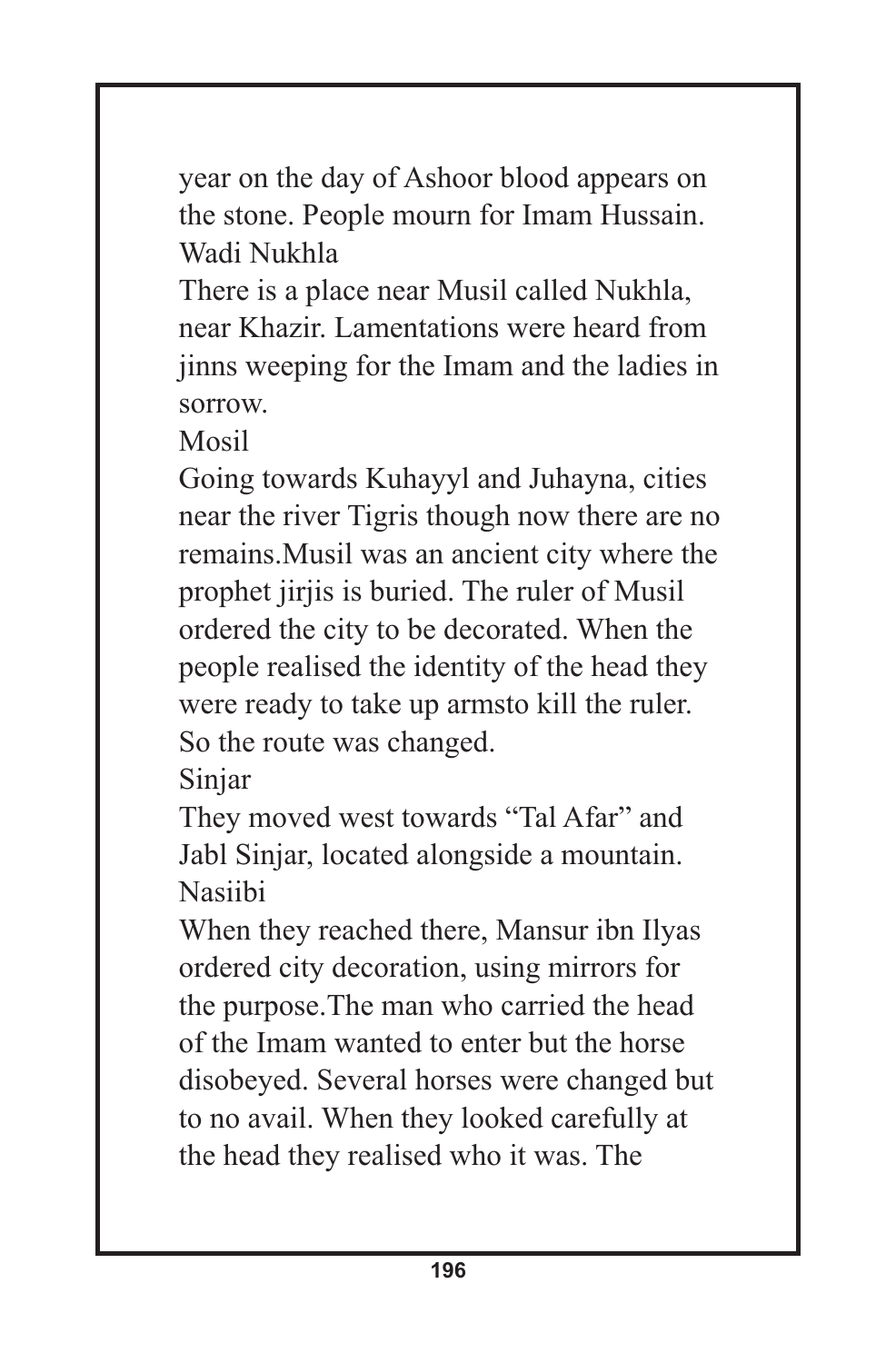People watching took the head and killed the ruler. Bibi Zainab recited heart rending verses in sorrow.

Aynal Warda

The Imam's head was placed in the centre of the city square on a spear. Some celebrated while others cried.

Raqqa

This is by the banks of the river Euphrates near the battlefield of Siffeen.The caravan passed through Raqqa on their way to Damascus.

#### Halab

Now known as Aleppo, Halab is an ancient city where Prophet Zakariya is buried. The stone on which Imam Hussain's head was placed is now housed in a masjid in Halab and is a place of pilgrimage. On the west side of Halab is a mountain called Jabl Jaushan where copper is extracted. It is said that the mine was damaged after the Ahlebait passed through. One of Imam's wives aborted her baby on the mountain. Some have written she asked forwater but they refused and swore. She cursed them and nobody has ever benefited from the mountain since then. The aborted child is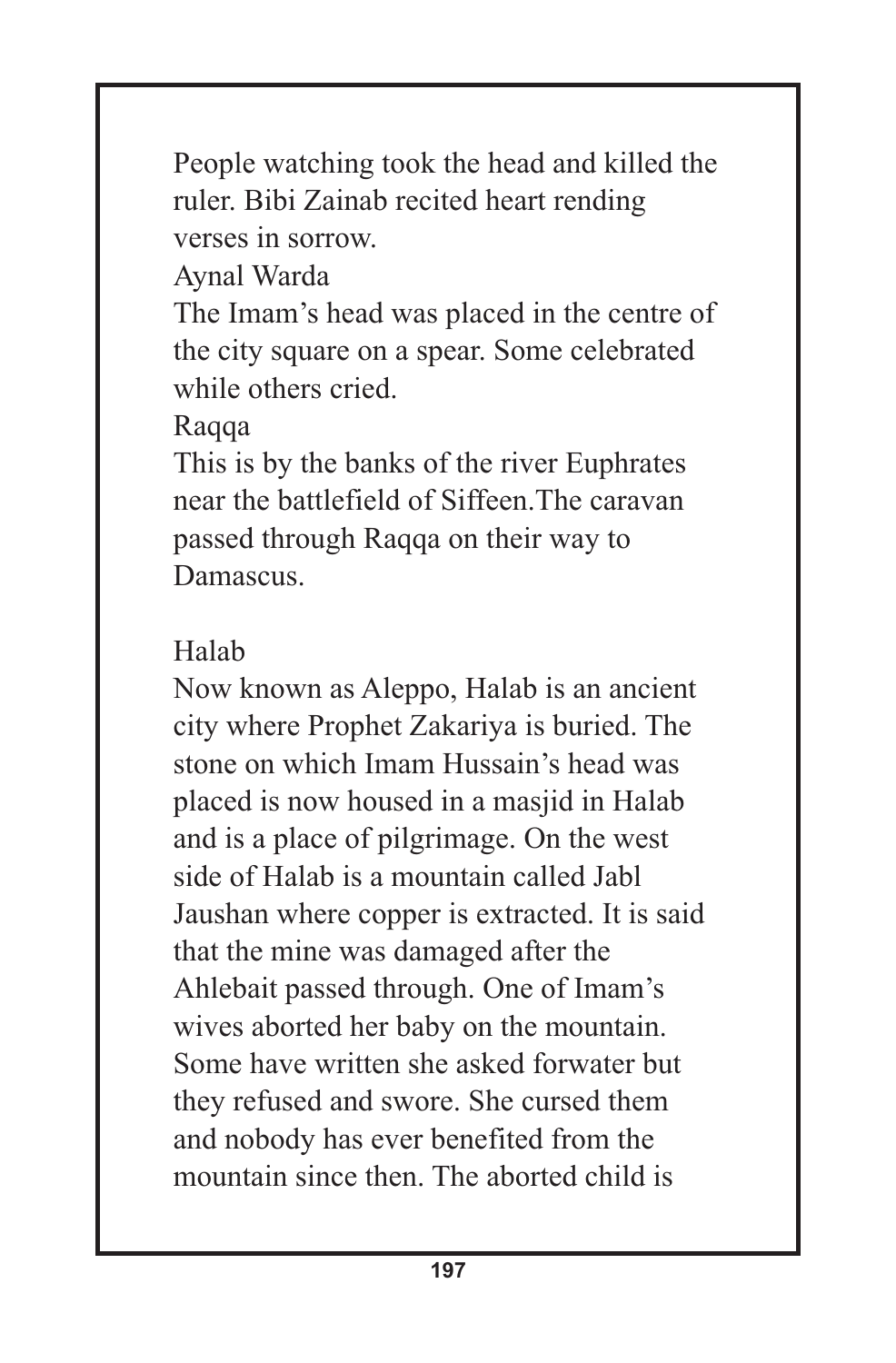called "Mohsin e Hussain". People visit this mountain to pay their respects. **Qinnasriin** 

This was a city between Halab and Hams. A monk lived here and as Ibn Ziyad's agents approached the monastery, he saw a light emanating from Imam Hussain's head and going towards the sky. So he paid them ten thousand drachmas to keep the holy head for the night. During the night he converted to Islam and prayed for intercession of the Imam on the day of Qiamat. Sibur

There was a revolt here against the Yazeedi forces which forced them to alter their route. Hazrat Umme Kulsoom AS gave dua that Allah make their provisions cheap, their water fresh and make them get rid of oppressors. They left Sibur and went towards Hamat.

Hama and Hims

The gates of Hama remained closed so they could not go in. At Hims people opposed them saying "we will never allow you to bring the Imam's holy head to this city."Some of the Yazeedi soldiers were killed in the resistance.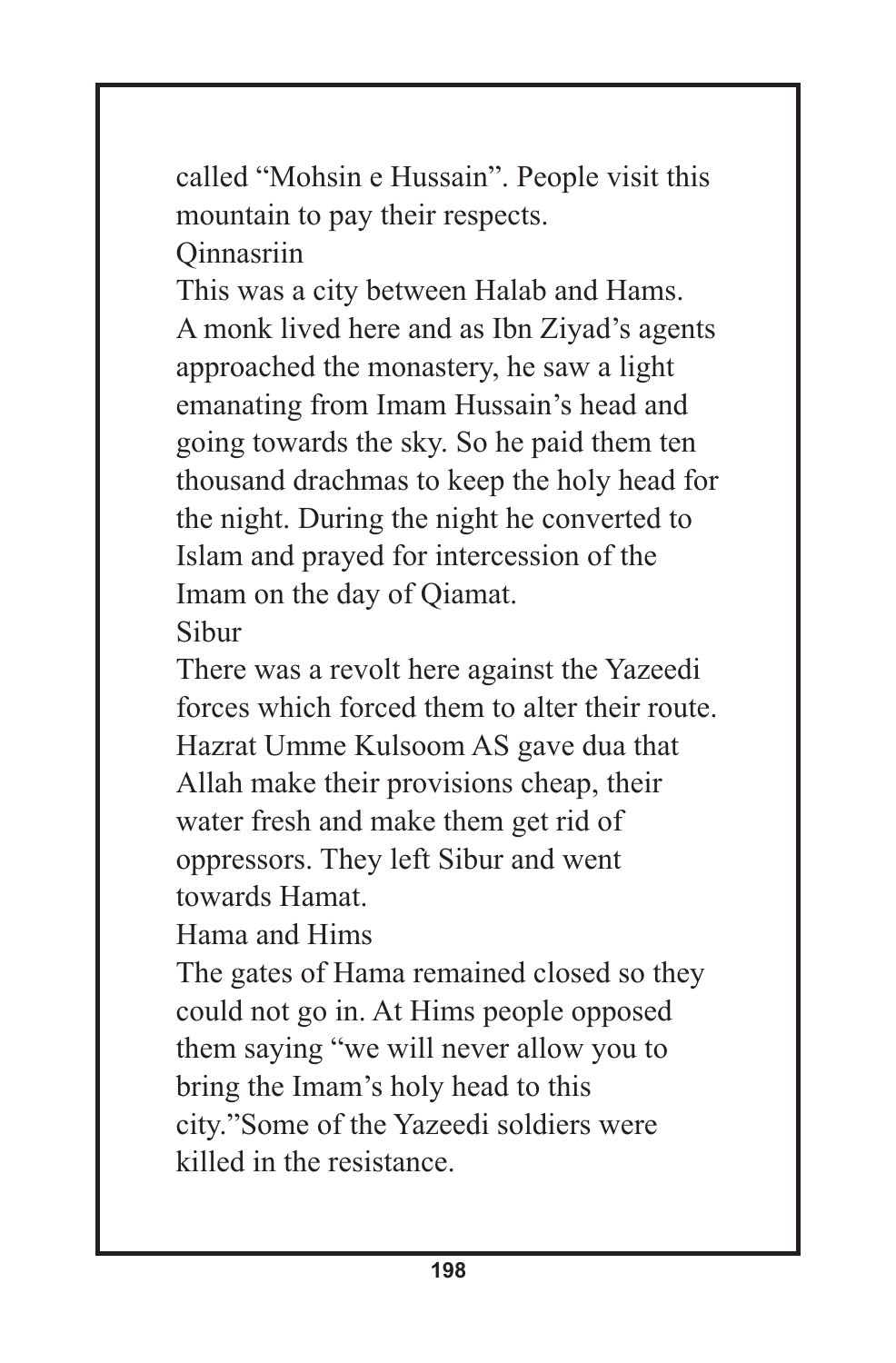Balbeik

This was an ancient city with fine buildings and palaces. The Ahlebait wept as the inhabitants rejoiced, carrying flags in a festive mood. They came out to look at the prisoners.

Damascus

Known as Sham, dominated by Bani Ummaya, was their capital city. The fourth Imam ,when asked to name the place where he had suffered the most replied "Ash Sham ! Ash Sham !Ash Sham!"

In Damascus, the Ahlebait passing through crowded lanes and bazaars, were jeered and jostled. They were made to wait for several hours at the gate of Yazeed's palace as the decorations were completed. The heads of the martyrs were taken before the tyrant and presented as trophies in a silver salver. The Imam was brought in chains and all the ladies tied up by one rope dragged into the court. The Darbar e Sham was the worst hour of trial for the Ahlebait. The Ahlebait were then sent to the Zindan e Sham, a dark and damp dungeon where Bibi Sakina, the four year old daughter of Imam Hussain AS died. In spite of the immense sufferings, the truth of Islam was apparent. The sermon of the Imam and the bold stance of Bibi Zainab shook the very foundations of Umayyad rule. The celebrations turned to revulsion against the tyrant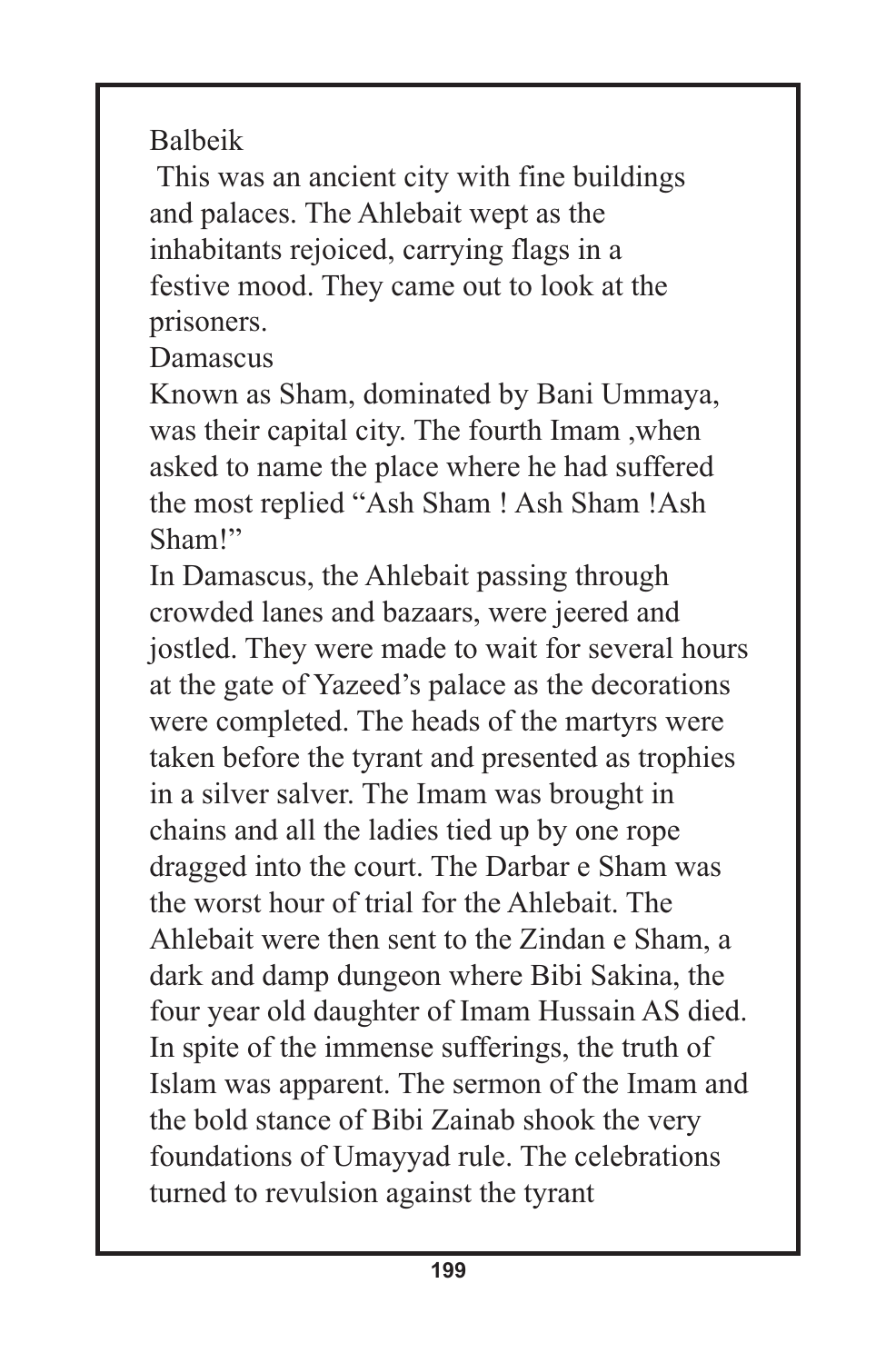This map has been taken from the cover page of the Jafari Observer May 1998, Volume 10, no 9. It traces the journey of Imam Hussain AS from Medina to Mecca then to Karbala.The next journey was from Karbala to Koofa along an extended route taken by the Yazeedi forces as they took the Imam's severed head , together with the Ahlebait and Imam Zainulabideen as captives to Damascus. When they were released, they returned to Madina via Karbala.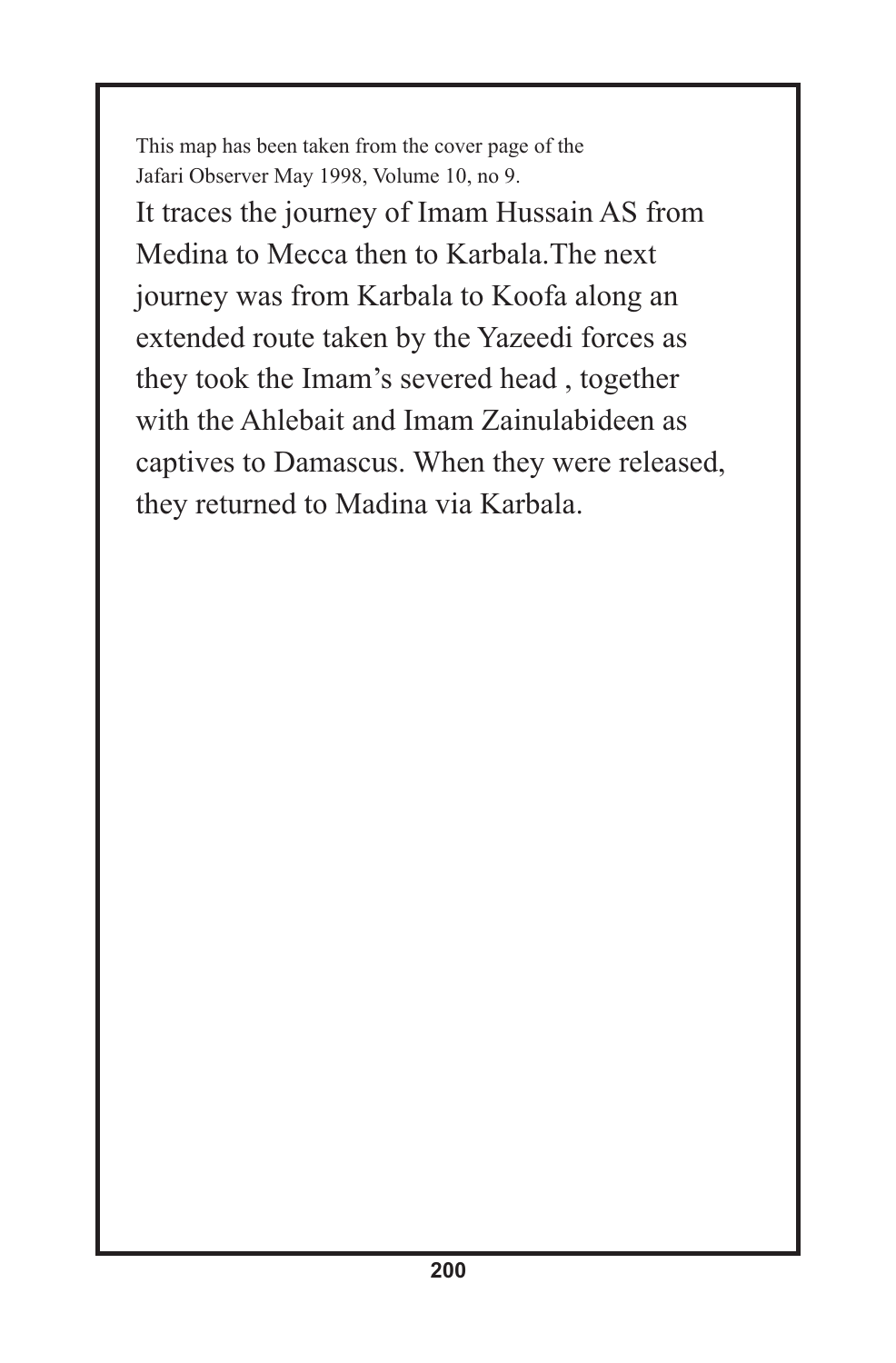### **The Route Of Imam Hussain From Madina To Karbala**

Imam Hussain left Madina on the twentieth of Rajab, 60A.H. and travelled south to Makkah, where he remained with his family till the eighth of Zilhij. When he realised that Yezid had sent people dressed as pilgrims to kill him, he left Mecca to avoid bloodshed and preserve the sanctity of the Holy Kaaba. The map shows his journey from Madina to Mecca and from Mecca to Karbala. There are fourteen places, which are mentioned on the route between from Mecca and Karbala. These are marked on the map.

**1. SAFFAH:** Here Imam Hussain (A.S) met Farazzdaq, a famous poet, who told the Imam that the hearts of the people of Kufa were with him but their swords were against him.

**2. DHAT-EL-IRQ:** Bibi Zainab's husband, Hazrat Abdullah, son of Jafar-e-Tayyar, Brought his two sons, Aun and Mohammad to accompany the Imam to Kerbala.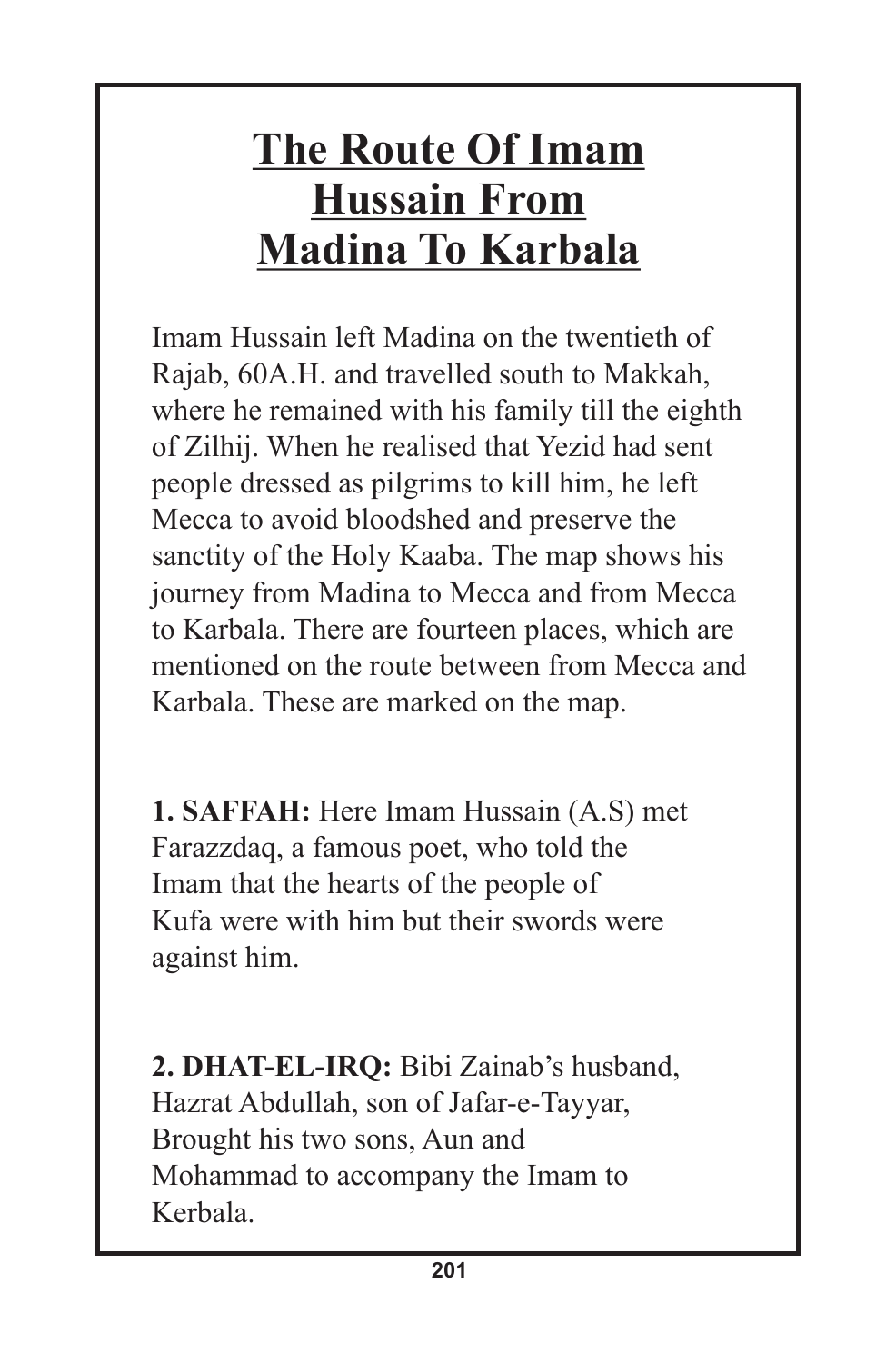**3. BATN-ER-EUMMA:** The Imam sent a letter to the people of Kufa through one of his companions, Qays bin Mushir, telling the people of Kufa that he was coming to them within the next few days. Qays, however, was unable to reach Kufa as he was arrested on the way and sent to Ibne Ziyad.

**4. ZARUD:** Imam met Zohair ibne Qayn, who joined the Imam and was later martyred in Karbala.

**5. ZABALA:** Here Imam learnt the news of the death of Hazrat-e-Muslim from two tribesmen coming from Kufa.

**6. BATN-E-AQEEQ:** A man from the tribe of Akrama told the Imam that Yezid's army was now in total control of Kufa.

**7. SORAT:** The Imam asked his companions to store as much water as they could and carry extra supplies.

**8. SHARAF:** One of Imam Hussain's companions shouted "Allaho Akbar" for he could see palm trees. It was in fact an army, whose spears looked like palm branches stripped of their leaves.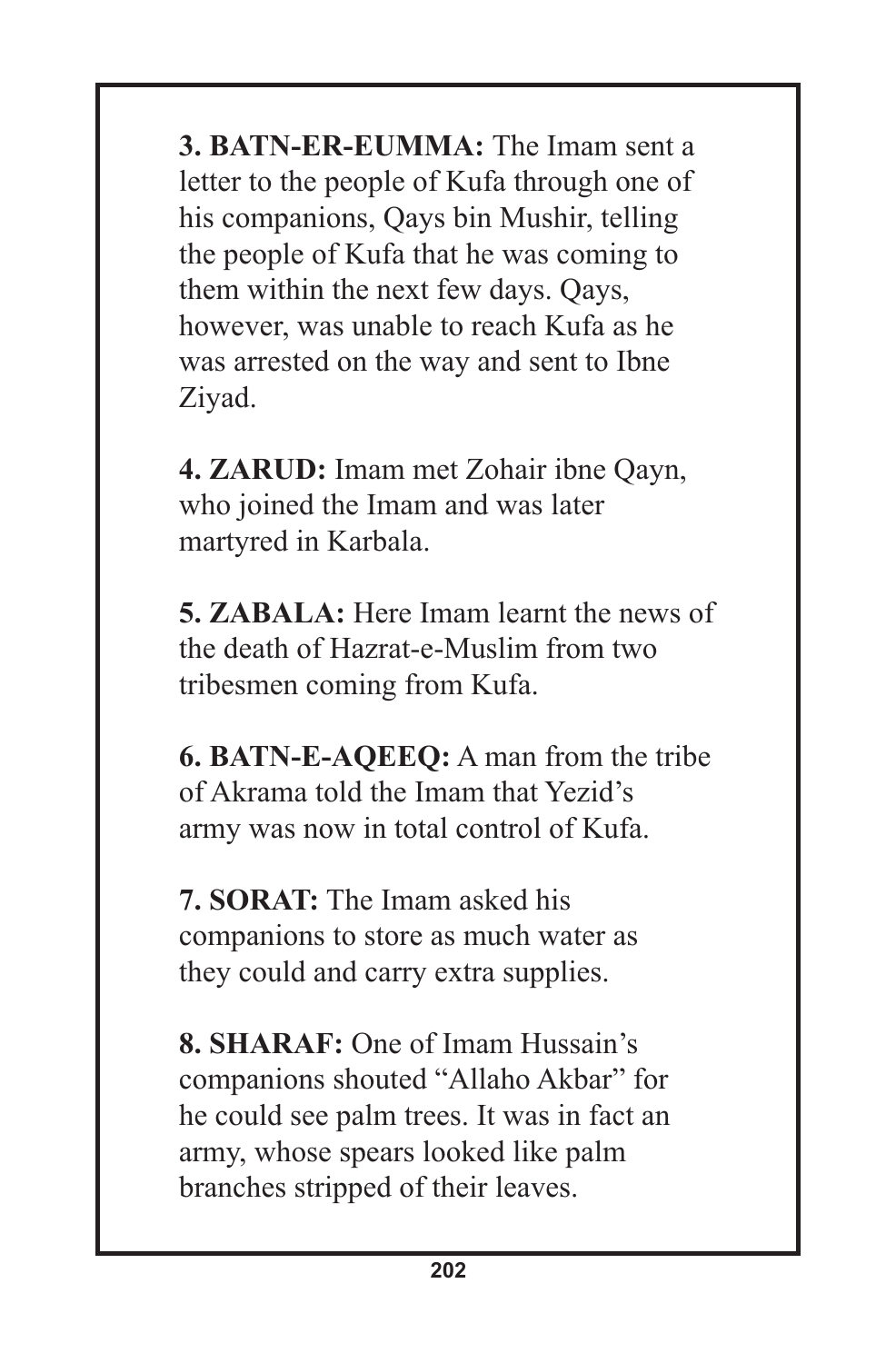**9. ZUHASM:** Here Imam Hussain met Hur with his contingent of 1000 soldiers. They were extremely thirsty and the extra supplies of water, that Imam Hussain carried with him, was given to the thirsty soldiers and animals. Hur and his army prayed namaz-e-Zuhr with the Imam. Hur, however, prevented the Imam from taking the road to Kufa. Hur said that he had been ordered not to leave the Imam until he brought the Imam to ibne Ziyad, Yezid's governor in Kufa. Hur said, "If you refuse to do that, then take any road which will not bring you into Kufa nor take you to Madinah. Bear to the left of the road towards Qadisiya."

**10. BAIZA:** Imam Hussain delivered one of his famous sermons, "I consider life among transgressors as nothing but agony and affliction"

**11. UZAIBUL HAJANATL:** The Imam stayed away from the army of Hur, which was now accompanying him. He was offered the support of 20, 000 trained men under Ibne Adi, but he did not try to mobilise military support. The Imam's intention was to bring about a revolution in the conscience of the Muslim mind